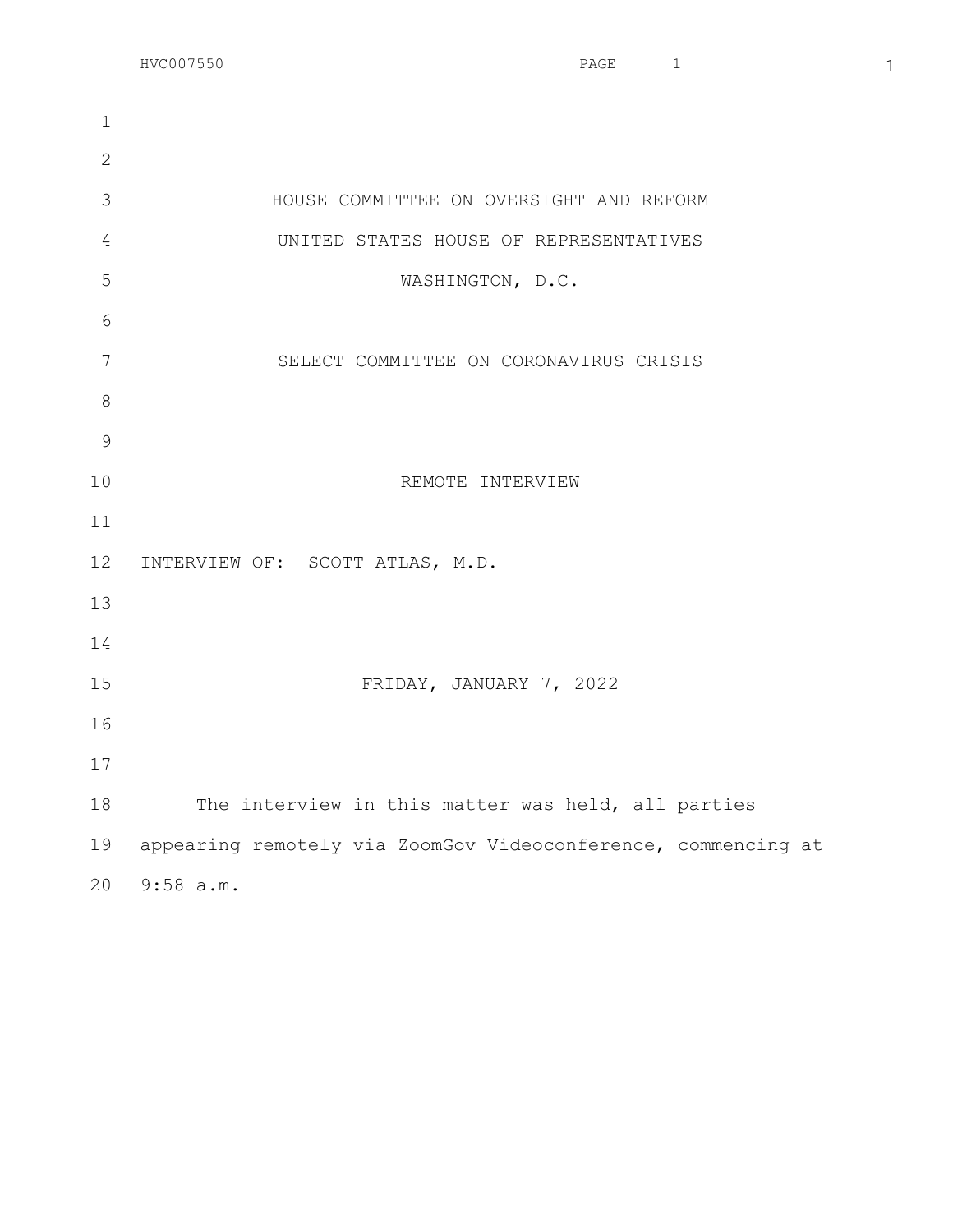$HVC007550$  2

 APPEARANCES HOUSE OVERSIGHT AND REFORM COMMITTEE: FOR THE MAJORITY: BETH MUELLER JENNIFER GASPAR PETER RECHTER FOR THE MINORITY: MITCH BENZINE CARLTON DAVIS FOR THE WITNESS: SOHAN DASGUPTA, ESQ. Schaerr, Jaffe 1717 K Street, N.W. Suite 900 Washington, D.C. 20006 (202) 787-1060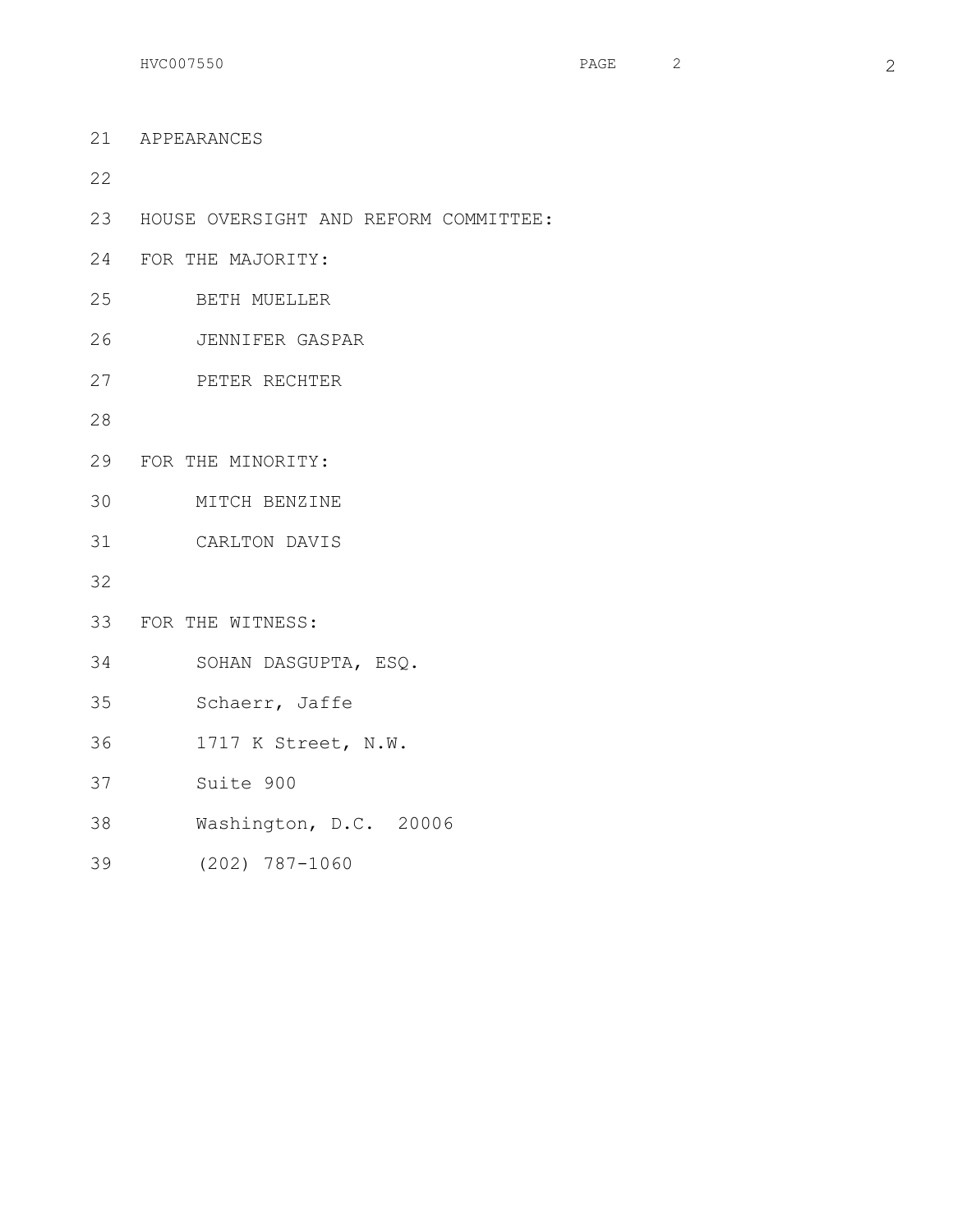| 40 |                         | INDEX |               |
|----|-------------------------|-------|---------------|
| 41 | EXAMINATION BY:         |       | Page          |
| 42 | The Majority:           |       |               |
| 43 | Ms. Mueller:            |       | $\mathcal{G}$ |
| 44 |                         |       |               |
| 45 | The Minority:           |       |               |
| 46 | Mr. Benzine:            |       | 74            |
| 47 |                         |       |               |
| 48 | FURTHER EXAMINATION BY: |       |               |
| 49 | The Majority:           |       |               |
| 50 | Ms. Mueller             |       | 79            |
| 51 |                         |       |               |
| 52 | The Minority:           |       |               |
| 53 | Mr. Benzine             |       | 183           |
| 54 |                         |       |               |
| 55 | FURTHER EXAMINATION BY: |       |               |
| 56 | The Majority:           |       |               |
| 57 | Ms. Mueller             |       | 187           |
| 58 | The Minority:           |       |               |
| 59 | Mr. Benzine             |       | 203           |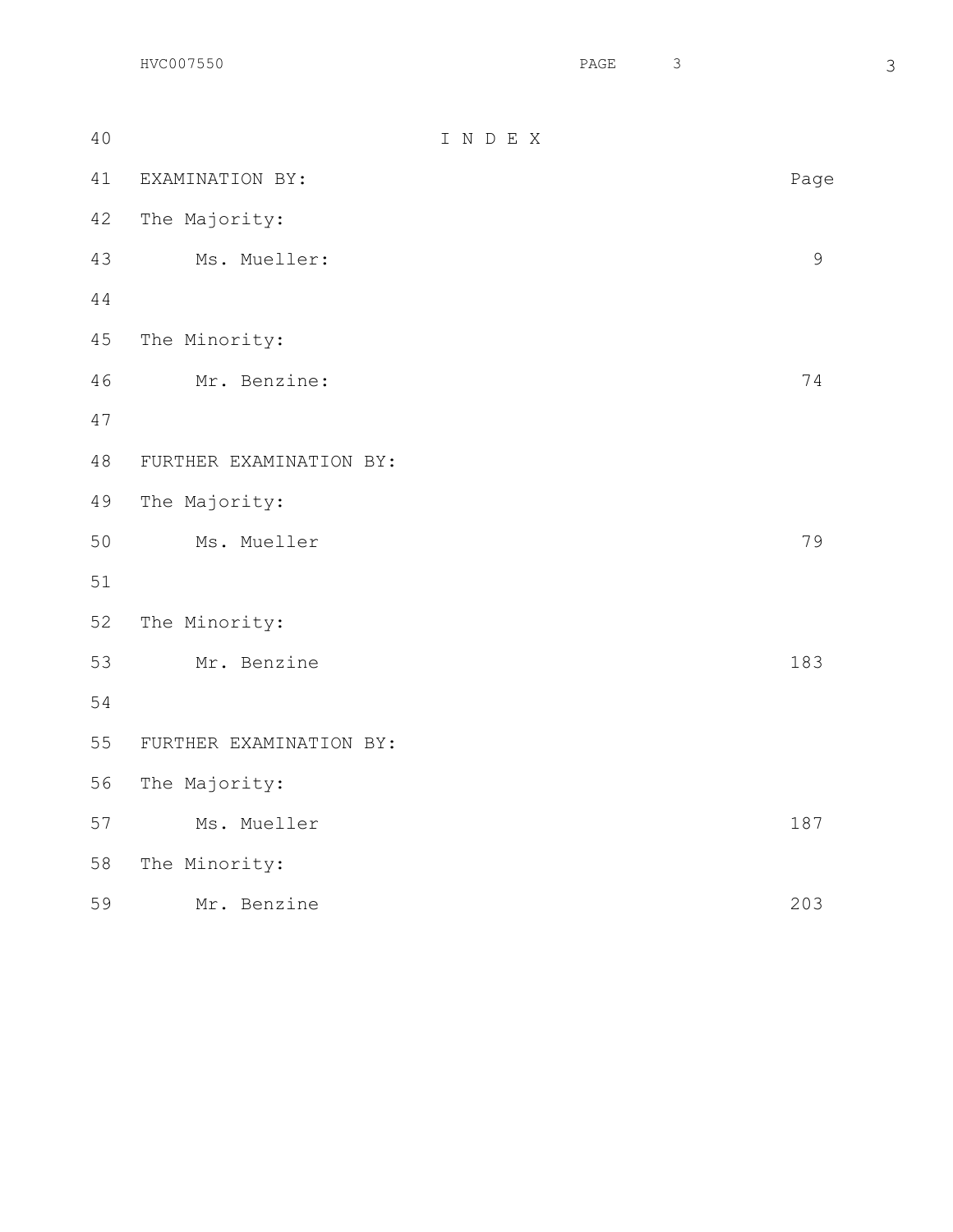$HVC007550$  and  $4$   $4$ 

 E X H I B I T S MAJORITY EXHIBIT NO. PAGE 1 - March 21, 2020 Email to Seema Verma from Scott Atlas 15 3 - "Strategy for Moving Forward" 60 5 - "Specific Notes on Prioritized Testing" 115 6 - Coronavirus 2019, Overview of Testing, July 17, 2020 127 7 - Coronavirus 2019, Overview of Testing, August 24, 2020 127 8 - Coronavirus 2019, Overview of Testing, 70 September 18, 2020 127 9 - "Considerations for COVID-19 Diagnostic Testing" 129 72 11 - Updated CDC Testing Guidance 132 12 - Overview of Testing for SARS-CoV-2 136 16 - September 16, 2020 Email from Scott Atlas 180 17 - Coronavirus Task Force Agenda, September 29, 2020 143 23 - Twitter Post, Alex Azar, August 5, 2020 161 24 - October 5, 2020 Email from Paul Mango 165 27 - October 15, 2020 Email from HHS Staff Secretary 175 28 - "Restoring Our Lives Using Evidence, Medical 80 Science, and Logic" 178 81 45 - September 3, 2020 Email from Paul Alexander 199 46 - September 11, 2020 Email from Paul Alexander 201 MINORITY EXHIBIT LETTER A - Compilation Exhibit, Emails 183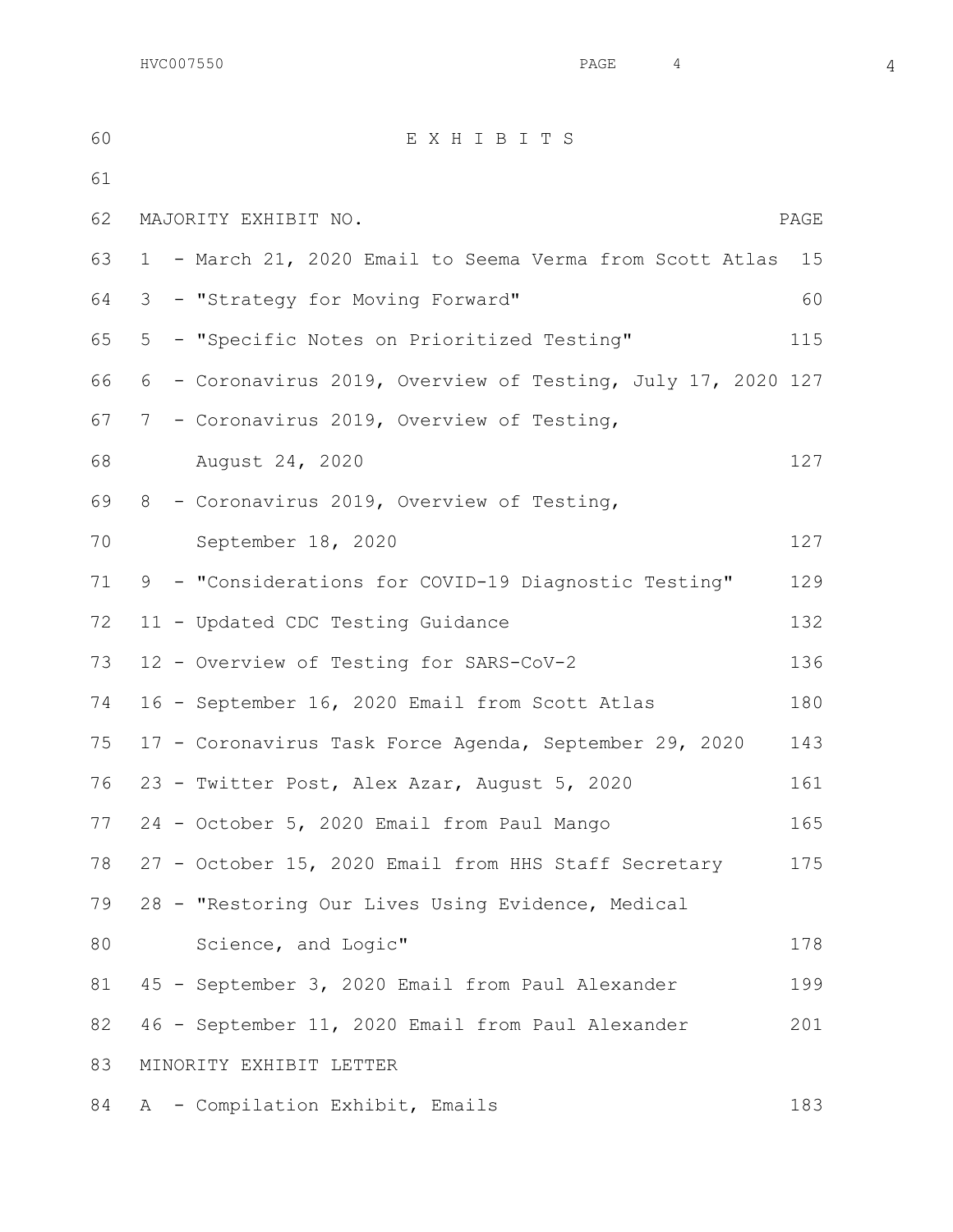$HVC007550$  5

 P R O C E E D I N G S MS. MUELLER: This is a transcribed interview of Dr. Scott Atlas conducted by the House Select Subcommittee on the Coronavirus Crisis. This interview was requested by Chairman James Clyburn as part of the committee's oversight of the Federal Government's response to the Coronavirus. I would like to ask the witness to state his full name and spell his last name for the record. 93 THE WITNESS: My name is Scott William Atlas. My last name is spelled A-T-L-A-S. MS. MUELLER: Thank you, Dr. Atlas. My name is Beth Mueller. I'm chief investigative counsel for the Select Subcommittee and Majority staff. I would like to thank you for appearing virtually today for this interview. We recognize that you're here voluntarily and we appreciate that. Under the committee's rules, you're allowed to have an attorney present to advise you during the interview. Do you have an attorney representing you today? 103 THE WITNESS: Yes, I do. MS. MUELLER: Would counsel for Dr. Atlas please identify themselves for the record. 106 MR. DASGUPTA: Hello. My name is -- good morning. Thank you for having us. My name is Sohan Dasgupta and I'm representing Dr. Atlas today. 109 MS. MUELLER: Thank you.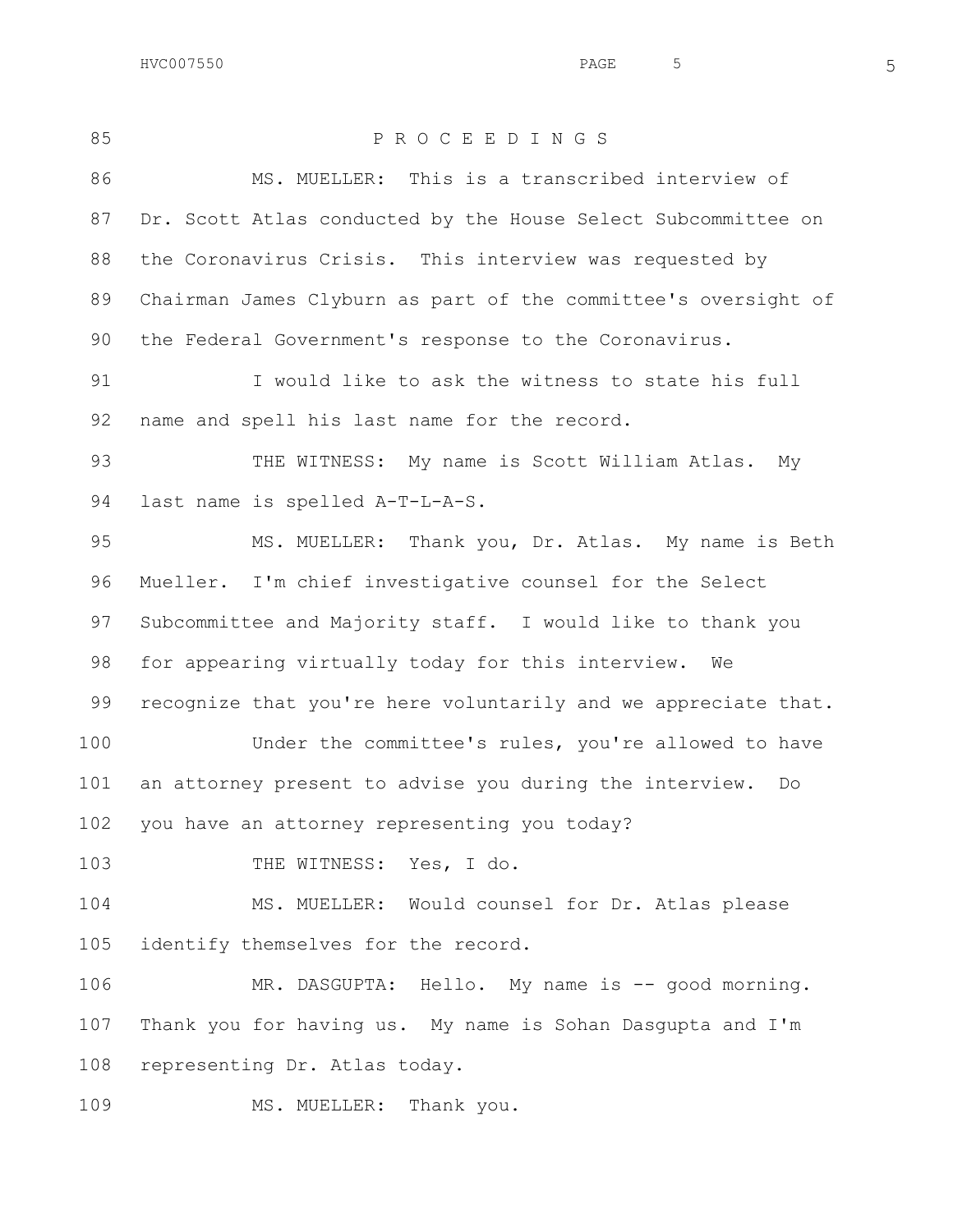Can the additional staff in the room introduce themselves for the record. Let's start with the Majority staff.

 MS. GASPAR: Good morning, Dr. Atlas. This is Jennifer Gaspar. I'm chief counsel for the Majority.

 MR. RECHTER: Good morning. This is Peter Rechter, Majority counsel.

 MS. MUELLER. And can we have the Minority staff identify themselves for the record.

 MR. BENZINE: Good morning, Dr. Atlas. This is Mitch Benzine, senior policy counsel for the Minority.

121 MR. DAVIS: This is Carlton Davis for the Republicans.

 MS. MUELLER: Before we begin, I would like to go over the ground rules for this interview. The way this interview will proceed is as follows: The Majority and Minority staffs will alternate asking questions, one hour per side per round until each side is finished with their questioning. The Majority staff will begin and proceed for an hour and the Minority staff will then have an hour to ask their questions.

 We'll alternate back and forth in this manner until both sides have no more questions. We've agreed that if we're in the middle of a line of questioning, we may end a few minutes before or a few minutes past an hour just to wrap up a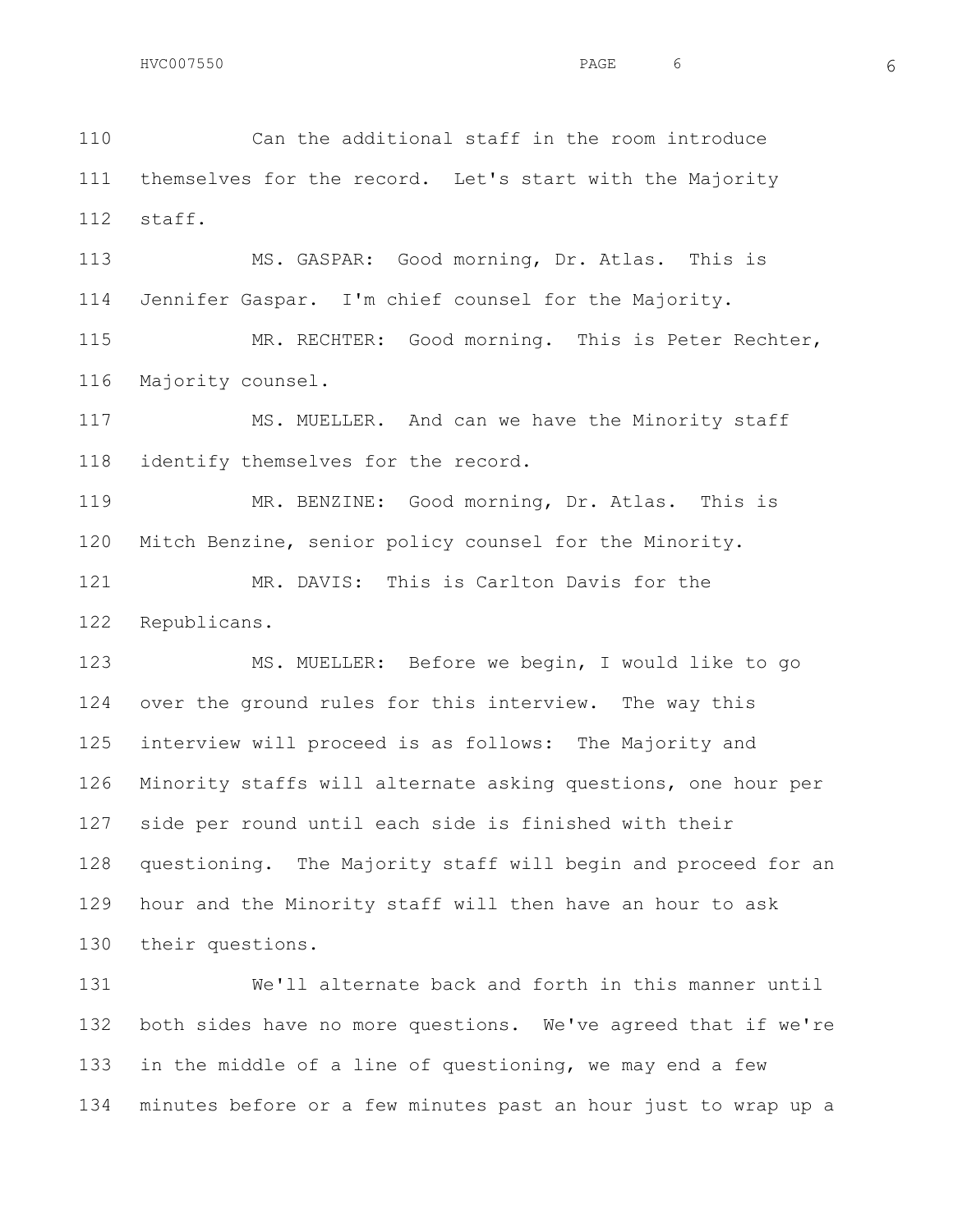particular topic.

136 In this interview, while one member of the staff may lead the questioning, additional staff may ask questions from time to time.

 There is a court reporter taking down everything I say and everything you say to make a written record of the interview. For the record to be clear, please wait until I finish each question before you begin your answer and I will wait until you finish your response before asking the next question.

 The court reporter cannot record nonverbal answers such as shaking your head. So it's important that you answer each question with an audible verbal answer. Do you understand?

149 THE WITNESS: Yes. I understand.

 MS. MUELLER: We want you to answer our questions in the most complete and truthful way possible. So we're going to take our time. If you have any questions or do not understand any of our questions, please let us know. We will be happy to clarify or rephrase our questions.

Do you understand?

156 THE WITNESS: Yes, I do.

 MS. MUELLER: If I ask you about conversations or events that happened in the past and you are unable to recall the exact words or details, you should testify to the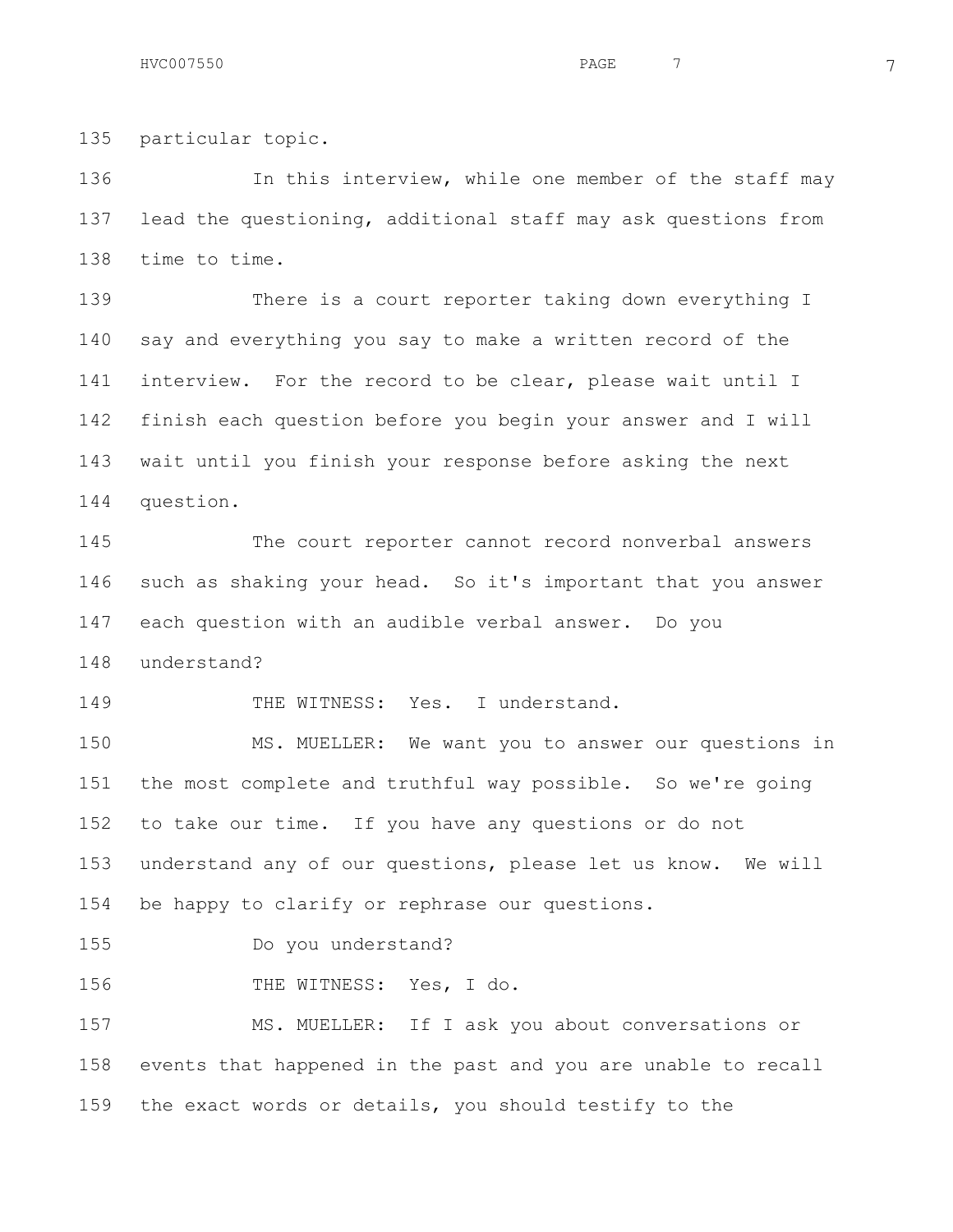substance of those conversations or events to the best of your recollection. If you recall only a part of a conversation or an event, you should give us your best recollection of those events or parts of conversations that you do recall.

Do you understand?

165 THE WITNESS: Yes, I do.

 MS. MUELLER: If you need to take a break, please let us know. We're happy to accommodate you. Ordinarily, we take an approximately five-minute break at the end of each hour of questioning, but if you need a break before that, just let us know; however, to the extent there's a pending question, I would just ask that you finish answering that question before you take a break.

Do you understand?

174 THE WITNESS: Yes, I do.

 MS. MUELLER: Although you are here voluntarily and we will not swear you in, you are required by law to answer questions from Congress truthfully. This also applies to questions posed by congressional staff in an interview.

Do you understand?

180 THE WITNESS: Yes, I do.

181 MS. MUELLER: If, at any time, you knowingly make false statements, you could be subject to criminal

prosecution. Do you understand?

184 THE WITNESS: Yes, I do.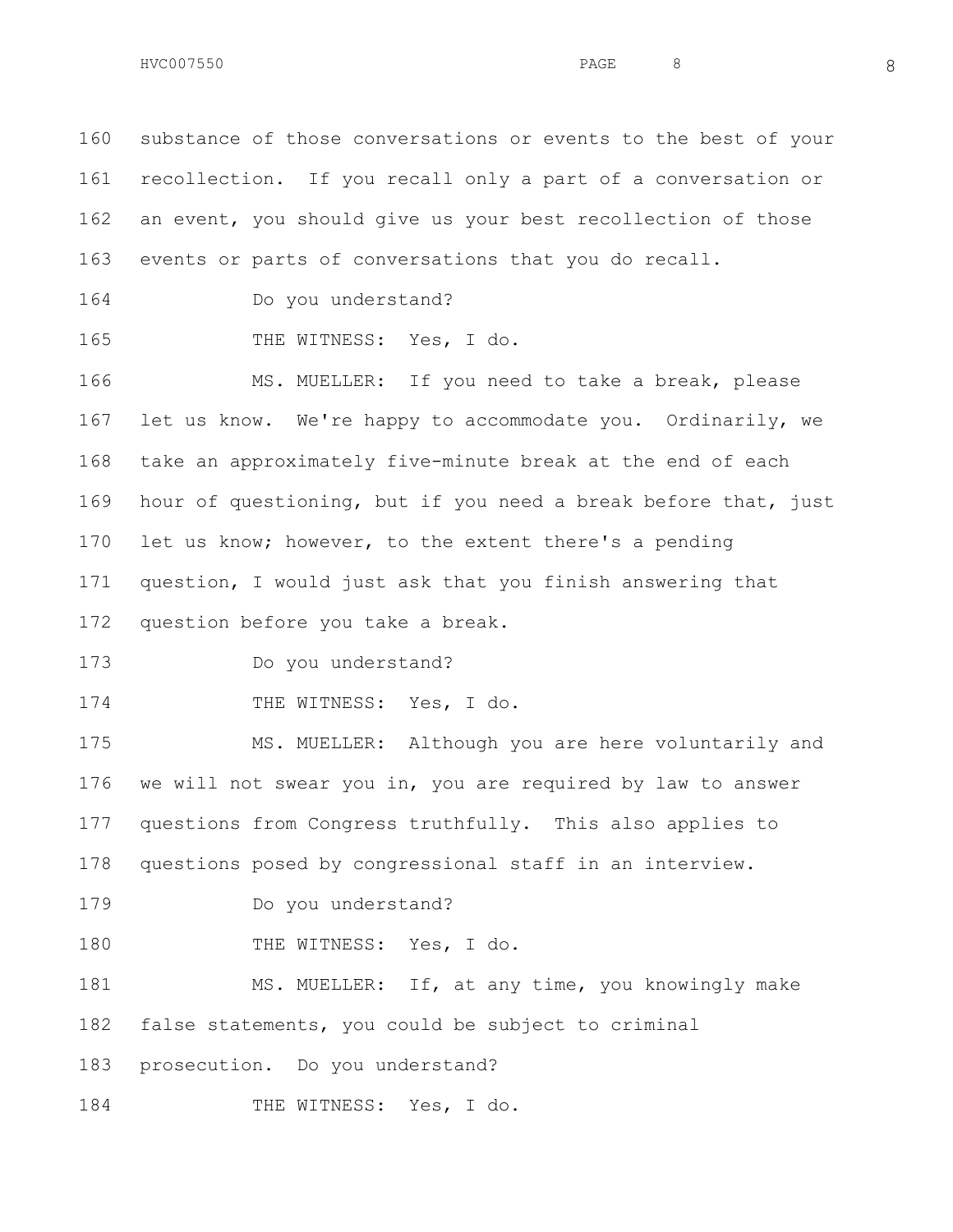MS. MUELLER: Is there any reason that you would be unable to provide truthful answers in today's interview?

187 THE WITNESS: No.

 MS. MUELLER: The Select Subcommittee follows the rules of the Committee on Oversight and Reform. Please note that if you wish to assert a privilege over any statement today, that assertion must comply with the rules of the Committee on Oversight and Reform.

 Committee Rule 16(c)(1) states, quote: For the chair to consider assertions of privilege over testimony or statements, witnesses or entities must clearly state the specific privilege being asserted and the reason for the assertion on or before the scheduled date of testimony or appearance.

Do you understand?

200 THE WITNESS: Yes.

 MS. MUELLER: Do you have any questions before we begin?

THE WITNESS: No questions.

MS. MUELLER: Great.

EXAMINATION BY THE MAJORITY

BY MS. MUELLER:

 Q. To start off, I'd like to ask you a little bit about your background. Before you came to the White House, where were you working?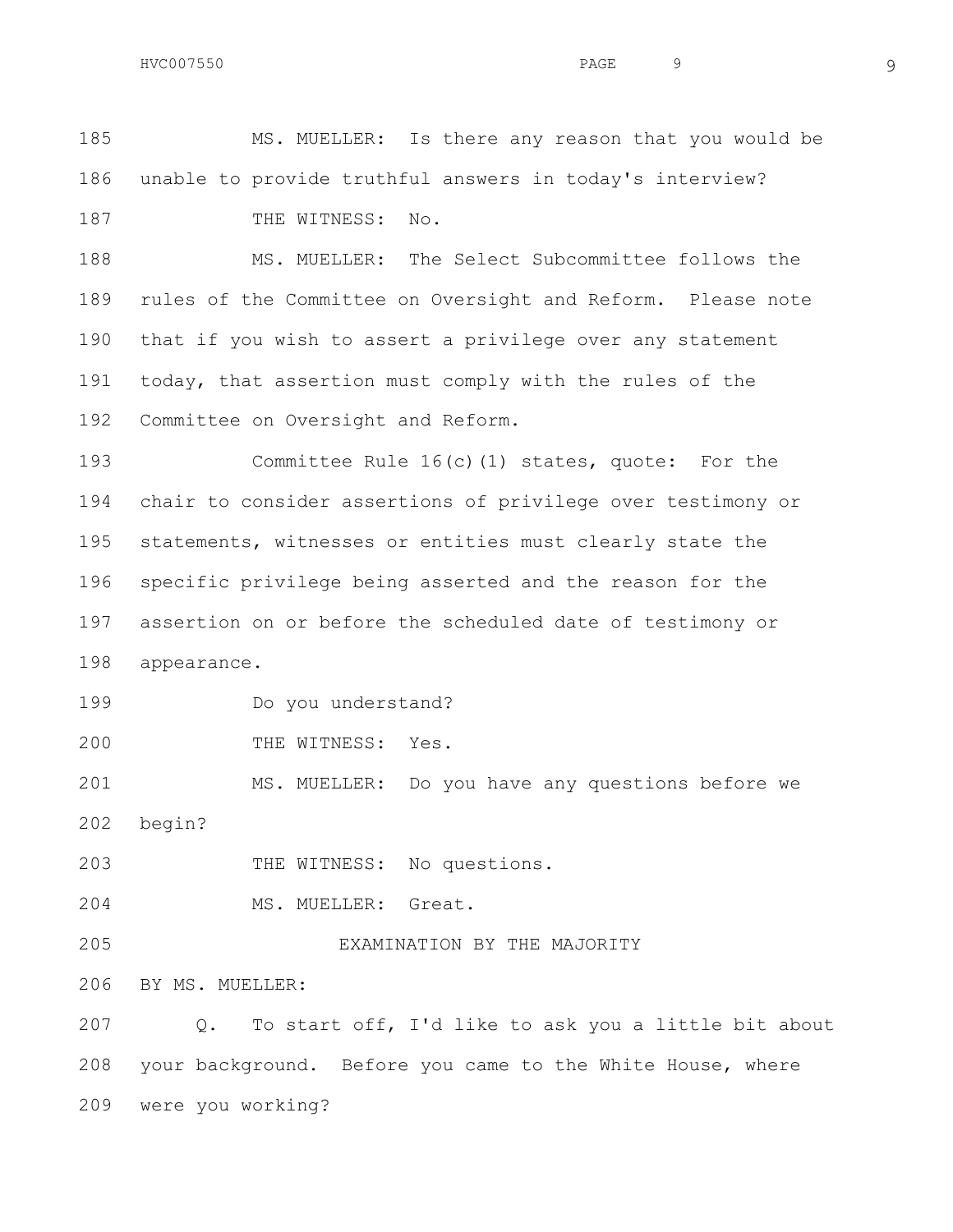A. Sure. For the past 10 years, I've been a full-time healthcare policy researcher and scholar at Stanford University in the policy institute called the Hoover Institution. Before that, I had a long career, approximately 25 years, before I moved over to the Hoover Institution for the endowed chair as a medical scientist first in 13, 14 years as chief of neuroradiology and a professor at the School of Medicine of Stanford University, and before that, I was mainly at the University of Pennsylvania Medical Center, UCSF, and went to medical school before that at University of Chicago where I was born and raised.

 I did my residency training, first a year in internal medicine in California and then three more years of radiology, at Northwestern University where I was named chief resident and then did my fellowship for two more years at University of Pennsylvania before I began my academic career in these medical centers.

 During my radiology career, my background is as follows: I was visiting professor at most of the nation's top medical schools throughout the country for many years. I've trained over a hundred neuroradiology fellows, many of whom are in leading institutions all over the world, and my job was really to integrate very complex clinical research and research information from a variety of subspecialties, including but not limited to neurology, neurosurgery, trauma,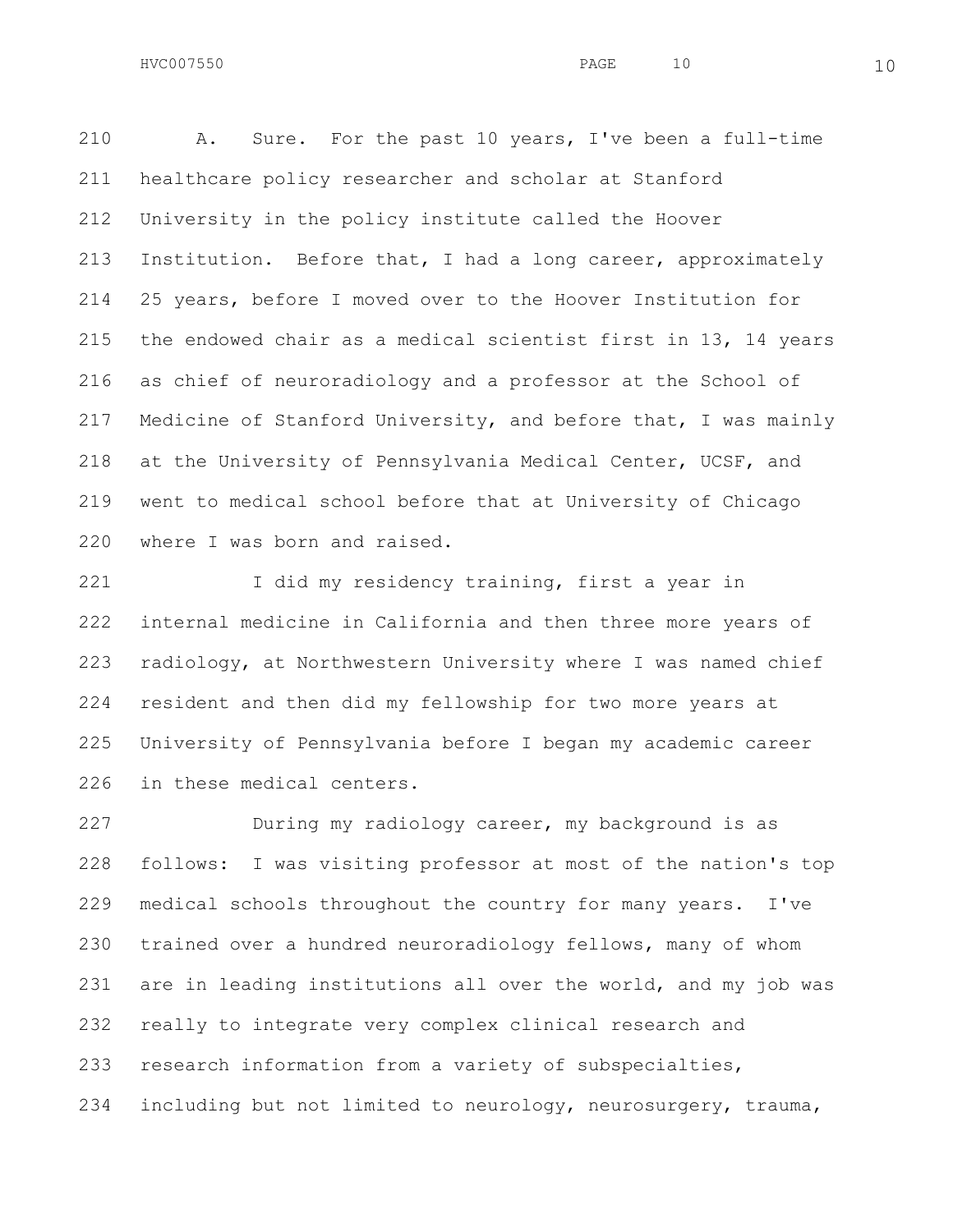$HVC007550$  and  $11$  and  $11$  and  $11$  and  $11$ 

 infectious disease, pediatric and adult autoimmune disorders; and during that, I would integrate that information and consult with other subspecialty doctors to determine and deduce the correct diagnostics, the correct diagnosis -- excuse me -- and then advise on a treatment plan. During my career, besides being in 25 years of clinical medicine, I also led a robust research program. I was a grant reviewer. I was on editorial boards of journals, scientific journals. I received grants, including NIH grants, and reviewed such grants and published papers on a variety of entities, over a hundred peer-reviewed papers, including on infectious diseases, on sequelae of infectious diseases, on long-term sequelae of infectious diseases in pediatrics and adult patients, and lectured on these topics, and a variety of other things that I could go into.

 Q. Thank you. At the Hoover Institution, what was your title?

 A. My title is Robert Wesson Senior Fellow in Health Policy.

 Q. Can you tell us a little bit more about what that role entailed? Did you have any particular area of focus?

 A. The role entails researching and formulating healthcare policy in a variety of settings, not the least of which was on healthcare system reform. Particularly, one of my particular interests was in formulating healthcare policy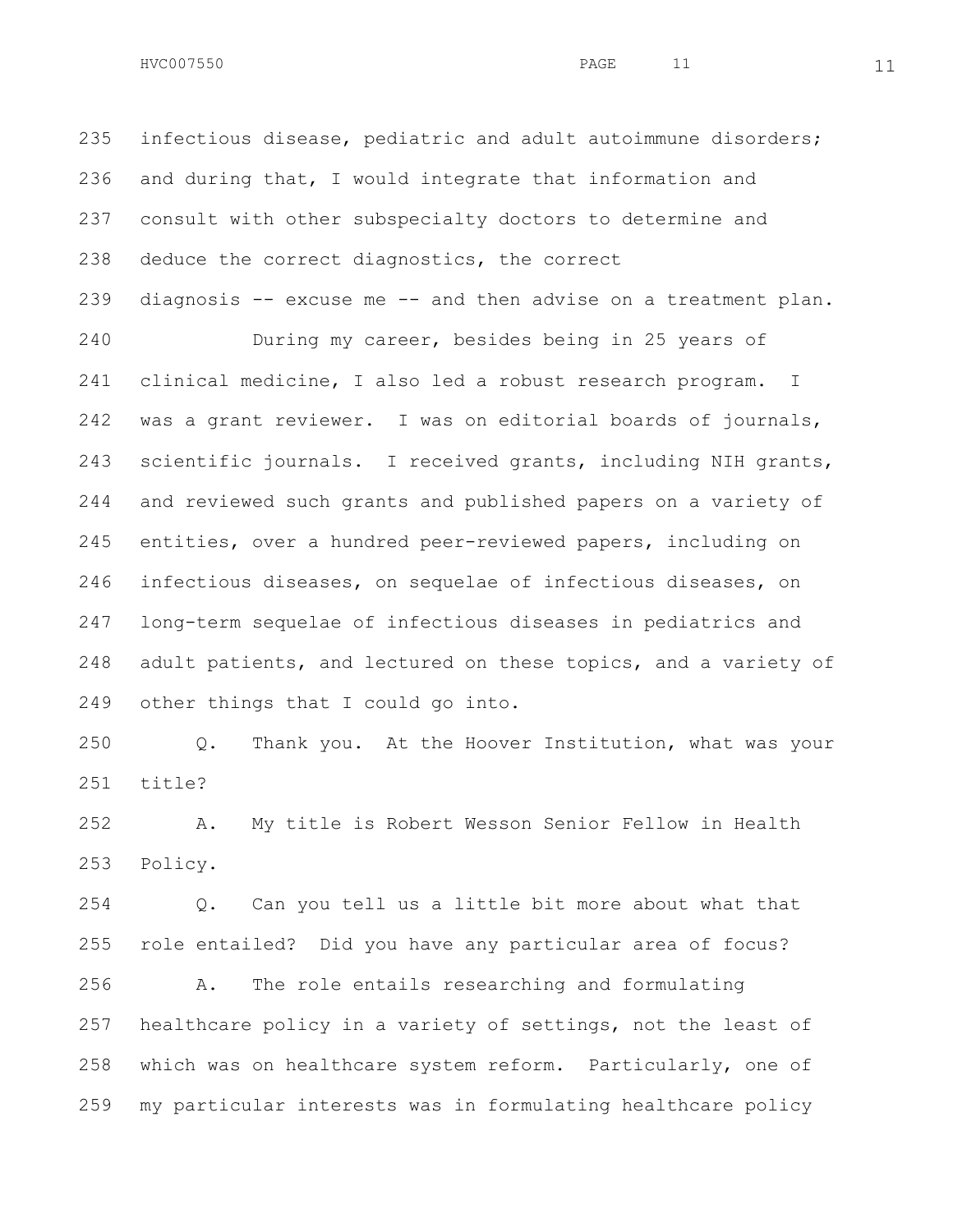so that low-income people, including those in -- particularly those on government insurance would get the same access and quality as people who could afford private insurance, but I researched a variety of issues.

 Q. What were you working on in the months before you joined the White House?

 A. Right before, well, so the early pre-pandemic months, the immediate pre-pandemic months, which I consider the end of 2019, very early 2020, I had begun revising a book I have on reforming the healthcare system, but when the policy issues became problematic and the pandemic was dominating the news, I worked full time on researching and devising policies and writing and speaking from the sort of end of February 2020 for the next six months until I was -- and very actively so, full time, not doing anything else until I was contacted to ask if I wanted to speak with the President sometime later in July of 2020.

 Q. You mentioned that you were writing and speaking on issues related to the pandemic. What specific issues were you focusing on?

 A. Well, it became obvious by March of 2020 that the policy in place, that is the lockdowns, the severe restrictions, the idea that the virus could be eliminated or eradicated or completely stopped by restricting closing businesses, closing schools, restricting individual movements,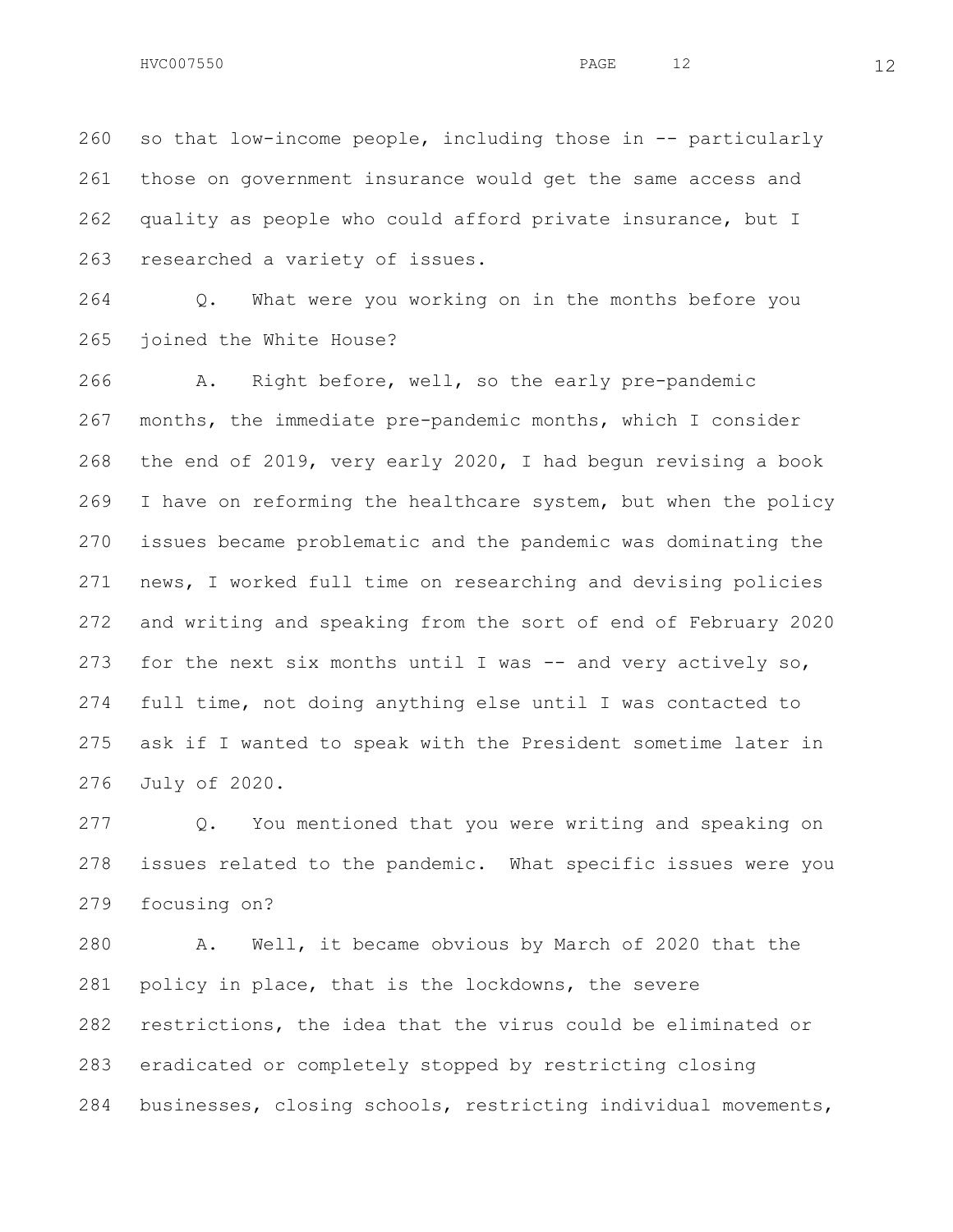including the CDC literature, but also the world literature.

 We knew a lot of information, and so in March, April, May and onward, I was researching and writing what was going on with the pandemic in terms of who was at risk, who had very, very low risk, what the appropriate policies would be to stop people from dying, because the policies that Drs. Birx and Fauci were recommending, which were the severe restrictions, the lockdowns, the business closures, the severe restrictions on individual movement, the school closures, these were failing to protect the elderly who were dying even though we knew who was the highest risk group to die from the world's literature.

 So I was focusing on what would be a way to stop people from dying and simultaneously stop the enormous harms that were coming from these lockdown policies.

 Q. On March 15th, the White House announced an initiative that was called 15 Days to Slow the Spread. Shortly thereafter, most states issued Coronavirus restrictions and lockdown orders, as you just mentioned. At that time, mid-March 2020, what was your view on

the restrictions?

A. Well, to the best of my recollection, at the time, I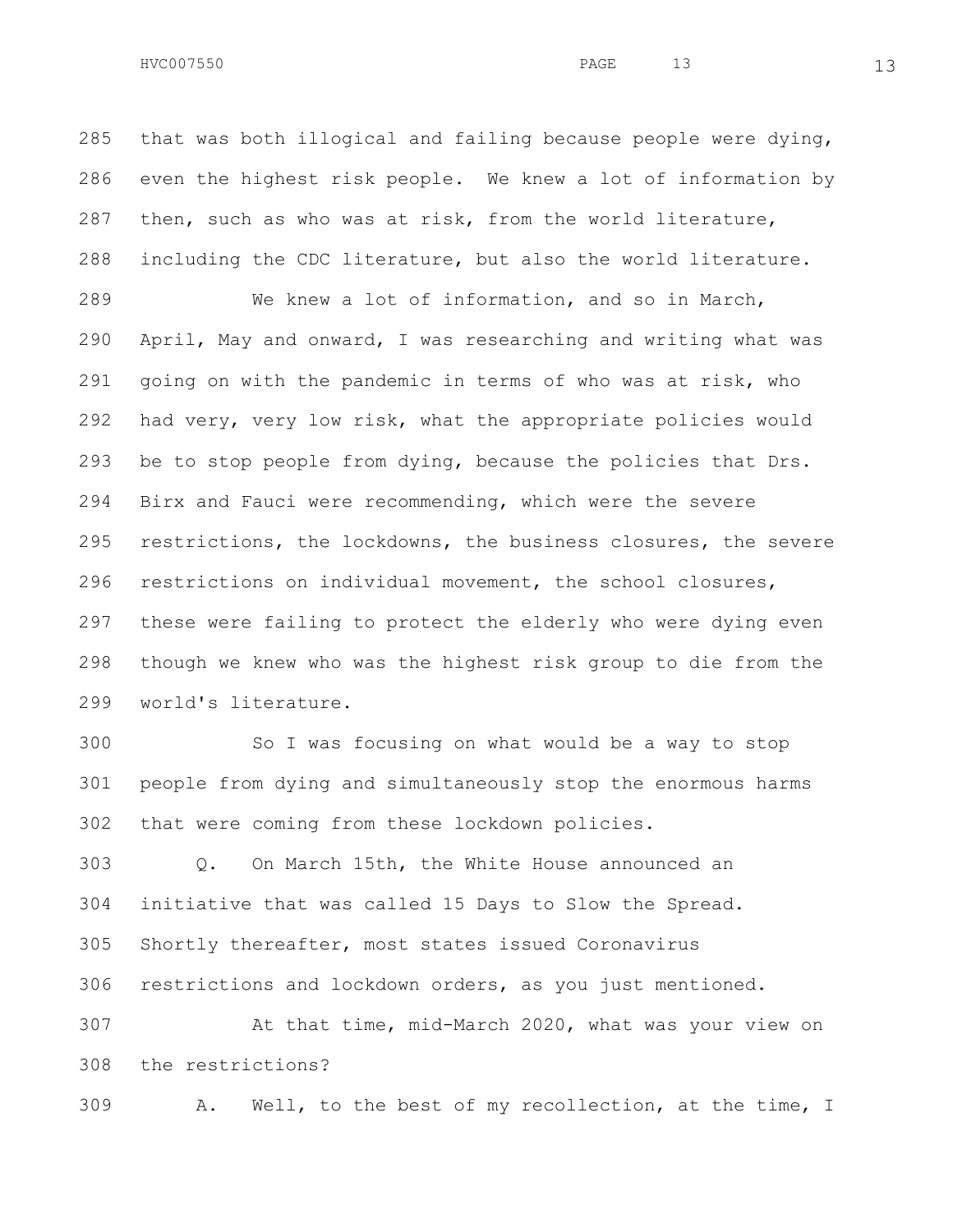wasn't surprised that there would be an immediate short-term restriction. It seemed on one hand reasonable, because still not everything was known about the virus and the infection fatality rates. Some of the early data from the World Health Organization was clearly going to be wrong because it was misestimating the way -- the infection fatality rate by a lot, but the original reaction that I had was, I think, was, Okay, it may be reasonable to do a very short-term restriction, but the problem was it was not -- I thought there was a better way, which was to focus on actually protecting the people who we knew were at highest risk to die rather than assuming that everyone should have these broad blunt restrictions.

 It didn't make logical sense. It was scientifically -- it didn't make sense, and by that time, I was also having conversations and, of course, reading all the literature constantly, 24-7, as much as I could, but also having conversations with some of the top epidemiologists and infectious disease medical scientists and going through the data.

 Q. You said over time, you developed the view that the lockdown restrictions weren't working. What was that based on?

 A. Well, based on the fact that we knew who were the high-risk people were to die and they were the ones who were dying and what the egregious failure there was that these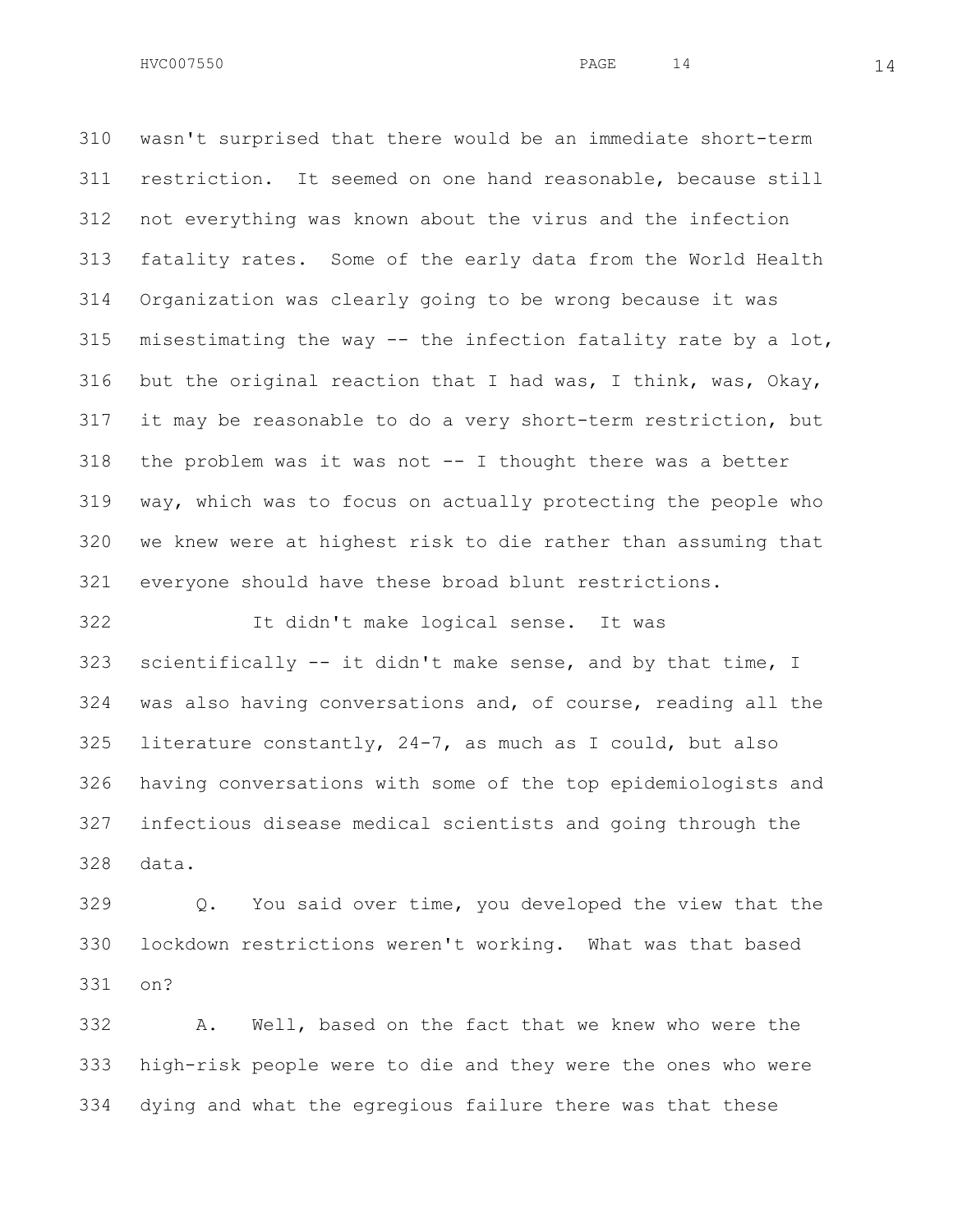people, nursing home people in particular, were already in a highly restricted environment. So what we saw not just in the United States, but particularly in the United States, because that's my country and that's my main concern, was that 50 percent -- in some cases, some states had 80 percent of death -- were in the very people we knew from the get-go were at the highest risk to die and these people were already in a controlled environment, meaning they were living in a nursing home.

 So that's a failure. That's an overt failure to people. These policies were in place and it was failing to protect the people known to die.

 MS. MUELLER: I would like to refer you to Exhibit 1 which you should have received prior to the interview. [Exhibit No. 1 was 350 identified **for the record.** MS. MUELLER: I'll give you a moment to take it out,

 but it is -- well, the top email is an August 13, 2020 email from Seema Verma to Dr. Deborah Birx, Dr. Anthony Fauci, and Dr. Robert Redfield, but there is an email that you sent to Ms. Verma on March 21, 2020 that I would like you to focus on. For the record, this is Bates numbered SSCC 0037245. Do you have that email in front of you? MR. DASGUPTA: One question I have, Beth, is that I

thought we were focusing today on Dr. Atlas' engagements and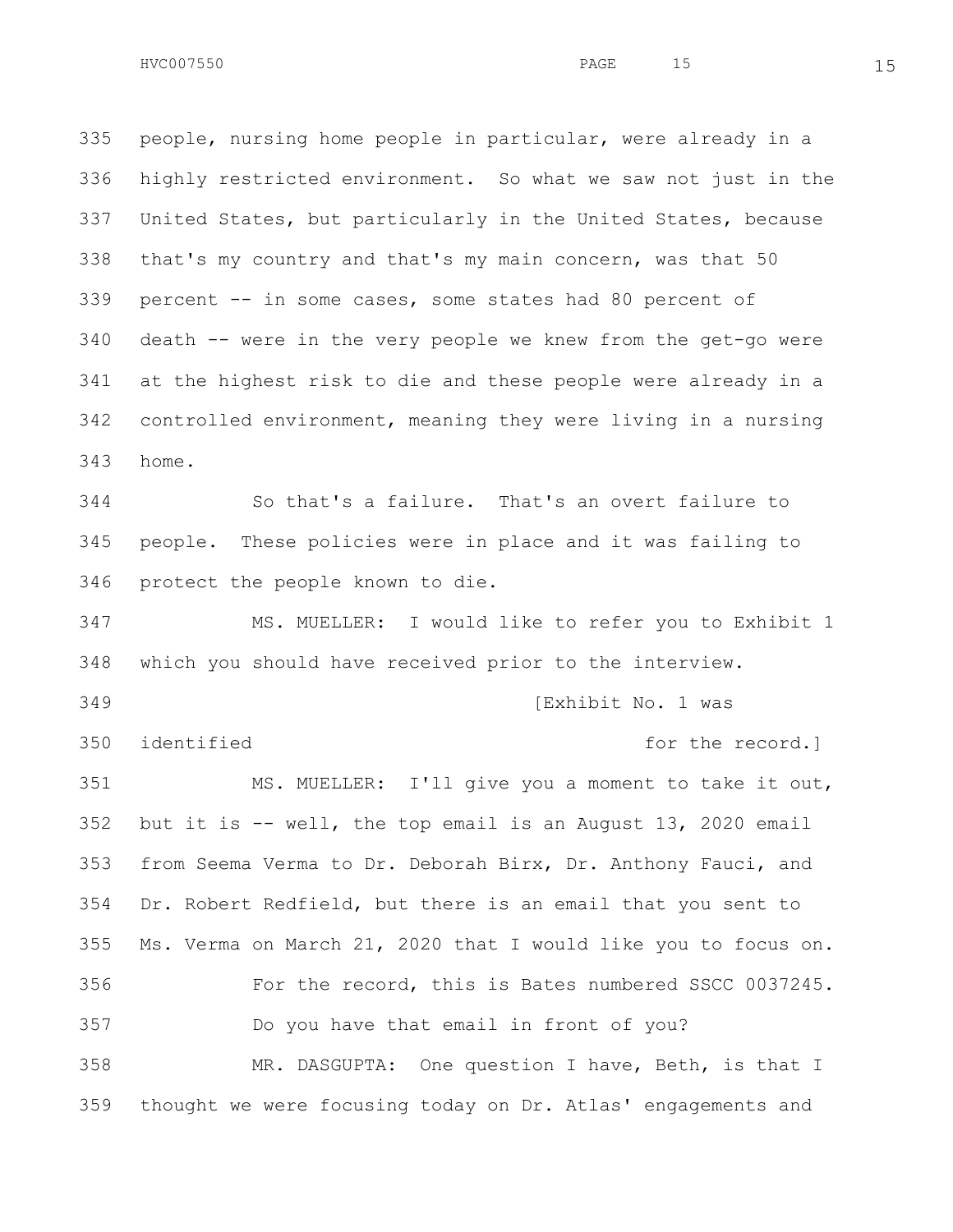advice given during his service in Washington. This email seems to precede that.

 So I just wanted to kind of understand the scope of the inquiry.

 MS. MUELLER: We are focusing on Dr. Atlas' role in the federal response as well as the advice he was giving to other government officials. So advice that he was giving, for instance, to Seema Verma prior to formally joining the Administration fits squarely within the context of what we requested, the subject matter of the interview.

 MR. DAVIS: Beth, I have a question. All of the interviews that we've conducted, it's pretty clear that the time frame has been from December of -- well, I'll let you guys continue.

MS. MUELLER: Okay. Thank you.

BY MS. MUELLER:

 Q. Dr. Atlas, do you have Exhibit 1 in front of you? A. Yes, I do.

 Q. In the email that you wrote to Ms. Verma on March 21, 2020, you wrote: "Total lockdown is a massive overreaction and super harmful to the entire society, destroying the economy, inciting irrational fear, and even diverting medical care away from other people."

 You go on to note that Dr. John Ioannidis estimated that the fatality rate was between 0.5 percent to one percent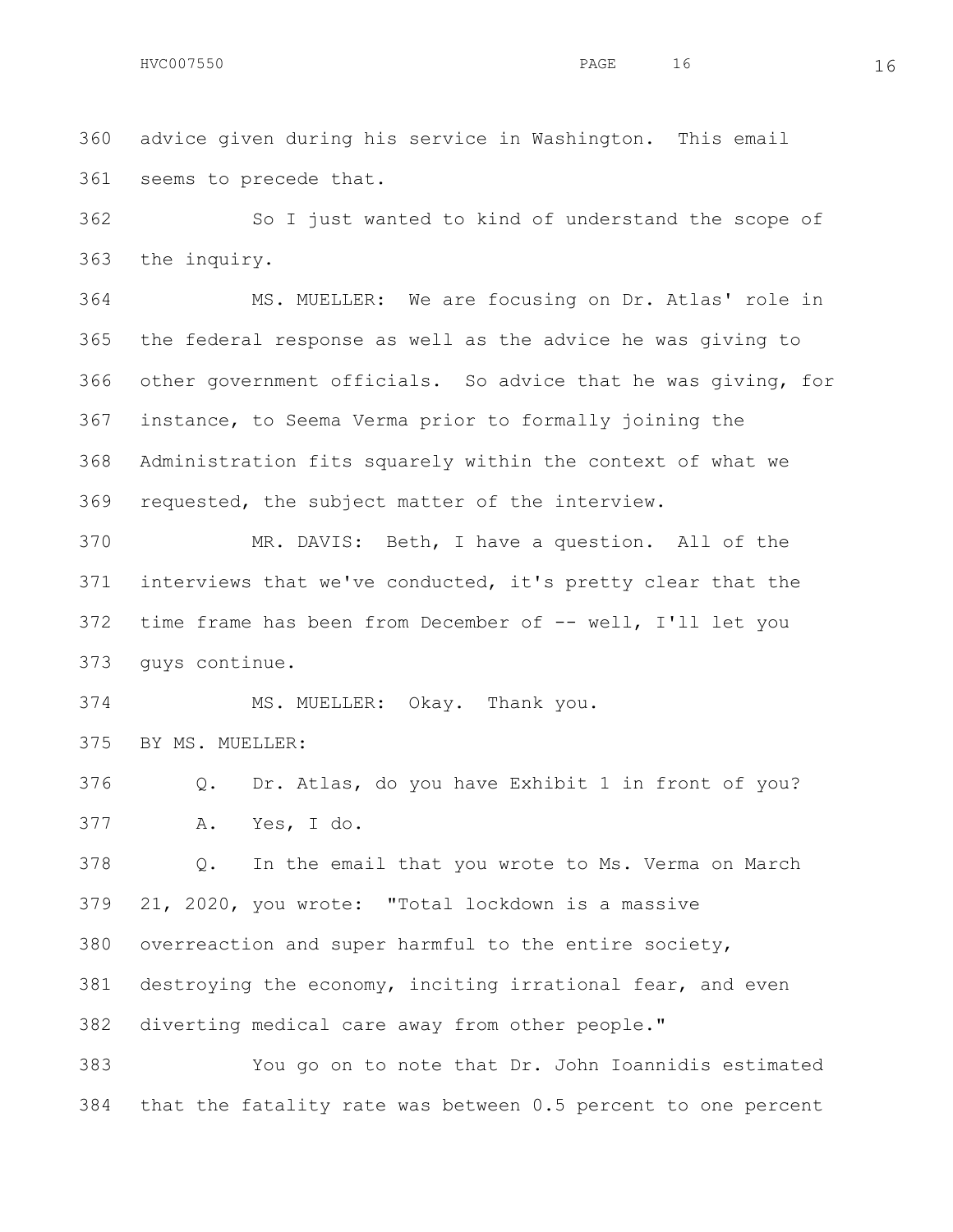and that, quote, "using his midrange fatality rate, this virus would cause about 10,000 deaths."

 You went on to state, quote: "The panic needs to be stopped both about the need for lockdown and even a frantic need for urgent testing."

Is that correct?

A. That's what I'm seeing here.

Q. What prompted you to send this email?

 A. I was extremely worried that what I saw was people were dying. We were locking down and destroying low-income families, particularly, but all families because of the lockdown, middle class working families, low-income families.

 We were closing schools and, yet, we knew who was the highest risk group, which were the elderly with comorbidities, particularly people like nursing home people and, in addition to being extraordinarily harmful to people who were not at high risk from this illness. We knew that by then. We had a tremendous amount of fear in society that was also extraordinarily harmful. Fear is very harmful.

 So I took it upon myself as an extremely concerned American and as somebody who I had previously had a dialogue or two in the past about something totally irrelevant about healthcare system Medicare reform with Seema Verma. So I took it upon myself to email it to her.

Q. What action were you hoping that were Ms. Verma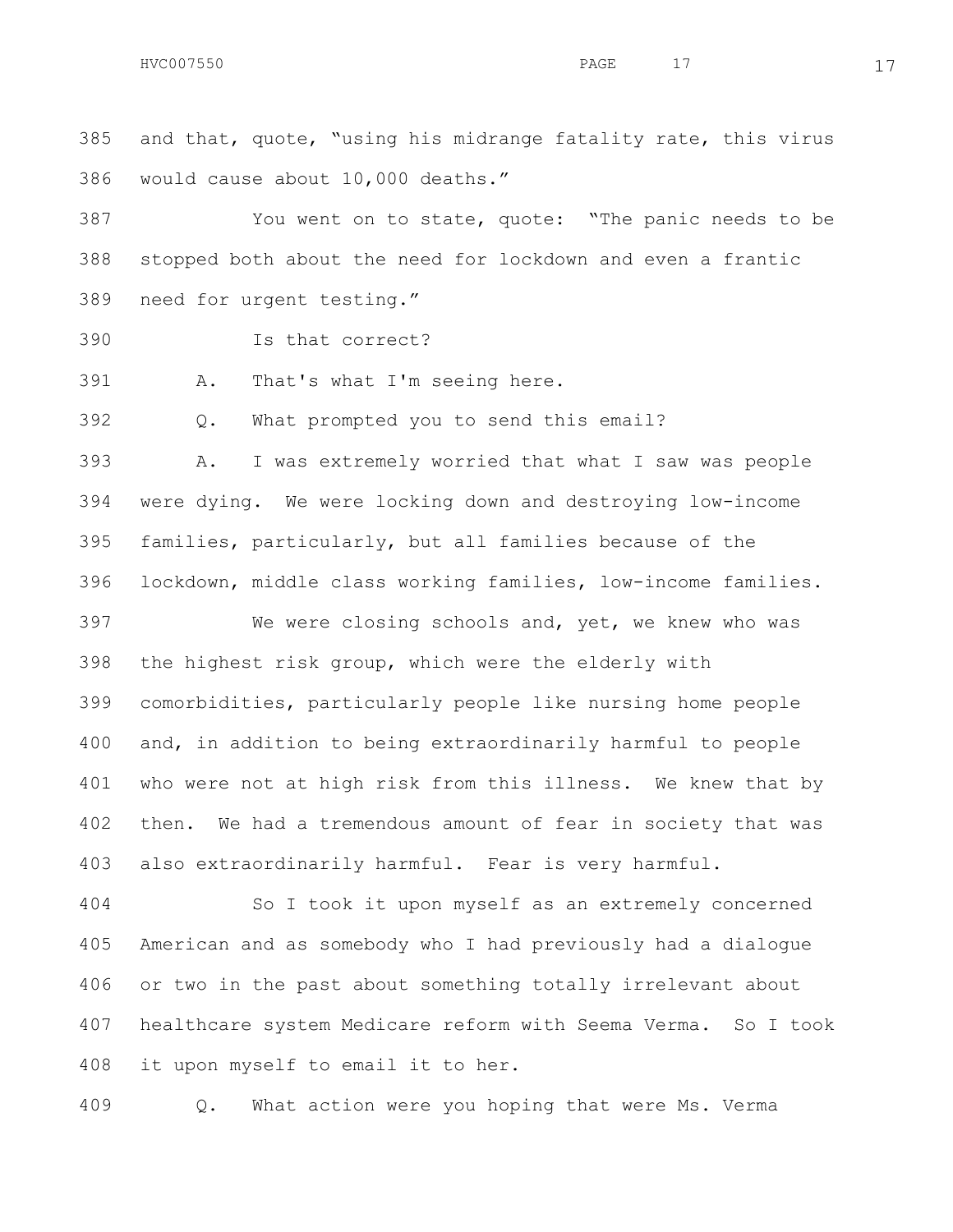$HVC007550$  18

 would take based on the email? A. I don't remember if I had a specific action. I don't think I had a specific action, but I wanted to -- I don't remember the specific reason, honestly, of what I was hoping to get. Q. Did you receive a response from Ms. Verma? A. I don't remember. Q. Did you have any further communication with Ms. Verma prior to joining the White House? A. I really don't remember exactly. I certainly didn't have many. I don't remember if I had one or not. Q. Apart from this email from Ms. Verma, did you communicate with anyone else in the Federal or State Government about your views on 15 Days to Slow the Spread or state lockdown orders? A. When are you talking about? Q. In the early months of the pandemic. A. I don't remember doing that. Q. Were you doing any research on what policies would be most effective to respond to the Coronavirus crisis during this period? A. Yes. Q. What were you working on?

 A. Oh, I was basically -- like I said, full time, I was 434 reading the literature, going through the data, and having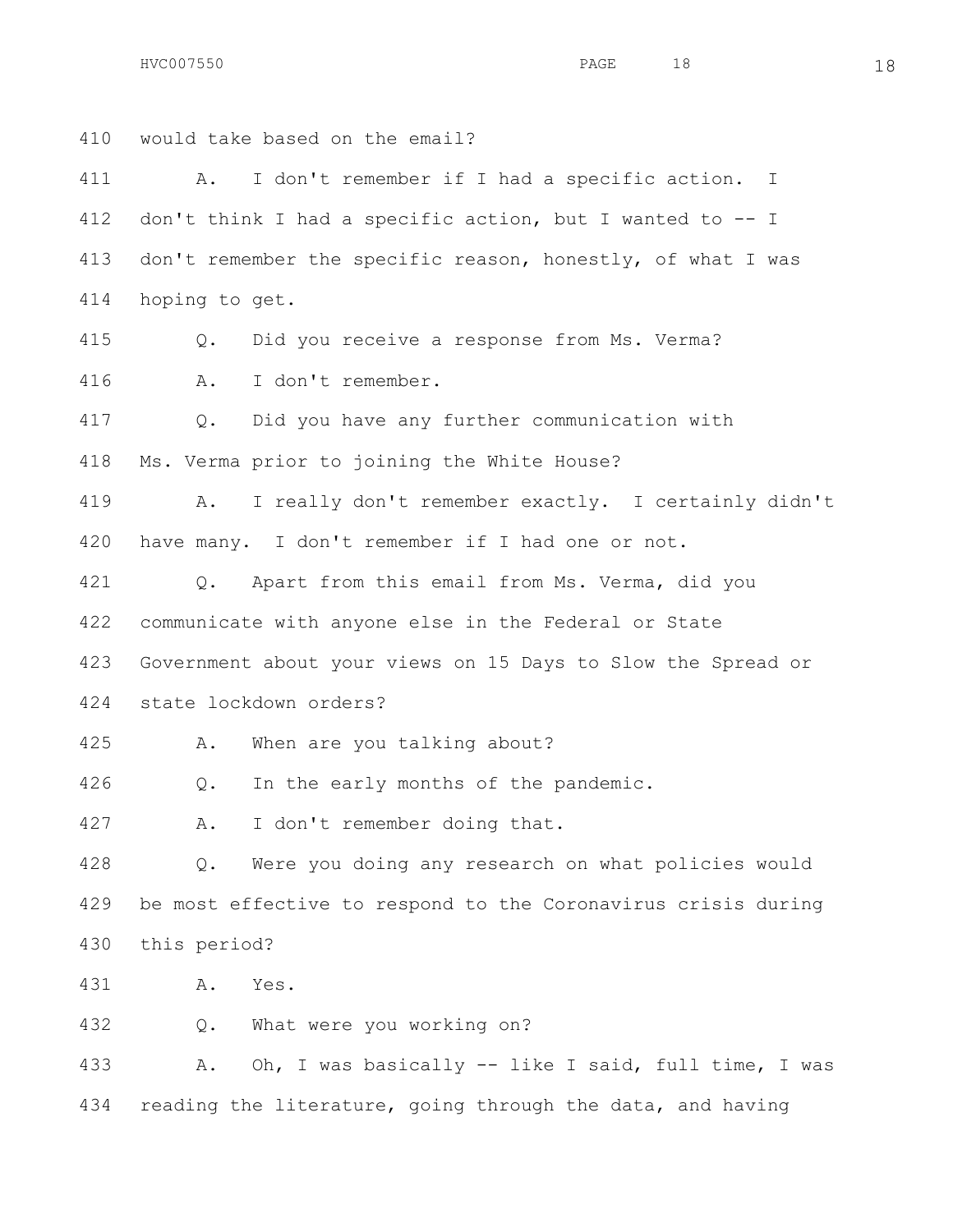discussions for months with epidemiologists and medical scientists and others about how to stop the death from the virus and to stop the massive destruction from the lockdowns. Q. Who were you working with? A. Well, I was working, I mean, more independently mainly, but communicating frequently with others. Q. Were there any key resources or collaborators that you were speaking with related to these issues? A. To the best of my recollection, I would have dialogues with John Ioannidis at Stanford epidemiology and Jay Bhattacharya at Stanford and other medical scientists who worked in epidemiology and other things, but I don't remember exactly who I was -- if I spoke to other people and discussed scientific papers or whatever.

 Q. Did you share your views on these policies publicly during this period?

A. During what period?

Q. During the early onset of the pandemic.

 A. Well, in March, April, May, I wrote pieces in the public domain, and when asked, I did interviews about the 455 pandemic, and the more of those pieces were read, the more interviews I did, but also continued to work with various people on various writings.

 Q. Do you try to influence official action as to these policies in any way?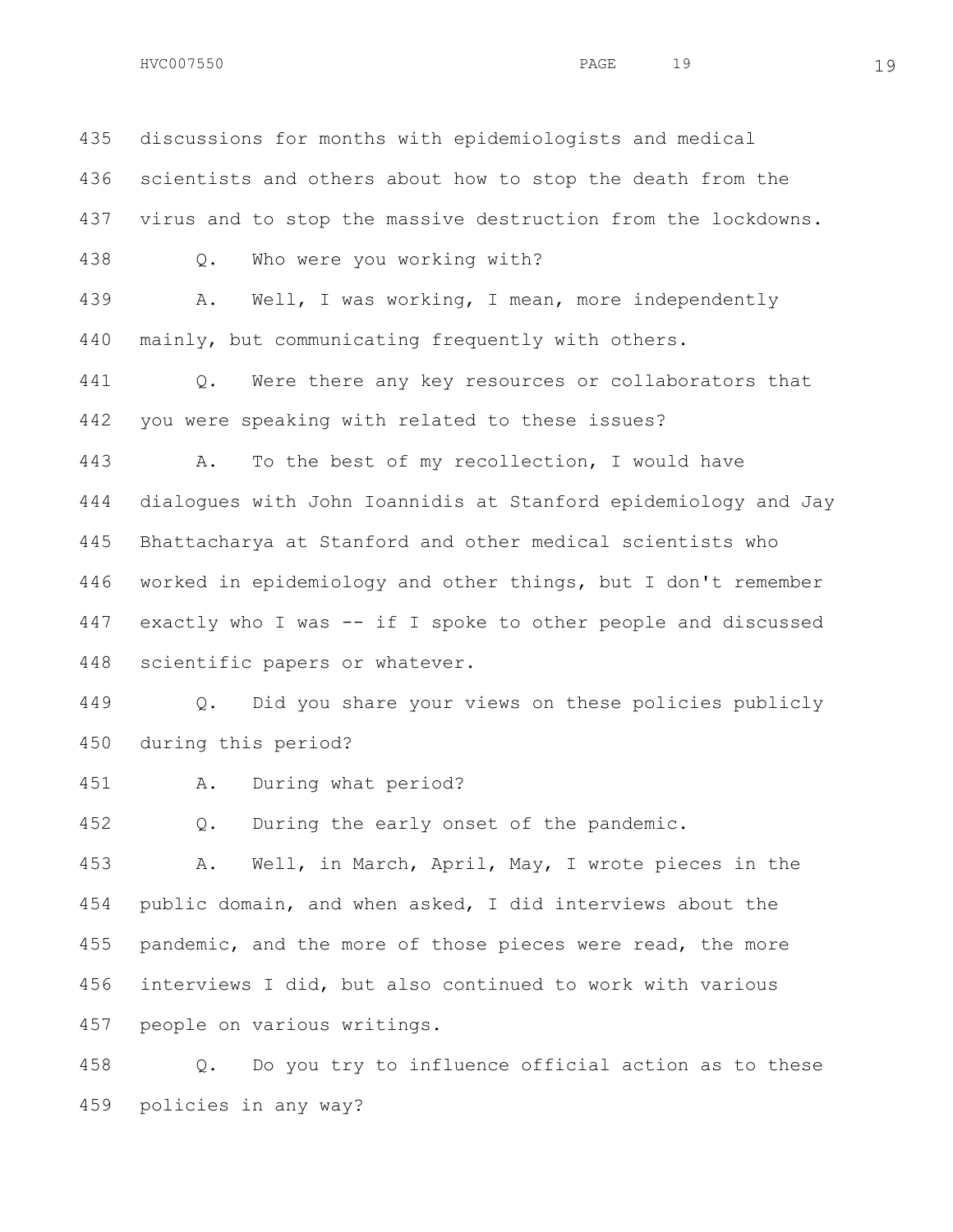A. Not other than what we do in public policy, which is be out there, no. I mean, I didn't have any specific attempt to influence anything. Q. Prior to joining the White House, did you have any communications with Federal or State Government officials related to the Coronavirus? A. Can you say it again? I'm sorry. Q. Prior to joining the White House, did you have any communications with Federal or State Government officials related to the Coronavirus? A. I had -- I remember having a couple of calls, no federal officials that I remember. I don't remember that. I remember getting -- having a couple of conversations with a couple of state officials. Q. Who did you have those conversations with? A. I remember having a couple with Governor DeSantis of Florida. Q. When? A. Sometime over the -- sometime over the summer, but before I came to Washington. Q. What did you -- 481 A. I don't remember exactly when. Q. Of course. Thank you. What did you discuss with Governor DeSantis?

A. Well, I don't remember the specifics, but the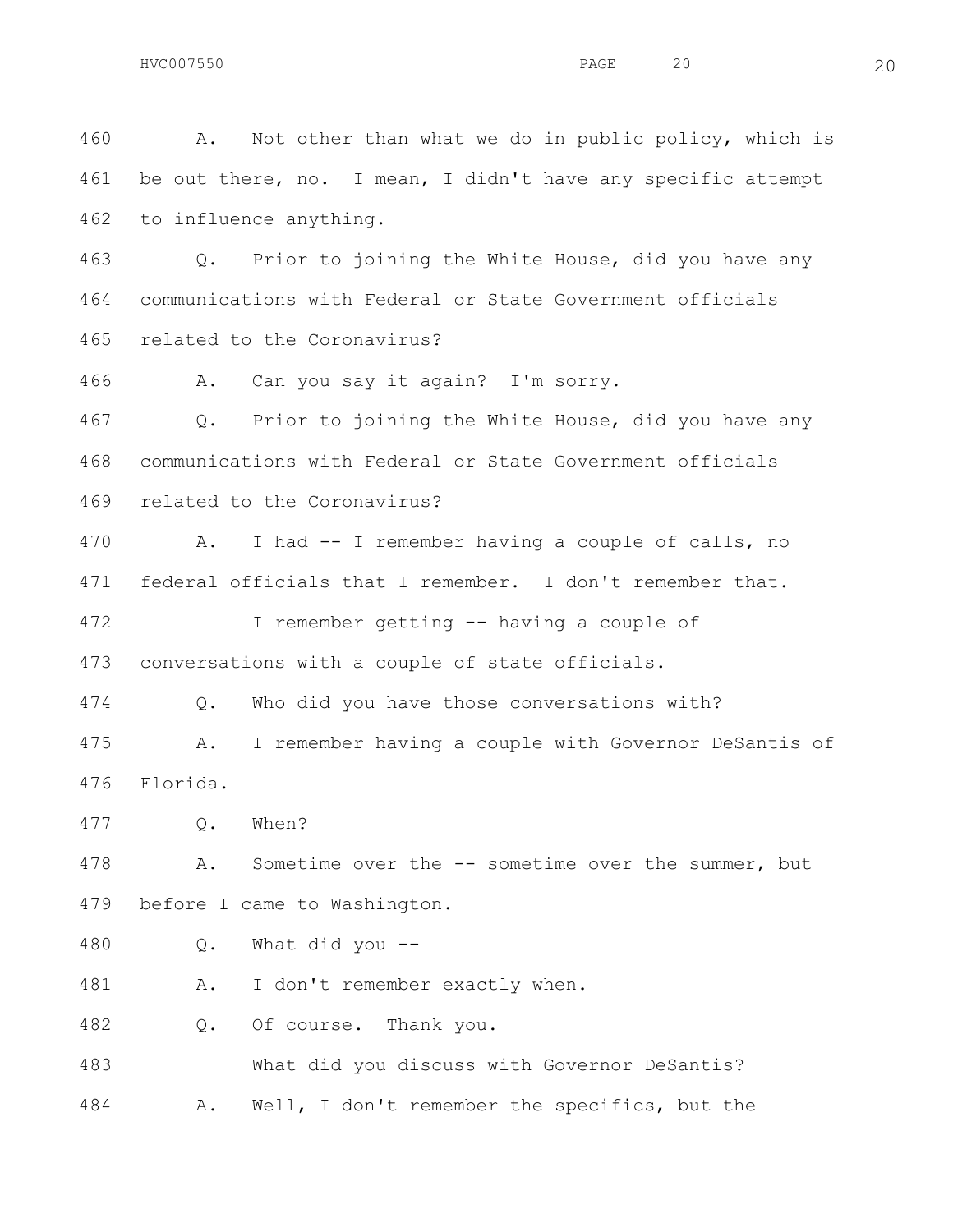general -- my general remembrance is he called me up and he would ask -- basically, he would have a take on the data and what things are happening and how things are proceeding, and he generally would say am I correct? That's sort of the gist of the conversations.

 Q. Of course. What particular questions or policies was he asking for your input on?

 A. I don't remember the details of the conversations, honestly.

 Q. In your book, you mention that prior to joining the White House, you, quote, "began having informal conversations with State and Federal Government officials." And on April 23, 2020, you said on Steve Deace show that you had been "advising some State Government elected officials and federal officials on how to reopen." Does that refresh your recollection?

A. I don't remember ever --

 MR. DASGUPTA: One second. Could we please get the exact transcript of what Dr. Atlas said on the show? Do you have an excerpt from that?

 MS. MUELLER: I do not. It was from, I think, a YouTube video from April 23, 2020.

 THE WITNESS: Yeah. I don't remember advising any federal official. I don't know if that -- yeah. If I said that, I don't remember advising any federal official.

If I made a statement about general talking to state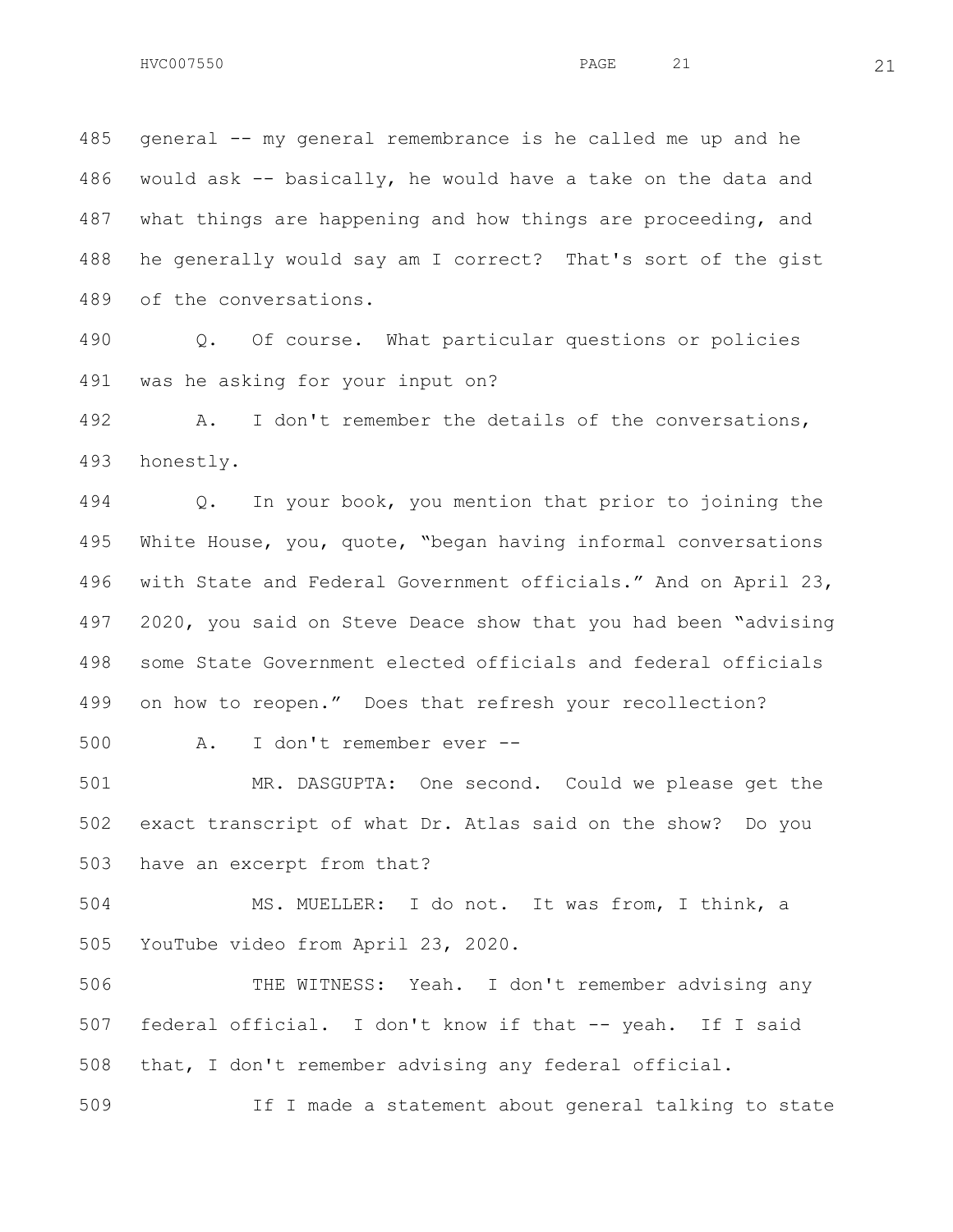officials, you know, I have a recollection of speaking with Governor DeSantis.

BY MS. MUELLER:

 Q. Was how to reopen the focus of some of your conversations with Governor DeSantis?

 A. You know, I honestly don't remember the detail of the conversations beyond what I said.

 Q. In your book, you mentioned, quote: "DeSantis expressed great concern about the harms of mis-medical care, enormous damage to kids from school closures, the impact of isolation on the elderly, and the damage to working family from societal shutdowns."

Is that correct?

 A. If that's what I wrote, at the time of writing, that's what I remembered, yes.

 Q. Did you discuss the targeted protection strategy with Governor DeSantis?

 A. I honestly don't remember the details of the phone calls at that time.

 Q. Approximately how many calls did you have with Governor DeSantis prior to your time at the White House?

 A. I don't remember the number, but certainly less than five, for instance.

 Q. Did you continue advising Governor DeSantis during your time at the White House?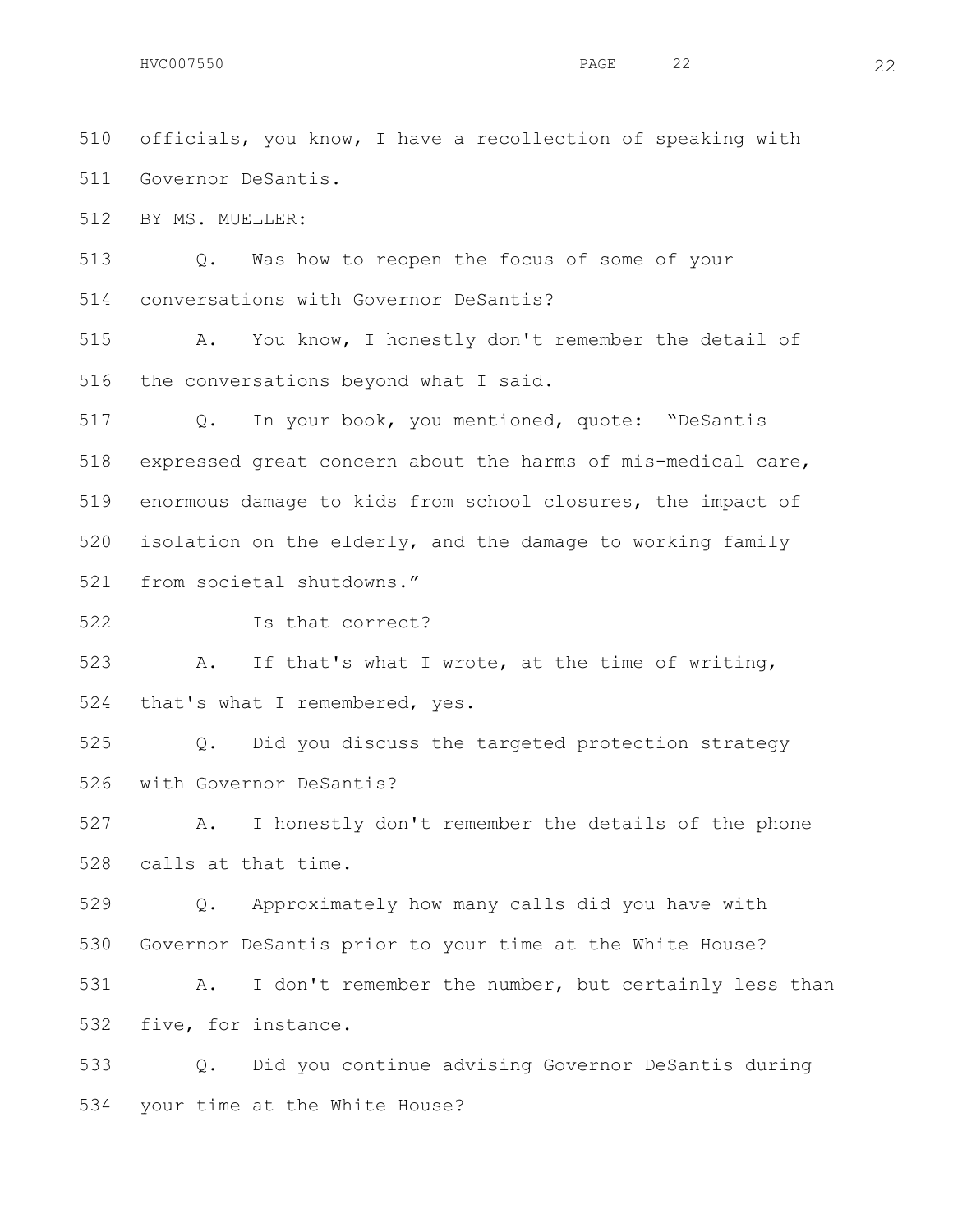A. Well, not that I -- I don't remember exactly except that I remember he called me to ask if I would be interested in coming down while I was in Washington, and that was rather quickly followed with a visit sometime around the end of August. Q. Did you continue communicating with Governor DeSantis after leaving the White House? 542 A. After leaving the White House? Q. Yes. A. Yes. Q. Now, you mentioned that you don't recall advising any Federal Government officials. Did you communicate with any Federal Government officials more generally prior to your time at the White House? A. I have a recollection of having some sort of an email with somebody who I knew in the White House, yes, but I don't remember more than -- exactly what I said, but I do remember having some sort of email with someone in the White House, John Rader specifically. Q. John Rader? A. Yeah. Q. When, approximately, was that communication? A. Probably -- I don't remember exactly. My guess is

July. I don't know. I don't remember.

Q. Did you produce a copy of that email to the Select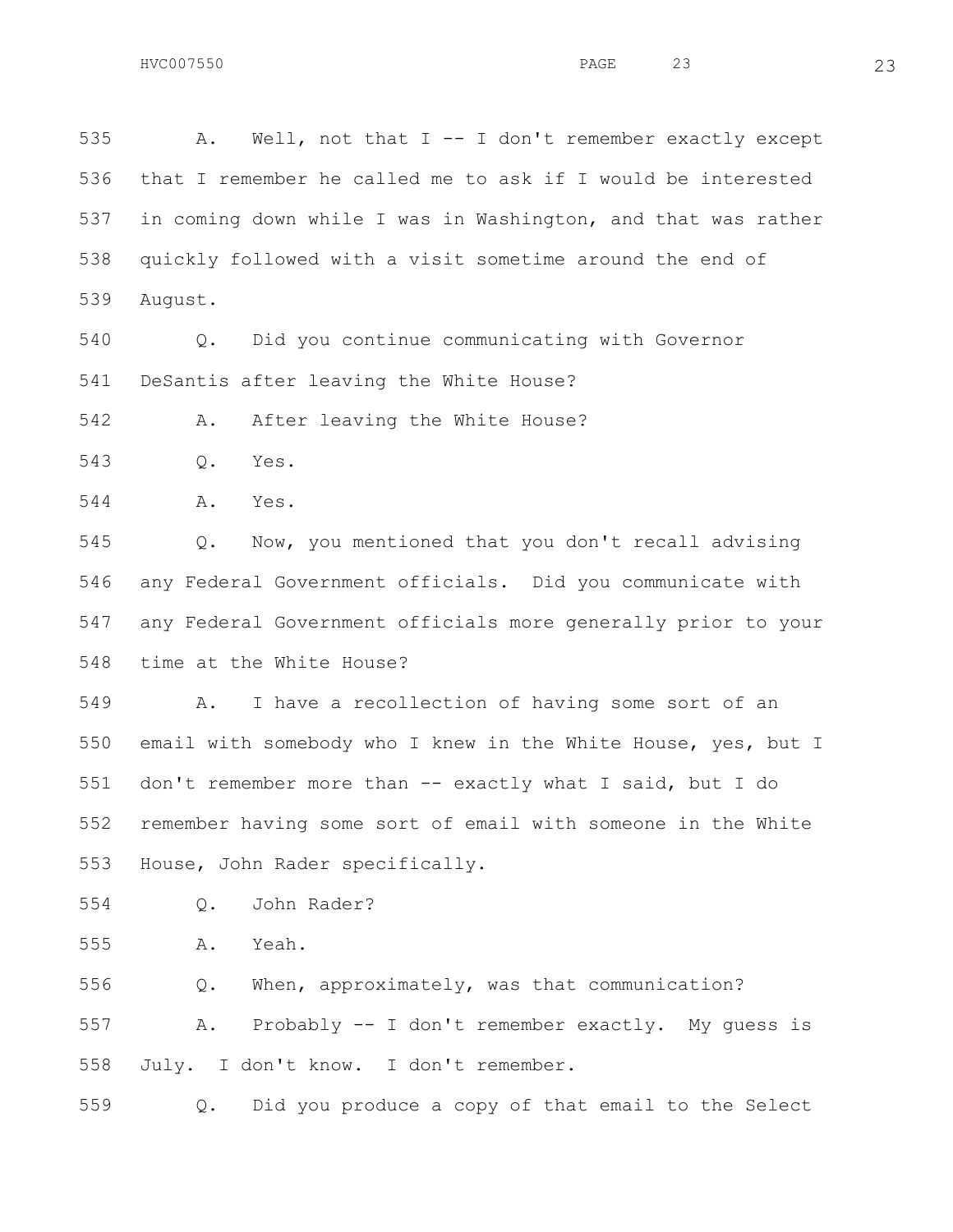Subcommittee? A. I sent everything that I had. I don't remember specific documents. Q. We'll talk a little bit about document collection later in the interview, but turning back to that communication with Mr. Rader, do you know what, generally, the subject matter of communication was? A. I don't remember, but I'm sure it was about the pandemic. Q. How did you come to join the White House? A. I was called sometime in, roughly, the third week of July, mid-July of 2020 by someone in the Office of Personnel and they asked if I would come to Washington to speak with the President. Q. Who contacted you? A. John McEntee. Q. And I apologize. Did you say that that communication was in July? A. I'm pretty sure it was sometime in July.

Q. What did you discuss with Mr. McEntee?

 A. My recollection is it was not a very long conversation. He asked me a couple of questions, for instance, if I was advising anyone during the campaign, what I -- he sort was asking me a little bit about the pandemic, mainly, telling me what he thought.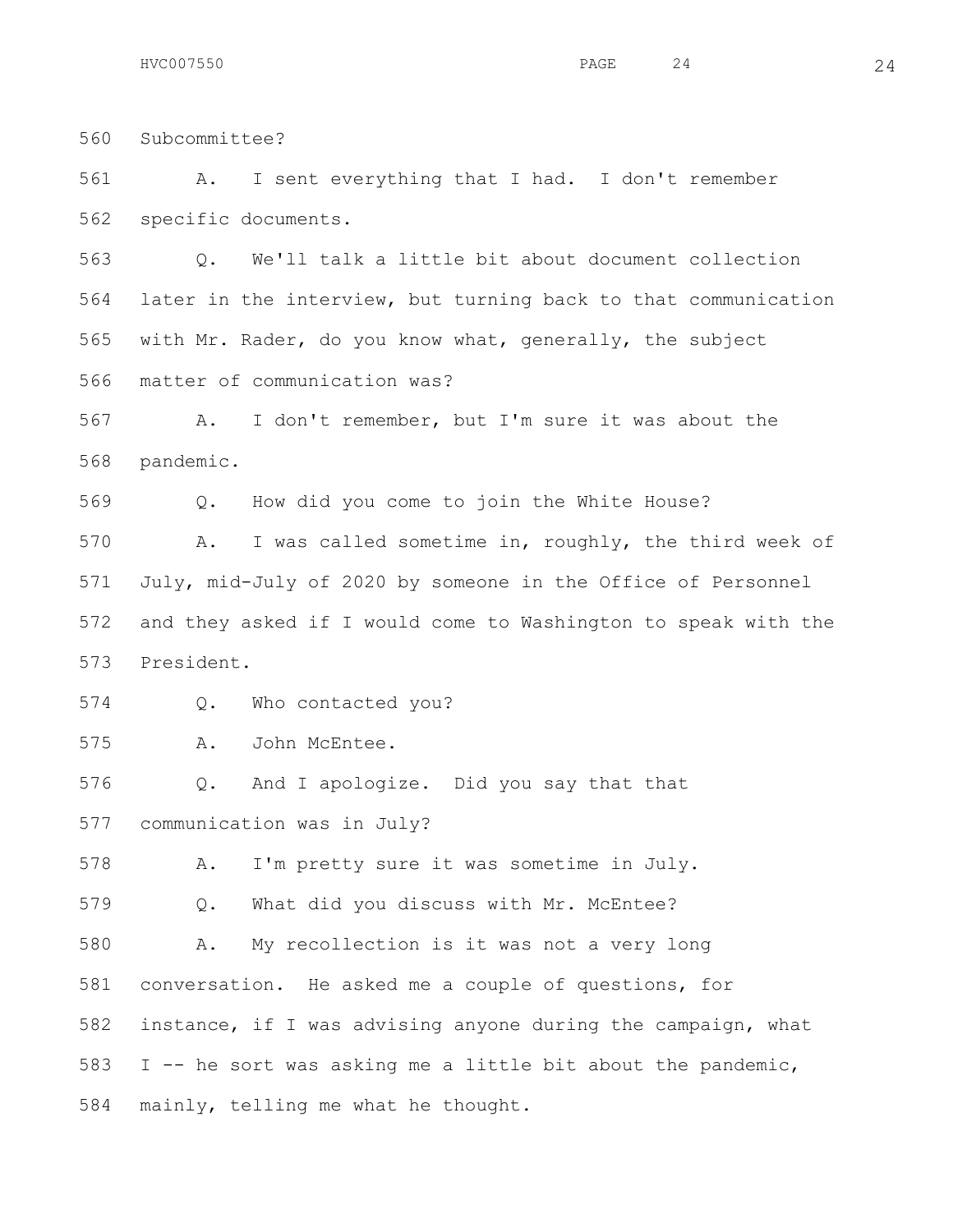You know, I don't remember the details of the conversation, basically. It was something -- it wasn't a long conversation, I don't think.

 Q. You said that he asked you if you would come to speak with the President. Did you understand that to mean a single meeting or to potentially be considered for a job with the Administration?

 A. I took it at face value, that it was a single meeting. I didn't really know what the purpose was of it honestly, but I assumed, you know, it was a single meeting and I didn't know beyond that.

 Q. Are you aware as to why Mr. McEntee came to call you?

 A. I don't know exactly why. You know, by that time, I was writing things that were very widely read and I was on -- being interviewed about things I was writing, but, you know, I didn't ask him.

 I don't know. I don't remember asking why are you calling me.

 Q. Are you aware if anyone recommended you, for instance?

A. I don't know how he ended up calling me.

Q. What happened next?

 A. Well, I got that first call and then I got -- there was a second call, I think. I don't have a great recollection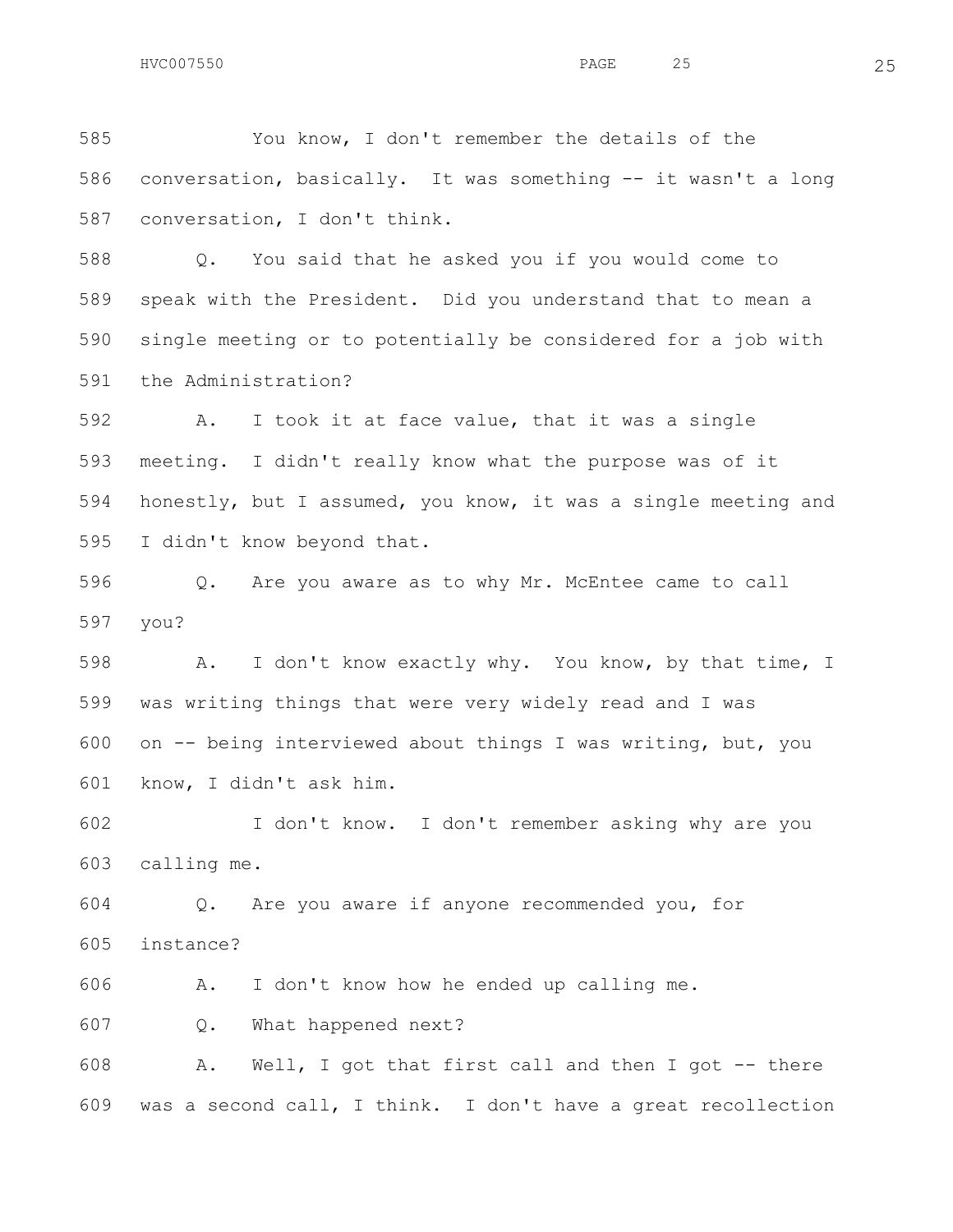of it, but, specifically, he actually asked me to come. I think there were two calls, but then I came. That was on or around July 20th.

Q. And you came to the White House?

 A. Yes. I flew to Washington and met with -- had a bunch of individual meetings, including one with the President.

 Q. Okay. I'd like to talk a little bit about those meetings and conversations. We can start with the President.

Who attended that meeting?

 A. Are you saying who attended the meeting in the Oval Office with the President.

Q. Yes. Was it just you and the president?

 A. There were others there. I remember being seated in the chairs in front of the desk, and McEntee was there. Jared Kushner was there, and I don't remember who else was in the room, because I was talking front facing to the President. So I don't remember others, if there were others, and if there were, I don't remember who else was there.

Q. What did you discuss in that meeting?

 A. Well, the President asked me several questions about a variety of things about the pandemic and I answered to the best of my ability.

 Q. What were the questions that he asked you? A. Well, I don't remember the exact questions and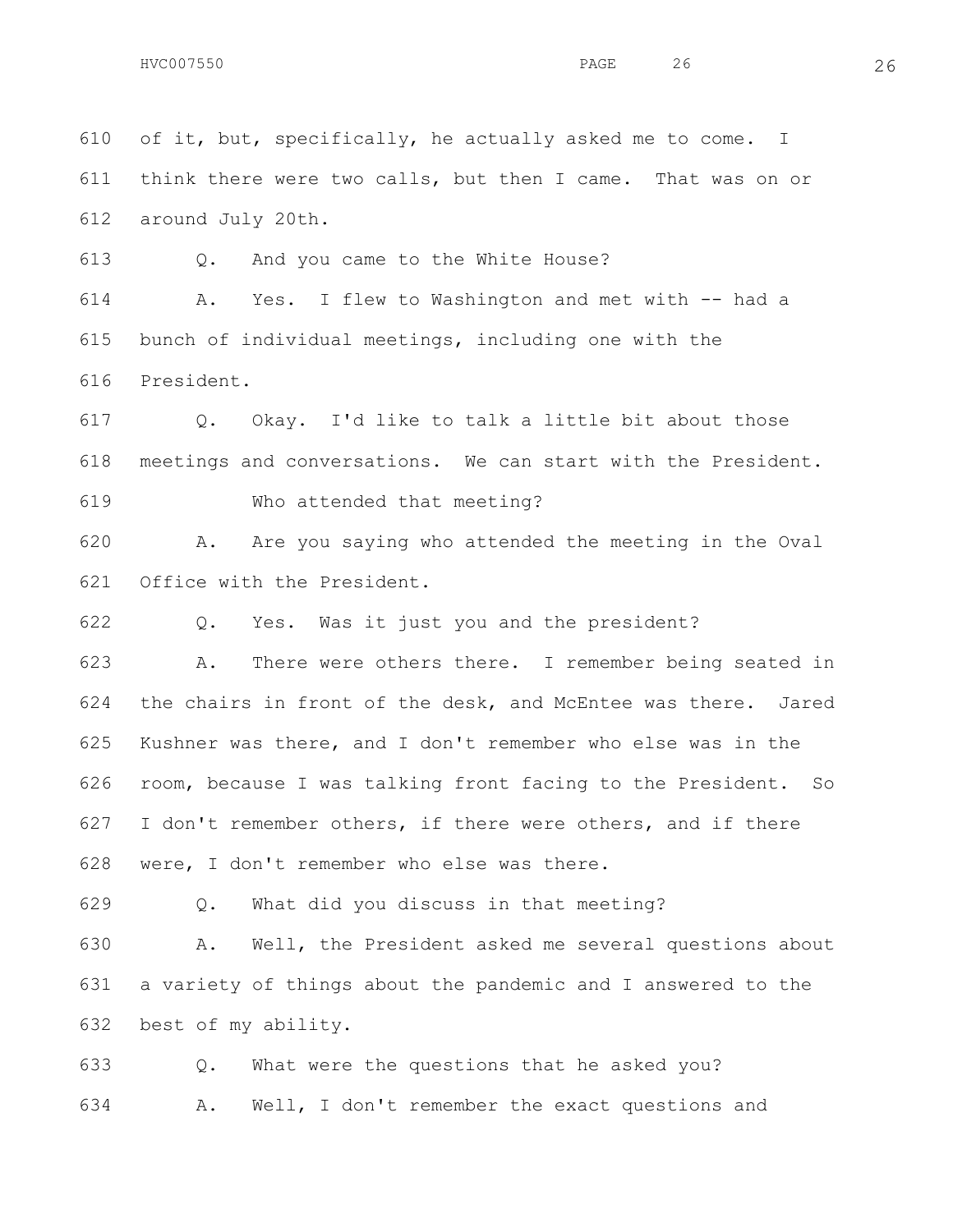wording of questions, but they were things like who's at risk, what's the risk to children, do I agree with the initial -- the lockdown, questions about what I thought about a variety of things, you know, how did -- what I thought about what other countries did, what about that Sweden did, what I

thought about hydroxychloroquine, a variety of questions like

that.

Q. What did you tell the President?

A. About each one of those?

Q. Yes. We can go in order.

 A. Well, I don't remember the exact wording, but I went through, you know, who was -- what the data showed about who was at high risk, because by then, there had been a tremendous amount of data all over the world, including the CDC in the United States, and I went through the data to some extent and on who was -- the risk to children, the damage of what has happened with closing schools, the enormous damage, the enormous loss of life that we were going to have from missed medical care from the lockdowns.

 I don't remember the exact statements I made. He asked me what I thought about hydroxychloroquine, and I said something like there's no proof that it works; there is a mechanism of action of the drug that suggested it might work by looking at what it does in the lab, but the data is mixed and I did not think it was advisable to say that it worked,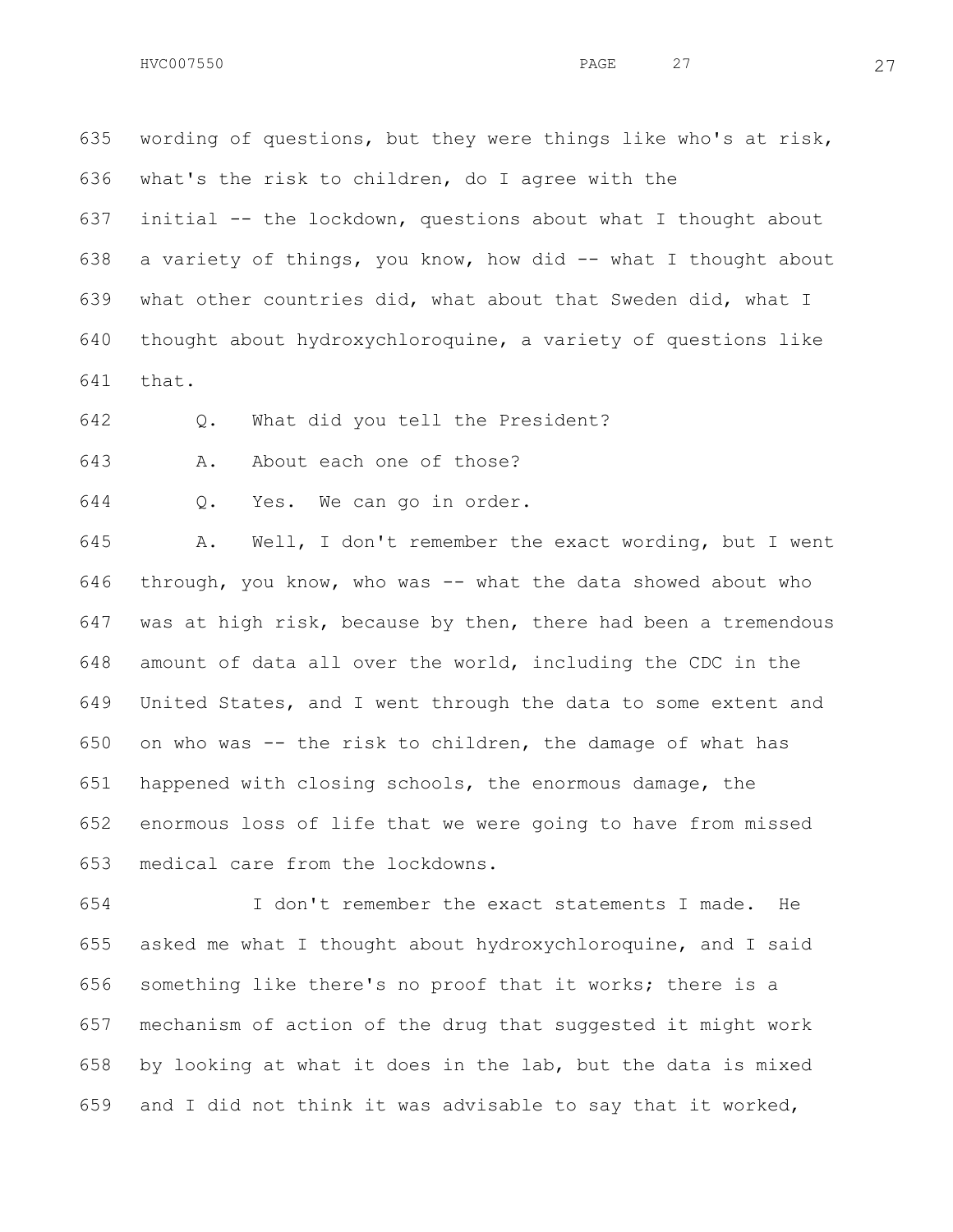HVC007550 28 **PAGE** 28 28

because it wasn't proven to work.

 What else? He asked me how I thought Sweden did, and I said something like, Well, they did some things right and they did some things very wrong, because they failed to protect the elderly. At that time, my recollection is that something like 70 percent of the deaths in Stockholm were in nursing homes. That's an abject failure, as I said many times.

 So they did that terribly wrong. They did not protect the vulnerable.

 They did something right, which was they kept their schools open. They kept their children in schools. They did not suffer, therefore, the enormous damage from closing schools.

So the data was mixed on that.

 Q. You mentioned you discussed who was high risk. What did you tell him? Who was high risk?

 A. Well, I told him the data that was shown all over the world, which was that the elderly people, particularly the elderly with underlying illnesses or what are called comorbidities are at high risk, and I likely said, you know, about 80 percent of deaths are in people over 65. More than 90 percent of the deaths are people over 55, and most of those people have significant comorbidities and, you know; whereas, people under 18, particularly young children, have extremely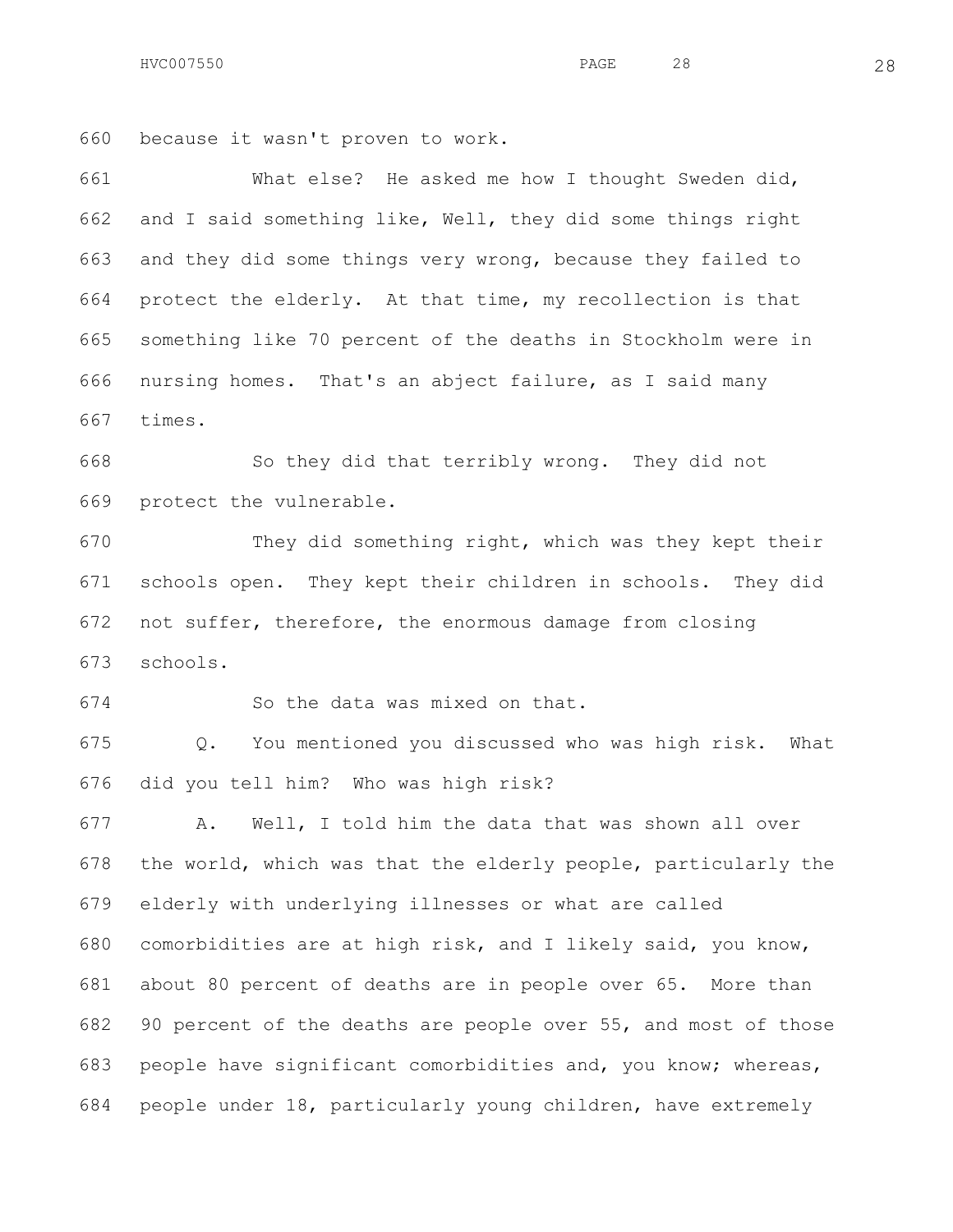low risk from COVID and, you know, I'm sure I cited some statistics on that.

 Q. Did you discuss any policy recommendations that you had related to the pandemic policy that the United States, perhaps, should be implementing?

 A. I don't remember the details, but I said my policy advice would be using something that is basically focused, which is increasing the protection, on significantly increasing the protection of the elderly, because we weren't protecting the elderly enough. They were dying and particularly people in nursing homes were dying.

 The policy was a failure, and we also -- so I said we should increase the protection of the elderly and I said we should also re- open schools, because we were inflicting enormous harm on children and the young people in the country. Q. Did you discuss testing during that meeting? A. I don't remember the details of that specific meeting with regard to testing.

Q. How long did the meeting last?

 A. I don't remember, but I'm going to guess that it was something like, you know, 20 minutes. I don't remember.

 Q. Did you discuss you potentially taking on a role in the Administration during that meeting?

A. No.

Q. Did you discuss during any other time during that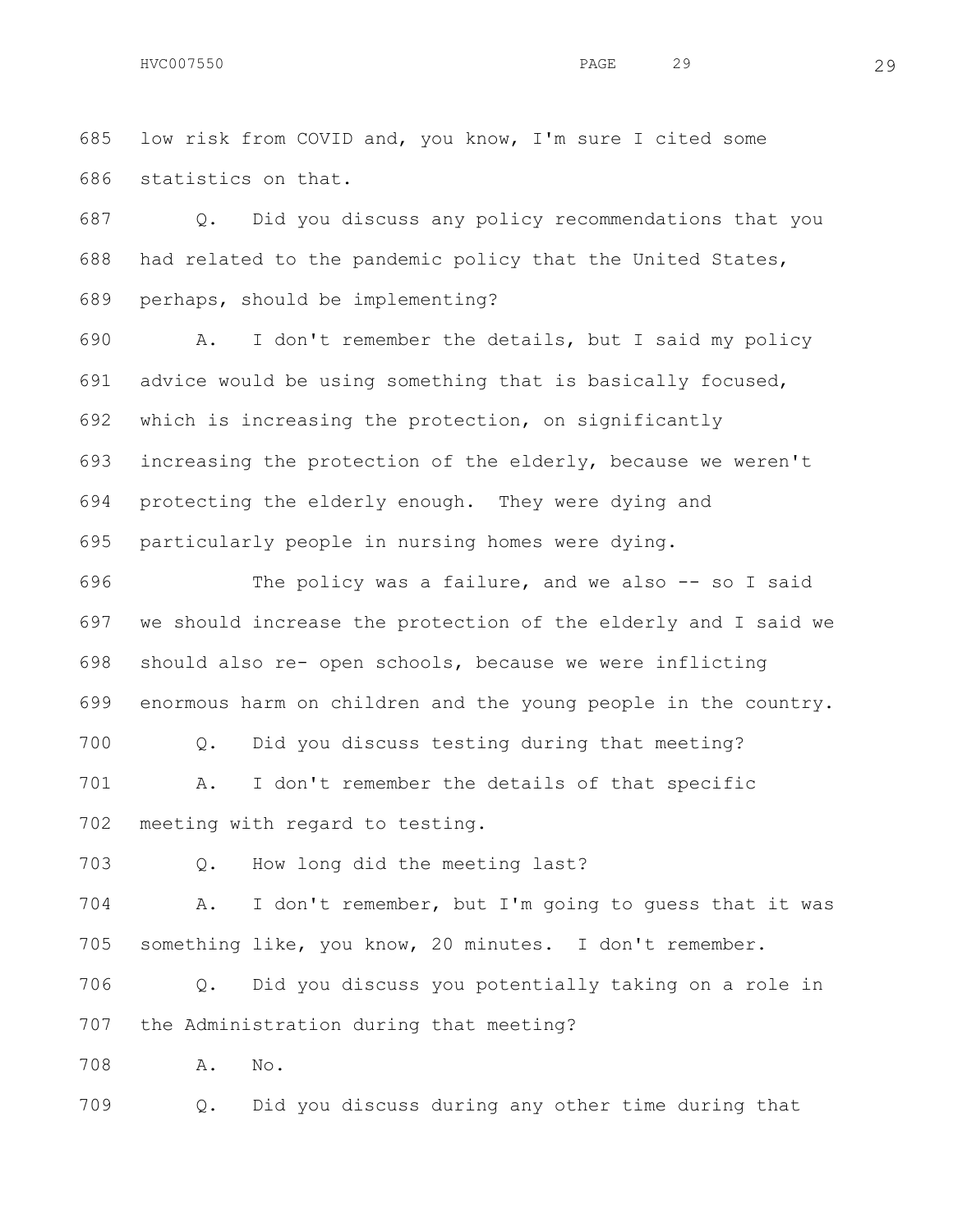day potentially taking a role in the Administration?

711 A. At the end of the day, I had a meeting with Jared Kushner and that came up.

Q. What did you discuss with Mr. Kushner?

 A. Jared Kushner asked me if I would be interested in -- if I would help advise the President, and this was at the end of that day, towards -- you know, right sort of the 717 last meeting or at the end of that day, and I said, Well, I want to make sure you know what you're getting here and I said I'm never going to -- this, I remember very clearly, because I don't think people get asked to advise the President very 721 commonly. Certainly, it was new to me.

722 I said I just want to make sure that you understand what you're getting here and what I am. I said, I'm never going to say something that I don't believe is true no matter who tells me to. I'm never going to sign on to some sort of a group statement if I don't agree with that statement. I'm never going to agree with someone else's statement if it's incorrect no matter who tells me to and I'm not going to change what I say if I think I'm right, period.

 Q. Did Mr. Kushner have a reaction to that? A. Yeah. He immediately said something like that's exactly why we want you.

 Q. What else did you discuss during that meeting with Mr. Kushner?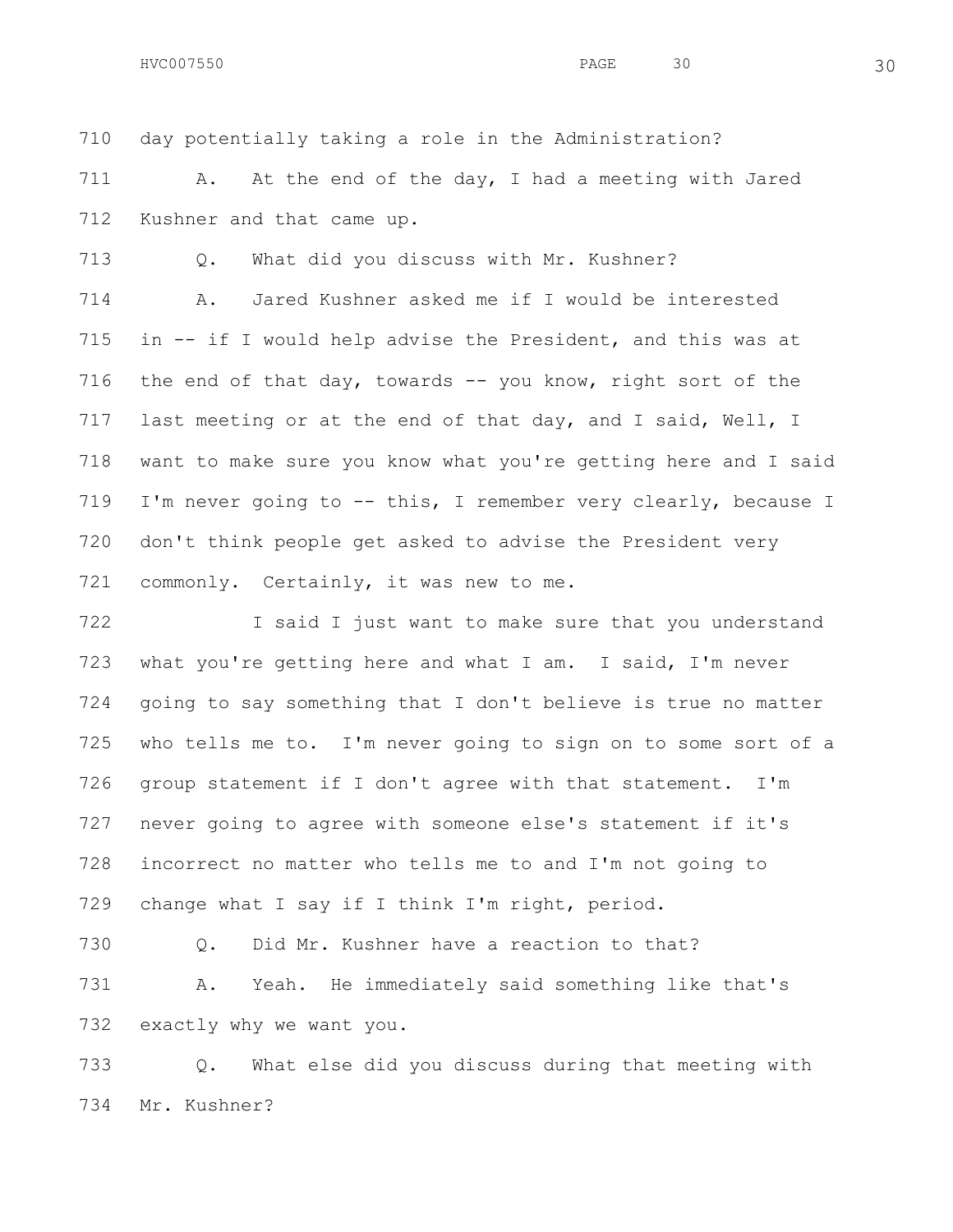A. Well, then after that, he said I'm concerned if it becomes public that you're advising the President, they're 737 going to destroy you -- meaning, presumably, the media, the 738 public, the people who are the political opponents. So I said, Well, maybe I'll try to do this from home then, because -- you know, that's what followed the conversation about when I said this is what you're going to get here. Q. What did Mr. Kushner say in response to that, to your suggestion that you could work from home? A. He said, Okay, why don't we try that. 745 That was the end of the meeting. Q. During that meeting, did Mr. Kushner tell you why you were needed to advise the President? A. No. Q. Did he tell you what function you were going to assume that wasn't perhaps being fulfilled? A. No, not really. Q. What were you told about the role? A. Not much, just would I be willing to help advise the President. That's what I was told at that meeting. Q. How did you expect to contribute at that time? A. I really wasn't sure, but I thought I would be literally just doing that. If there was a question, I would 758 try to answer. If there was advice needed on -- basically, again, people were dying. The policy of -- the Birx-Fauci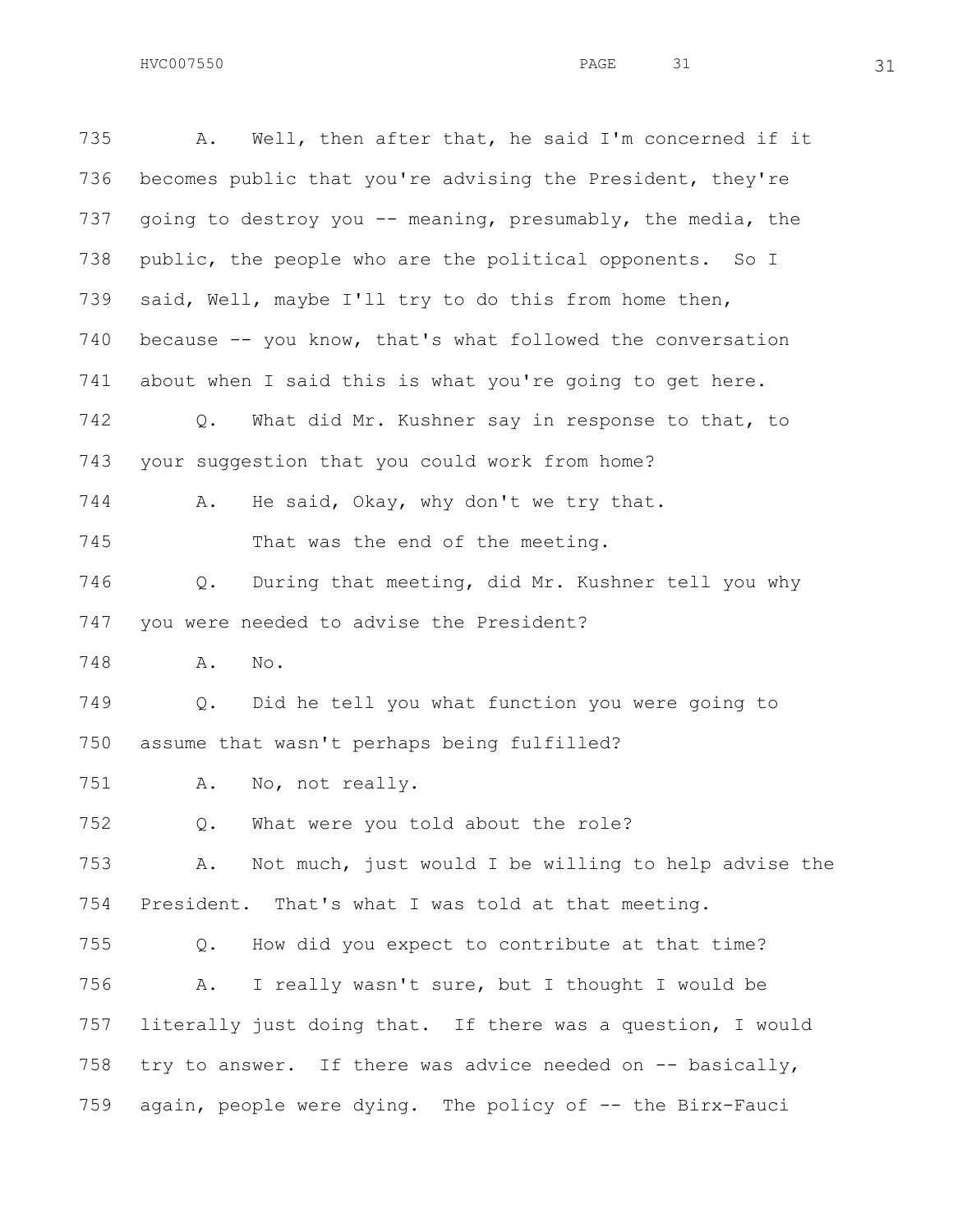lockdowns were failing. So I wanted to help. I wanted to stop people from dying, basically. So I thought, Okay, if I get a chance to do that, I'm going to try to do that. Q. Did you understand at that time whether you would be formally joining the Administration or, perhaps, just providing informal advice to the President? A. I did not have an understanding of that. Q. What happened next? A. Well, I went home. I flew back to California and I was trying to pay attention to what was going on. 771 I don't remember if I had any communication, or if I did, it wasn't much in the next few days, but, clearly, it wasn't working, meaning there was no -- it's impossible to advise -- this is an emergency here, a public health emergency. It was a crisis, and to do it from California, you're not exactly in the room. It's impossible to be an effective advisor, really, not to mention the time zone difference, the whole thing. So it wasn't working. 779 So then I had a communication by phone, I 780 think -- again, my recollection is with McEntee, John McEntee, and I said, Okay, I would be willing to come out there and see how it goes.

 Q. At what point did you come to understand that you were taking a formal position in the White House?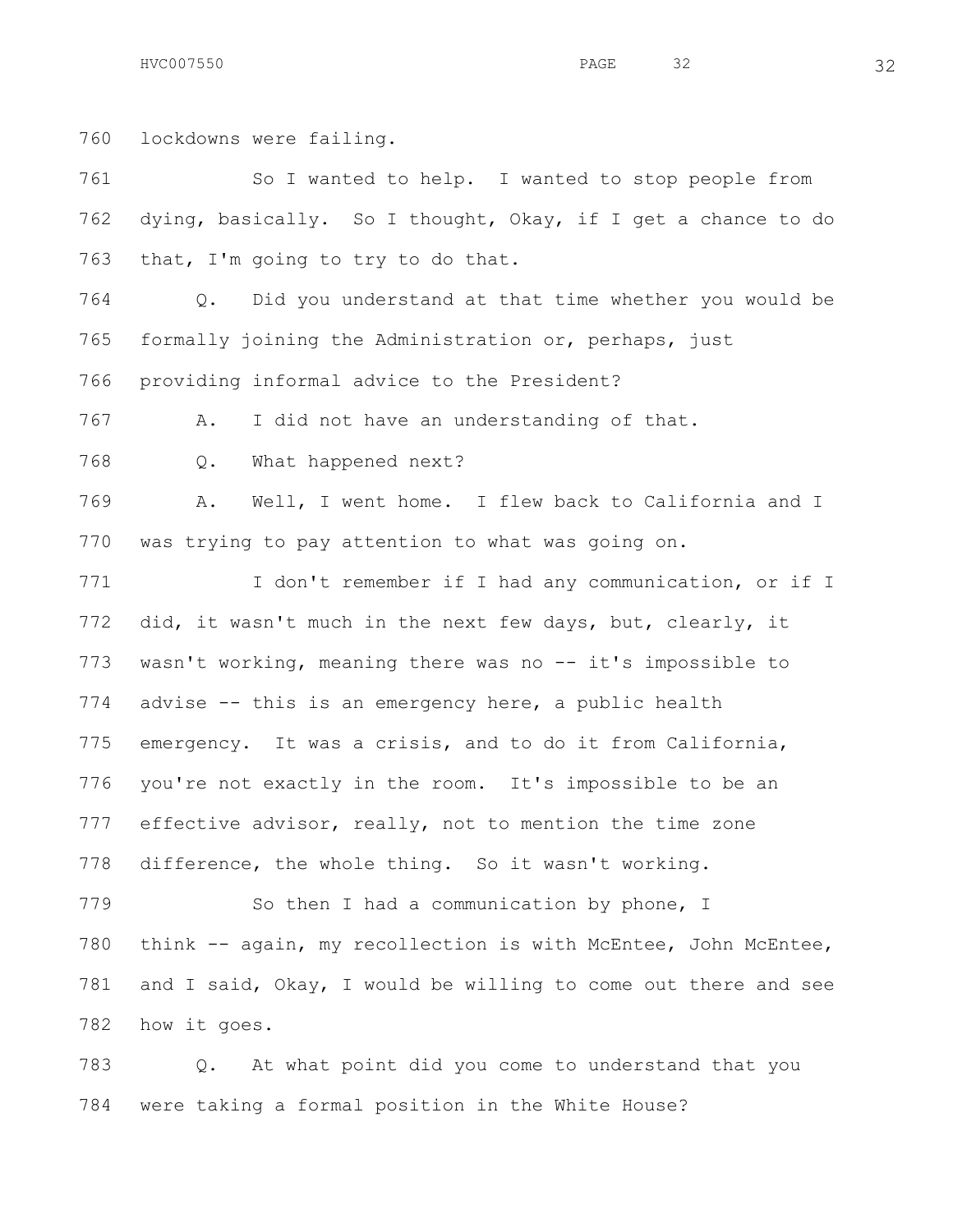A. Well, I came out there. I had to fill out paperwork. Now we're talking like July 30th. So we're talking like the last day or the last couple of days of the month of 2020, and then within the first day or so or two -- I don't remember exactly -- when I got an ID card, that was the

791 the position was -- yes.

 Q. I'd like to unpack a few of those things you just mentioned, but, first, when did you receive that ID card? A. Within the first couple of days of getting there. I don't remember exactly.

understanding, that I was taking some sort of position, but

Q. Is that late July or early August?

 A. Well, I didn't -- my recollection is I got there -- my first day there was July 30th. So I don't remember the calendar, you know, the exact date of getting the ID, but it was within the first couple of days. I don't remember.

 Q. Is it fair to say that when you got the ID, only then you understood that you were taking a formal position in the White House or was there some other conversation that made that clear to you?

 A. No. That was sort of it, although, I distinctly remember having no idea if this was going to be one-week thing or there was no concrete definition of time or what I was going to do.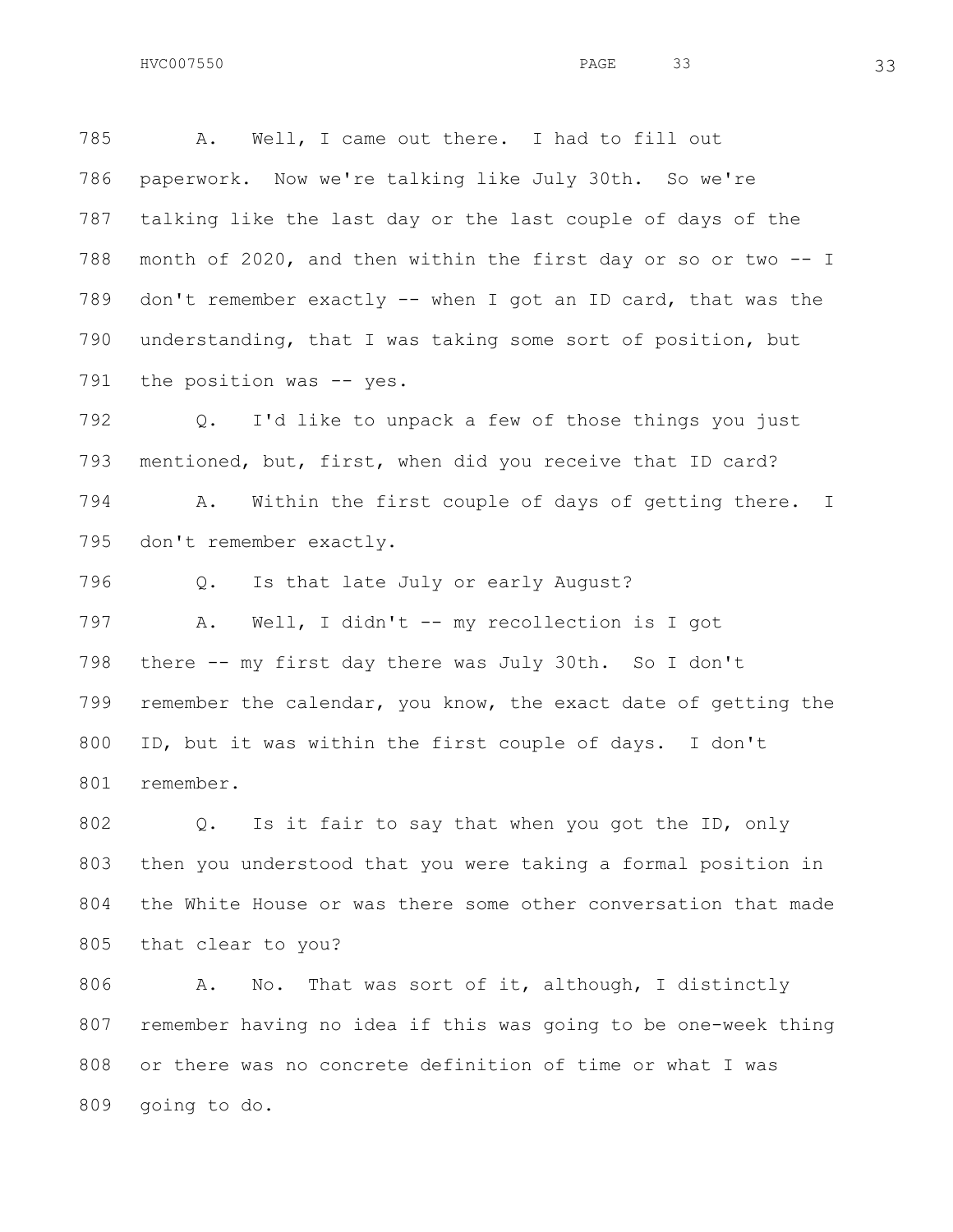Q. You mentioned you had to submit paperwork. What paperwork?

812 A. Well, I had to fill out, you know, the various, I assume, standard paperwork when you are getting some sort of a position, which was like, you know, FBI clearance and, you know, background information. These were just like the personnel sort of stuff.

817 0. Do you recall if you had to submit a financial disclosure?

 A. I had to submit something along the lines. I don't 820 remember exactly what was required of me.

821 Q. Do you recall if you had to provide copies of any 822 documentation, such as tax records or property ownership records or anything else along those lines?

A. I don't think I did. Yeah.

Q. I'm sorry?

A. I don't think I did.

 Q. Do you recall if you had to go through an ethics clearance process?

 A. I had to sign -- I don't recall exactly what I had. I had to sign documents and there was -- I think there was some sort of ethics forms and the discussion with an attorney or something, a White House, you know, Executive Office of the President people and paperwork to do. I did that, but I don't 834 remember exactly what.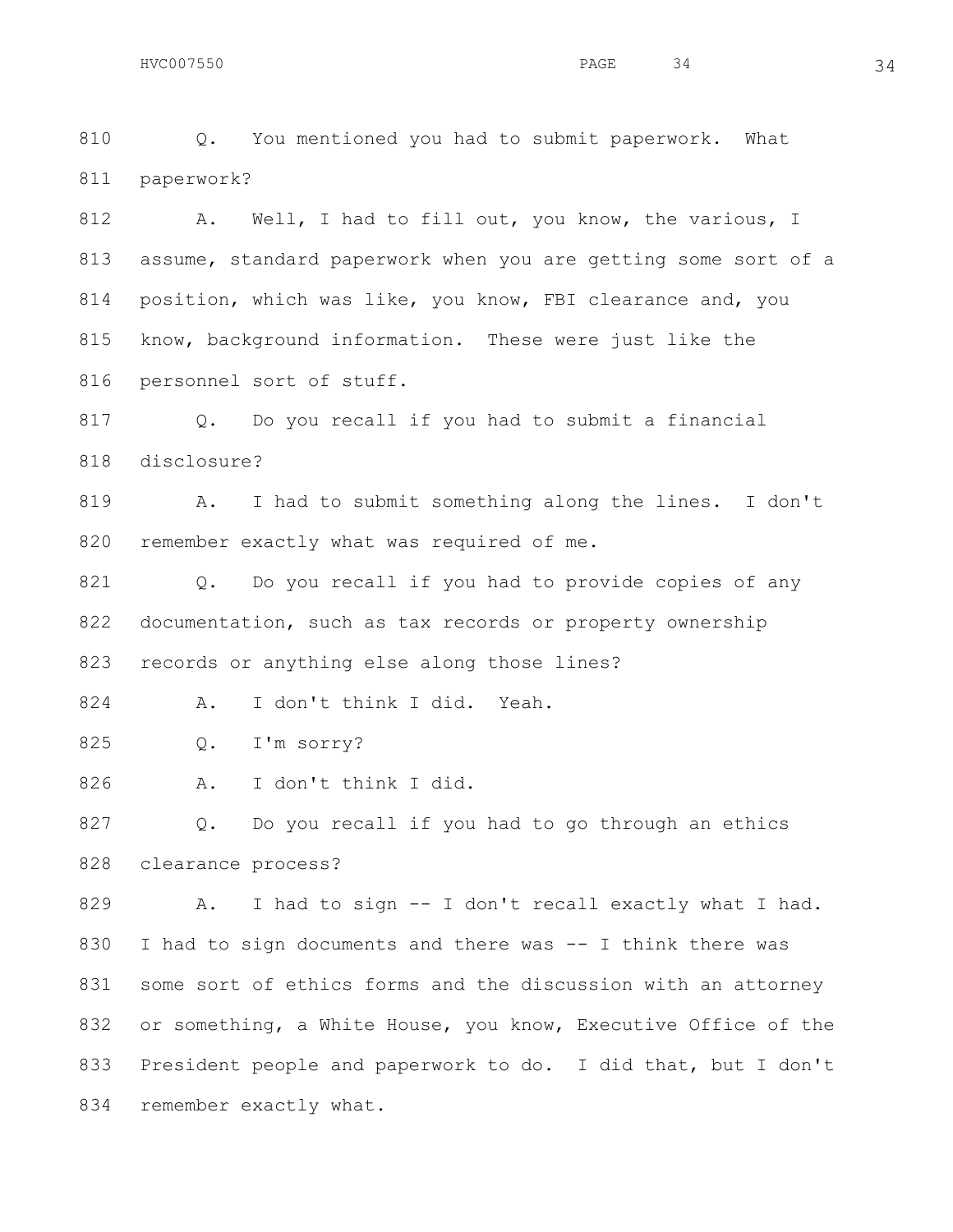Q. You mentioned having to submit some background materials. Did you understand that they were performing a background check on you?

A. Yes.

 Q. You mentioned you had to speak with counsel in the Executive Office of the President. How would you characterize that meeting? What did you discuss?

A. I don't remember.

843 Q. Do you recall who it was with?

844 A. I don't know their names, no.

 Q. I would like to back up to your first meeting at the 846 White House during your first day at -- let me backtrack.

847 I would like to discuss the first time that you went to the White House, which you said was in July. You mentioned that you had a number of other meetings that day. Who did you meet with apart from the President?

851 A. Well, my recollection is my first meeting or met was with John McEntee and I was walked around a variety of people. Not in order this order -- I don't remember, but I met Stephen Miller. I met Vice President Pence. I met Mark Meadows. I met Jared Kushner. I met Kayleigh McEnany. I don't remember who else.

 Q. Do you recall what you discussed during those meetings?

A. They asked me questions about the pandemic. I don't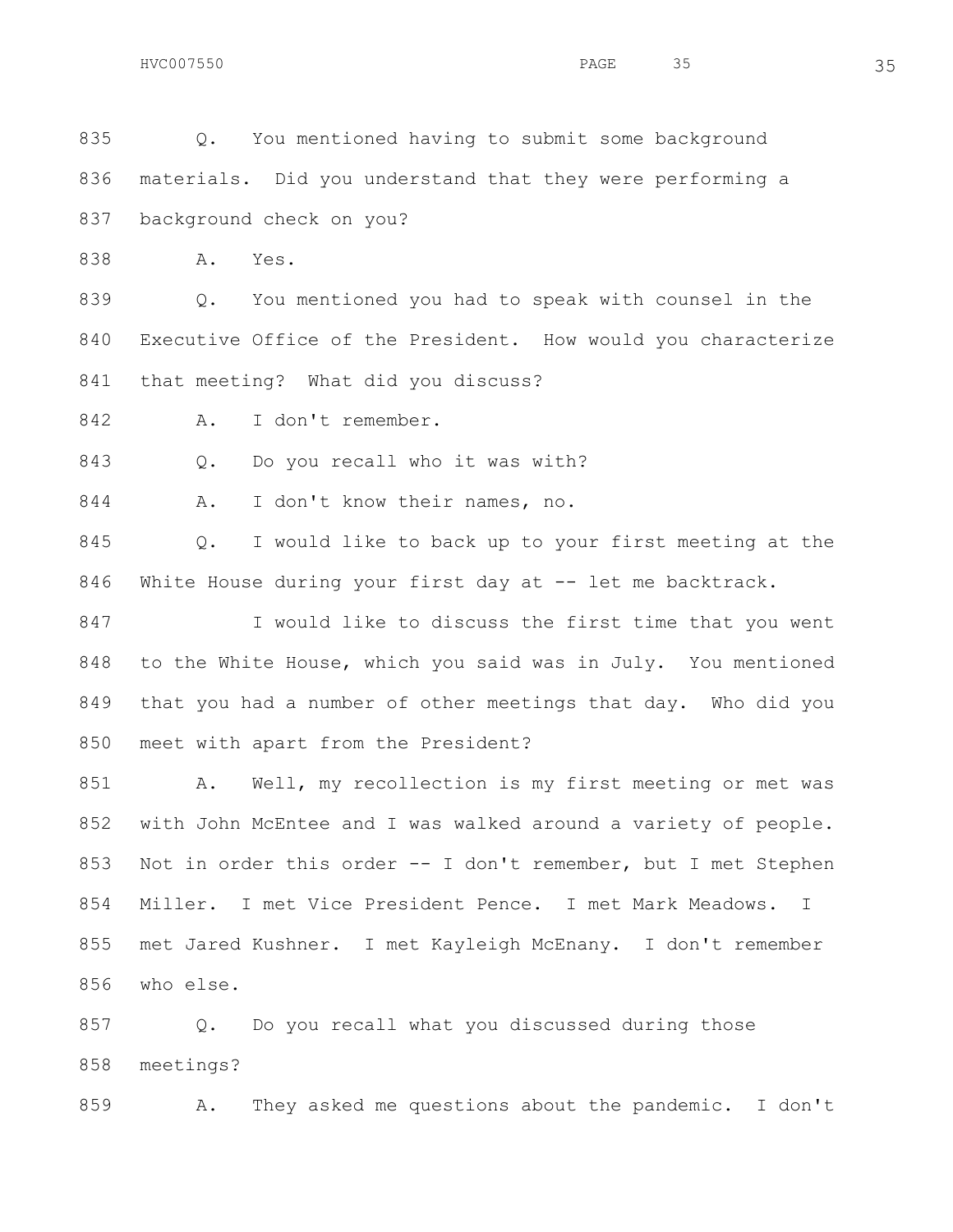remember the exact detail of every meeting though, no. 861 Q. What do you recall today, sitting here today? A. Well, the same sort of questions. Generally, you 863 know, who was at risk, what was the risk to children, you 864 know, how we could -- what were my ideas on how we could improve, stop people from dying, the damages of keeping schools closed, the damages of shutting down all businesses 867 and restricting people indoors, etc.

 Q. So you mentioned a number individuals. I'd like to go through them one by one and understand were these individual meetings or was it just one big group meeting with all of these individuals?

A. These were all individual meetings.

873 Q. How long did each meeting last, approximately? 874 A. Oh, I don't remember exactly. I mean, you know, my recollection is 15 to 30 minutes, something like this.

 Q. In your book, you detailed a conversation that you had with Mr. Kushner, Mr. Rader, and another White House staffer about a draft tweet for President Trump, instructing 879 that everyone should wear a mask; is that correct? 880 A. Yeah. That was a meeting that there was more than one person as opposed to most of the other meetings. Q. Thank you. What did you discuss during that discussion?

884 A. Well, that was a meeting, again, on some of these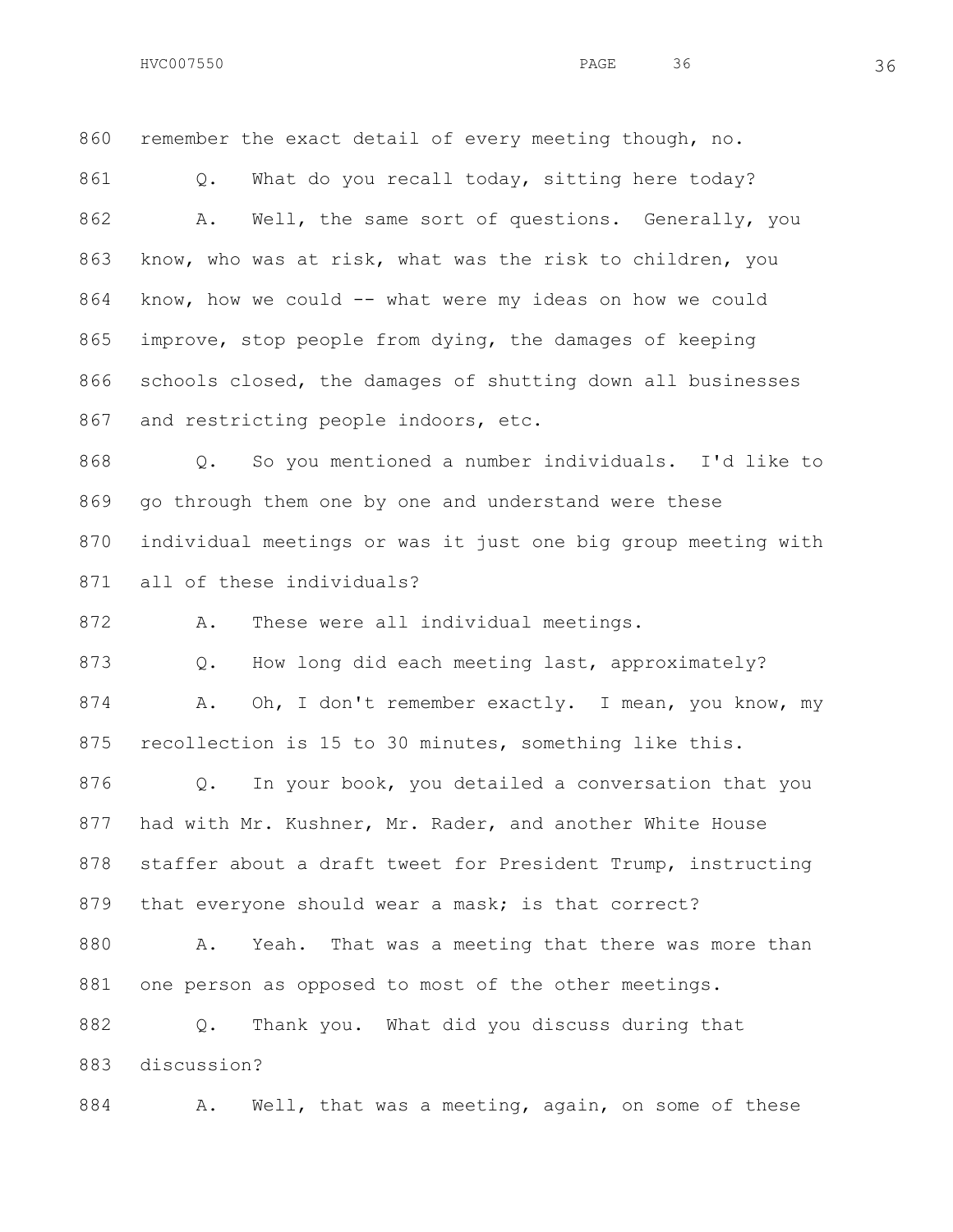other topics, and then my recollection somebody walked in with the draft of that tweet and handed it to Jared Kushner, and Kushner read it and asked what I thought, read it out loud and 888 asked what I thought.

Q. What did you tell Mr. Kushner?

 A. Well, my recollection is that I said -- the tweet said everyone should wear a mask or something. I don't remember the exact wording of it, but he said what did I think. I said, Well, it's not -- there's two things: "A", it's not consistent with what he said before, because the President had been saying you should wear a mask when you're close to people, basically, in a variety of ways that he said things; but, also, that it was -- I said I don't think the President should say something that's scientifically not consistent with what the official policies were of the major science public health agencies, like the World Health Organization, the NIH guidance, as well as the CDC data that was posted on their website.

 Q. You mentioned, and I'm paraphrasing, but that it didn't comport with the recommendations that were out there. What was your interpretation of the scientific data on masking?

 A. Well, at the time, the CDC had published a review in May 2020, an extensive review of all the studies, including several what I'll call randomized control trials of general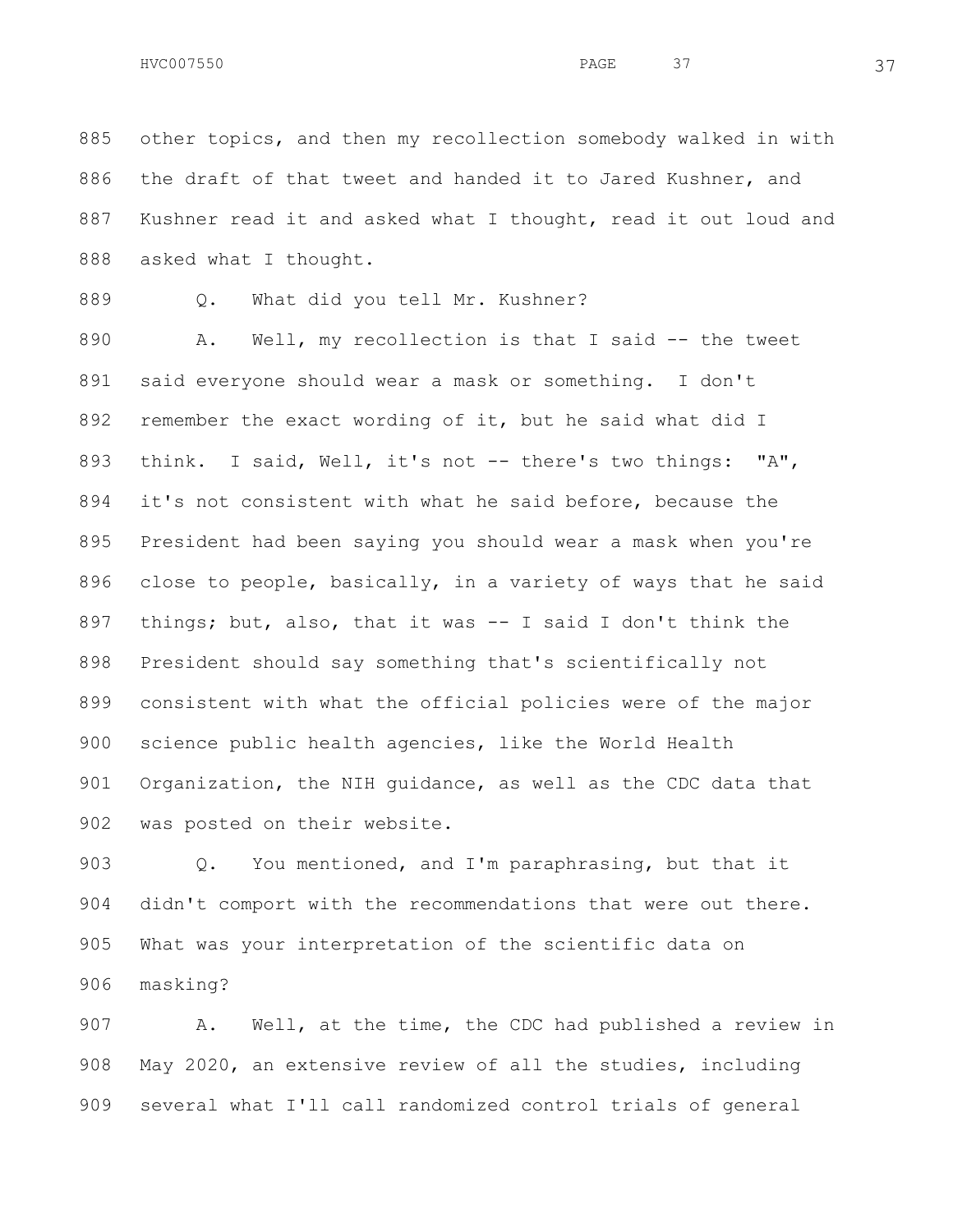$HVC007550$  38 38

 population mask in influenza virus. Influenza virus is relevant because it's spread through breathing and coughing and the virus size is very similar to the size of this virus, 913 and their review published in May 2020, the CDC's review of all the scientific literature said that general population masks do not prevent the spread of the infection of the virus, nor do general population masks prevent the receiving of the infection, the transmittance or the receiving of the infection.

919 That was one major part of the study. The Center for Evidence-Based Medicine at Oxford University had published saying that the question of whether general population masks work or not in controlling viral illnesses is not proven. The WHO said in their guidance that at that time was dated June of 924 2020, said that masks should be -- general population masks 925 should be worn if you cannot socially distance, basically.

926 I'm paraphrasing. I don't remember the exact quote. I would have to look it up.

 And the NIH guidance on the pandemic itself posting 929 was that you should -- again, this is their document. I'm just not seeing it in front of me to quote it exactly, was 931 that masks should be worn if you cannot socially distance, meaning not all the time, not by everybody, general population masks.

934 So that was the science.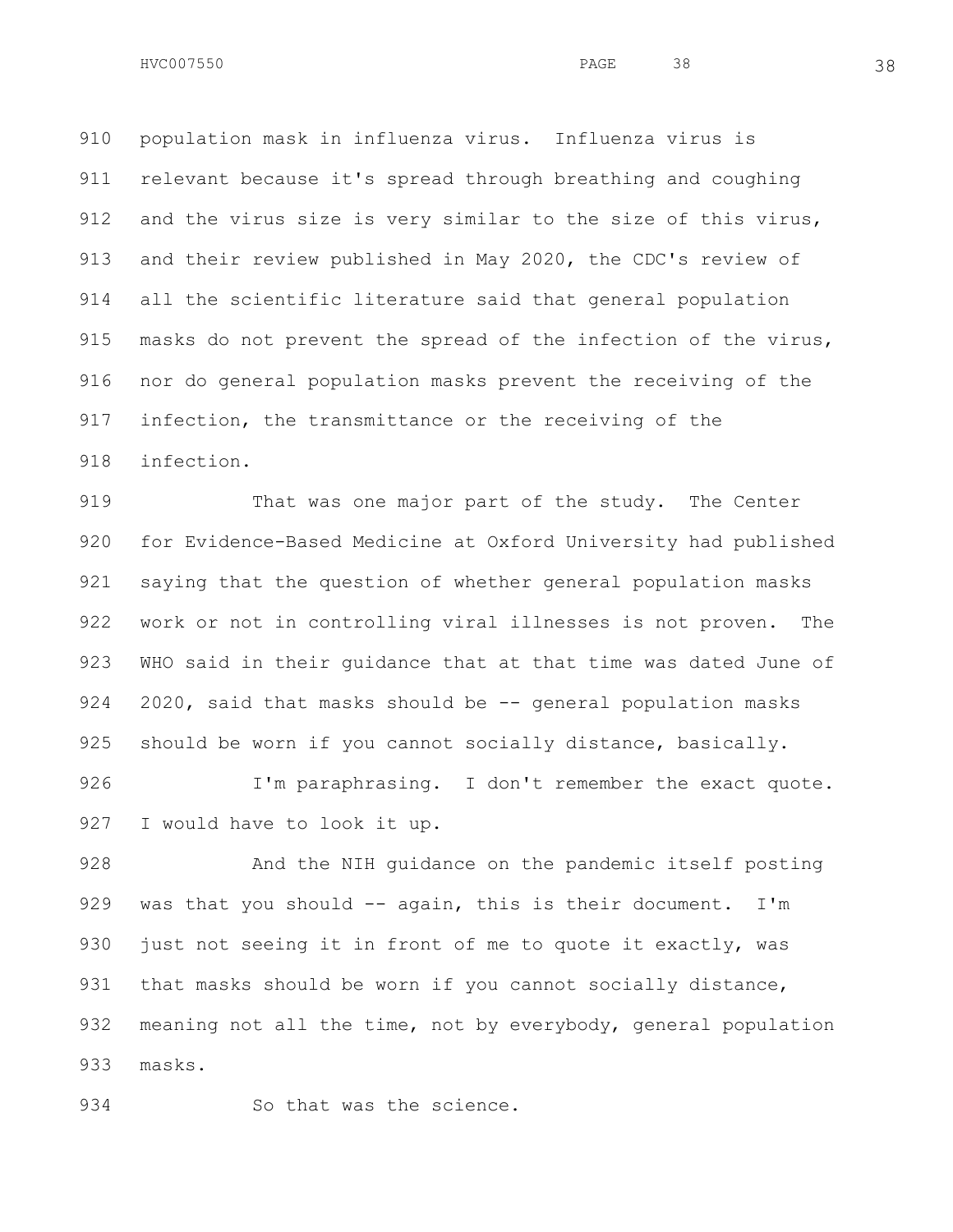935 Q. I quess to cut to the chase, was it your view that masks didn't work or they worked in certain circumstances? 937 A. My view was what I had written and said many times, 938 which was symptomatic people should be strictly isolated, and if you're going to have to walk in and come near a symptomatic person, you should both wear masks, but in terms of general population masks or other use of masks, the science that was consistent was that masks should be worn if you cannot socially distance, meaning if you can socially distance, you 944 don't need a mask. That's the logical equivalent of that. Q. So what's the definition of "socially distance" in

this context?

 A. Well, the definition at the time in the United States -- the definition of socially distance varied in the 949 world. Some countries used one meter or, roughly, three feet for socially distancing. Many countries used that. The World 951 Health Organization recommended three feet, one meter. The United States and many countries recommended six feet.

 Q. I guess I'm just trying to understand. If people were in line at a grocery store, for instance, and standing 955 six feet apart from each other, would you have suggested that they did not need a mask in that circumstance?

957 A. I suggested what I said, which you should wear a mask if you cannot socially distance.

Q. Okay. Apart the individuals you mentioned earlier,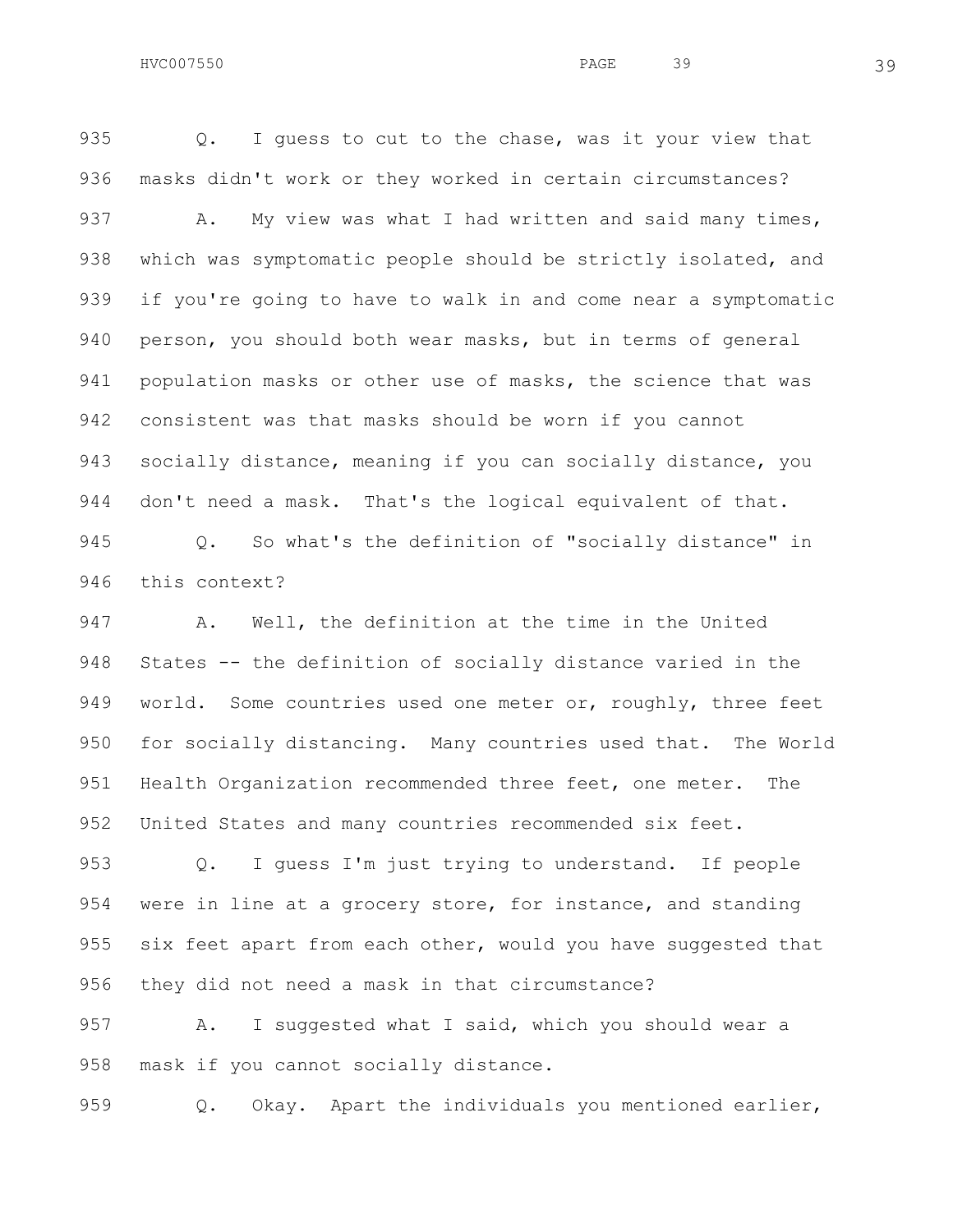did you meet with anyone else at the White House? A. I had lunch with John Rader in his office, I think. I don't remember. I think I may have met -- I don't remember if I met with Derek Lyons. I don't remember. I don't remember if I met with other people beyond what I said. Q. Actually, turning back very briefly to that conversation with Mr. Kushner and the other staff about the tweet, what was the outcome? A. The outcome was that I think Jared decided, Jared Kushner decided, to write wear a mask if you cannot socially distance. Q. Who was the staffer who was part of that discussion who brought the tweet in? A. I think it was Adam. I don't remember his exact last name. Q. Approximately how long were you at the White House that first day? A. Most of the day. I don't remember exactly. 979 MS. MUELLER: Okay. I think we are nearly at an 980 hour. So we can go off the record. 981 [Recess.] BY MS. MUELLER: Q. Dr. Atlas, following your initial meeting at the

White House, when did you receive your email address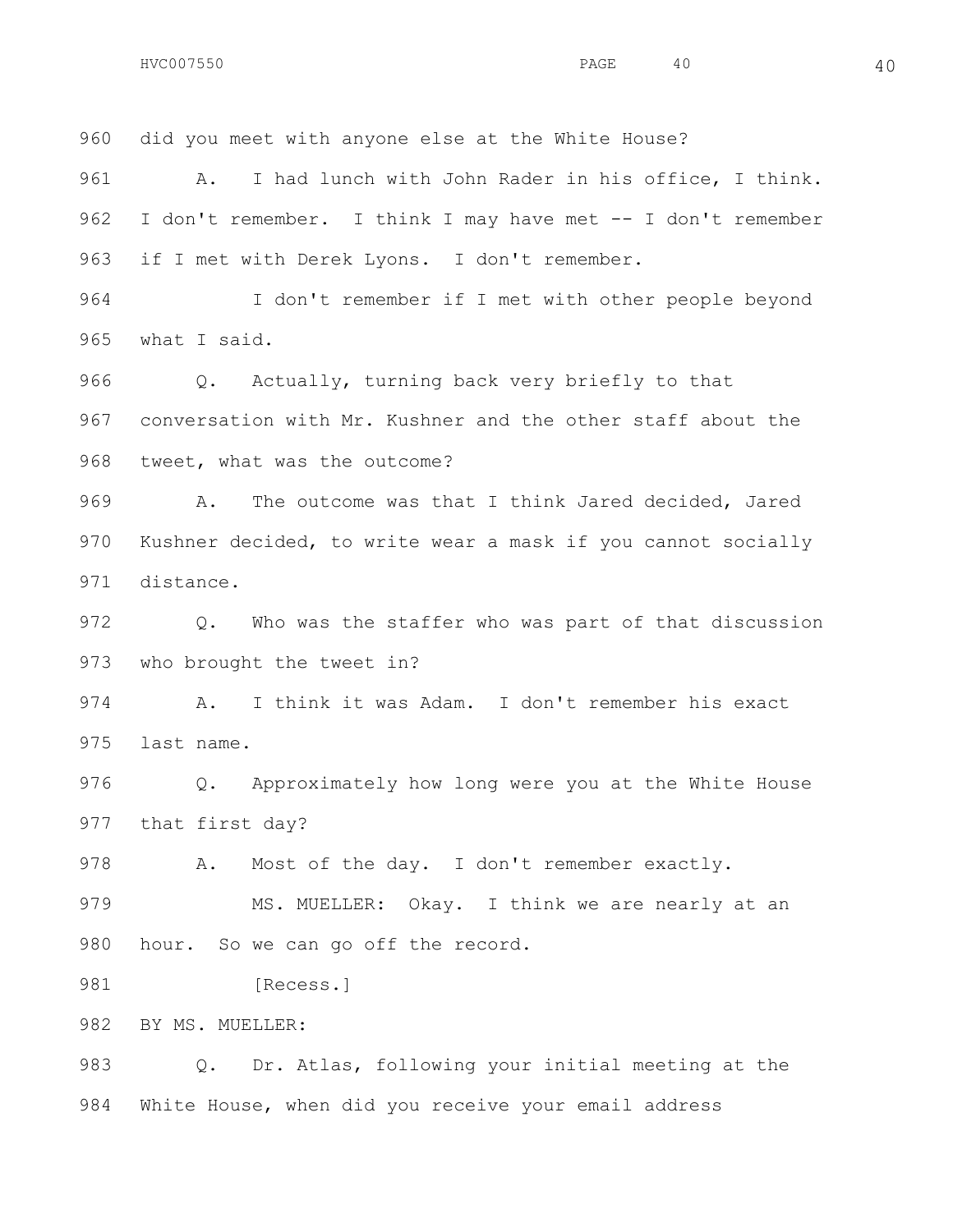would be?

 associated with the Executive Office of the President? A. I don't remember. Q. Do you recall if it was in July when you were 988 working remotely from California or later -- A. No. 990 0. -- in D.C.? A. No. That definitely was not when I was home. I 992 remember not having it when I -- yeah. I definitely did not have it before I got there. I don't remember when I got it though. Q. In the period between that first meeting at the White House and then you coming to Washington, how were you communicating with individuals from the White House? A. I don't remember. I don't remember having much communication. That's one of the problems. Q. Do you recall if you were sending and receiving emails? A. I don't recall. I don't remember. Q. After you came to Washington -- scratch that. Did you have discussions about what your title would be during this period? A. I remember not knowing a title, but I don't remember a discussion. Q. When did you approximately learn what your title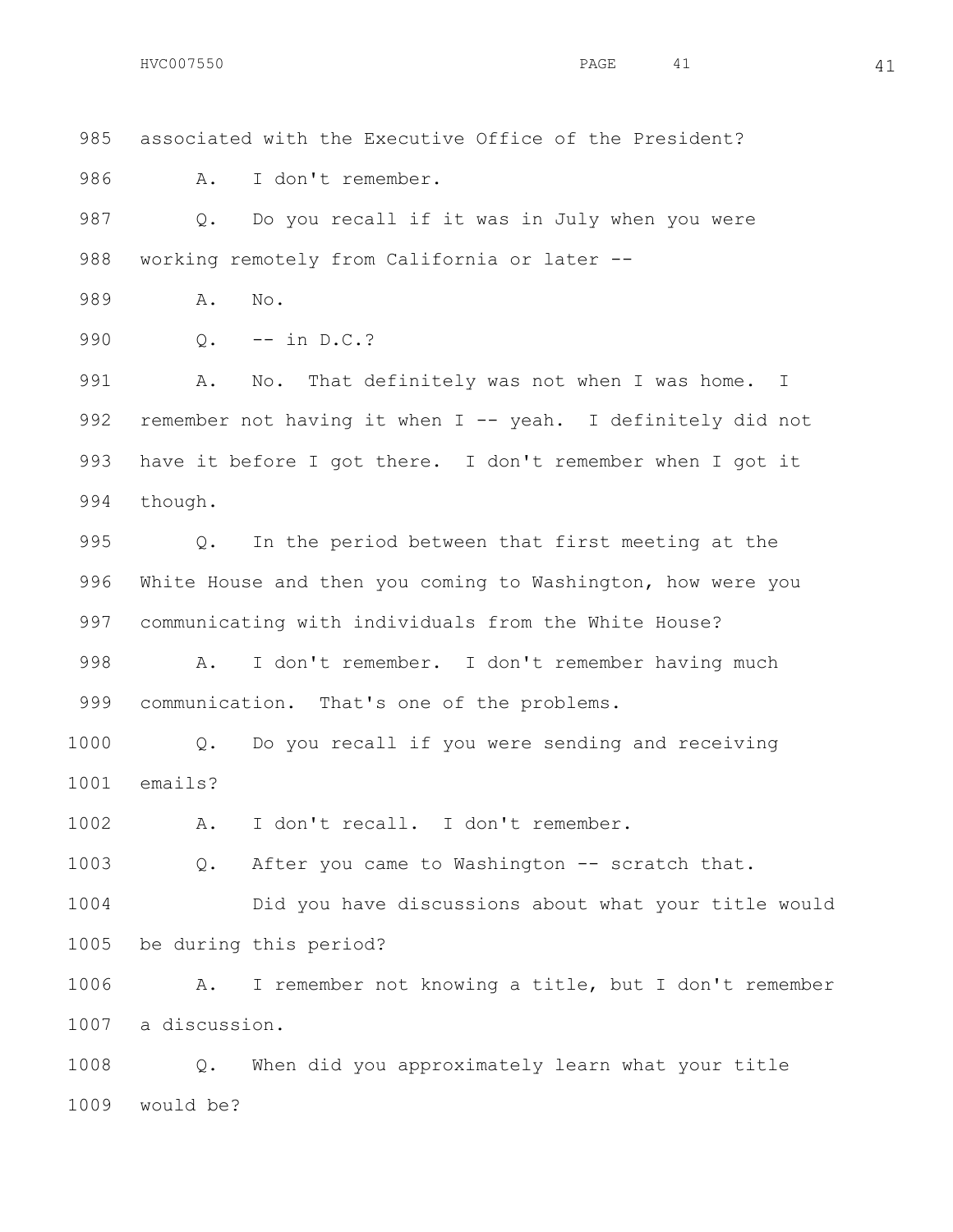| 1010 | I don't remember learning a concrete thing other<br>Α.            |
|------|-------------------------------------------------------------------|
| 1011 | than, you know, being the de facto assumption that I was an       |
| 1012 | advisor to the President since I was told I was going -- I was    |
| 1013 | asked if I would be an advisor to the President.                  |
| 1014 | And was that your ultimate title?<br>$Q$ .                        |
| 1015 | Yeah. I think so, yes.<br>Α.                                      |
| 1016 | How was your position classified?<br>Q.                           |
| 1017 | I was told I was a special government employee, SGE.<br>Α.        |
| 1018 | Is that what you mean?                                            |
| 1019 | Yes. Did you receive any compensation?<br>Q.                      |
| 1020 | Yes.<br>Α.                                                        |
| 1021 | How much?<br>$Q$ .                                                |
| 1022 | I don't remember the details. I remember it wasn't<br>Α.          |
| 1023 | enough to pay my bills.                                           |
| 1024 | Do you have documentation indicating how much you<br>Q.           |
| 1025 | were paid?                                                        |
| 1026 | Well, I received the sort of end-of-year whatever<br>Α.           |
|      | 1027 the form is. I don't know if it's called a W-2 or something. |
| 1028 | I don't know what it's called, but I did get a financial, you     |
| 1029 | know, tax filing paper.                                           |
| 1030 | Okay. Thank you. Who did you report to at the<br>Q.               |
| 1031 | White House?                                                      |
| 1032 | I don't really know who I formally reported to. I<br>Α.           |
| 1033 | sort of assumed I was reporting -- I don't know. I never had      |
| 1034 | a discrete line of, Okay, this is the person you report to.       |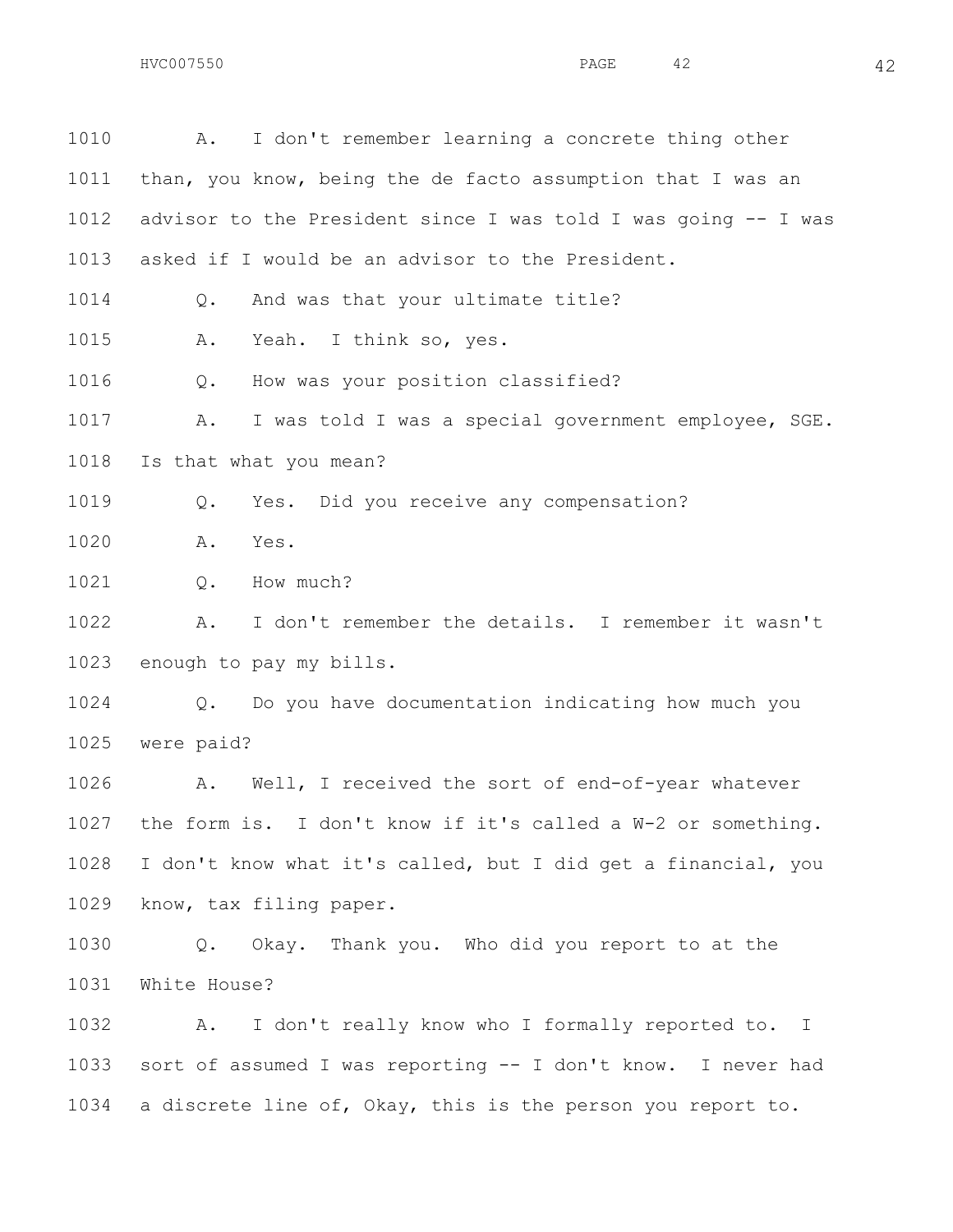No one ever said that to me.

 Q. What about in an informal sense; who did you seem to take supervision from?

 A. I don't know if anybody was really -- I wouldn't use the word "supervision". I don't know how to answer that, really.

Q. Did anyone report to you?

A. No.

 Q. Did you have walk-in privileges for the Oval Office? A. What does that mean, "walk-in privileges"?

 Q. Have you ever heard the phrase "walk-in privileges"? A. No.

 Q. Were you required to make an appointments through President Trump's chief of staff, Mark Meadows, to meet with the President?

1050 A. No. I mean, I -- let me answer it this way: I never made an appointment. I don't recall having to meet with the President except -- can I rephrase that? I mean except when I said I wanted to go home for the Thanksgiving break and I wanted to tell him. I wanted to ask. I wanted to go home. Other than that, I don't remember ever saying -- making an appointment or asking to meet with the President.

 Q. If you wanted to speak with the President, how would you go about doing so?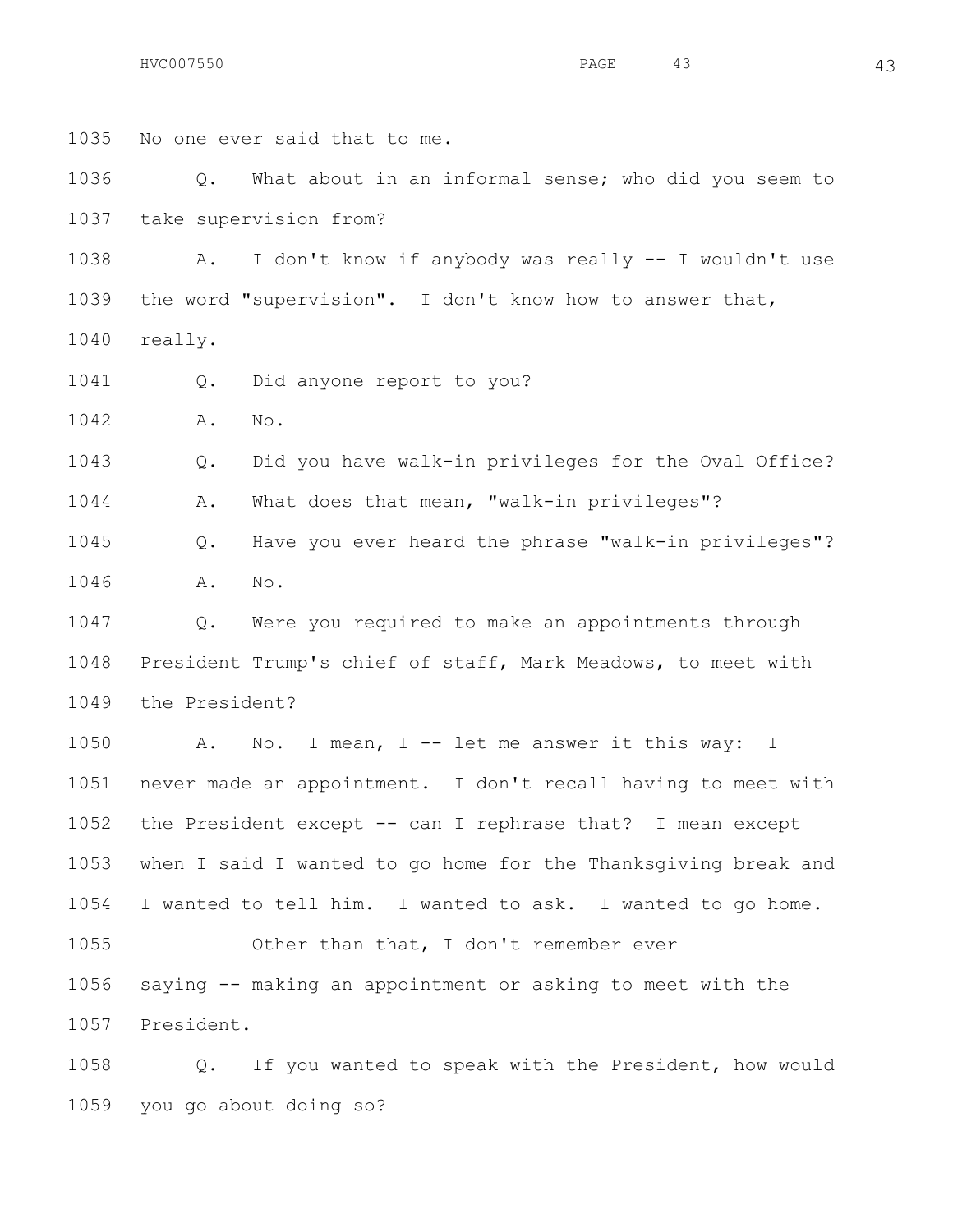A. I don't know. A hypothetical like that never came

up.

 Q. Well, were you talking to the President regularly during your time you were in the White House?

A. No.

Q. How often did you meet with the President?

 A. Well, I met the first time when I -- you know, before I was there, you know, just that first meeting of the initial trip. Then I returned home.

 When I came back, I was -- I would meet with the President when I was asked to in what was called a pre-briefing before he went out and did his press briefing, and that was -- I don't know how often, maybe half a dozen times. You know, there were no regularly-scheduled meetings that I recall.

 I mean, and that was -- you know, that was the extent of it. I was generally -- when I was asked to come up to the Oval Office, I would come and that would be most commonly, if not exclusively, during these so-called pre-briefings.

 Q. Can you tell us more about the purpose of the pre-briefing?

 A. The purpose of the pre-briefing was when the President was going to have one of these press briefings in that room. I guess it's called the Brady Press Room.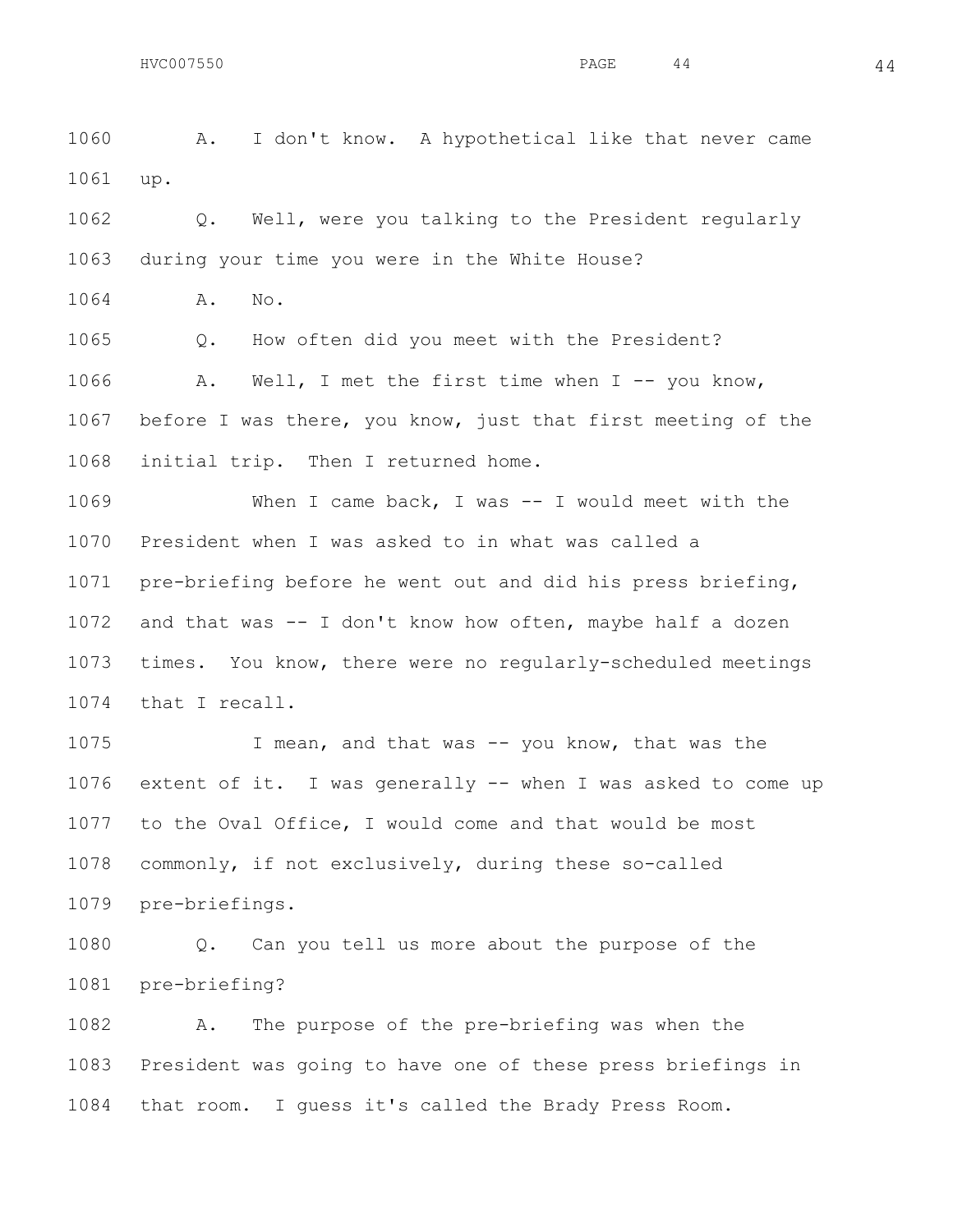There would be a small group of people that would be up in the Oval Office in case there was a question as he would read through his remarks, and so if there was something that was relevant to the pandemic or to something that I might have some knowledge about, the pandemic, obviously, then I would be asked to go up there beforehand.

 Q. So I think you said that you met with the President approximately half a dozen times for these pre-briefings; is that correct?

 A. Well, I mean, it was sporadic. I don't remember, honestly, the exact number, but I would say it was something on that order.

 Q. Do you recall having other meetings with the President apart from the pre-briefings?

 A. I don't recall. Again, I had a meeting when I said I wanted to go home for Thanksgiving, basically, the second half of November. I left mid-November.

 I don't remember having other meetings. I don't remember the detail, honestly, of other meetings. It was roughly that sort of number.

Q. For the pre-briefings, who --

A. I'm sorry. Can I correct myself now?

 I just remembered, of course, I had a meeting, involved in a meeting, with the President when I had a group of some of the nation's top medical scientists and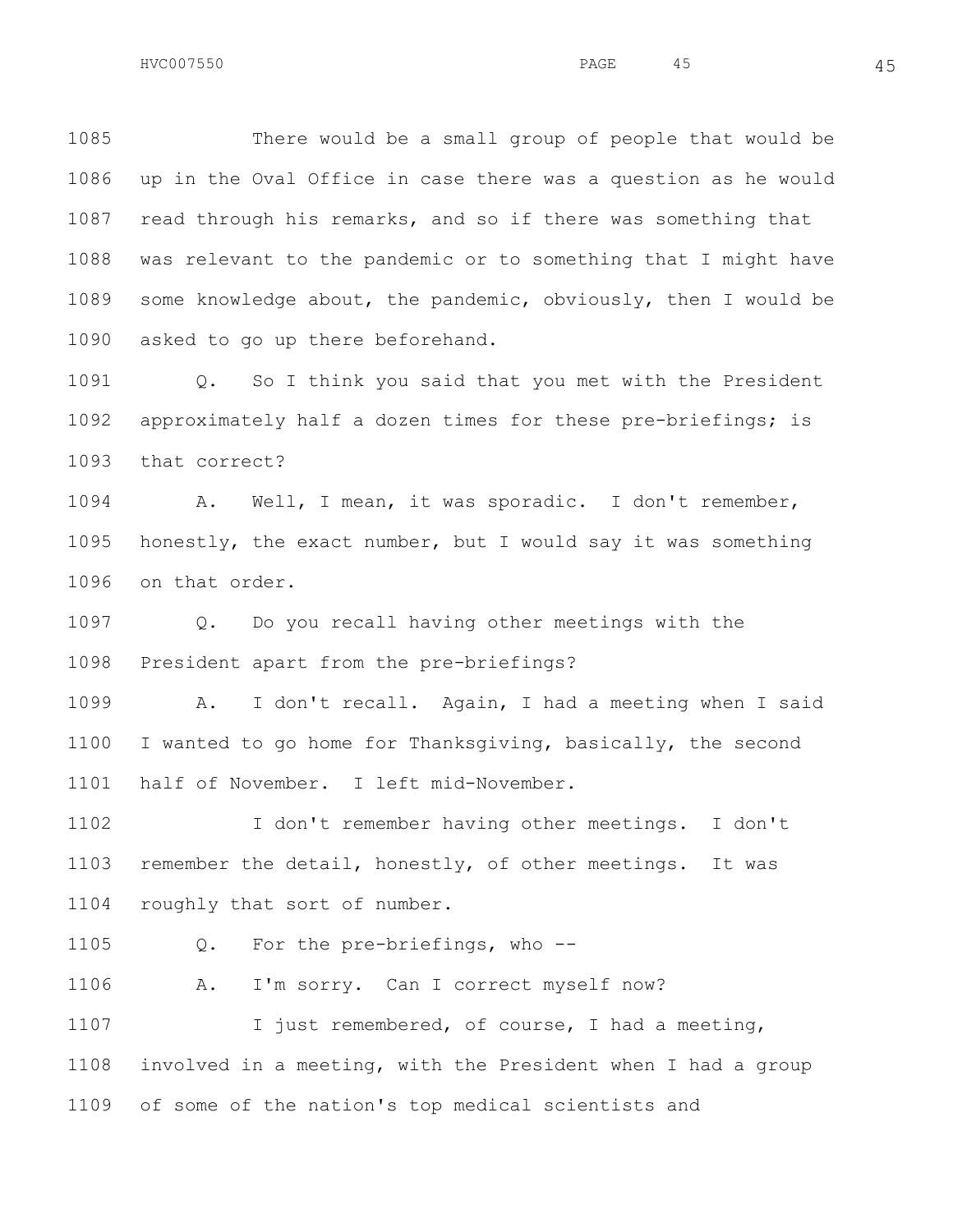epidemiologists and infectious disease doctors meet the President and I was in that meeting.

Q. Okay. We'll turn to that in a bit.

 Back to the pre-briefings with the President, who was generally in attendance at those briefings?

 A. These pre-briefings? You know, it varied. There were, if I had to estimate, six to twelve people in the room. 1117 I don't know the exact number, honestly, and the meetings included various people like, for instance, Kayleigh McEnany would have been there. This is, again, the pre-briefing for the press conference, but it varied.

 Q. Would it predominantly be communications staff or were staff from other departments also sometimes at these pre-briefings?

 A. No. Yeah. I think it -- my deductive sort of conclusion was it had to do with what the topics of the briefing were that he was going to cover.

 Again, I only went to the ones I was asked to. So I don't know who was at the ones I wasn't at, but, you know, if there was a -- I remember having one where Secretary Mnuchin was there because there was going to be something about economics. There was one where some of the Operation Warp Speed people were there because that was going to be talked about.

There were a variety of people there. The staff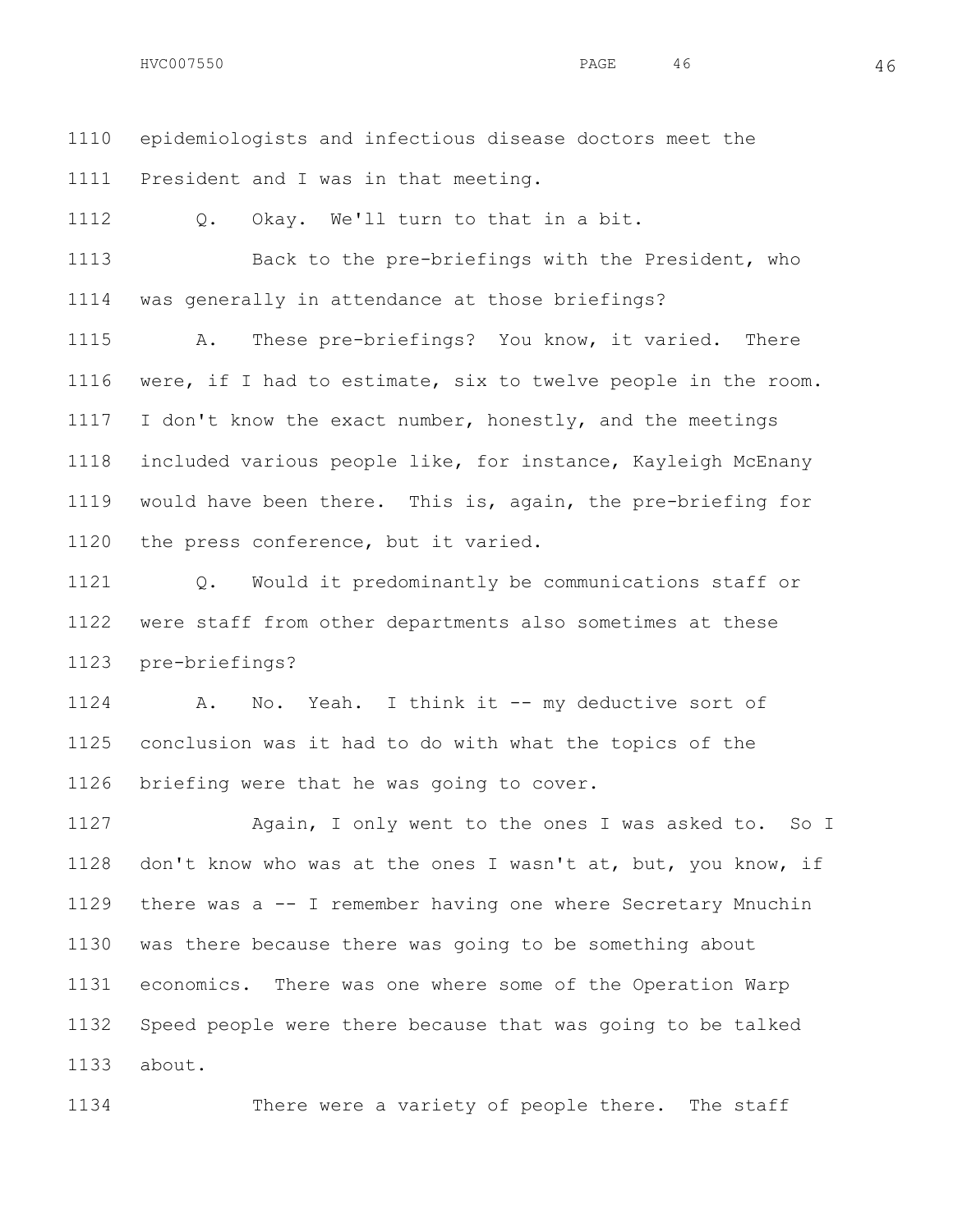secretary, Derek Lyons, was there at most of these. It

varied.

 Q. When was your joining the White House publicly announced?

 A. I wouldn't use the word "announced", because it wasn't announced in a sense. It was in -- my recollection is -- I don't know the exact date, but something like the second week of August and that was done when I came up to the -- I was talking -- okay. I'll go through the detail of this.

 I was talking to Kayleigh McEnany and she showed me something the President was going to say in his remarks, and I said that's wrong, that's mistake and it needed to be corrected, because you can't have the President of the United States say something that's not accurate, and so she said, Well, then you better go tell him.

1151 So then I said, Okay, and I said, Walk me over there. I didn't know what was going on, and I walked in and he -- I have a recollection of this, that he had his booklet of his remarks. There were other people there. I don't remember who was there, and I said that there's a mistake in the remarks, and he said, What mistake?

 So the mistake was there was a remark in there, something about the number of deaths or something that were occurring, and I said -- and it was like it was written -- to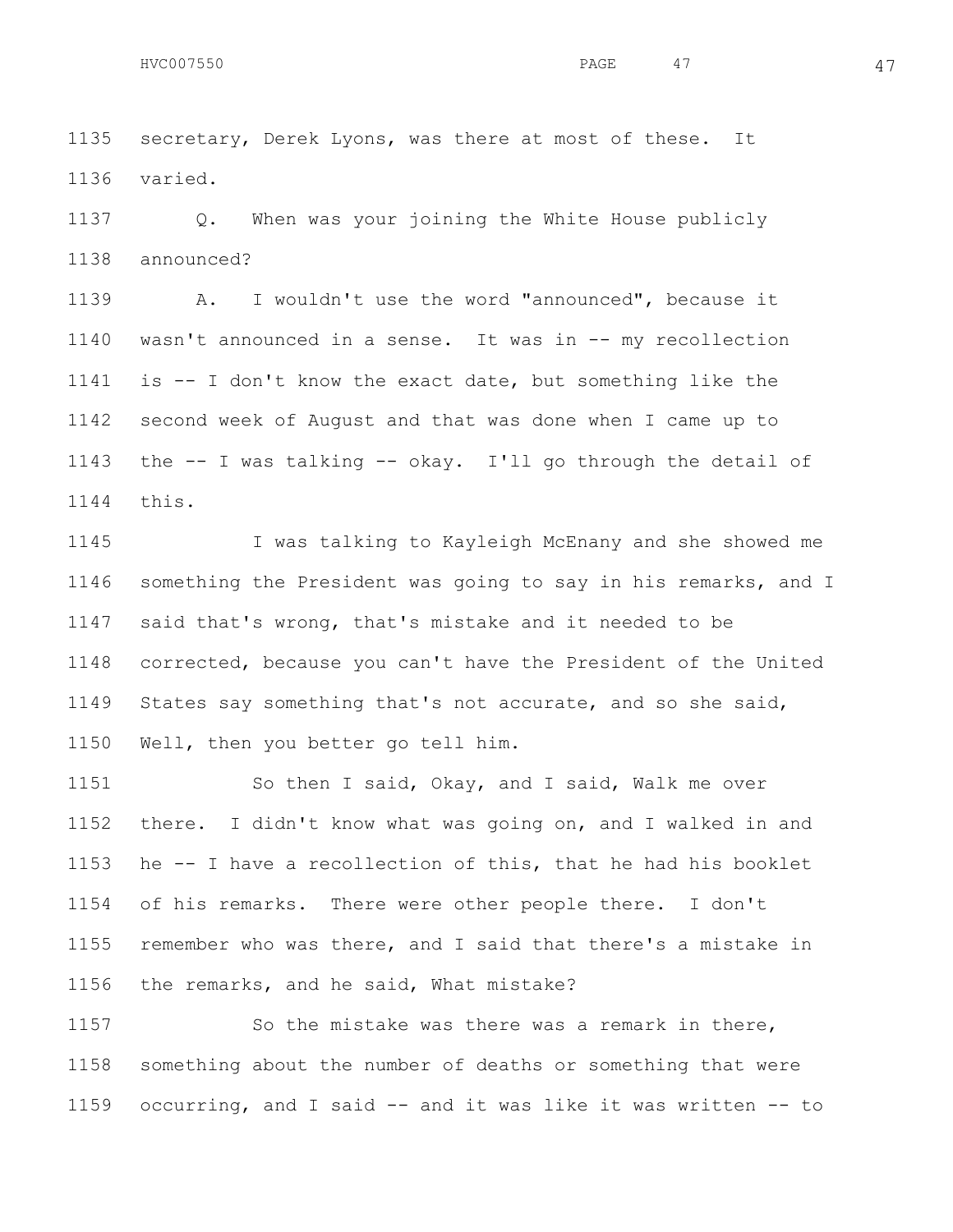the best of my recollection, the remark said there were no increased deaths. This was in a sentence. I don't remember the detail, and I said, Well, that's not true. There were no significant -- that's all I remember about that, no significant increased deaths, but I don't remember the end of that; but the point of this is that as he said -- walking out, he said, Do you want to go in there with me, meaning the press room, and I said okay and so that was it.

 That was in that press briefing. I walked in and was seated on a chair alongside the podium next to Kayleigh McEnany, and there was no real announcement except the President's sort of very casual remark at the meeting of saying I was there.

 Q. You mentioned previously that in your first meeting with Mr. Kushner, he expressed some concern about publicly revealing that you were working at the White House. Are you aware of why Mr. Kushner was concerned?

 A. Well, he was obviously correct, because his concern was that I'm a regular person. I'm not a politician. I'm not politically even interested, had nothing to do with politics and had no interest in being involved in politics, but the climate in Washington, D.C. is extremely political and the media is pretty rough, and that was just a personal expression that he was saying, that he's concerned that media would attack me and the political opponents of a President who is,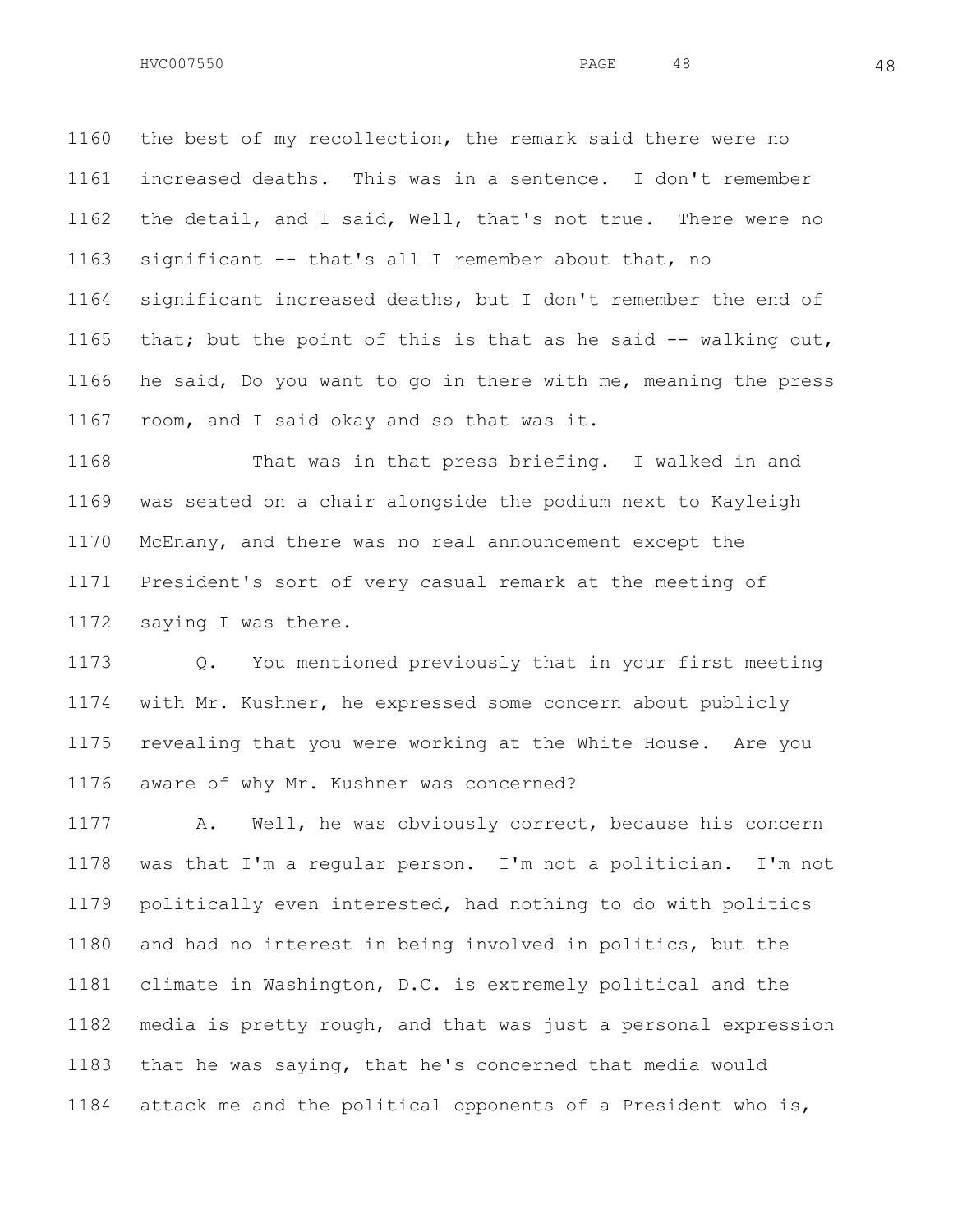obviously, you know, disliked, to say the least, by many, many people, and I'm not -- that's not my world. I had no interest in -- no motivation that was political.

 I was just there because people were dying and I was a health policy expert and there was a need for more expert opinion in there.

 So that was it. I assumed he meant, and he was right, that I would be attacked by the media simply because I had the audacity to help a President that people despised. Q. Was any action taken as a result of that concern? A. Well, the action was I said, Well, maybe I'll do this from home. That was my action, but I don't know you mean otherwise.

 Q. Were you instructed to keep your role at the White House confidential?

A. No.

1201 Q. Did you have any discussions suggesting that, perhaps, you shouldn't announce yourself publicly on calls with folks in the Administration?

 A. Announce myself publicly? No, except in the beginning, I was asked by Jared Kushner to listen in on these what were called -- on these COVID meetings from his office and just listen in.

 Q. When did you receive this instruction? A. For the -- I mean, in the beginning when I first,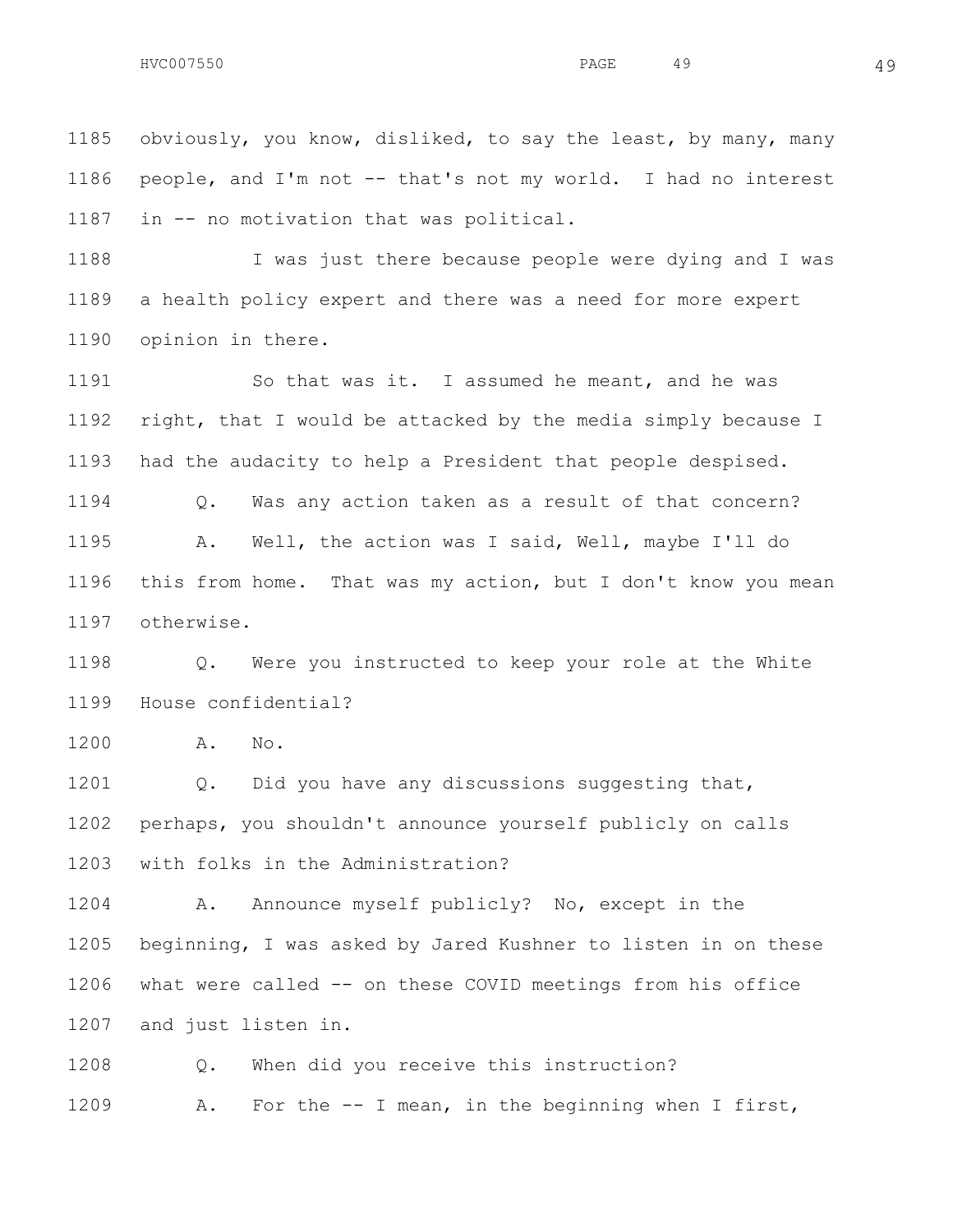1210 you know -- I got there, I think, July 30th. So at these meetings, they were, I think, generally scheduled for three times a week, maybe. The first week, I don't remember, the first couple that I was listening to on the phone, on a conference phone.

 Q. Did this last until the President referenced you during this press briefing or did you start to attend meetings and announce yourself on the phone calls prior to that time?

A. I don't remember exactly.

 Q. But you said it was approximately a week or two? A. Oh, I don't think -- yeah. I think it was not two weeks. Those are the only meetings that I did what we just described, of listening in on the phone. It was just a couple or a few of those COVID meetings.

 Q. What does "listening in" mean? Does that mean that you didn't announce yourself to the participants on the call or in the meeting?

A. Yeah. It mean literally just listen in.

 Q. You said they were COVID meetings. Were they meetings with particular people?

 A. These were scheduled meetings called COVID Huddles that had a variety of people. I subsequently went to these meetings, you know, many of them.

 So I'm going to make an assumption that they were like the meetings I saw in terms of the participants, but they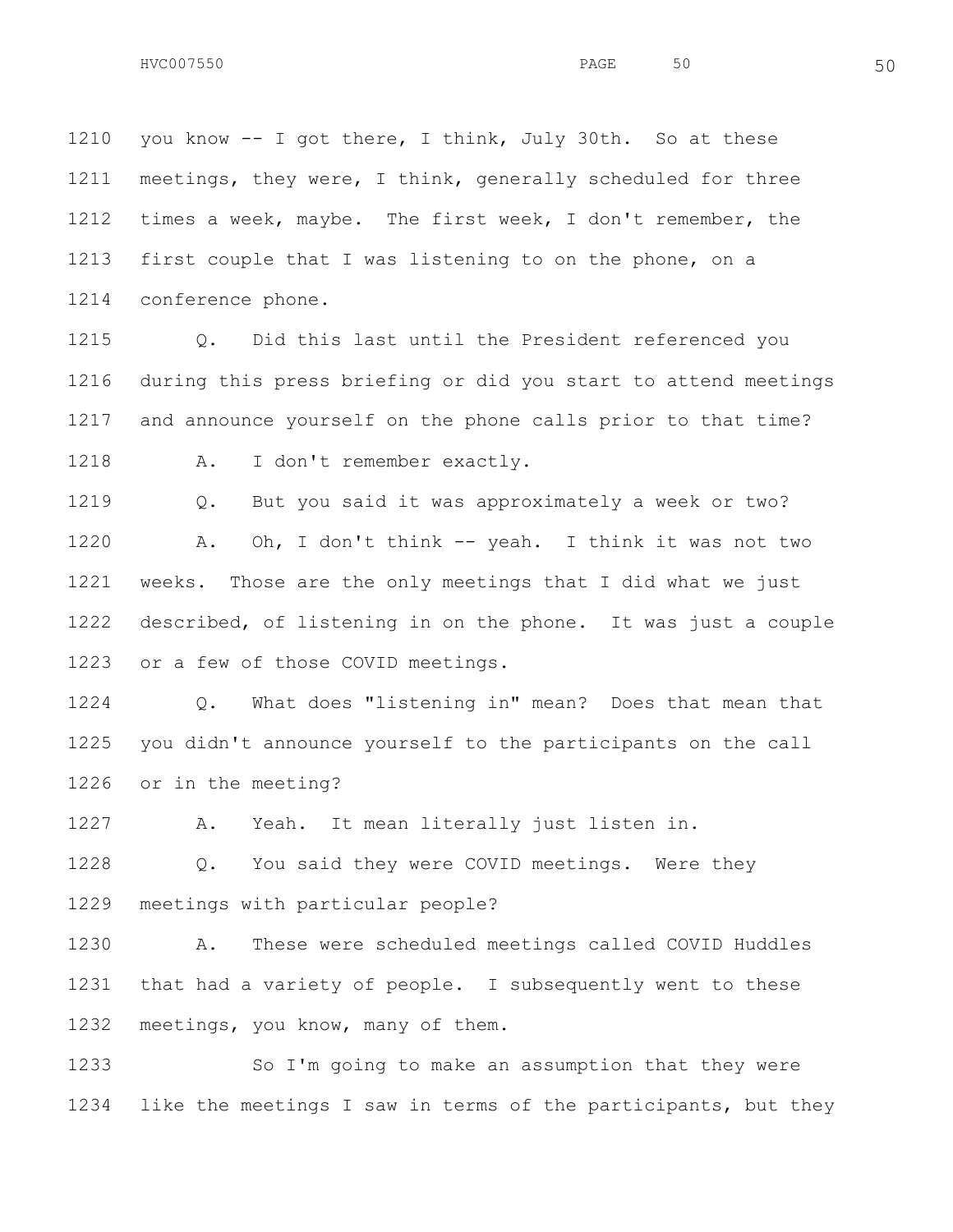were generally meetings of, well, Dr. Birx, who would go through some data trends. Kushner would sort of run the meeting -- would run the meeting.

 There were a variety of people in the communications side that were in the meetings. I mean, the room was -- there were probably a lot of aides and assistants there. So I don't know who was who, but there were people from a variety of parts of the Administration in there.

 Q. What was the purpose of these COVID Huddle meetings? A. Those COVID Huddle meetings were to sort of get people up to speed to know what was happening that week or two in terms of events that were related to COVID to get an update 1247 on variety of some of the resources that were being developed, like personal protective equipment, to get the staff who had to go and communicate to the American people, I think, was -- you know, sort of the speed on things to learn what events were planned, to learn about what was happening.

1252 For everybody to learn, I'm saying, like the sort of status of the Operation Warp Speed activities of drugs or vaccines and that kind of stuff.

 Q. Are you aware why Mr. Kushner asked you to merely listen to these calls or meetings for that initial period after you joined the White House?

 A. Yeah. My impression was that Dr. Birx would be extremely sensitive to having someone else come in.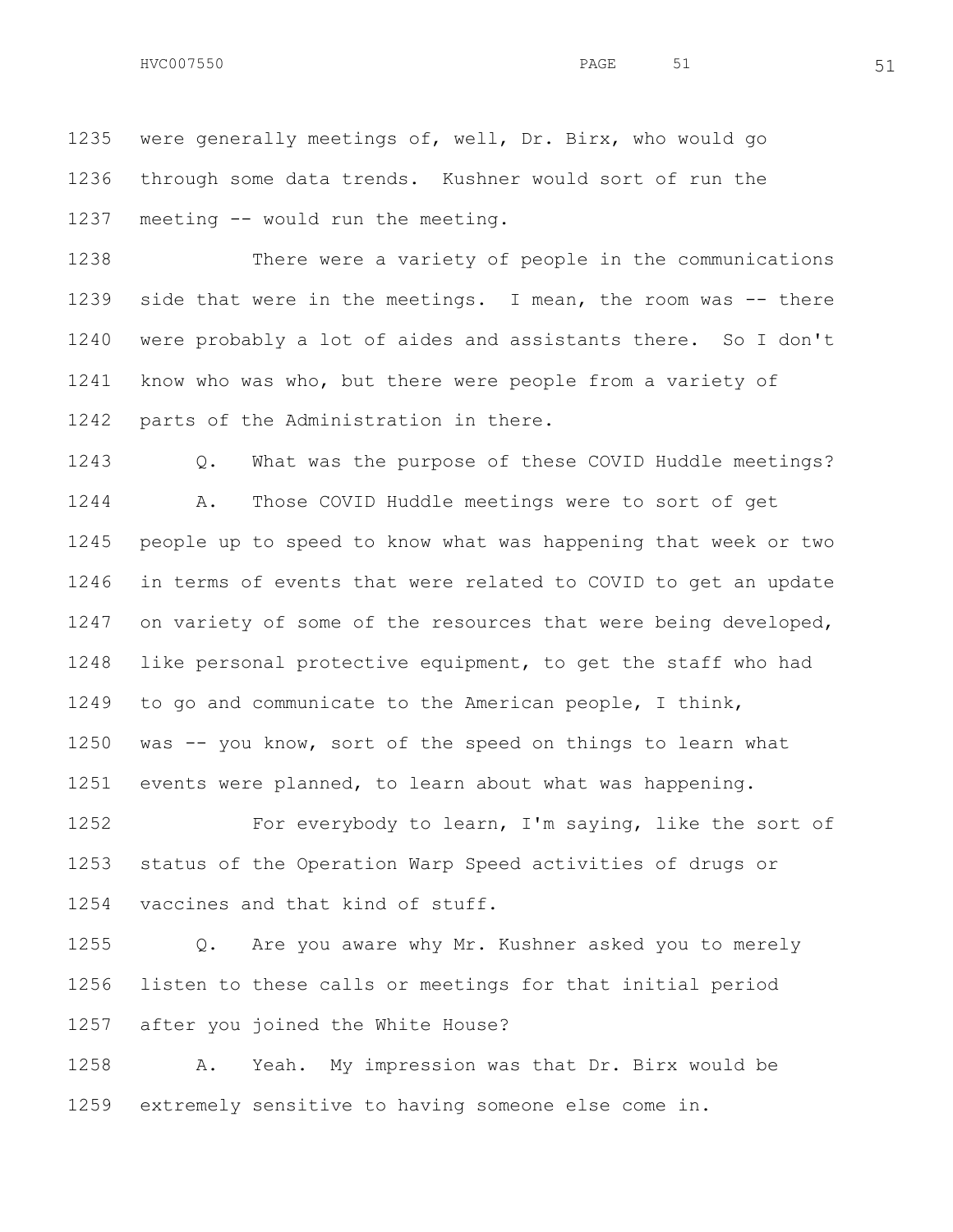Q. How did you get that sense?

1261 A. Well, I mean, that was what was told to me, was that, you know, Birx ran these meetings and would be extremely sensitive and upset and threatened if I came in. That's what was told to me.

1265 O. Who told you that?

 A. I think it was Jared Kushner who thought it would be advisable to do that.

Q. What else --

1269 A. Also, it was -- yeah.

Q. Please continue.

 A. Well, I also had a meeting with -- a very brief meeting with Dr. Birx the first day or two. I forget exactly when, and we talked for a few minutes and then we had a subsequent meeting in her office to sort of introduce myself and talk about a few things about the pandemic.

 Q. Did you tell Dr. Birx at that meeting that you had joined the White House as an advisor to the President?

 A. The first meeting, no. I was told to -- at the first brief meeting, I was told to just, you know, sort of just say hello. I wasn't sure how long I was going to be there in these early days at all and I was told to keep that, you know, as the status of me, which was uncertain, and that was true.

Q. Did Mr. Kushner instruct you to do that?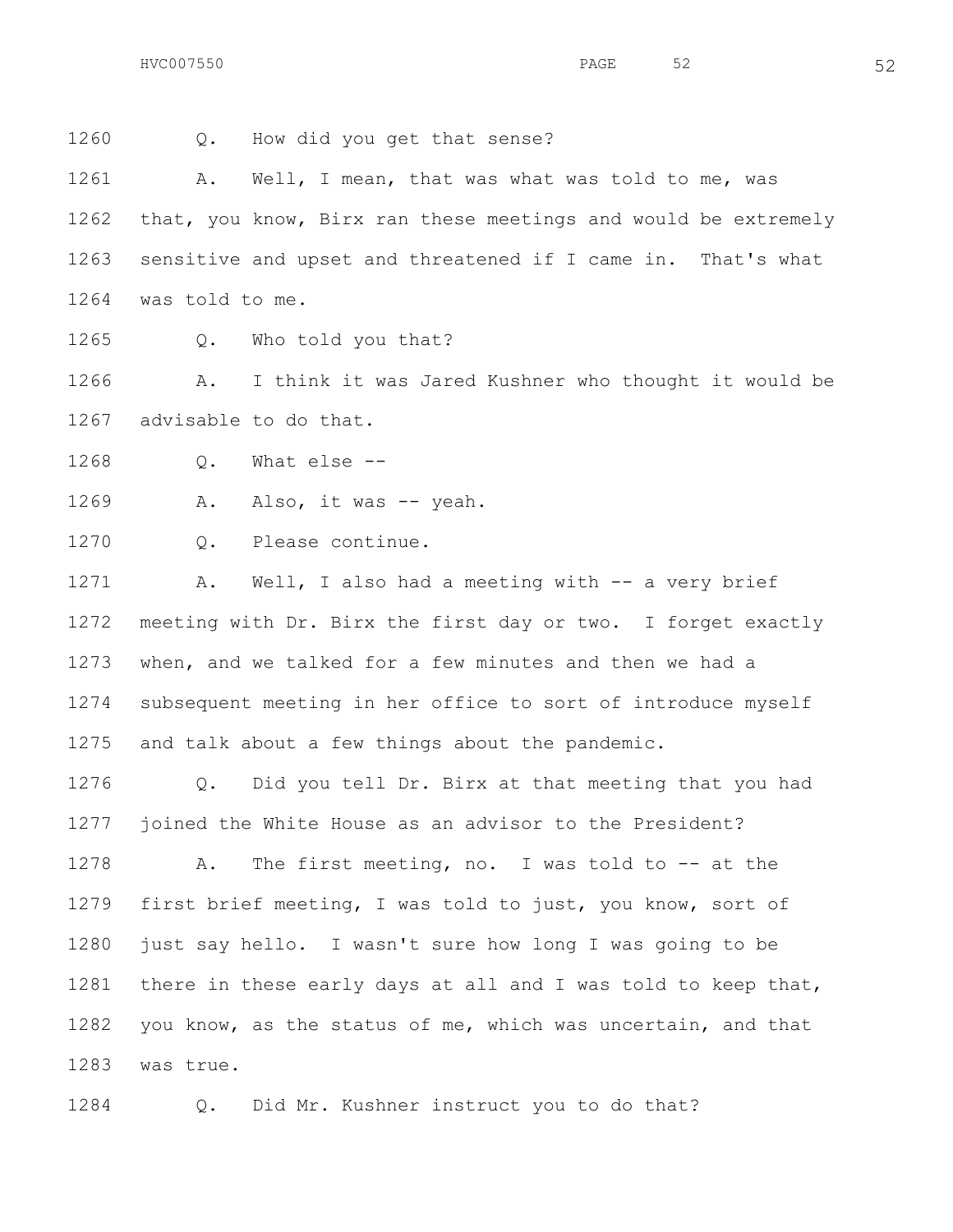A. Yes. Q. Were you advised to take any other steps to keep confidential or hidden the fact that you were advising the President? A. Well, only in that meeting with Dr. Birx, that first very short meeting that I was told just keep your ID in your briefcase. Q. And why? Do you understand why Mr. Kushner said to do that? A. Because Dr. Birx would be extremely sensitive and threatened if there was the idea that I was going to come and help. Q. What did you think of the efforts to keep you hidden? A. I thought it was bizarre and I thought it was nothing I had seen before, and I was -- yeah. I just -- it was not something I was used to. Q. Are you aware of whether others were given similar instructions? A. No. I don't know. Q. How would you describe your role as an advisor to the President? A. My role was I was one of many people who were giving my interpretation of the data and what the policy suggestions were to the President when asked. You know, I was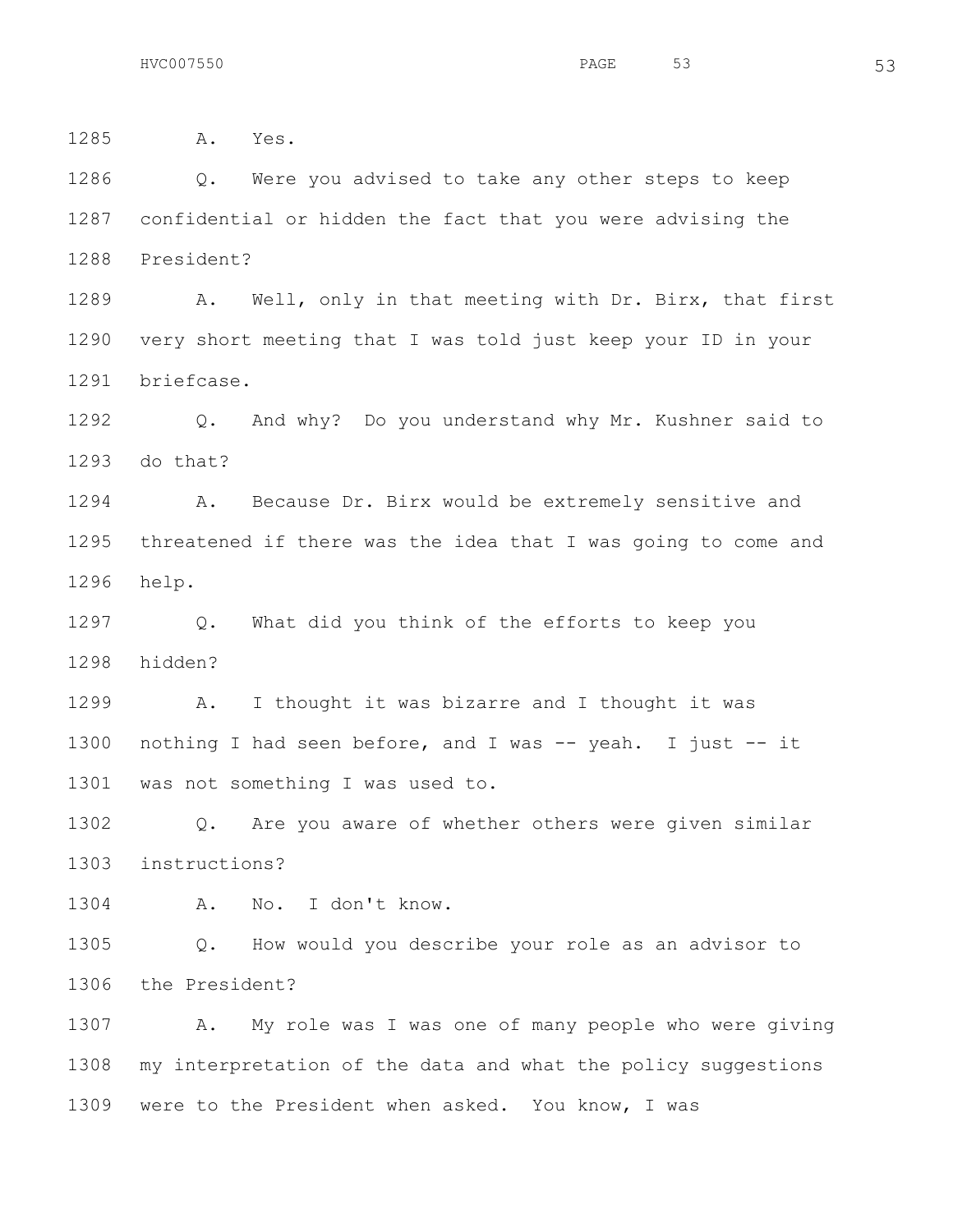also -- when asked my opinion, I would give my opinion.

 My role was to do the best job I could at bringing the data, the science, the most recent publications to get more and more information in to the President, because this was the biggest healthcare crisis in the century and people were dying and the Birx-Fauci lockdowns were failing by August, which is when I really started.

1317 It was clear that people were dying. The elderly people were still dying. The infection was still spreading. It was a failure, and there was enormous harms inflicted on our children and on families by this total broad lockdown.

1321 So I did my best to bring not only the data to the table, and I would routinely bring a dozen or 15 scientific publications and printouts of the latest data to the meeting. When I was asked my opinion, I would bring in any meeting -- I would carry around these papers and I would speak from the data and critique the data and analyze the data.

 Of course, I was the only one who did that even in the Task Force, the medical side of the Task Force. I was the only one who brought in a dozen papers to answer the questions.

 I would cite the literature. I would critique the studies that were either methodologically flawed so that -- you know, this is what a medical scientist does. You have to use critical thinking on the data. You have to be up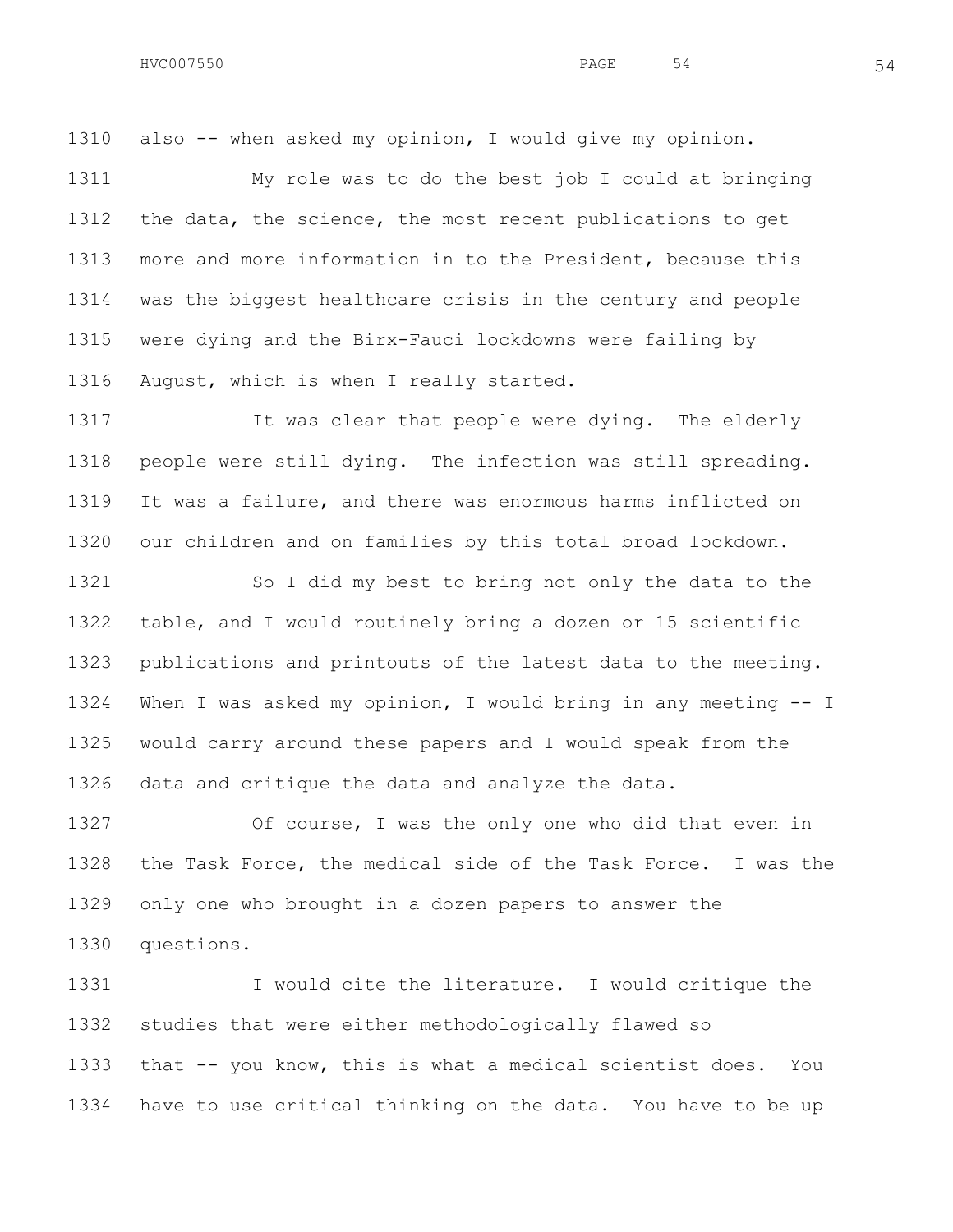to speed. 1336 I also brought in outside experts, because my feeling was we had the biggest healthcare crisis in a century. The more information, the better. We needed to be able to use critical thinking and get the best experts that we had in the country to have input, if at all possible. So that was my role. I was there to stop people from dying. Q. What were your responsibilities? Did you have a specific portfolio of issues that you were responsible for? A. No. Q. What did your day-to-day look like? A. My day-to-day life was I would get up at 5:30 or 6. I mean, you really want my day-to-day life. Right? Q. No. I meant your day-to-day responsibilities specifically at the White House. A. Okay. Well, so I would start my day by going through and analyzing every new study. This was, you know, a lot of information that was coming out every day. I would get into the White House around -- I don't know -- 7:30, 8, into my office, and then I would, you know, try to work on understanding what was going on, be prepared if there were remarks that the President was going to give at his press briefing. These remarks were routinely circulated among many people and I was often -- I was on that long list of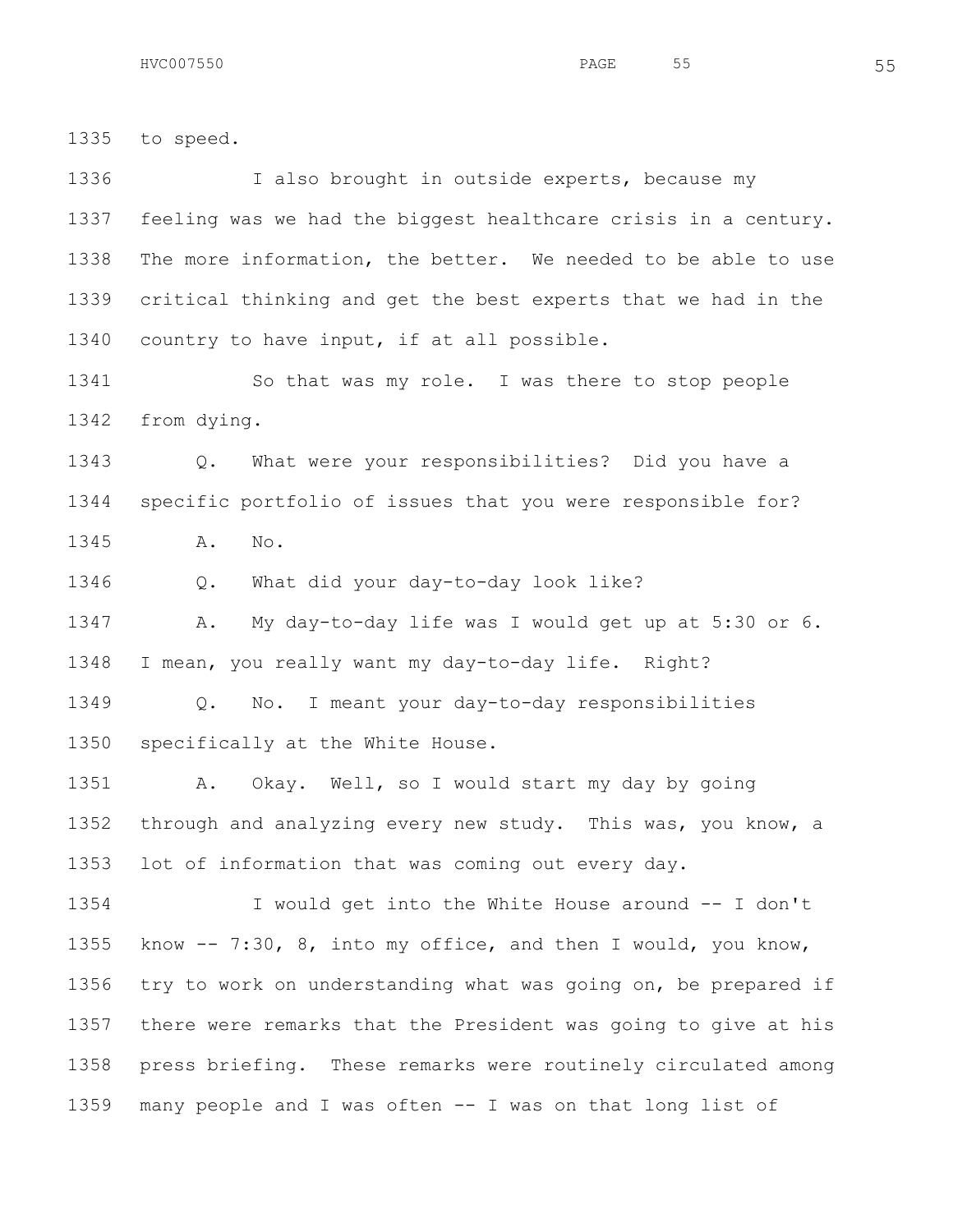people that were providing remarks and it was sort of an ad hoc sort of thing.

 You know, if there was some specific thing that would be needed, I would, you know, give my input, and then if there were COVID Huddle meetings, I would go, and if there were Task Force meetings, because I was asked to also sit in on the Task Force, then I would go to those.

 Q. I want to break a few things down. First for the COVID Huddle meetings, approximately, how often were they held each week?

 A. I was there from, really -- I began going sometime in August, early August or so and through, say -- I don't think I went beyond November. I don't remember. Beyond November 1st, I don't remember going, even beyond sort of late October.

 So during that time frame, depending upon people's schedules, they were supposed to be, I think, three times a week, but it wasn't always that. Some were cancelled or whatever.

 Q. Other than the COVID Huddle meetings and the Task Force meetings, were there any other regular meetings that you typically attended?

A. No.

 Q. You mentioned that you were on a long list to review and approve remarks. Apart from that, were there other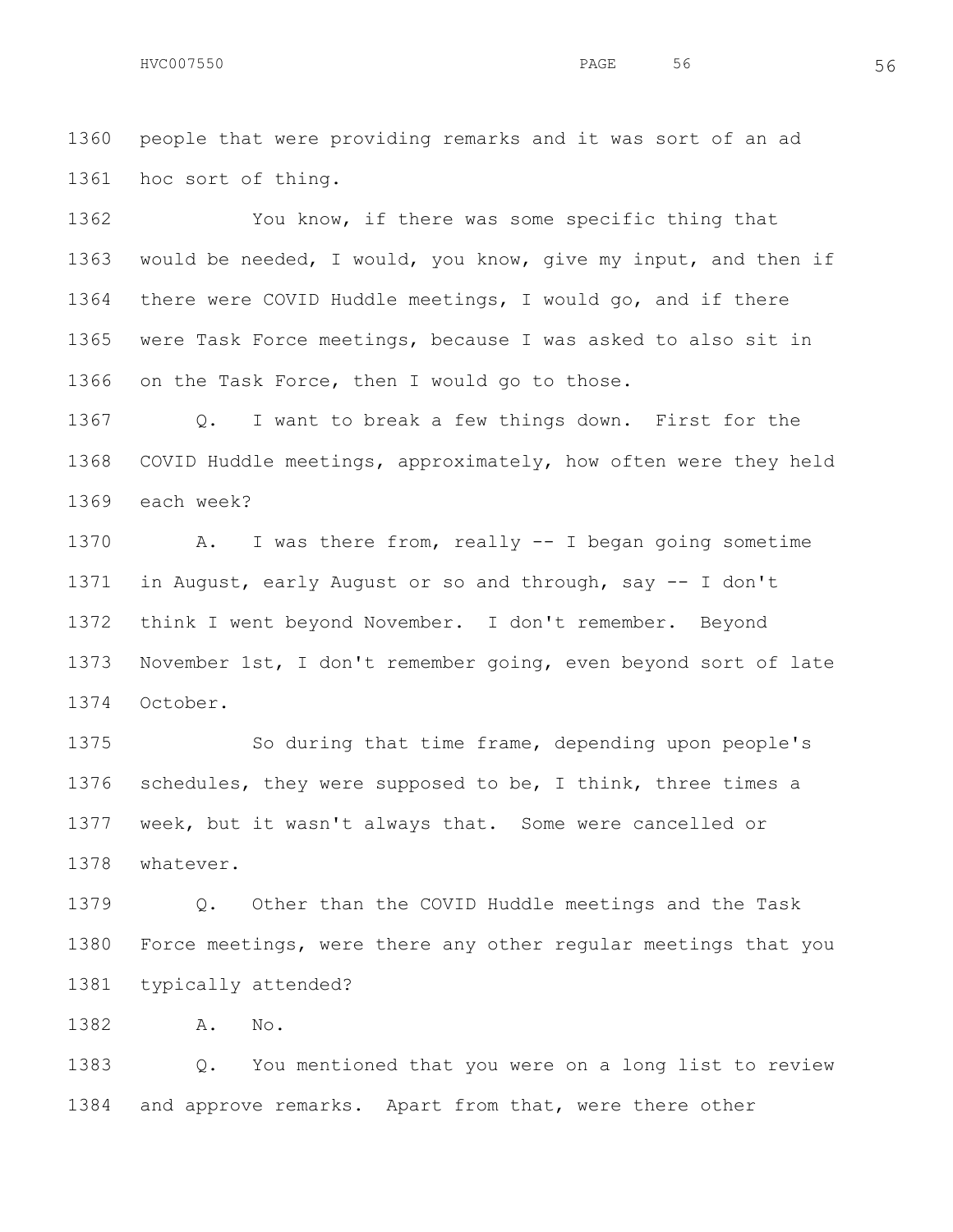documents, work product, messaging that was coming out from the White House that you would review and approve during this period?

1388 A. Well, what I remember was there was an -- there was going to be event about opening schools in early on when I -- in August, and I was involved in giving input into that event. That was held in the White House. I don't remember exactly where it was, what room or anything, but there was a public event on that, but, I mean, I don't remember specific documents or anything. No.

 Q. Did you have a role in reviewing public health guidance related to the Coronavirus?

1397 A. There was a document that was originated by Dr. Giroir, who was the -- I guess you would call him testing czar on the Task Force that he and Dr. Redfield originated about testing guidance, and that was circulated around. So I had -- when I was asked to give opinion on that, I did.

 Q. Did you review and comment on other pieces of public health guidance apart from the testing guidance?

1404 A. Not that I remember.

 Q. Did you have any role in devising public health policy more broadly?

 A. Well, I mean, I just want to go back to the previous question. I was also asked for input into that school opening guidance for that school opening event.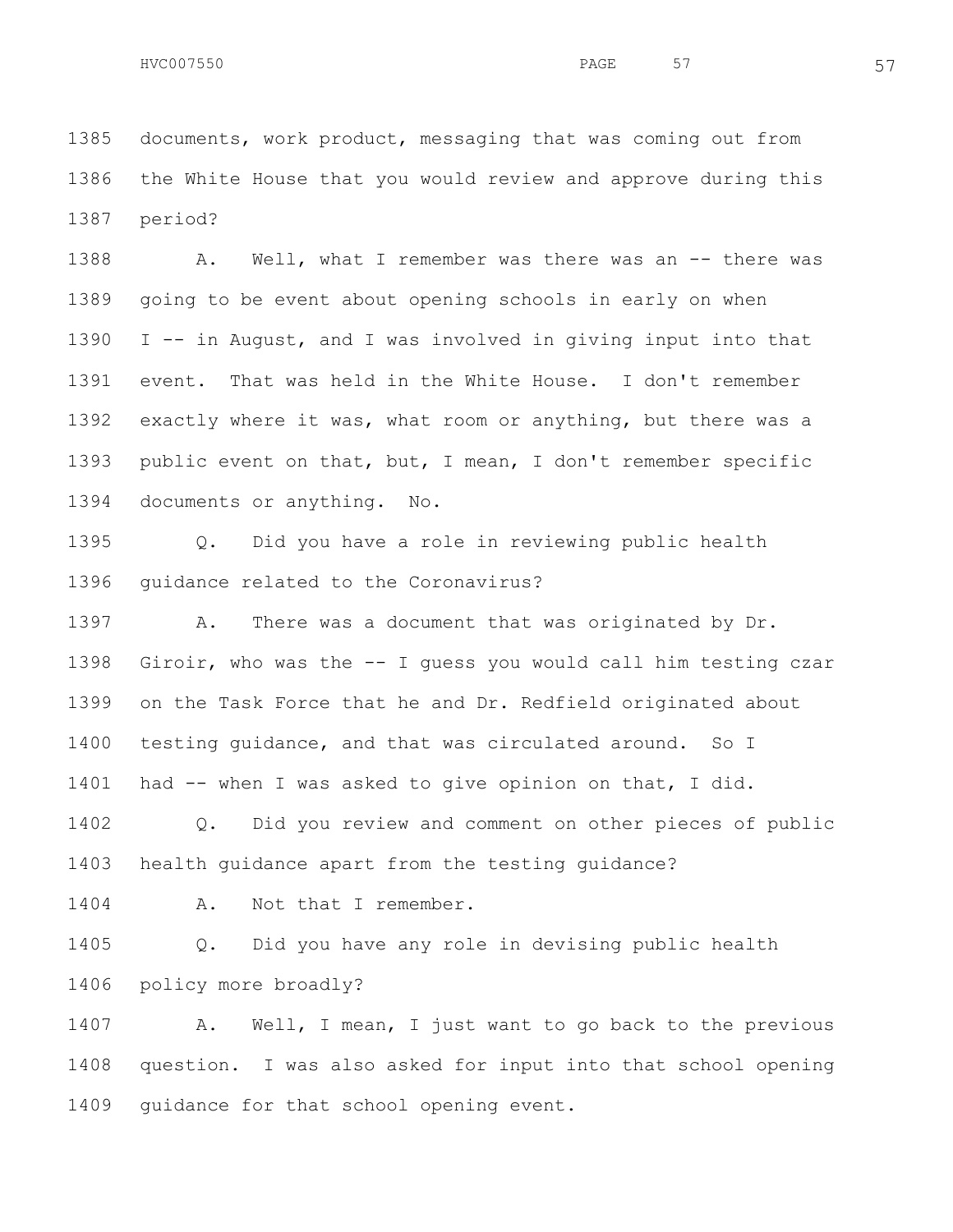Q. Okay.

A. Sorry. What is the new question?

 Q. I'm just trying to understand more about your role at the White House. So I wanted to understand in devising or developing public health policy related to the Coronavirus, what was your role?

 A. Yeah. So there was another example of what I was involved in, was the guidance for opening universities. The Vice President asked for a document to be drafted by Dr. Birx and myself, but it was circulated around, and so I was involved in that. That was the end of August, the first couple of days of September, and we had a call to universities and higher education officials, me, Dr. Birx, Dr. Redfield, the Vice President, and I think Secretary DeVos was in the room, a big video conference call to hundreds of leaders. That was in the first few days of September.

 So that was public health sort of guidance. Q. Apart from testing and schools and colleges, did you work on any other public health policies closely during your time at the White House?

1430 A. Not really.

 Q. Who did you work with closely during your time at the White House?

 A. Nobody really. I mean, in -- you mean in terms of inside the White House, who was I working with?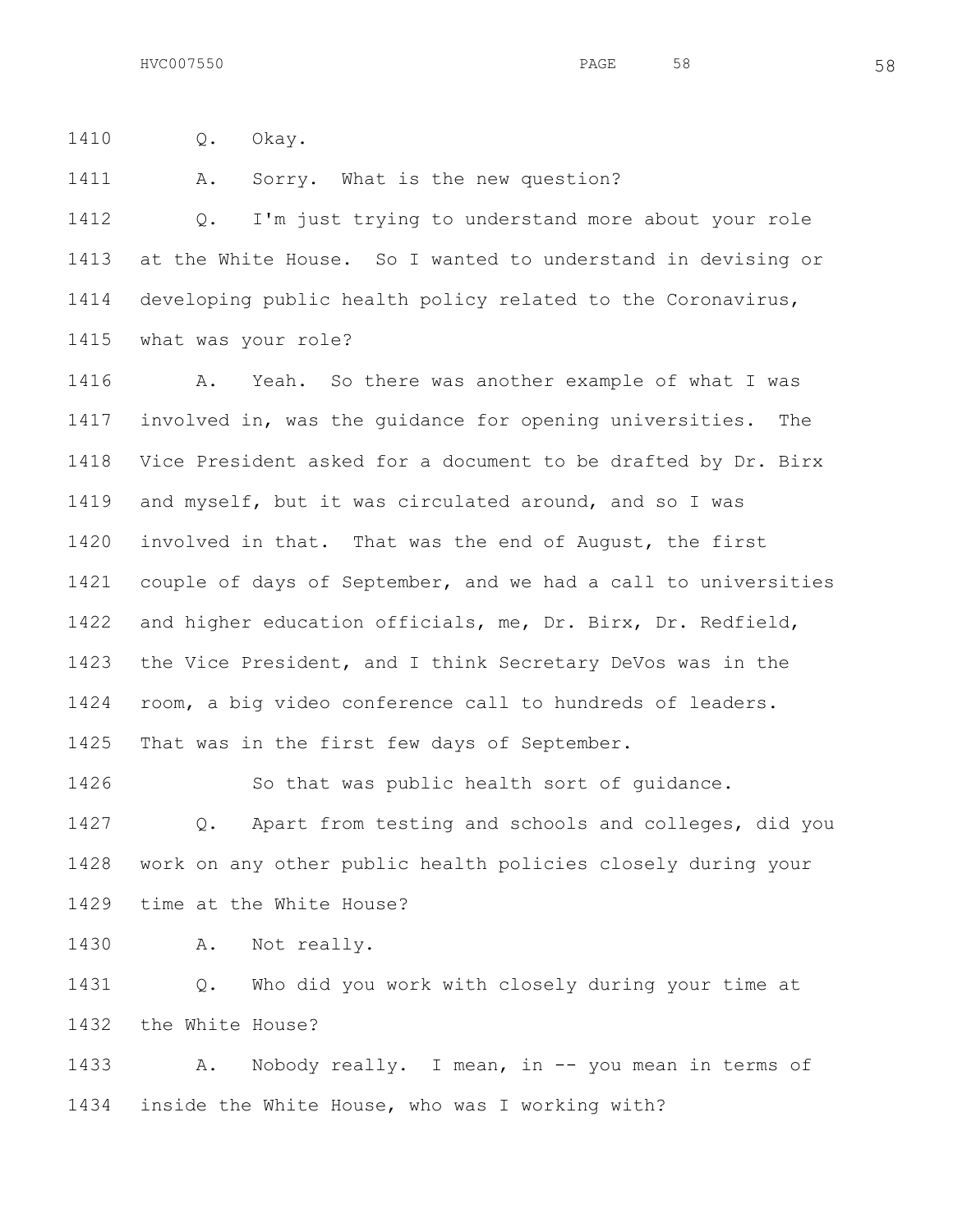I mean, you know, I was, you know, in on the Task Force meetings that I went to. I was in on the COVID Huddle meetings.

 If I submitted an op-ed, which I did, that would go in to the staff secretary, but I wasn't working with anybody else. I had no one. I was not working with anyone.

 Q. You mentioned the pre-briefings, the list where you would review and approve remarks. Did you have any other role with respect to public messaging?

 A. I was asked to edit a speech that the President was going to give, but the speech was never given, I mean, if you want to the call that public messaging. I was -- yeah. I 1447 mean, I don't think there was any other real -- not that I recall. I don't think so.

 Q. That speech that was never given, what was the subject matter?

1451 A. I think was an overall strategy speech. Actually, you have it in the -- I saw it in the exhibits briefly. I hadn't seen the exhibits before I sat down here, but when I first opened it up, it's in there.

1455 The subject matter is the basic overall, sort of an overall document. It was handed to me. I made some corrections, partial, and partial edits and things. It was never a finalized thing and it was never used. Q. Which exhibits is it? Let's pull it up.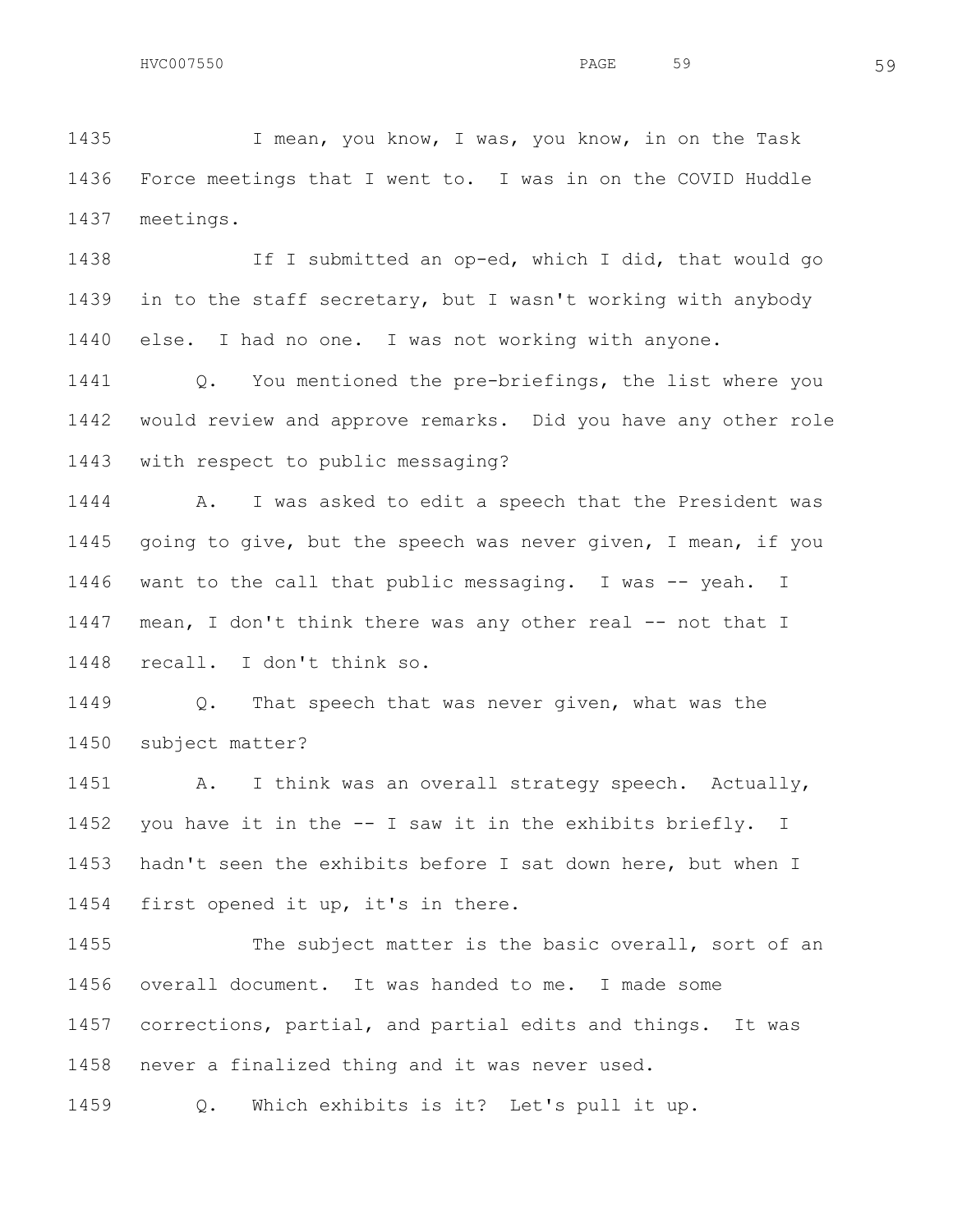$HVC007550$  60

1460 [Witness peruses documents.] 1461 THE WITNESS: Okay. I think it's this one, Exhibit 3. The title of the document that I'm looking at, which I think is on page 7 of this packet, is "Strategy for Moving Forward". There is a note on the top, 8/3-SWA. **Intervention Community** (Exhibit No. 3 was 1466 identified **for the record.**  BY MS. MUELLER: Q. So does that denote that this is your copy of the speech or does that denote something else? MR. DASGUPTA: Sorry. My version is still loading. If you could give me a quick second. I apologize. 1472 MS. MUELLER: That's fine. MR. DASGUPTA: Thank you. I appreciate it. BY MS. MUELLER: Q. My question was just you mentioned, Dr. Atlas, that the topic says "8/3-SWA". What would that message denote? A. I would guess it means the date and those are my initials. Q. Sorry. That was a bad question. I meant is this 1480 your working version or -- actually, let's just strike that. 1481 You mentioned that this was a speech; is that correct? A. I think it was going to be a speech. That's my

recollection.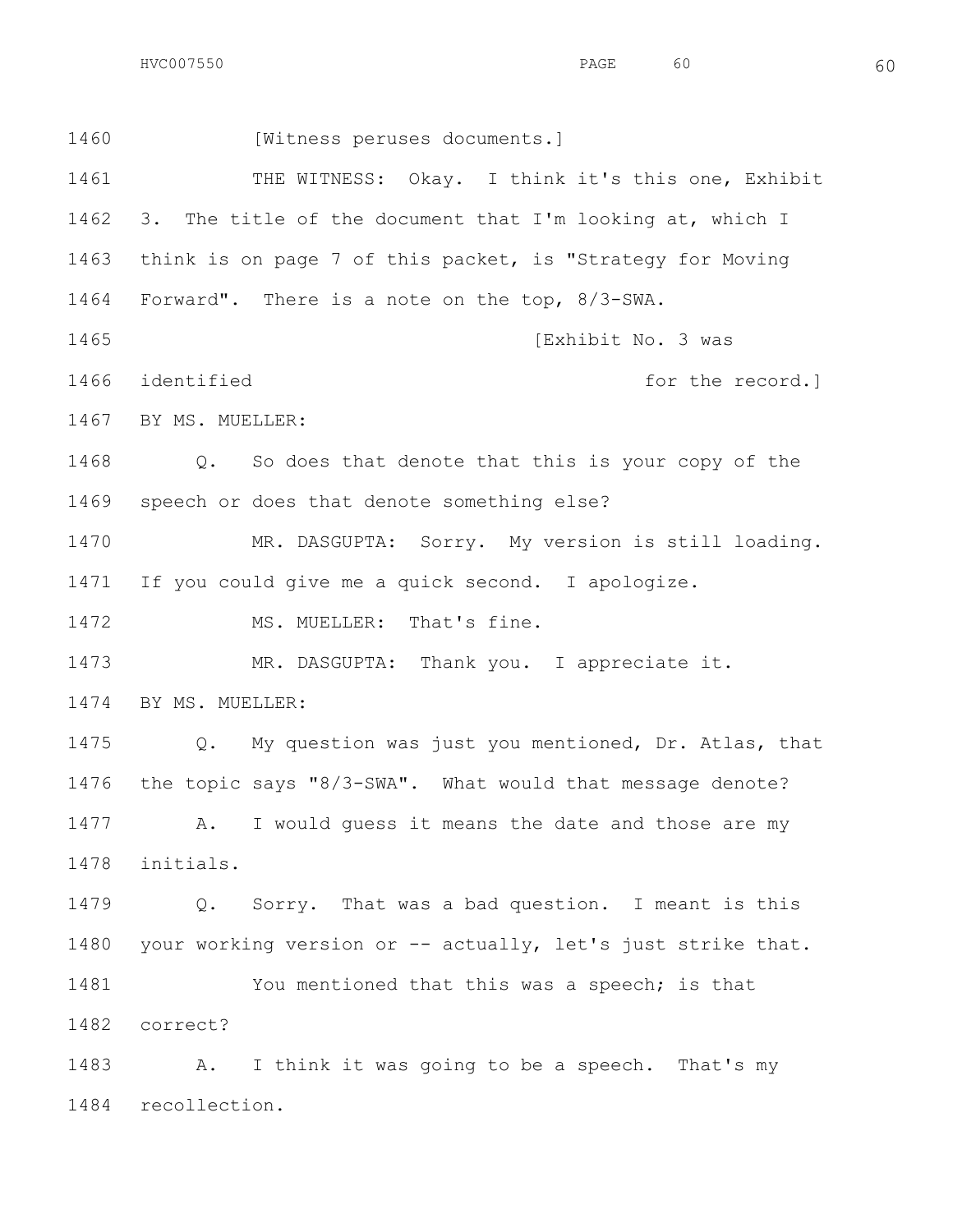Q. Who asked you to prepare this?

A. Jared Kushner.

Q. And what did he tell you?

 A. I don't remember the detail, but it was something like here's the document that we might use, you know, and what should we say. It was a vague sort of a thing that was never used.

 Q. I guess I'd like to understand was this your strategy or was this something that the Administration gave you and asked you to just write a speech about it? How did that all come about?

 A. They had strategic sort of speech and he asked me to make edits.

 Q. And so was this -- this was not entirely your work product?

A. Not entirely.

 Q. So was this version the version that you were given or the version that you worked up?

A. Well, this was a version that had edits by me.

 Q. What was the purpose of the speech? What was your understanding?

 A. Well, to outline what was happening with the pandemic and what's going to be done and, you know, to make sure that the American people understood the facts about the pandemic, because fear and panic is a negative. It was sort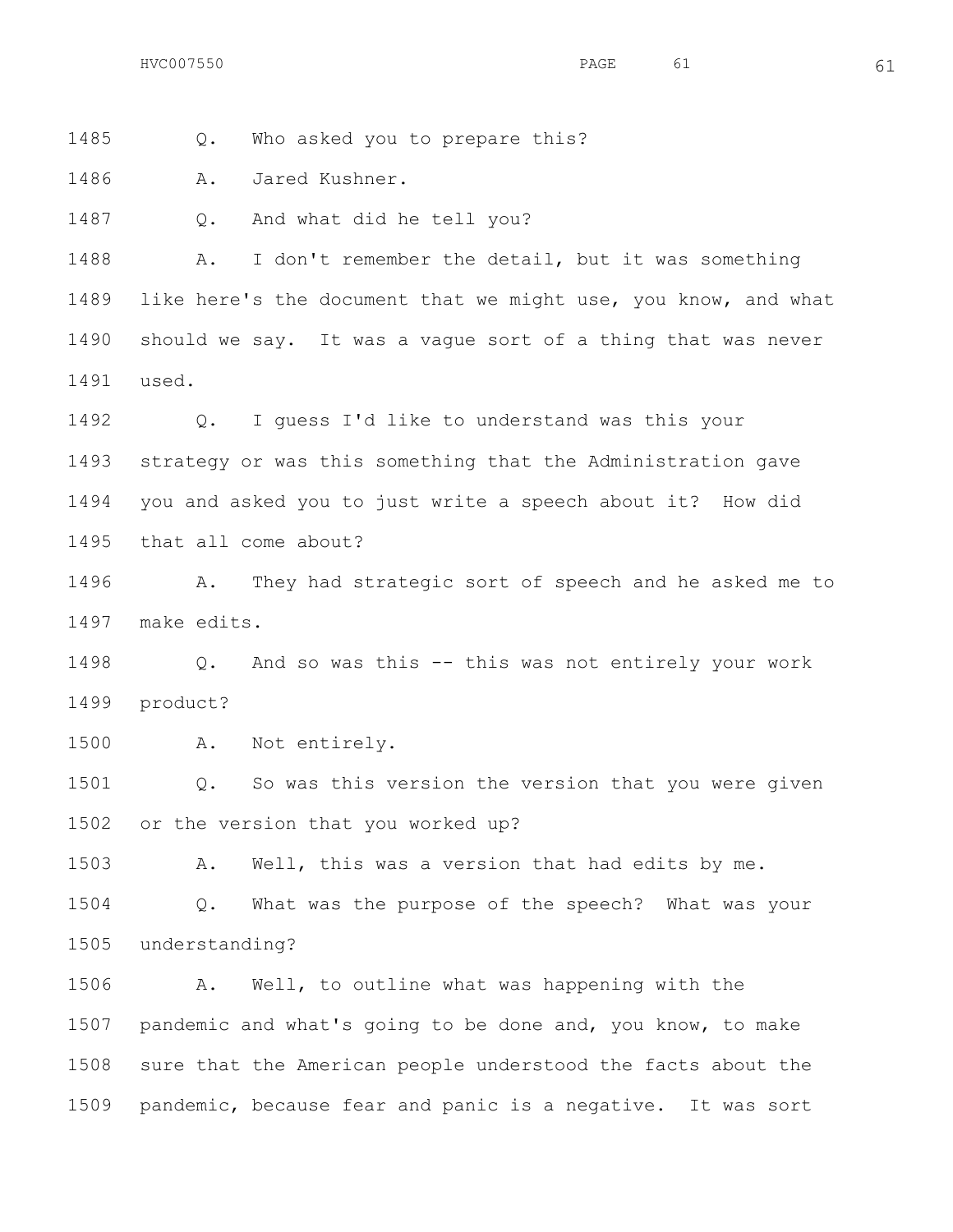of -- it was a problem. So the more the President could articulate what was going on, the better off people in the country are.

So that's sort of the point.

 Q. You mentioned that it would discuss what was going to happen going forward. Was it your understanding that the speech would announce new policy or new initiatives for combatting the Coronavirus?

 A. I don't know what the -- I really don't know. I don't have an understanding of that.

 Q. On the second page of Exhibit 3, maybe the second to last paragraph, it reads: "Today, we are entering the next phase with a new, smarter strategic approach. It is based on the data and based on what we have learned. This strategic approach will improve protection of the most vulnerable Americans while safely and confidently reopening society."

Do you see that?

A. Yes, I do.

 Q. So was it that this was a new approach? Is that correct?

 A. Well, at the time, the Birx-Fauci lockdowns were in place for five, six months before I got to Washington and throughout, essentially, almost the entire nation with some rare exceptions, and that was the guidance given to the states, because, of course, Dr. Birx was the formal head of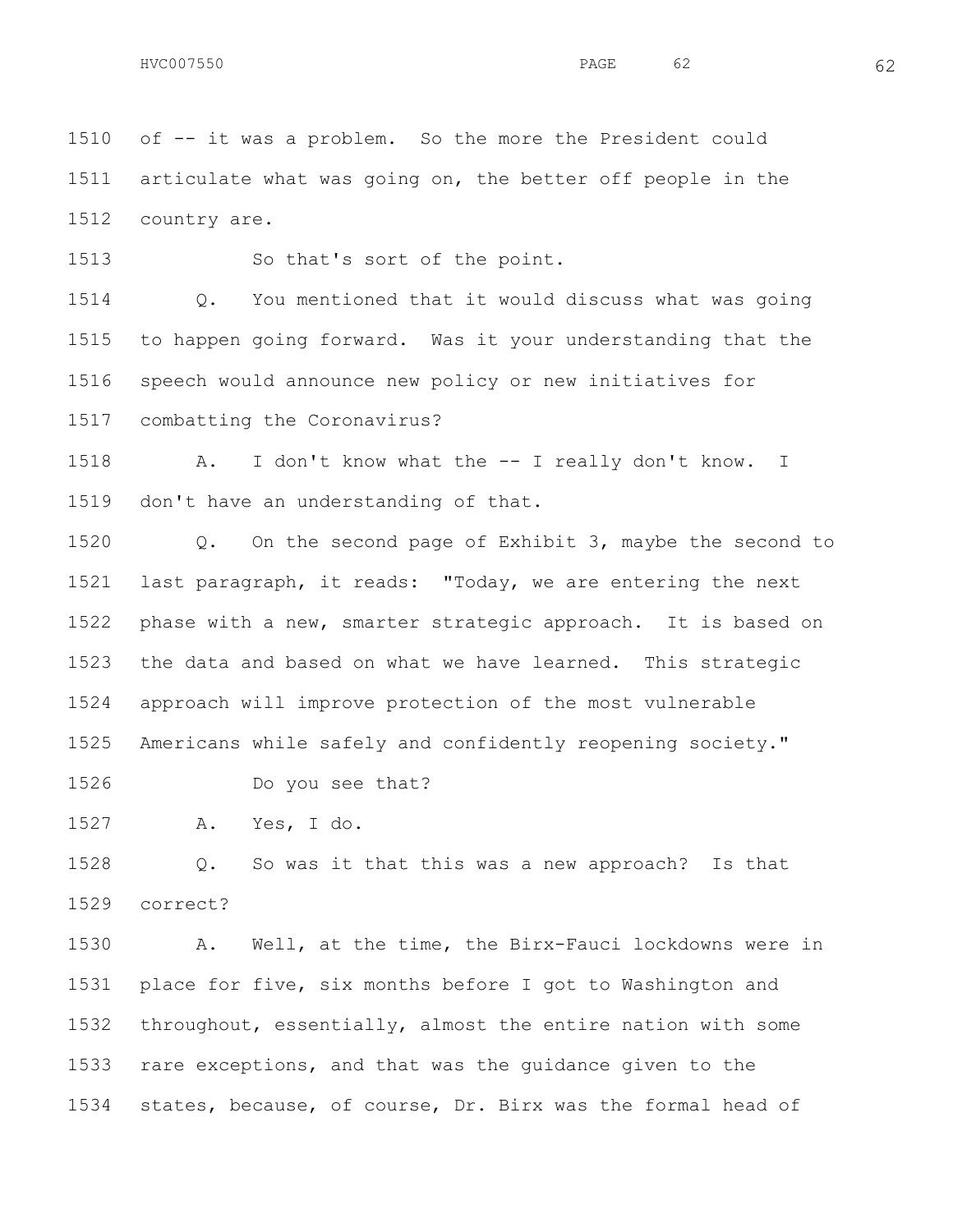the Task Force medical side, and her writing, she wrote all of the advice to every state. All the written advice coming out of the White House was Dr. Birx's written advice or guideline.

 She visited dozens of states before I got there, during the time I was there, and after. So all, literally all, of the formal White House Task Force guidelines were Dr. Birx's guidelines and that's what was implemented.

 So, you know, that implementation existed before I got there, for five, six months since she was the head of the Task Force, frankly, on the medical side at least. That guidance to the governors was followed by the governors throughout the country before I got there, during the time I was there, and, frankly, all the entire year after I left without a significant change.

 This was implemented and, you know, regardless of the fact that it failed to stop the virus from spreading. It had failed the stop the dying of the elderly, and it was destroying all the young people and are sacrificing our children.

 So in that sense, when you say the words "the next phase", I think that looking at this means, "A", it's not March, March 2020. There's data that's been learned. So this was outlining a way to get to a strategy that would save lives.

Q. So if Dr. Birx was responsible for the policies that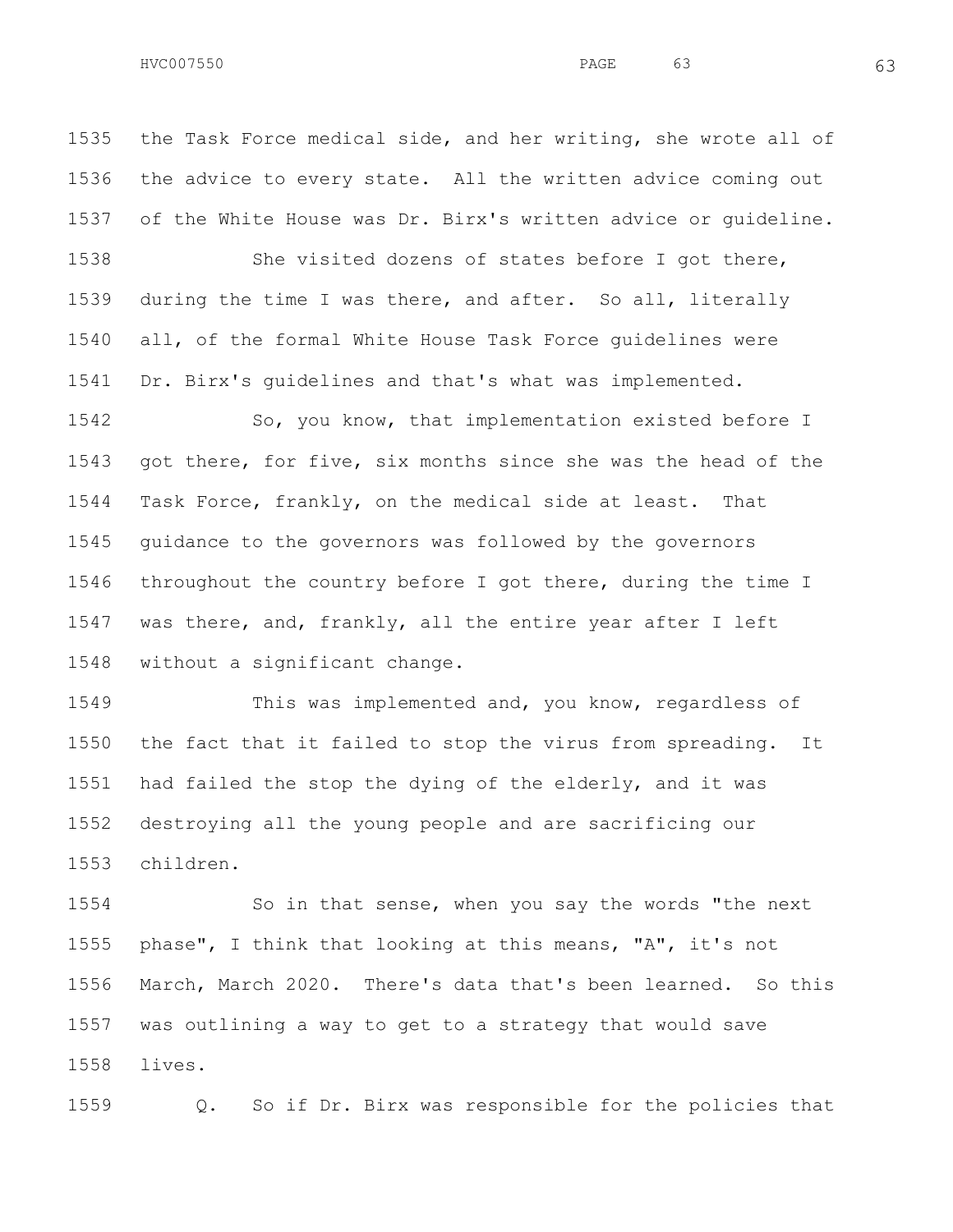were implemented previously, who was responsible for

developing this new strategy?

 A. Dr. Birx was responsible for the policies that were implemented previously and also during my time there and also after I left. The entire time, the policies were directly from Dr. Birx to the governors and that never changed.

So what's your question?

 Q. So the draft speech that you were referencing says it was a new strategy. So was that something that Dr. Birx was responsible for developing or was this new strategy developed by someone else?

 A. This was an idea of how to do more of a focused, targeted protection that would stop people from dying and stop the failure of the existing strategies or Dr. Birx and Fauci. This was a document. This speech was never given.

 Q. But who came up with the ideas in it? Was it you or was it someone else?

 A. Well, I was handed a document that was sort of a partial draft from -- or a full draft. I don't remember exactly -- from Jared Kushner and I was asked to edit it. I don't remember who had the exact ideas.

 Q. Had you been discussing these ideas with Mr. Kushner or with others prior to getting the draft of the speech?

 A. When I was writing all throughout the five to six months prior to coming to Washington, I was visibly writing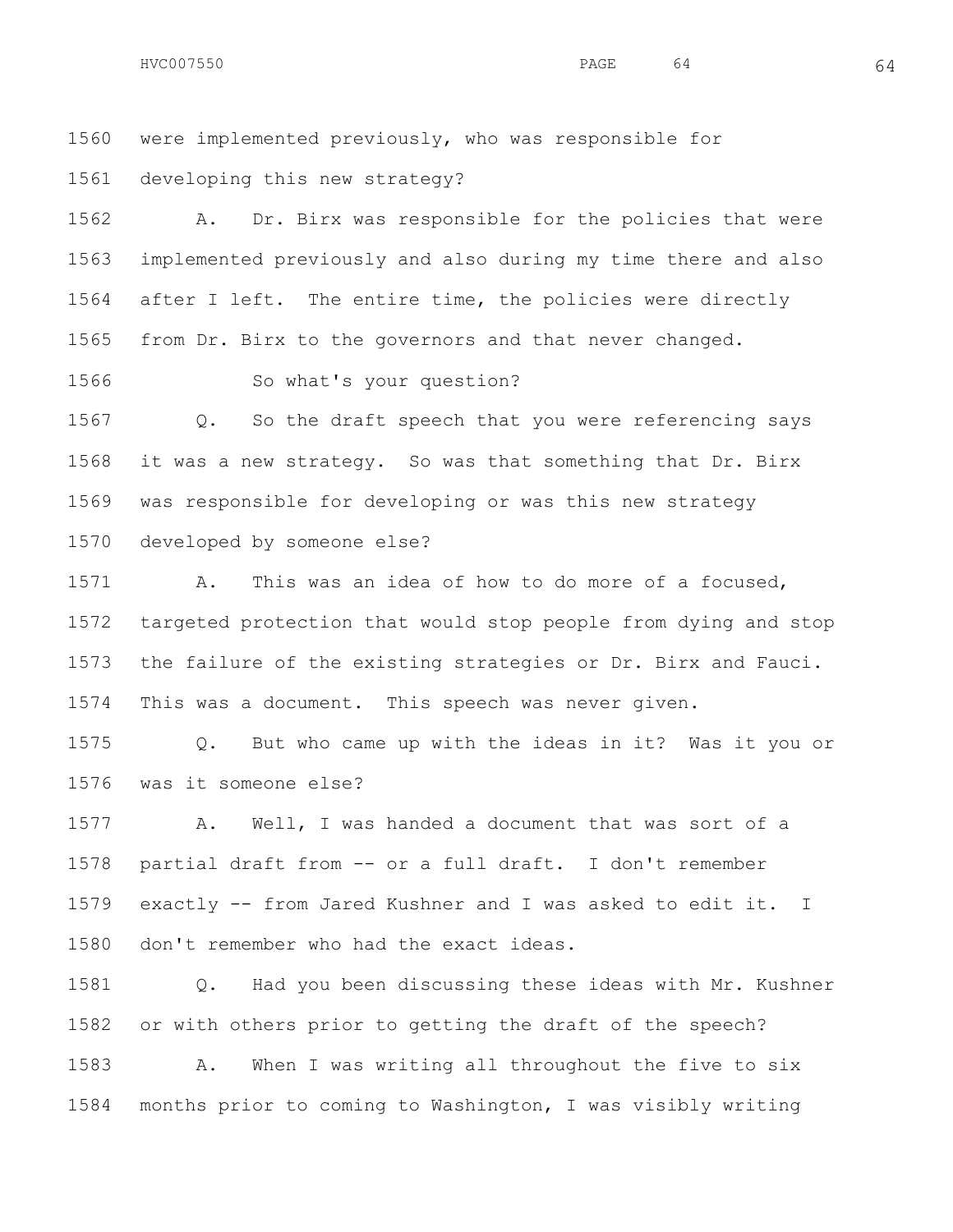and producing research documents, opinion pieces, and interviews that talked about increasing the protections of the elderly because they were dying and safely reopening schools and society to stop the massive harms from the lockdowns and the school shutdowns for months.

 So that's what I had been doing for months. Q. So did this draft speech, did the strategies in it -- were they consistent with what you had been writing about prior to joining the White House and what you were advising should be done?

 A. Let me look at it. This was a work in progress document, from my recollection, number one.

 Q. Yeah. Well, let me direct your attention to the bottom of -- it's marked as page 8.

 In bold, it says: "The strategic focus of our targeted strategy is threefold."

1601 Then it mentions -- I won't read everything, but No. 1: "We will protect the high-risk group with an unprecedented focus."

 It continues, No. 2: "We will carefully monitor hospital and ICUs in all states with precision."

 It continues, No. 3: "We will guide businesses, 1607 transportation, and schools to reopen."

 At a high level, is this consistent with the strategies that you were advising should be implemented?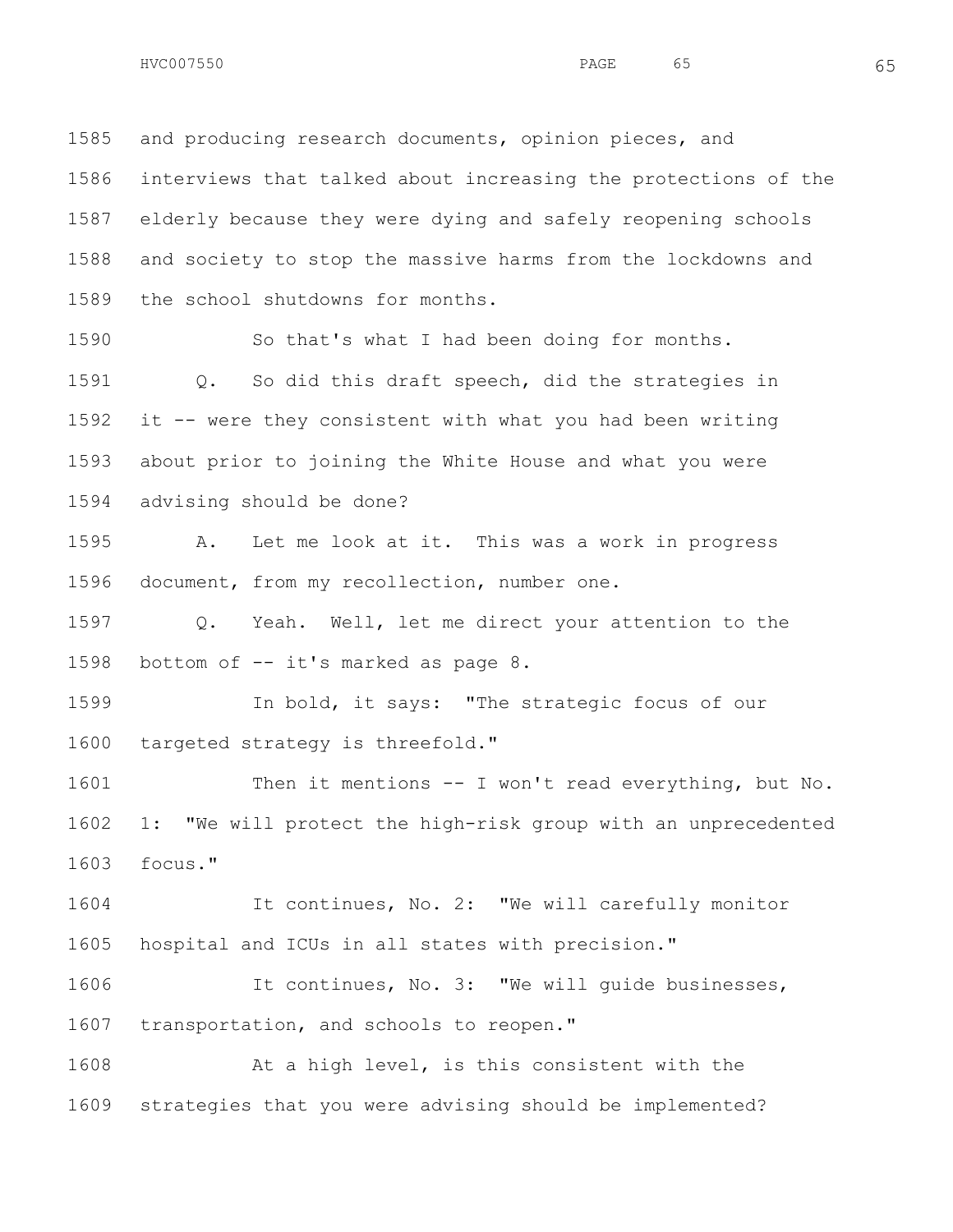A. Yes.

1611 Q. Let go through this one by one. So No. 1, what would highly-detailed real-time monitoring and heightened guidelines for nursing homes and long-term care residents and the elderly, what would that specifically entail?

 A. Well, this was sort of -- this No. 1 paragraph here are some of the ways to increase the protection of the elderly to stop them from dying as opposed to what was being done with these broad Birx-Fauci lockdowns.

1619 So, for example, the data that was being brought in that I saw at the Task Force meetings and at the COVID Huddles by Dr. Birx were simply -- most of them were reproductions of publicly-available websites rather than very detailed data, and so I wanted to have -- and they were also -- some of them were misleading.

 For instance, they were documenting cases per day or deaths per day, but they were inaccurate, because they were actually based on the date of recording the death rather than the date of the death, for instance. This is a widely known problem with the data.

 I wanted to have very -- you know, very much more detailed, more accurate monitoring, particularly of what's going on in nursing home facilities, long-term care facilities, and facilities that seniors frequent, because we needed to be on top of this. So that meant, you know, very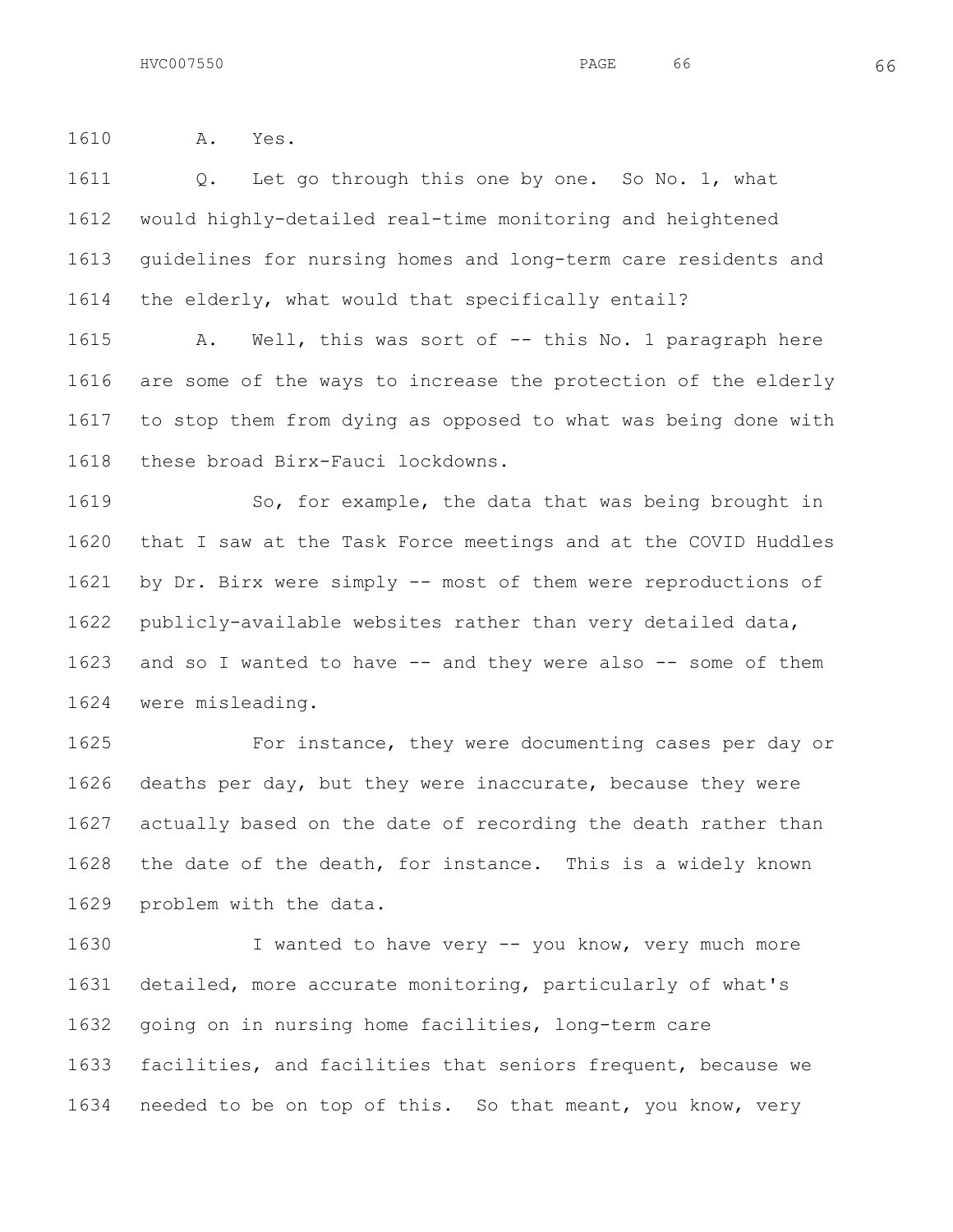precise, accurate data. It meant better, more focused guidelines.

1637 Again, the guidelines for nursing homes were inadequate and failing. For instance, when I got there, the guidelines for testing in the nursing homes were the recommendation was once per week for testing nursing home staff. That's not adequate. That's nowhere near adequate.

 Number one, the staff bring in virtually all of the cases into nursing homes. Nursing homes are filled with the highest-risk patients. Nursing homes are known, because they have comorbidities and they're very old and frail typically, nursing homes are the sites of where previous outbreaks happen, and every medical student in the country knows that these are the sites where even not just flu, not just Coronavirus, but even the common cold has been documented to kill people in nursing homes.

1651 So this was a tinderbox of risk. We needed to have far more rigid guidelines about that. We needed to have far more testing in the nursing homes of the nursing staff.

 I said, What are you doing to protect the nursing homes? Well, we're recommending once per week. Well, that's nowhere near adequate. I said it must be three times, five times a week. If there's a high activity of the disease in the community, we need to alert the nursing homes, because the nursing home workers are coming from the community and, in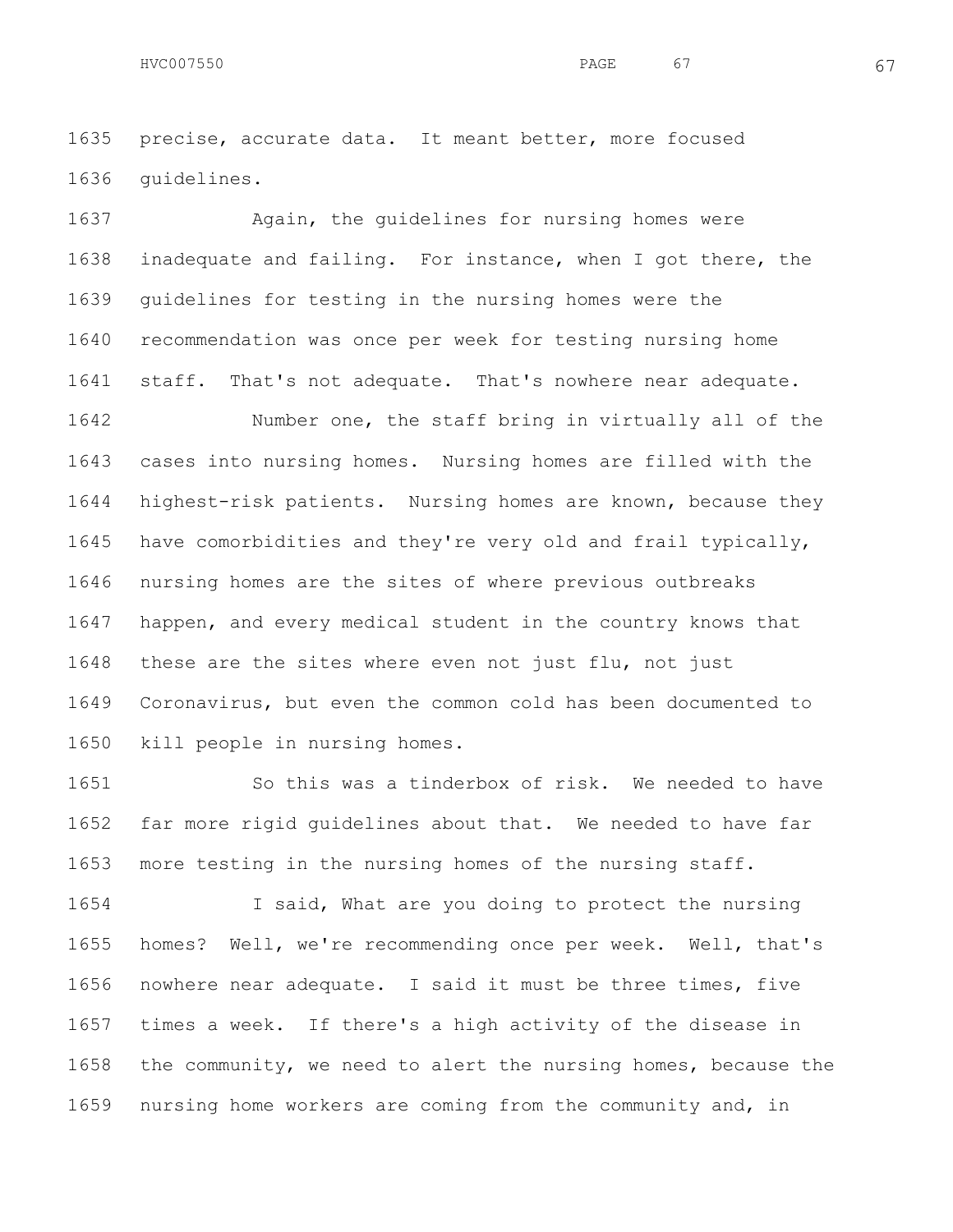fact, the nursing home workers are often working in more than one nursing home. So they're seeding -- they're planting and inadvertently infecting if they're not being tested every single time they walk into a nursing home.

 We needed to have -- I'm going on in this paragraph here. We needed to have proactive identification of high-risk people that were not living in nursing homes. That was not being done, for instance, senior centers where seniors frequent, nonresidential senior facilities. I want to get more testing there. I wanted to get more monitoring, particularly in the community where there was high disease activity.

 We needed to get not just testing. We needed to get much more personal protective equipment prioritized to these, not just the nursing homes, but in addition, senior centers and, you know, visiting nurse companies that come and visit seniors who are residing at home, but not necessarily in a nursing home.

 We needed point of care testing done in these facilities. We needed to distribute testing. We needed to make sure, by the way, that seniors were able to visit and see their children. These were -- we were having an unspoken nightmare of seniors being unable to see their children when they were dying, their children and grandchildren. So we needed to get up some special distancing materials, as I'm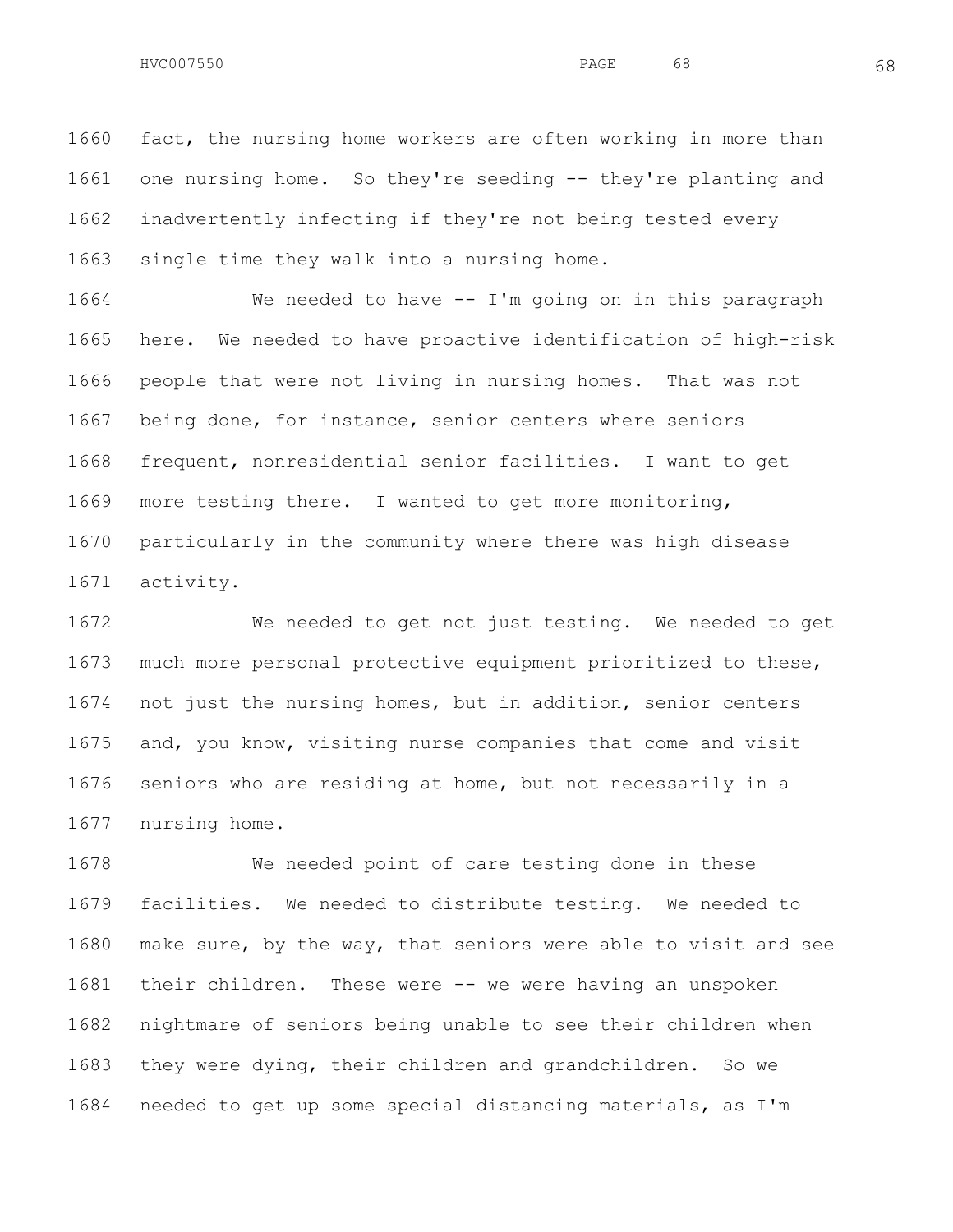HVC007550 69 RAGE 69

reading here, into the nursing homes.

 We needed to have a rapid mobilization of ways to protect these people who were the people known to be high risk and, yet, they were the people that were not being adequately protected.

1690 That's what paragraph 1 is about.

 Q. I would like to ask a few follow-up questions about what you just said. That was very helpful. Thank you.

 I guess, first, it sounds like you're saying that you thought that the real-time monitoring and the data that was available with respect to nursing homes and surrounding communities was insufficient at this time; is that correct?

 A. What I'm saying is that the data that I saw being gone over at the Task Force or in the COVID Huddle meetings or whatever from Dr. Birx was very unsophisticated and inaccurate and that wasn't the detailed enough, and I did not -- and whether or not it was being done, I didn't know it was being done with the nursing home data per se, but I was pointing out here, if I wrote this sentence, that we needed, absolutely needed, the best, most accurate, most detailed information on the nursing homes, and they needed heightened guidelines. When I say heightened guidelines here, I'm talking about heightened protection. That's what heightened guidelines means, because these people were dying.

Q. And so is it fair to say that you thought that the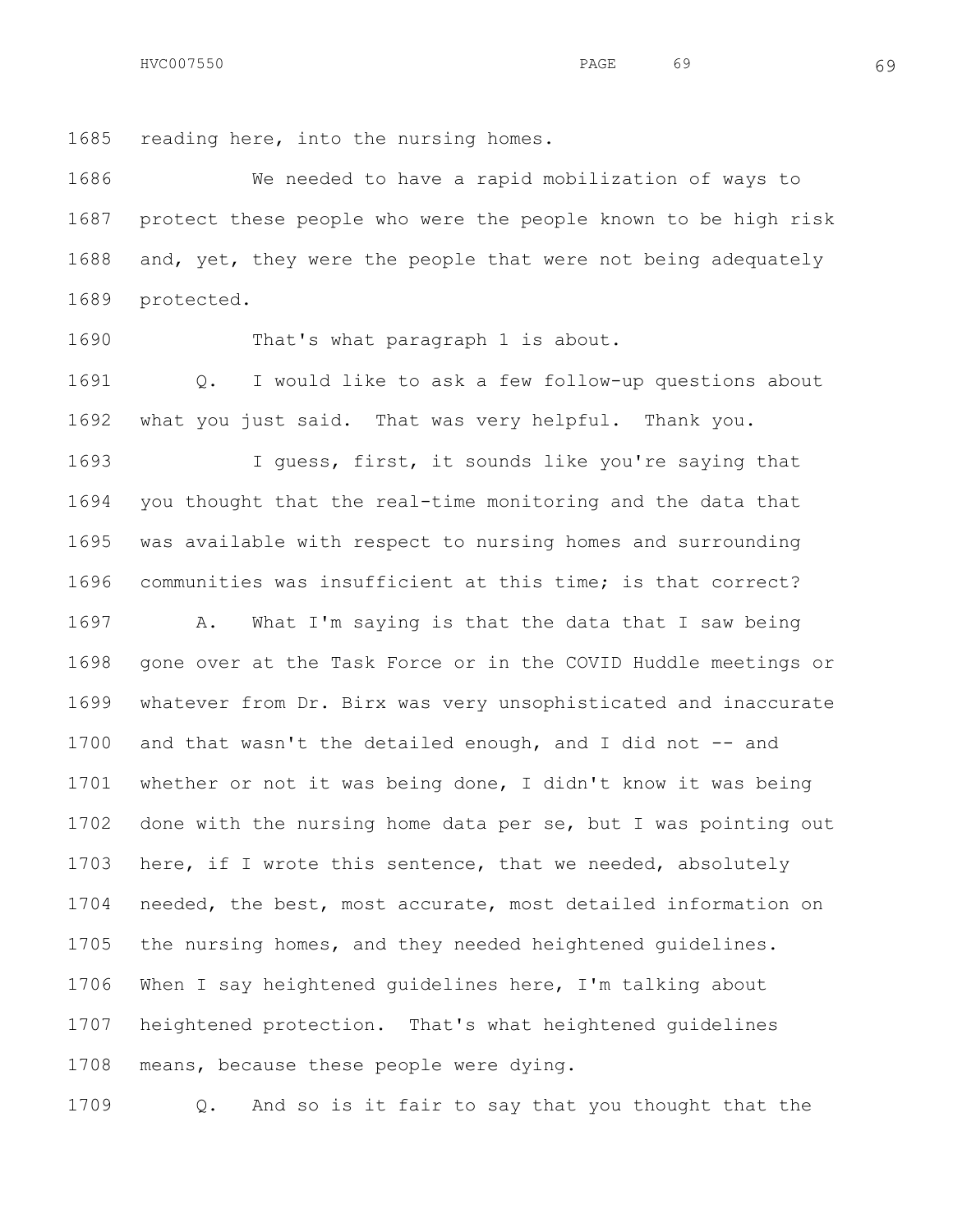guidelines were then in place were insufficient and were leading to deaths of nursing home residents?

 A. The guidelines of, for instance -- well, I mean, the bottom line was nursing home residents were dying and they were the known high risk and they were in a controlled environment, and they were dying in high numbers and the high percentage of people that were dying were the nursing home patients. So that was a failure.

1718 Now, what I'm saying here is that when you have what I came to understand, and I don't remember the data of this, when the recommendation was testing nursing home staff once per week, that is wholly inadequate, and the proof of it is they were bringing in infection and the people were dying.

 Q. Yes or no, did you think that the guidelines that were in place for nursing homes at that time were sufficient? Yes or no?

A. I just gave you my answer.

 Q. Did you think more needed to be done to protect nursing home residents?

 A. I think, as I said and, in fact, I worked very hard on this, I personally worked to get more tests to nursing homes, more frequent testing to nursing home staff, real-time assessments of clinical activity in the community and then warning the nursing homes that they better increase their testing of the nursing home staff.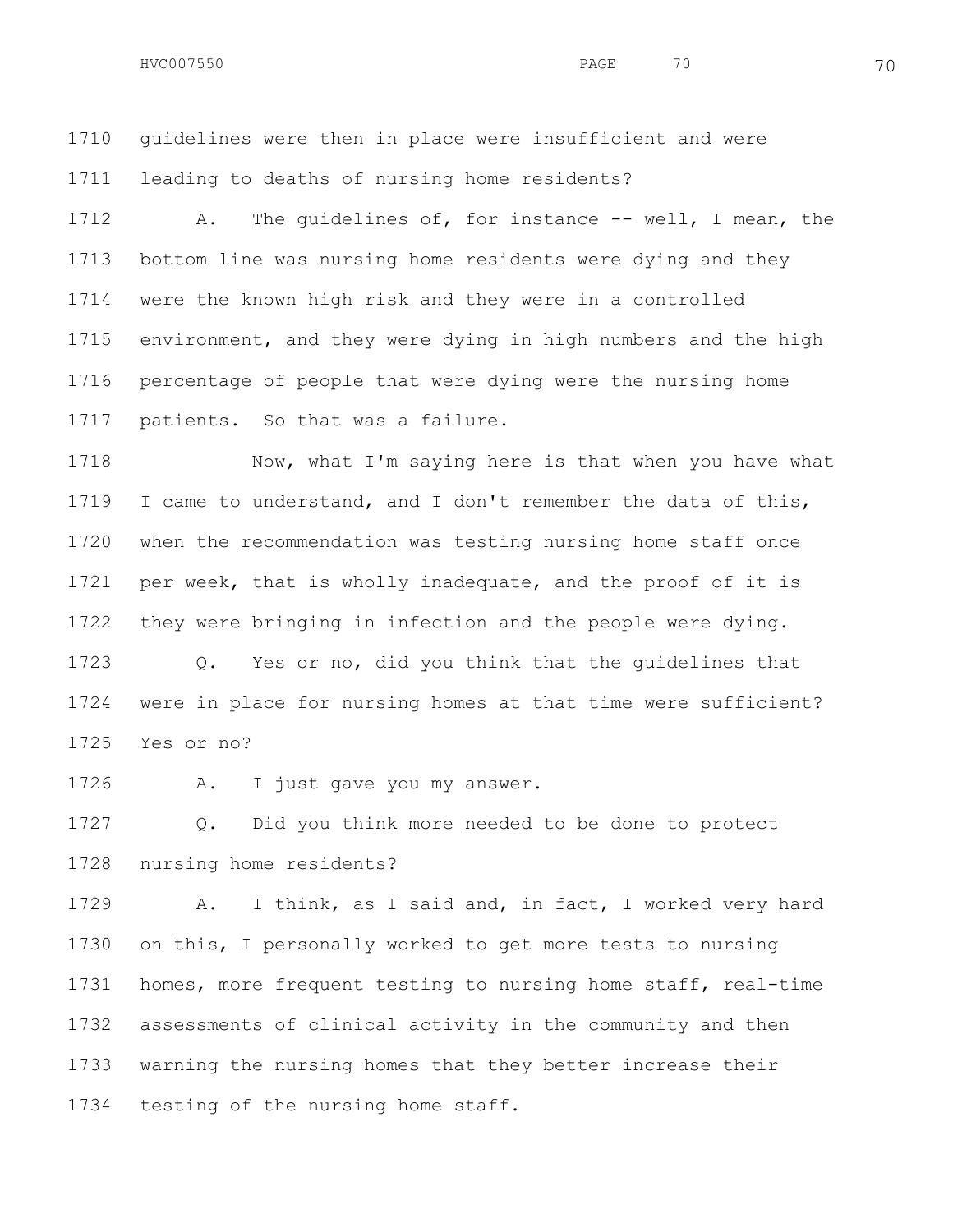I worked hard to get more -- not just nursing homes, but where seniors are. There are plenty of seniors that live outside of a nursing home. I wanted to get more testing to senior centers. I wanted to get warnings to senior centers where seniors frequented to do increased testing. I wanted to get proactive identification of Medicare patients who were at the highest risk, like, for instance, people on dialysis, to have this sort of -- to have a record of this. As I came to know it, I wanted to get them warned.

 I wanted to get increased testing to historically black colleges and universities where the elderly faculty have higher numbers of comorbidities. This wasn't being done. So I had a whole list of things here that I worked very hard on getting, and some of them, actually, we did get

done.

 Q. What policies were you advising should be taken that were not implemented?

1752 A. Okay. I sort of -- as I said, I wanted to get increased frequency of testing to three times a week, five times a week, if necessary, every day of the nursing home staff. I wanted to get a correlation of increased testing in nursing homes and nursing home staff when the community disease activity was going up, which you can judge by the COVID illnesses presented to the emergency rooms, which was compiled by the CDC routinely in all of these states and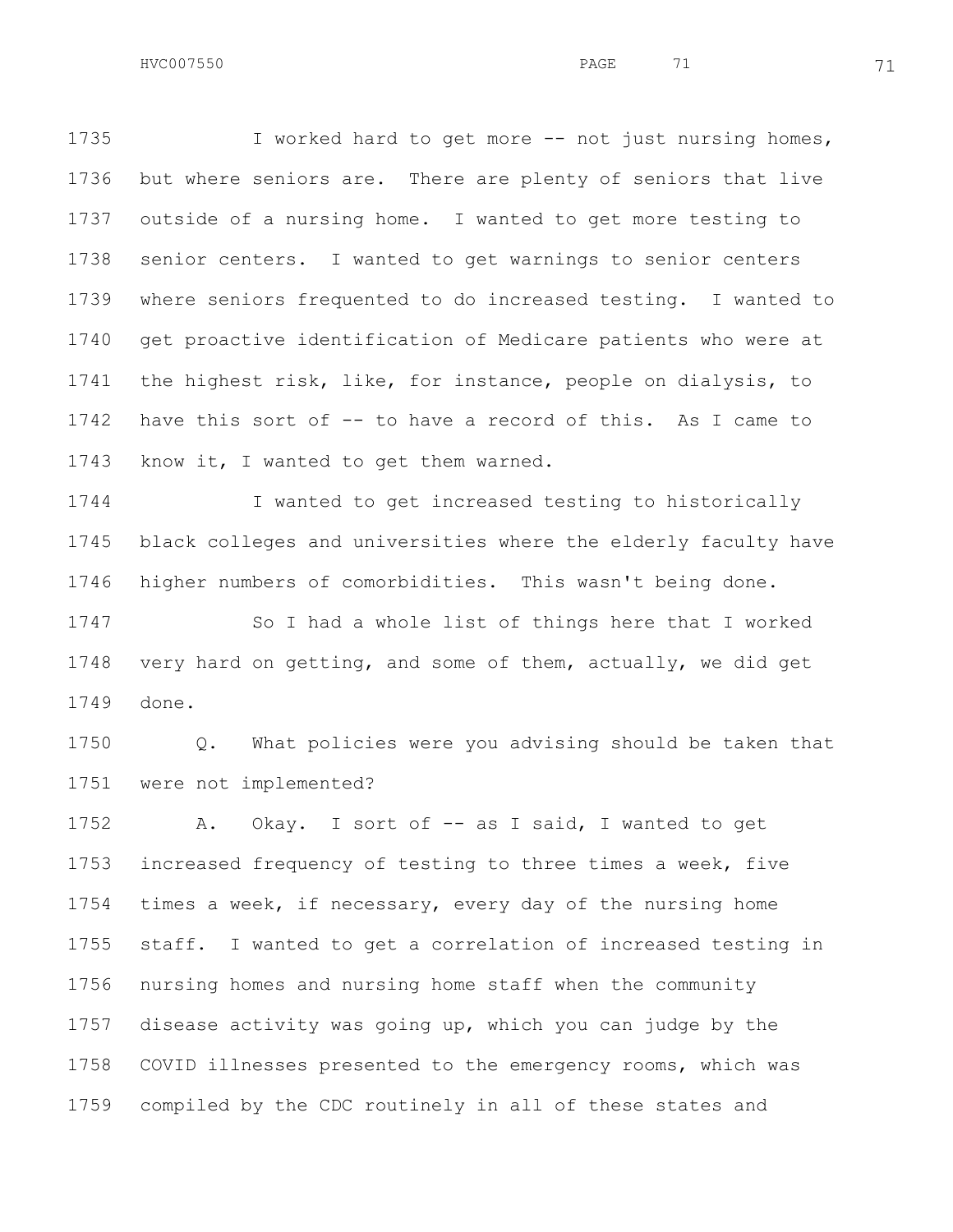regions.

 I wanted to get increased tests, point of care tests, to senior centers where seniors frequent, to historically black colleges and universities for their faculty who were at higher risk.

 I wanted to get infection alliances with hospitals that knew how to control infection better than a nursing home so that they could teach these people in the nursing homes how to do infection control. I wanted to get, you know, very safe visitation places set up so that the seniors in nursing homes that were otherwise very isolated could at least see their children and their grandchildren somehow in a very safe way. These were all policies that I pushed for and some

were eventually instituted.

 Q. I'm just trying to disentangle the ones that were implemented versus not. So just focusing specifically on the policies that were not implemented, can you briefly list them? A. You know, I don't have a list of those things. I don't have a specific list. I'm telling you what I suggested needed to be done.

 Q. We're almost out of time. So I guess as my last question, why was this speech never given?

A. I don't know.

 Q. Did you have any discussions with anyone about it? A. No.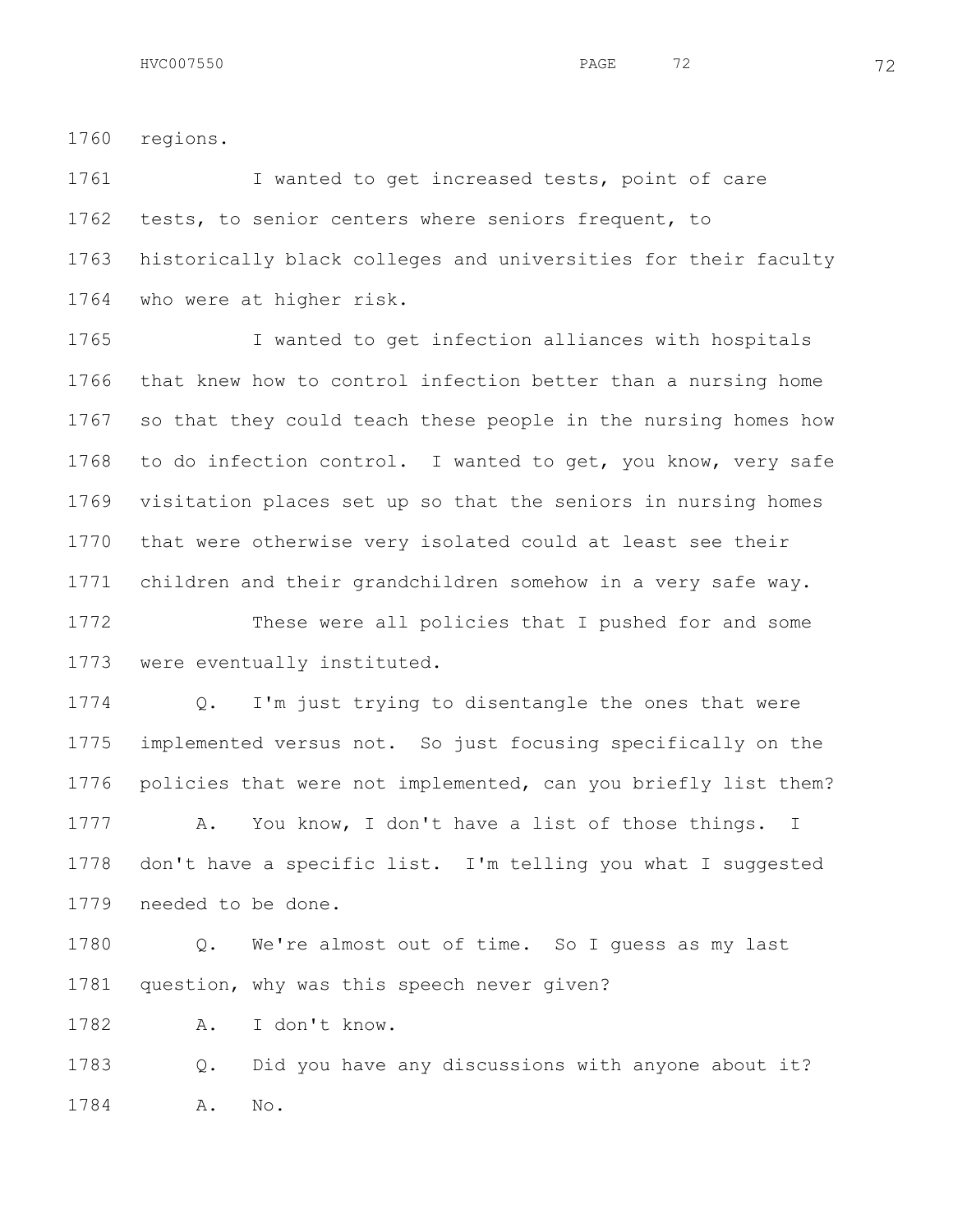Q. Were the policies later implemented and, if so, when?

 A. The national policies that were implemented were the Birx-Fauci lockdowns, because that was official policy of the White House Task Force, the school closures, the business restrictions and closures, the severe limit on personal movement. All of those activities, all of those policies were the written guidance that were before I came, for the five-six months before I was in Washington, during the three and a half months I was there, and afterwards for the rest of the year.

1795 Those were written directly by Dr. Birx. She was the Task Force coordinator. She was the official person doling out the advice. She visited dozens of states. Those were the official policies that were implemented by almost all the governors in the entire country.

1800 That was the policy before, during, and after I left.

 Q. Did you work on other speeches for President Trump? A. Not that I recall, no.

Q. Just to --

 A. I don't recall, really, but to the best of my recollection, no.

1807 Q. Just to clarify, were you asked for input on other speeches that were prepared for President Trump that, perhaps, others had worked on?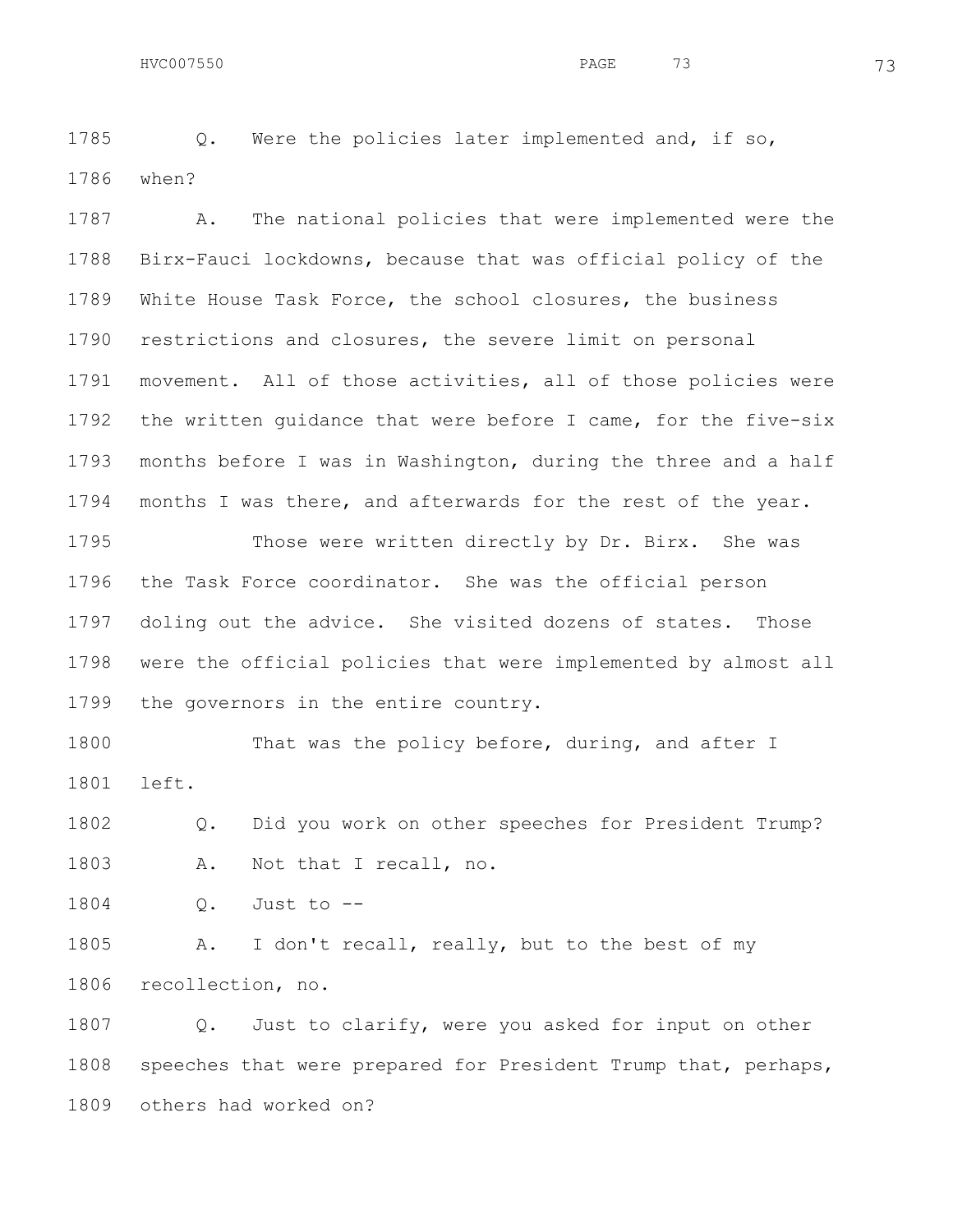A. Well, like I said, documents were sent around. For instance, as an example, on the press briefing remarks that the President would give, these documents were sent around to a variety of people, including -- at least some of them, I saw and was asked my opinions or edits or whatever, suggestions. There may have been others like that that were outside of the press briefings. I don't specifically have a recollection of which or what. 1818 MS. MUELLER: Okay. We can go off the record. Thank you. [Recess.] 1821 MS. MUELLER: I'm going to turn it over to the Minority staff, but thank you, Dr. Atlas. 1823 THE WITNESS: Okay. EXAMINATION BY THE MINORITY BY MR. BENZINE: Q. Hi, Dr. Atlas. Mitch Benzine of the Minority staff. A. Hello. Q. So we spent the significant part of the past hour talking about Exhibit 3, particularly in nursing homes. I want to talk about something you wrote in your book about state policy and then I'll get into federal policy in a minute. You wrote the New York Governor's directive, and

that would have been Andrew Cuomo at the time, his ordering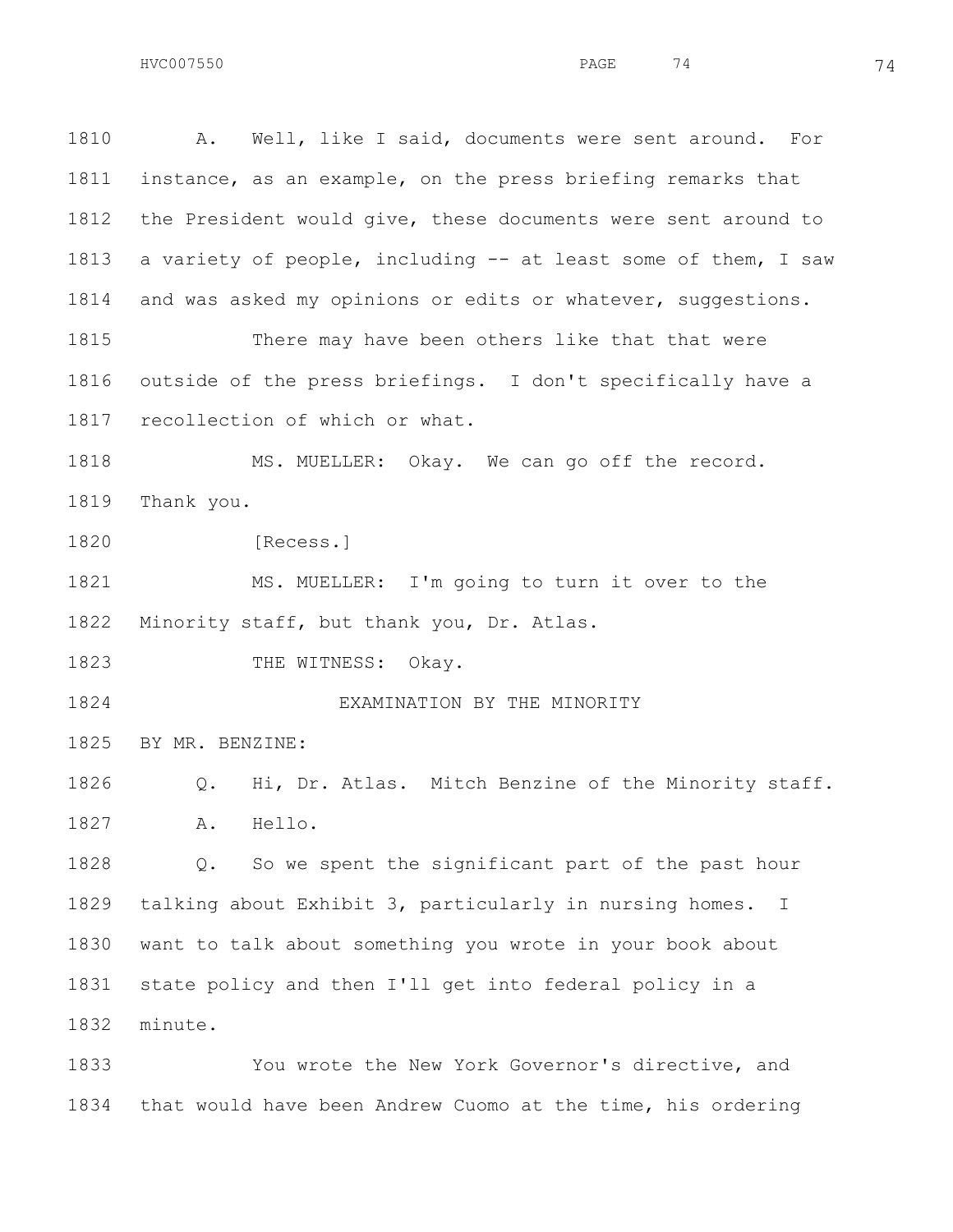that COVID-positive patients discharged from hospitals and returned to nursing homes was "totally inexplicable, grossly incompetent and, in my opinion, a complete disqualifier for anyone in a leadership position". Do you stand by that comment? 1840 A. Oh, yes. It's obvious to me. Q. Can you explain why putting potentially COVID-19-positive patients, especially prior to even testing them, back into a nursing home could cause issues? A. Sure. Well, as I explained, I mean, everyone knew from the beginning, but it became obvious all over the world that the highest-risk group for dying from COVID were nursing home patients because, "A", they were very elderly and they were infirm. They were frail. They had a lot of underlying comorbidities or they, obviously, wouldn't have been in a

nursing home.

1851 This was also documented in every previous virus, that when a nursing home gets an infection, it is what I call a tinderbox of risk. These people, they have massive death, and this was already shown in this virus across world and even in the United States. I think the first state that had a nursing home outbreak was the State of Washington. I don't remember.

 This is like first year medical student level. It's really high school biology level, who's at risk, and so this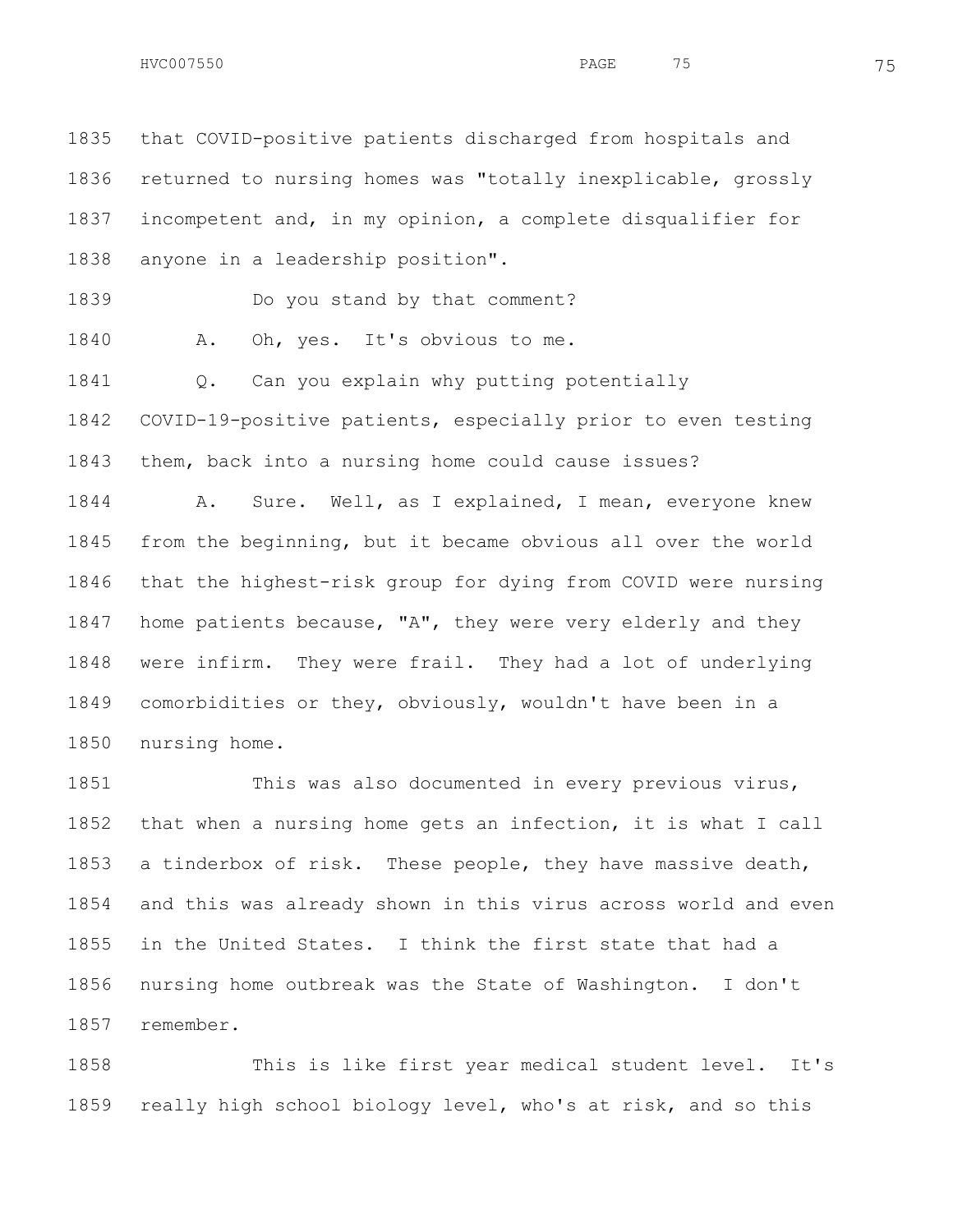sort of --it's inexplicable that when you have a virus that has -- this virus is extraordinarily dangerous for people like this, for elderly people in nursing homes. I mean extraordinarily dangerous where estimated fatality rates are, depending on what you read, maybe 15 percent; whereas, you know, it's orders of magnitude lower than that for everybody else, particularly younger people or more healthy people.

1867 So this sort of lack of awareness and then you must be hyper-diligent about the nursing homes in particular, not -- this is, like I say, a group of people that is extraordinarily endangered by this virus. So it is literally inexplicable to ignore that and to have COVID-positive patients being put back into nursing homes. That is just grossly, grossly incorrect, completely defies all logic and medical science about viruses, about infections, about risks in elderly people; and, you know, this was done by a handful of governors in the United States, completely -- it's worse than a disqualifier of public leadership. That's just my opinion.

 This is a complete, you know, abrogation of the fundamental goal of what we do as a society to protect the vulnerable, the most vulnerable, and when we say the most vulnerable, we're generally talking about people nursing home people as well as children, of course.

So it is not just a grossly incorrect policy. It's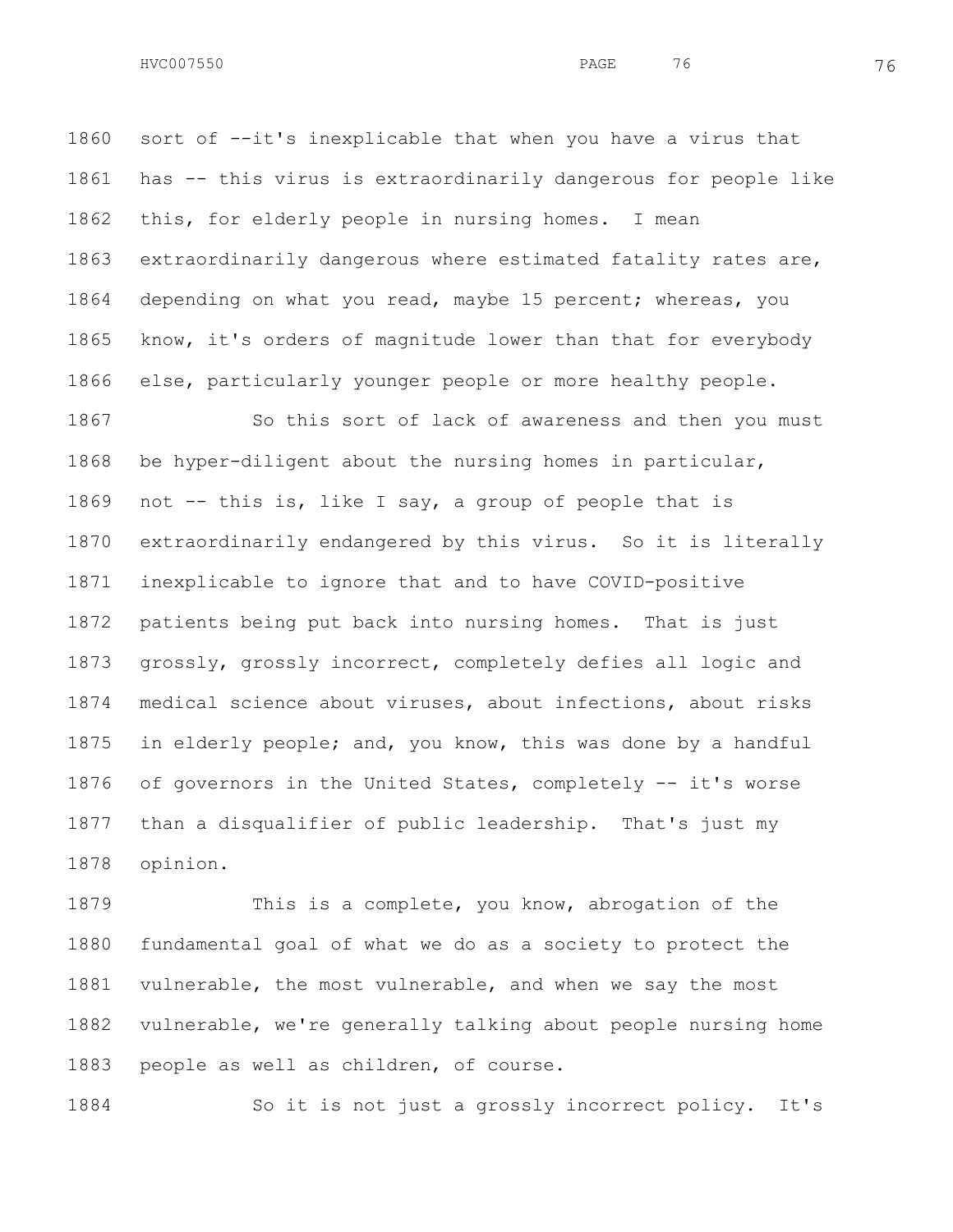immoral. There's profound -- this is one of the most

egregious failures of public health policy in history.

1887 Q. Thank you for that answer.

1888 So you said it was a handful of governors. I mean, it was, I think if my memory serves me, New York, New Jersey, Pennsylvania, and Michigan. Does that sound about right? A. Yes. I mean, I don't remember the details of what I wrote in the book and the dates about their orders, but the states, remember the policies are under the direction, yes, of the states and that's correct, that those are the states that -- at least those states did that. Yes, they did.

 Q. You also said in your book that it was your opinion that this policy, the direction of potentially COVID-positive patients back to the nursing homes would be and likely already was responsible for killing nursing home residents. Do you still agree with that?

 A. Absolutely. I don't know how anyone could disagree with that.

 Q. Do you think there would have been less nursing home deaths if these policies had not been in place, especially New York which was the epicenter of the virus at the time?

 A. The logic says yes. There would be fewer. Q. Now on to kind of federal policies. You were asked pretty directly if the federal nursing home guidance at the and concerning the White House was insufficient and you said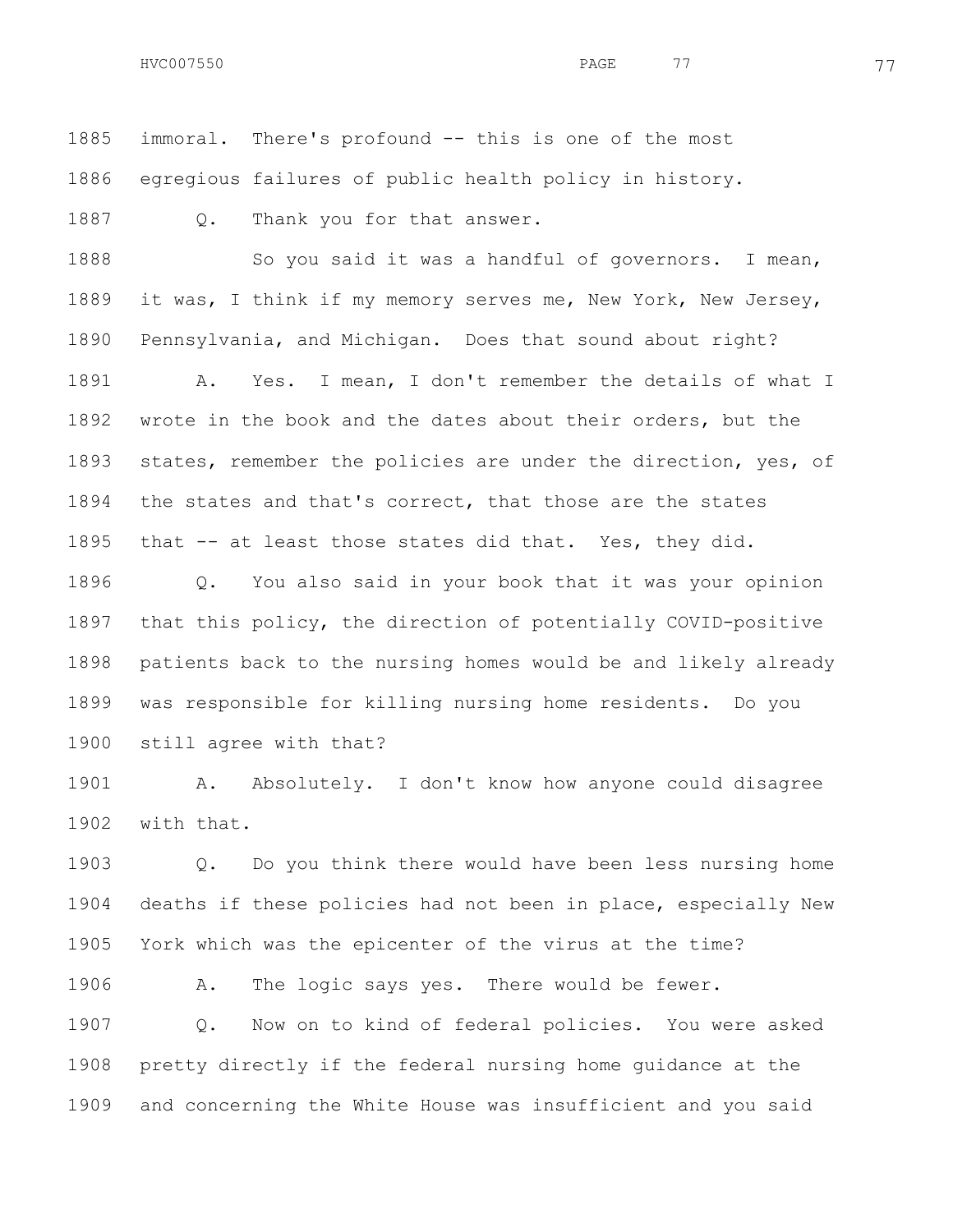1910 that you had some recommendations to do. If it was -- well, first, who would have designed at that time kind of the federal recommendations? Would it have been the Task Force? A. Yeah. I think it's fair to say it would be the Task Force that would be discussing the federal guidelines, but the CDC is in charge of the guidelines, I think, although, I'm not sure how it works with Medicare, but I think the CDC would be.

Q. All right.

1918 A. And the Task Force.

Q. Which was Dr. Birx?

 A. Dr. Birx was in charge of the medical side of the Task Force guidance.

 Q. Would Dr. Birx have had the ability to change the nursing home guidance, nursing home suggestions?

 A. Well, given that Dr. Birx occupied the single authoritative position of the medical doctors on the Task Force, being the formally named Task Force coordinator, the one doling out the advice on the ground to the dozens of states, the one visiting the states, sometimes with the Vice President, sometimes not, the one doing the regional meetings with the public health officials and the nursing homes, the answer would be yes.

 Q. In your time at the White House, did you -- in any of the meeting you had with Dr. Birx, did she recommend any of the things that you're recommending here?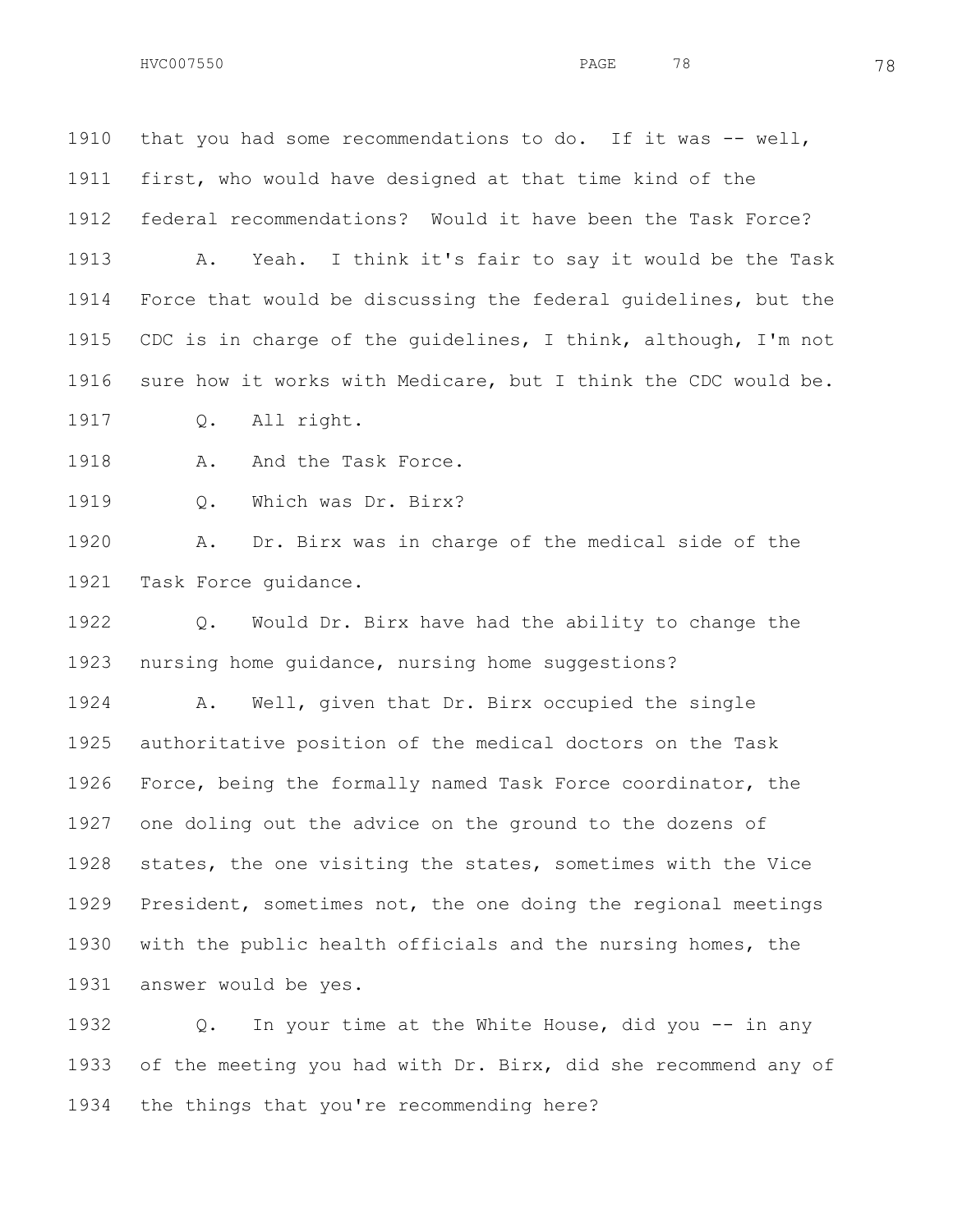A. Not that I heard. Q. So any insufficiencies in the guidance leading up to you and after would have been at the recommendation of Dr. Birx? A. Dr. Birx, I assume because Dr. Birx was one who was the main medical voice on the Task Force. Of course, Dr. Redfield was in charge of the CDC, specifically, and he was also on the Task Force. MR. BENZINE: Okay. That's all I have for now. Thank you. 1945 THE WITNESS: Okay. 1946 MS. MUELLER: Thank you. Dr. Atlas, would you like to take the customary five-minute break or just plow ahead? 1948 THE WITNESS: If it expedites the day, I'd rather plow ahead. MS. MUELLER: Okay. Thank you. FURTHER EXAMINATION BY THE MAJORITY BY MS. MUELLER: Q. You mentioned earlier that you attended Task Force meetings; is that correct? A. I attended some Task Force meetings. Q. How often did you attend? A. I think my first Task Force -- I'm going to recollect to the best of my ability. My first Task Force meeting was something like the second week or mid-August,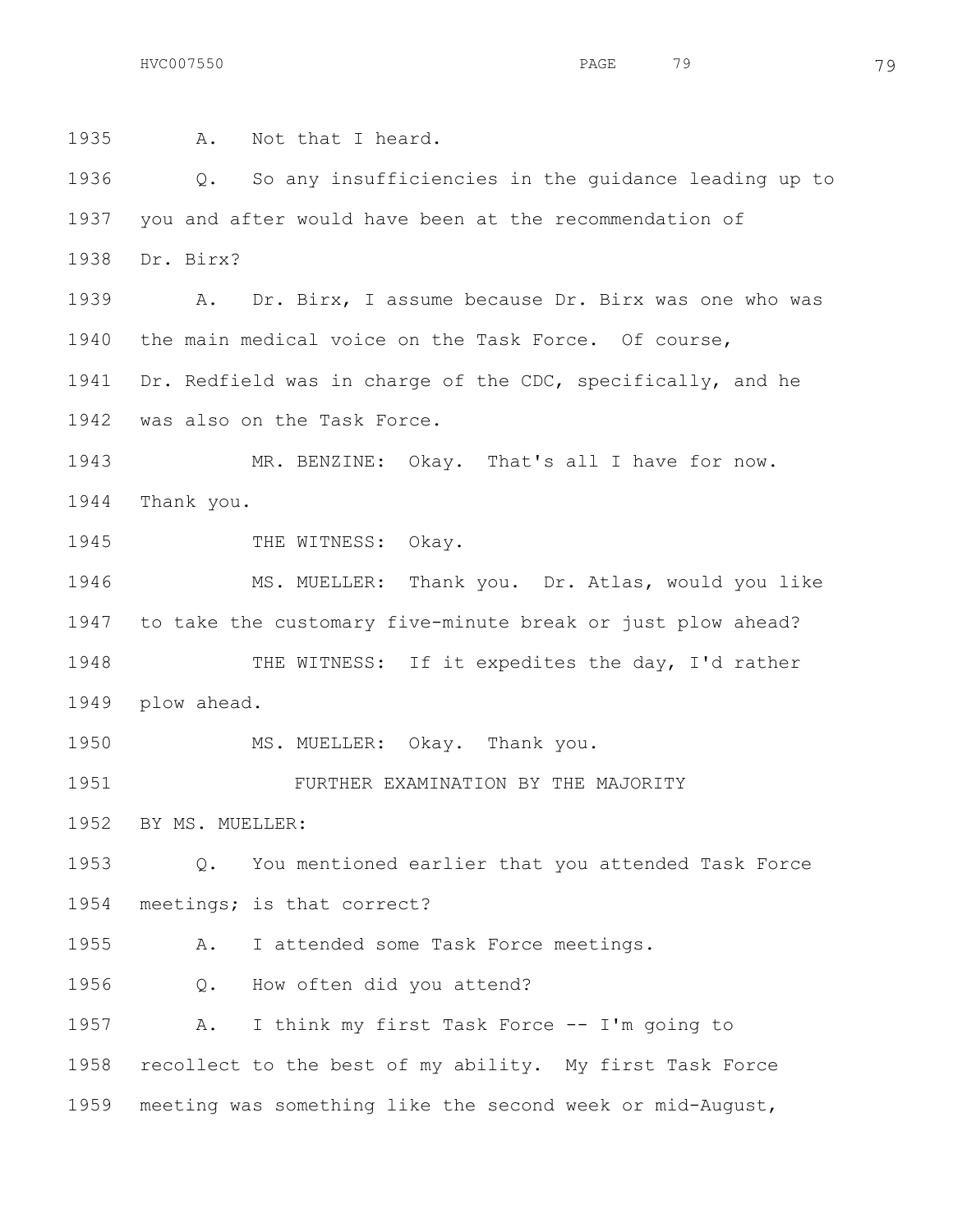roughly, and I went to -- they were irregularly scheduled, and I did not go to any Task Force meetings after the early part of October.

1963 So for the three months, roughly, I went to the Task Force meetings, and I don't exactly recall how many, but they were variably scheduled, I think to some extent depending upon when the Vice President was in town, because he was in charge -- obviously, he was the head of the Task Force.

 So I don't know if it was once a week. I don't recall, really.

 Q. You mentioned that you ceased to attend Task Force meetings in early October. Why did you do that?

 A. Well, because -- I don't remember the exact date of when I stopped, but it was somewhere in that roughly time frame, because, basically, I was the only one presenting actual publications, data, arguing -- not arguing, but discussing things on the basis of a scientific critical thinking exchange, and what I saw at the Task Force was a shocking lack of that.

 I was only doctor who brought in scientific publications. I was the only doctor that brought in data beyond what was available, you know, the sort of sophomoric tabulations of cases and cases per day and these arbitrary color codings of cases.

So it was really -- and then whenever I would be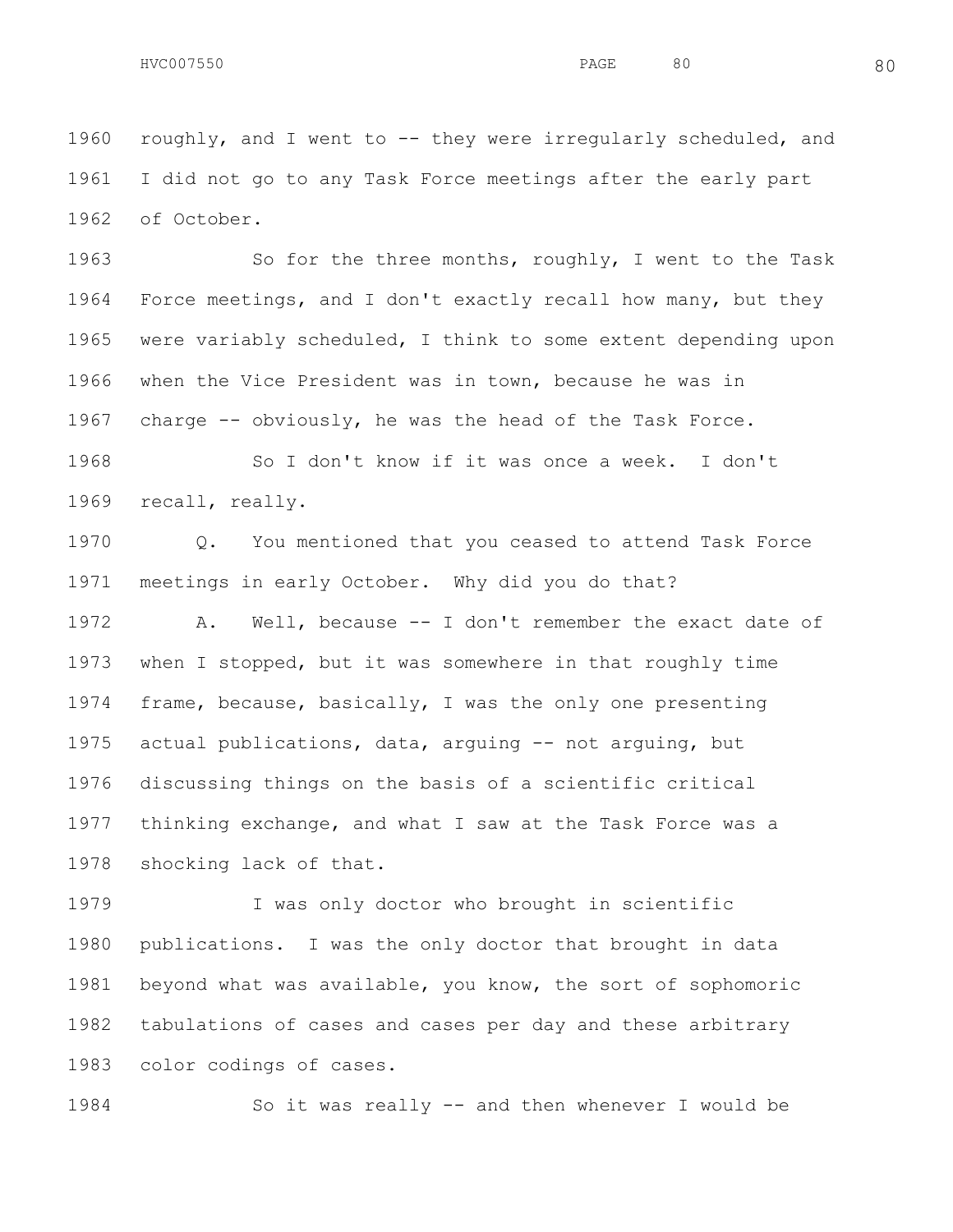asked my opinion, I would go through the data. For instance, on the risk to children, I would go through the studies. I would have in my briefcase 12, 15 different publications, and Drs. Birx and Fauci would sit there and say either nothing or just claim I was an outlier.

 They had nothing to offer. There was no rigorous -- evidence of rigorous thinking or critical thinking and, frankly, it was shocking lack of knowledge, lack of the scientific process, a lack of critical thinking, and it became sort of a total exercise in futility, that they were basically refractory effects.

 Q. I understand that different Task Force members had different responsibilities. For instance, Admiral Giroir was the testing czar. Did you have a particular core function or responsibility with respect to the Task Force?

A. No.

 Q. Were there any particular subgroups or working groups that you were a member of?

A. Not that I was a member of.

 Q. Were there any subgroups or working groups that you're aware of?

 A. I mean, I'm not -- okay. So I'm not aware of it in the structure you're saying, although, it was obvious that some people -- the Task Force, there was a medical side of the Task Force, which were the doctors, and in the variety of the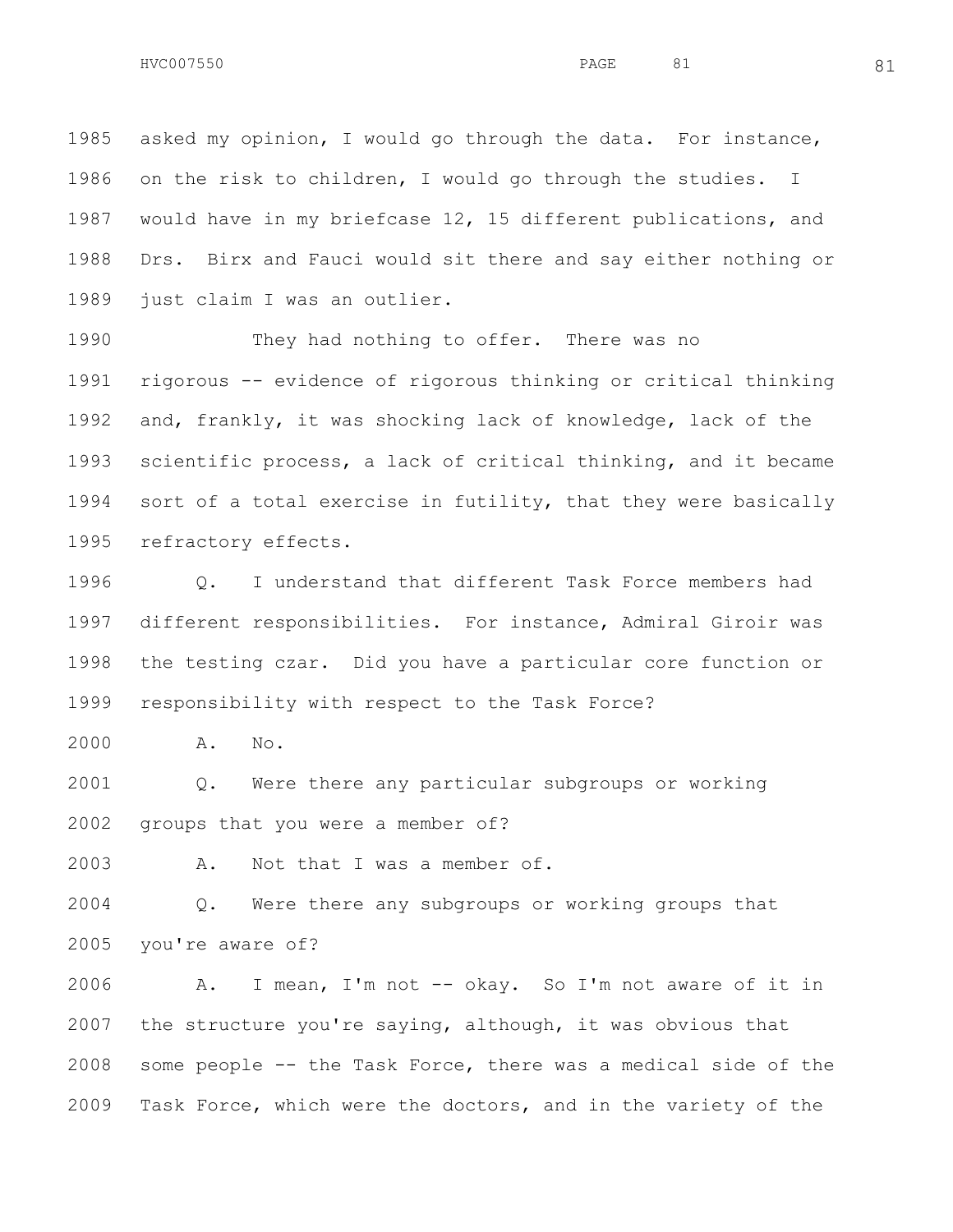doctors that I said, which was Deborah Birx was the Task Force coordinator, the formal head of the medical side. We had Dr. Fauci, who was the director of NIH, the National Institute of Allergy and Infectious Disease, who was there. There was Dr. Redfield, who was the head of the CDC. There was Dr. Giroir, who was sort of the so-called testing czar, although, I don't know if that was a formal title. I have my doubts, but that was his responsibility.

 Then so they may or may not have had a group. I was not part of a group at all, and then there were other people that were in charge of things, like the FEMA people that were in charge of various logistical things. There were people in the room that were from other parts of the Administration.

 There were a lot of people. I mean, the Task Force was actually a certain group of people around table, a group of people around the periphery of that room. There was an overflow room. There were people on videoconferencing. It was a large heterogeneous group of people.

 So I assume, as a long-winded answer -- that there were people that had certain responsibilities, because they were not medical people. Of course, they didn't have the responsibility for the medical guidance from the Task Force and, therefore, the White House was Dr. Birx's guidance. Q. Were you a member of the Task Force? A. I think I was. You know, I didn't have a label on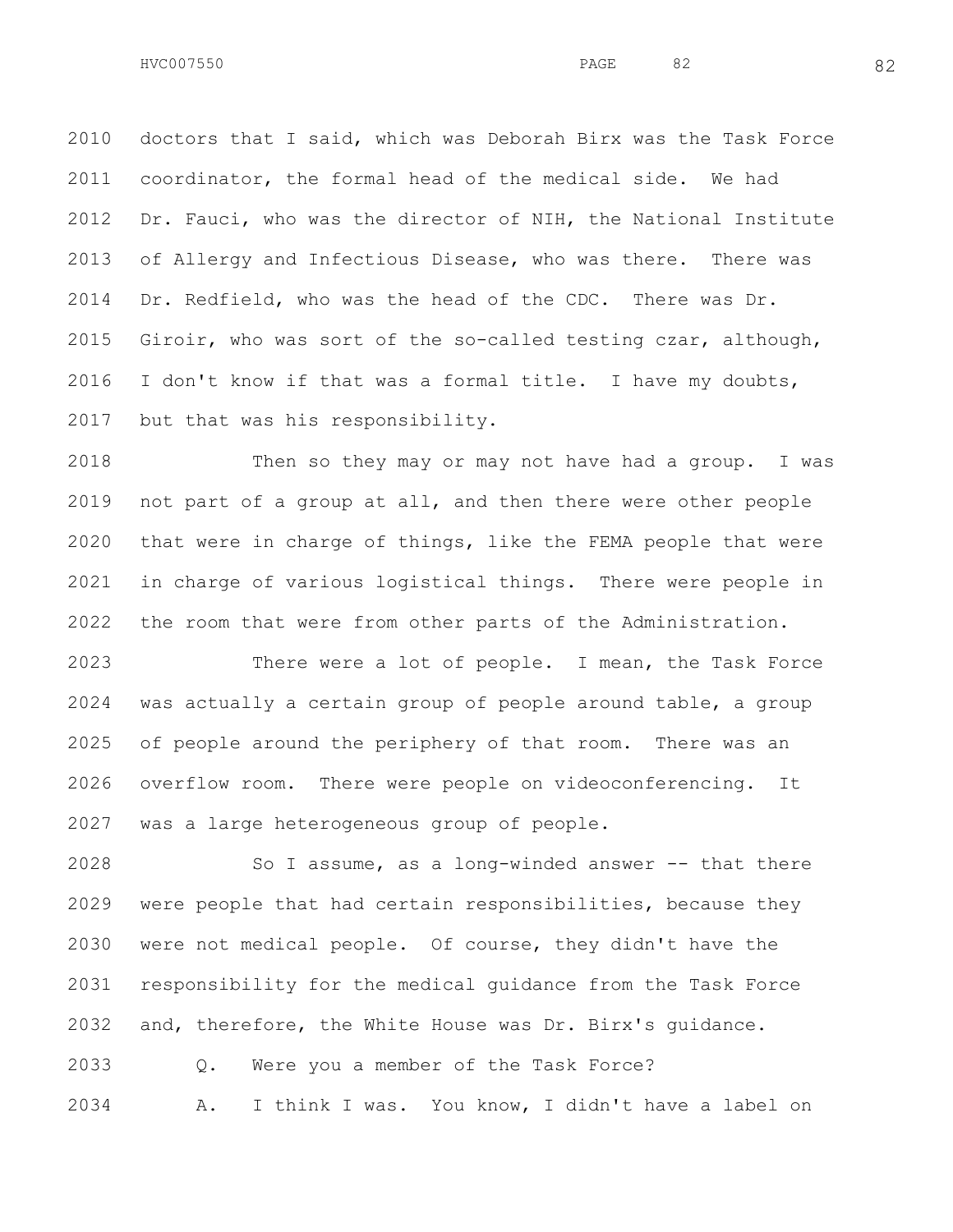my chest saying I was a member of the Task Force, but I was told that I would be on the Task Force. 2037 So, you know, I don't know other than that if I was a de facto member of the Task Force at the time I was there. Q. Who had the authority to decide who would be on the Task Force? A. I don't know the answer to that. I mean, the head of the Task Force was Vice President Pence, but, you know, Washington has a lot of hierarchical components. I don't know. Q. Would you say that -- is it fair to say that the President ultimately had authority over the composition of the Task Force? A. I don't know the answer to that. Q. Are you aware if the President could add members to the Task Force or fire a member from the Task Force? A. Well, I don't know. I might assume that. I don't know. I don't really know how the structure of much of Washington works, frankly. I don't know. Q. I mean, it's fair to say he's ultimately above the Vice President in the chain of command. Correct?

 A. Well, I think that's obvious, yes. In the general chain of command, the President is above the Vice President. Q. Did you have any conversations about changing the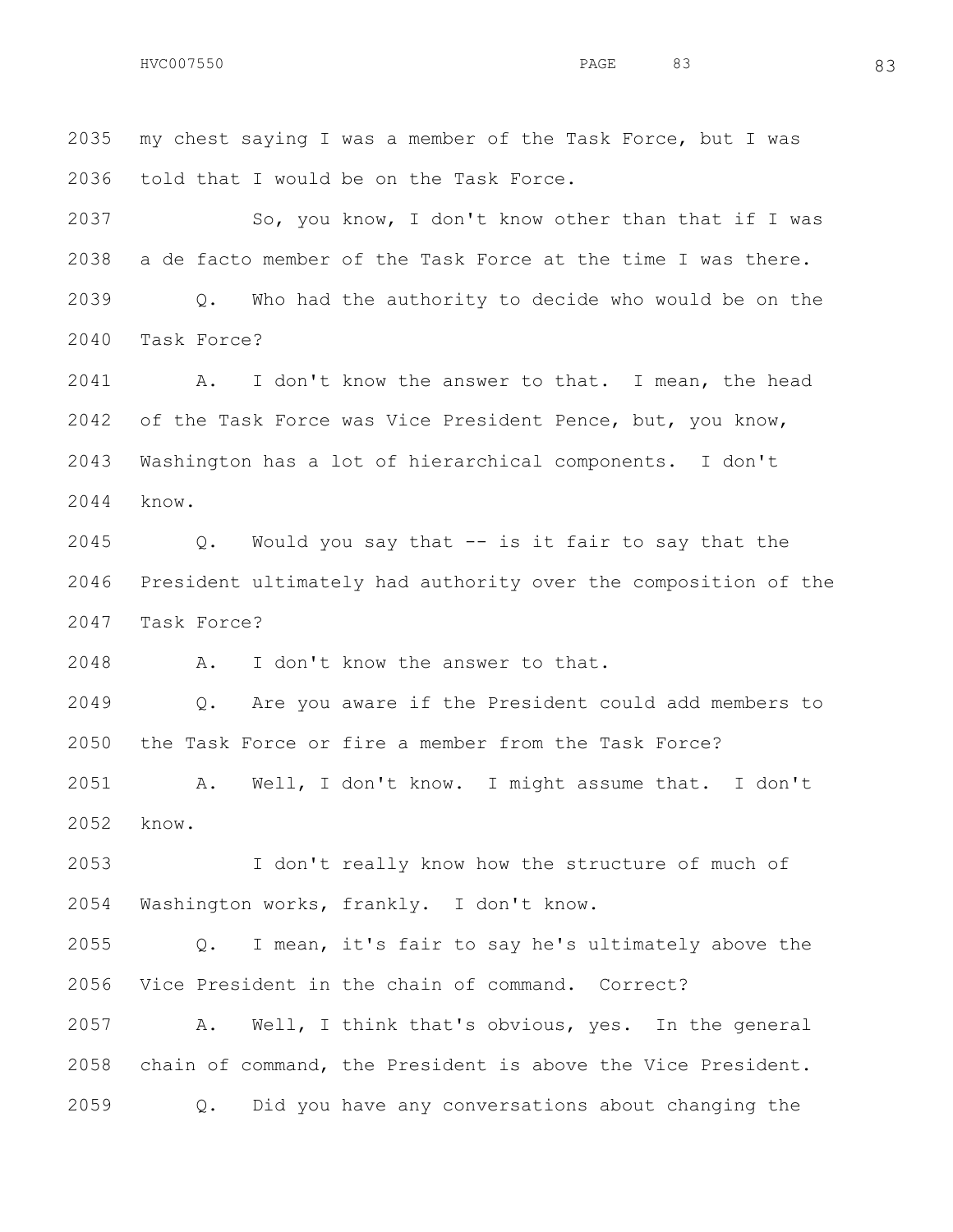$HVC007550$  84 84

 composition of the Task Force? A. I don't remember having those conversations. Q. In your book, you suggested that you had conversations with Ms. Verma and Admiral Giroir about whether Dr. Birx should be fired. Do you recall that? A. I recall being called by -- MR. DASGUPTA: Excuse me. Excuse me. Could that particular excerpt of the book be used to refresh Dr. Atlas' recollection? MS. MUELLER: I don't have it in front of me. So just generally speaking, I would like to ask Dr. Atlas to answer that question. THE WITNESS: Well, so what I recall, really, is just what I said in the book, but, you know, I'd have to look and see the exact detail of what you're talking about if you're going to reference part of the book. BY MS. MUELLER: Q. Do you have any reason to suspect that the information in the book is inaccurate in any way? A. No. It was absolutely accurate to the best of my recollection when I wrote the book. There's no question about that. Q. Apart from Ms. Verma and Admiral Giroir, do you

 remember having any other conversations about possibly changing the composition of the Task Force?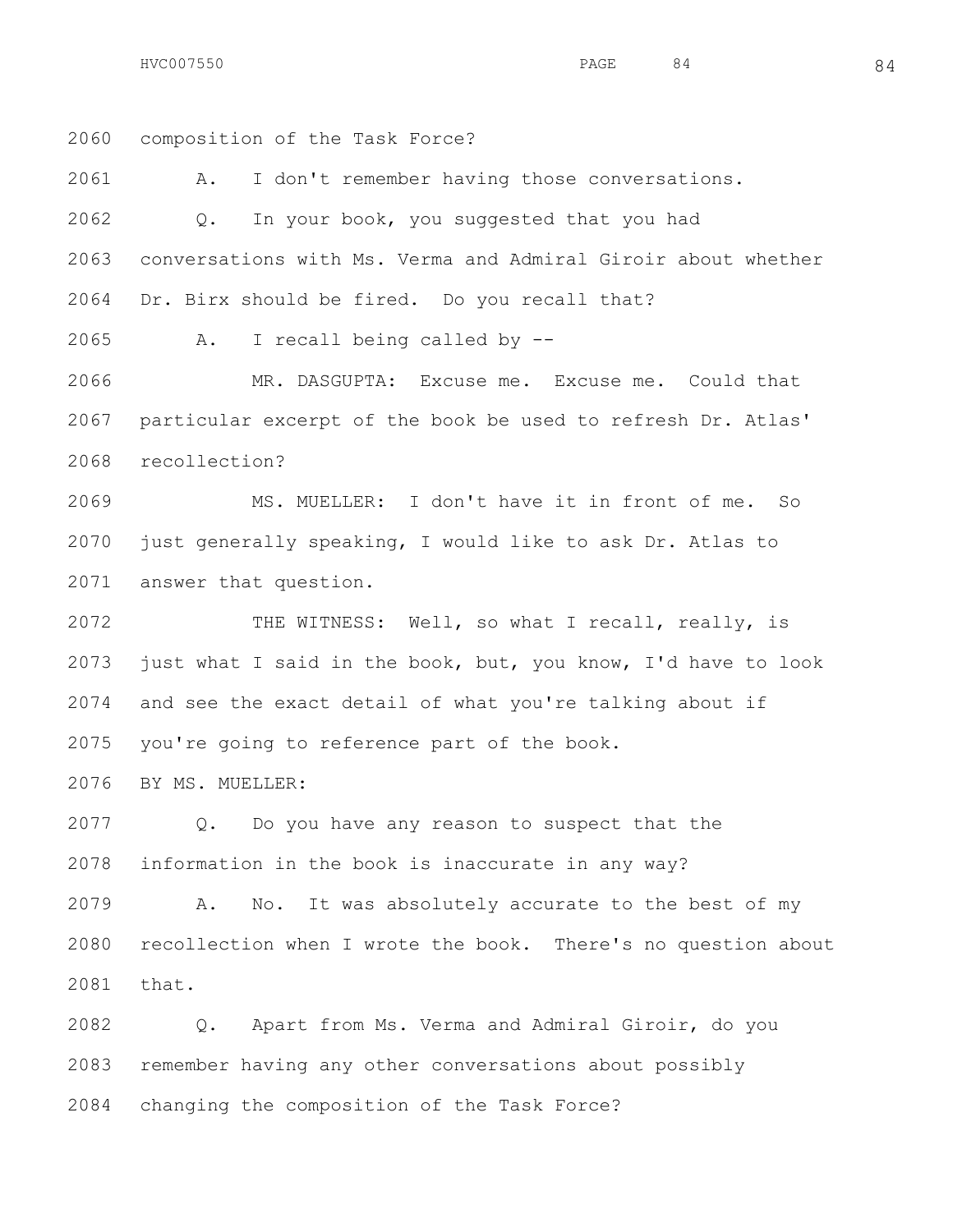A. I don't recall having any direct conversations about explicitly changing the Task Force.

 Q. Do you have any indirect conversations about it? A. I don't know what an indirect conversation is. Q. You had just mentioned you don't have any direct conversations. So I just wanted to clarify that.

 You said on a recent podcast with Steve Hilton that you were shocked that President Trump didn't fire Dr. Fauci or Dr. Birx; is that correct?

 MR. DASGUPTA: Again, what was the exact quote? MS. MUELLER: I believe "shocked" is a quote, but I do not have a full transcript in front of me.

 MR. DASGUPTA: It's very difficult for Dr. Atlas to -- you know, for his recollection to be refreshed if we don't -- I mean, I'm sure he'll try his best, but just putting it in context.

BY MS. MUELLER:

 Q. Just to be clear for the record, I'm not asking you for a memory test about what you said on Steve Hilton's podcast specifically. I'd just like to understand, generally, did you feel shocked that President Trump did not fire Dr. Fauci or Dr. Birx during the time that you were at the White House?

 A. Well, here's what I thought: "A", the Birx-Fauci lockdowns were implemented all over the country with rare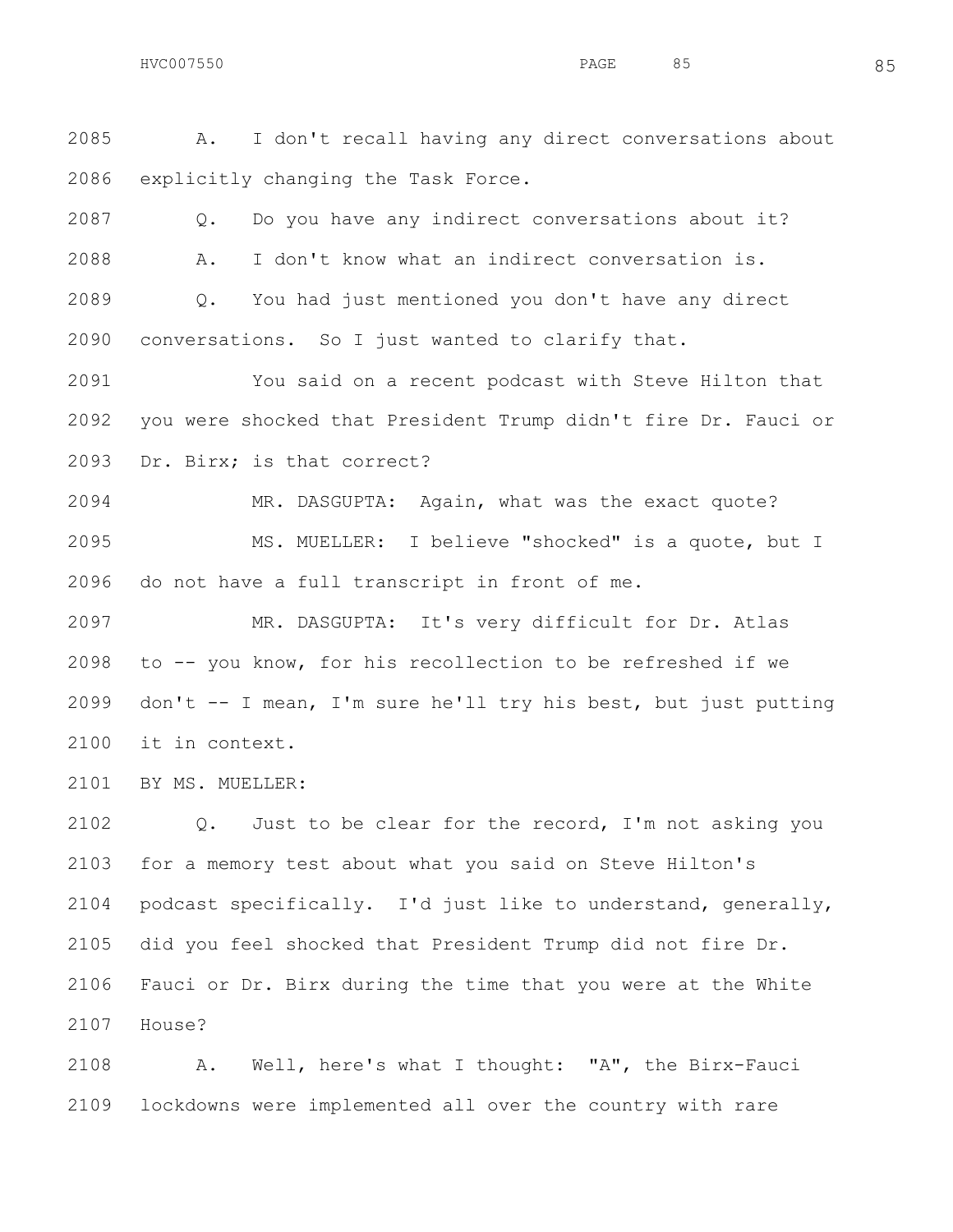exception. They were failing. They failed to stop people from dying. They failed to stop the infection from spreading and they were destroying and children and inflicted enormous harms on the younger generation that are going to take decades to dig out. That was the background.

 That was going on for six months before I got there, during the three months I was there, and after I left, without change, and so that was one place for the information. The part of the information was the President had a reputation of firing people when he wanted to. That was his sort of signature persona that was depicted in the media. I don't know that.

 So in that sense, if I said I was shocked that that wasn't done, what I mean by that is that they were failing. The Birx-Fauci policies, the guidelines that were implemented all over the country were failing, and so I think they should have been -- that should have changed. The policies should have been changed.

 It wasn't so much that people should have been fired as much as the policy guidance was wrong coming out of Birx and Fauci.

 Q. Were you ever given a reason as to why a change was not made in the composition of the Task Force or the policies that were being made?

A. Well, I don't remember having such conversations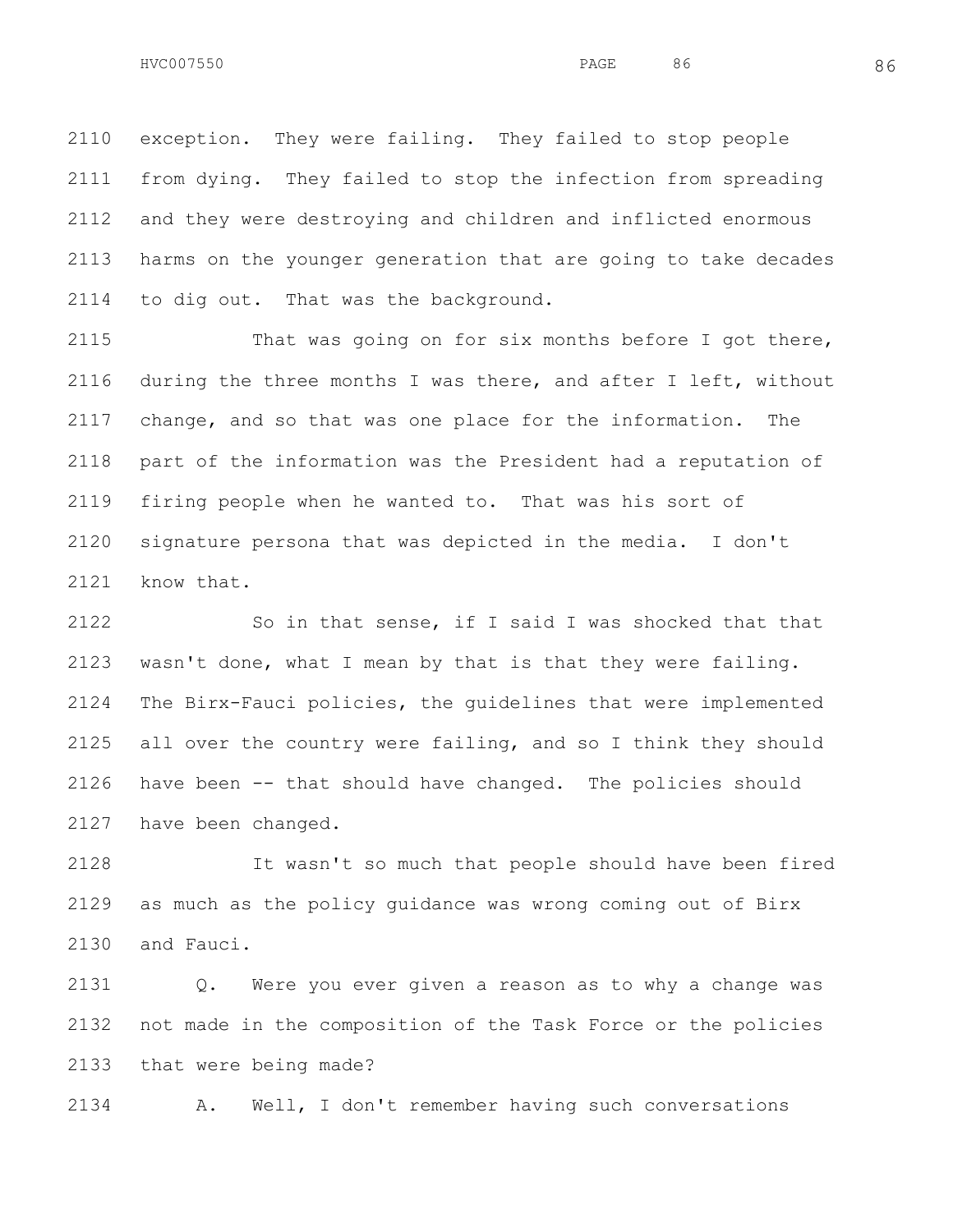about changing the members of the Task Force, about firing people on the Task Force. I already said that.

Can you repeat the question?

 Q. Were you ever given a reason as to why these changes were not made?

 A. In the policy guidance? Well, I mean, the way it worked was that Birx was the one who was given the policy out as the official White House Task Force policy. As I said, in writing to all the governors, the only written guidance was hers, in visits, in personal visits, in flights over all the country in meeting with the local officials.

 So that happened. I don't know if anyone ever told her or advised her about changing that guidance. I was giving the case for an alternative, increasing protection because those policies were failing.

 Q. Were you ever informed that changes in the composition of the Task Force or the policies being made, that the reason those things didn't happen was because of the election?

 A. Well, what I was told when I was going on media -- okay. What I heard what was said when I was going on 2156 media was, quote  $--$  and I said this in the book  $-$  "don't rock the boat." My inference was that that was because this was an election year.

Q. Who told you not to rock the boat?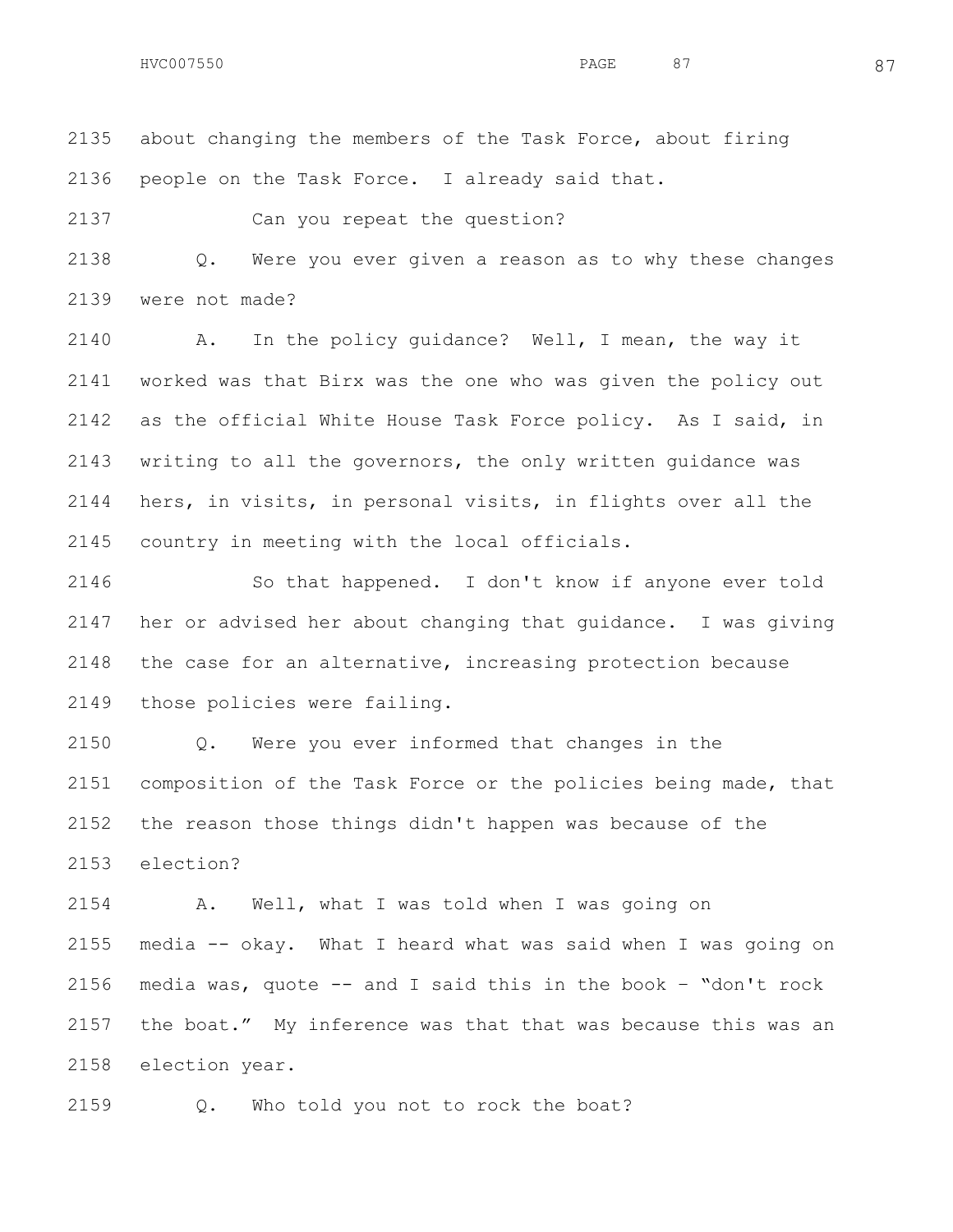A. You know, I don't remember. I don't remember the details of who said what to me. I was, you know, busy trying to sort out what was going on and what should be done to stop people from dying. I don't remember the detail of it.

Q. What can you recall about those conversations?

A. What conversations?

 Q. Where you were told not to rock the boat. Was it in connection with any specific proposal that you wanted to make? A. No. I don't remember that.

 Q. In your book, you wrote that: "Marc Short and Mark Meadows both emphasized to me that regardless of any policy disagreements between myself and Dr. Birx or Dr. Fauci, even in the face of the overt distortions of my views, I must not say a word, quote, we cannot rock the boat, to which I would reply, quote, the boat has freakin' capsized."

Is that correct?

A. Yes. If that's what I wrote, that's correct.

2177 0. Did Marc Short or Mark Meadows -- strike that. What was the context to those conversations? A. I think that was sort of in the middle of a tremendous amount of media attack on me based upon a total distortion of what I was saying, and I was, of course, going

 on the media to articulate to the American people about the pandemic, and so because I was doing interviews, that was sort of the context of that.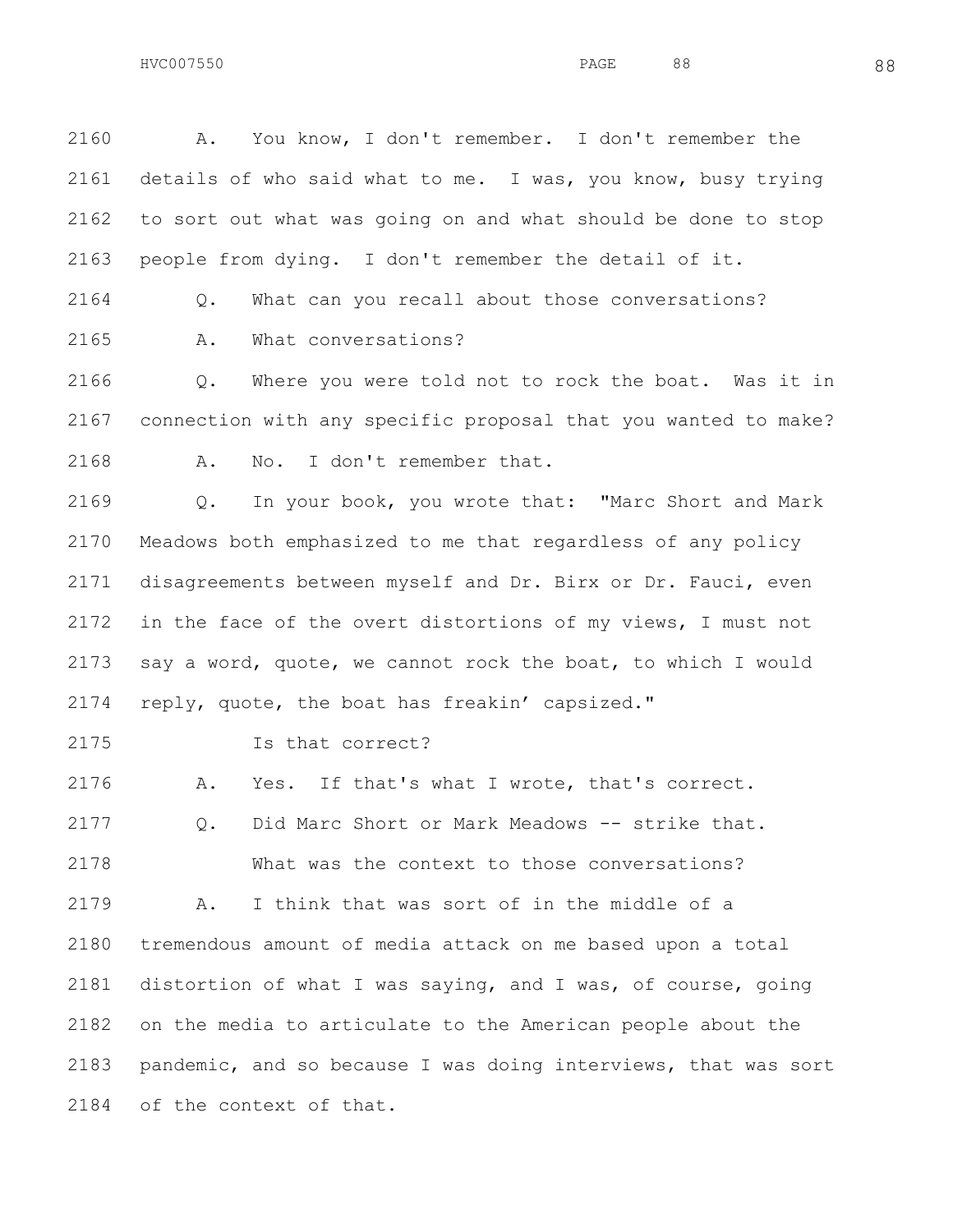Q. You wrote in your book that Mark Meadows told you several times that your views of the Birx-Fauci lockdown and the failure of their policies were correct. Is that accurate? A. Yes, it is. Q. You continued in your book: "I was, frankly, dumbstruck at the lack of leadership in the White House." What did you mean by that? A. Well, what I saw was that you had a policy that was being doled out by Birx to the governors that was failing, that was wrong, that was incorrect and it was, frankly, a disaster; and Fauci was the public face of that on media, not so much directly to the governors visiting like Dr. Birx did. So I thought it was, "A", an epic failure and wrong, because as I said, people were dying. Massive numbers of people were dying and there was enormous harms from the lockdowns themselves, destruction including death, missed medical care, etc. and, yet, the President, in his words, was saying that we

 should make -- he was on record saying that schools should be safely opened, for instance.

 Okay. Birx and Fauci and Redfield were saying schools should stayed closed, and those were massive harms, even as outlined as recently as the end of January, toward the end of January, by the CDC itself in a long document that was posted on the website. So the massive harms of the policy, I mean, you had two-thirds of people who were cancer patients on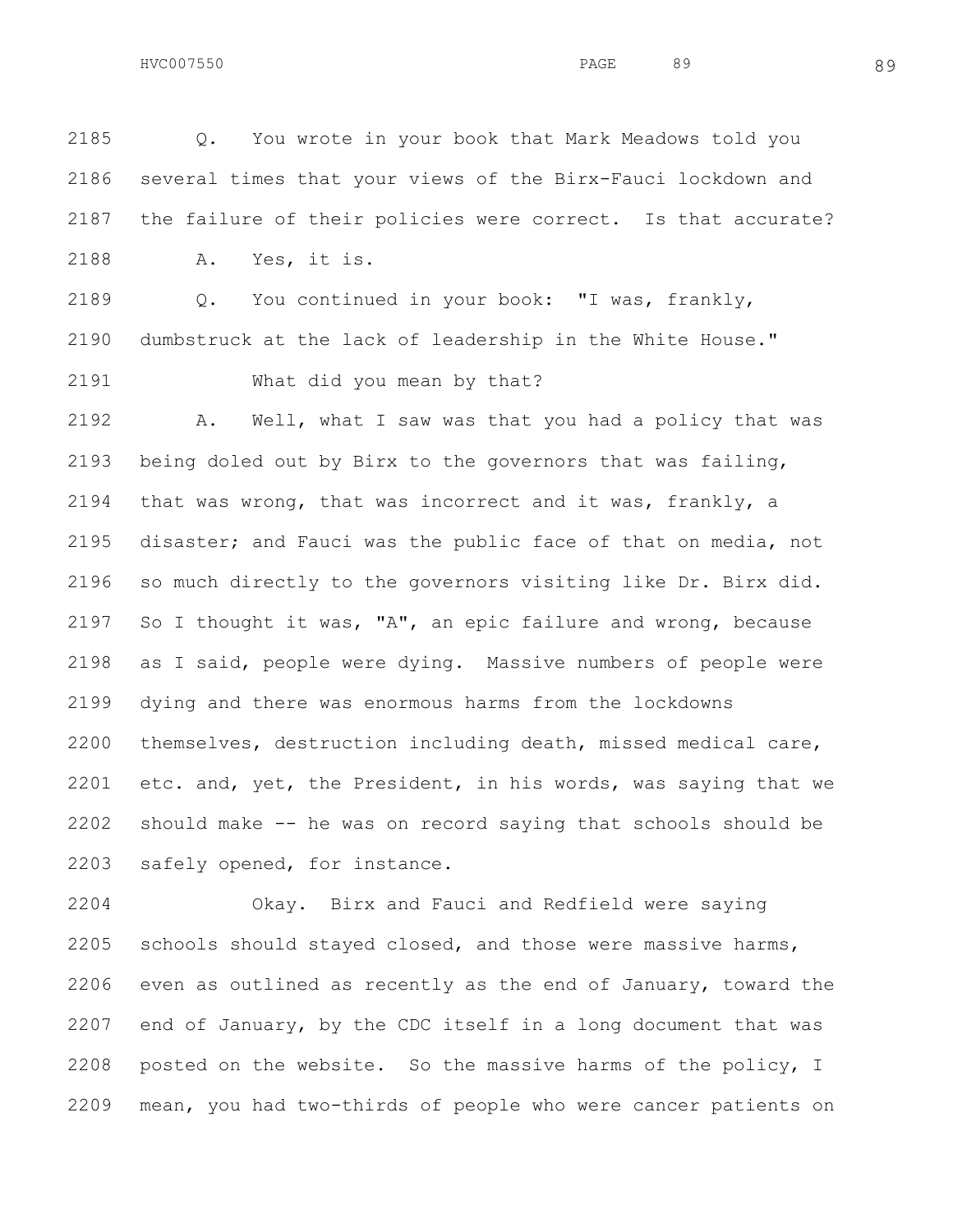chemotherapy. About half of -- 650,000 people. About half of them skipped their chemotherapy.

 Okay. You had more than a quarter of a million cases of child abuse from the spring closures alone went unreported even though they existed, because child abuse is mainly picked up, or at least the number one agency for that, is in the schools.

 You had a massive absence of necessary medical care because of the lockdowns, not the virus, the lockdowns, the policy. You had 85 percent of living organ transplant didn't get performed for the previous year.

 Okay. You had two-thirds of cancer screenings not get done. More than 40 percent of the most common cancers were never diagnosed. These people are going to come back with metastatic disease. A lot of them are going to die.

 You had a massive amount of explosion of teenagers' suicidal ideation in college students. One in four college students, according to the CDC, because of the isolation contemplated killing themselves in June 2020. You had a tripling of self-harm of teenagers' visits to the doctors. Those are people putting out cigarettes on their skin and cutting their wrists.

 So we had a massive destruction of young people who were at extremely low risk from COVID because of the lockdown policy of Birx and Fauci's guidance that was implemented by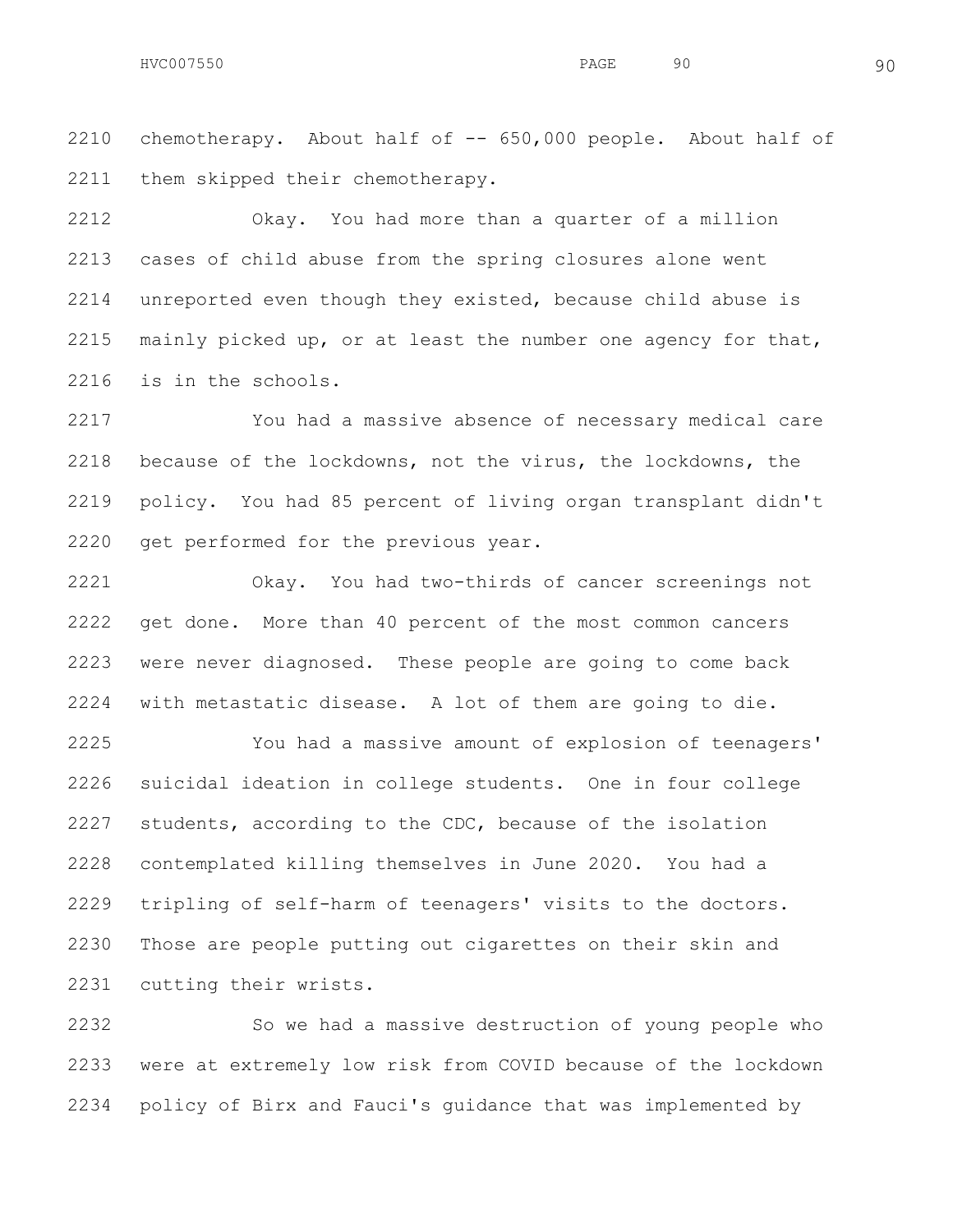the governors. So, you know, this was, you know, a tremendous error.

 Now, what was the question that I was trying to answer?

 Q. You know, I think it got lost in there, but we can move on.

 I think you mentioned that there was a disconnect between President Trump's policies and those of Dr. Fauci and Dr. Birx; is that correct?

 A. Well, the policies that were advised formally out of the Federal Government were the Birx-Fauci policies done by Dr. Birx. The President was saying something contrary to some of that, to lot of it. Yes.

 Q. Who, ultimately, had the authority to develop the policy of the Federal Government?

Was there a decisionmaking structure?

 A. I don't know. The policy advice was the advice from the Task Force. That's the purpose, I assume one of the main purposes of the White House Task Force to have been formed. The ultimate implementation of the policy was the 2255 responsibility of the governors and, therefore, each state had their own nuance of what was going on, their own guidelines. 2257 For instance, as we said, certain governors ordered nursing home patients who had COVID back into the nursing homes, for instance. That's under the guidance of the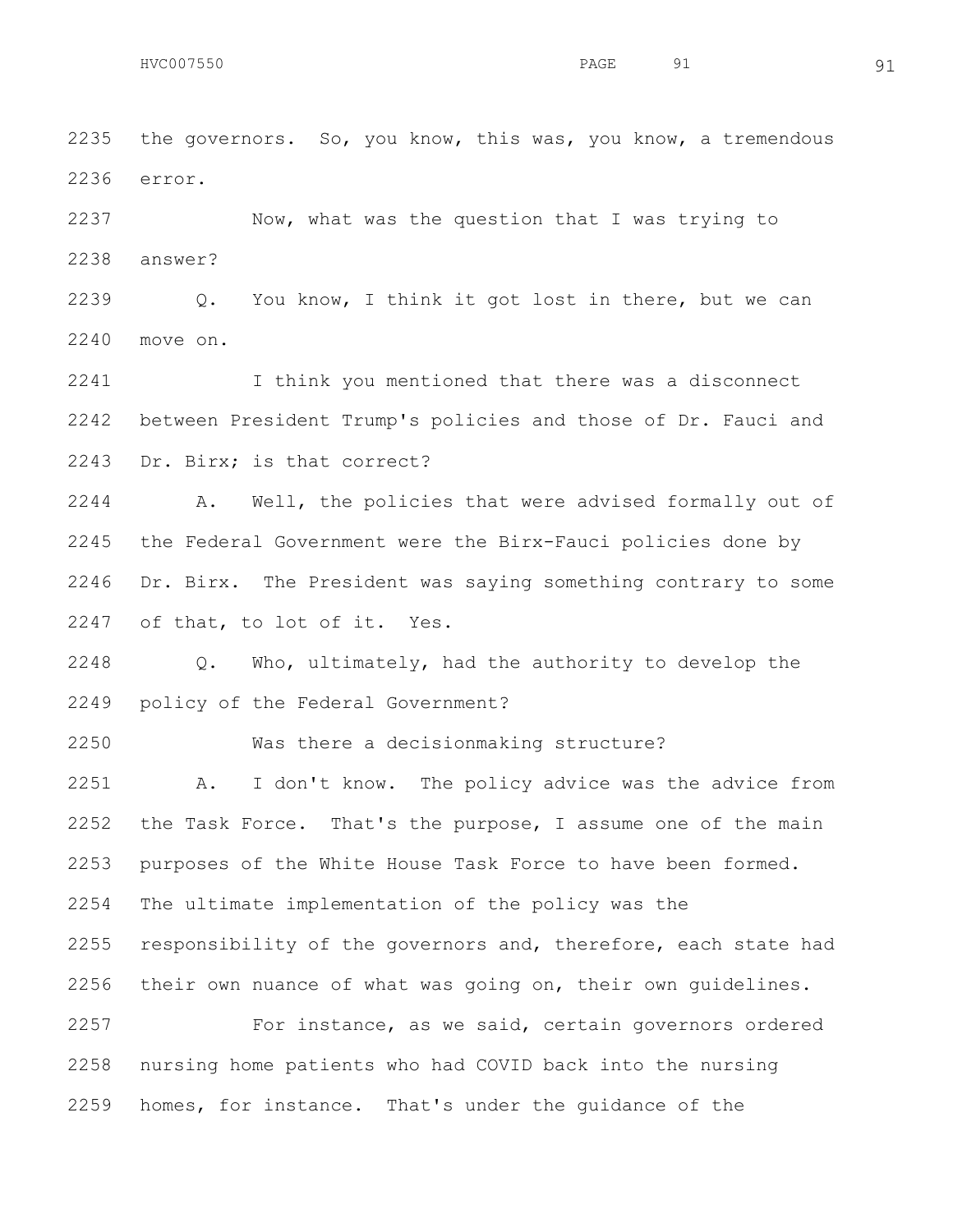governors.

The federal policy guidelines were under the -- were

being doled out by Dr. Birx.

 Q. Was there a review and approval process for guidelines, policies, and other advice being given by the Task Force?

 A. The written guidance to the states was directly from Dr. Birx. I never saw them. There was no draft. That was not a document that was sent around, at least that I ever saw, to my knowledge.

 Those documents were routinely given to the states with sort of summaries of their cases and, in fact -- yeah, and then guidance as to -- that was all done by Dr. Birx directly or from she and her staff. That kind of guidance to the states, I never saw that to be a subject of discussion. Q. To be clear, are you referencing the governors reports that were issued on a weekly basis to each of the 50 states?

 A. I don't remember. I don't know the detail of how frequently these reports were issued and if they were called, quote, the governors reports. I don't know that.

 I don't know if you're talking about the same thing. Q. What were -- you said you never saw it, but can you describe generally what you understood to be in these? A. No. I said I never was in a discussion about them.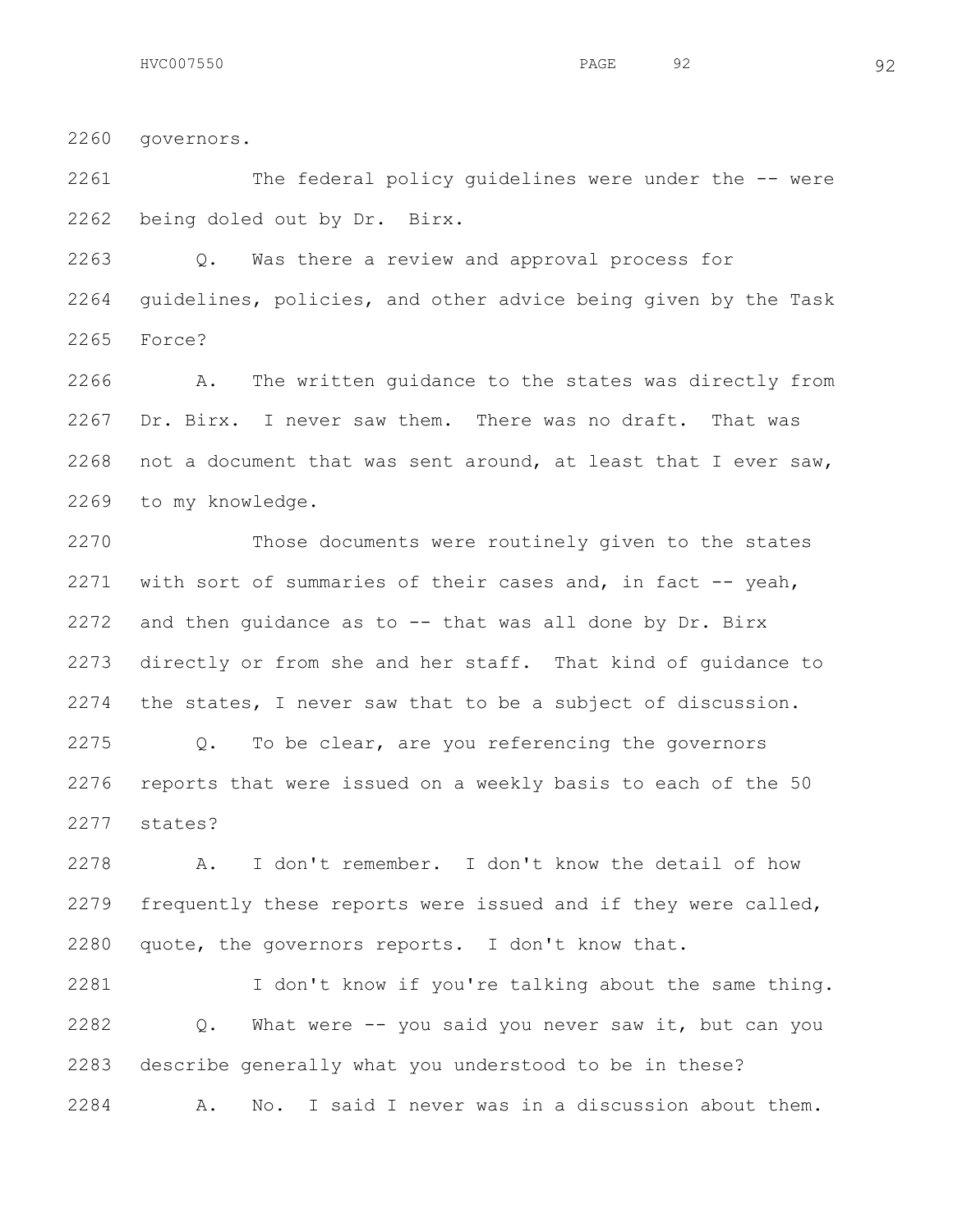HVC007550 93 93

 I never was involved in the drafting of them or editing or anything else. That's what I said.

 I did see some of them and because sometimes they were brought in by Dr. Birx or distributed either at a Task Force meeting and/or COVID Huddle meeting. So I did see some of them, but that does not mean I saw them in advance of them being sent out. No. That's different.

 The structure, from what I recollect of what they were, were various sort of simplistic listings of cases and percentages and then a list of guidelines, recommendations. 2295 They were on a state level. In other words, the state of, you know, Georgia, the State of Mississippi. That was at the top of the page.

 Q. Did you ever discuss the fact that you disagreed with any aspect of those reports?

A. Yes.

Q. With whom?

 A. I'm sure -- you know, I'm sure I said it to some extent at the meetings when it would come up. I don't have a specific recollection of with whom or when, but because I disagreed with the general broad lockdown policy, because it was failing and it was destroying people, of course, those were inherently in those reports.

 Q. Did you ever seek to make changes to the reports, whether directly or indirectly?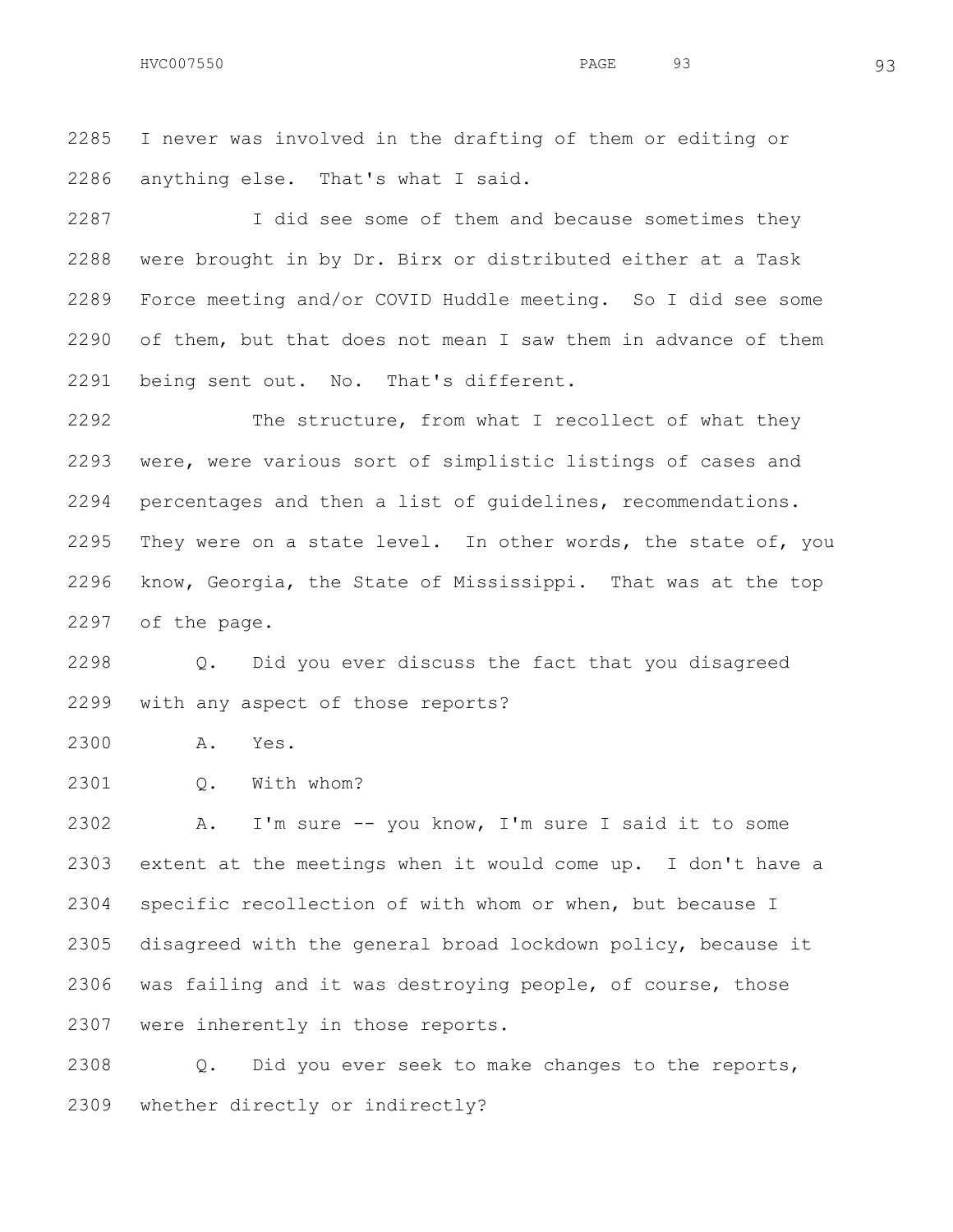A. Well, the reports were already out by the time I saw them.

Q. On a forthcoming basis?

A. I never tried to change a report, no.

 Q. Dr. Birx told us that she received a list of proposed changes each Monday to these reports, such as suggestions to delete recommendations, and that in certain states, she was also instructed to remove more aggressive mitigation measures and make other changes that she disagreed with.

 Were you aware that Dr. Birx was asked to make changes to these reports?

 A. Well, I don't remember that. You know, Birx was the one in charge of the policies. I was not doing any writing to the states or anything on policies. I was not officially informing states, you know.

 So Birx, I don't know what she may or may not have claimed about things. I don't know what she saw. I don't know who things came from.

 Q. So just to be absolutely clear, you were not providing proposed changes to the recommendation in those reports; is that correct?

 A. Well, my advice, I don't have a specific recollection of specifically what you're saying, but my advice was that we should, as I've said several times, increase the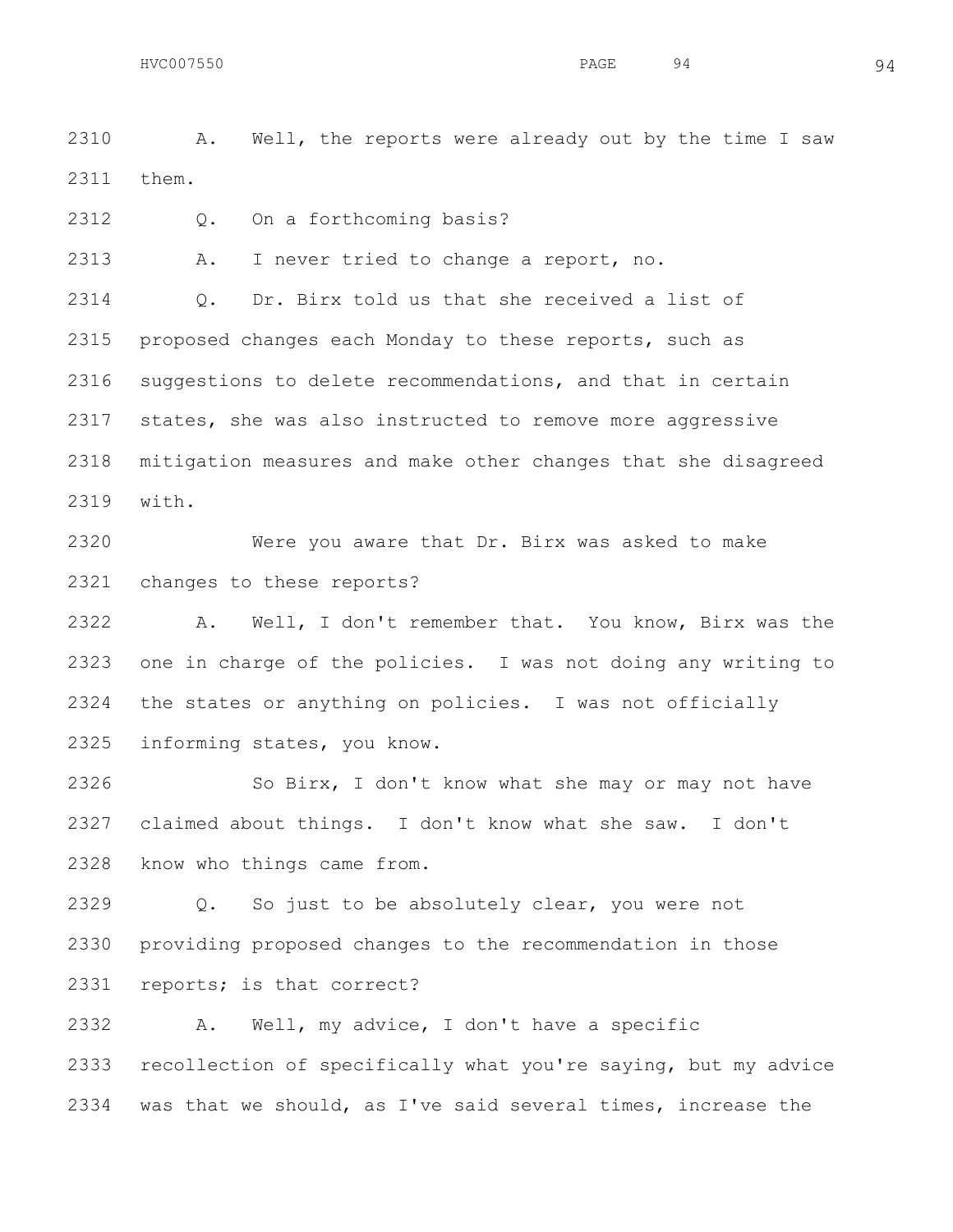protection of the elderly because they were not being adequately protected, increase the frequency of testing, increase the variety of maneuvers to make sure that older, high-risk people were protected.

 I also wanted to end the destruction of the lockdowns and particularly of the school closures that we were, you know, doing in defiance of what most of western Europe was doing and in total defiance of the data on the risk of children. So I was opposed to the recommendation that would do that, that would keep insisting that schools should be closed, and I wanted to increase the testing.

 So I don't know -- and increase the other guidance to keep seniors and elderly safer in the nonresidential places, like senior centers, as I mentioned before. So, you know, I don't know exactly what you're referring to or if there is something you're referring to.

 Q. I would like to move back to your early days in the White House. What was your view of most pressing needs when you started?

 A. The most pressing needs were generally what I'm saying, was that the older, high-risk people were not being adequately protected with the policies of Birx and Fauci, as evidenced by the dying and the inflicted harms on, particularly children. That was a very urgent problem there. I mean, you know, the documentation of the tragic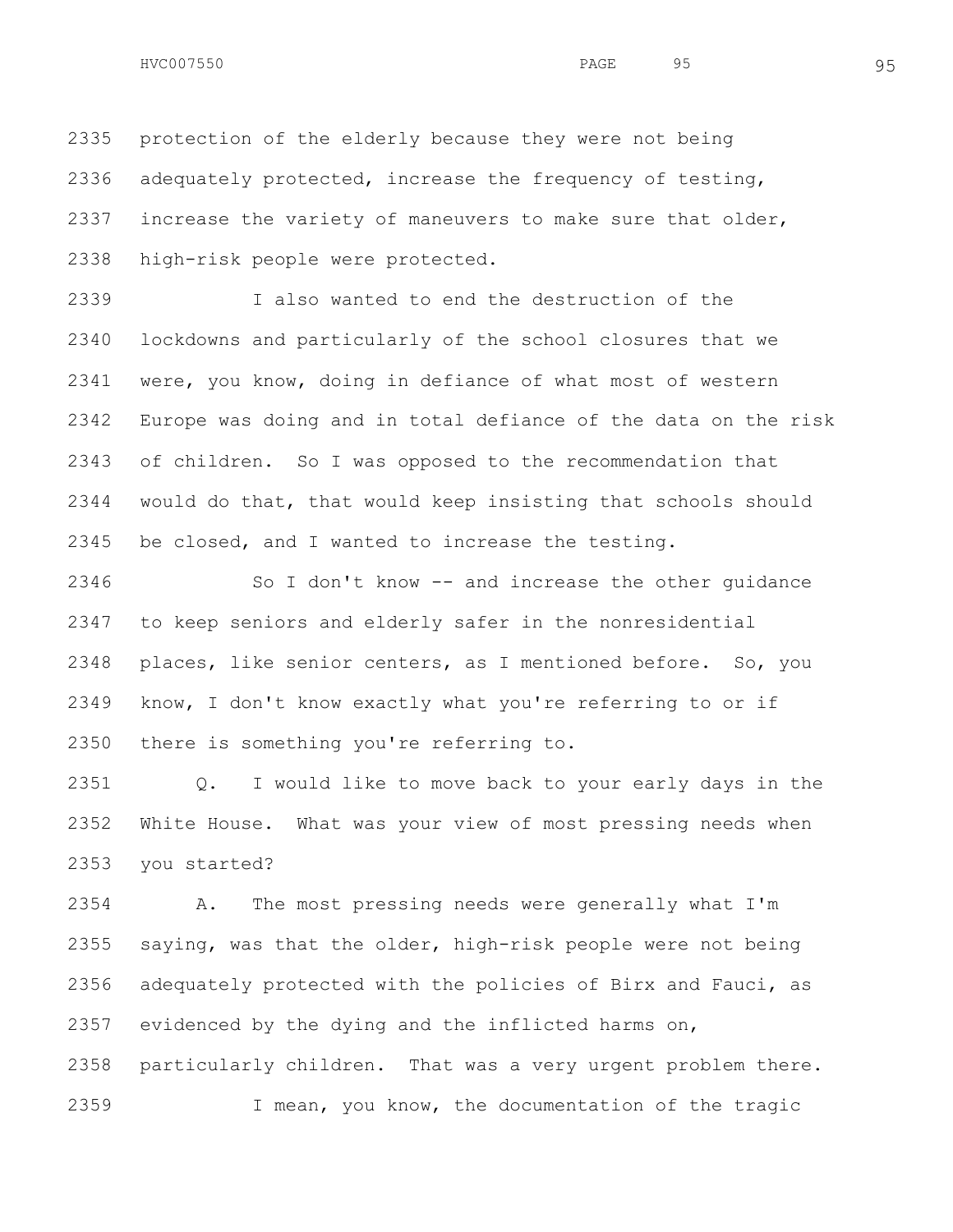HVC007550 96 96

 harm to children from closing schools, particularly low-income and minority children, was, just simply -- you know -- that was emergent to me. That was an emergency to fix that.

 Q. In your book, you discuss the targeted protection strategy. Is this what you've been describing as the recommendations that you made should protect the high risk and then allow schools and society to reopen for those who are low risk? Is that accurate?

 A. Well, that's incomplete, you characterization. The accurate characterization of what I said was to increase the protection of the elderly and the high risk, meaning all high risk, not just elderly, to open schools, but with mitigation and to open businesses, again, but as I said on the record many, many times in written documents and speeches -- not speeches, in interviews. Excuse me -- and in internal advice, of course, including in the President's own remarks to make sure that we of course advise on the CDC guidelines and mitigation strategies, but that did not mean closing schools.

 That did not mean destroying all working family by shutting down, because that impact was tremendously harmful, and it was not succeeding in stopping the virus. It did not succeed in stopping the infection. It did not protect the high-risk people. They kept dying.

 Q. I would like to drill down a little bit more on this targeted protection strategy. Who counts as the most high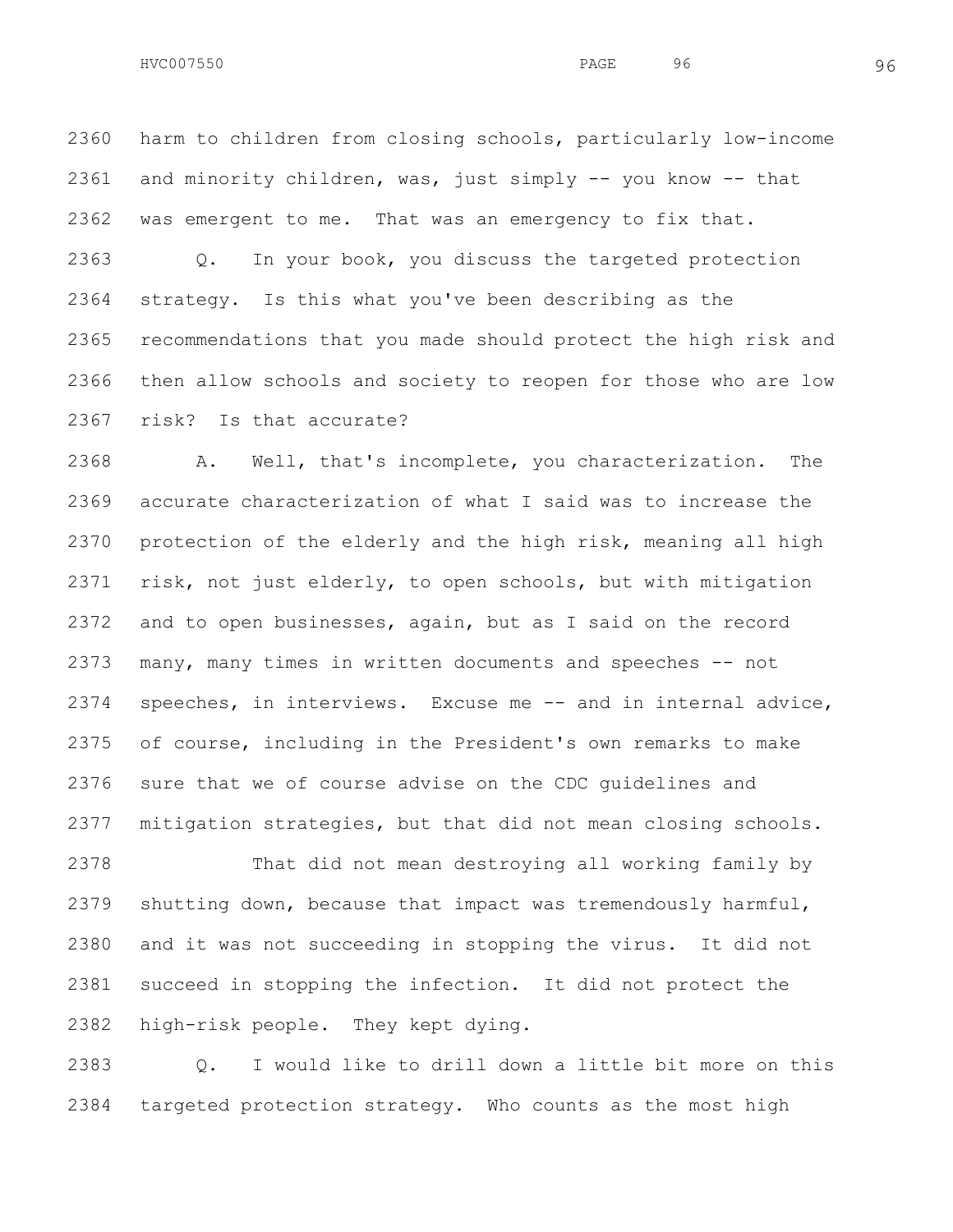risk under this strategy?

A. The highest risk people?

 Q. I apologize. I mean which people, which comorbidities, did you recommend increasing or heightening the protection of?

 A. Okay. So, I mean, the data shows the following: It shows that, roughly, two-thirds of people that died had six or greater comorbidities. That's from the CDC. That's Point No. 1.

 Point No. 2 is that we know that age is the number one risk factor. Okay. Eighty percent, roughly, of people who died are over 65. When you look at the people -- the infection fatality rates from multiple publications, including several by John Ioannidis of Stanford, the infection fatality rate is .01 percent for people under 70, but it's dramatically higher for people over 70 or over 75.

 So age is the number one risk factor with a greater than thousand-fold higher risk of fatality compared to children, for instance. So age is number one.

 The comorbidities that are important, it's just not the old people, by the way, of course. Young people, if you look at the data from who's died who are under 18, children, the overwhelming majority are not healthy people, and the risk factors that older people as well as else that dies from it includes things significant obesity, depending upon -- and the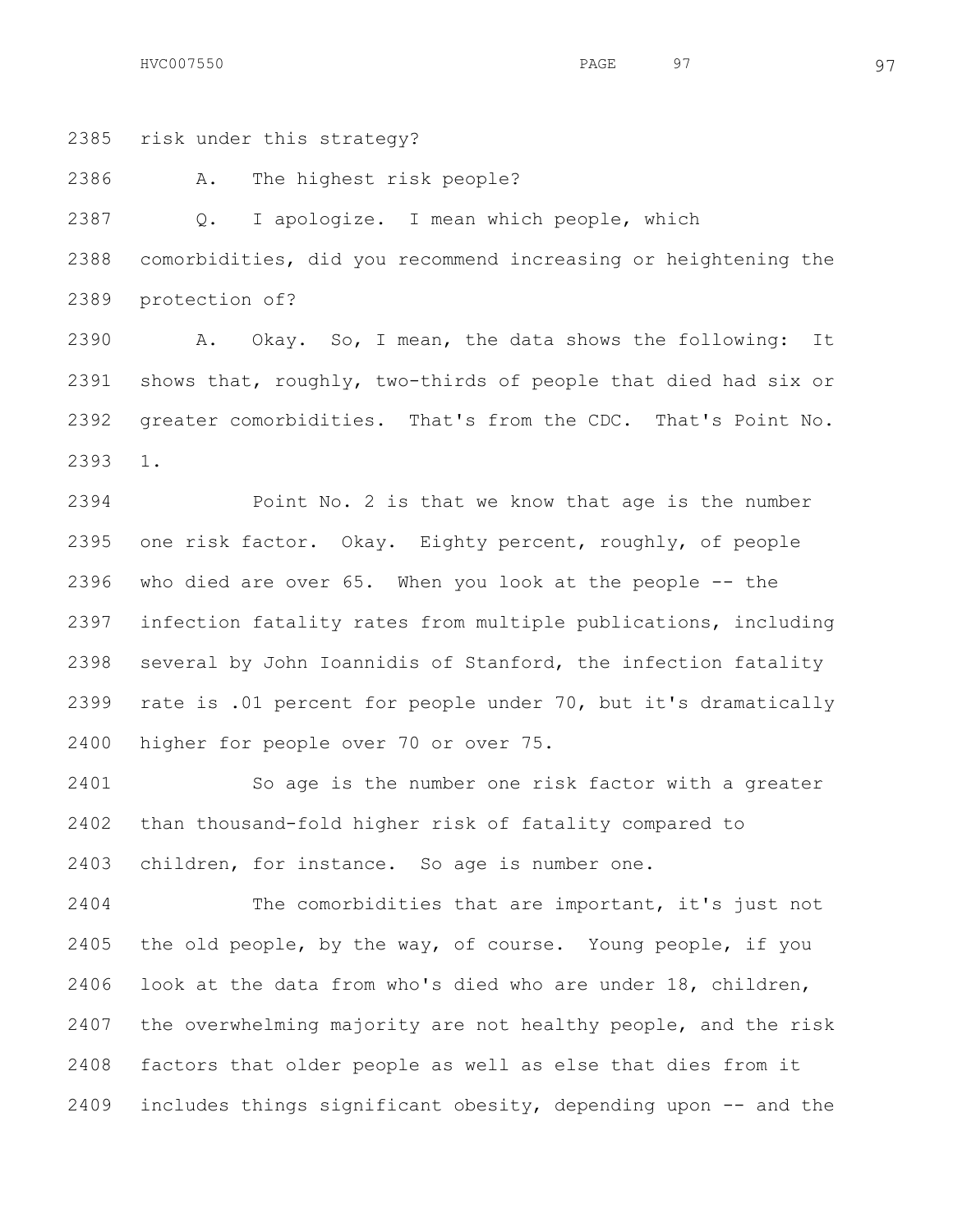higher the level of obesity, the more the risk factor for death.

 There are complicated diabetes as a significant risk factor. That means controlled diabetes without a significant secondary consequence of diabetes is less of a risk factor than complicated diabetes, much less risk.

 What is complicated diabetes? That means people who have chronic renal failure. That means people who have severe cardiovascular disease. That means people who have had peripheral vascular disease.

 You know, there are a variety of things that constitute complicated diabetes, and then after that, you have things like significant heart disease. You know, there's -- but on other hand, not all risk factors are risk factors. Individuals -- or significant chronic lung disease, for instance, and then it's typically multiple risk factors that are important, multiple comorbidities.

 So, simple, an adult with controlled hypertension, the data from the epidemiology literature is that isolated alone is not a significant risk factor, but when you have somebody with hypertension, diabetes, congestive heart failure, renal insufficiency, you get into a severe high, high, high risk.

 Q. Is it fair to say that there could be tens of millions of Americans who were classified as high risk?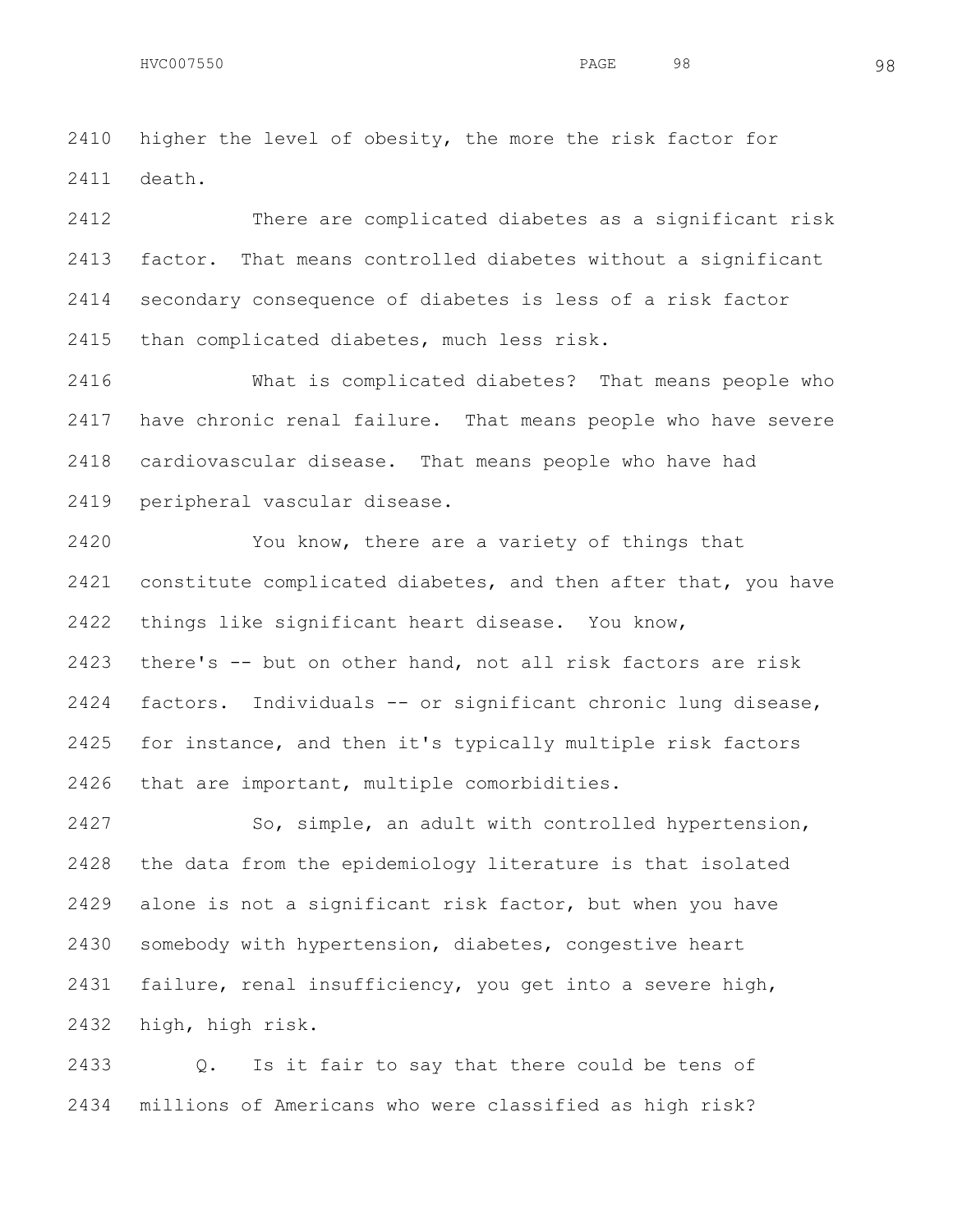A. Well, it depends what you're talking about. There are a third -- up to a third -- it's fair to say that tens of millions of people have comorbidities, but not all comorbidities are alike and not all more people have multiple comorbidities.

 As I said, the data, the most recent data from the CDC shows that 63 percent of people who died have six or more comorbidities. So to just give a blanket statement of, Oh, "X" number of people have hypertension, for instance, that's not that meaningful, particularly when you look at the epidemiology literature and you see that isolated hypertension with no other comorbidity is not a significant risk factor for dying.

Q. Well, approximately --

 A. So it's a more complicated question than what you're asking.

 Q. Approximately, what is your best approximation of how many Americans would fall into the high-risk category?

 A. I don't have a good handle on how many American have greater than or equal to six comorbidities. I don't know the answer.

 Q. You've been mentioning nursing homes as a high-risk area and other long-term care facilities. Were there other locations that were similarly high risk?

A. Well, sure. I mean, when you have sick people or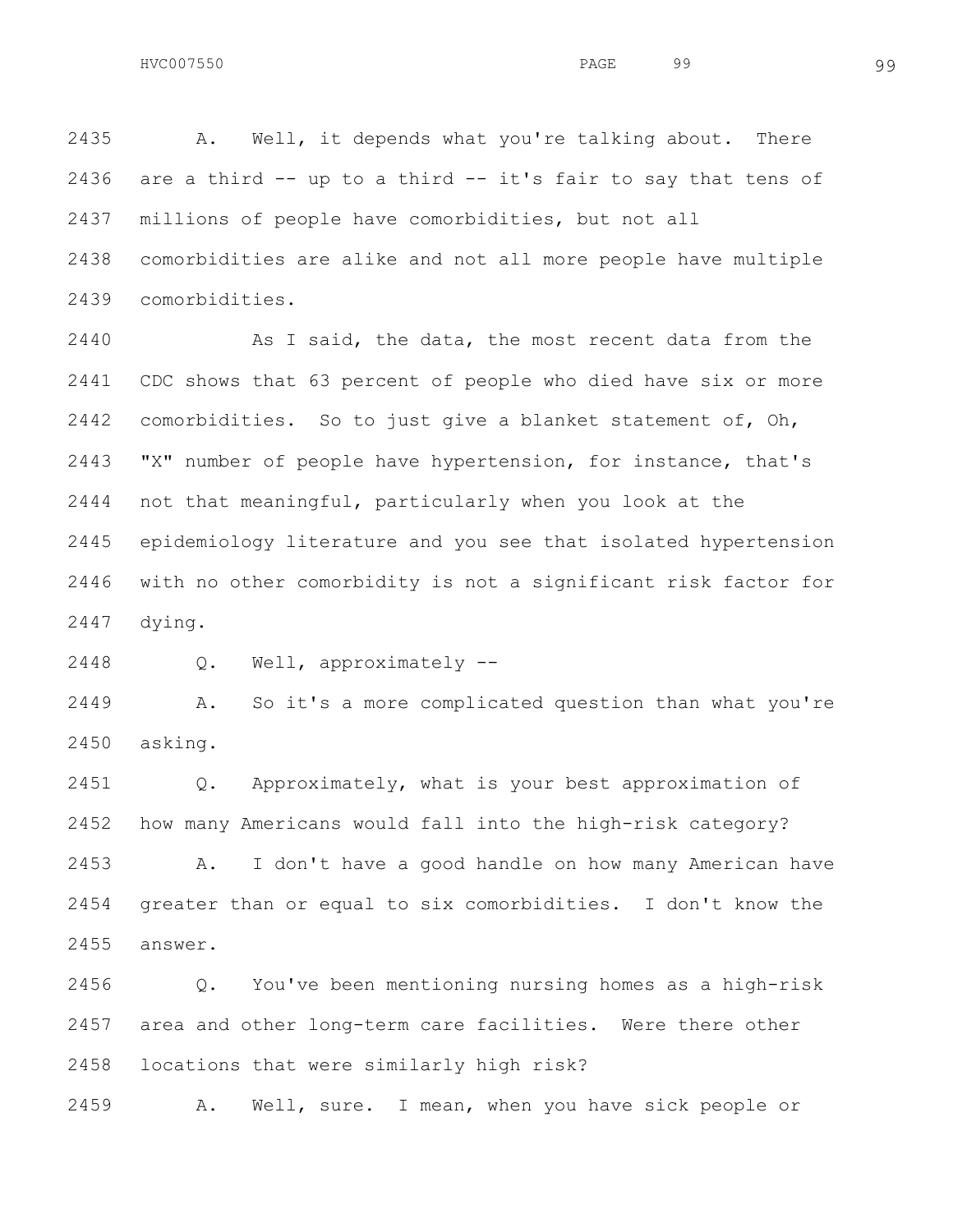people with high-risk characterizations, okay, because sick people by definition are potentially immunologically impaired or weakened in a variety of medical ways. So if you're talking about healthcare facilities, for instance, it would be a significant risk setting.

 People that are in homes with very high risk relatives who are confined indoors, one of the reasons that nursing homes are high risk is because cases generally spread in order of magnitude more indoors than outdoors and, of course, nursing home patients are confined indoors. So when you have a situation like -- so my point is that, yeah, there are other high-risk settings in addition to nursing homes.

 Q. What other are examples of some of those high-risk facilities? For instance, would a congregate living situation at a prison potentially be classified as high risk?

 A. Potentially. I mean, you know, there's a lot of things that go into if something is high risk. If you have people confined indoors and you have people who have those risk factors, that would compose a high-risk setting.

 Q. You were talking about some of the measures you were recommending for long-term facilities and nursing homes. What other strategies were you recommending to protect the high-risk populations that, perhaps, lived at home in the community?

A. Yeah. There were several. So I wanted to have all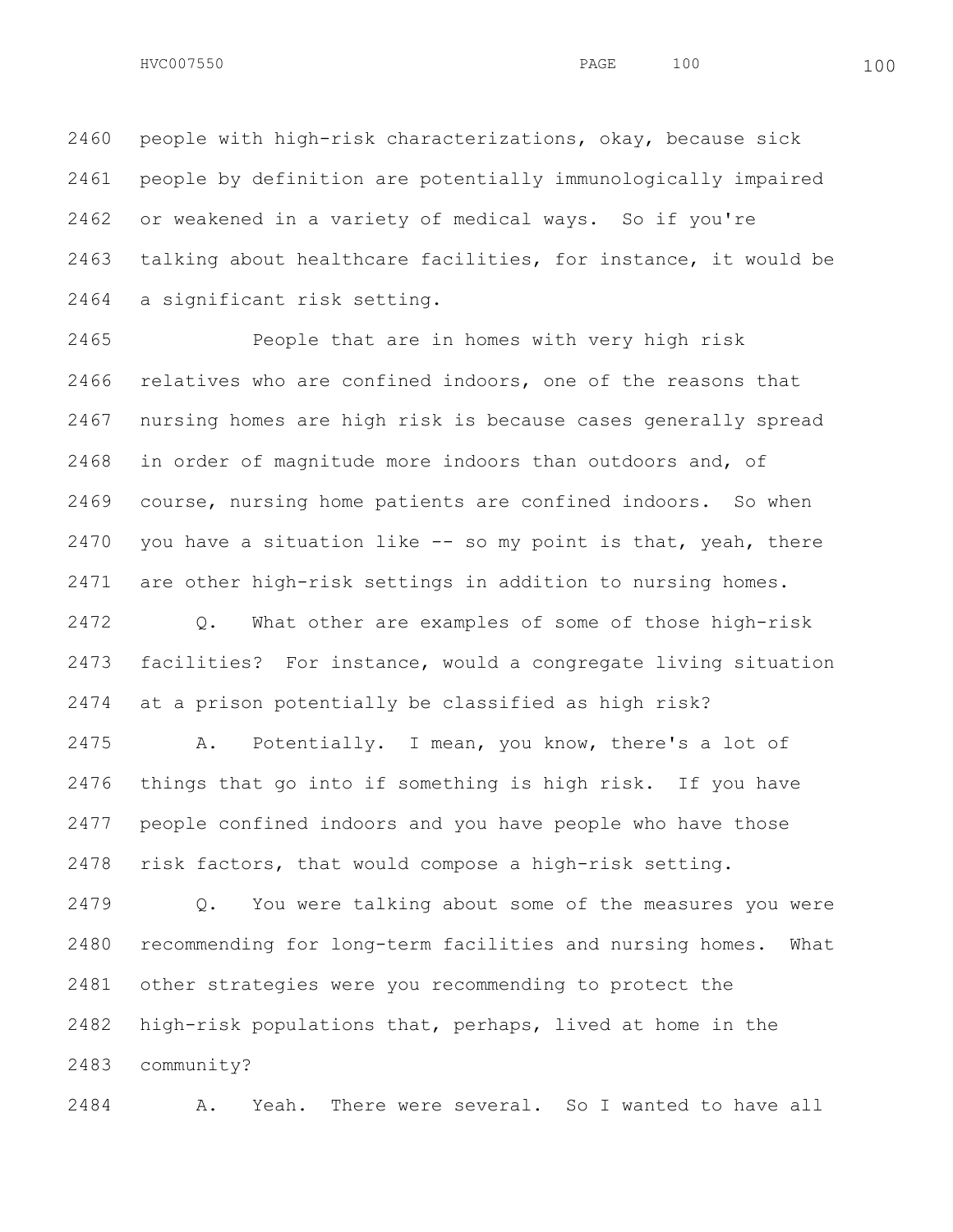the senior centers where seniors frequented that were not living inside a nursing home get more testing, get guidelines and updates on the activity of the infection in their area, because, you know, when people are working in those areas, they need to be tested very frequently. When people are visiting those areas, they need to be testing very frequently. I mean very frequently.

 I wanted to get a notification system in place so that people that are known to harbor these multiple risk factors that I mentioned earlier -- and remember, since age is a significant risk factor, people over 65 in the country are generally known because they're on Medicare. So Medicare and Medicare-affiliated agencies have databases where they know that, for instance, in an electrical outage, the people that are dependent on dialysis machines or electrical apparatus, they're known. So I wanted to get those people, make sure they have personal protective equipment, make sure they have updates about the disease activity and which I say is readily available because of the people coming into the emergency rooms in the area with symptoms.

 I wanted to get historically black colleges because, you know, minorities have high levels of these risk factors and so are generally at higher risk. They have older people. The faculty members here, I'm talking about mainly at historically black colleges and universities.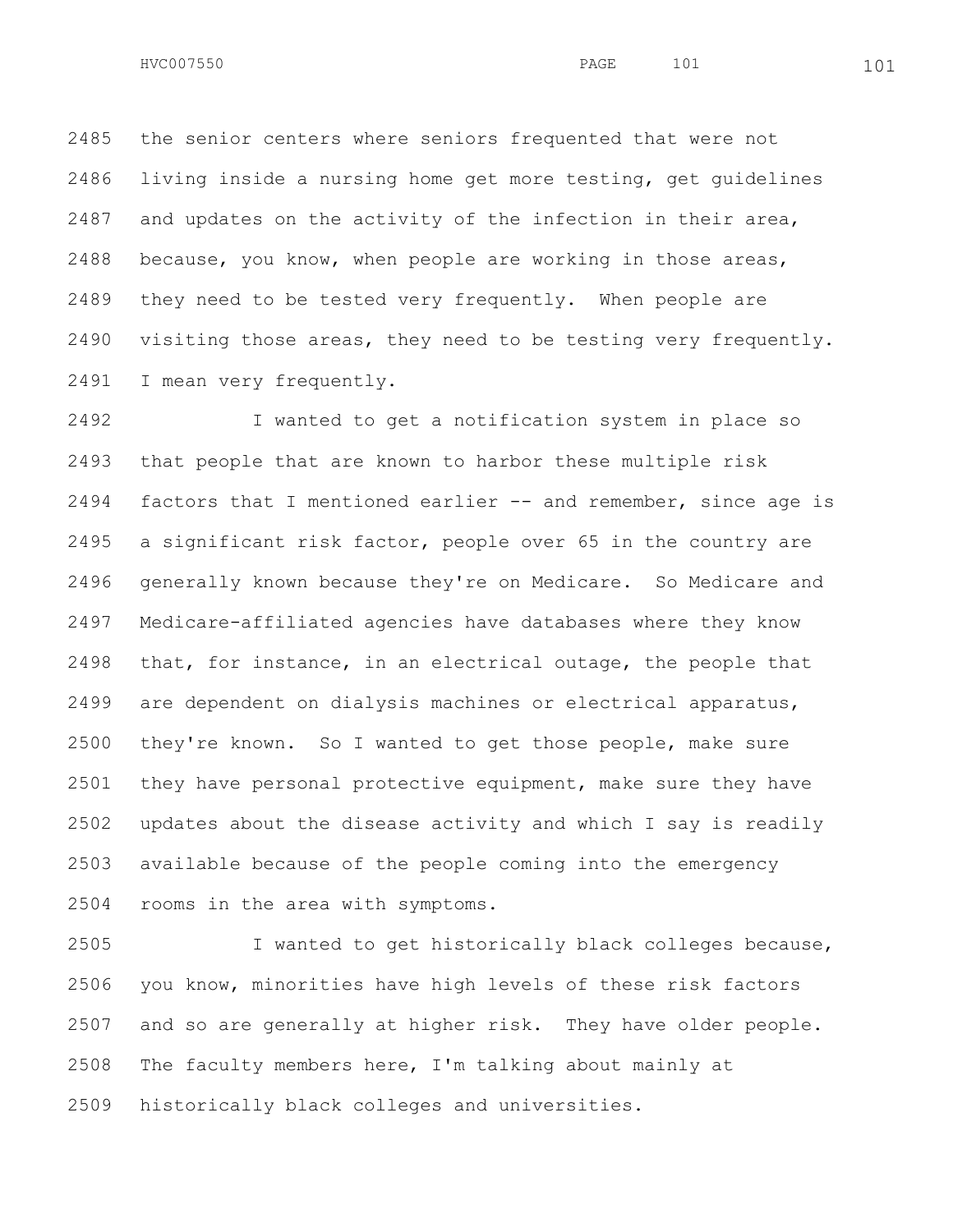We need to make sure that these people are protected, and one of the ways is to make sure they have access to testing, make sure they have -- and I'm talking about testing with rapid turnaround times for result.

 We want to make sure they have protective equipment. We want to make sure that they have guidelines in place. We want to make sure that all universities have guidelines in place to protect their high-risk faculty or their high-risk staff that work there, because, of course, not everybody on a university campus is a young healthy person.

 So those are some of the things and, like I said, I wanted the alliances with hospitals that are very proficient and very sophisticated at dealing with infection control. You can imagine -- of course, it's common sense -- that they know how to do that better than a typical nursing home.

 So Seema Verma and I were working on some of these measures to get better protection even in the nursing homes. So it was a combination. There were a lot of things to be done in the communities where older people lived and congregated, and where families who had high-risk older people in their homes, they needed to be protected, and where the people who were living and working in nursing homes, we needed to be monitoring them at a very high level.

I can't hear you.

Q. Sorry about that. Thank you.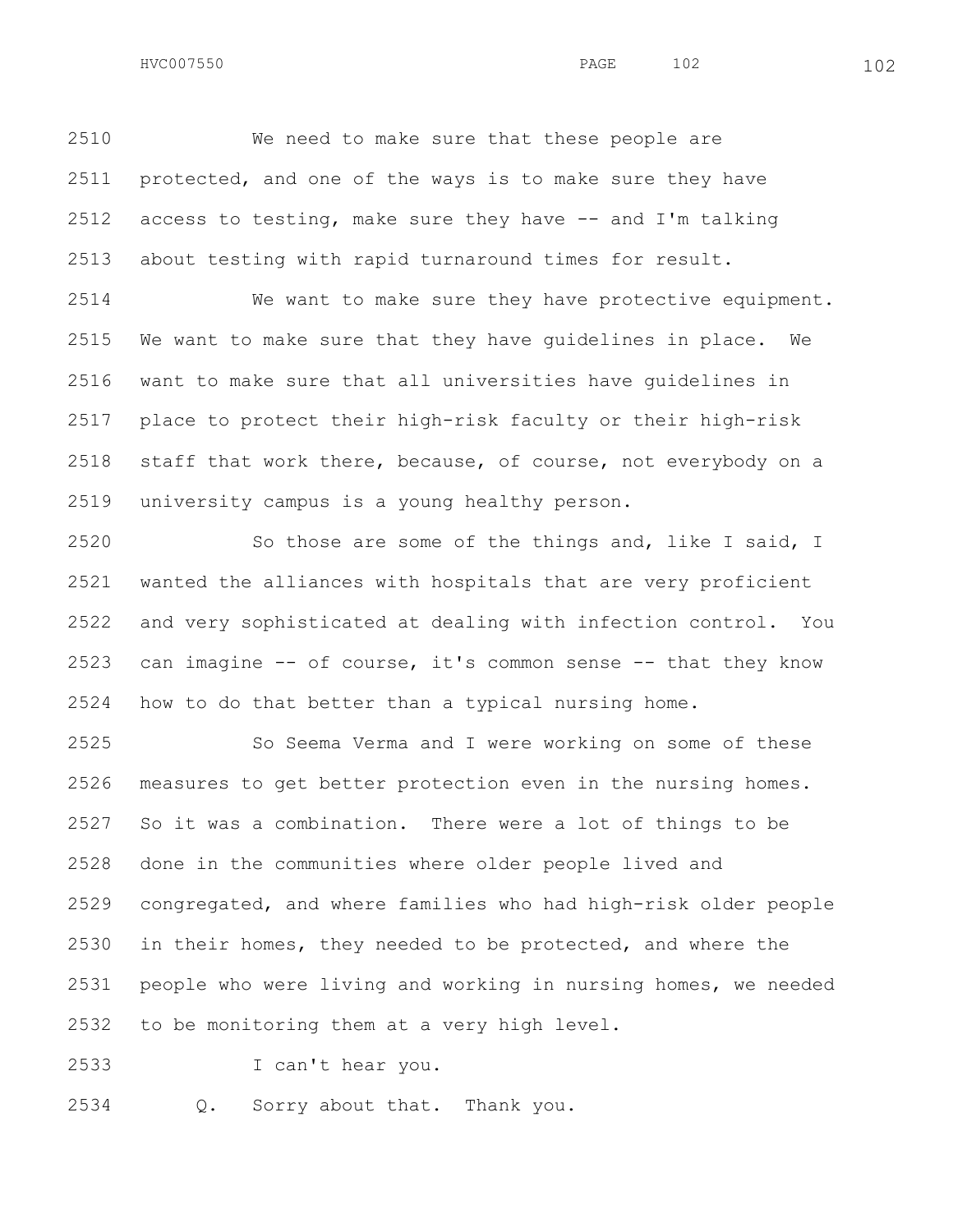What were you recommending for high-risk people who lived in multigenerational households or worked outside the home or otherwise had to leave the home to get groceries or other essentials; how would you recommend that they -- A. Well, there's a couple of answers to that. Number one, everything I wrote or many times said and wrote, we wanted to make sure that, "A", people that were sick and known to be sick needed to be strictly isolated from them. "B", we needed to made sure that particularly the high-risk people,

 but anyone around a high-risk person, if you cannot socially distance, you should wear a mask.

 I wanted to get them, again, notified. I wanted a notification system to be put in place that would notify -- again, these people are over 65, generally. They're not all, of course, to be notified of the activity in their communities and have their family members be extra cautious with extra sanitization, extra testing, extra protective equipment, particularly be very aware of social distancing and masking when you cannot social distance.

 I said this repeatedly in writing as well as in many, many interviews and, of course, to pay attention to the CDC -- which I'm outlining here, the CDC mitigation strategies.

 Q. Did you have conversations with President Trump about implementing these strategies and recommendations?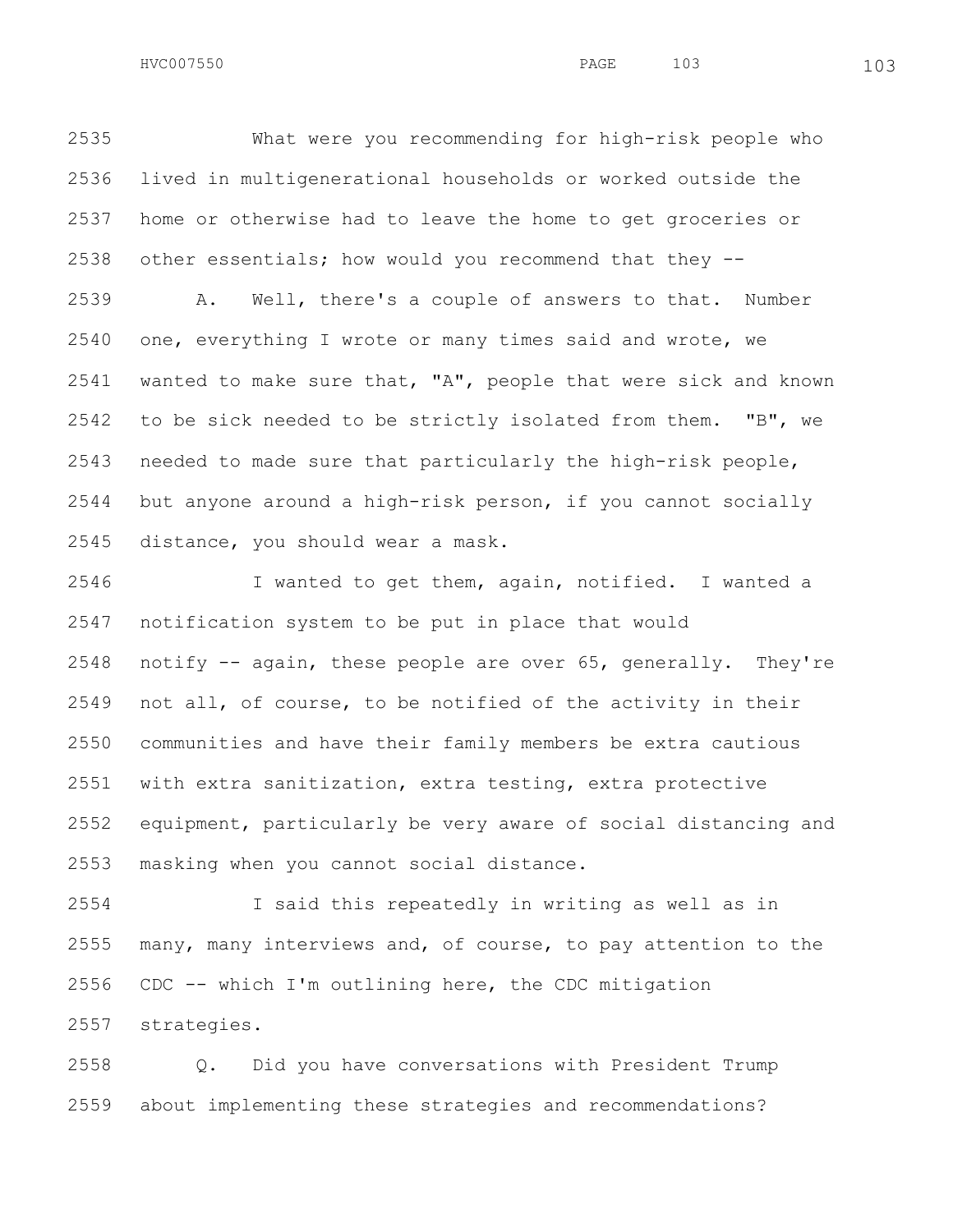A. Well, I wrote -- I put in these kinds of things when I saw these documents going around and, you know, the documents, what I mean by the documents in this context are these briefing press conferences that he would give. So in that sense, I was putting in these things whenever I could into any of those kinds of things, and if I was asked a question at a pre-briefing, I would answer appropriately. Of course, I -- so that's the answer. Yeah. Q. Did you have conversations with others in the Trump Administration about implementing these strategies? A. Well, for instance, the school strategy, we did -- there were documents that went around. I'm talking about now the K through 12 school issue preceding the actual event that the White House put on. There were documents that went around with guidelines, and I had input into those recommendations for increased -- specific recommendations about increasing sanitization, increasing availability of hand sanitization in the schools, increasing mask availability in the schools, a guidance for monitoring illness and who should stay home, a guidance for testing, making sure we had the option of having distance learning for anyone who -- making sure that the immunocompromised students or students that were high risk or staff that were high risk, making sure very strict social distancing, mask when you cannot socially

distance.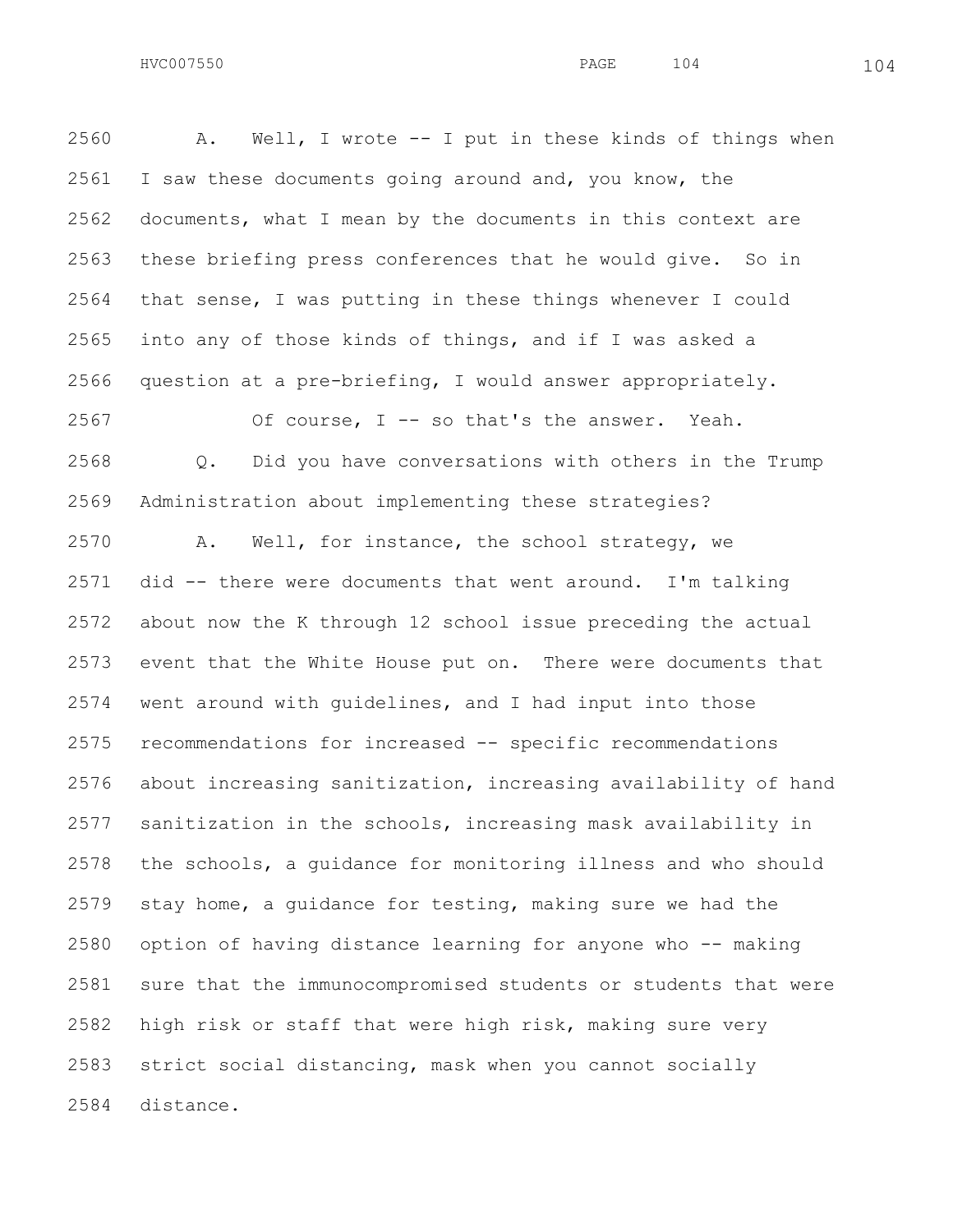All of these things, I had input into for the schools, and in that, there were documents generated relevant to that opening, I think that were posted on the website of the White House about school opening in a safe way. Then I, of course, had the discussion about universities opening. Well, that discussion also ensued inside the Task Force, about schools opening, and then we had similar -- we had, as I mentioned, I was asked to co-draft some sort of guidelines about universities opening by the Vice President and I was involved in that, and then we had the discussion, me, Dr. Birx, Dr. Redfield, Vice President Pence -- I'm trying to remember -- and probably Secondary DeVos to hundreds of university leaders about the guidelines in which I explicitly said that we have to make sure we follow the CDC mitigation strategy and also make sure that we do everything we can to keep colleges and universities open, because that's a relatively lower risk environment than sending asymptomatic infected college students out back into the community of where they would often live with high-risk family members, for instance; whereas, at least in the colleges, there was sort of a semi-isolated community that was necessarily, therefore, less dangerous than sending them back into an unrestricted community, meaning their homes where there was some high-risk people, potentially.

Q. Who was supportive of the targeted protected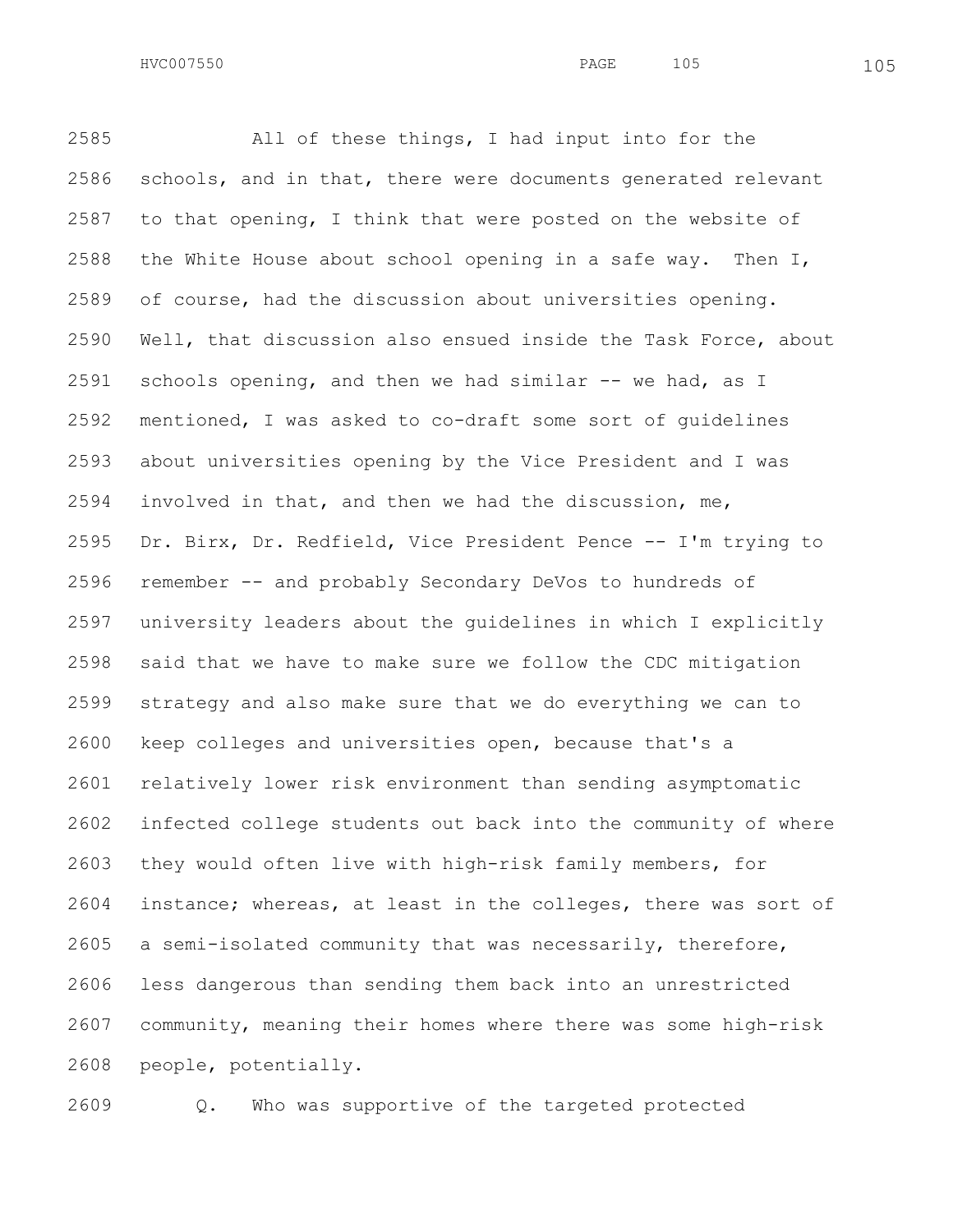HVC007550 106 200

 strategy at the White House? A. That's a good question. Well, I was, and as I've said, people did intermittently come up to me and say, Yeah, that makes sense, we agree with you; and judging from the President's own words about opening schools and about protecting the highest-risk people, doing more to protect the highest-risk people, I would infer that he was in agreement, but that's not the guidance that came out of the Federal Government. Q. Who specifically told you they were supportive of these policies? A. Mark Meadows, as I said in the book and you read the

segment to me from the book.

 Marc Short, who was the Vice President's chief of staff, said to me a couple of times I agree with what you're saying. I'm trying to remember who else.

 There were people that said I was correct after the Task Force meeting that were in the Task Force meetings, but they generally came up to me afterwards privately and said that. There were various other people.

 Q. Who were all of those other people that came up to you after Task Force meeting or in other contexts?

 A. Well, I remember Task Force people would say to me, Yeah, that's what I thought, that makes a lot of sense, I've been thinking that for months.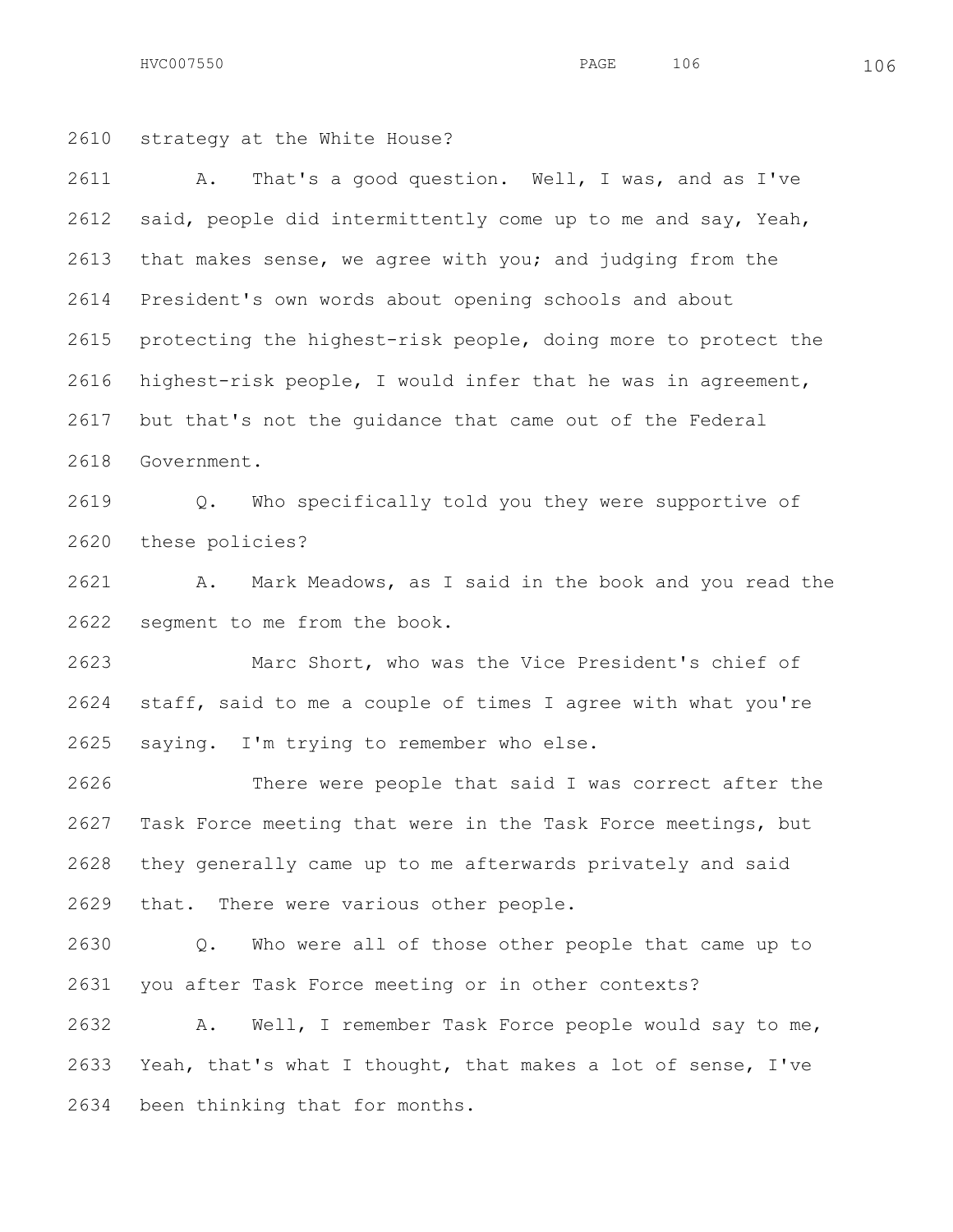I'm not talking about the medical side of the Task Force here. I'm talking about other people or people that were in the -- like, for instance, although I got asked a lot of questions about people that were in the Executive Office of the President, the West Wing, would say it, but I never heard that from Birx or Fauci or Redfield.

 Q. I just want to ask my question again. Who specifically? Who were the people that were coming to you and expressing these sentiments?

 A. You know, I don't remember specifically except what I said already. I noticed -- I mean I remember Marc Short said it to me and Mark Meadows said it to me, but I don't remember exactly. You know, I don't remember exactly. I would have to think about that.

Q. Did Secretary Azar?

A. I don't remember him saying that, no.

Q. Dr. Hahn?

A. I don't remember speaking to Dr. Hahn about policy.

Q. Dr. Kadlec?

A. I'm not sure I know who that is.

Q. Admiral Giroir?

 A. I never spoke to him other than what I said generally about these policies in the Task Force as a group. I don't remember him and I having a specific dialogue about this policy, the general policies.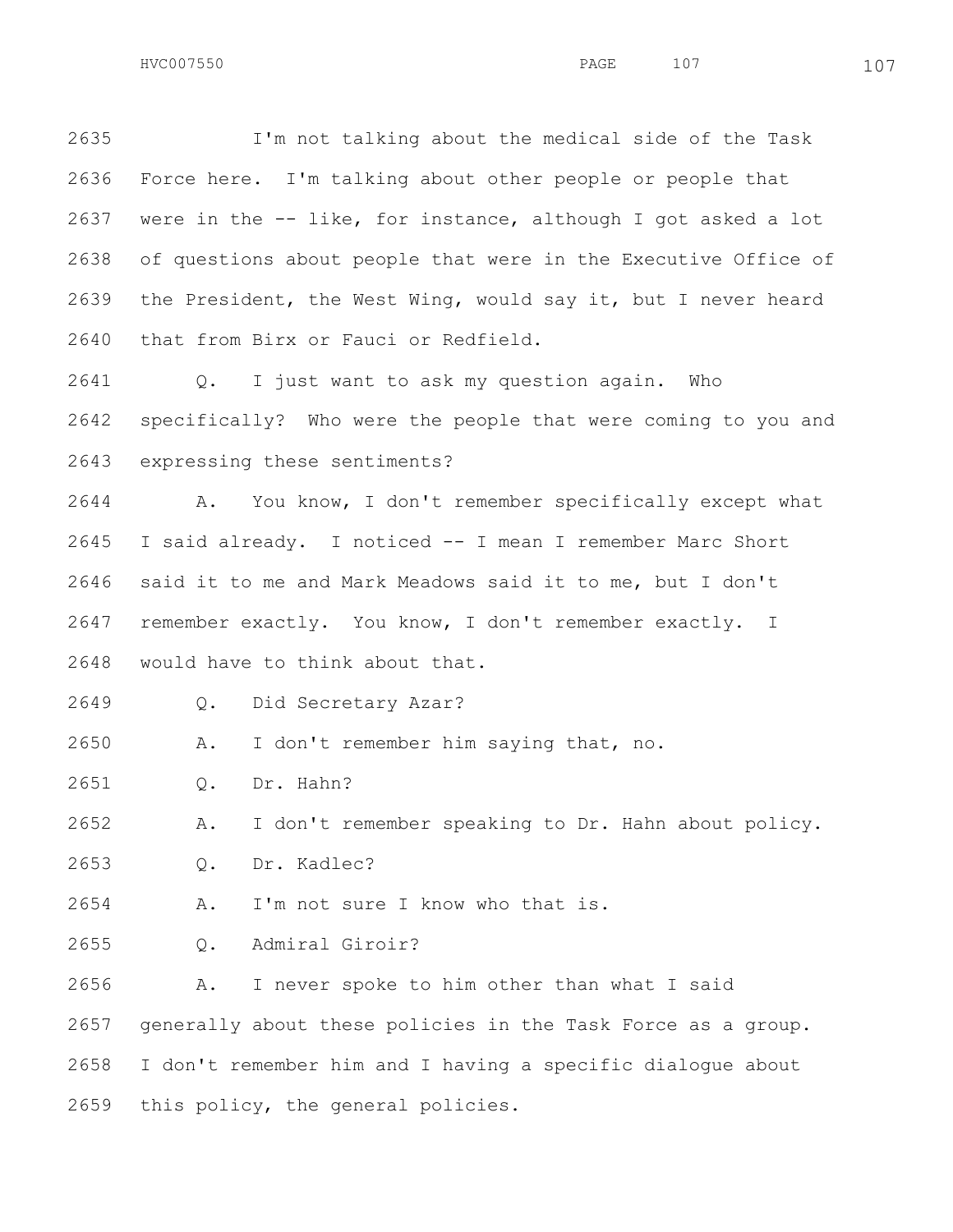Q. Ms. Verma? A. No. I don't remember having a specific discussion about the general policy, no, with her. Q. You mentioned specifically -- A. I mean, again, these people were in the room when I was saying stuff. Q. You mentioned specifically that you heard this from some of the nonmedical facing Task Force members. Do you remember any names? A. Well, not other than what I said. Of course, a lot of people were in the Task Force room. So when I say the people in the Task Force, I mean in the Task Force room. Q. Steve Mnuchin? A. I don't remember having a discussion him about this. Q. Larry Kudlow? A. I never -- I don't remember having any discussion with him about this. Q. Betsy DeVos? A. The only recollection I have about her is -- the only interaction, really, that I can remember was she participated in the school opening event, that K through 12

 She was an active participant in that, and she was an active participant in the university teleconference call with university and the upper, higher-level education officials.

thing, and she presumably agreed with what was being said.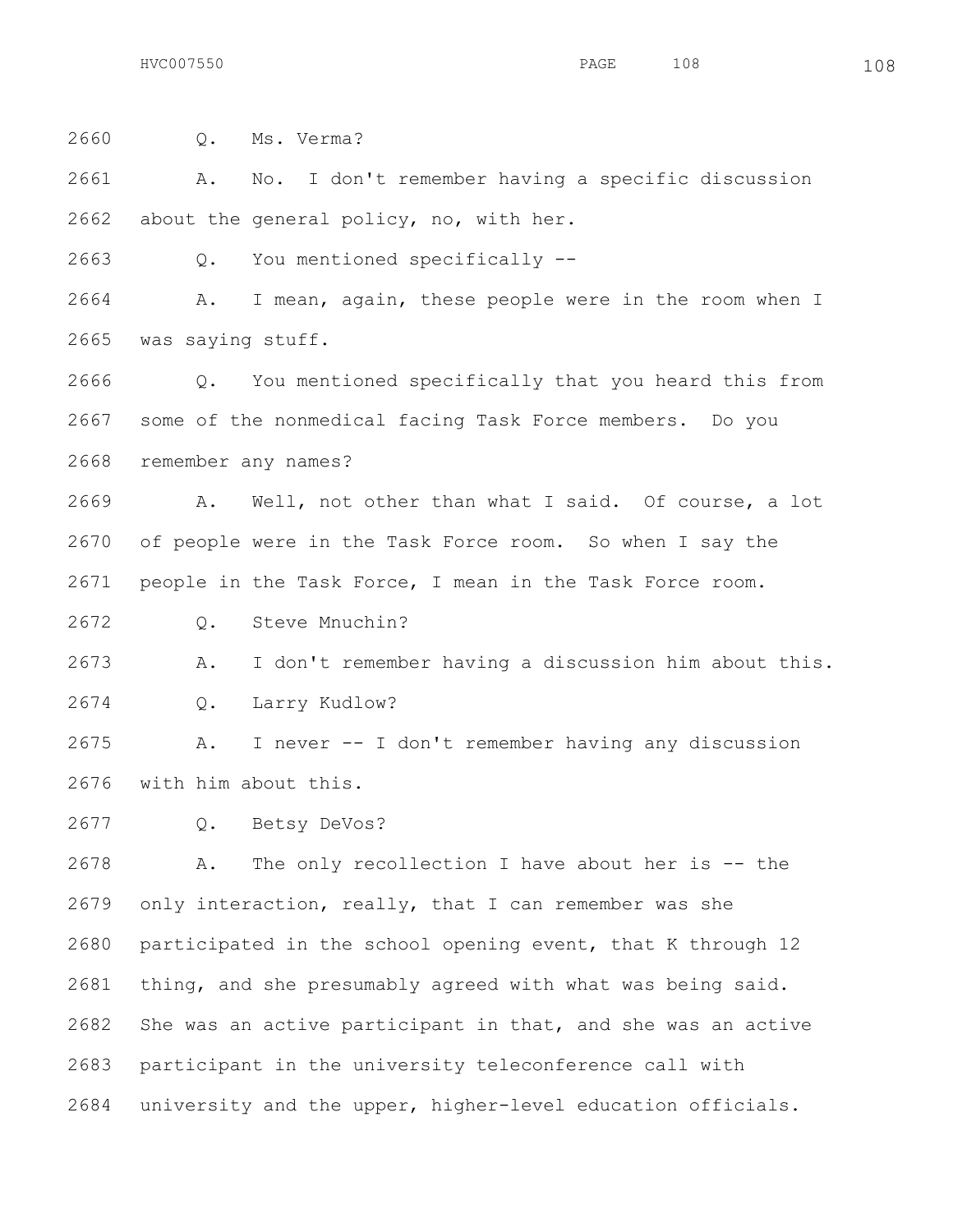So I assume that, but I never had any discussion with Secretary DeVos about policies.

Q. Was Paul --

A. At least not that I recall.

 Q. Apologies. Was Paul Mango supportive of targeted protection strategy?

 A. Paul Mango was often saying what I said was correct. I don't remember a specific, you know, individual point or a specific conversation with him about it.

 Q. Do you recall anyone else at HHS who expressed support for targeted protection?

 A. Well, I never discussed policy with people in HHS. I didn't work with anybody in HHS. I don't even know if I know people in HHS except, of course, Secretary Azar and Paul Mango. Those are the two people I know.

 Q. Did anyone ever express disagreement with you, for instance, at Task Force meetings when you would discuss targeted protection strategies?

A. Yes.

Q. Who?

 A. Well, particularly, Dr. Birx. I mean, the way it worked was that, as I mentioned, for instance, when I said we could do more focused protection, increased, heightened protection of the people who were at highest risk, she said, No, we're already doing everything we could do, and then I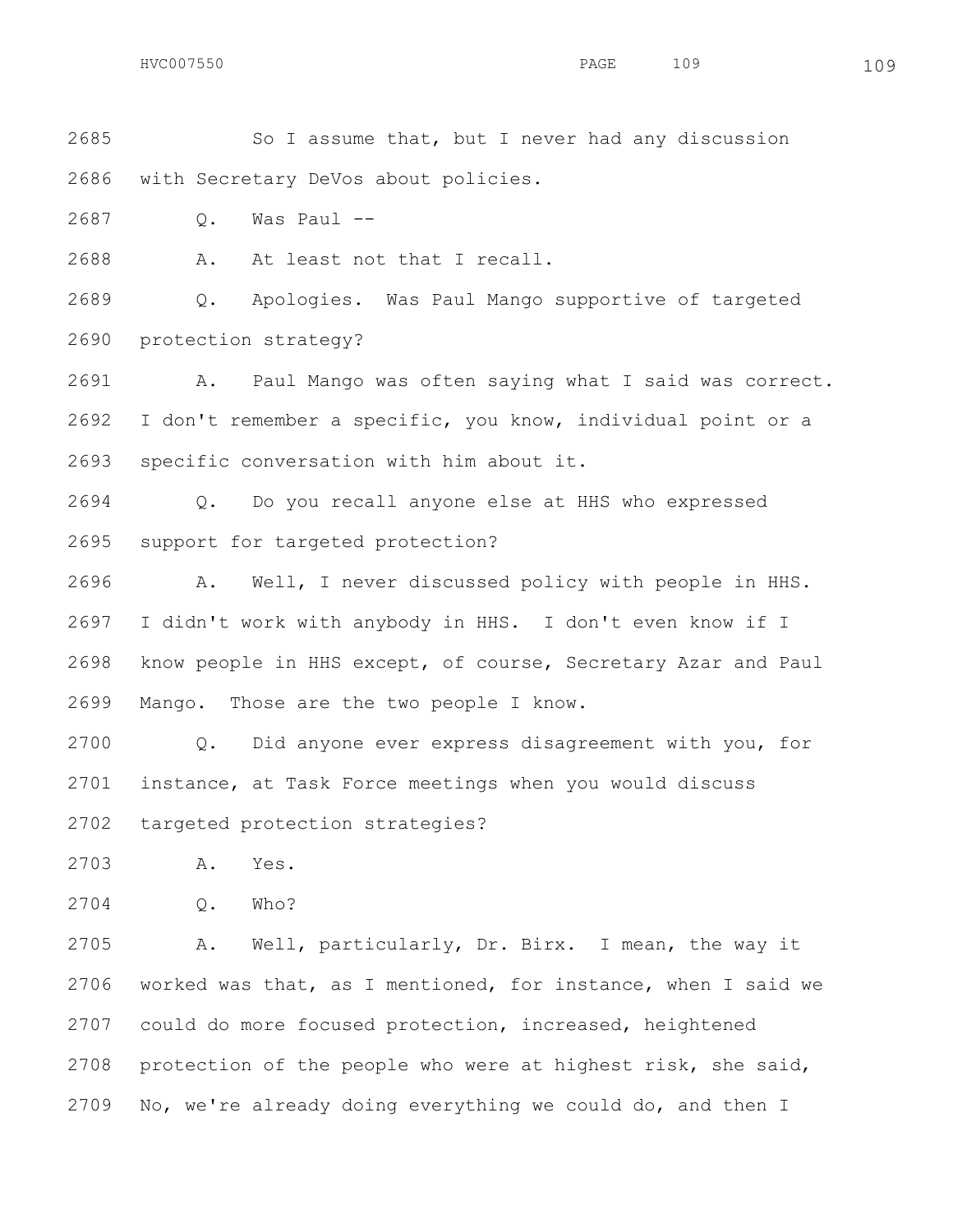said, Well, really? I said, Okay, how often are you testing 2711 in nursing home the staff, and then the answer was once per week. That is a recollection that I have.

 I said, Well, no, that's not everything you could do. Everything you could is not once per week. That's not even adequate, and there were -- we had a meeting -- we had a discussion with the Task Force about opening schools and the risk to children, and they went on about how -- Dr. Birx and others went on at the Task Force meeting about how we should keep the school closed, it's very dangerous, and I was asked 2720 if I agreed by the Vice President Pence, and I said, No, I don't agree. Then went through all the data from all over the world, from all the western European peer nations from our own CDC, including I had at least a dozen publication of scientific journals with me.

 So I disagreed and the answer was -- I was met with silence by Drs. Birx and Fauci and a statement like, Well, you're an outlier by Dr. Birx.

 I mean, this is -- so the answer is yes. There was disagreement.

 Q. You mentioned Dr. Birx specifically. Who else raised concerns about targeted protection?

A. Well, you mean, in the Task Force?

 Well, while I was there, you know, Fauci, Dr. Fauci, basically and Dr. Redfield, they were always in sync with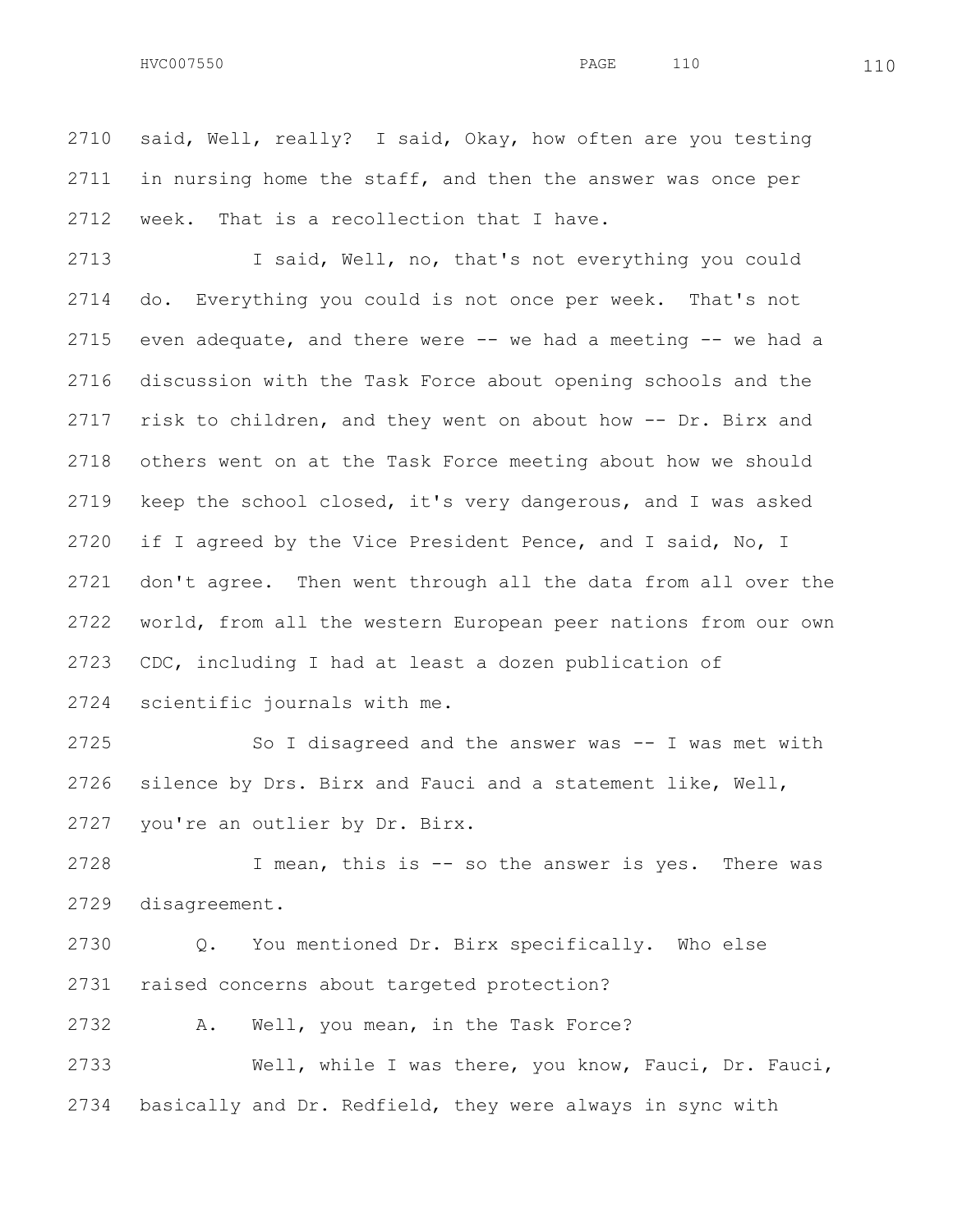Dr. Birx no matter what was said, no matter what she said, no matter what any of them said. There was never any disagreement with the three of them, which is, of course, counter to typical scientific discussions, but yes.

2739 So that sort of, you know, disagreement was generally all of them, and when asked about what I said, that disagreement was voiced.

 Q. I forgot to ask earlier, but did Vice President Pence indicate that he was supportive of targeted protection strategy?

 A. It was hard to say. He was very pleasant and nodded and understood everything, but it's hard to say exactly.

 There was never a -- I never asked a statement, do you or do you not disagree, yes or no. That statement was never asked.

 Q. In your book, you wrote: "The President, most of the inner circle of his advisors, and a contingent of those leading the agencies on the Task Force agreed with my logic of focusing protection on the high-risk population while opening society."

Is that correct?

A. That's correct if that's what I wrote.

 Q. Who else from his inner circle of advisors was indicating that they agreed with your logic of focused protection or targeted protection?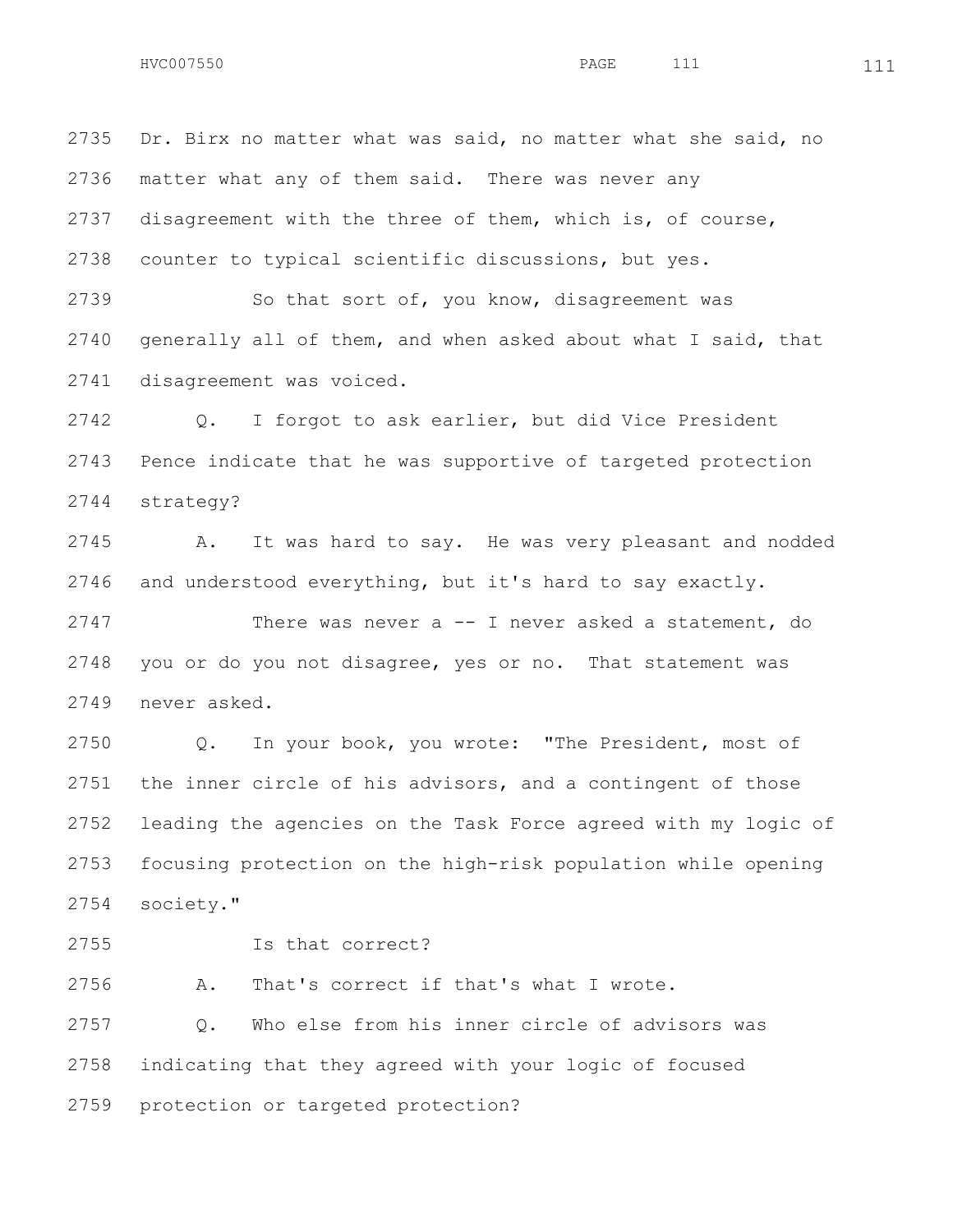A. Well, the logic of the concept and the data, of course, indicated that that was correct. It was agreed upon by a lot of people.

 I mean, you know, there were several people. There were so many people that had -- everybody had an opinion on the pandemic, pretty much. Yeah. There were a lot of people. Q. Who specifically?

 A. I already mentioned Mark Meadows, Marc Short, the V.P.'s chief of staff. There were people -- the people I had often complained to would agree with me. So that meant people like John Rader, Derek Lyons.

2771 A lot of people came up to me after Task Force meetings, saying you're correct, that's true. So that, at times, was Paul Mango. I don't remember others.

 MR. DASGUPTA: Sorry, Beth. I didn't mean interrupt you. I was just saying that we've been going for, I think, 66 minutes. Should we take a lunch break?

MS. MUELLER: Let me finish this line of

questioning. It should be brief, and then we can take a

break. Thank you.

MR. DASGUPTA: Okay.

BY MS. MUELLER:

 Q. I just want to run through a few names, Dr. Atlas, to see if it jogs your memory. Did you have any discussions with Jared Kushner that suggested he was supportive of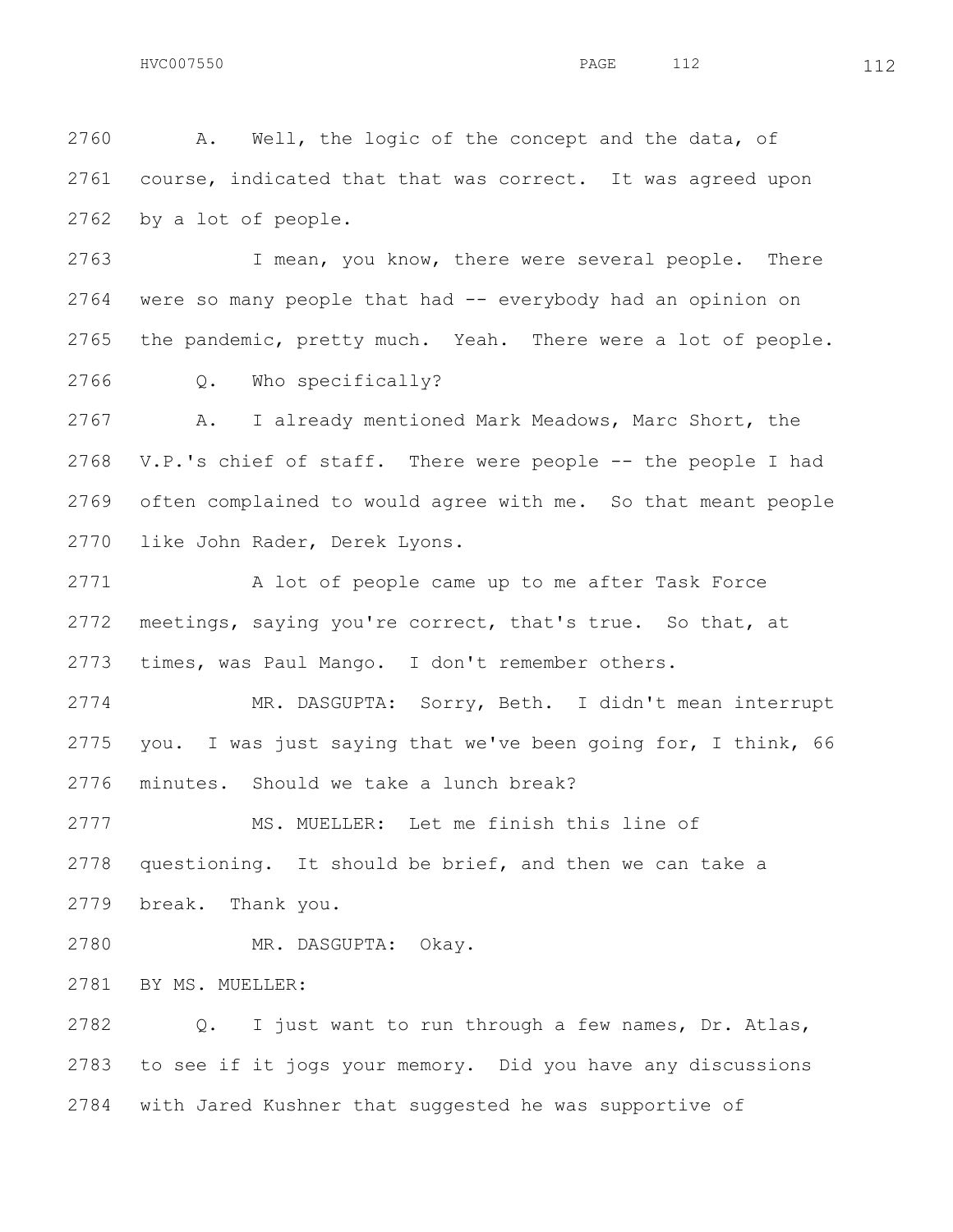HVC007550 **PAGE** 113 113

 targeted protection strategy? A. I would say I don't remember a long or a significant conversation about targeted protection with Jared Kushner. Q. Hope Hicks? A. I don't know who that is.

Q. Hope Hicks?

 A. Oh, I'm sorry. I thought you were saying Copex. I'm sorry.

 I didn't talk policy with her, but I don't remember. I voiced the policy views in the COVID Huddles and there were a lot of people in there, but I don't remember a specific conversation with her.

 I mean, you know, it seemed to me I do have a recollection of a conversation now where she said this makes sense and I was sort of surprised, because she's not a policy person, but it just pointed to the obvious logic of it given also that the Fauci-Birx lockdowns were failures.

Q. Kayleigh McEnany?

 A. I didn't have a specific conversation, did you agree or do you agree, although, when I went to the first visit at the White House, she showed some of the points on her computer that was -- I had been making in written and interview segments. Before I came to the White House, I'm talking about, on the first day I visited.

So she was aware of what I was saying, but I don't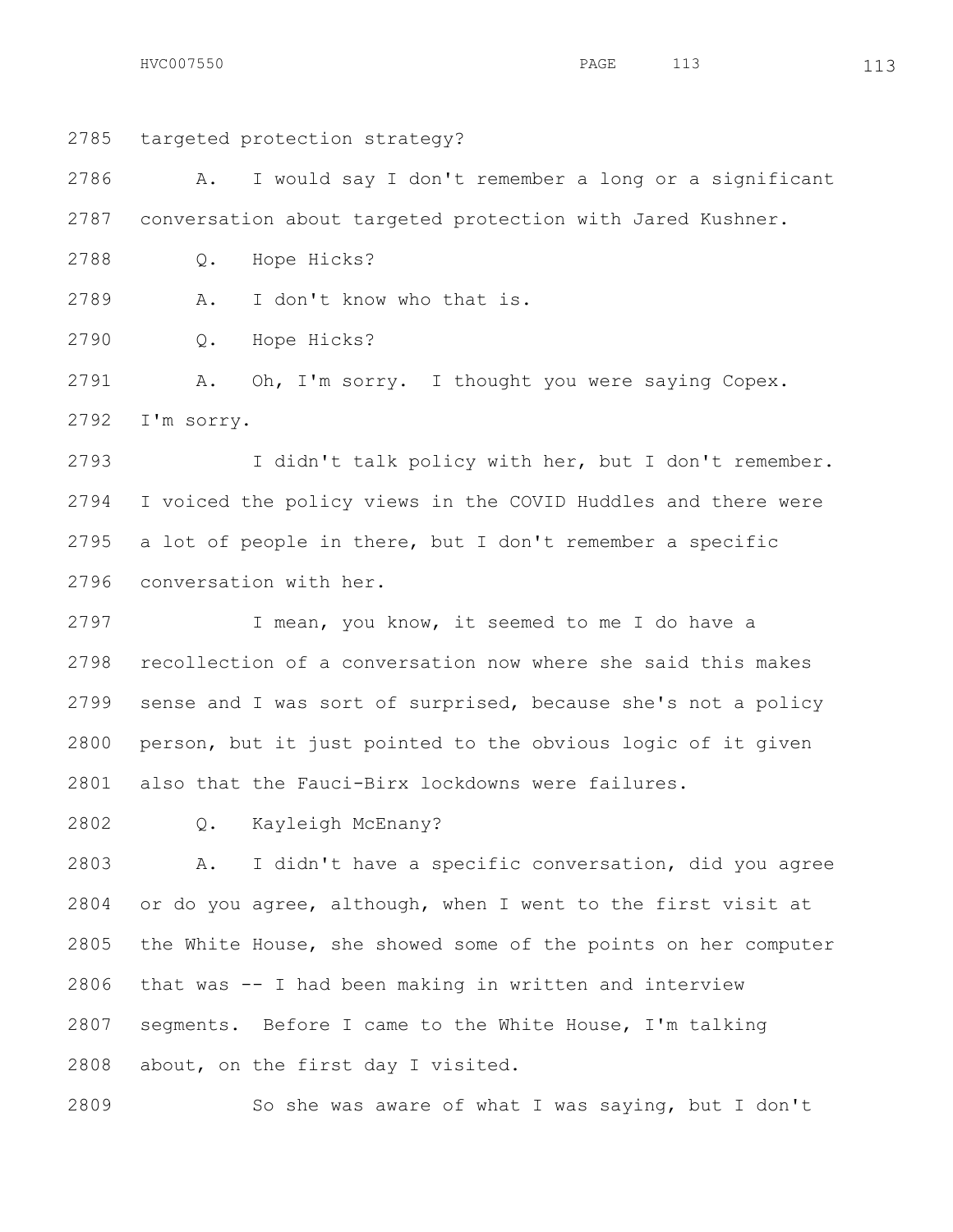remember having a specific discussion of if she agreed with me or not.

 Q. Did aspects of the targeted protection strategy get incorporated into the messaging from the President?

 A. Well, I mean, yes. That was in the remarks that he gave in these -- in several of these press briefings. He was talking about things like that.

MS. MUELLER: Okay. We can go off the record.

Thank you.

 [Whereupon, at 1:26 p.m., a lunch recess was taken, to reconvene at 2:15 p.m. this same day.]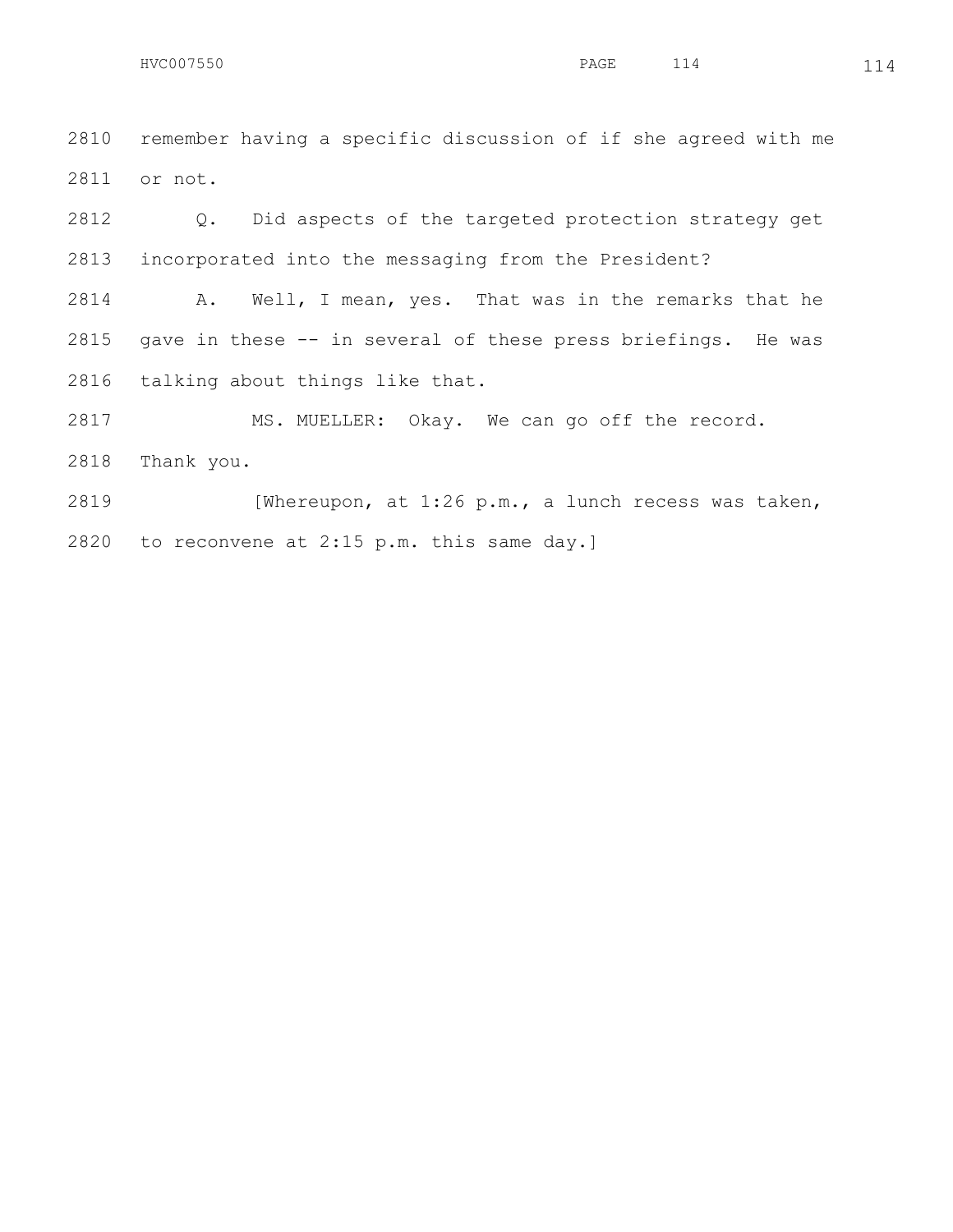A F T E R N O O N S E S S I O N [2:16 p.m.] FURTHER EXAMINATION BY THE MAJORITY MS. MUELLER: Dr. Atlas, I would like to discuss something you mentioned earlier, which is your role in updating the testing guidance. First, I would like to direct your attention to the document that we've marked as Exhibit 5. [Exhibit No. 5 was 2829 identified **for the record.**  BY MS. MUELLER: Q. This starts on page 16 of the exhibits that we sent over earlier today. While you're pulling that up, for the record, this is a document entitled "Specific Notes on Prioritized Testing". It's undated, but it has a handwritten note in the top corner "8/3 SWA". Dr. Atlas, have you been able to pull that up on your screen? MR. DASGUPTA: I'm still looking for it myself. Do you know what page it is, exactly? MS. MUELLER: Yes. The document should start on page 16. MR. DASGUPTA: Okay. Thank you. I apologize my computer is being a little slow. Okay. 2845 THE WITNESS: Okay. I've got it.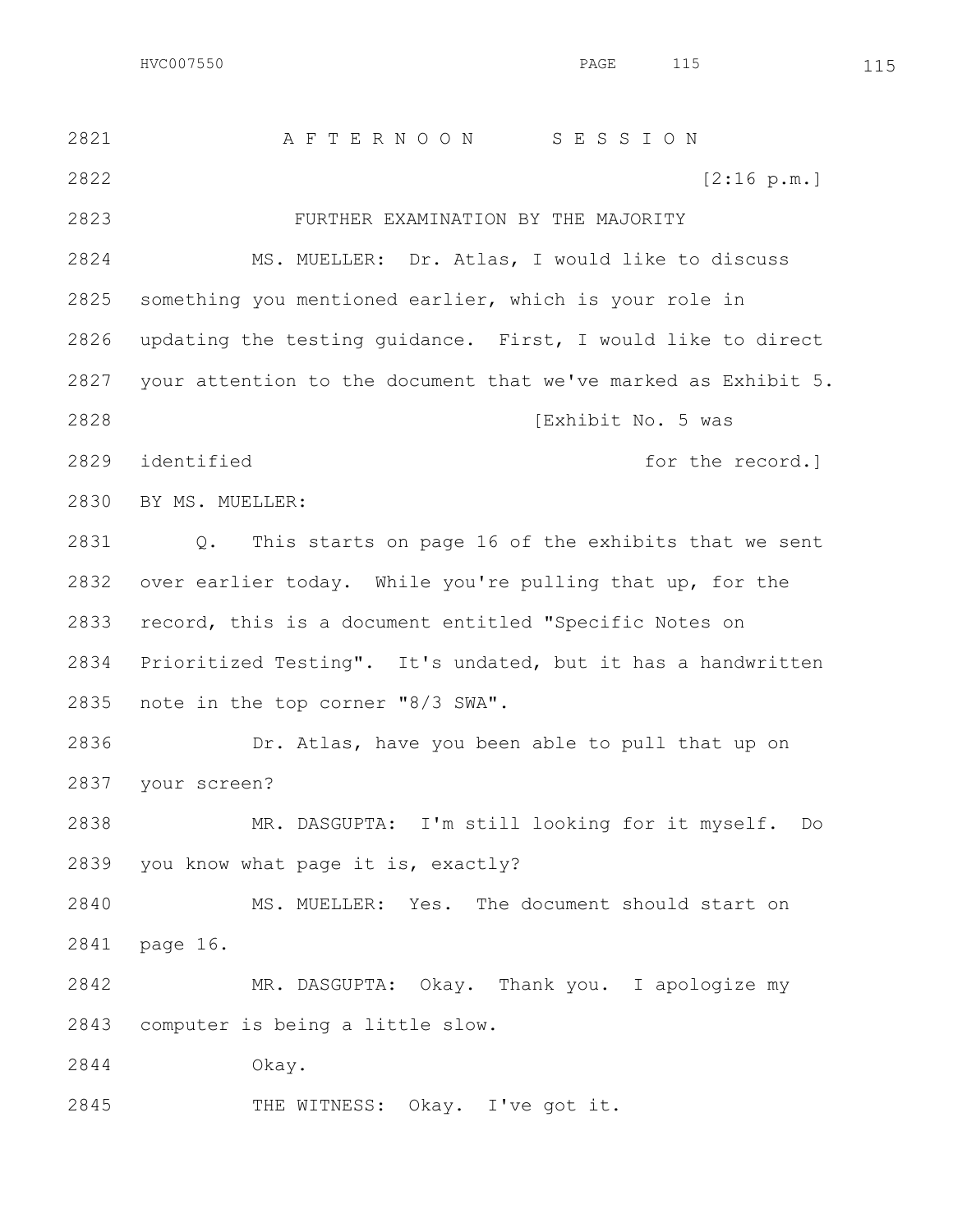BY MS. MUELLER:

 Q. My first question is just what is this document? A. Yeah. These are my summary thoughts on the role -- on testing at that point in time.

Q. Why did you prepare this?

 A. Because I thought that one of the main ways, that one of the main problems with the Birx-Fauci policy failure of lockdowns was that testing -- one way to stop people from dying the way they were was if there could be a better use of testing. It struck me that the Administration had a big testing capability that they had eventually made by the time I was asked to come to Washington, but I didn't think it was being used to make sure people weren't dying.

2859 There were ways to improve how it could be used, to get more testing done to protect the people who were going to die, and I didn't -- so that was my impression. You know, that impression was what I had on my first visit. I think I related that story in my book.

Q. What are you referencing?

 A. Well, what I'm referencing right now is that when I met Dr. -- sorry -- when I bumped into Vice President Pence in the hall before my meeting with him, he showed me a list, a printout of number of tests per day, and that's fine, but that was a big testing capability.

The goal is to stop people from dying, not just to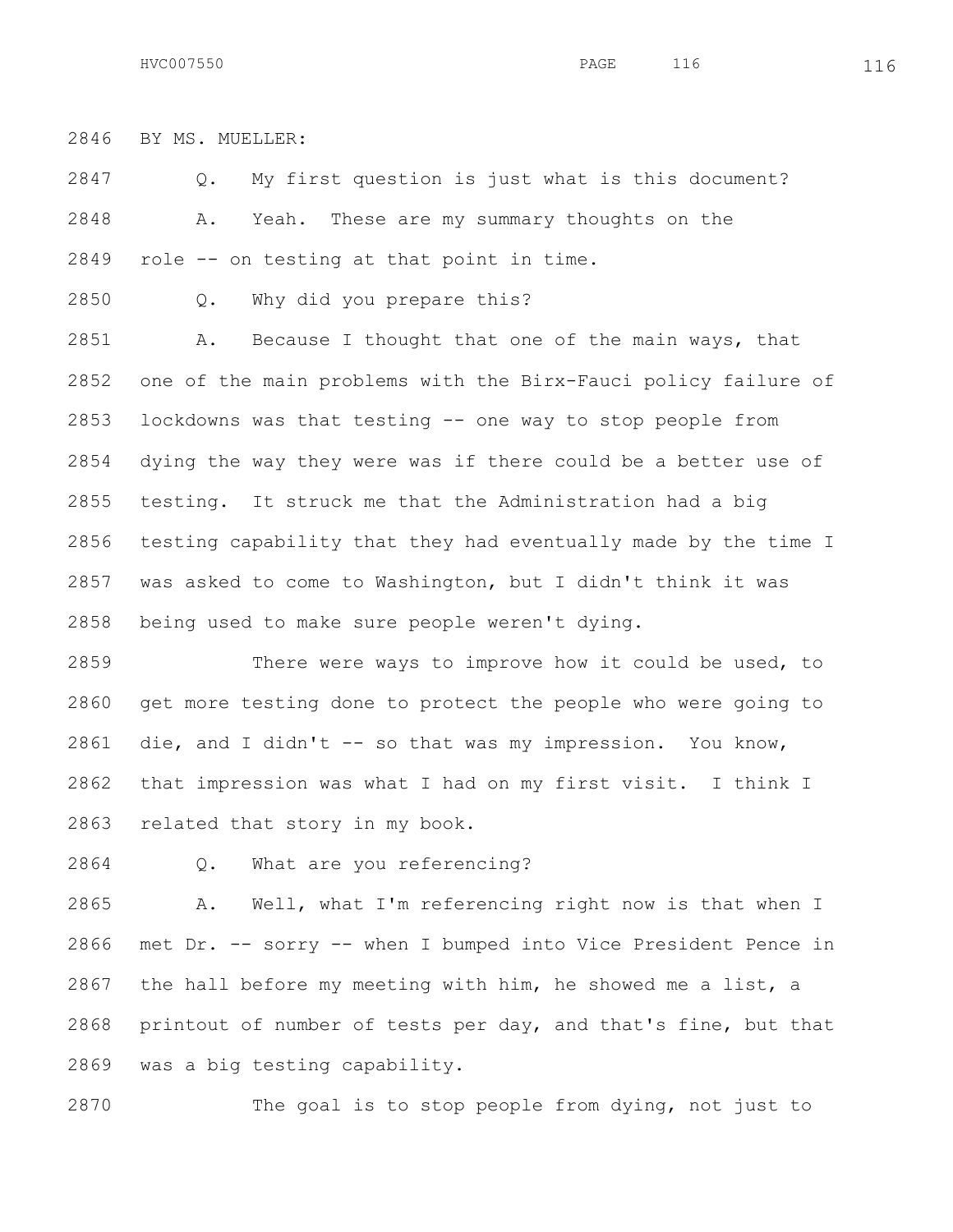do numbers of tests. So the point is who's being tested, when it's being used, this kind of sort of common sense logic. That's all. Q. Did you share your concerns with how testing was being performed with Vice President Pence during that conversation? A. I don't remember, honestly, the exact conversation I had with Vice President Pence at the time. Q. Did you at any time express your concerns about testing to Vice President Pence? A. We had a discussion with Vice President Pence in the room at the Task Force on the testing guidelines. Q. We will talk about the testing guidelines momentarily. So we can come back to that. Moving back to this document, Exhibit 5, how was this document to be used? Did you give it to anyone? A. Let me look at the document to make sure I know what I'm talking about here. I don't remember, actually. Honestly, I don't remember if I gave it to somebody or not. This is a compilation of what I thought about testing, that it was sort of for that reason.

 Q. The document reads: "It is harmful to do massive testing, especially, since actions on many positive tests are not always necessary."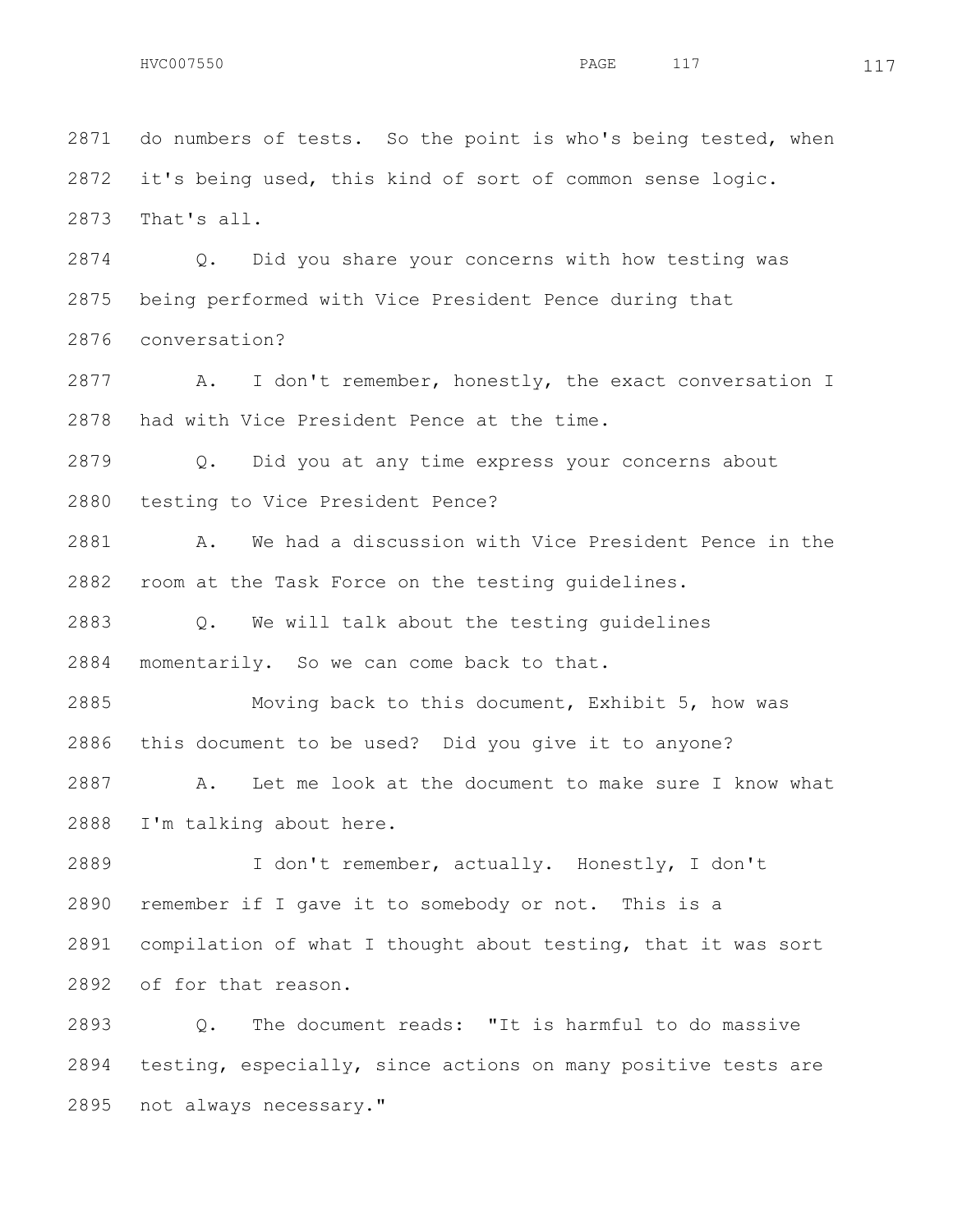What do you mean by that?

A. Can you point to where you're looking?

 Q. I apologize. I actually have lost my place in the document.

 If you look at the last page, it should be the second to last page, Bullet 3.

A. You're saying page 17 in the exhibit?

Q. Let me check.

 Let's go off the record very briefly. I'm having a computer problem and I'm having a problem all of a sudden with my PDF. Just a second.

[Recess.]

BY MS. MUELLER:

 Q. Looking at page 17, let's just take this in order 2910 using the asterisked bullets. It says -- in the second bullet, it says: "Those exposed, but asymptomatic do not need testing as a priority except high-risk people as above since the overwhelming majority of people do fine."

 It continues: "Broad population testing of asymptomatic people is not a priority. Tens of millions of people have been infected. The action item if positive, quarantining asymptomatic low-risk people would be both hugely disruptive to society and interfere with the critical population immunity needed to eradicate the threat, not to mention contrary to American values of personal freedom and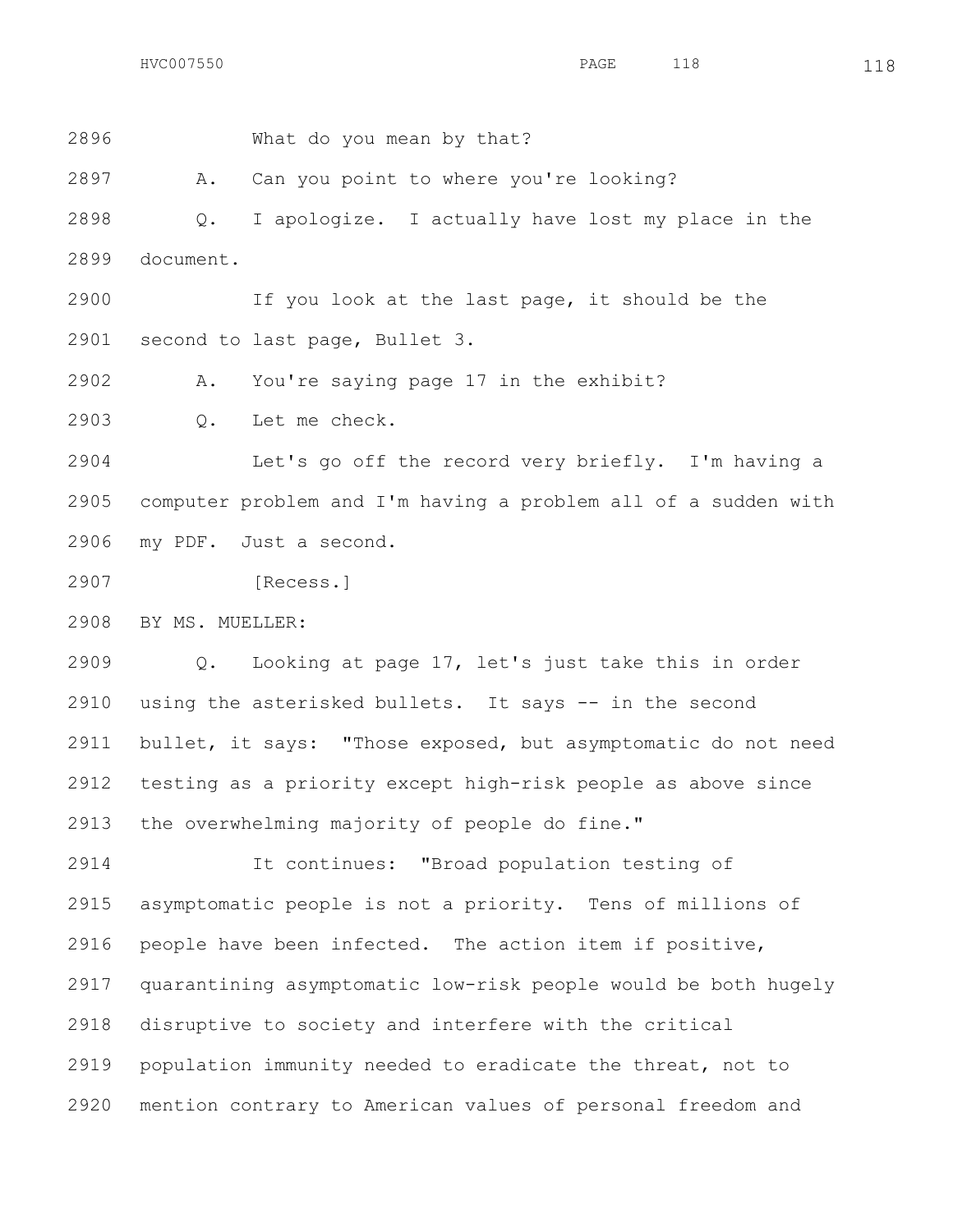the perception of needing a test adds to the fear and subsumes needed resources for priority tests."

 How would testing and quarantining asymptomatic people be disruptive to society?

 A. Well, I mean, that's -- okay. How would testing and quarantining people be disruptive to society? That's lockdowns. If you test and quarantine everybody who has been exposed or even not exposed, since more than 50 percent or rough 50 percent, at least, of people who had this infection are asymptomatic, you're going to lockdown everybody. That's -- you know, the lockdowns are extraordinarily harmful.

 It's not just the lockdowns. I mean, here's the problem: When you have a public health policy that's focused on stopping a single virus without regard to the impact of the policy, that is extraordinarily harmful. What's what we see. That's why there are massive deaths from the lockdowns themselves. That's the psychological harm that we get.

 So in a general sense, lockdown of healthy people has a significant cost. Now, this was the whole point of the Birx-Fauci lockdowns, is that their focus seemed to be stopping COVID-19 at all costs. That's an inappropriate and harmful way to have public health policy.

 The public health policies that are used must always include the impact of the policy itself, and so we see the impact of the policy itself. We saw it done when the suicide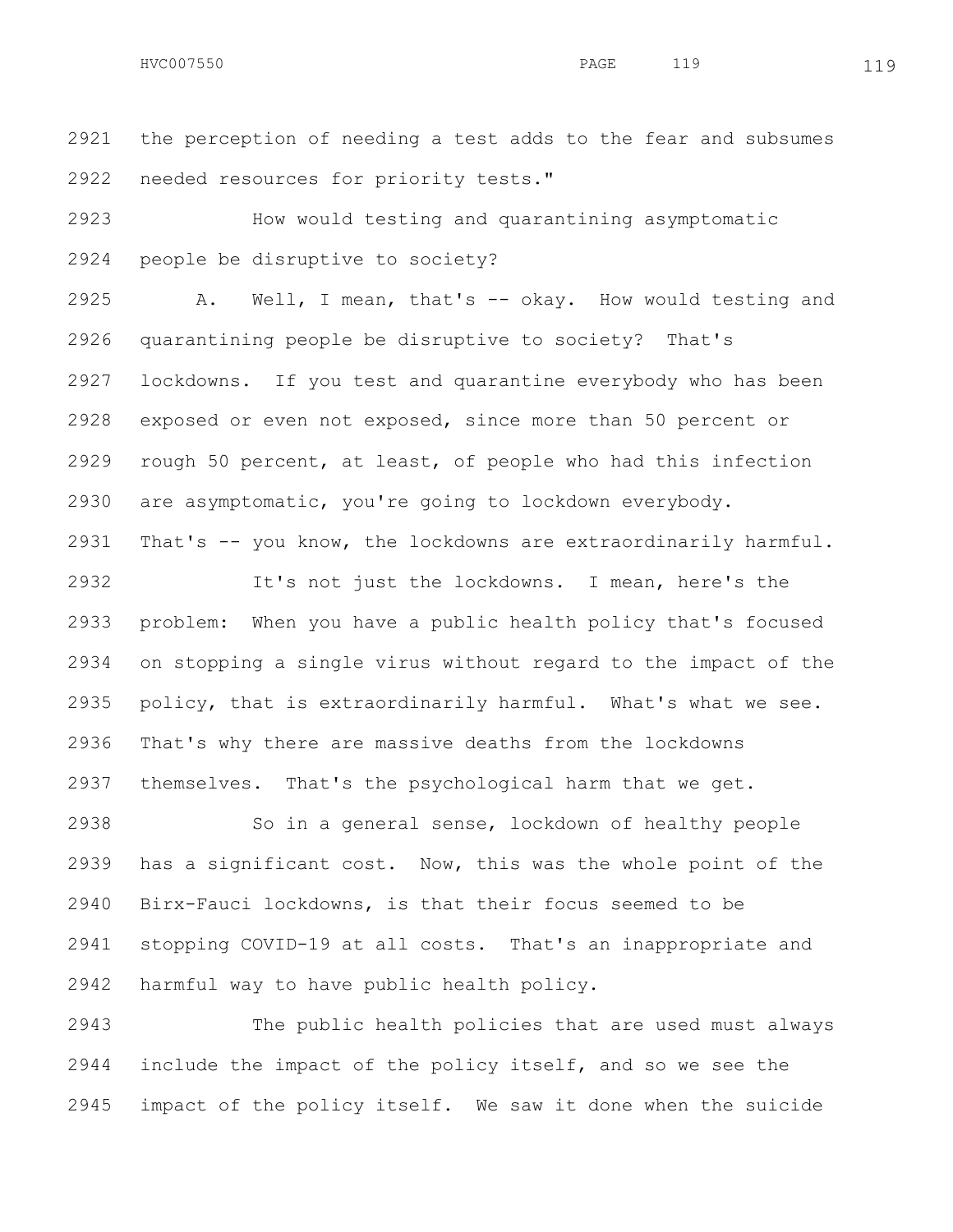rates were going up and the drug abuse rates were

 skyrocketing, when the psychological harms when the visits for anxiety and depression of young people were skyrocketing, when one in four college-age students are thinking of killing themselves, like the CDC reported even back in June of 2020, that lockdown is extraordinarily harmful.

 Moreover, the fear introduced into people to not seek medical care when you have 50 percent, roughly, of acute stroke patients and heart attack patients not calling the ambulance because fear of going into a medical facility, when you have people not getting urgent, significant things like organ transplants because of fear of going into a medical facility, the lockdown themselves are killing people.

 The second part of this about testing is that, you know, at the time, back in the summer of 2020, the testing was not as available as it -- it was not immediately available. In fact, every resource was somewhat limited. So the point is that we were not testing enough where people were high risk were living or people were getting in contact with very high-risk people, as I mentioned many times already.

 So when you're not doing enough testing to protect the people who are dying and they're dying, but you're just sort of having tests done just because people are afraid, I mean, that's just not the best, most efficacious use of testing.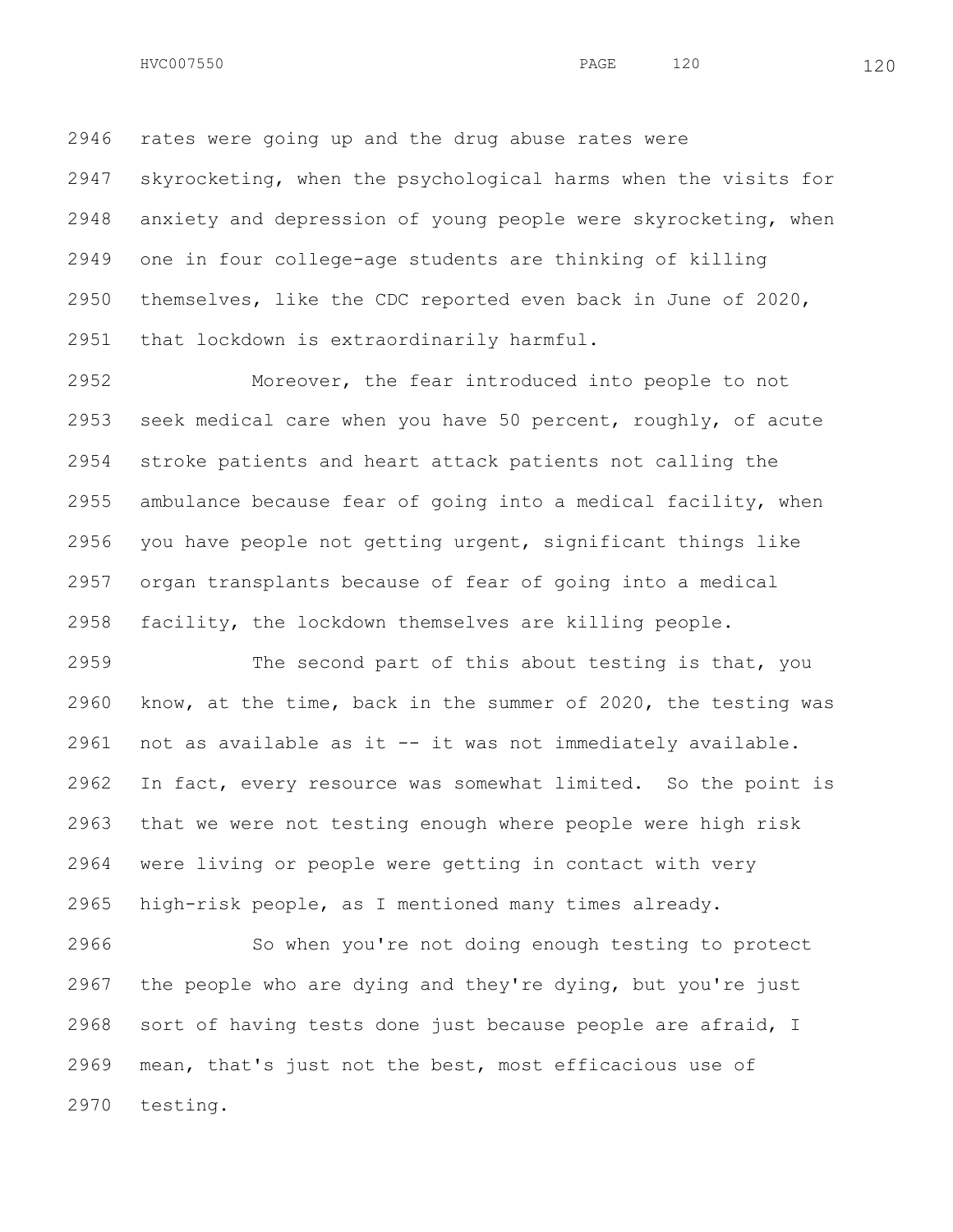Q. You mentioned that it would interfere with critical population immunity needed to eradicate the threat. How would testing asymptomatic people interfere with that goal? A. Yeah. I'm sorry. Can you point me to where I wrote

again? Are we in the bullet point "Broad Population"?

Q. That's right. It says --

A. Okay. Yeah. I got it.

Q. The third sentence.

 A. Yeah. Well, that's just a biological fact. If you're quarantining, if you're isolating everyone in the world -- isolating literally everyone is extreme -- you're not -- just biologically, no one will have immunity to the infection.

 If you raise people in a bubble, as the extreme example, that's just a biological fact. I think, you know, we're seeing that now, how, you know, immune protection from an infection is a -- that's basic biology.

 Q. So you prepared this document, and is it fair to say that outlines your thoughts on the appropriate testing strategy that should be implemented going forward?

 A. I don't know about that. I would say that it's fair to say that these were some of my thoughts on testing.

 Q. This is dated August 3, 2020 or August 3rd. I assume that's 2020. Is that correct?

A. Yeah. It says 8-3 on here.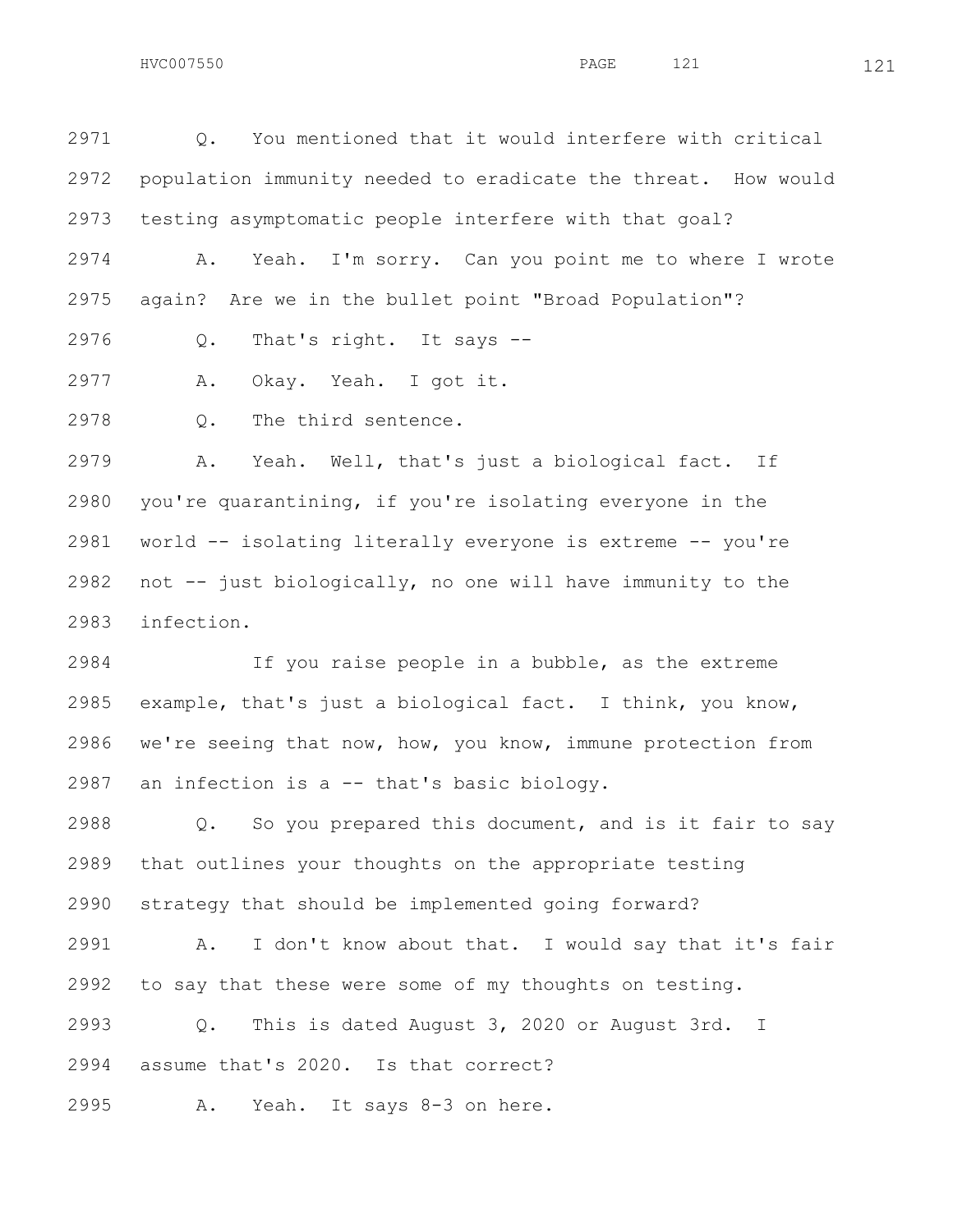Q. Were you having any conversations apart from the Task Force meeting specifically about the guidance? Were you having general discussions about testing strategy with anyone at the White House during this time?

 A. Well, not really with anybody in the White House per se, no. I mean, no. I had just the discussion in terms of  $-$  okay. So, for instance, the work on the school opening, there were suggestions in there about using testing, for instance, but in terms of a specific discussion about testing, I don't remember having a discussion specifically about testing with people in the White House.

 We did have a discussion in the Task Force. There was a document about testing circulated by Drs. Giroir and Redfield and a bunch commented on that, and I was one of the people that was asked to comment on. I don't know that that constitutes a discussion.

 Q. In your book, you discussed a phone call that you made from John Rader's office in, I think, your first few days at the White House with Admiral Giroir and Dr. Redfield was added in and it was about testing. Do you recall that call? A. Yes.

Q. When did that take place?

 A. That was early in August. I don't remember the exact date, but it was early. It was before I was in on the Task Force. I mean before I sat in on a Task Force meeting,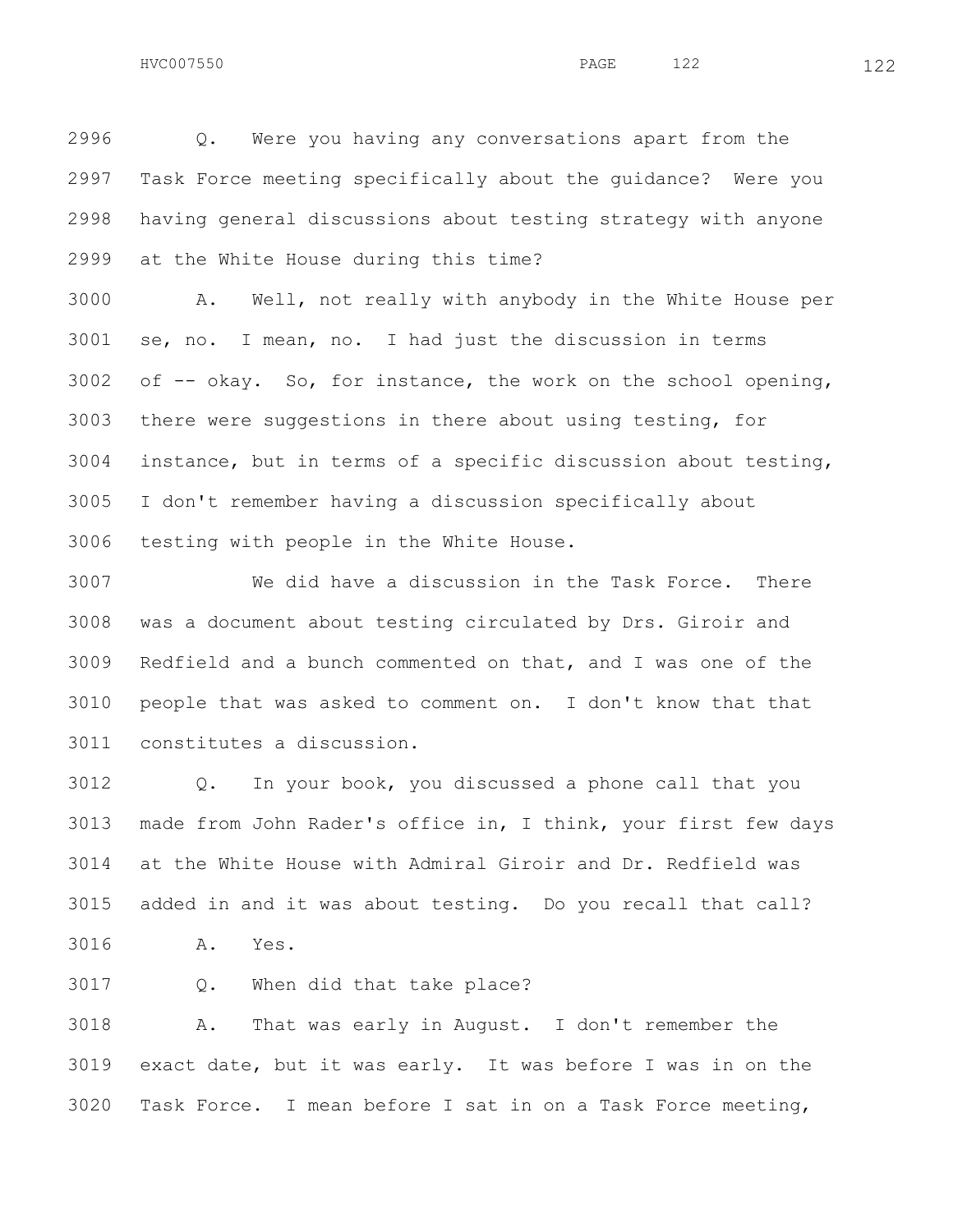HVC007550 123 **PAGE** 123 123

is what I mean by that.

 Q. What did you discuss during this phone call? A. Well, you know, as I mentioned, my focus was stopping people from dying, and I thought that testing was going to be a critical tool to do that, to be more effective so that instead of just doing a bunch of tests, we would use the tests to stop people from dying. That was purpose of all of these. It should have been the purpose of all the public health measures, in my opinion. It seems obvious.

 So you earlier asked me what my priorities were, and one priority was how to do that, how to stop people from dying, how to increase the protection of the elderly, the high-risk people, and that, I thought, was by increasing the testing, and I've outlined this several times, specifically in nursing homes, but not just in nursing home, for visiting nurses to elderly people who were outside of nursing homes.

3037 So I thought, Okay, John Rader was somebody who I knew from earlier, and so I had lunch with him or sat in his office and, basically, I said, Well, I would like to get increased testing; I would like to advocate for increased testing in older people that are high risk. And he said maybe should call up Dr. Giroir; he's the guy who is doing testing. So I did call up Dr. Giroir. I think I related this quite a bit in the book.

So I called up Dr. Giroir. He was in charge of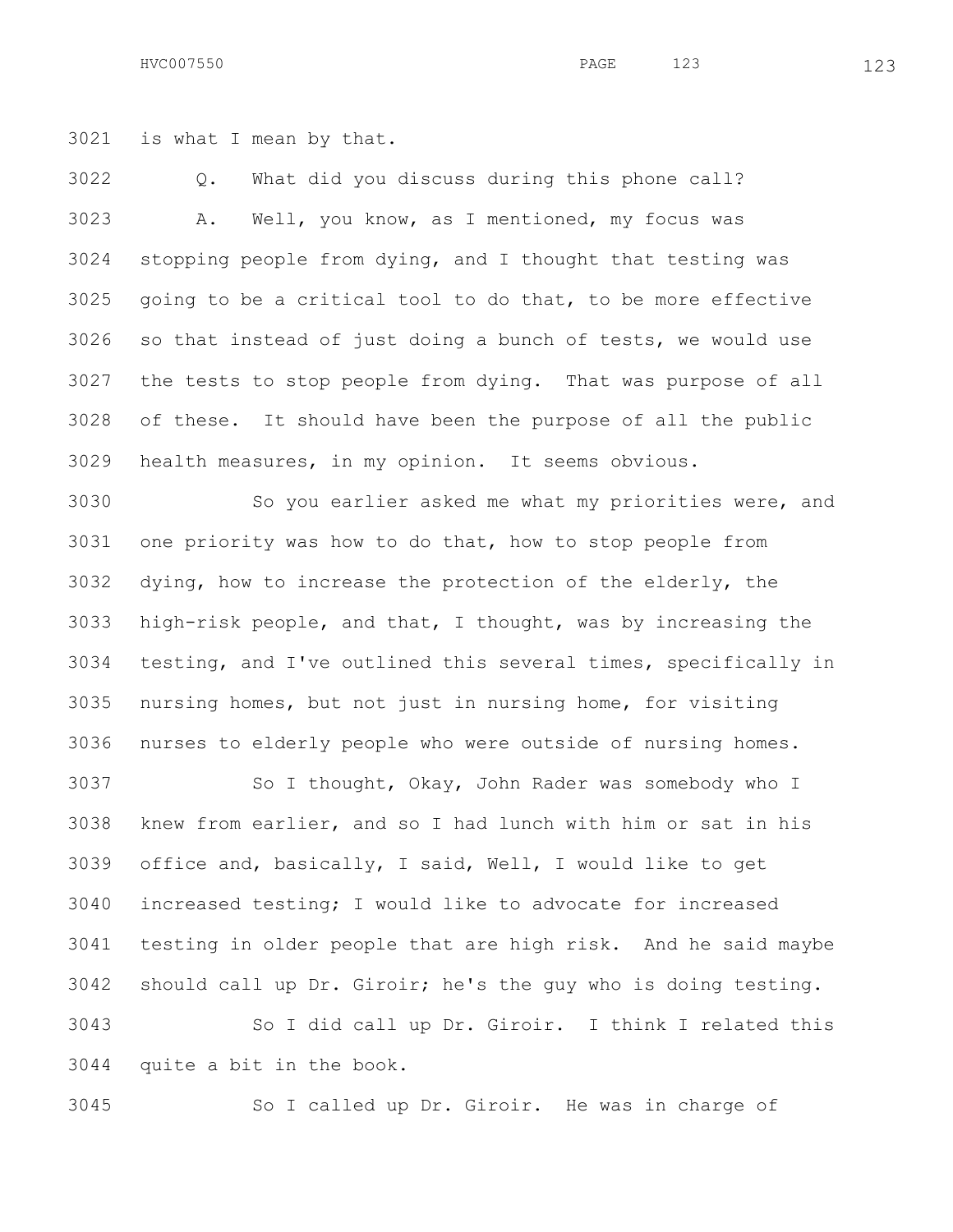testing. That was my understanding, and he said, Yeah, that sounds good, because I was telling him about how, you know, we increase the testing and, Okay, you did a great job -- I'm not saying this verbatim, what I said. I'm just saying the gist of it was you have a great big testing apparatus. They were doing something like 700,000 tests a day when I got to Washington, after their initial whatever happened before I got there, and I said now, you know, what about increasing the testing.

 This is where it also became apparent that they were testing nursing home stuff staff once a week kind of thing. So I said -- you know, I was asking questions and I was also talking about how there's also problems. This was widely known at this time about PCR tests that were being done in a way that, technically, detects tiny bits of virus after they're dead, tiny bits of virus that are noncontagious. This was already written about and anyone who was following in detail the scientific detail of testing knew that.

 So testing was being sort of -- has had its issues, and one the issues was not only is it detecting people who are not contagious, that's an example of how you would be quarantining people and disrupting their lives and societies and closing down businesses and schools. For people who were not contagious, that's what a positive PCR test does if it's done in the way that most PCR tests were being done, frankly.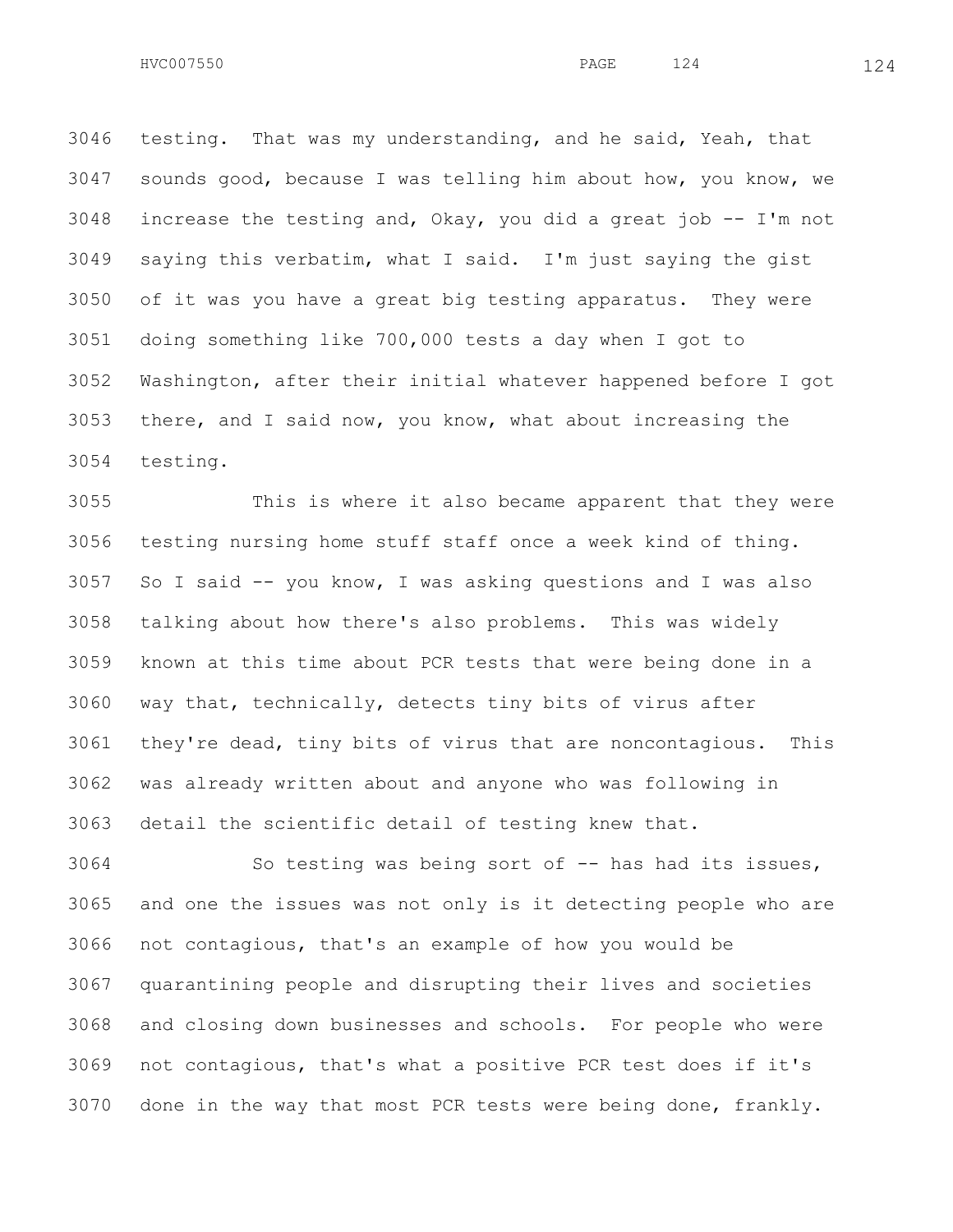So I also knew that it was taking several days to turn around some of the test results at that point in time, and when you have a person who's a worker in a nursing home and you say, Oh, I'm testing them and you don't know if their test is negative or positive, but you have a virus that half 3076 the people are asymptomatic  $--$  I'm making a general rough guesstimate there -- you don't know that person is cleared to go into a nursing home, yet, the people were going into the nursing home because they weren't blocked from going into the nursing home for several days, and if you were going to block them from going in, even if they were exposed, by the way, because they should have been tested working in a nursing home, you know, it's not being used to the beset of its ability and the empirical fact is that the Birx-Fauci lockdowns were not stopping people from dying in the nursing homes.

 I remember at the time -- I don't know if it was Minnesota. I think it might have been where 80 percent of the deaths were inside the nursing homes.

 So you had this massive -- what I considered a massive apparatus potentially available to stop people from dying to shelter people who were at significant risk, but it wasn't being used to the best that it could be, and so I called up Giroir and introduced myself and he said, Yeah, this is a good discussion we should have about testing, he said.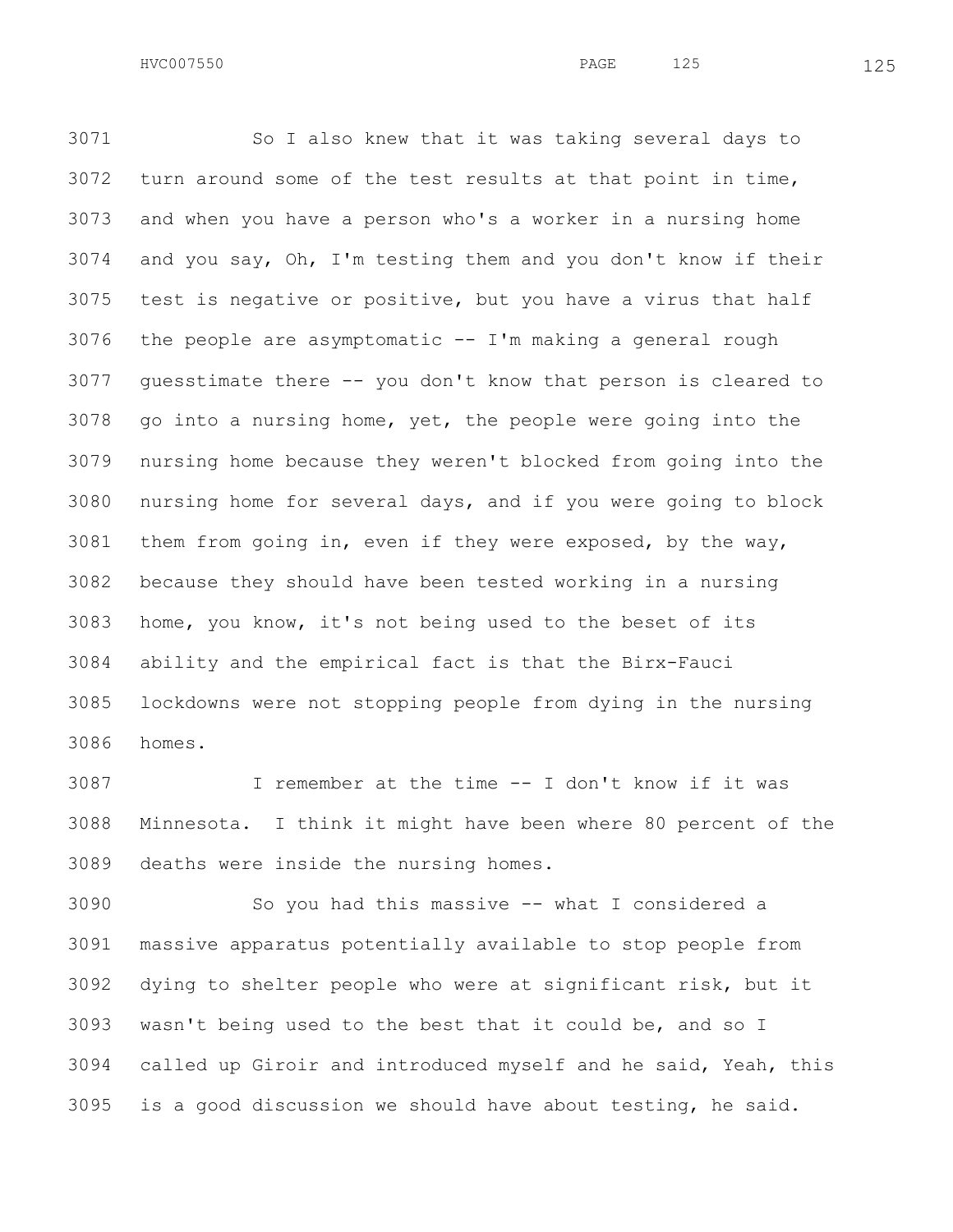He said he will get Dr. Redfield and set up the call.

 I don't remember if it was the second call or the details of it, but we quickly soon thereafter had a call with the three of us about testing.

 Q. So that was helpful, Dr. Atlas, but if you could answer my questions specifically, I think we'll be done a little bit more quickly today.

 So I just want to ask what, specifically, did you discuss with Admiral Giroir and Dr. Redfield during that call? Was it all of those concerns and was it something else? A. No. That's sort of what I remember as pretty much the gist of conversation, to the best of my memory.

 Q. Did you discuss updating the testing guidance released by the CDC specifically?

 A. No, I didn't. What I remember what happened was Dr. Giroir, you know, we had this conversation that's sort of along the lines of what I just articulated, and Dr. Giroir said he's going to initiate a document to optimize the testing and he's going to draft it. This was him talking, not me. I didn't ask for that.

 He's going to draft the document. He's going to send it to Dr. Redfield and then they will circulate it around to various people who are knowledgeable, basically, medical side of the Task Force and others. Again, this was sort of a routine. When documents were circulated around, I didn't know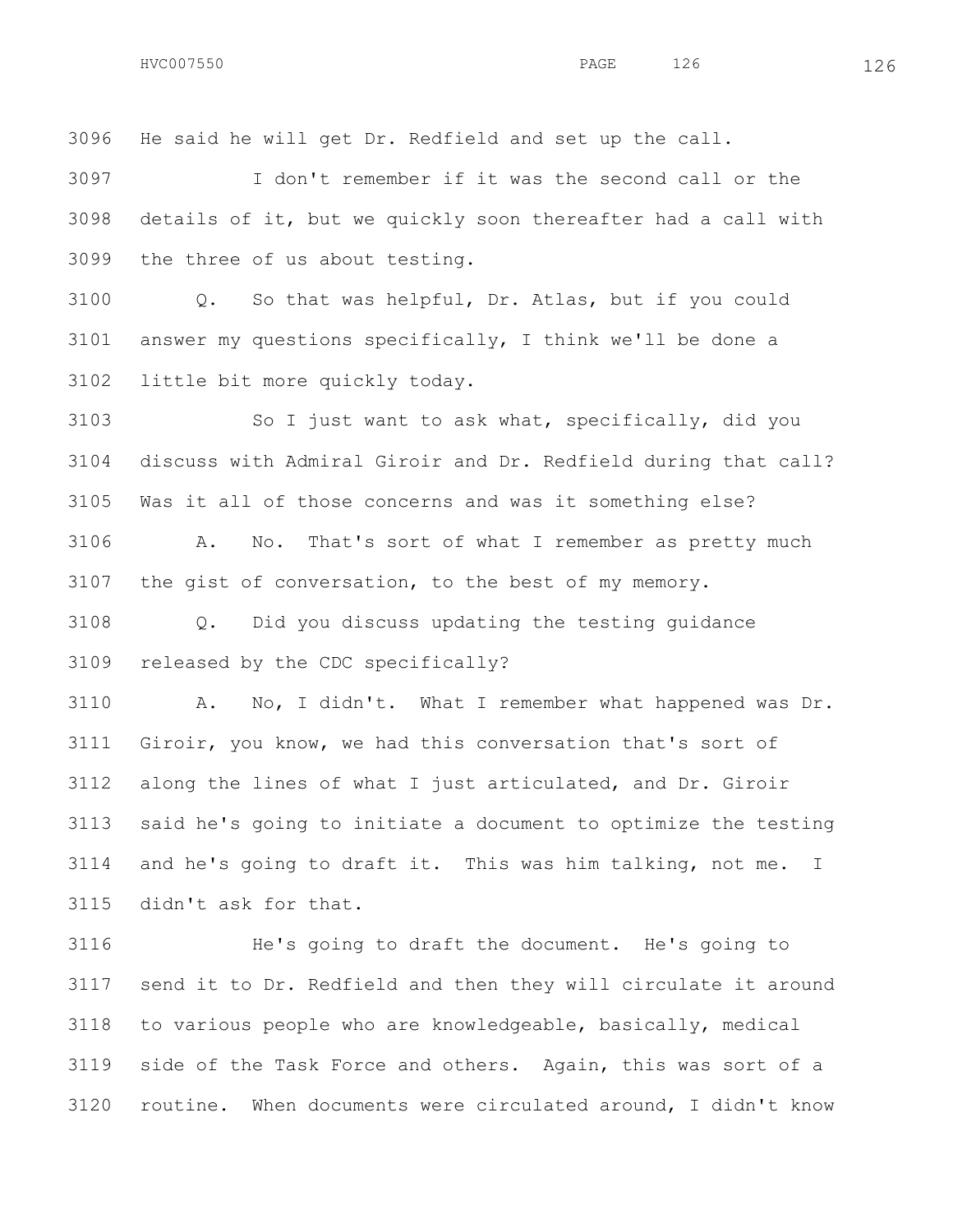who was getting it or whatever. Q. I just want to make sure that the record is clear. Was it your understanding that Dr. Giroir was going to update CDC's testing guidelines or he was going to create a different document related to testing? A. My understanding was that Dr. Giroir and Dr. Redfield were going to draft a document that was either -- I don't know if it was a testing sort of guideline or what. I don't know. I don't remember the detailed word of exactly what that was going to be. MS. MUELLER: I would like to direct your attention to Exhibits 6, 7, and 8. **IEXHIBIT NOS. 6, 7 and 8 were**  identified for the record.] MS. MUELLER: For the record, Exhibit 6 is titled "Coronavirus Disease 2019 Overview of Testing for SARS-CoV-2" and it lists the date January 17, 2020. THE WITNESS: July 17th. MS. MUELLER: Oh, I'm sorry. Yes, July 17, 2020. Exhibit 7 is entitled "Coronavirus Disease 2019 Overview of Testing for SARS-CoV-2" and has an updated date of August 24, 2020. Then Exhibit 8 is the same document, but it has an updated date of September 18, 2020. BY MS. MUELLER: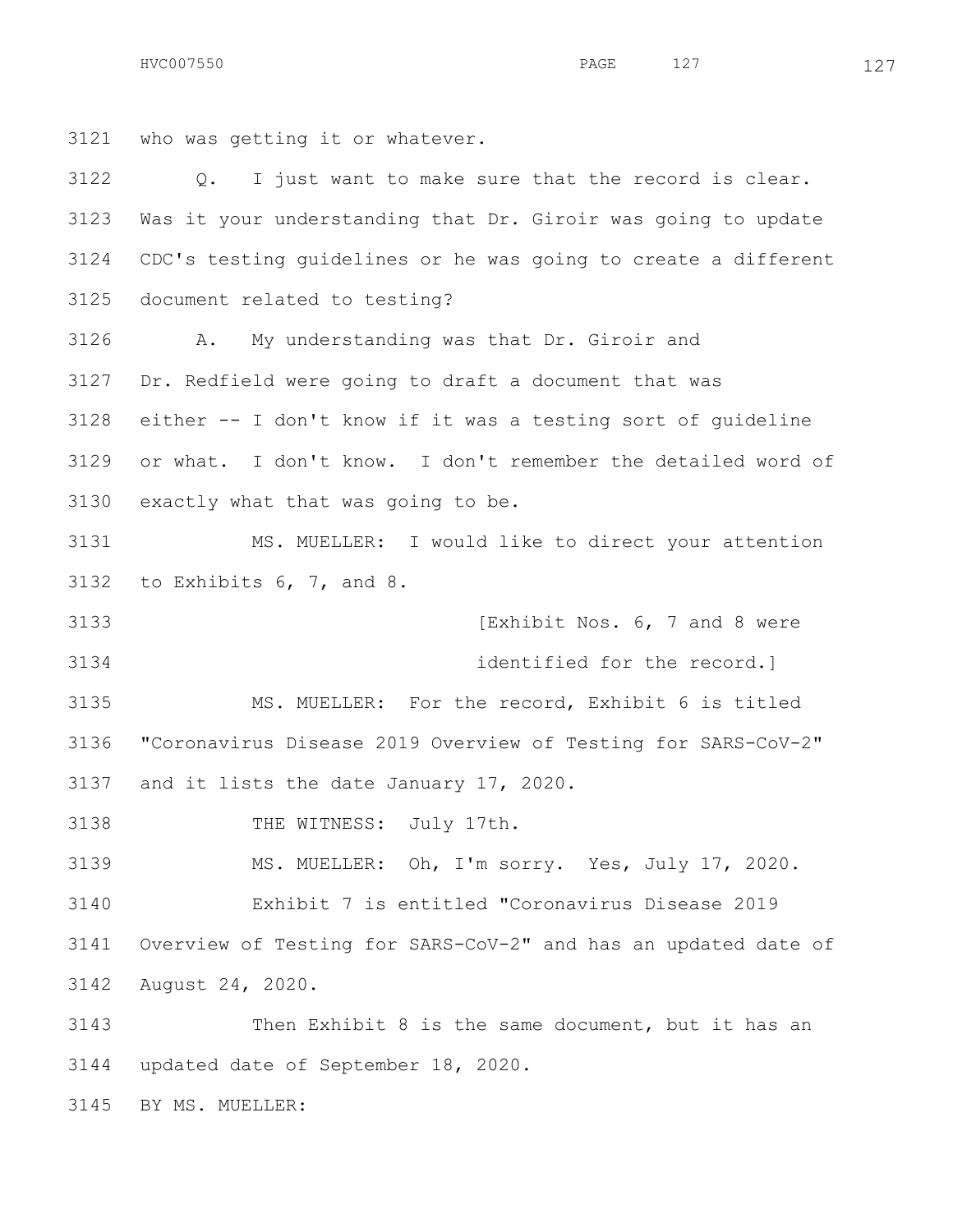Q. Do you recognize these documents, Dr. Atlas? A. I don't have a recollection of these specific documents, but I assume these are the documents that they are stated to be.

 So sort of, yeah. I mean, in other words, what I'm trying to say is I don't remember. I don't have the photograph of these documents that I looked at the time, but I assume these are what they look like, which are the CDC guidelines.

 Q. Were you involved in updating these testing guidelines in August 2020?

 A. Well, my opinion was sought on the document that was circulated around like, of course, everybody who was in on the chain of people who were -- you know, had documents circulated to were asked for their comments, and in the Task Force meeting on that document that I just spoke about, when I was asked my opinion, I gave my opinion, but I was not responsible for this document or any other CDC document. That's the CDC document.

 Q. What do you mean you weren't responsible for it? Did you provide input and comments on the proposed language?

 A. The input and comments that I provided about testing were on the document circulated by Giroir and Redfield before the Task Force meeting, and then when I was asked about what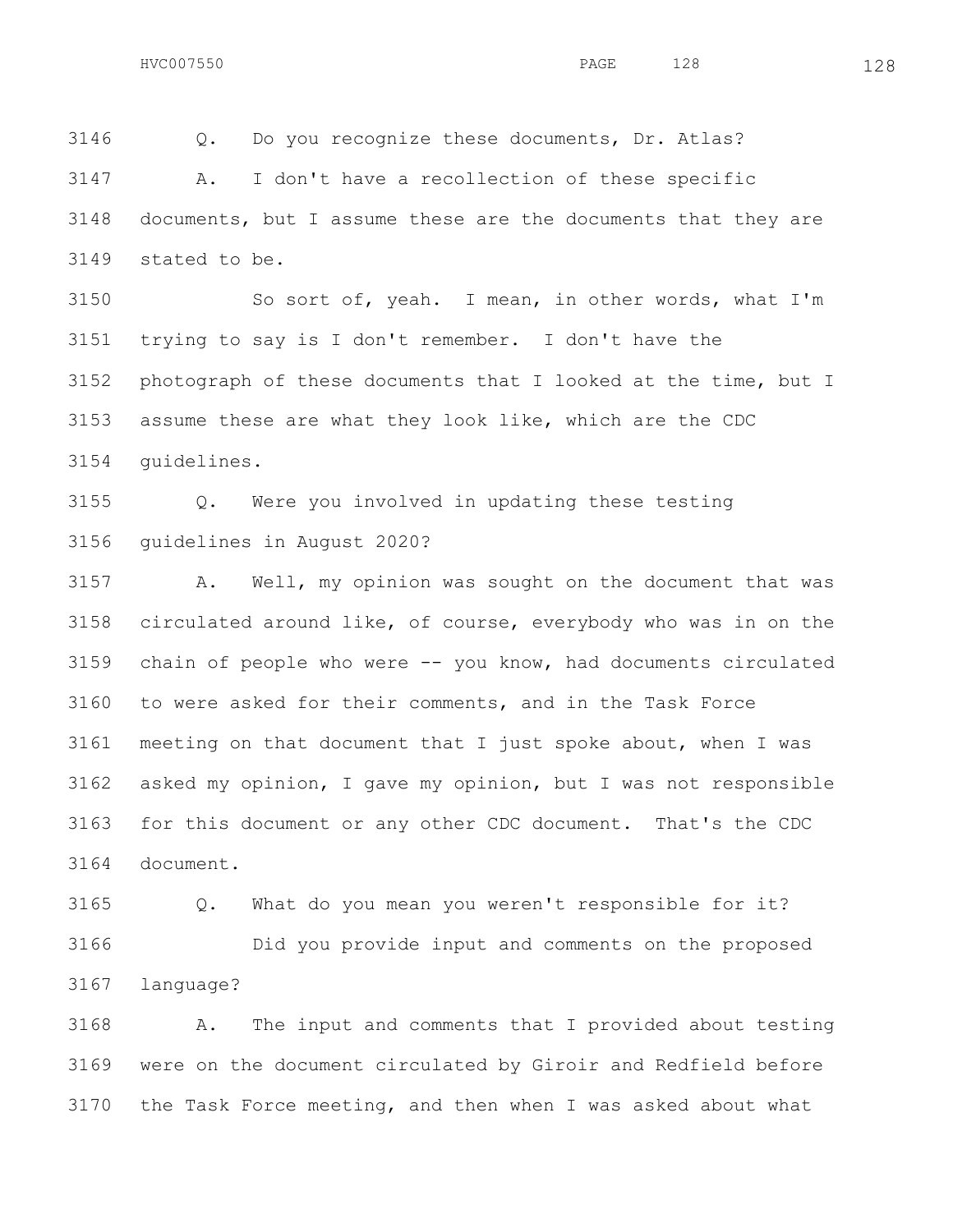the CDC had written and brought -- that Dr. Redfield brought to the Task Force meeting in August before it was published, I was asked for my opinion, as was everybody, every medical doctor, meaning me, Birx, Fauci, Redfield, and Giroir by Vice President Pence, as he specifically said do you have a comment or whatever. So in that sense, you know, I gave my opinion. MS. MUELLER: I would like to direct your attention to Exhibit 9, which is on page 35. **IExhibit No. 9 was** 3181 identified **for the record.**  BY MS. MUELLER: Q. It's entitled "Considerations for COVID-19 Diagnostic Testing". The document itself has a date of August 4, 2020, but there's a handwritten notation at the top of the page that says "CDC-G/SWA August 5th". Do you recognize this document, Dr. Atlas? A. Wait. I'm still scrolling. I'm sorry. Q. Oh, of course. A. You're talking about Exhibit 9? Q. Correct. A. Okay. Yeah. I see it. It looks a working document, because I see these comments in track changes. Q. Who prepared this and made the changes that are marked in track changes?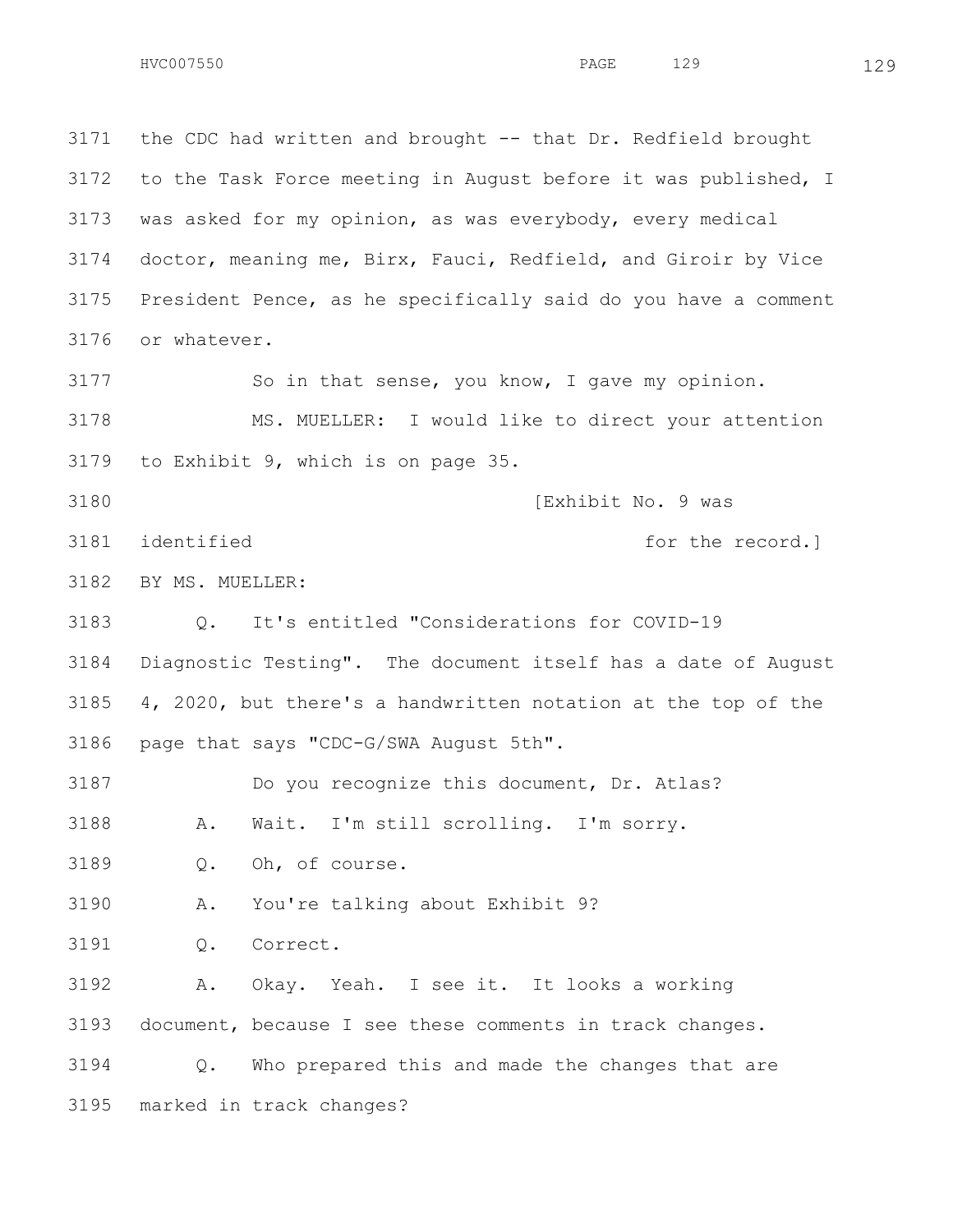A. Well, I think this is the document that I'm talking about that was circulated around before the Task Force meeting by Dr. Giroir and Dr. Redfield. They initiated the documents. So they prepared the document. That's what that means.

 You're asking me who made the comments. Okay. It looks like some of these have handwritten comments that I recognize as my handwriting. I'm looking at page 36. That's not a computer document. That's just strictly my own handwriting, and it looks like it has to do with something else. I'm sorry. I'm just looking at this document here for the first time.

 I don't know who made these comments. It looks like one of the comments, which is page 35, bullet point "If your symptoms are mild", this is all under the bigger bullet point "If you have symptoms of COVID-19". Then it says if your symptoms are mild, you should self-isolate for 24 days and at least 10 past since your system began -- your symptoms began, and I'm looking here.

 It says commented -- let me look. I think it says S.A. Am I right?

 It looks like something I would have said, because I'm asking a  $-$  it says here 10 or 14 days that you should self-isolate. It says: 10 or 14, question mark, just a question, I know that no contagious virus is identified after nine days.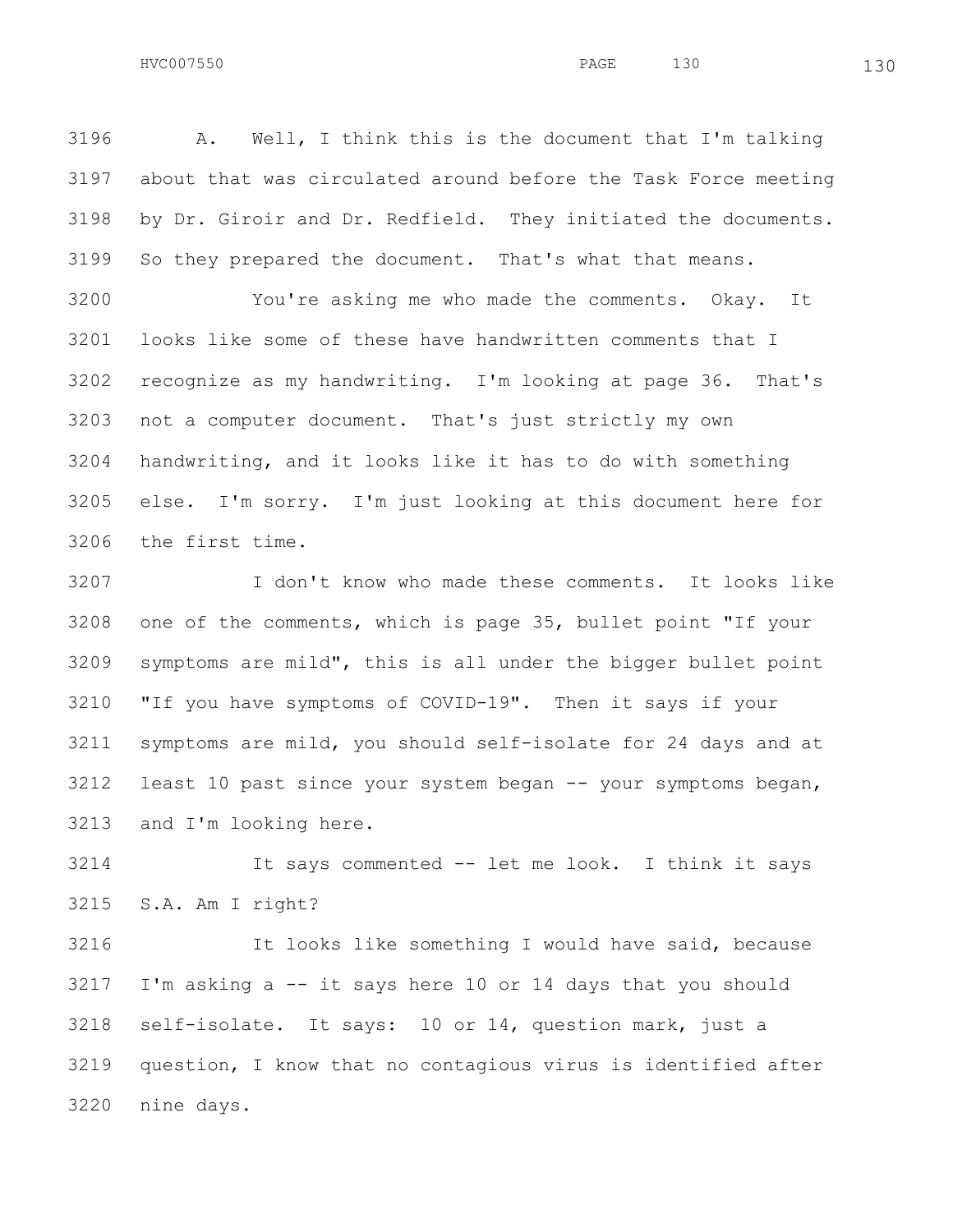I don't know if I wrote that. S.A. are my initials. S.A.- 1, I don't know what that refers to for the author of that comment, but that comment looks like a question that I might have asked, because it is consistent with what I know and I would have asked 10 or 14 days. Yeah. I'm asking a question there. Q. Sitting here today, do you recall who inserted the language that's indicated by the track changes? A. Which language? Q. For instance, "you do not necessarily need a test". It's No. 5. A. I see it. Page 36? Q. Yes. Thirty-five. Excuse me. A. Thirty-five? Where are you? Oh. If your symptoms are mild, yeah. You did not necessarily need a test. I don't remember. I don't think it was me, but I don't remember. Q. You said that Admiral Giroir and Dr. Redfield were also working on this document? A. They generated the original document. Q. And was this consistent, were the changes in this document consistent, with the discussion that you had with Dr. Redfield and Admiral Giroir that you mentioned a few moments

ago?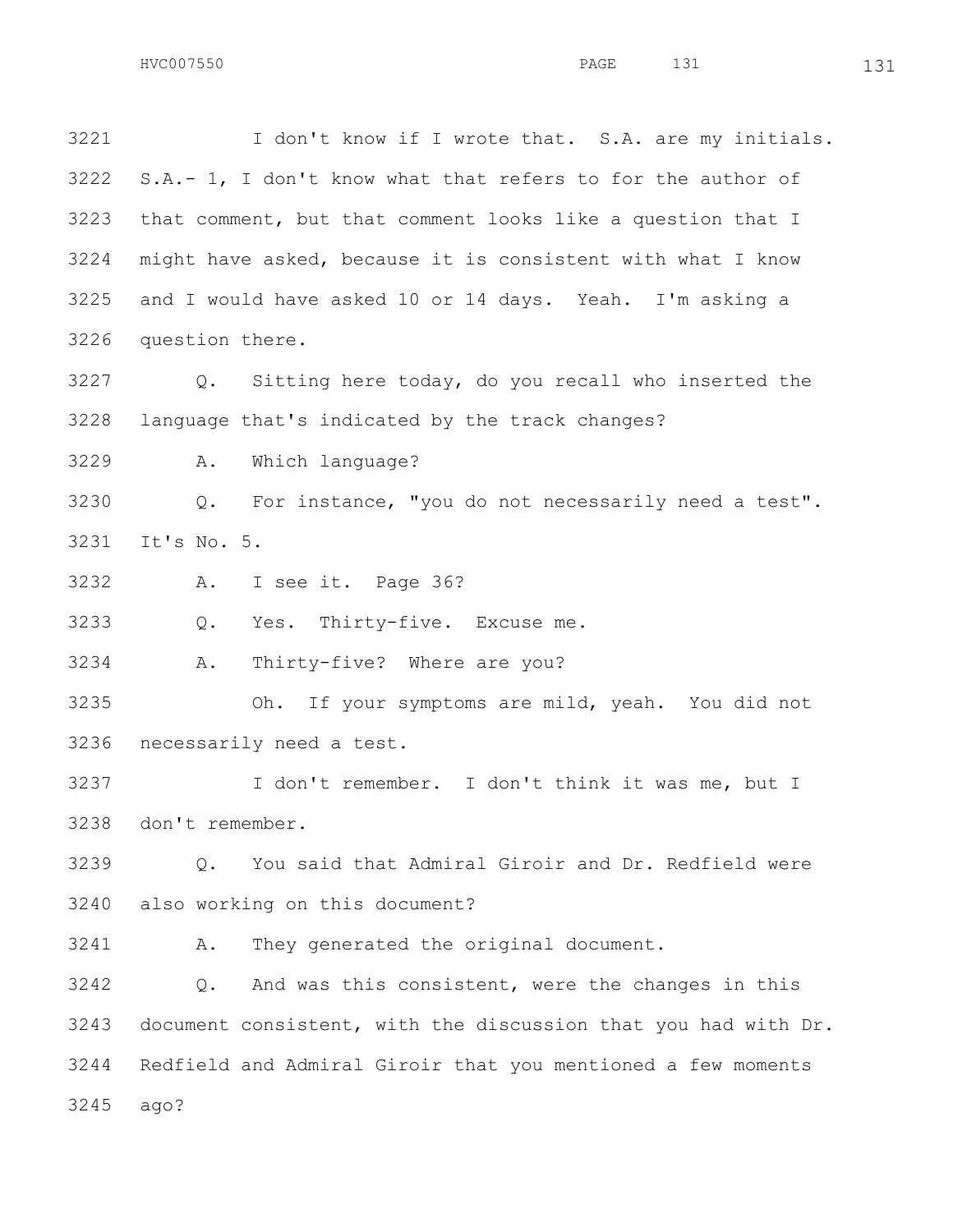A. Which? Is that specific change or everything? I mean, there's a lot of comments on here. I don't know.

 I mean, it looks like it's consistent with what Dr. Redfield and Giroir said at the Task Force meeting subsequent to this document when they both explained -- and then in the post-document publication, when Redfield and Giroir publicly explained that you don't necessarily need a test, but you can get a test, and they wanted to invite -- introduce public health or doctors into the decision to get testing, this is what they personally discussed at the Task Force meeting. So it sounds system to that wording that they repeatedly used. MS. MUELLER: I would like to direct your attention to Exhibit 11, which starts on page 43. **Intervalse Communist Communist Communist Communist Communist Communist Communist Communist Communist Communist Communist Communist Communist Communist Communist Communist Communist Communist Communist Communist Commu**  for the record.] THE WITNESS: Wait a second. MS. MUELLER: Just while you're bringing it up, for the record, this is an August 20, 2020 email from the staff secretary to a long list of individuals, including Dr. Atlas with the subject "For Quick Review: Updated CDC Testing

Guidance-Final". It has Bates number of OMB-SSCC-0010102.

BY MS. MUELLER:

 Q. Dr. Atlas, please let us know when the document is front of you.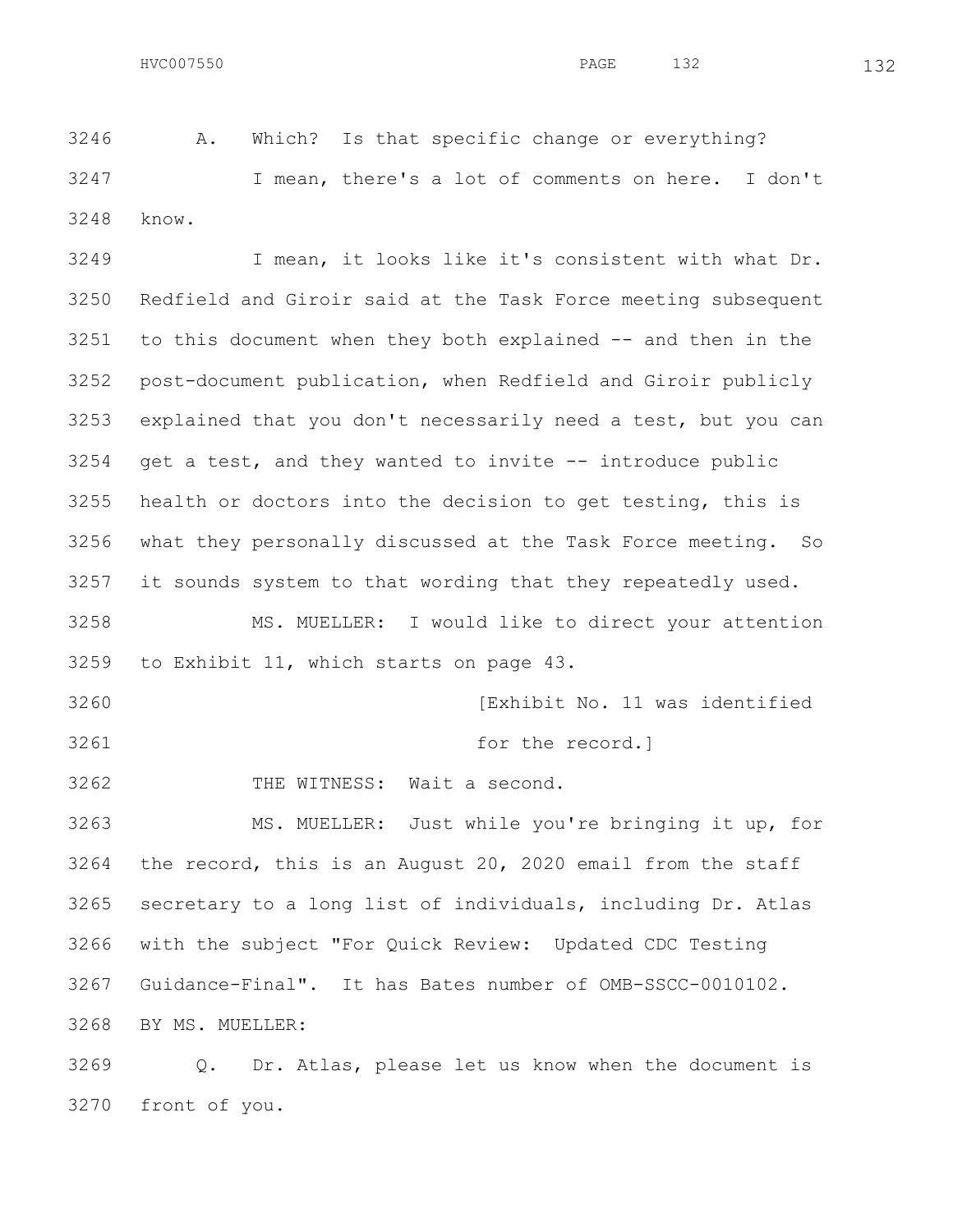A. I'm on page 43. Is that where you want me?

Q. Correct.

A. I'm looking at it. Got it.

Q. Do you recognize this email chain?

 A. I don't remember it specifically, but I'm looking at it.

 Q. It appears to be a number of emails discussing updated CDC testing guidance. Does that appear to be correct? A. Yeah. I'm reading it.

 Yeah. It looks like it's emails about the testing document, about that the Task Force is or has discussed or is going to discuss or has discussed.

 Q. I would like to direct your attention to page 45. In the middle of the page, the staff secretary wrote on August 11th at 8:07 p.m.: "For your awareness, attached in the near final version of the guidance that we plan to move forward. Please let the staff sec know if you have any concerns."

Do you see that?

A. I see it.

 Q. Do you recall if the version of the guidance was then taken to the Task Force for review and approval?

 A. I honestly don't recall what version is this document talking about and compared to the document that was at the Task Force. I don't know is the answer.

Q. Was the guidance ultimately discussed at the Task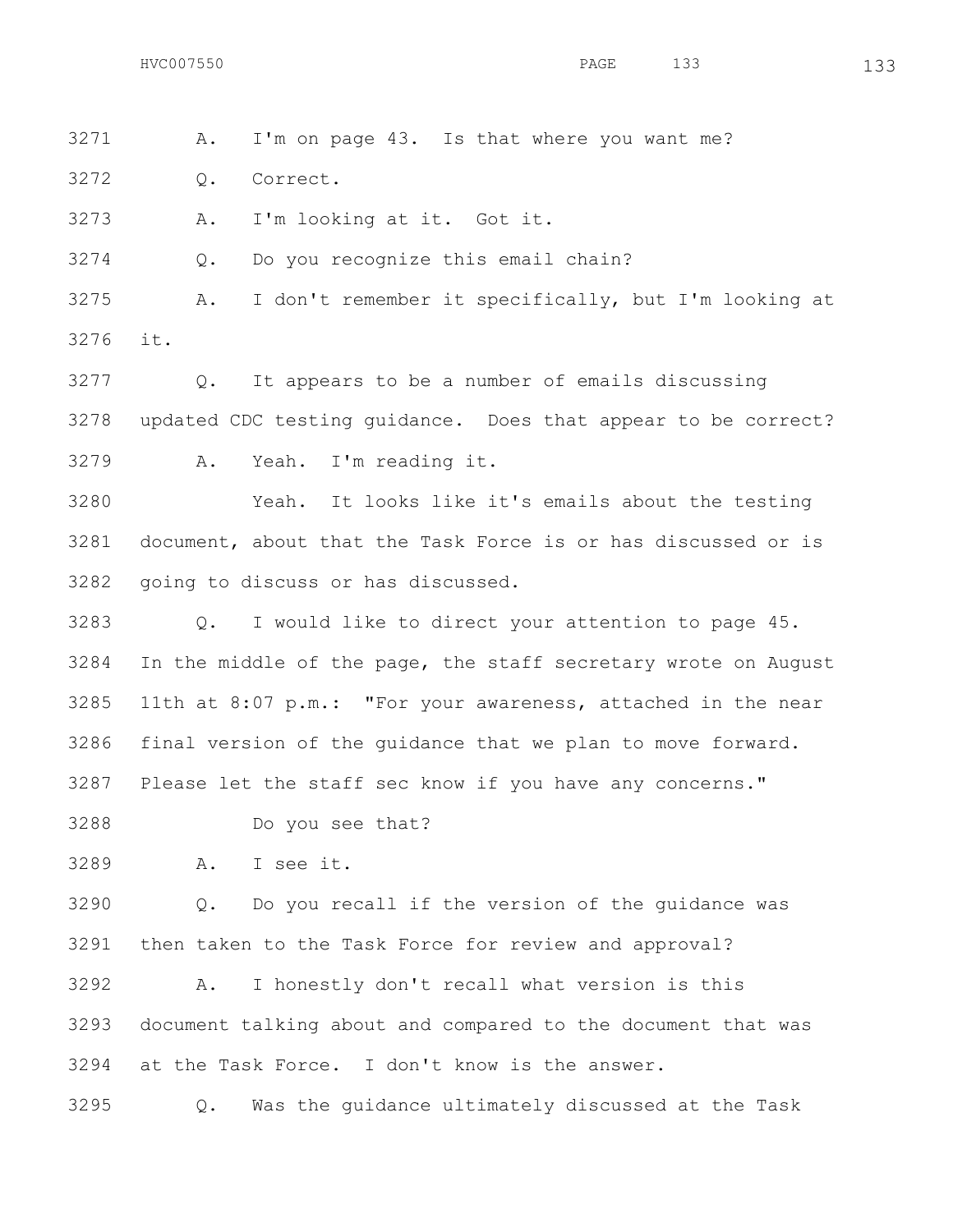Force?

 A. Yes. There was a document brought in by Dr. Redfield. It's a CDC document, of course. He brought in the document and we all, as I said, were asked  $-$  we discussed it. Vice President Pence went around the room and asked for all the doctors opinions individually and a discussion ensued at the Task Force meeting. Q. Who was in attendance at that meeting on the medical side? A. Birx, Fauci, Giroir, Atlas, and Redfield. I don't remember if anyone else who was medical was there, but I don't remember anyone else being there who was medical, medical meaning an M.D. I'm sorry. Q. Right. Thank you. What was discussed with respect to the testing guidance at that meeting? A. Well, Dr. Giroir and Dr. Redfield held the floor, meaning led the discussion. Okay. I mean, Pence gets to the agenda item and says, you know, so and so -- typically, will you say -- basically introduces you and then you say what you're

going to talking about.

 So the testing guidance is CDC guidance, and Dr. Redfield and Giroir, who's the head of testing, it was their document and they started to go through it and discuss it, and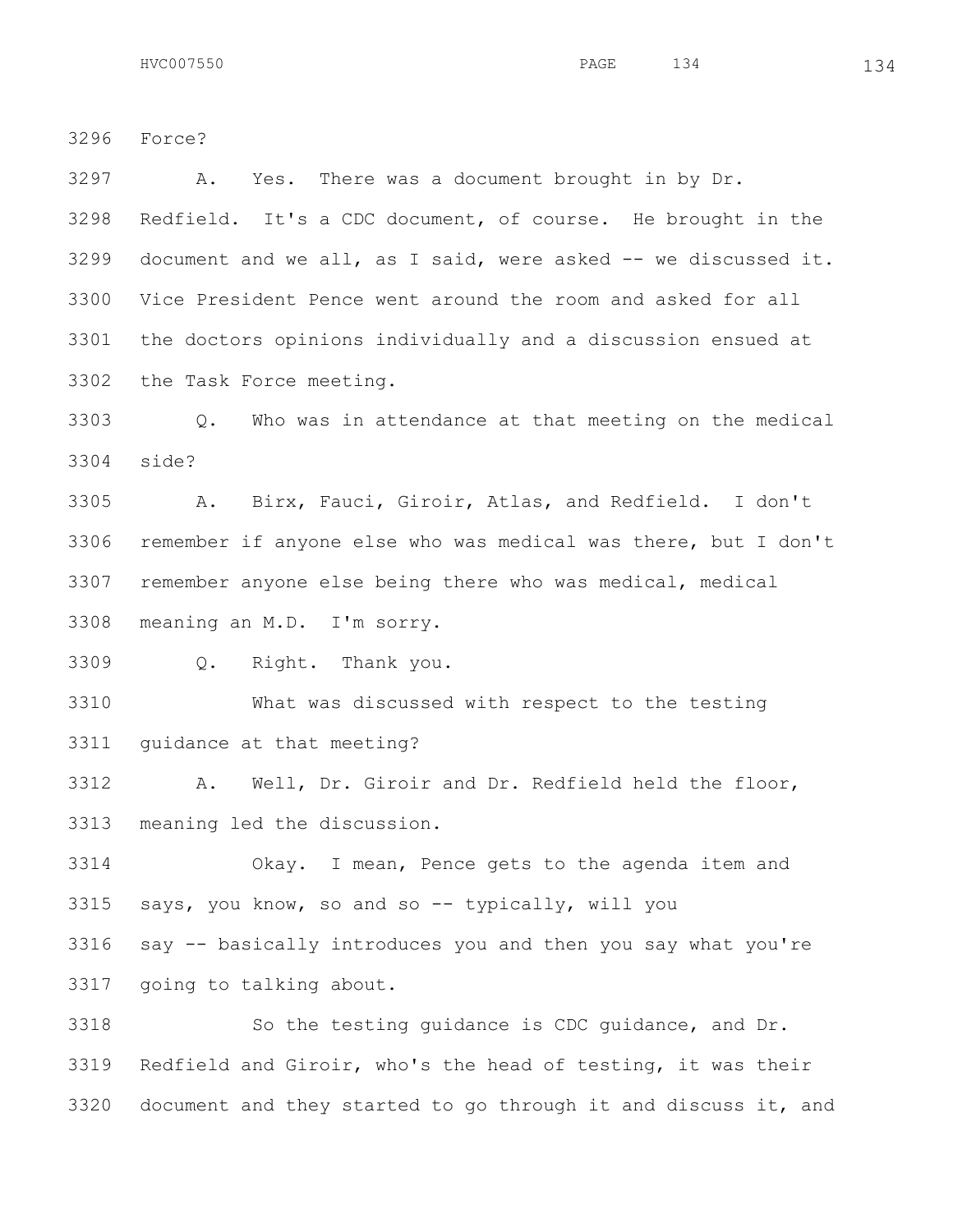remember by this time medical had already seen it and edited it and signed onto what was being brought into that room. I mean, I think you might even be to able discern that from these emails.

 Anyway, the discussion ensued from Giroir and Redfield that, you know, it's very important that we made sure we're using the testing more effectively and better, and there was -- one of my comments was I wanted -- you know, we're not protecting the old people in the nursing homes, elderly people in nursing homes and other seniors enough and that should be increased. That was my main input.

 Giroir and Redfield were discussing how this is different, and yes. It was making some changes, but most of the changes, Redfield, I particularly remember commenting and Giroir that this was not reducing testing. It was actually making testing better and increasing testing in certain situations, because remember, and this was mentioned there, there was a couple- to three-day delay in getting test results for the people who were critical to understand if they were positive or not, like I mentioned in the nursing home population as just one example and that part of the delay was, Okay, there's 700,000-plus testing done, but the results are, you know, not quickly delivered if you're busy doing tests without having a prioritization.

So they also, Giroir and Redfield -- Redfield,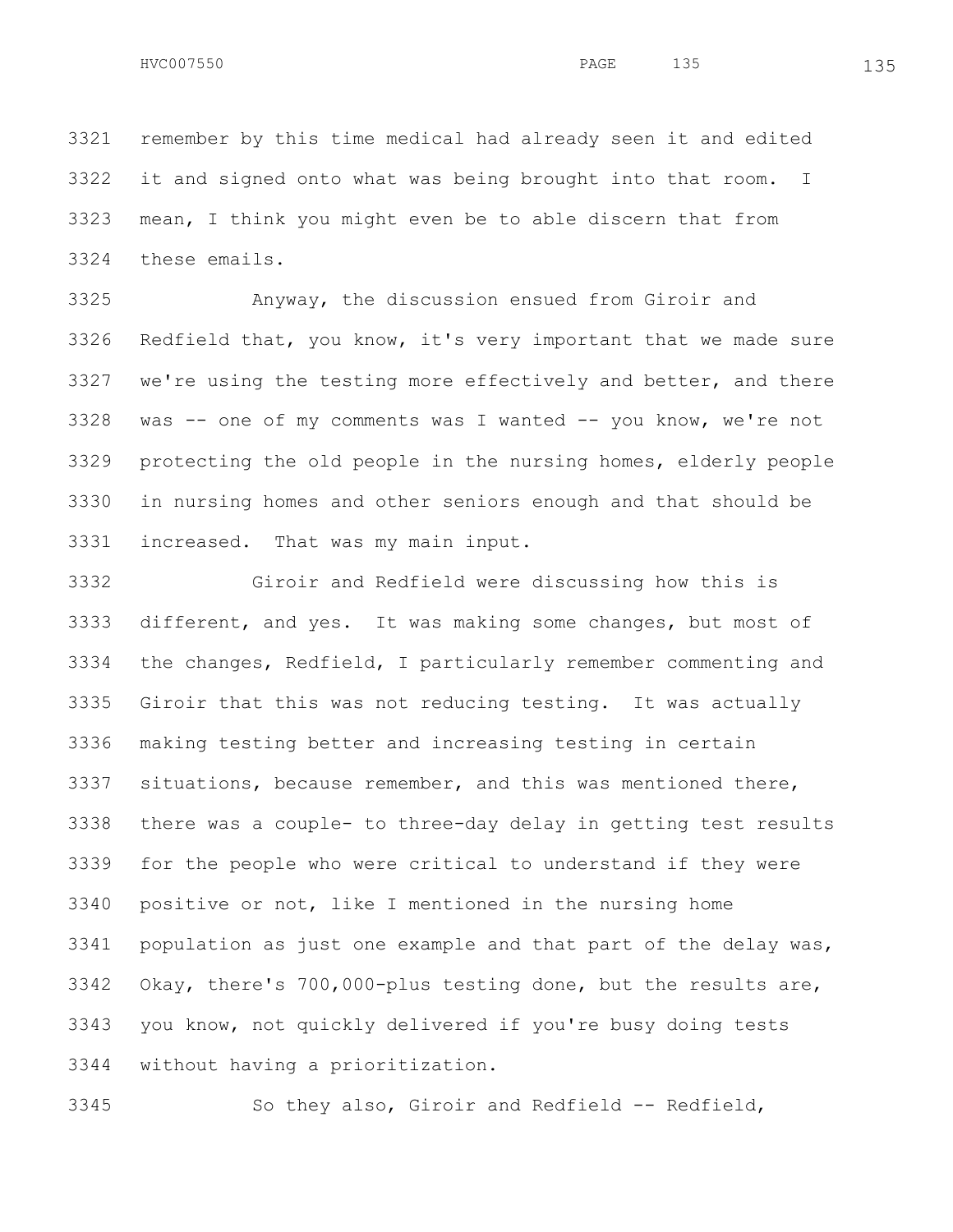particularly, I remember talking about he wanted to get doctors, medically-knowledgeable people, public health officials, local or whatever, involved in deciding if a person actually needed a test, because just random getting tested when you have -- of course, it's a limited resource. I mean, there's 700,000 tests a day. That's a lot, but that doesn't mean unlimited. It's not, you know, 350 million every five minutes.

 So the way to save lives is to make sure that the tests were being done, that appropriate testing was being done, and Dr. Redfield specifically wanted to introduce medically-knowledgeable people into do you need a test or not. So he viewed that as a very important change and everybody agreed with that, to my recollection.

 MS. MUELLER: Let me turn your attention to the next exhibit, Exhibit 12, which starts on page 49.

**[Exhibit No. 12 was identified.** [Exhibit No. 12 was identified.

for the record.]

 MS. MUELLER: For the record, this is a document entitled "Overview of Testing for SARS-CoV-2 Testing

Overview". It's dated August 12, 2020.

THE WITNESS: Page 49? I'm on it.

BY MS. MUELLER:

 Q. Correct. Do you recognize this document, Dr. Atlas? A. I don't really specifically recognize it. I don't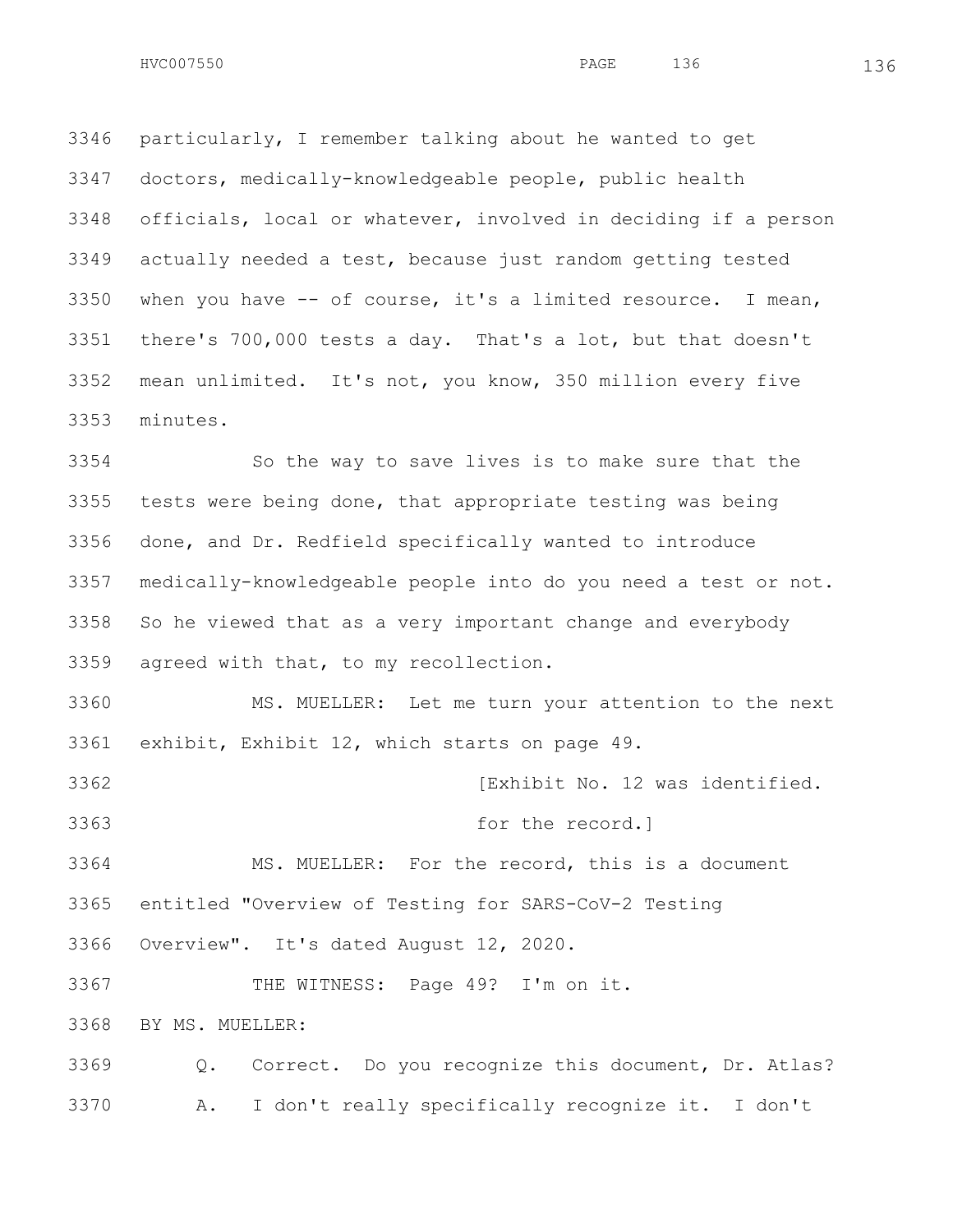HVC007550 137 PAGE 137 137

remember it is my point.

 Q. Looking at the last section on page 50, the bullet in bold says: "If you've been in close contact, within six feet, of a person with a COVID-19 infection for at least 15 minutes and do not have symptoms, you do not necessarily need a test unless you're a vulnerable individual or you're a medical provider or state or local public health officials recommend that you take one."

Do you see that?

A. I see it.

 Q. Is that consistent with your recollection of the change in policy that was discussed at the August 12, Task Force meeting?

A. I really don't remember.

 Q. Is it your recollection that Dr. Birx, Dr. Fauci, Admiral Giroir, Director Redfield, that they reviewed and signed off, though, on whatever version of the guidance was presented at that meeting?

 A. If you're asking me -- my recollection is and it's absolutely definite, is that all the doctors in the meeting signed off at the end of that, by the end of discussion of the testing guidance. My recollection is that people agreed with what was signed off on. I mean agreed with the testing guidance that Giroir and Redfield presented.

Q. Did anyone express any disagreement with the revised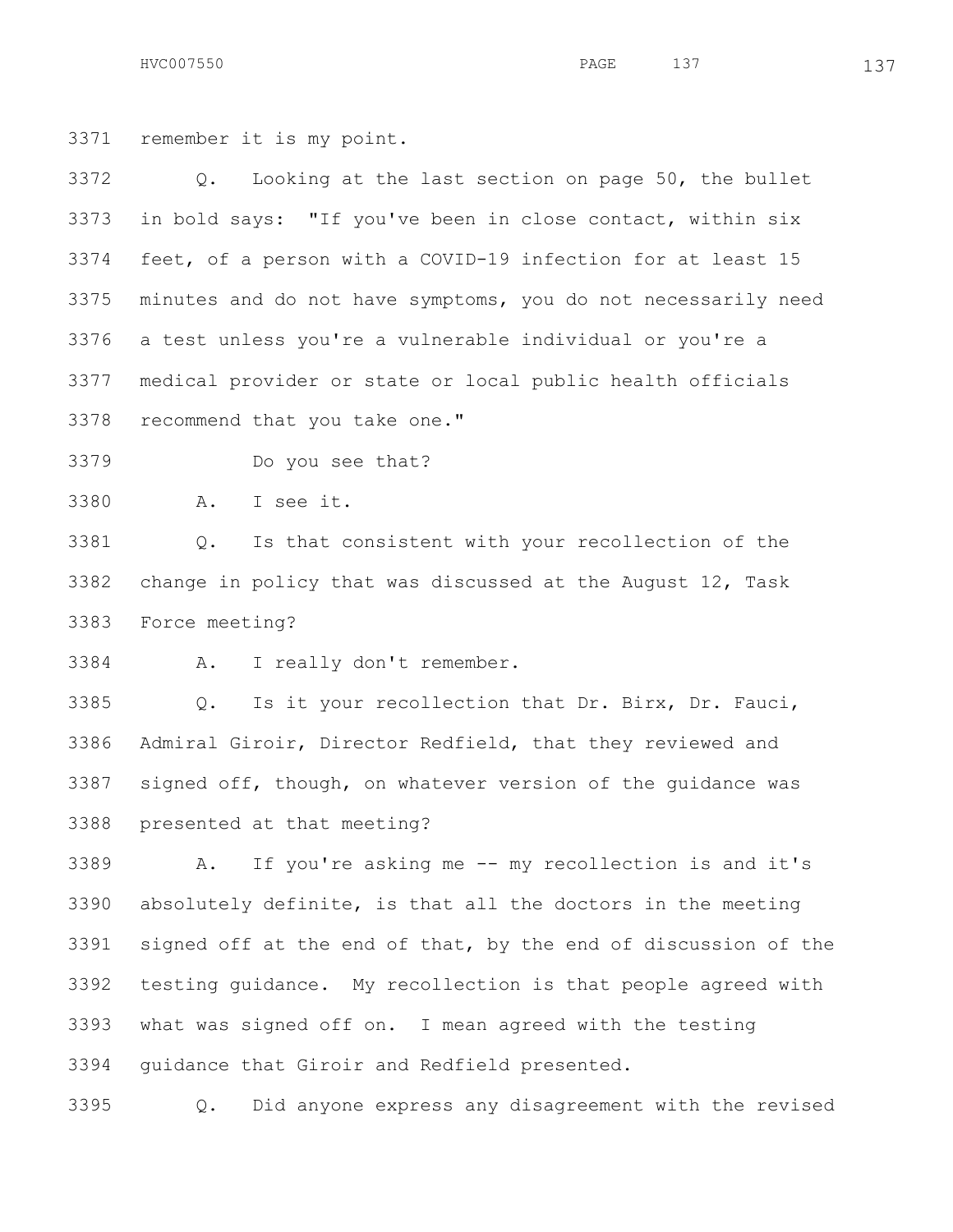guidance?

 A. There was some discussion. I particularly remember, although not completely in detail, Dr. Birx was questioning some of the guidance about testing in that discussion and those questions were, you know, mainly discussed with Dr. Redfield and Dr. Giroir. I mean, it was their document.

 Q. What was the specific concern that was raised during that discussion?

 A. Yeah. My recollection is that she wanted to make sure there was not a decrease in testing, and my recollection is that both Dr. Giroir and Dr. Redfield were answering the question, said there is no intent on decreasing testing. There is an intent on both increasing testing, but increasing it -- and increasing the effectiveness of the testing and increasing the -- you know, getting results quickly where it was needed.

 Q. Following the Task Force meeting, were additional drafts of the guidance circulated? What happened next?

 A. Okay. So at the end of that discussion, but before the end of it, everyone had agreed. Vice President Pence went around and asked if everybody agreed, and in the end, everyone 3417 agreed, and Dr. Redfield -- and, again, I suggested, you know, during this discussion about increasing the testing in nursing homes, because this was to me inadequate what was being done, and Dr. Redfield agreed and everything, and then Dr. Redfield,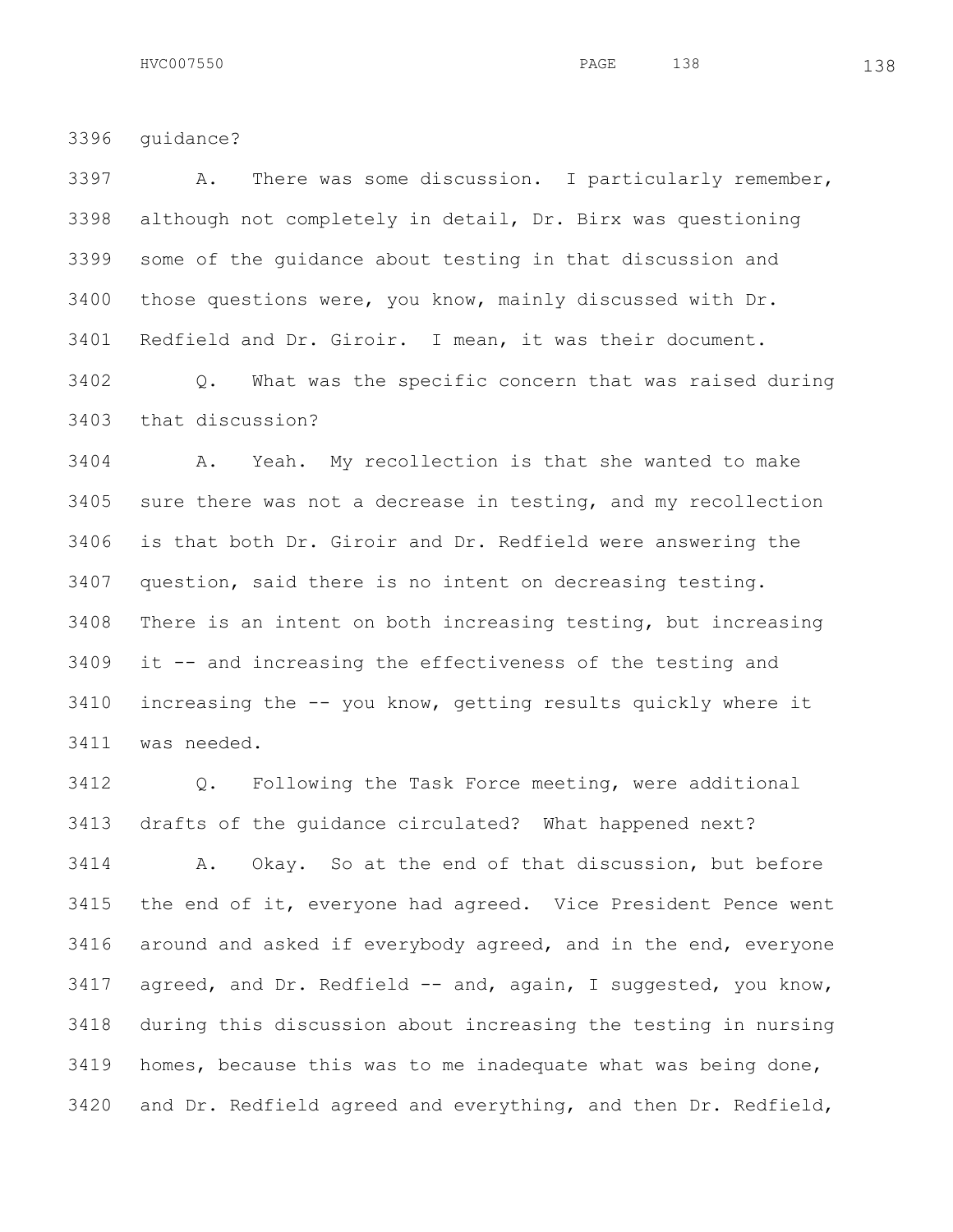I think -- I don't remember if it was him -- said it's important to -- it may be better to have a specific section that is about nursing home testing guidance to clarify, because it's so important, and that we all agreed with that, my recollection; and so he said he will get back with a final version at the next Task Force meeting, which was soon thereafter.

 I don't remember the date. It included that extracted section.

 Q. Did Director Redfield, in fact, circulate an updated version of the guidance at that next Task Force meeting? A. Well, not exactly. That's not what happened. I mean, so my recollection is that we had a busy Task Force meeting. I don't remember what the topics were, and then at the end, he said, Well, here's the testing guidance with the new section, meaning the sort of consolidated section on nursing home guidance, and so that -- and he showed it, and this is sort of at the end of the Task Force meeting, and I quickly looked at it and I remember saying, Well, this isn't the guideline that was used at the last meeting.

 In fact, it looked very much like the original pre-discussion, pre-Giroir-Redfield revision, and I said, Wait, this doesn't look right, and this was sort of at the  $-$  toward the end of the meeting, and I said  $-$  I turned -- I remember turning to Dr. Giroir and said this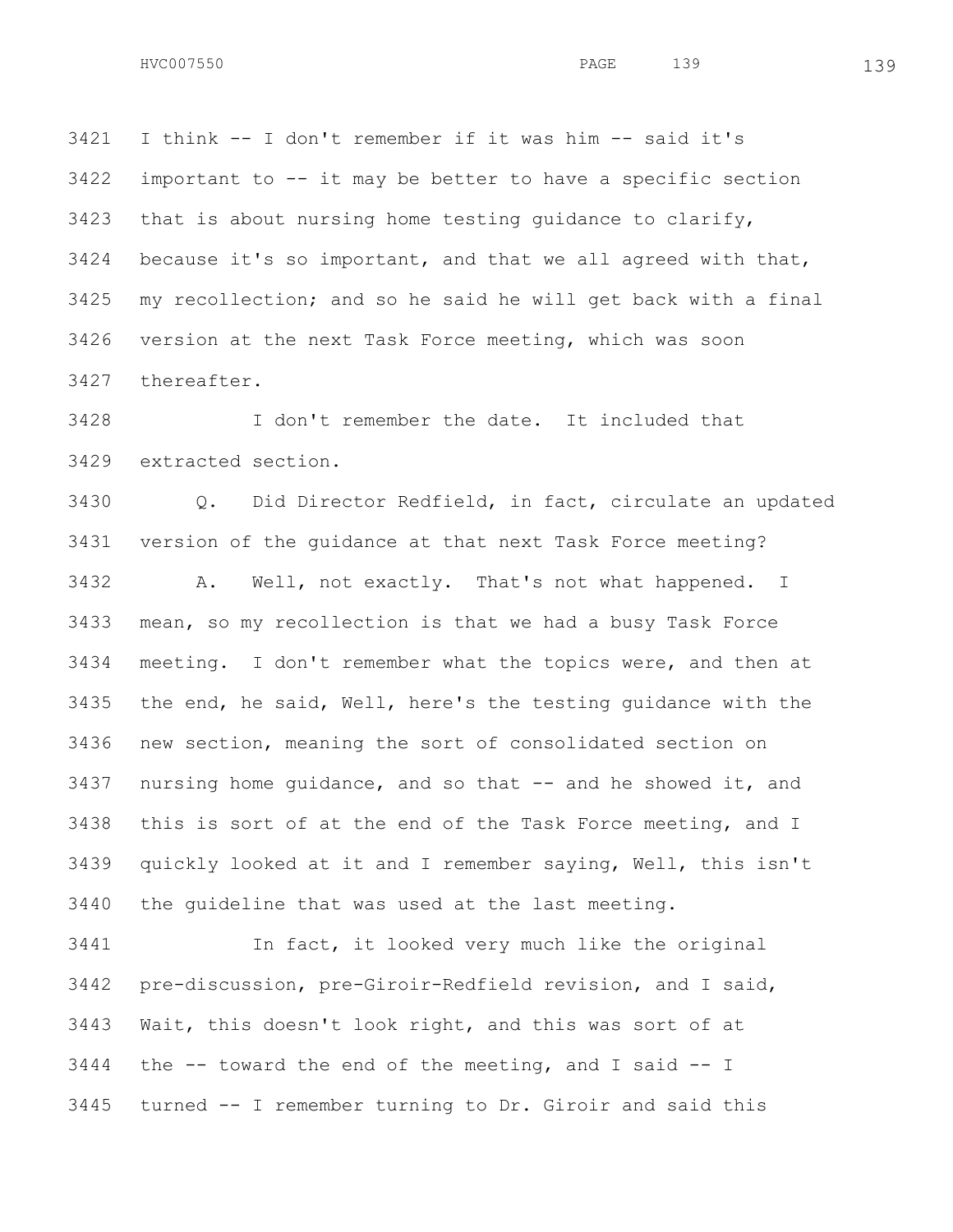doesn't look right, and he was confused, looking at it, and I said this doesn't look right, it doesn't look like it was the changes that we had all  $-$  that they had constructed, that they had written.

3450 So, you know, that was sort of people were walking out. That was the end of it and then there was no further discussion. I don't remember any further discussion. I don't remember any further circulation of the document. I don't remember anything else happening until it was published by Dr. Redfield and the CDC, the CDC guidelines, the updated CDC testing guidance.

 Q. And was the guidance that was released to the public the version that Director Redfield had showed you on the 12th or this other version that you had seen more recently that you said did not appear to be what was --

A. Yeah. Sorry.

 What I was saw published was the CDC guidance that did include the updated guidance approved by all the doctor at the second to previous -- second to last Task Force and also included -- to my recollection, I think it included this clarified section on nursing home guidance. That's what I recall.

 Q. Did you ever receive any explanation about what this version was that was shown to you prior to the finalization and the release?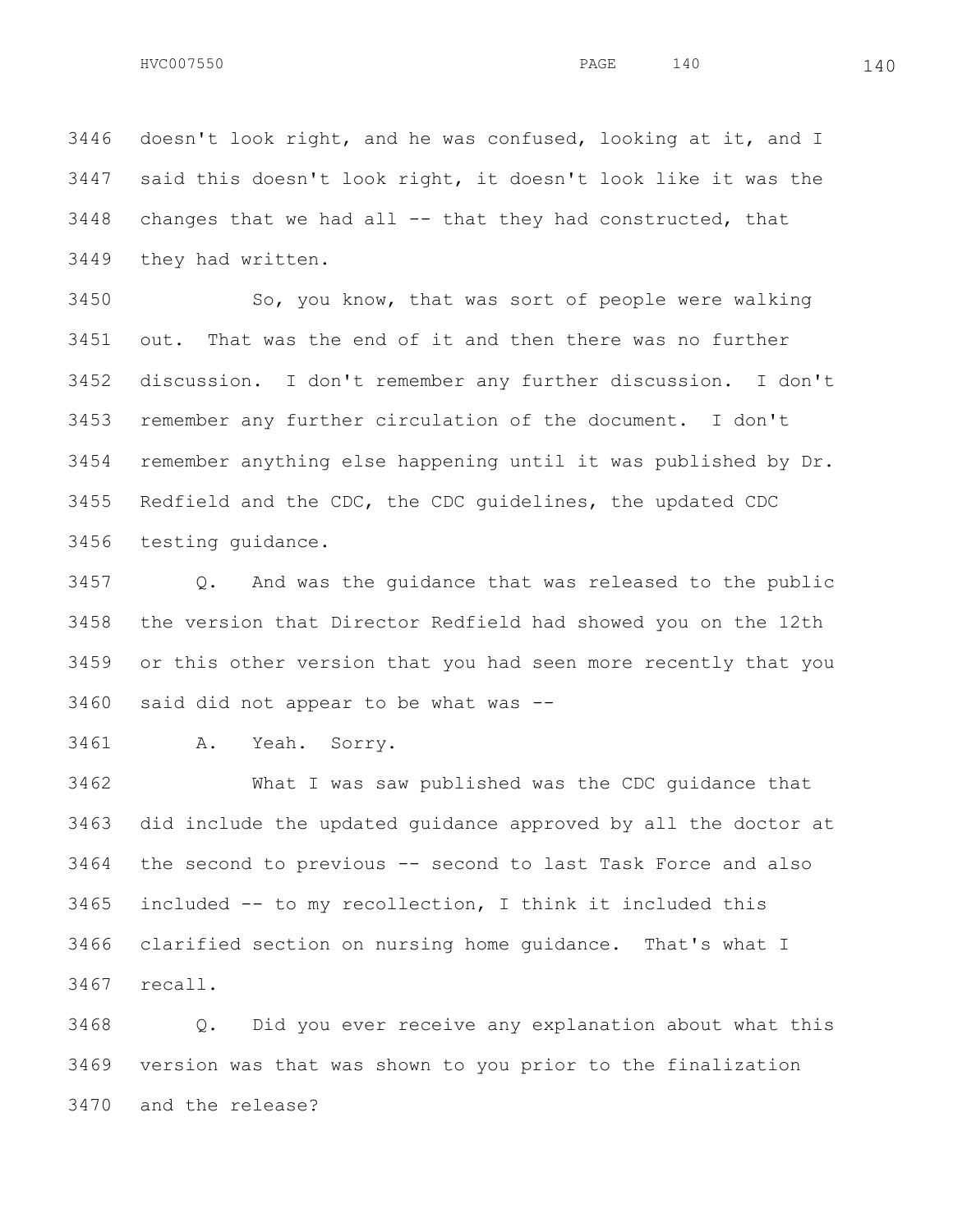A. No. I don't remember receiving anything, but when the guidance was published, it was the guidance that Drs. Redfield and Giroir wrote. You know, Redfield as the head of the CDC wrote it and published it and it was the guidance that Drs. Birx, Fauci, myself, Redfield, and Giroir had agreed to at the Task Force meeting.

 I'm talking about the one where we actually discussed it, you know, the second to last Task Force meeting at the time.

 Q. After the release of the guidance on August 24th, were there any further discussions that you were involved with about the testing guidance?

 A. I don't remember having more discussions, because it was published. The CDC published our guidance.

 Q. The guidance ultimately was updated again and released on September 18th. Did you have any discussions between August 24th and September 18th about the need to update the guidance?

 A. No. Not that I remember, no. I don't remember anything.

 That was just a new guidance that was posted by the CDC. It's CDC guidance. They post it.

 Q. If you'd like to refer back, the updated guidance on September 18th is Exhibit 8. It starts on page 30, but I just want to discuss it at a very general level. That September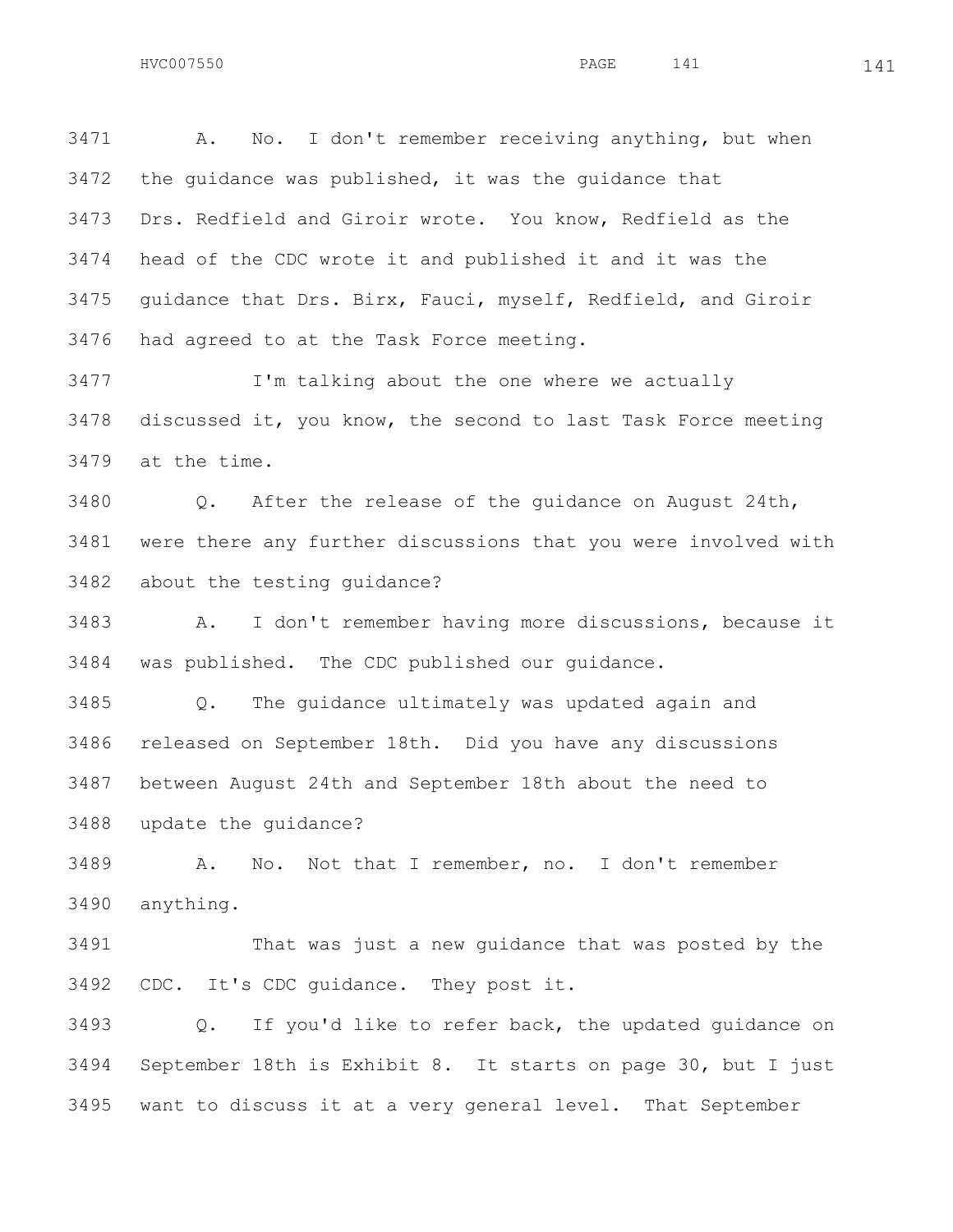18th guidance reverted back to the original --

 MR. DASGUPTA: I'm sorry. Just one second, Beth. I do apologize. What page is this again?

MS. MUELLER: Thirty, page 30.

MR. DASGUPTA: Okay. Thank you.

MS. MUELLER: Of course.

BY MS. MUELLER:

 Q. Just at a very high level, Dr. Atlas, that guidance was changed to reflect the asymptomatic persons who were in close contact with someone with a documented COVID infection need a test, which is different from the August 24th guidance which said you do not necessarily need a test. Did you have any involvement in the decision to update that guidance?

A. No.

 Q. Do you understand who did have involvement in making that change?

 A. Well, Dr. Redfield made the change. I mean the CDC made the changes, but I did ask Dr. Redfield what happened, what happened with this guidance. I mean not what happened, but I asked him, you know, this is not the same guidance. The guidance was not discussed. There was no discussion at the Task Force or anywhere else that I ever heard, and he said he had a discussion with him -- and his words, because they were so specific, I remember them. He said, Yeah, the ambassador and I decided to change the guidance, and I didn't know what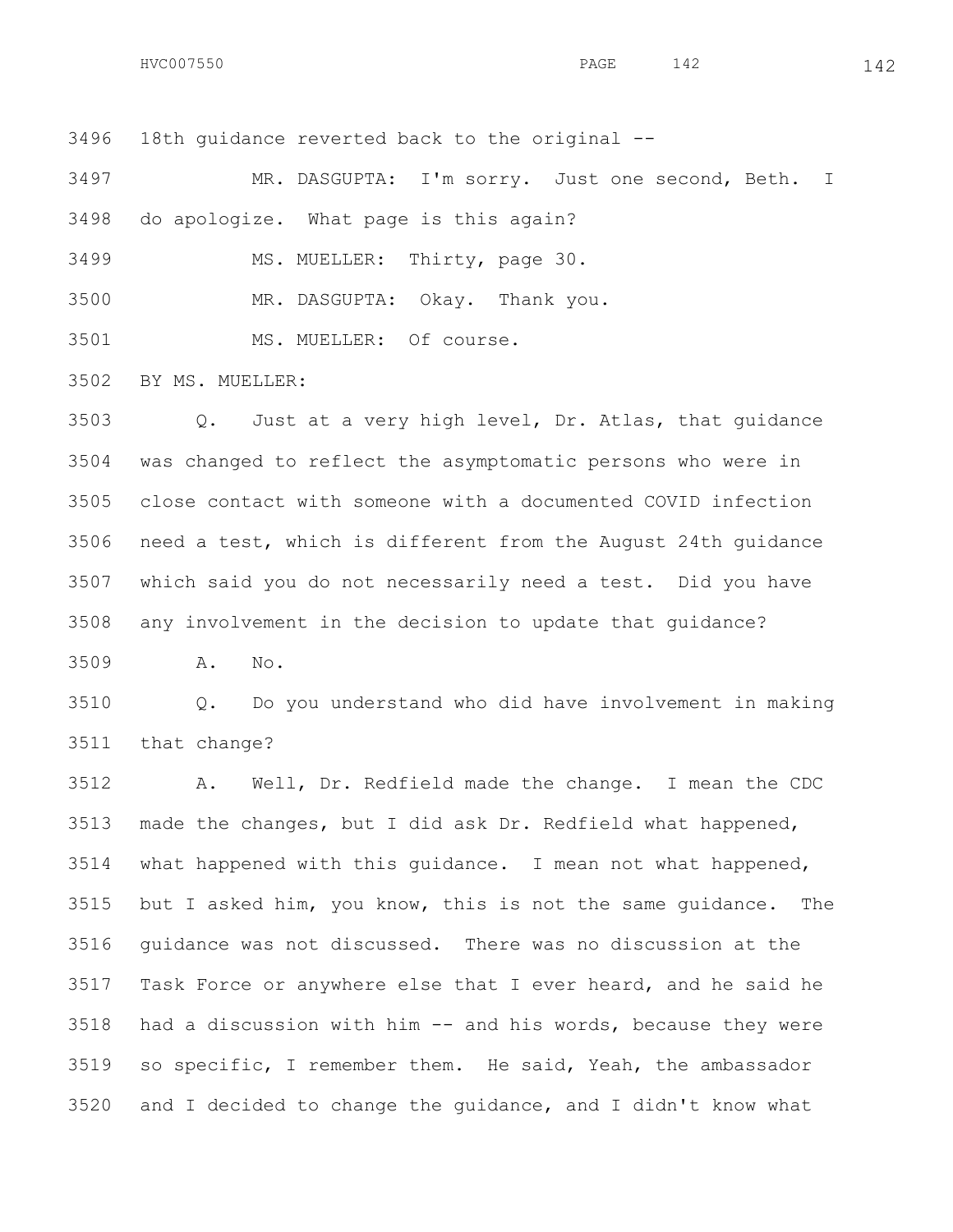he was talking about, who he was talking about, and then I later realized -- I don't remember at what point -- that he meant Dr. Birx.

 So he said and he and Dr. Birx decided to change the guidance.

 Q. Do you understand why the change was made? A. I don't know why the change was made, although, there was a tremendous amount of pushback in the media after the guideline was published toward the end of August. The CDC published their guidelines, and there was a lot of media controversy -- let's put it that way -- about that, and then the CDC tried to do that, but I don't -- I can't speculate on why things were done or what went into changing the guideline.

I don't know.

 Q. Did you discuss the revised guidance with anyone other than Director Redfield?

 A. I don't remember. I don't remember any detailed discussion of it or a discussion of it. I don't remember.

 Q. Were there any discussions of making additional changes to the CDC's testing guidance after September 18th? A. Not that I heard.

 MS. MUELLER: I'd like to direct your attention to Exhibit 17, which starts on page 64.

 [Exhibit No. 17 was identified. for the record.]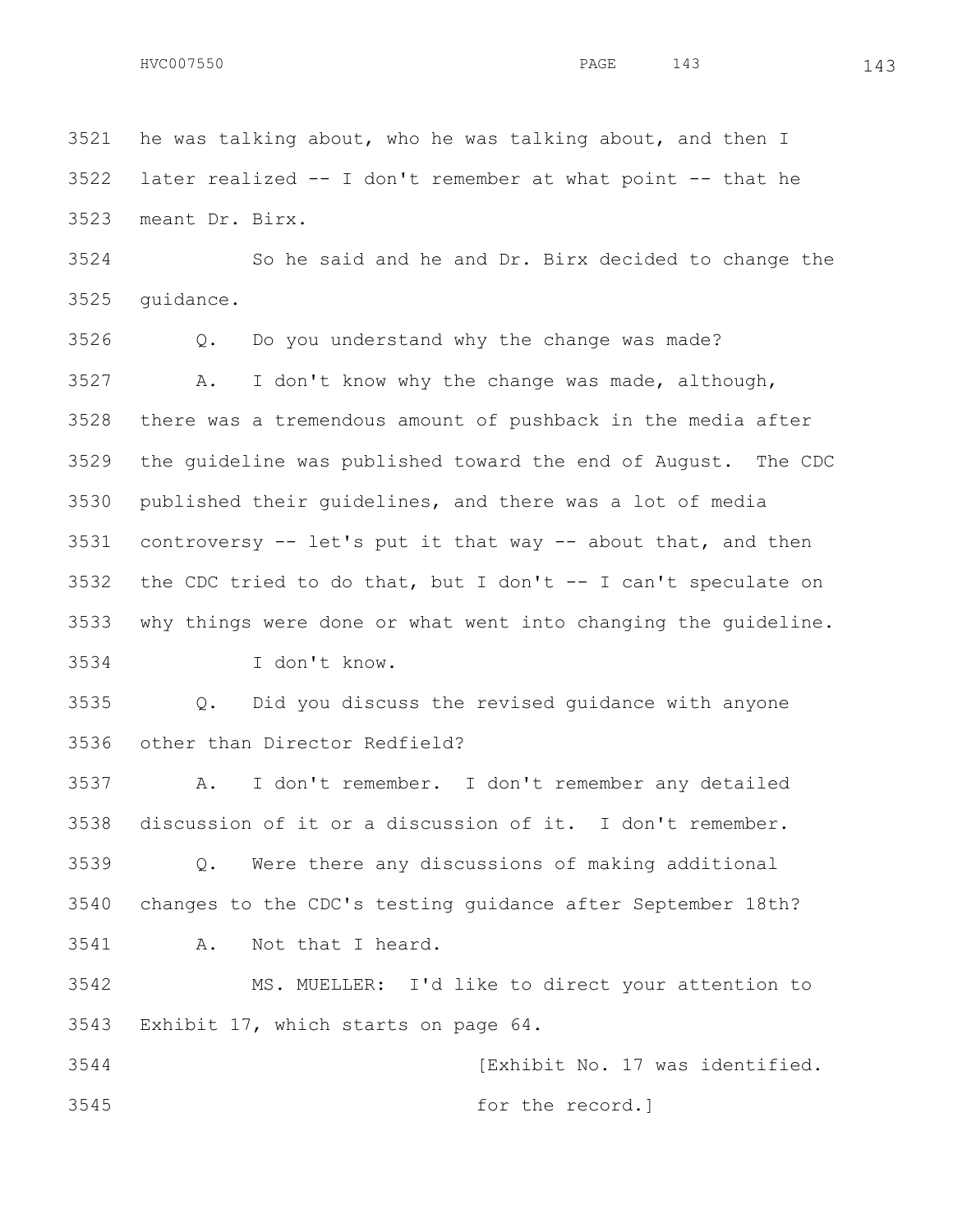$HVC007550$  144  $144$ 

 THE WITNESS: Okay. MS. MUELLER: For the record, this appears to be a White House Task Force agenda dated September 29, 2020. It has the Bates No. P003020. Let me know when you have it open in front of you, Dr. Atlas. THE WITNESS: Give me it again. What exhibit? MS. MUELLER: Page 64, Exhibit 17. THE WITNESS: Okay. I see it. BY MS. MUELLER: Q. If you look at Roman 5, it reads "CDC Testing Guidance -- "Guidelines" -- excuse me -- Dr. Scott and Dr. Robert Redfield, CDC. Do you recall what this agenda item referred to? A. No. Q. Do you recall what may have been discussed at this meeting? A. I don't. I mean I don't recall. A lot of things on agendas at the Task Force meeting, I do recall were never discussed, but I don't remember the specific meeting. Q. Earlier, you mentioned arranging calls and meetings between Administration officials and scientists who were proponents of the targeted protection strategy. I would like to ask you, first, which scientists were you referencing? A. Well, first of all, I didn't say I arranged calls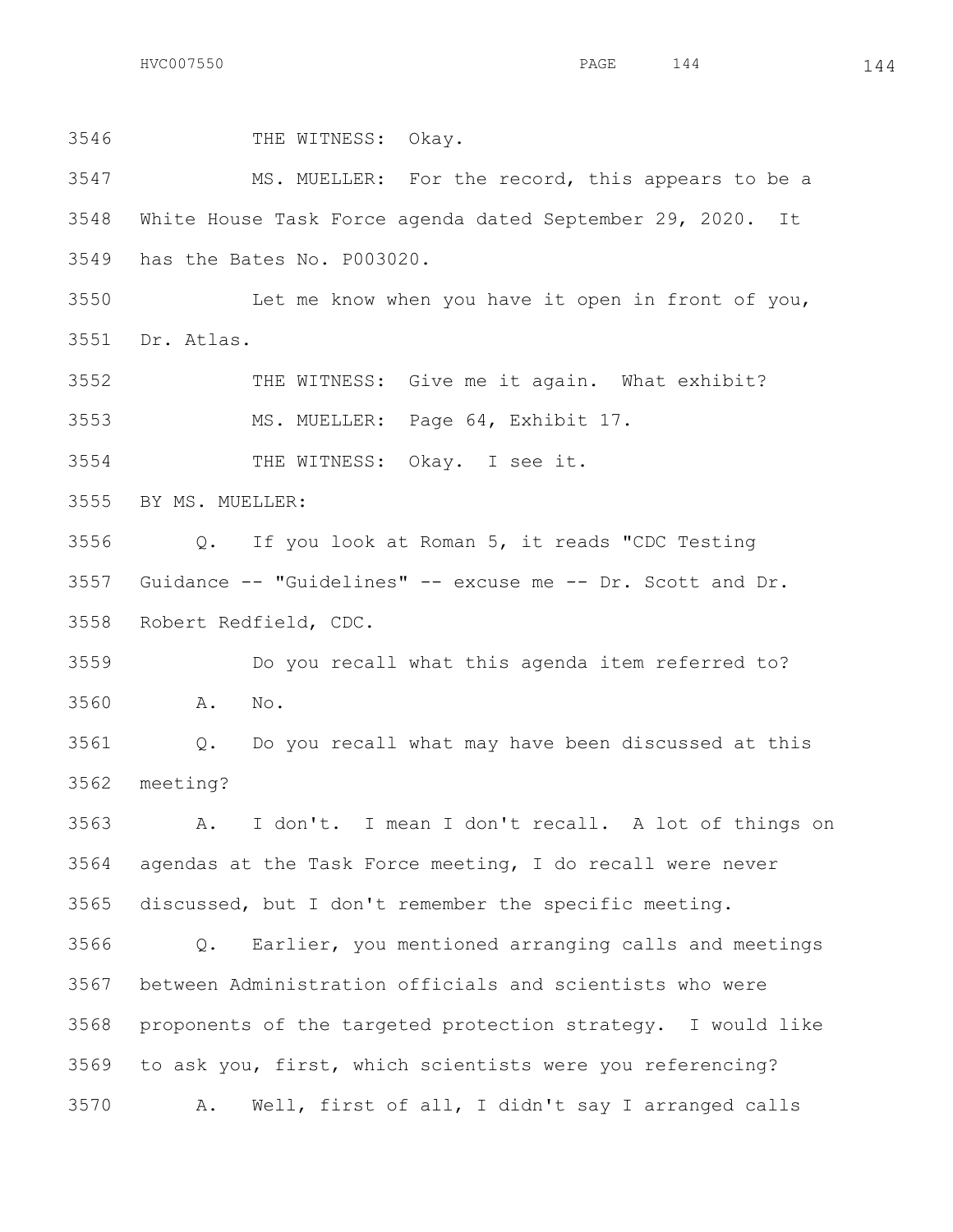and meetings. I didn't arrange any calls, just a small point there.

 I thought that it was in the interest of the country to have the President hear from people who were actually doing research on the pandemic and were world class expert scientists, active scientists doing research and looking at the pandemic. I thought that was one of my role in service to the country, was to do that, and because I was actually active in academics, I had people available to me and also because I was actually doing research on the pandemic for six months before I walked into Washington. Rather than being in some sort of political administration position or bureaucrat, I was in contact with people. I was reading all the literature for months.

3585 So I was aware of who was doing research, and so I thought it would be very beneficial to have experts, meaning real researchers doing the science come in and at least meet with the President, if it was possible, and the Vice President. So I had several people that understood the importance. This was a crisis. This is an emergency. People were dying in this healthcare crisis, and these people were some of the most brilliant, accomplished people that there were in the country.

 So I had Dr. Jay Bhattacharya of Stanford University. He's a professor of medicine, also an economist.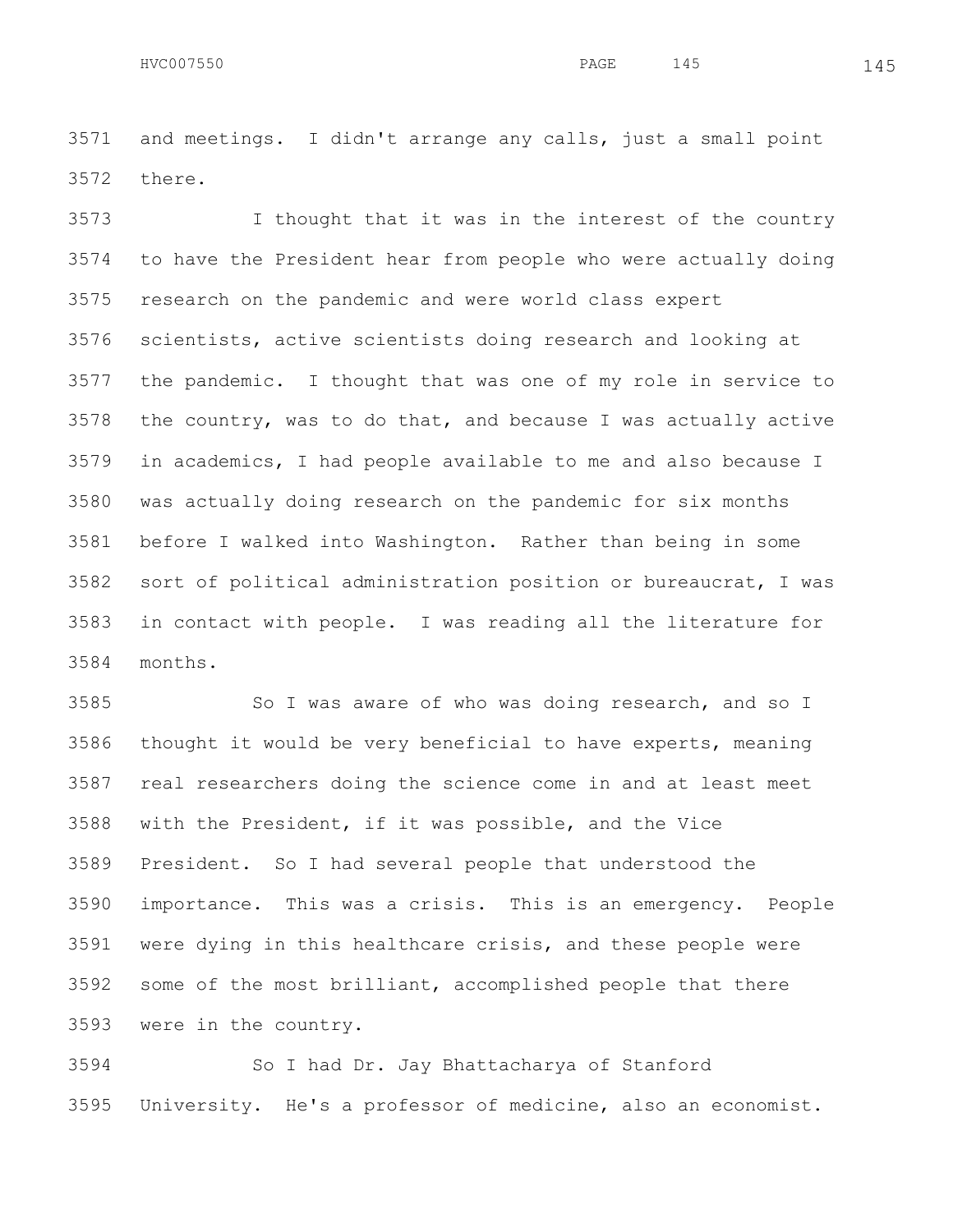He's a health policy guy, but he does a lot and was doing research on the pandemic and antibody seropositivity studies, specifically they're called, very active who I knew slightly from Stanford, but not a lot. He's an M.D./Ph.D.

 I got Dr. Martin Kulldorff, who's a Ph.D. professor of medicine at Harvard Medical School, who's one of the world experts on virology, epidemiology, statistical analyses, and I got -- by the way, Dr. Kulldorff and Dr. Bhattacharya were active consultants to the CDC, the FDA, and HHS, at least one if not all of those organizations, including on the committees that we're talking about, the vaccines and the virus and this pandemic. Particularly Dr. Kulldorff, I'm talking about.

 And I had Dr. Cody Meissner, professor of pediatrics at Tufts University Medical Center come in, who is also a consultant to the CDC on the vaccines and the virus, specifically, who was the Chief of Pediatrics, Infectious Disease at Tufts University, and I had Dr. Joseph Ladapo, who's an M.D./Ph.D., associate professor at the time at UCLA in the Department of Medicine and also was doing research on the pandemic, was a public health policy expert on all kinds of various issues, particularly in minority communities and elsewhere, and I thought, Okay, this is a great opportunity for the country and for the President to hear from experts, academic active researchers and scientists from coast to coast at the highest levels.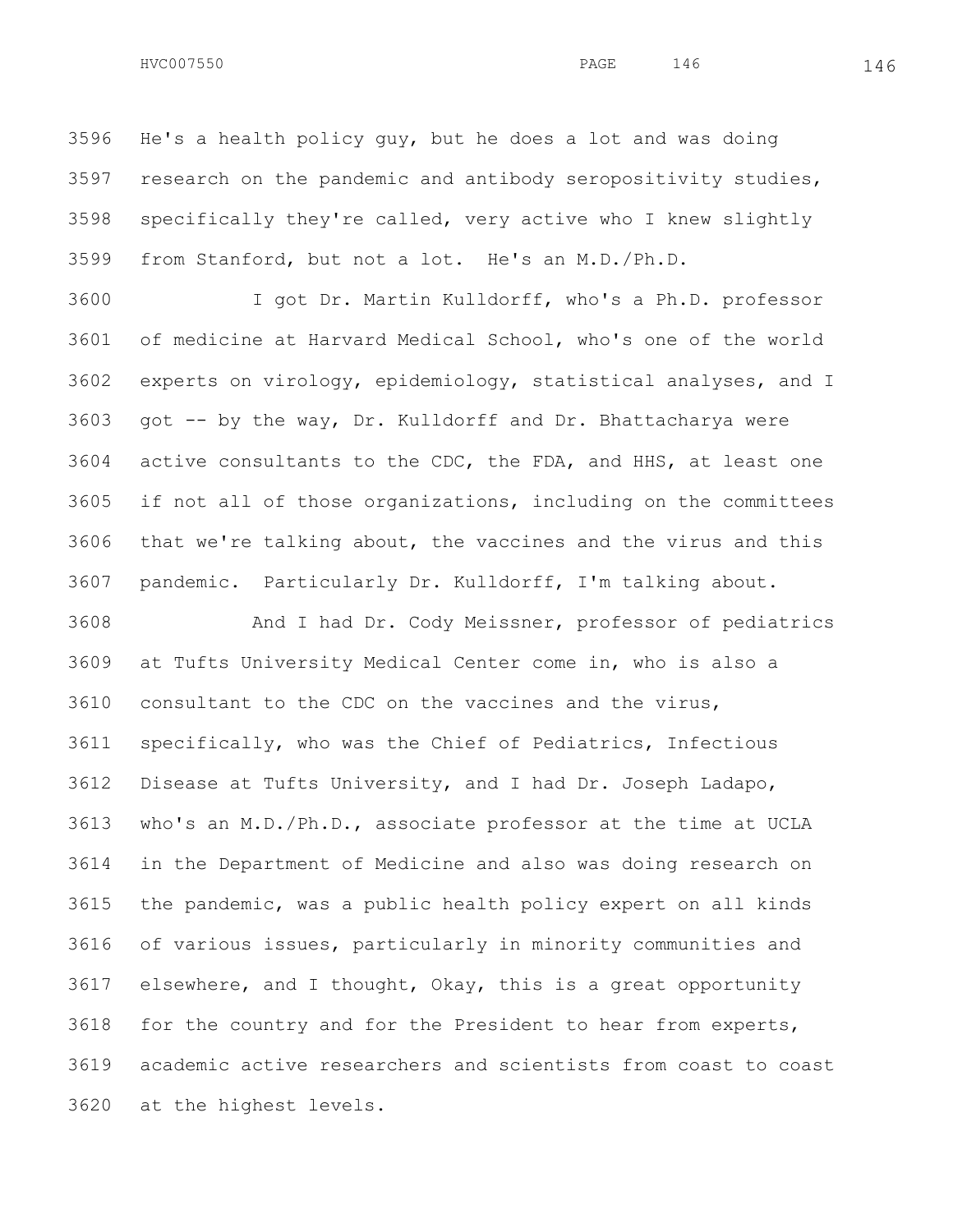So I asked these people if they would come in and be willing to speak with the President and the Vice President, and they were despite their extenuating personal circumstances, which a lot of people have, of course, and so that was a meeting that I set up, and that meeting was set up and put on the agendas at the COVID Huddles and discussed opening by many people. For a couple of weeks, it had been an anticipated date, and the date when the original date was chosen, it was determined that Dr. Birx would be traveling, because she did a lot of traveling. As I said, she was visiting all these states, dozens of states and public health officials to give out the official policy of the White House.

 So she couldn't be there, and we all recognized right away that we wanted her there, and she was -- you know, but she had a very busy travel schedule because she was going to all these states, giving out public health advice.

 So in any event, the original date was cancelled because she needed to be at the meeting. It was good that she 3639 was at the meeting, and so then we did find a date  $-$  "we", I mean I didn't do the exact scheduling. I'm not a scheduler -- of the date that she would attend and was available, because she was on the road often with the Vice President and often on her own, flying all over and visited almost all the states.

You know, the only single state that visit at all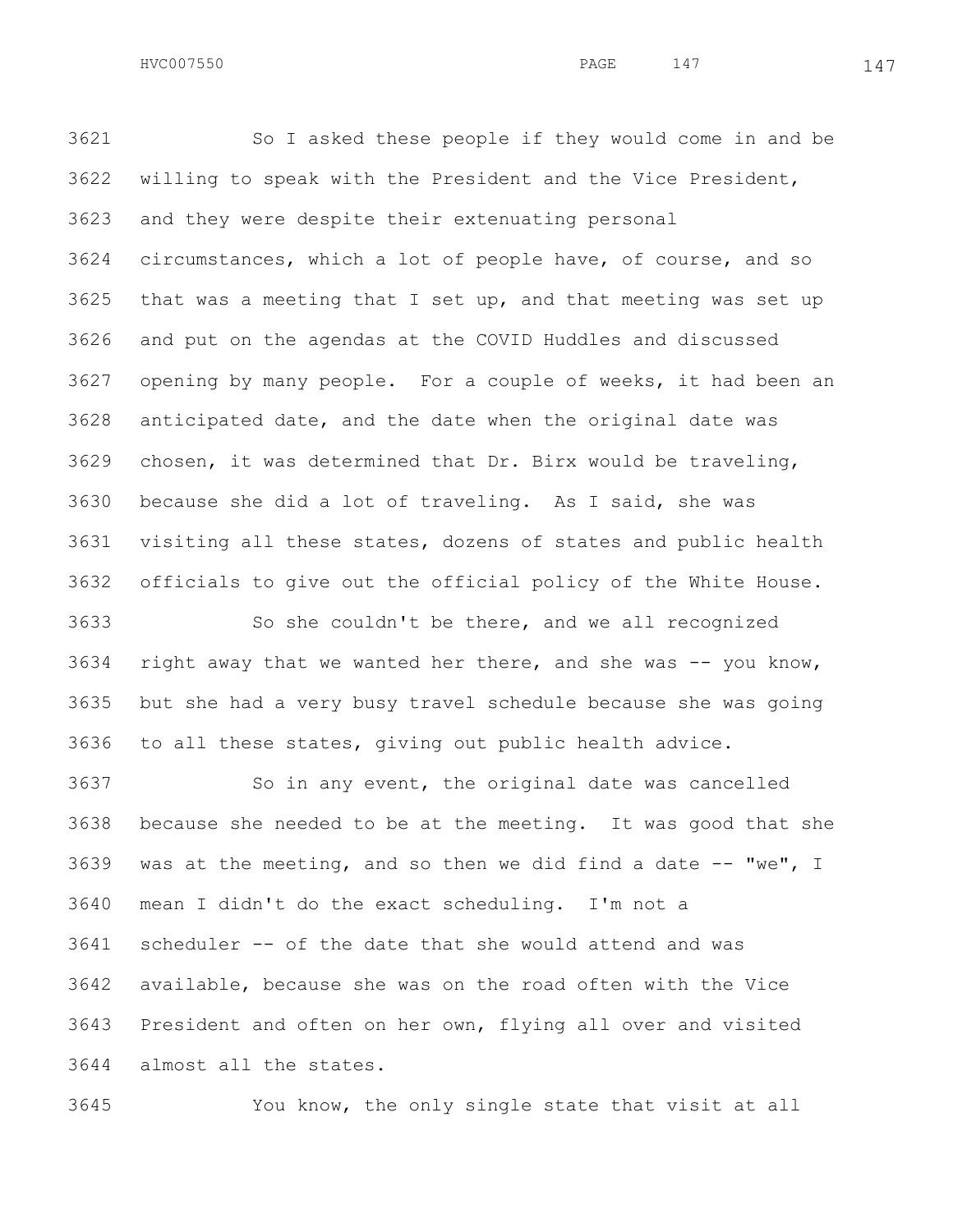In any event, the date was picked for -- I think my recollection is for this meeting with the President, August 26th, and then it was determined that the Vice President was out of town or busy that day. I don't remember. So his meeting with the same group of people was the next morning.

 And then, if I should go on, the meeting was scheduled so that Dr. Birx could attend, and the day right before the meeting and some of these people were already in flight to Washington, because as I said, these people were from UCLA, University of Pennsylvania, Harvard, and Tufts, they were headed to Washington and then there was an email sent around by Dr. Birx that she didn't want to attend the meeting. So then I was -- so, anyway, that's the sequence of events of what happened up until the meeting.

 MS. MUELLER: Thank you, Dr. Atlas. We are just at time. So let's go off the record.

[Recess.]

BY MS. MUELLER:

 Q. Before the break, Dr. Atlas, you were discussing a roundtable meeting that was held on August 26 with the President. You also mentioned that Dr. Birx was invited to the meeting. Who else was invited to the meeting at

HVC007550 148 PAGE 148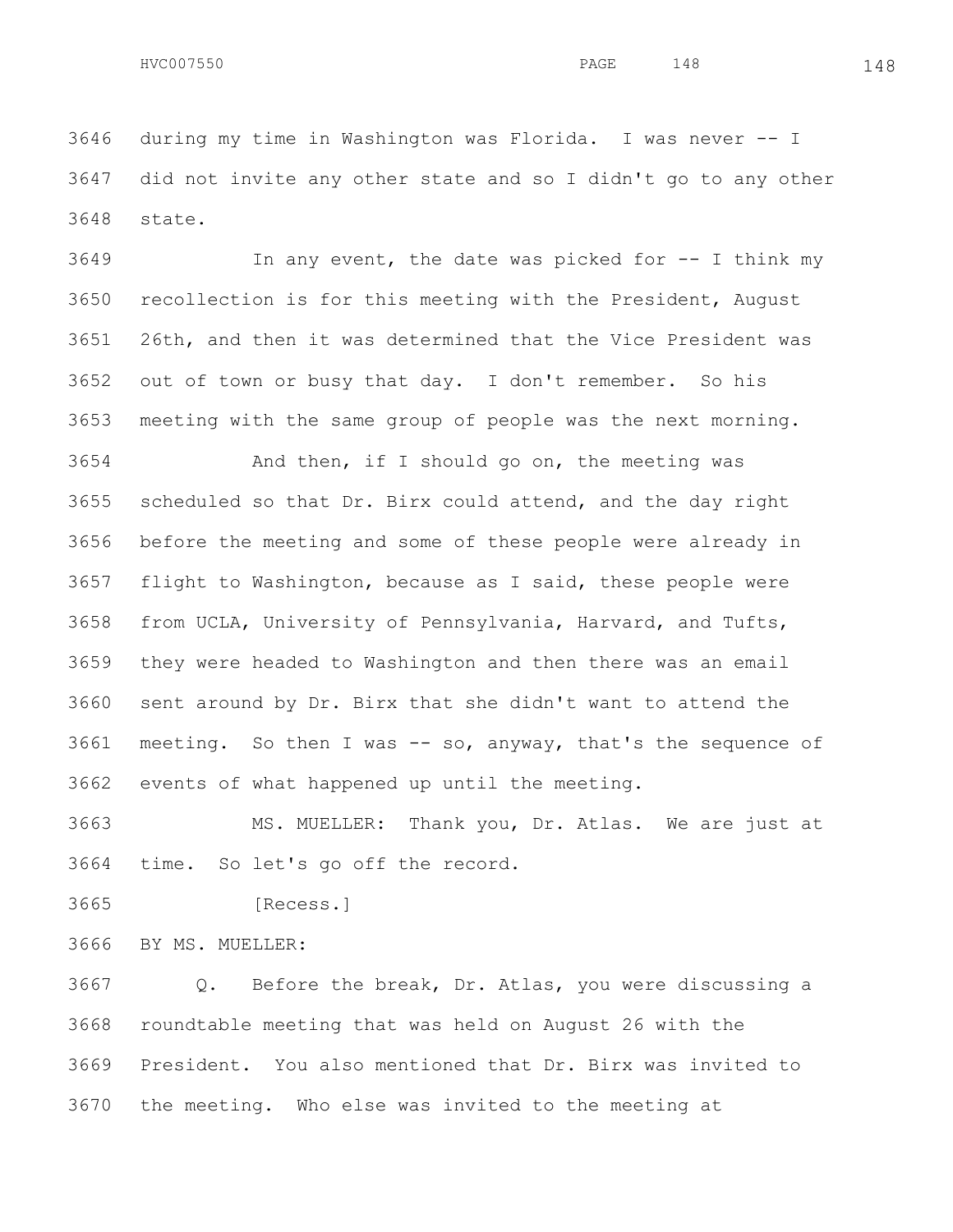the -- maybe starting at the White House?

 A. No one by me. I don't know if anyone else was invited.

 Q. Did you understand that other Task Force members were invited to the meeting?

 A. I didn't have any idea who else was invited to the meeting.

 Q. How did you come to learn that Dr. Birx was declining to attend?

 A. I was told. I went in -- I went in -- I was asked to go in to see Jared Kushner sometime the day before the meeting. I don't know the time, and he said we're not going to have the meeting. I mean something to the effect of the meeting had to be cancelled because Dr. Birx refused to come. So that's how. Yeah. I forget. I forgot. I can't remember if I had heard that already by somebody else. I don't remember.

 It may have been that the meeting, that I also heard that from somebody in the Vice President's office, because that was also going to, in theory, cancel the Vice President meeting too. So I don't remember the sequence of exactly first hearing.

 Q. So Mr. Kushner mentioned that Dr. Birx was declining to attend and he suggested that the meeting had to be cancelled?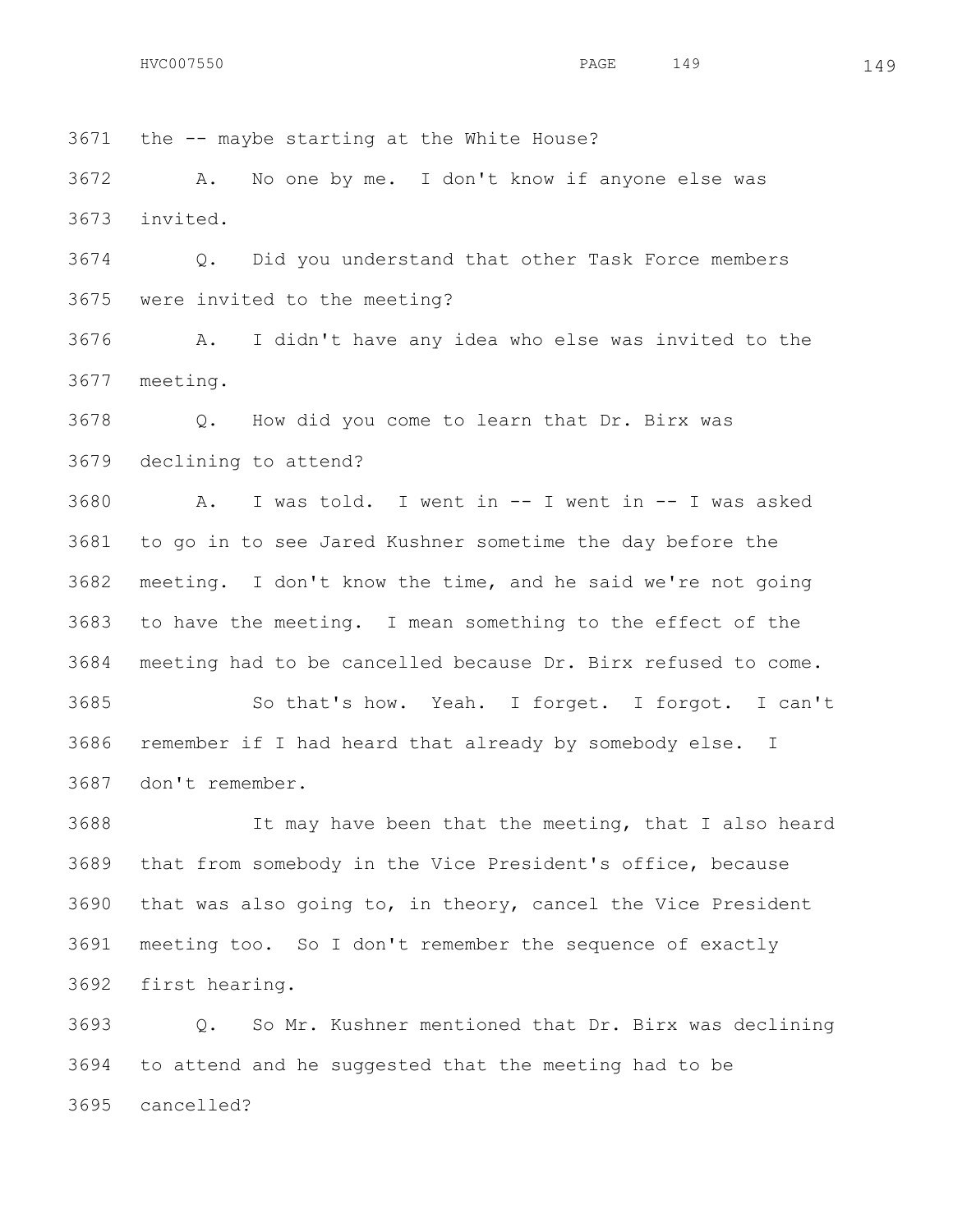A. Yeah.

Q. Did you have any response to that?

 A. Did I have any response? Yes. If you read my book, I was very upset. I mean, I thought it was a huge -- I thought it was a mistake, because this was an opportunity to have the nation's, some of the nation's top medical scientists, the most knowledgeable medical scientists, the scientists who were doing the actual research on the pandemic, the most experienced scientists who were working on things like this directly, including today, with the CDC and FDA have a direct sort of discussion, available for questions by the President and Vice President in the biggest healthcare crisis in the century.

 I thought, Okay, if somebody don't want to come, for whatever reason, you know, this is just way too important. The country is in bad shape. People are dying. It has to occur. We need the best people there to give input.

Q. What was your response to Mr. Kushner?

 A. I said that's unacceptable or something like that. I said we have to have the meeting.

Q. And how did he respond?

 A. And I remember saying some of these people are -- you know, some of these people are already en route, you know. So, anyway, I was really sort of, you know, adamant about that we really should have the meeting.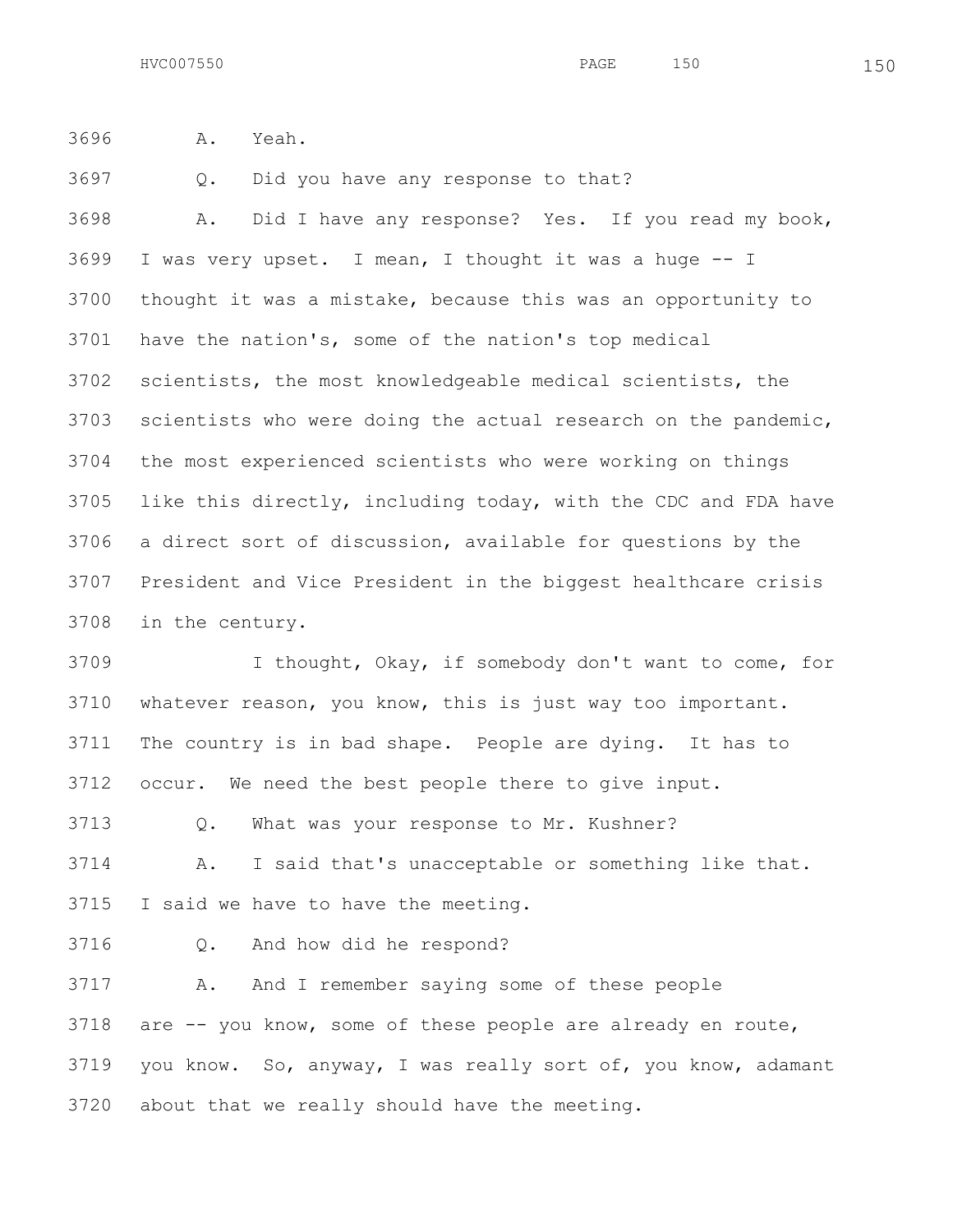HVC007550 **PAGE** 151 151

Q. And what happened next?

 A. And he called in one of his staff and we had a short discussion again about that, and the person said something like we can't afford to upset Dr. Birx, something like that. I don't know the exact quote; but, anyway, I kept, you know, saying that we really need to have the meeting; it's so important.

 You know, these are people who are the top of the medical science community, and so then Jared Kushner said to me, Okay, we'll have a short meeting; we'll at least have five minutes with the President. And so I said, Okay, five minutes is a lot better than zero.

 Q. Were any other changes proposed to be made to the meeting at that time or any other time?

 A. Well, the meeting wasn't set to be -- there wasn't a lot of structure. It was really just -- I mean, my view was there wasn't a lot of structure to it. There wasn't anything really set except introducing -- there was never a lot of structure to the meeting, in my recollection, at least at the point at which, you know, we were about to have it, by the day before.

 Q. Was the meeting intended to be open to the press? A. I thought it would be a good idea to have had a Q and A or something, because I thought another positive of it was the American people were afraid that the President wasn't,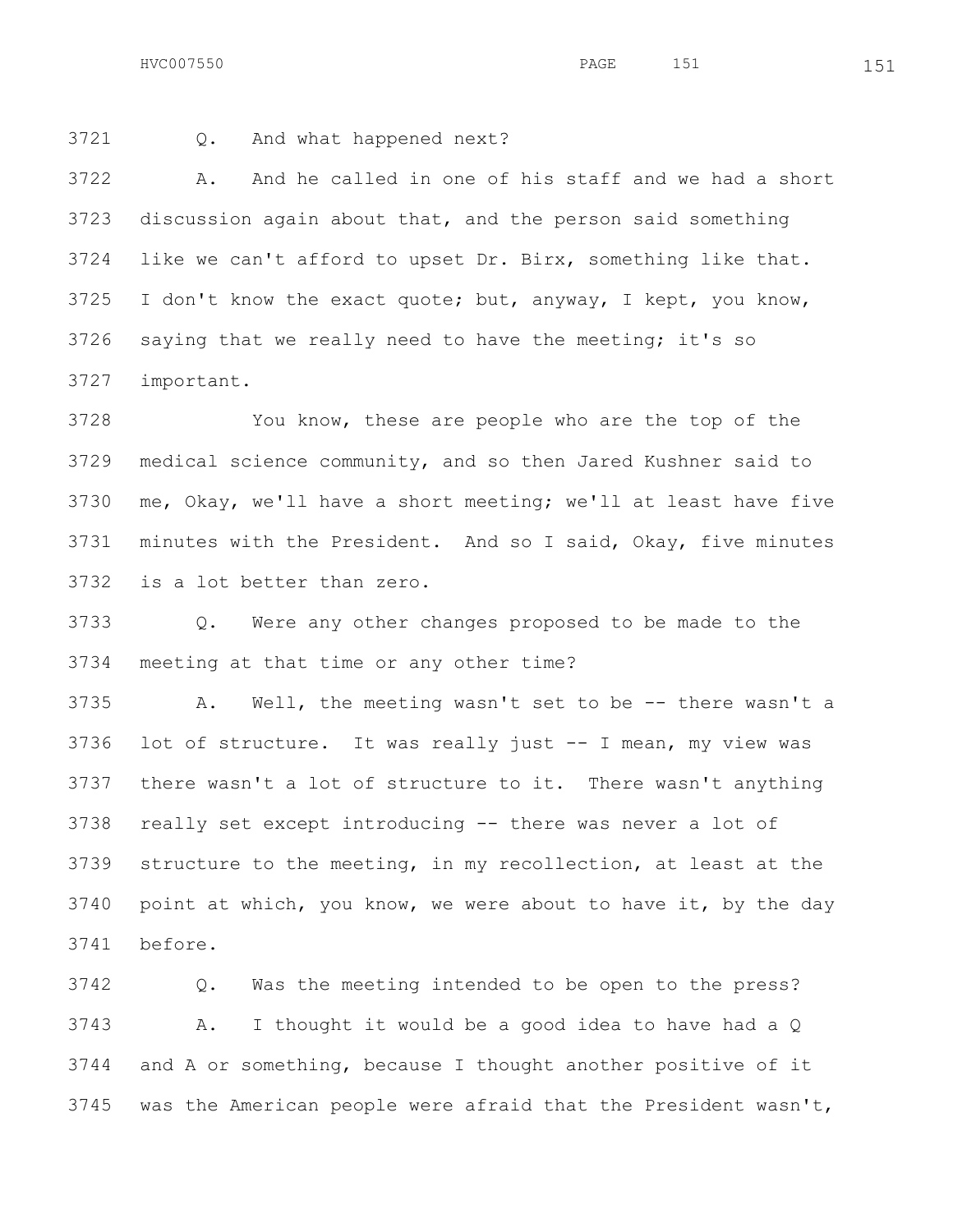quote, listening to the science or listening to the scientists. I don't think fear is a good thing for the American public or for any public. I don't think panic is a good thing, and I think it would have been a positive to have the American people understand that, Hey, there were some super good researchers and scientists who had direct input -- or not input, but at least discussing things with

people in the White House.

 So that was my theory. I'm not -- you know, that's not my area of what's good, but I thought that made sense to me.

3757 By the time the meeting was going to be held, there was not going to be, to my recollection, any kind of press or anything else at that event. I'm talking about even like the day before, before I heard that Dr. Birx wasn't going to come and, therefore, it had to be cancelled. I'm saying even at that point, before I heard that, there was no expectation that there was going to be press or something.

 Q. Did you learn why Dr. Birx declined to attend the meeting?

 A. I never had a discussion with it. I've only seen some of the excerpts or notes from your committee.

Q. Did anyone else express -- scratch that.

 Did anyone else decline to attend the meeting? A. Not that I'm aware of.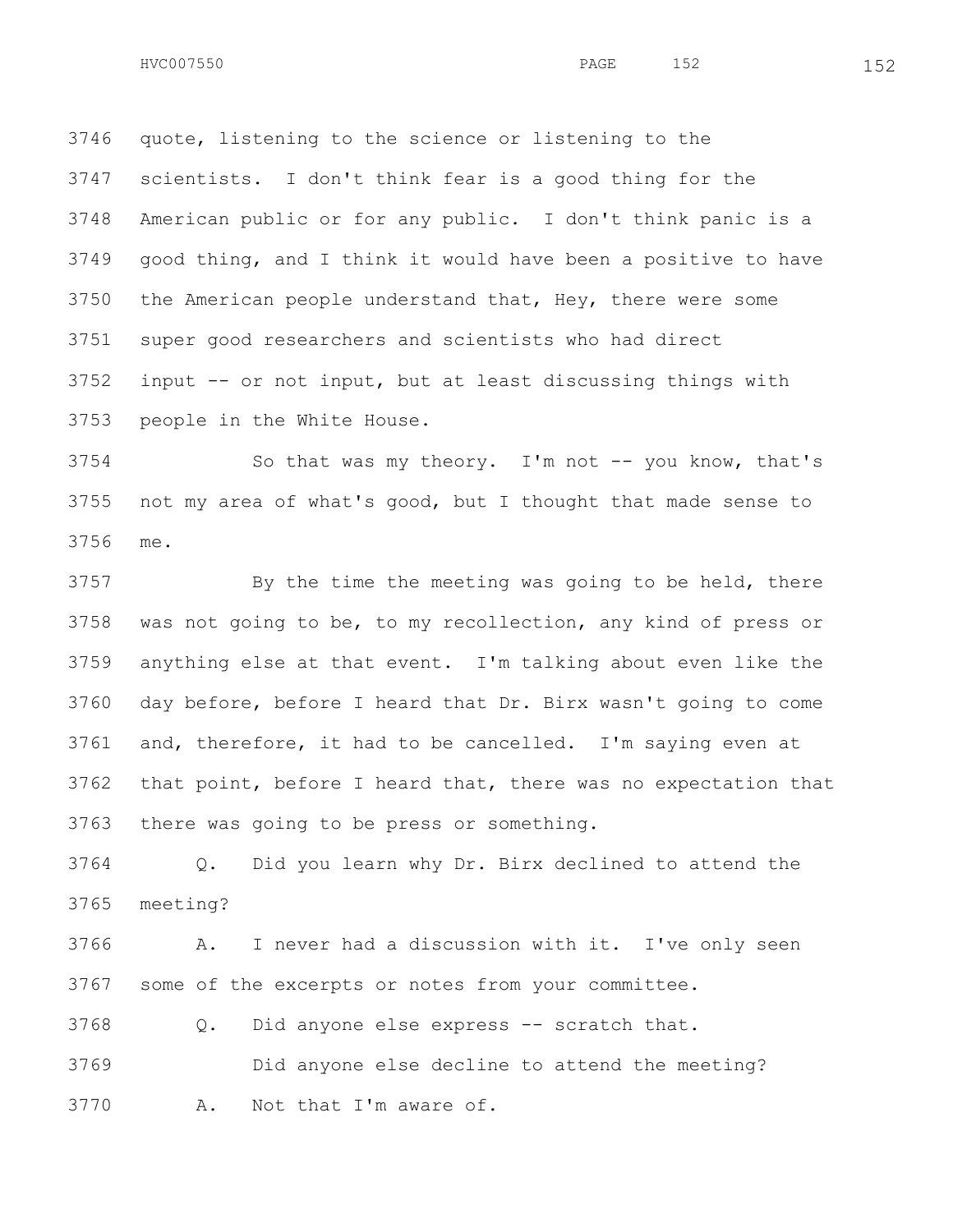Q. Were there any other discussions about cancelling the meeting?

A. Not that I recall.

Q. Are you aware of --

 A. Once it was so told to me that the meeting was going to occur, there were no further discussions that I was privy to.

 Q. Were you aware whether there were any discussions expressing concerns about holding the meeting?

 A. Not that I was privy to. I mean, this discussion with Jared Kushner was, you know, literally less than 24 hours before the meeting. I don't remember anything else being said to me about the meeting.

 Q. Apart from Mr. Kushner, did you work with anyone else at the White House or any of the agencies to set up this and put this together?

 A. Yeah. I remember communicating with Hope Hicks about setting up the meeting.

Q. And what did you discuss with Ms. Hicks?

 A. And, also, before I answer, like I say, it was on the agenda at the COVID Huddles for a few COVID Huddle meetings -- I don't remember the number -- in anticipation of the meeting. So in that meeting, that's the kind of meeting where there were a lot of people there, including communications people, etc.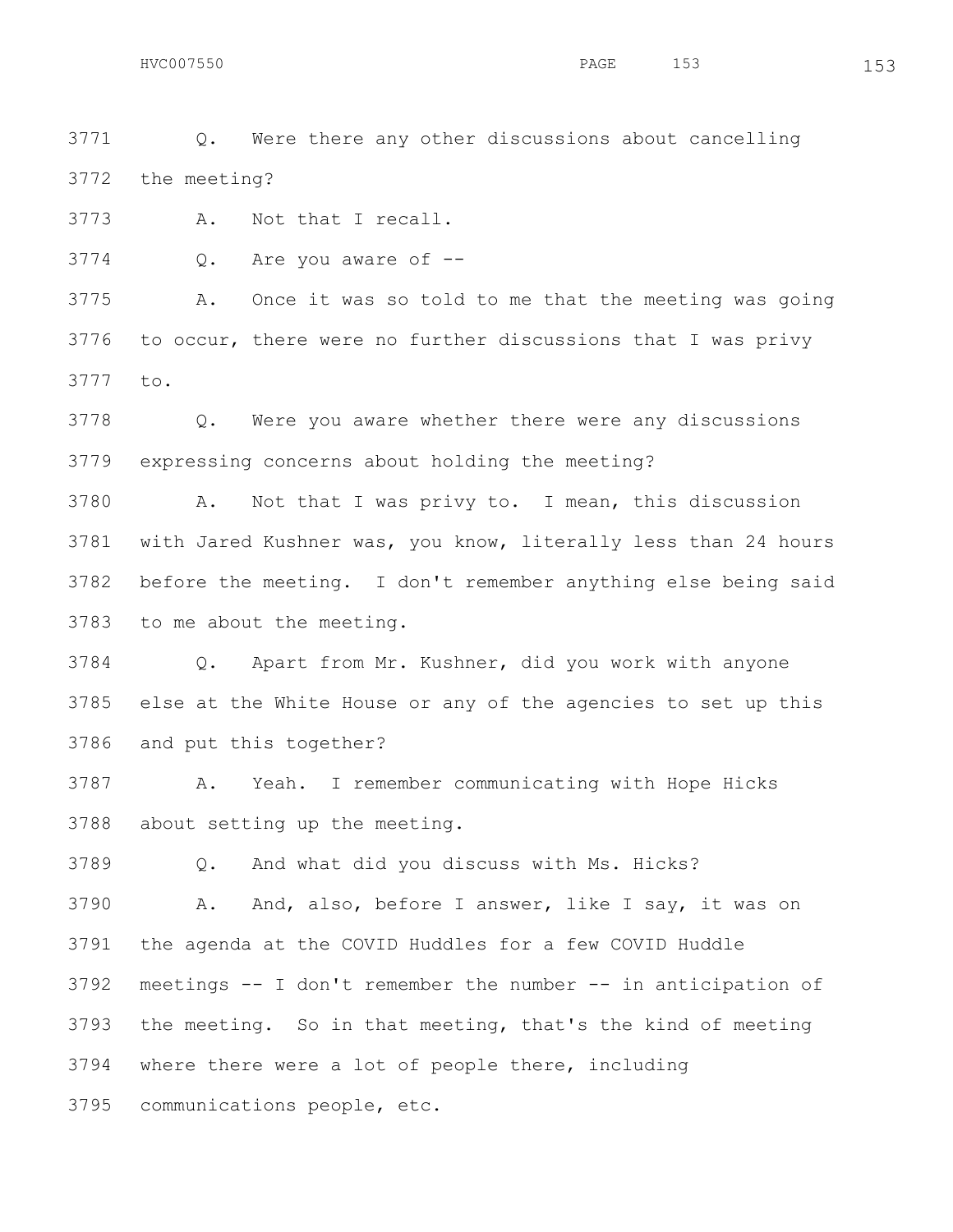So comments may have been made, but I don't remember them.

 Q. So do you recall any specific discussion that you had with Ms. Hicks related to this meeting?

 A. No, other than showing her the resumes of the people that were -- the doctors, the medical scientists, the professors that were coming. I don't remember any other -- I don't remember any discussion.

 Q. Did you prepare any materials in advance of this meeting?

 A. Their bios. They had like a short one-pager sort of thing on each person and maybe an introductory remark or something, some very minimal introductory remarks. It was meant, really, to be just whatever the President wanted to talk about, information gathering for him.

 Q. And did the meeting ultimately go forward with President Trump?

A. Yes, it did.

Q. Who was in attendance?

 A. Well, me, Drs. Ladapo, Meissner, Bhattacharya, and Kulldorff. There were other people in the room, but I honestly don't remember. Oh, the President, of course. We were sitting there, facing the President and, again, I don't -- I don't know. There were other people in the room, as usual. I don't know who was there. I didn't look around.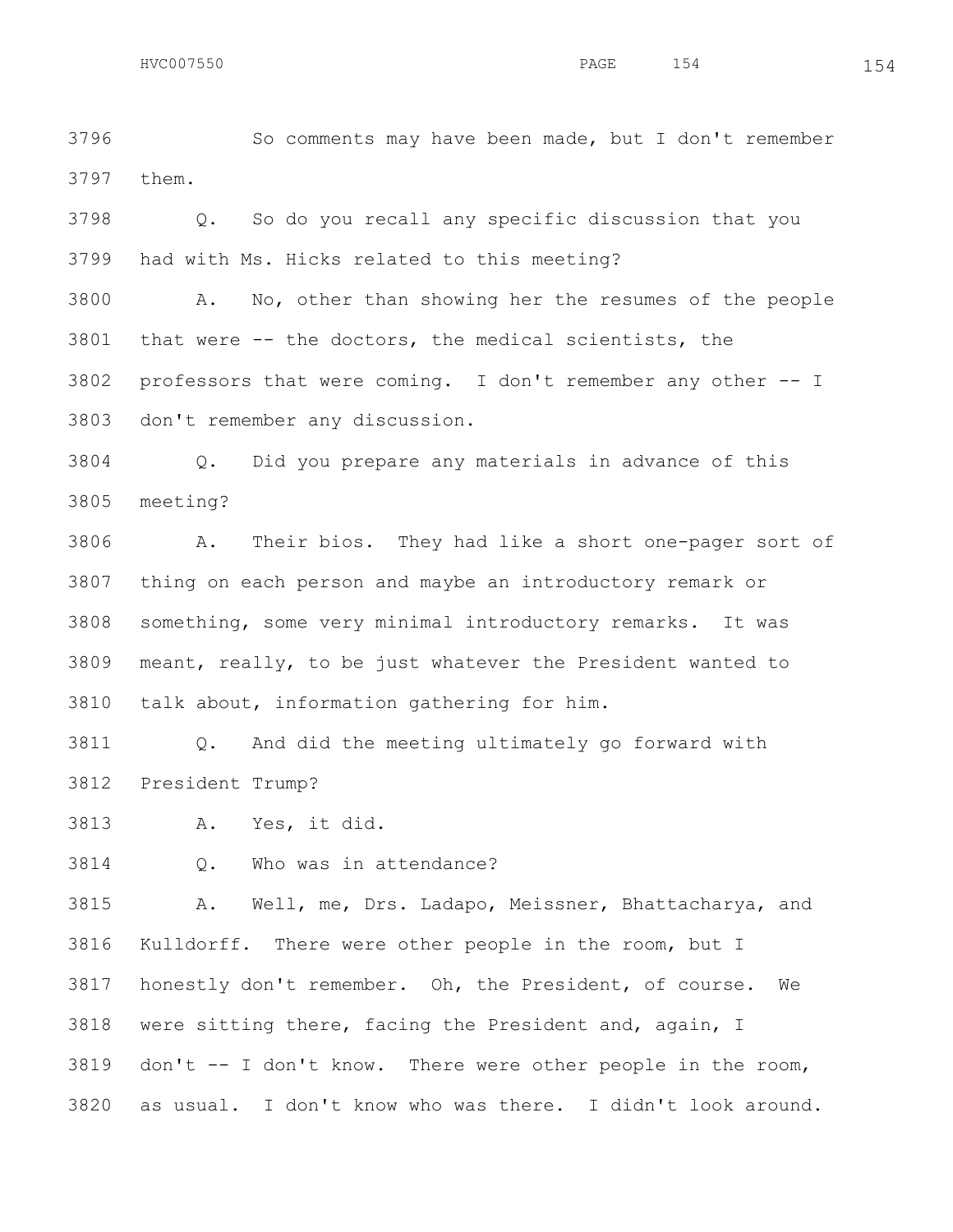I don't remember except I know that toward the end of the meeting, when I was  $-$  it was going on much longer than the five minutes. It went on far longer than five minutes, but, of course, the President of the United States has a busy schedule. So I was sort of reminded to sort of wrap it up as if -- you know, not that I was controlling meeting. I wasn't 3827 controlling the meeting, but this is  $a$  -- you know, "five more minutes" was handed to me on a card or "let's wrap it up; there's a schedule".

 In that, I remember that Mark Meadows was standing there towards the end. I don't know if he was there during the meeting. I don't remember, but he said, Okay, we have to wrap this up, and I think it was -- it may have been Hope Hicks or someone else that handed me the five more minutes note.

Q. What was discussed at the meeting?

 A. So, basically, that day, we talked about the same sort of topics that were asked in the meeting that I had that I recounted earlier with the President when I visited, which was it was things like -- you know, this is not the order, but do you agree with the original shutdown, what's the risk to children, who's at the most risk here, what about, you know, opening schools or closing schools, these kinds of topics, what do you think about  $-$  you know, and by the way, the questions were asked to individual doctors by the President.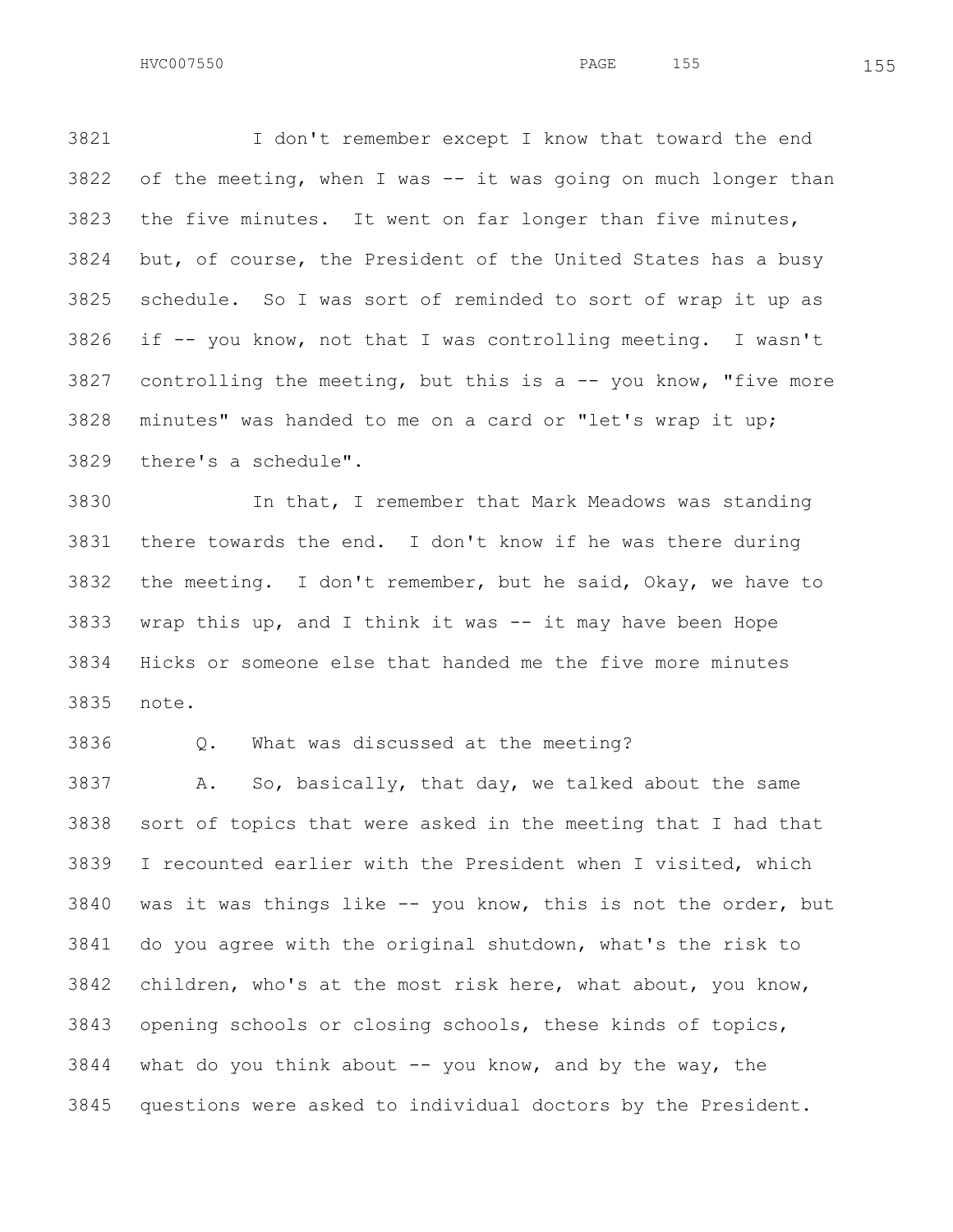HVC007550 156 156

 So it wasn't that everyone answered the same question or whatever, and I think he asked, you know, how are other countries doing or something like this.

 Q. Did President Trump express his support for any policies that may have been discussed during the meeting?

 A. It was more that he was asking questions and then listening to the answers.

Q. How long did the meeting last?

 A. I think the meeting lasted something like 40 minutes, 45 minutes. I don't remember, of course, the detail of it, but I remember thinking, Well, it certainly didn't last only five minutes.

Q. Was there any outcome from the meeting?

 A. No. We had a meeting next morning with the Vice President, the same group of people, but there was no outcome from the meeting that I recall.

 Q. Talking specifically about the meeting with President Trump, were there any action items or policy changes that were discussed at that meeting?

 A. No. There was not, not like that. It was just questions and answers.

 Q. You mentioned the following day, there was a second meeting with Vice President Pence. Did all the same individuals attend that meeting or was the attendance list slightly different?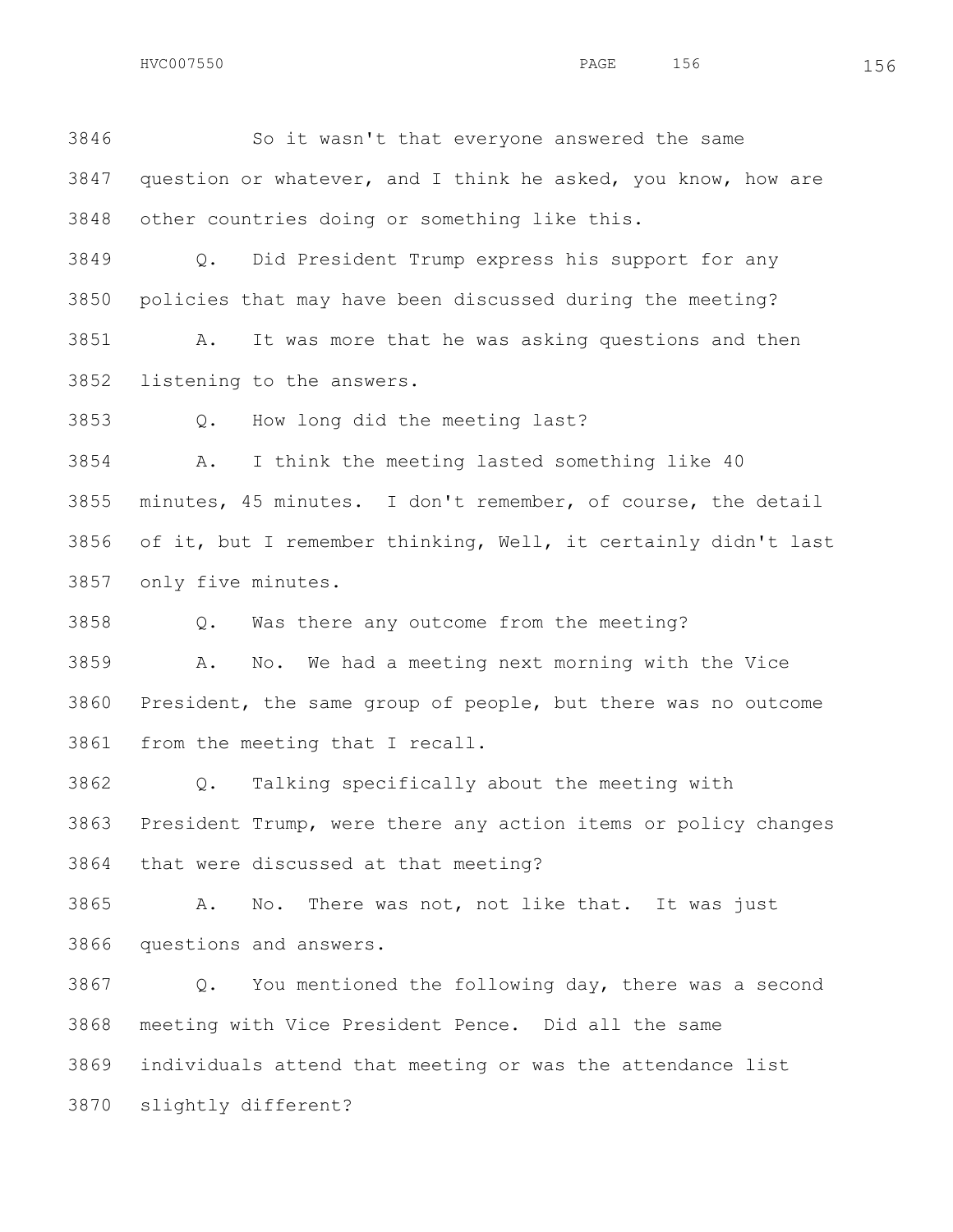A. In that meeting, it was me, Dr. Ladapo from UCLA, Dr. Bhattacharya from Stanford, Dr. Kulldorff from Harvard, Dr. Meissner from Tufts, the Vice President, and I think there was a staff person of the Vice President's in the room. I don't know his name, and the best I can recall, no one else was in the room.

 Q. Do you recall the area that that staffer worked in or any other specifics?

A. No. I don't remember.

 Q. What was discussed at the meeting with the Vice President?

 A. I think the same sorts of issues, the various -- the fact that there is, you know, very high-risk people and lower-risk people. The Vice President had an interest in schools, and so there was some discussion about the risks in schools and school openings.

 It was that sort of -- and it was a give and take, again, where he would ask questions of the experts in the room.

Q. How long did that meeting last?

 A. I don't remember, but it was probably -- my recollection is it was probably a half-hour or so.

 Q. Were there any action items or policy changes that were discussed during that meeting?

A. I only remember the Vice President asked for a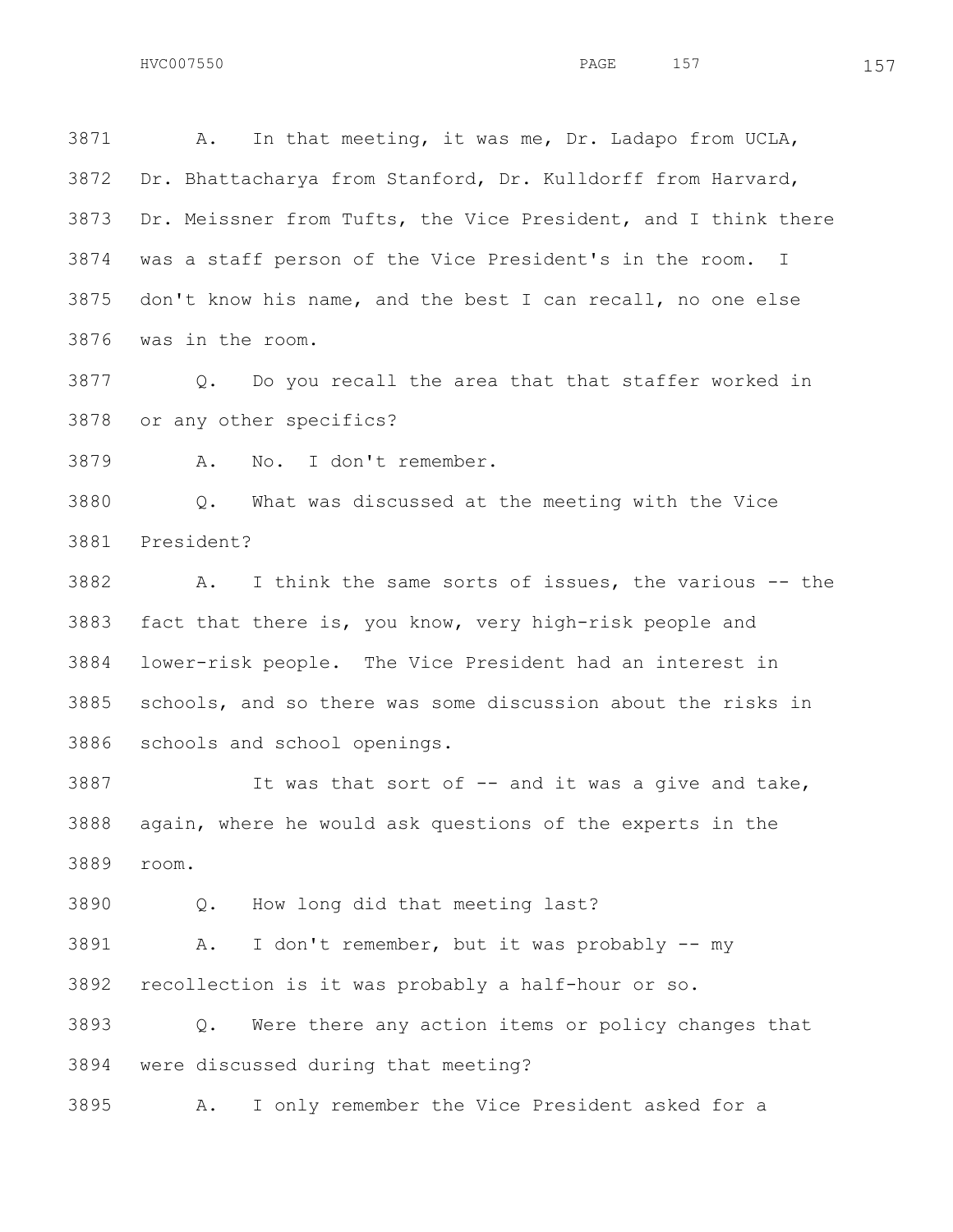document and the data on the risk to children and the issues with schools opening that the world's data had shown, and Dr. Bhattacharya and I said we will get that together and send it. There was no -- nothing else was -- there was no action item, as your words were, or a policy item or something to be done after that meeting.

 Q. Did you end up providing that document to the Vice President?

 A. Yes. There was a summary document provided of research on children with citations that was mainly written, and then I looked at it and made some edits, also mainly written by, my recollection is, Jay Bhattacharya.

 Q. Apart from the meetings with President Trump and Vice President Pence, did you have any other meetings on August 26th or August 27th with these scientists?

A. No. Other than lunch, no.

 Q. Did they meet with any other members of the White House or Federal Government at that time?

A. Not that I'm aware of.

 Q. Did there come a time where you convened a second meeting with some of the scientists?

 A. Yes. It was a different meeting, an overlapping group, but not the same completely, and this was a meeting -- I don't remember the exact date. It's the first week of October, I think, with Secretary Azar, a meeting where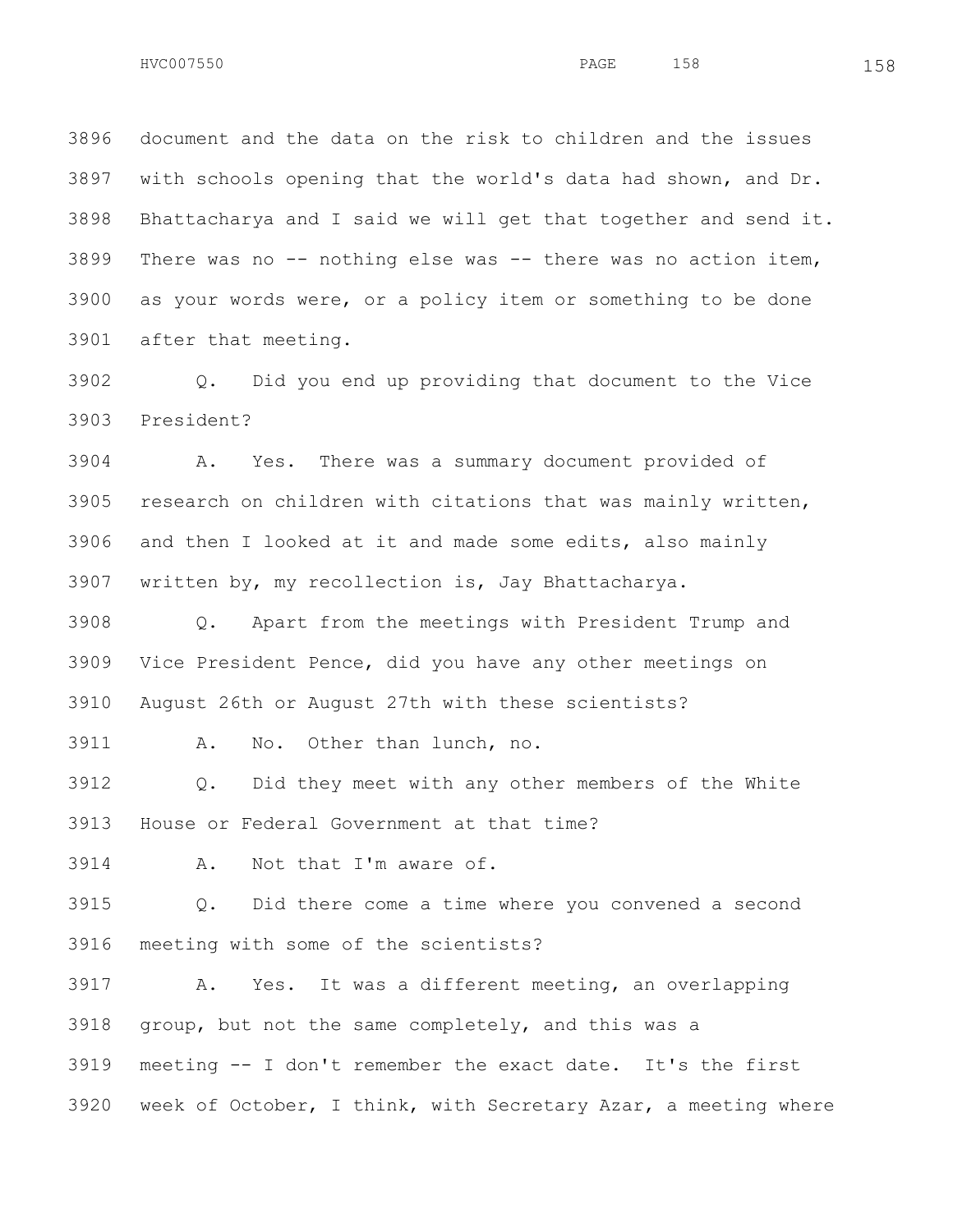there were three doctors plus me, four total, me, Dr. Bhattacharya of Stanford, Dr. Kulldorff of Harvard Medical School, and Dr. Sunetra Gupta, who is a professor and the world-renowned epidemiologist, specifically in infectious disease and virology at the University of Oxford. So we had Harvard, Stanford, Oxford, and me, also Stanford. There was, I thought, a good group of people that were also actively doing the research on the pandemic.

 These people had a highly sophisticated understanding about all the issues in the pandemic, and we met at HHS in their conference room -- I don't know which -- with Secretary Azar and there were a couple of other -- there were one or two staff people in that conference room with Secretary Azar.

 Q. Do you recall who those staff members were? A. Well, Paul Mango was there. He's one of the -- I think he was senior a senior advisor to Secretary Azar. I think there was one other person. I don't recall who or, frankly, if there was. I just don't remember.

Q. How did that meeting come about?

 A. I was hopeful to have more experts come in and meet with Secretary Azar, because he's the Secretary of Health and Human Services, and he was, I thought, a very smart guy. I was frequently in meetings with Paul Mango, who was Secretary Azar's advisor, because Paul Mango was sitting in on some of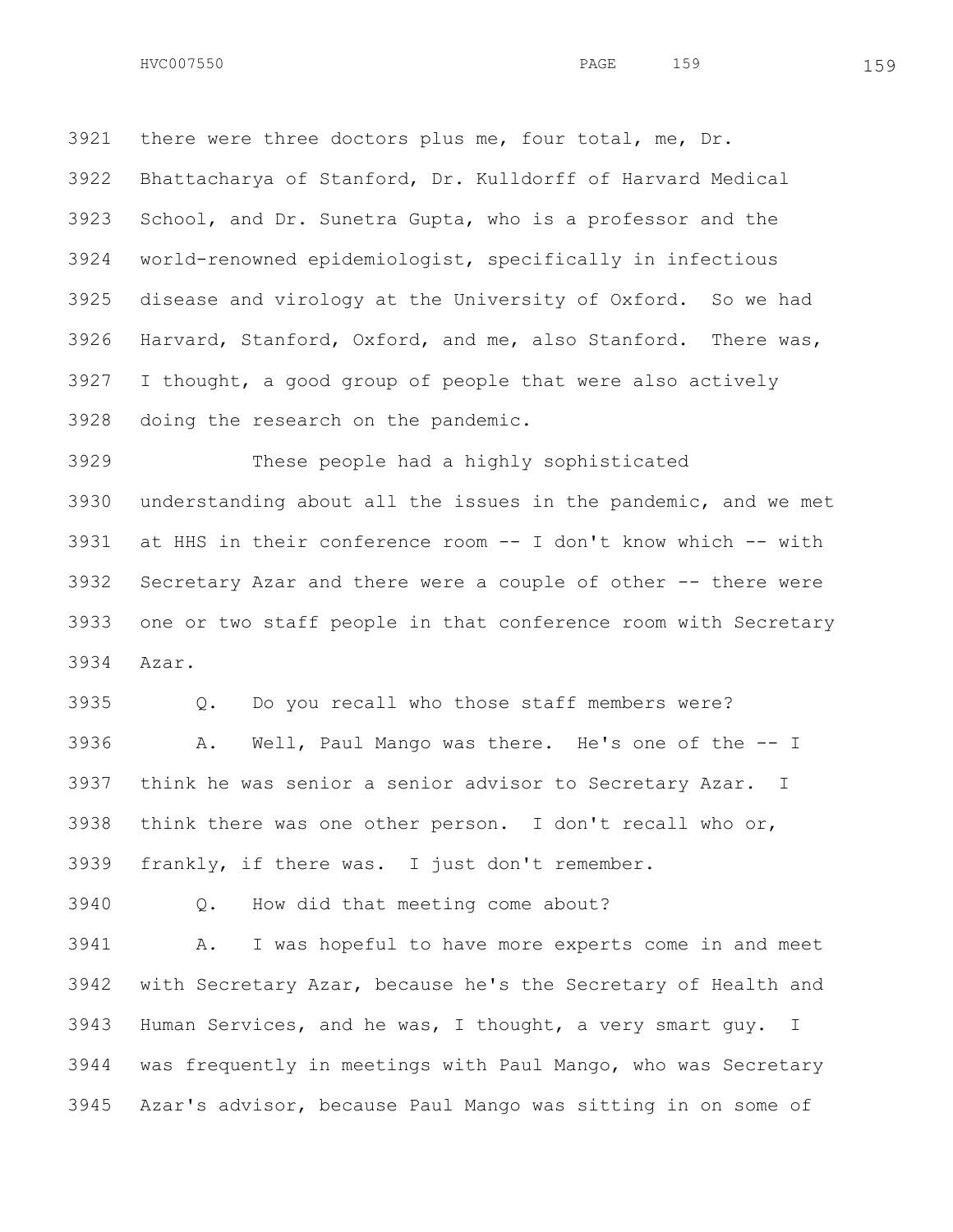the Task Force meetings or many of them and, also, he was often in the COVID Huddles.

 So I saw -- and he was very knowledgeable, Paul Mango, about the timelines for vaccines and things, and so I suggested to him would Secretary Azar be interested meeting with some of these very prominent epidemiologist and infectious disease researchers and he thought he would be. He checked and he said, yes, he would be very interested, and so we set that meeting up.

 Q. What was the purpose or goal that you hoped to achieve with the meeting?

 A. My goal was to have as much information as possible from the top levels of scientists and experts in the country and, in this case, in the world, because, again, the Birx-Fauci policies were failing and they were in place and that wasn't s changing, and I thought the more expert information, the better. I mean, this is how science is conducted in a very complex situation. You have a lot of people who know a lot at the table and you get a chance to ask, affirm, or refute or whatever you want to do, understand better, and I thought the more information, the better.

 This is the one of the things that I had a unique possibility of providing, because I was in academics at the highest levels in the university. I was doing the research. I was in contact with people all over the world, and you're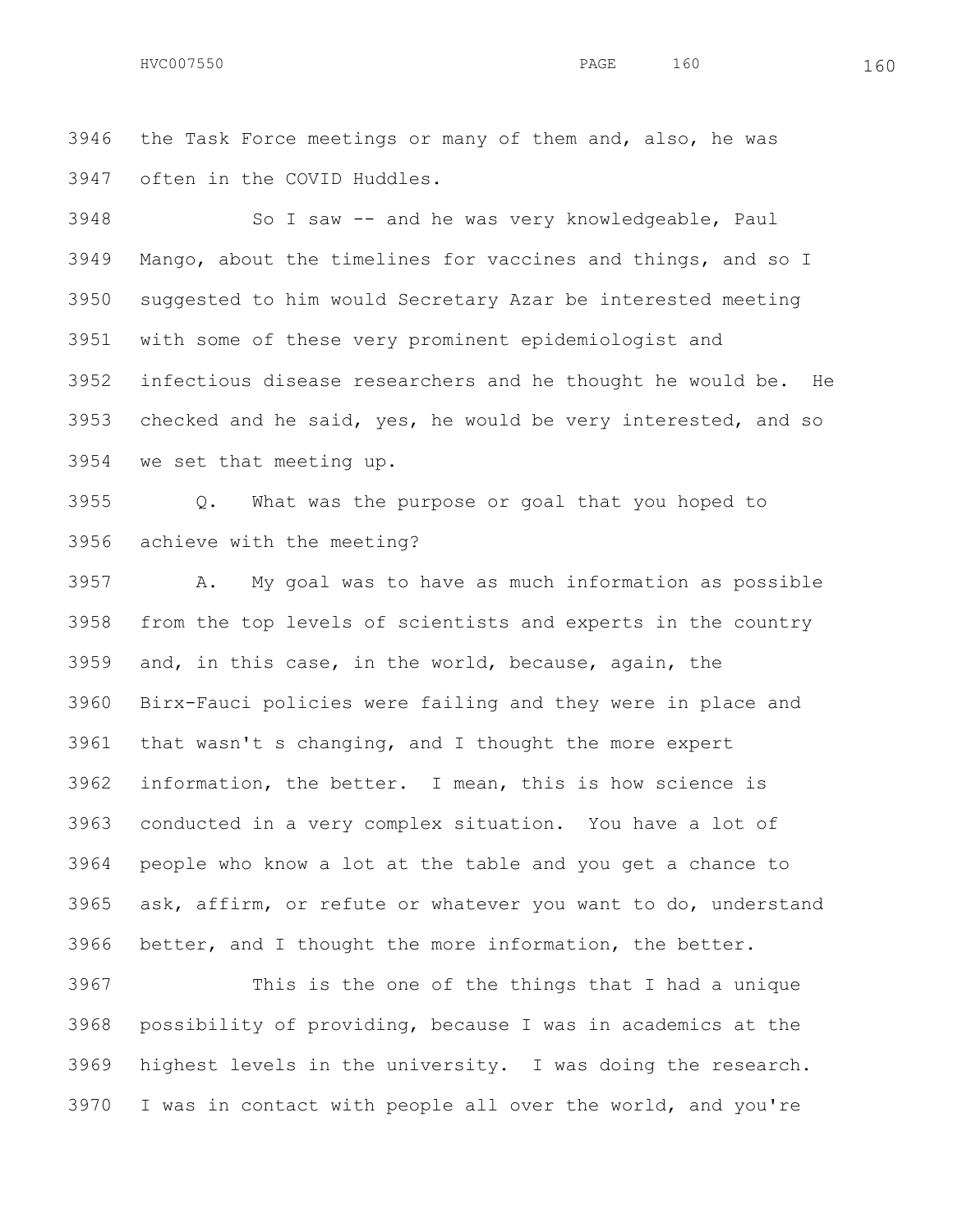HVC007550 161 PAGE 161 161

 not going to get that by sitting inside a government agency. So I thought the country would benefit from having experts talk with people who mattered in the Administration. Q. What did you discuss with Mr. Mango with respect to preparing for the meeting?

 A. Well, I was just hoping to get the meeting set up. That was the basic discussion, was, you know, securing the time, the date. It was logistically complex because this was a time where it was tough to fly internationally. So Dr. Gupta, Professor Gupta, being in the U.K., everything was complicated. Everything is complicated to arrange multiple people's schedules. These people are super busy people. Everyone is busy and the Secretary, of course, of HHS is super busy.

 So it wasn't -- nothing is trivial like this. Q. Did you prepare any memos or other materials, briefing materials, for this meeting?

 A. I'm sure I gave Paul Mango the bios of these people, one-page bios, but there's no other information.

 Q. Are you aware whether there was a briefing memo that may have been prepared for Secretary Azar?

A. I'm not aware of it.

 MS. MUELLER: I would like to direct your attention to Exhibit 23, which is page 97.

[Exhibit No. 23 was identified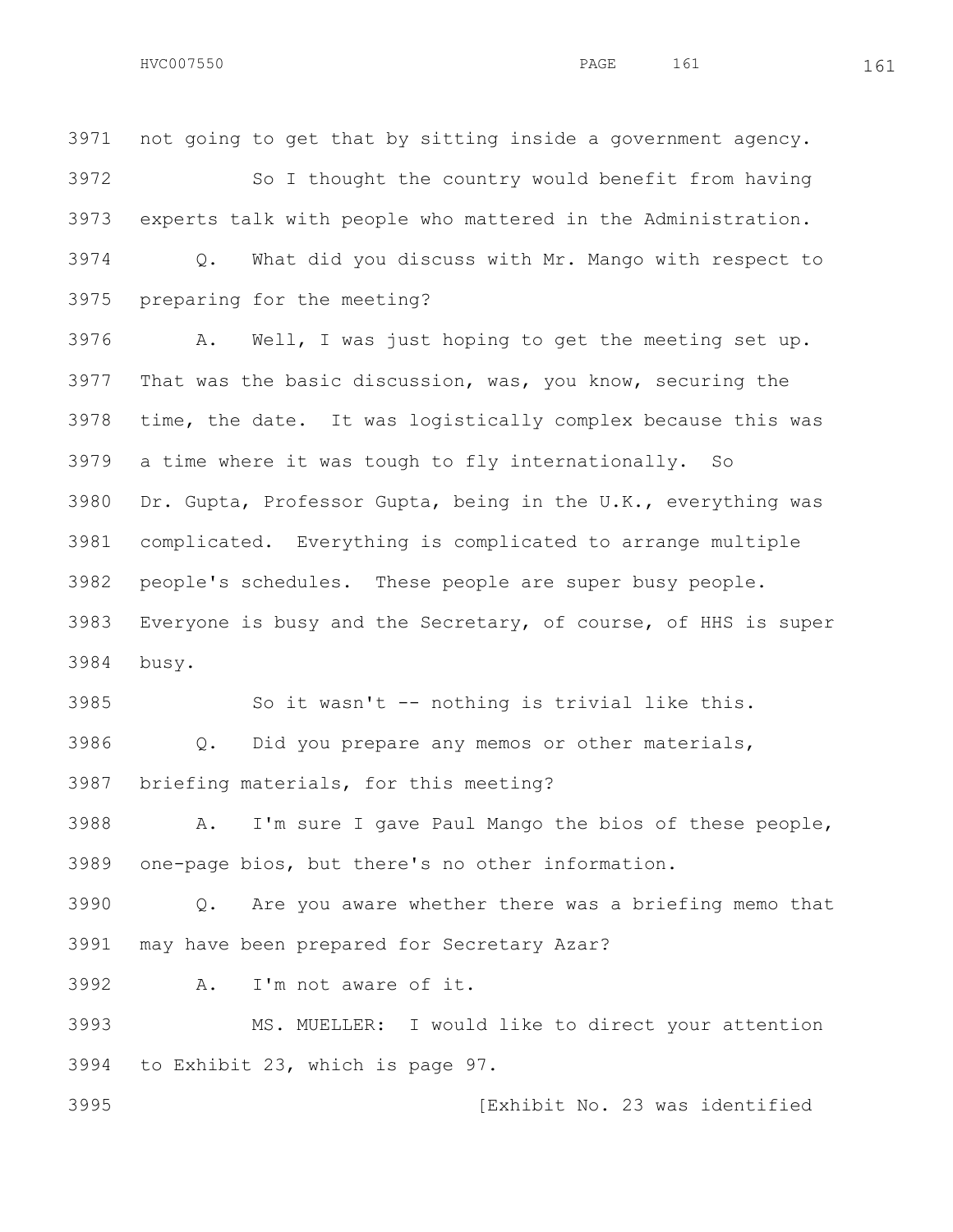for the record.] MS. MUELLER: For the record, Exhibit 23 are two tweets from Secretary Azar's Twitter account. MR. DASGUPTA: Just one second. I apologize. Just one second. My computer is giving me a little bit of trouble. I'm sorry. What page is that? MS. MUELLER: It is page 97, Exhibit 23. MR. DASGUPTA: I'm sorry. I apologize. MS. MUELLER: So while you're pulling that up, I'm just going to put this on for the record. Exhibit 23 is two Tweets released on Secretary Azar's Twitter account, @SecAzar, on August 5, 2020. I apologize. I misspoke. I said August. I meant to say October 5th. THE WITNESS: I'm on it. BY MS. MUELLER: So we'll come back to this in a minute, but does this refresh your recollection that the meeting occurred -- on October 5, 2020? A. Well. It says it did. Q. Was there -- A. It's dated October 5. I have no reason to think that it wasn't October 5. Q. Thank you. Was there a particular reason the meeting was scheduled for October 5th? A. No. I mean, not specifically, to my recollection,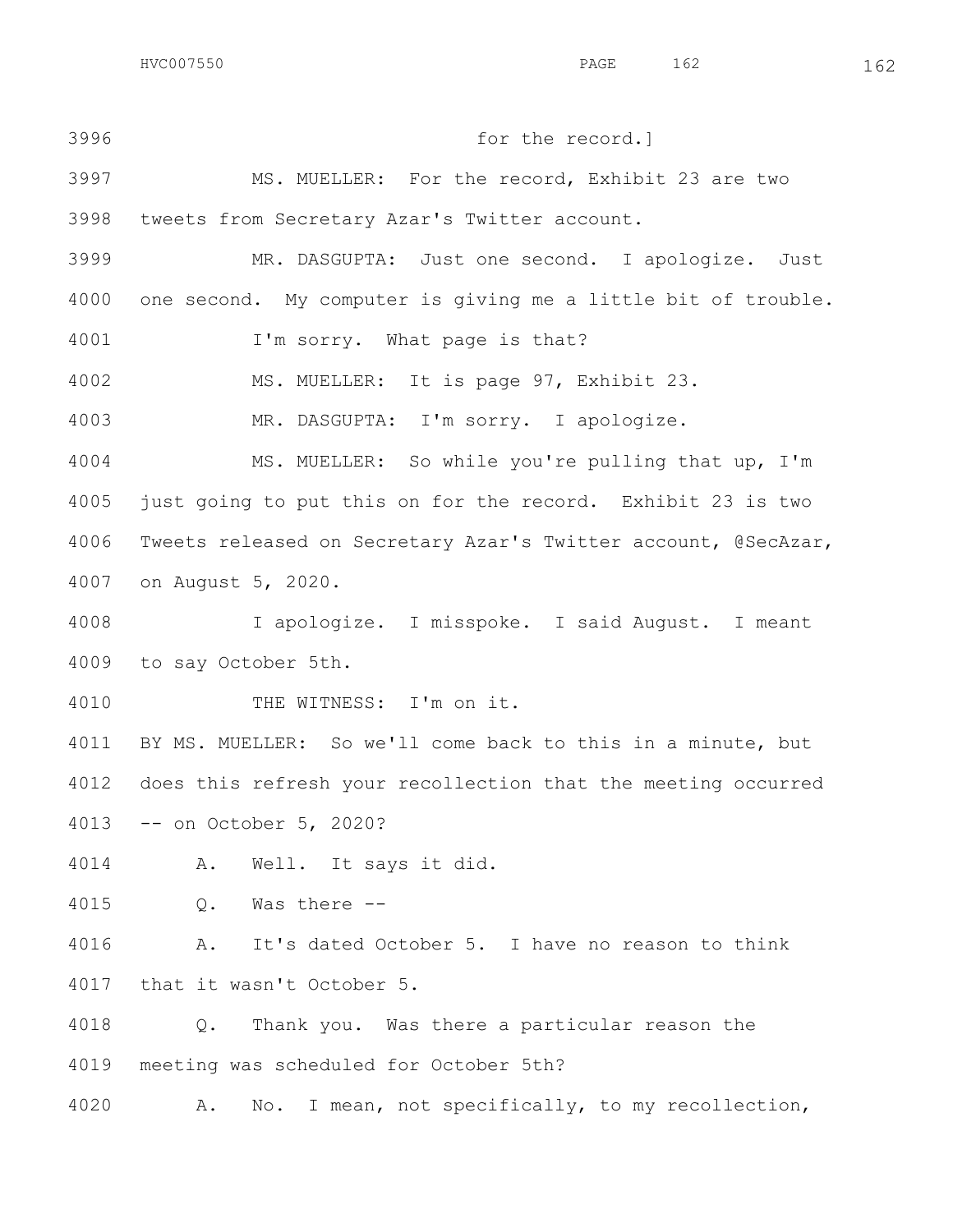HVC007550 163 163

other than the availability of people.

 Q. Dr. Kulldorff, Dr. Gupta, and Dr. Bhattacharya released the Great Barrington Declaration on October 4, 2020. Was this meeting scheduled to coincide with that release? A. No. No. In fact, when I was thinking about having Dr. Gupta come, Professor Gupta, I was talking to -- I talked to Kulldorff on the phone or by -- yeah. I think on the phone, and I asked if he knew her, and he said he could contact her, and I said would she be willing to come.

 This is roughly how the conversation went, and the answer was, Well, yes, I mean, it would be difficult, and I was told, Well, I mean, he might be able to arrange her -- it could be worked out that she would come because he wanted to have some kind of a conference with her, and so I said, Okay, great; you know, if she's going to be in the U.S. for something else, that's fantastic.

 Q. I assume you're familiar with the Great Barrington Declaration; is that correct?

A. Am I? Yes. I am familiar with it.

 Q. At a very high level, the Great Barrington Declaration advocated for a focused protection strategy of protecting vulnerable individuals, but allowing those who are not vulnerable to resume life as normal. Do you agree with the goals of the Great Barrington Declaration?

A. Yeah. My take on the Great Barrington Declaration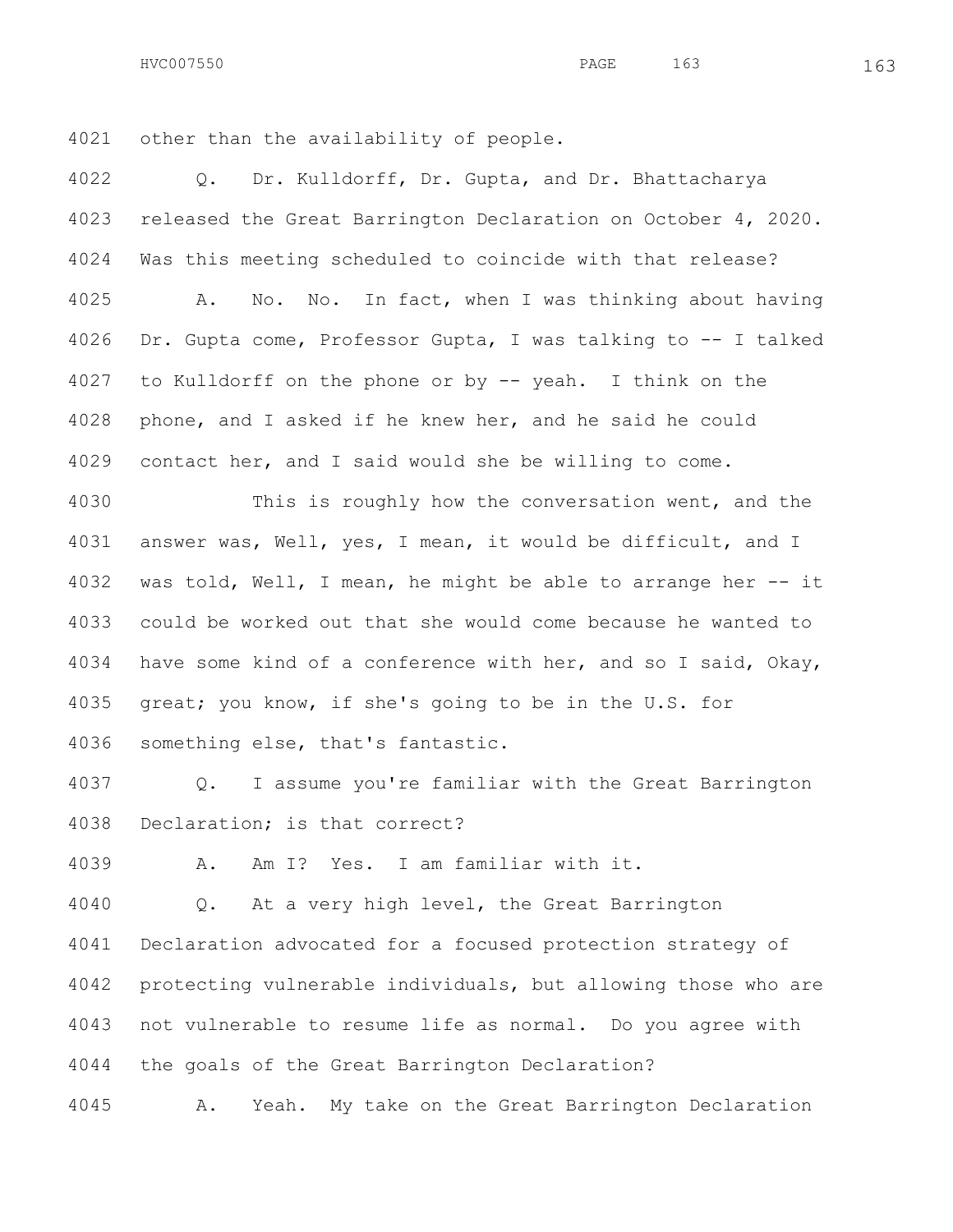is that it calls for focused protection, meaning increased 4047 protection of people who have high risks and ending the harms, the severe harms and deaths caused by the lockdowns themselves, the so-called collateral damage of the pandemic if you're going to use lockdowns.

So that, I agree with those two points.

 Q. Do you view the Great Barrington declaration to outline the same strategy as the targeted protection strategy that we have been discussing throughout today?

 A. Well, the Great Barrington, I don't speak for what Great Barrington Declaration represents. I didn't write it. I didn't sign it and it didn't exist when I arranged this meeting.

 So I wasn't familiar with it at all. I didn't even know there was going to be any kind of declaration written when I arranged this meeting.

 So I'm familiar with the broad parts of it that I just stated.

 Q. Sitting here today, do you believe that it's outlining the same general strategy that you referred to as targeted protection?

 A. I think it's outlining the general strategy of increasing the protection of the high-risk people and ending the harms of the lockdowns. So in that sense, yes. Q. Are there any differences between the two?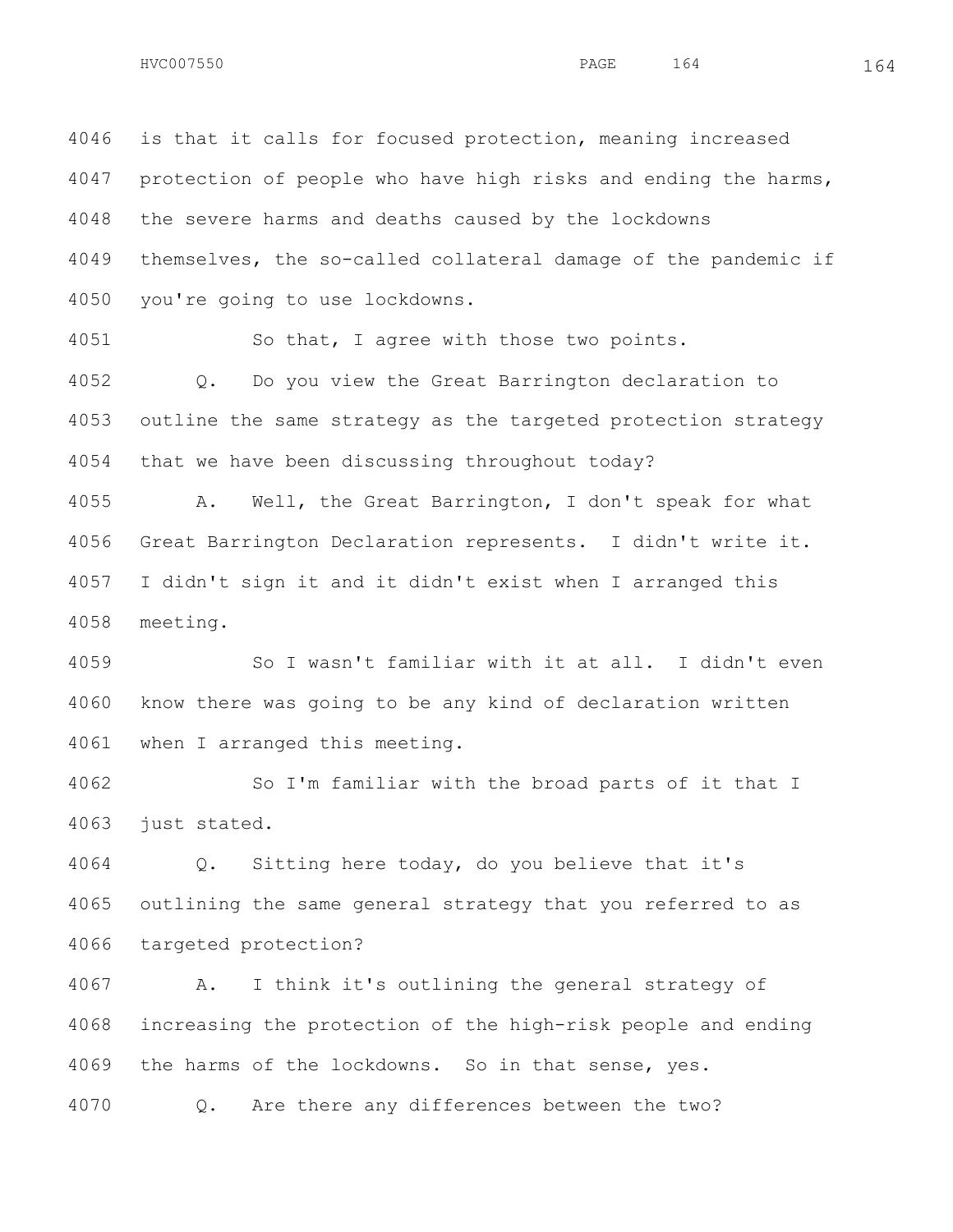A. I'm not -- I don't really -- you know, like I say, I didn't sign the Great Barrington Declaration. I haven't really -- I don't know what's the details of it. I never read the full Great Barrington Declaration website and everything. Q. Did you review or provide any input on the Great Barrington Declaration prior to its release? A. No. Like I said, I wasn't even aware it was being

written.

 Q. Did you have any conversations about it at a broad level prior to its release?

 A. No. In fact, I was never -- I'm not even sure there was a known intent to write something. I don't know what they were doing. I wasn't involved, they being the group of people who were writing the Great Barrington Declaration.

 Q. Sitting her today, can you recall if there's anything that you disagree with in the Great Barrington Declaration?

 A. Well, like I say, I haven't read the detail of it. I'm not intimately familiar with every single detail. I've never really read through everything in the Great Barrington Declaration, but the general thrust of Great Barrington Declaration that I said already of increasing the protection of the high-risk people and reducing and getting rid of the massive harms of the lockdowns, those two things, I absolutely agree with.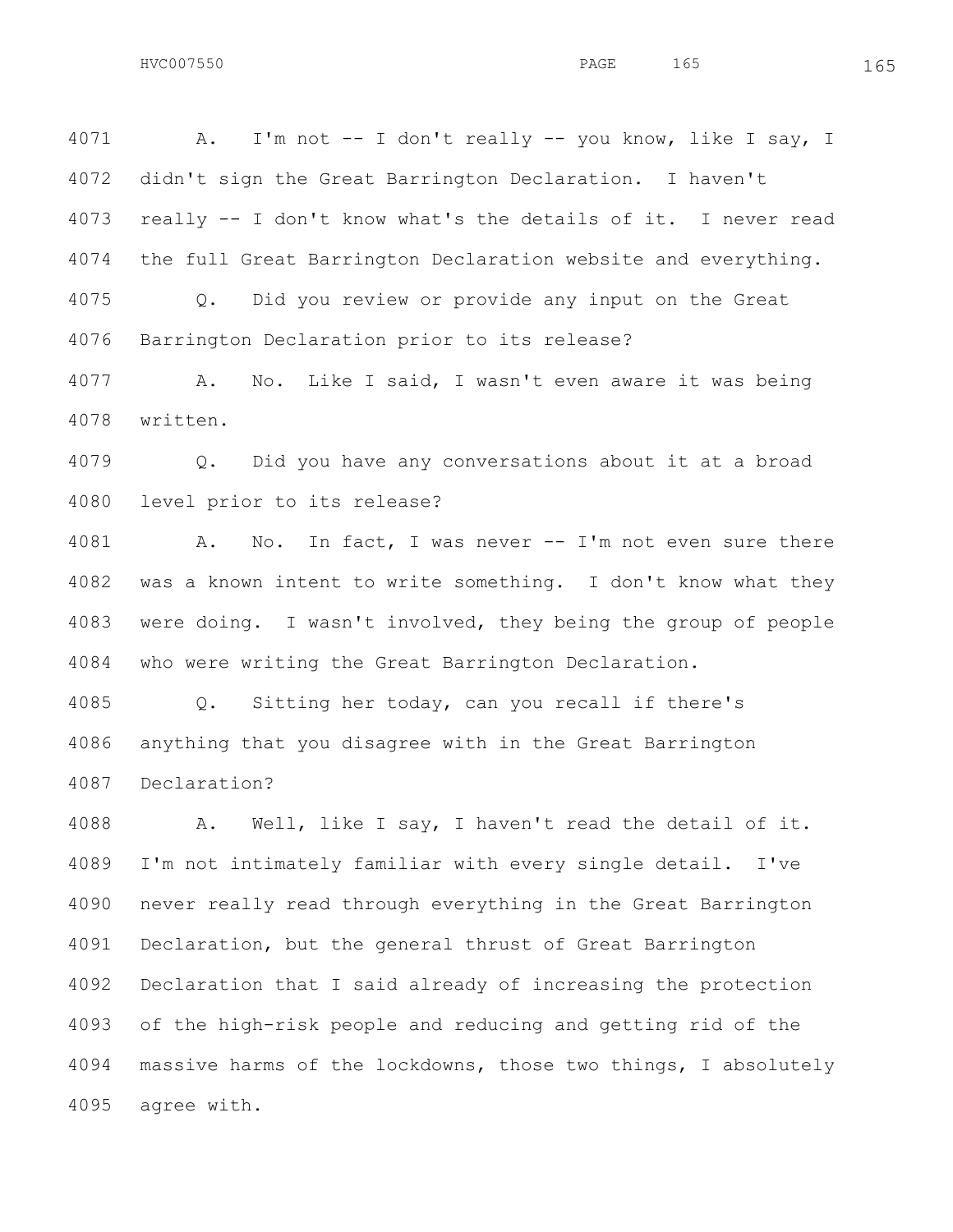Q. What was ultimately discussed during the meeting with Secretary Azar?

 A. Okay. So the same general points, really, because everyone has the same questions, typically, which is, you know, who's really at risk, what's the risk to children, what's the risk of opening schools, what's the harms of the lockdown, what's the harms of the abrupt broad closures of businesses, restrictions of people indoors, what's the harms 4104 of school closures. You know, that was the thrust of the discussion and those kinds of questions, the same kinds of questions.

 Q. Was anyone outside of HHS invited to the meeting? Anyone from the White House?

 A. Not that I know of. I wasn't in charge of an invitation list of the meeting.

Q. Who was?

A. I don't know.

 Q. Did you discuss the meeting with anyone at the White House?

 A. I mentioned that I was going to have the meeting to a couple of people.

Q. Who did you mention it to?

 A. I mentioned it to John Rader and I mentioned it to Jared Kushner.

Q. What did you discuss?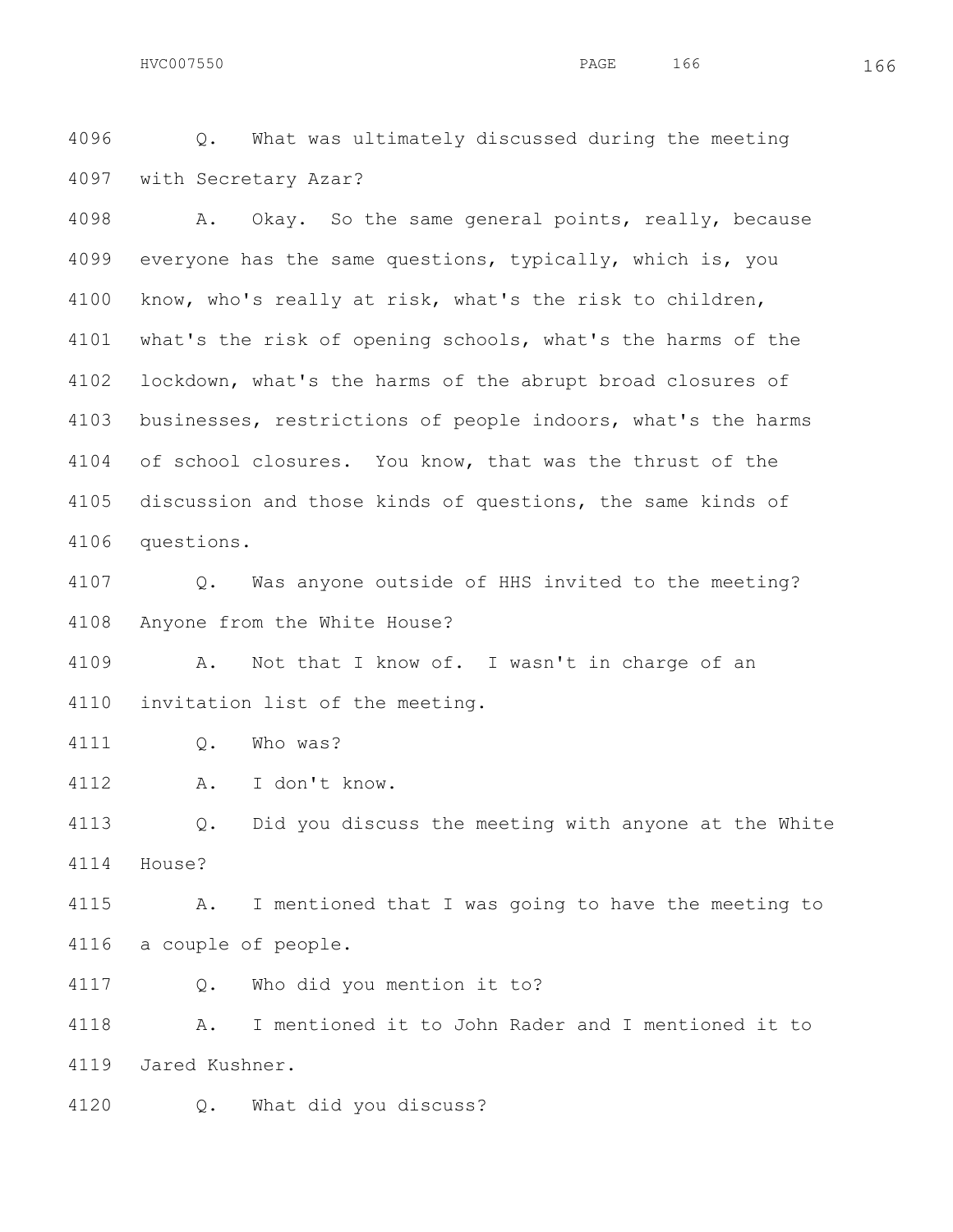| 4121 | I don't remember if there were other people. I may<br>Α.      |
|------|---------------------------------------------------------------|
| 4122 | or may not have mentioned it to other people.                 |
| 4123 | What did you discuss with Mr. Rader?<br>Q.                    |
| 4124 | I didn't discuss anything with him, nothing. I<br>Α.          |
| 4125 | mean, you know, it was my idea and these people were absolute |
| 4126 | experts. There was nothing to discuss.                        |
| 4127 | Did he have any reaction?<br>Q.                               |
| 4128 | Yeah. His typical reaction to me was good luck with<br>Α.     |
| 4129 | a smile on his face.                                          |
| 4130 | What did you discuss with Mr. Kushner?<br>Q.                  |
| 4131 | Just that the meeting was going to occur.<br>Α.               |
| 4132 | Did he have any response?<br>Q.                               |
| 4133 | No, not really, not that I remember.<br>Α.                    |
| 4134 | How long did the meeting with Secretary Azar last?<br>Q.      |
| 4135 | Probably -- I mean, I don't remember, but it was<br>Α.        |
| 4136 | probably in the order of a half-hour.                         |
| 4137 | What was the outcome of the meeting?<br>Q.                    |
| 4138 | Unfortunately, not much. The Birx-Fauci policies<br>A.        |
| 4139 | persisted throughout the entire time I was there and the rest |
| 4140 | of the year, but in terms of -- I don't know what other       |
| 4141 | outcomes.                                                     |
| 4142 | Were any action items or policy changes discussed?<br>Q.      |
| 4143 | No.<br>Α.                                                     |
| 4144 | Are you aware whether there were any discussions at<br>Q.     |

the White House, the Task Force, or HHS about whether it was a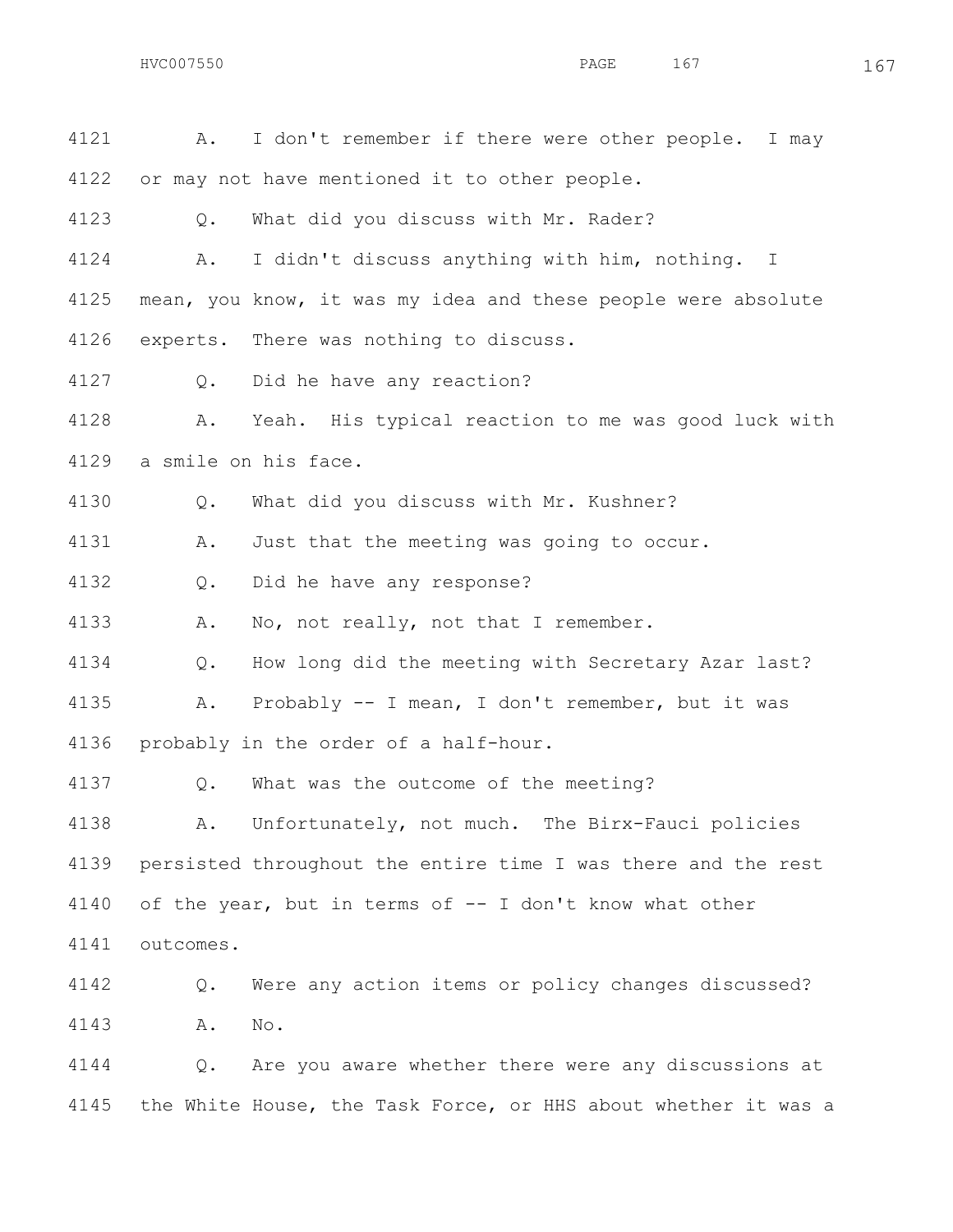HVC007550 PAGE 168 168

 good idea to have this meeting? A. No. Q. Did anyone raise concerns? A. No. Not that I remember, no. Q. Did anyone decline to attend? A. Not that I'm aware of, but I didn't set up that side of it. I just set up these experts coming in. Q. Looking back at Exhibit 23, Secretary Azar's tweets read: "Today, I met with Dr. Atlas and three distinguished infectious experts to discuss COVID-19 science data from around the world as part of our commitment to ensure we hear broad and diverse scientific perspectives. In the conversations with Martin Kulldorff, Ph.D., Harvard, Jay Bhattacharya, M.D./Ph.D., Stanford, and Sunetra Gupta, Ph.D., Oxford, we heard strong reinforcement of the Trump Administration's strategy of aggressively protecting the vulnerable while reopening schools and the workplace." Do you see that? A. I see it. Q. What did you understand to be the strategy that

 Secretary Azar was referring to here and how was it being implemented?

 A. Well, it wasn't being implemented. I don't know what Azar really meant by this. What was implemented was the Birx-Fauci lockdowns.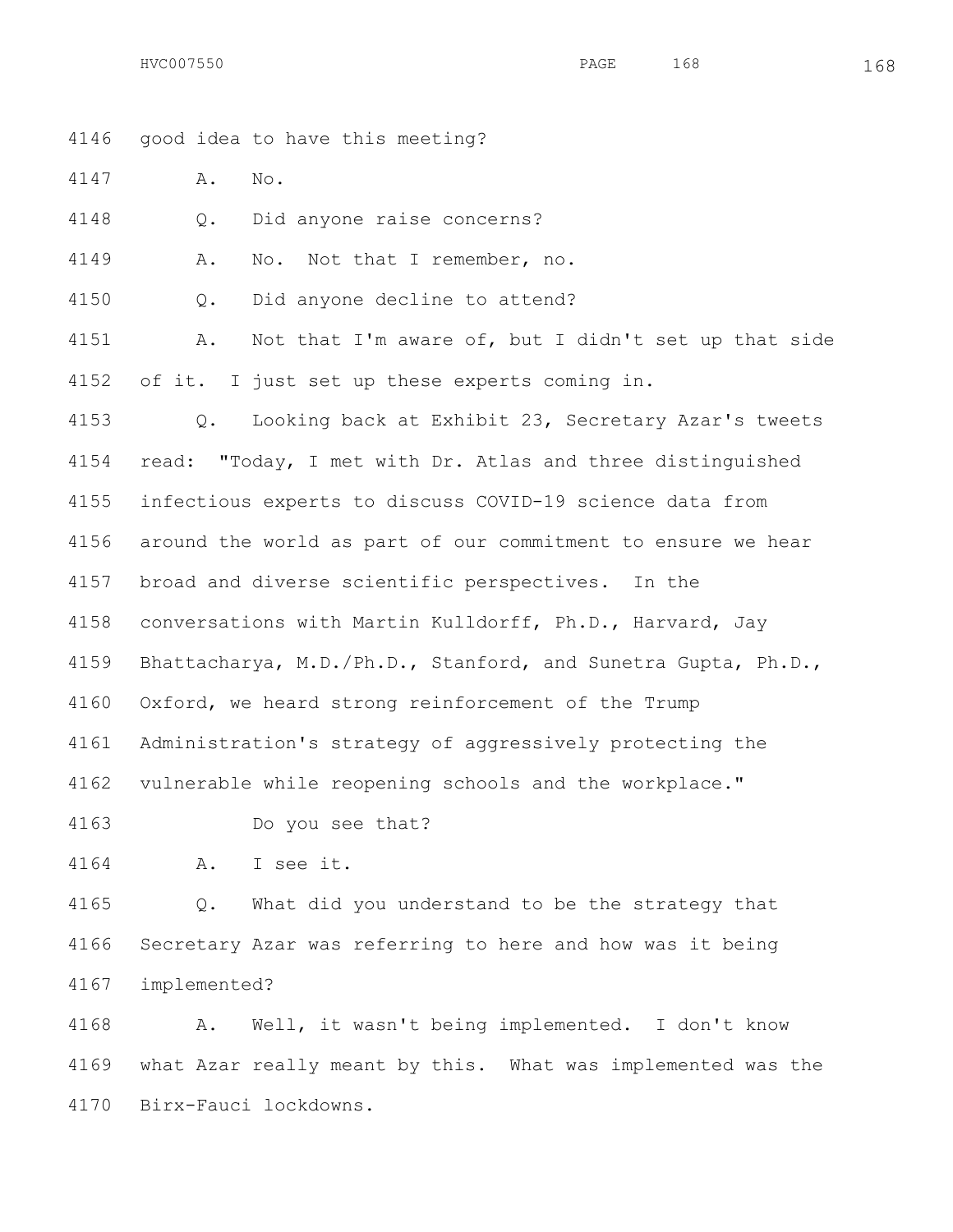HVC007550 PAGE 169 169

 Q. Did you provide input on these tweets? A. I remember having a discussion. The answer is yes, but I don't remember exactly what I said. Q. Who did you have a discussion with? A. With Paul Mango, not with Secretary Azar. Q. What was discussed with Mr. Mango? A. Well, he wanted to get tweets out. I don't remember the details of what was discussed. I mean, they were just supposed to be a general tweet that the meeting occurred and, again, my take on things is that people are -- the population was extremely nervous. The population was sort of panicking and were very nervous in a healthcare crisis like this, and it's good to know for everyone that experts, true experts and medical scientists, are at least involved in discussing things with people in the Federal Government. So I viewed it as good that there was some visibility to this. MS. MUELLER: I would like to direct your attention to the next exhibit. It's Exhibit 24 starting on page 99. **120 ISL 120 ISL 120 ISL 120 ISL 120 ISL 120 ISL 120 ISL 120 ISL 120 ISL 120 ISL 120 ISL 120 ISL 120 ISL 120 ISL 120 ISL 120 ISL 120 ISL 120 ISL 120 ISL 120 ISL 120 ISL 120 ISL 120 ISL 120 ISL 120 ISL 120 ISL 120 ISL**  for the record.] BY MS. MUELLER: Q. Starting on page 99, while you're bringing that up, just for the record, this is an email exchange dated October 5, 2020. The last message was from Mr. Mango and it was sent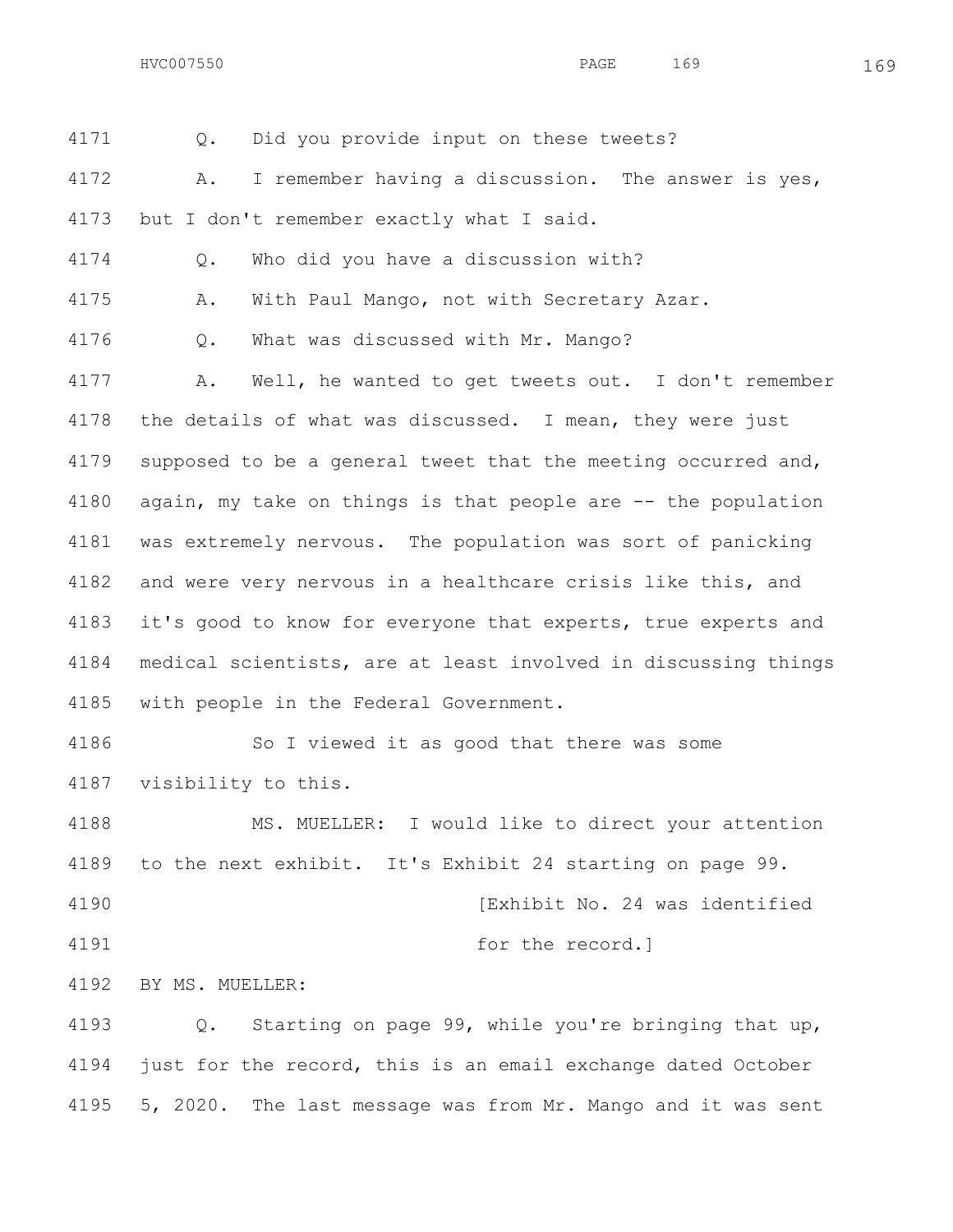to the distribution list that included Michael Pratt. The subject line is "New Wording for Tweet", and the Bates number is SSCC 0035955.

 Now, you're not -- you don't appear to be a recipient of the emails, but I would like to direct your attention to the earliest emails in the chain, which are on page 101.

 On October 5, 2020 at 6:02 p.m., Mr. Mango wrote: "Just off the phone with Atlas. He helped shape the following. I like it."

 Is that what you were referring to previously, Dr. Atlas?

 A. When I said that I had a conversation with Paul Mango about the visibility of the meeting and the tweets, I guess. Yes. It's redacted here. So I don't see anything. Q. Do you recall providing specific language or comments on specific language for the tweets?

A. I don't recall.

 Q. If you page forward to page 100, at the bottom of that page, Mr. Mango wrote on October 5, 2020 at 6:20 p.m.: "See below with edits. Atlas just called and he excised some language."

 Then if you keep reading up, Michael Pratt 4219 responded: "Here's what I suggest."

And then Paul Mango responded again at 6:30 p.m. and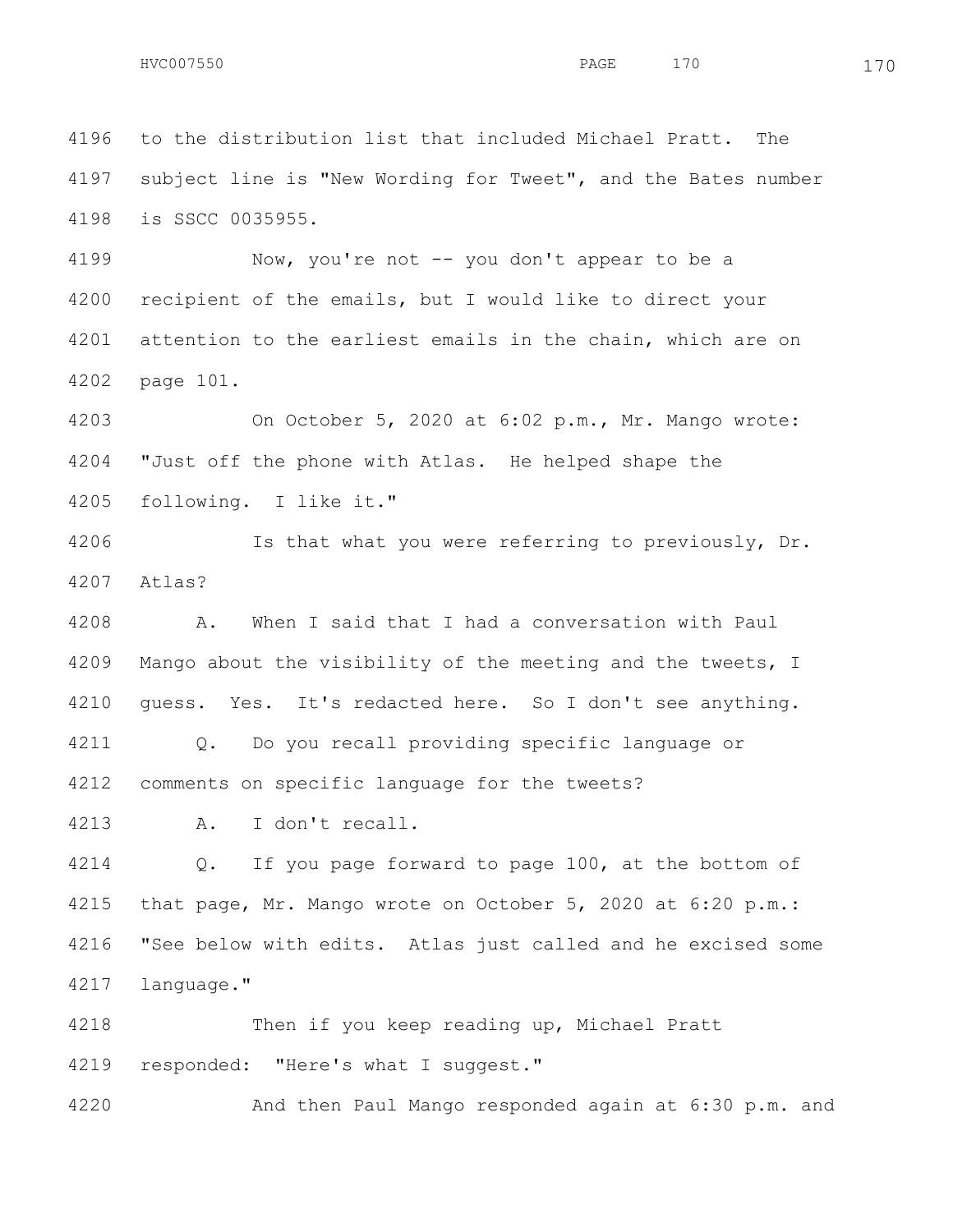said: "Just one small edit from Atlas." Does this refresh your recollection of whether you may have been more involved in making language changes or suggestions for the tweets? A. Well, I did have these conversations, obviously. I don't know exactly the detail of what I was talking about here. Q. Was there any debate about whether having the 4229 meeting or making the release -- strike that. Was there any debate about the meeting or the release? A. Not that I remember. Q. Are you aware whether anyone expressed concern that publicly releasing information about the meeting might draw negative press?

 A. I don't remember that. About this meeting, no. I don't remember.

 Q. Following the October 5th meeting with Secretary Azar, did you have any other discussions about targeted protection with anyone in the Trump Administration?

 A. So this meeting was October 5th. No. I don't remember any further discussions.

 Q. Did you facilitate any additional meetings for government officials with components of targeted protection or focused protection strategies?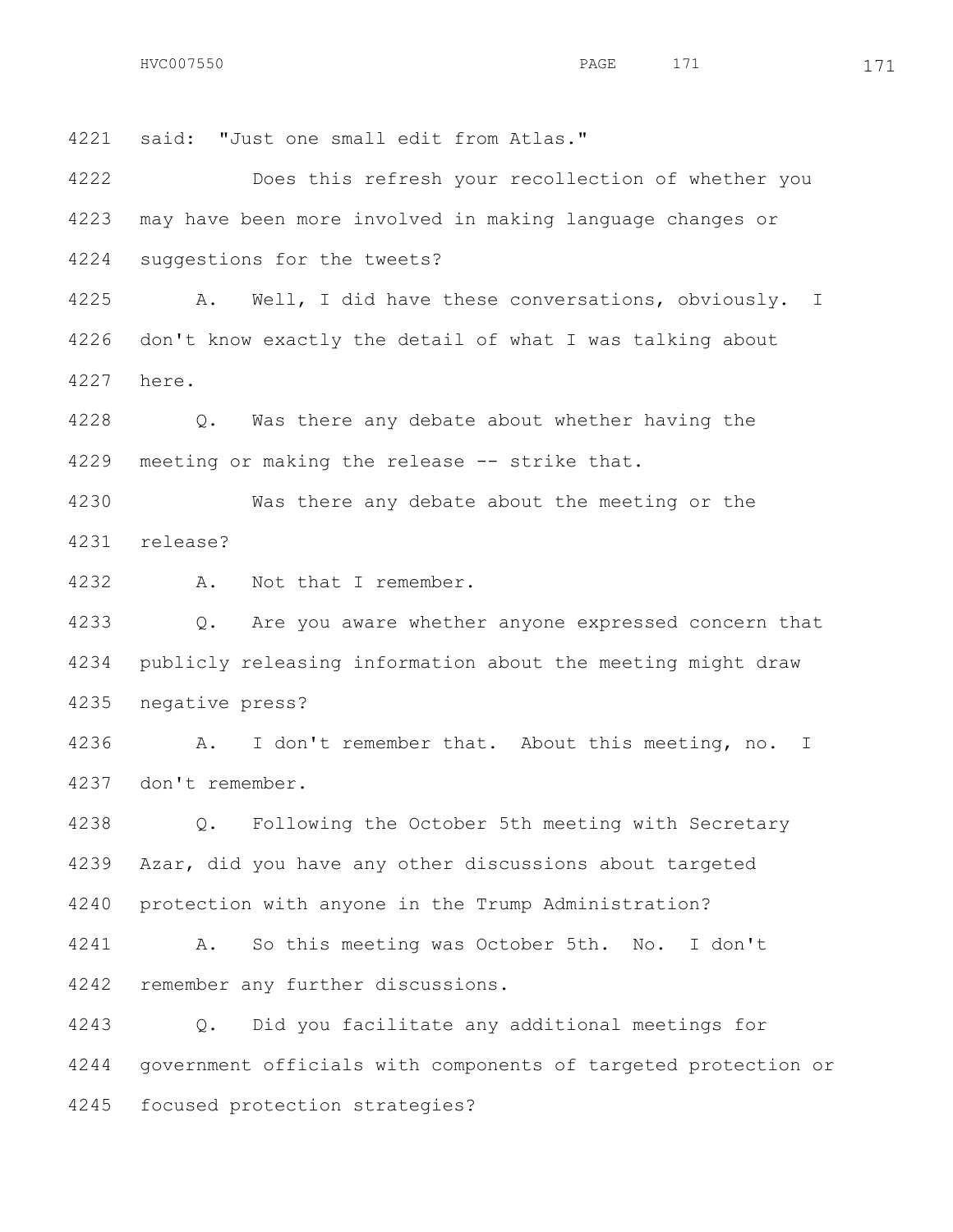A. Did I facilitate any other meetings? No. 4247 Q. Were there any other meetings with Dr. Bhattacharya, for instance? A. No. Q. Or Dr. Gupta? A. No. Q. Or Dr. Kulldorff? A. No. Q. Did you facilitate any meetings with these individuals with state or local officials? A. No. Q. Were any policy changes implemented relating to the targeted protection strategy following these meetings? A. No, unfortunately. The policies, no. Q. Were you involved in public messaging advocating for ending lockdowns while you were at the White House? A. When I asked to comment on remarks that the President gave, I commented on that, but, you know, I don't remember. I mean, whatever I had comments on, the dangers of the lockdowns and the harms that were known that were piling up, I commented when I was asked my opinion. Q. Earlier, I believe that you mentioned that you wrote one or more op-eds while you were at the White House; is that correct?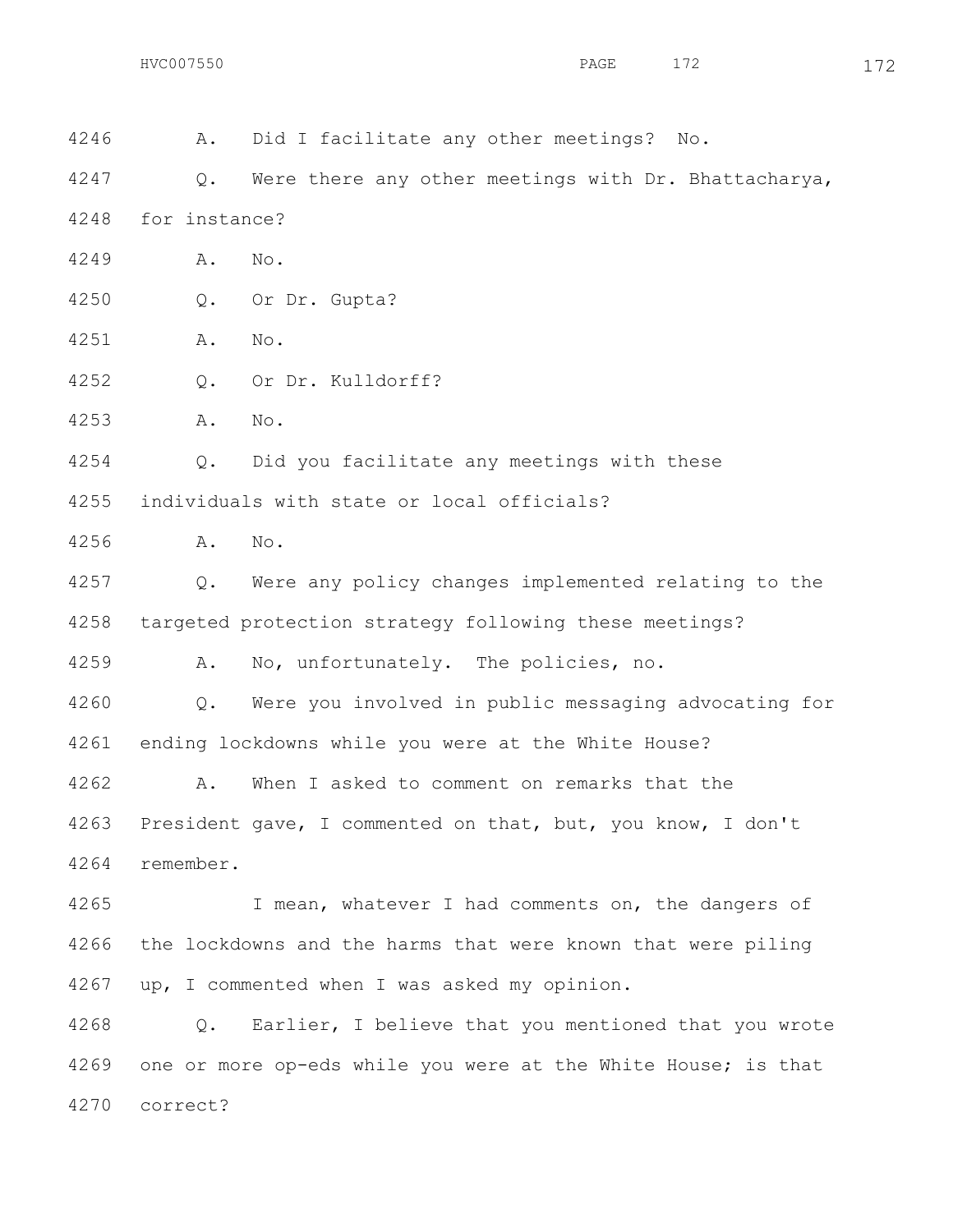A. Yes. That's correct.

4272 Q. Generally, what was the process from start to finish of publishing an op-ed?

 Would someone ask you to write an op-ed on a particular topic or would you come with the idea and seek permission to publish it?

A. I came with the idea.

Q. And what would be the next step?

 A. Well, the next step would be I would draft -- I mean, we could -- yeah. I'd draft an op-ed and then I would send it in to the staff secretary's office, and then like all 4282 the other processes that I saw, it would sent around to a variety of people who, you know, commented, edited, whatever. It's just the standard operating procedure of the way it worked.

 Q. So you would present it to the staff secretary. Would he give approval to move forward or was there some other chain of command that was involved in this process of writing op-eds?

 A. I wasn't aware of anything after I would submit it. It would be sent around. It wasn't my -- I don't know what happened to it.

 You know, it would circulate around for a while. I had no idea who was involved.

Q. After you would come up with a draft, would others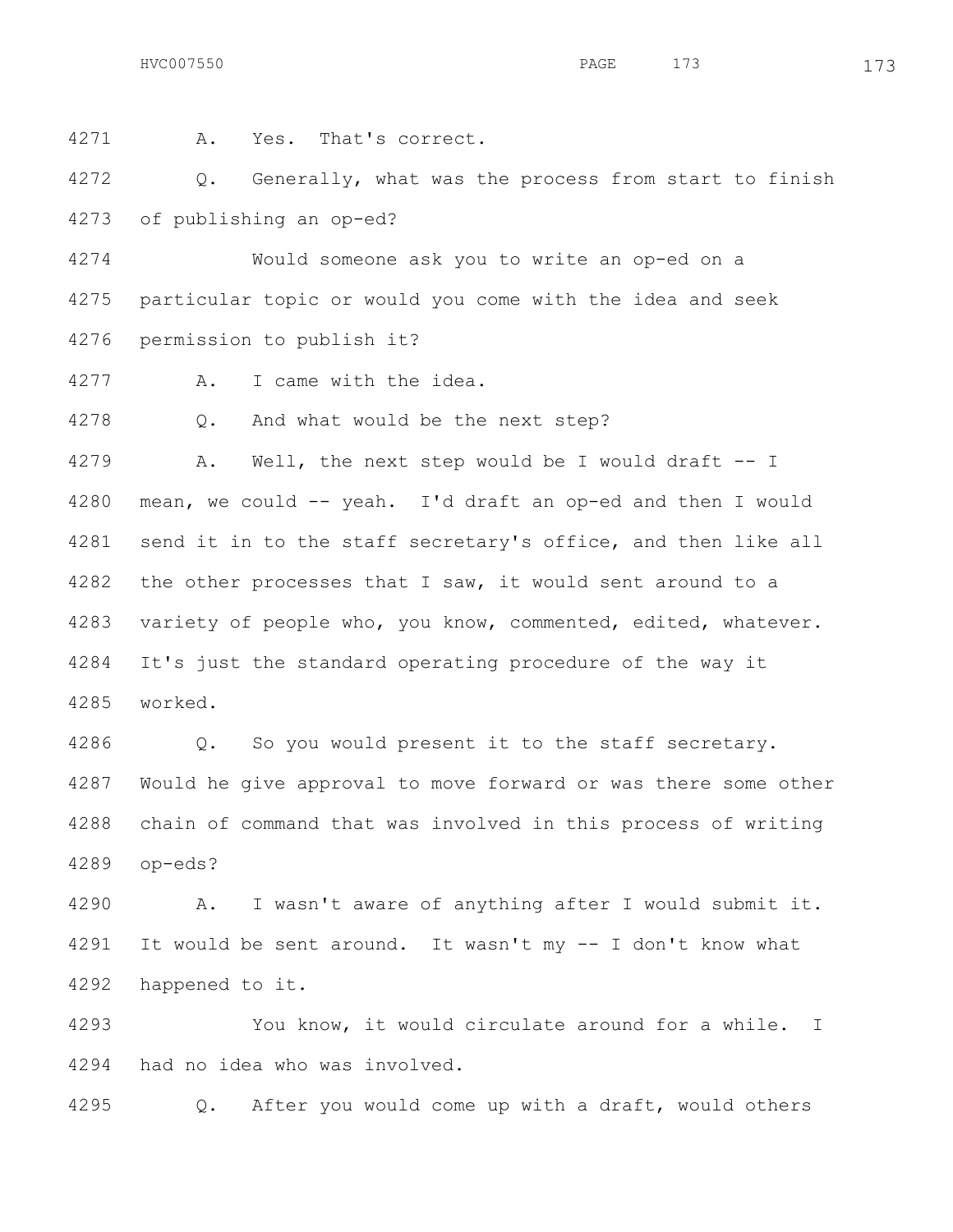HVC007550 174 174

review and provide comments?

A. Well, that was that process.

 Q. Do you recall, generally, who it would be sent to? A. No. I mean, there were people, many people, who were on the list, but I don't know. I had no selection of them or anything. It wasn't my domain.

 Q. Got it. Could White House officials release op-eds under their own names without clearance from the staff secretary or others in the Administration?

 A. I don't know. I can't speak for other White House officials, but I wouldn't do that.

 Q. On October 12, 2020, the White House convened a press call during which two senior Administration officials voiced support for the Great Barrington Declaration. Are you aware -- strike that.

 Did you participate in that press call on October 12, 2020?

A. I don't remember.

 Q. Are you aware who expressed support for the Great Barrington Declaration?

A. That, I really don't remember.

 Q. Did you have any discussions with others in the White House about the Great Barrington declaration?

A. I don't remember if I did.

Q. Are you aware whether anyone in the White House was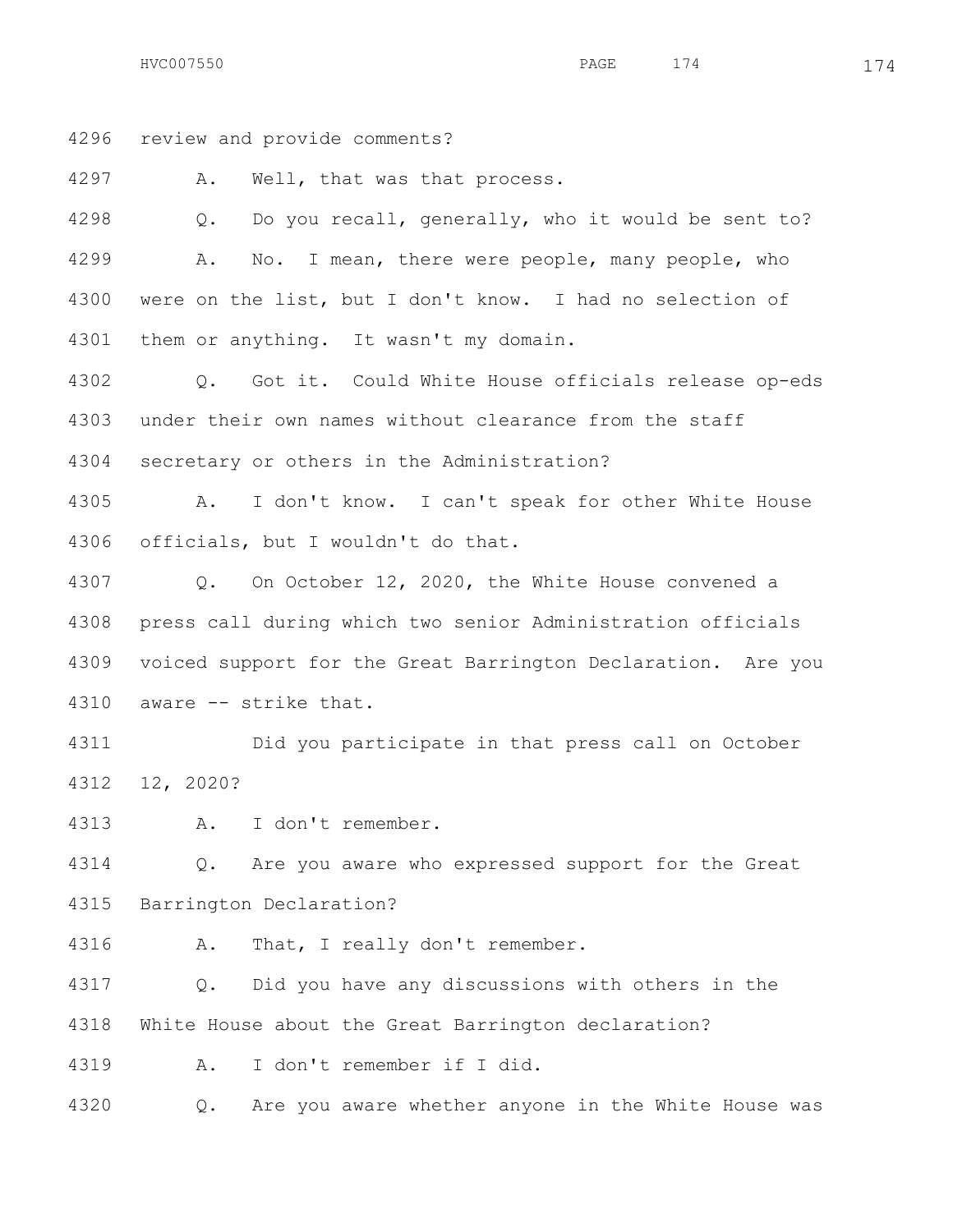supportive of the Great Barrington Declaration? A. I really don't remember. Q. What about at HHS? A. I don't remember. I don't think I had the discussion, but I don't remember. MS. MUELLER: I would like to direct your attention to Exhibit 27, which is on page 110. **Exhibit No. 27 was identified**  for the record.] BY MS. MUELLER: Q. For the record, this is an email exchange dated October 15, 2020 from the HHS staff secretary to the White House staff secretary, copying a number of individuals, and the subject is "For Review-Draft Op-ed by Dr. Atlas Re: The Harms of Lockdowns", and it's Bates numbered -- MR. DASGUPTA: One point of clarification: Maybe 4337 you know, Beth, or maybe others. Is the HHS staff secretary the same as the executive secretary, who's called the executive secretary in various agencies? MS. MUELLER: I would ask that question to the witness. BY MS. MUELLER: Q. Dr. Atlas, are you aware of the answer to that question? A. No, I'm not aware.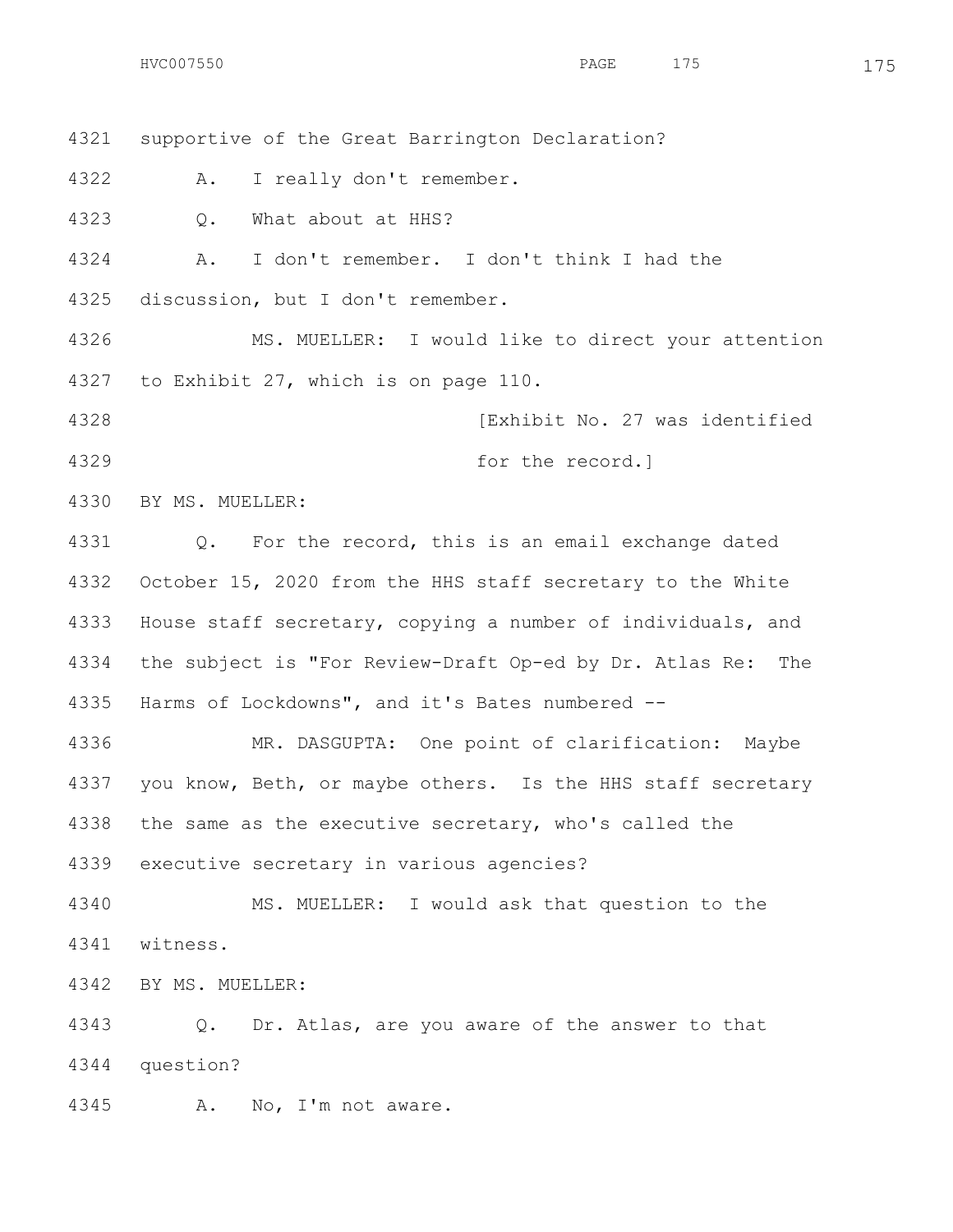MR. DASGUPTA: Because the witness is not copied -- is he copied to this correspondence? I don't see it.

 So that's why I was wondering. I know that many agencies -- because I wasn't sure if this is the chief of staff or the executive secretary and, usually, the executive secretary is a -- you know, can be a career official or political appointee. It just depends.

Anyway, all right.

 MS. MUELLER: I'm not -- it does not appear that Dr. Atlas is on this.

BY MS. MUELLER:

 Q. But my question for you, Dr. Atlas, is just are you 4359 aware of whether this is, generally, the type of process that was in place for approving op-eds, that it would be sent -- that drafts would be sent to a large distribution list for comments before it would be finalized?

 A. Well, I don't know what the HHS general procedure was. I wasn't even in that loop, but my understanding of when I -- the op-eds, the two op-eds, that I wrote while I was in Washington were sent around, that was general operating procedure, but I don't know -- for what I saw, but I don't know about HHS or other agencies or anything else.

 Q. Do you recall the subject of this op-ed, on the harms of lockdowns and what it discussed?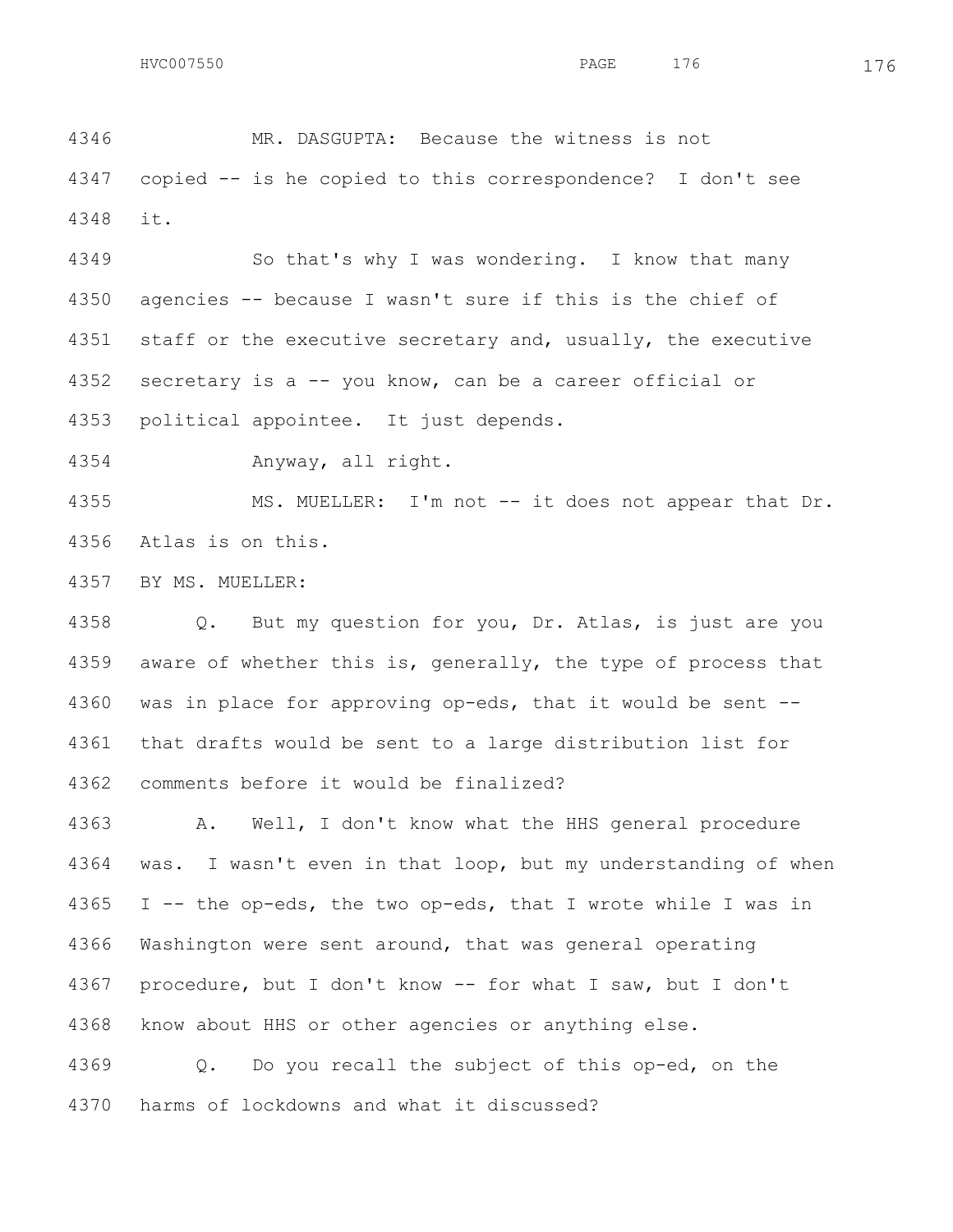A. Yes.

Q. What was that?

 A. Well, it's exactly what you said, which is, basically, the lockdowns -- what we know about the virus by this time -- this is already October, it looks like -- as sort of an update the state of things, including new drugs, how people are doing better in hospitals, and the enormous harms -- and the progress in the vaccine development and the harms of the lockdowns, and so it was sort of an update on the status of things.

So that's it.

 Q. You mentioned you wrote two op-eds during your time at the White House. Were both of those op-eds published? A. Well, I had two published op-eds. One was the one that your committee referred to in the "New York Post" on

 other op-ed was an op-ed in "The Hill" that was, I think, also published. I don't remember the date.

opening schools in September, roughly, mid-September, and the

 Those the only two op-eds that were actually submitted for publication.

 Q. Did you write other op-eds that were not ultimately submitted for publication?

 A. I don't remember, actually. I don't remember if I actually put forward an op-ed in addition to the two that I mentioned.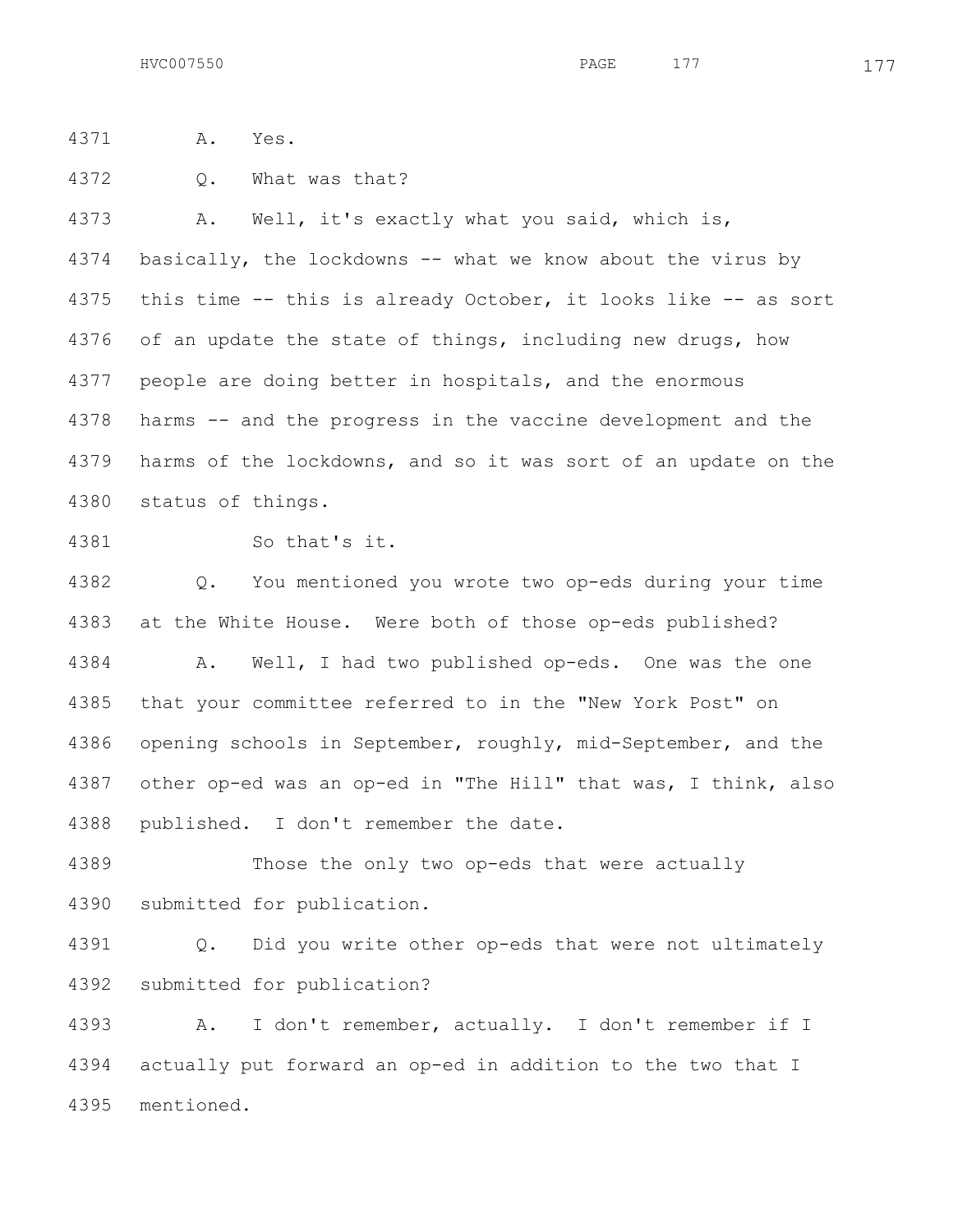MS. MUELLER: Just a moment. Excuse me.

 I'd like to very briefly direct your attention to Exhibit 28 on page 113.

**Internal Communist Communist Communist Communist Communist Communist Communist Communist Communist Communist Communist Communist Communist Communist Communist Communist Communist Communist Communist Communist Communi** 4400 for the record.

BY MS. MUELLER:

 Q. This is a document entitled "Restoring Our Lives Using Evidence, Medical Science, and Logic". My question is just is this another op-ed that you may have drafted during your time at the White House?

A. It may be. I honestly don't remember.

 Q. Do you recall why any of the other op-eds that you wrote were not ultimately submitted for publication?

 A. I don't think there were other op-eds that I wrote. Q. On January -- strike that.

 In public interviews, Dr. Birx stated that you presented, quote, a parallel data stream about the pandemic to President Trump. What do you think she was referring to?

 A. Well, she, apparently, was referring to data that she didn't present to President Trump.

 I mean, this is the way it -- you know, Dr. Birx was -- one example of what she might be talking about is these expert doctors, you know, nationally prominent medical scientists from the nation that were presenting and there for question and answer with the President. She decided not to go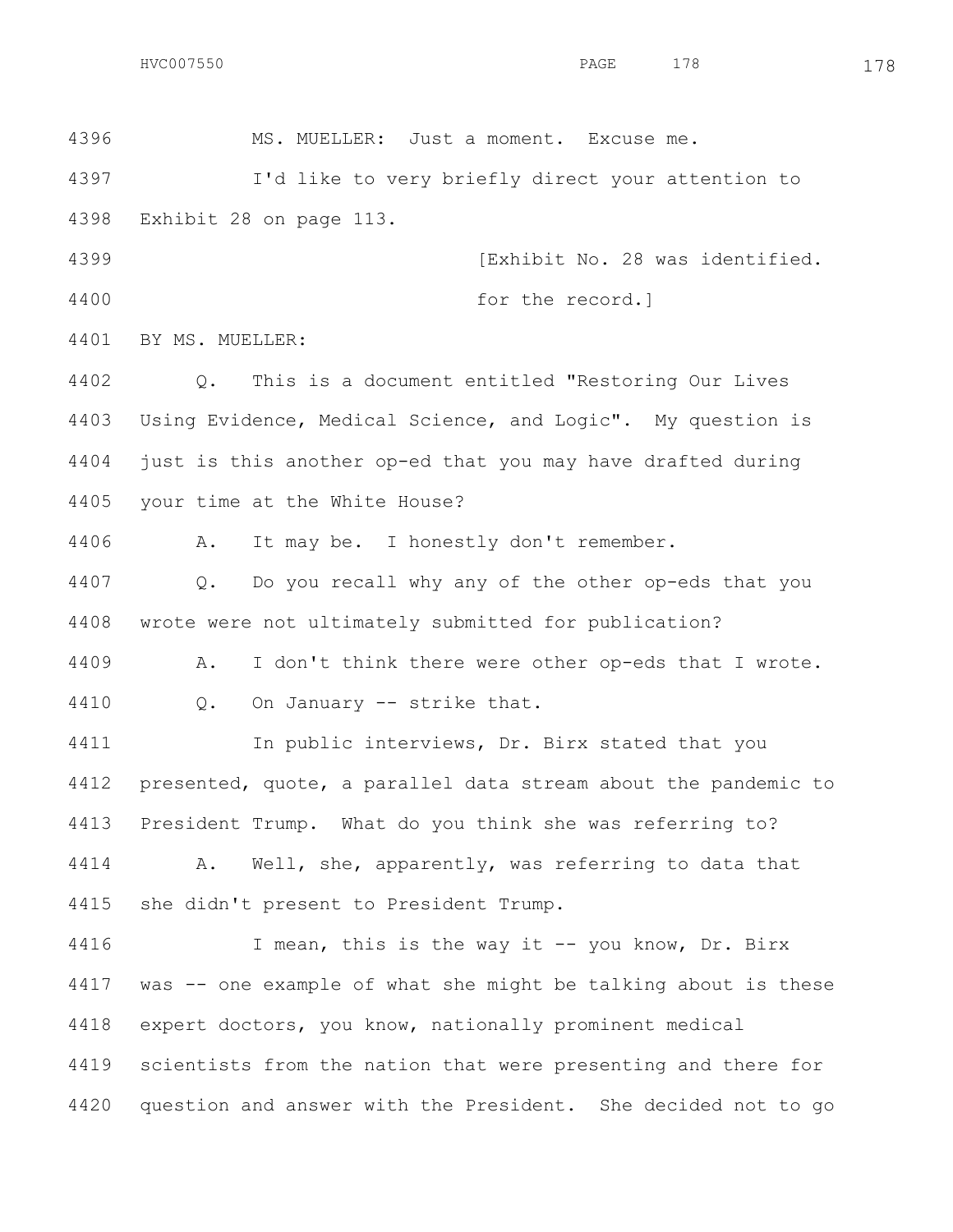to the meeting, for whatever reason. I'll leave the speculation about why she wouldn't go to other people, but my goal was to present the information to the President, as much data, as much current science, up-to-date studies on the literature whenever and wherever I could, including in the Task Force meetings.

 Whenever I was asked my opinion, if the President asked me my opinion, I gave him the most up-to-date science the best that I could to of my knowledge to stop people from dying. I was not interested in restricting information flow to the President at all. That's not the role, the appropriate role, of an advisor on a crisis.

 The way you devise the correct solution in a crisis is to get more information. You have an exchange of ideas, and the way you win the argument is to know more and to critically think on what's being said.

 So my goal, my only interest, was to present as much expert-level information, as much current thinking, what we know, what we don't know to the President. That's why I was there.

 I was asked to stop people from dying. I was asked to come in to do the best I could to get that done. My goal was, like I say, not to worry that other people were presenting information to the President. That's not the appropriate goal.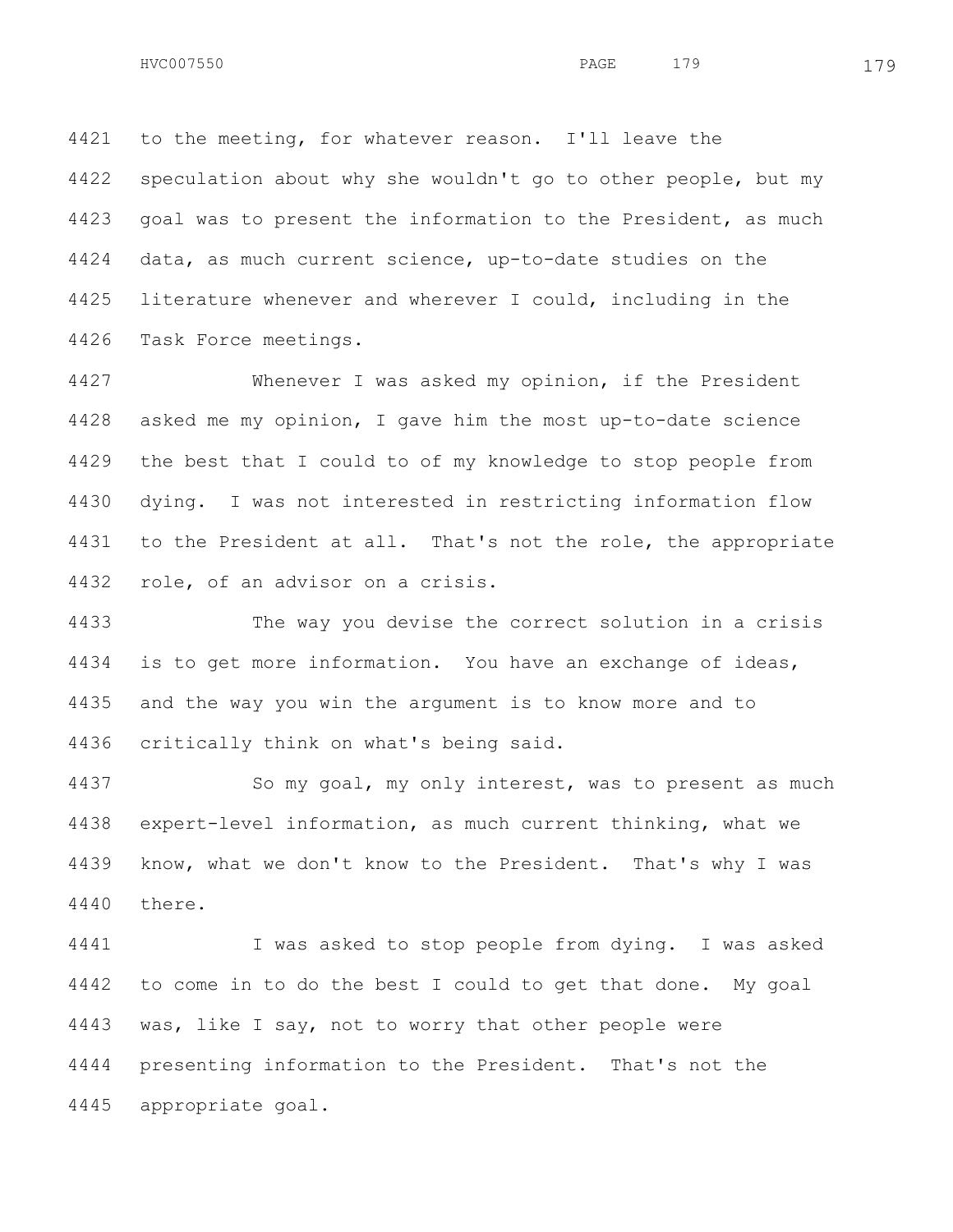MS. MUELLER: I would like to your direct your attention to Exhibit 16, which starts on page 61. [Exhibit No. 16 was identified for the record.] MS. MUELLER: For the record, this is a September 16, 2020 email from Dr. Atlas to Marc Short, Jared Kushner, Derek Lyons, and CCing John Rader, Adam Boehler, and Scott Atlas. The subject is "Please read 16 SWP data and daily report". BY MS. MUELLER: Q. I would like to direct your attention to the first email in the chain. It's from Deborah Birx, sent earlier that same day, September 16th. My question is, Dr. Atlas, did you typically receive emails like this from Dr. Birx each morning? Was this her typical practice, to send an update or a daily report? A. Okay. I'm looking at an email from me. Q. If you go slightly down the page, it looks like you're replying to an email that Deborah Birx wrote. MR. DASGUPTA: I'm sorry. What page is this again? Sixty-one? MS. MUELLER: Sixty-one and sixty-two, yes. THE WITNESS: Okay. So yes. It was common that Dr. Birx -- it was rather routine that Dr. Birx would send out an email very early in the morning to a long list of people,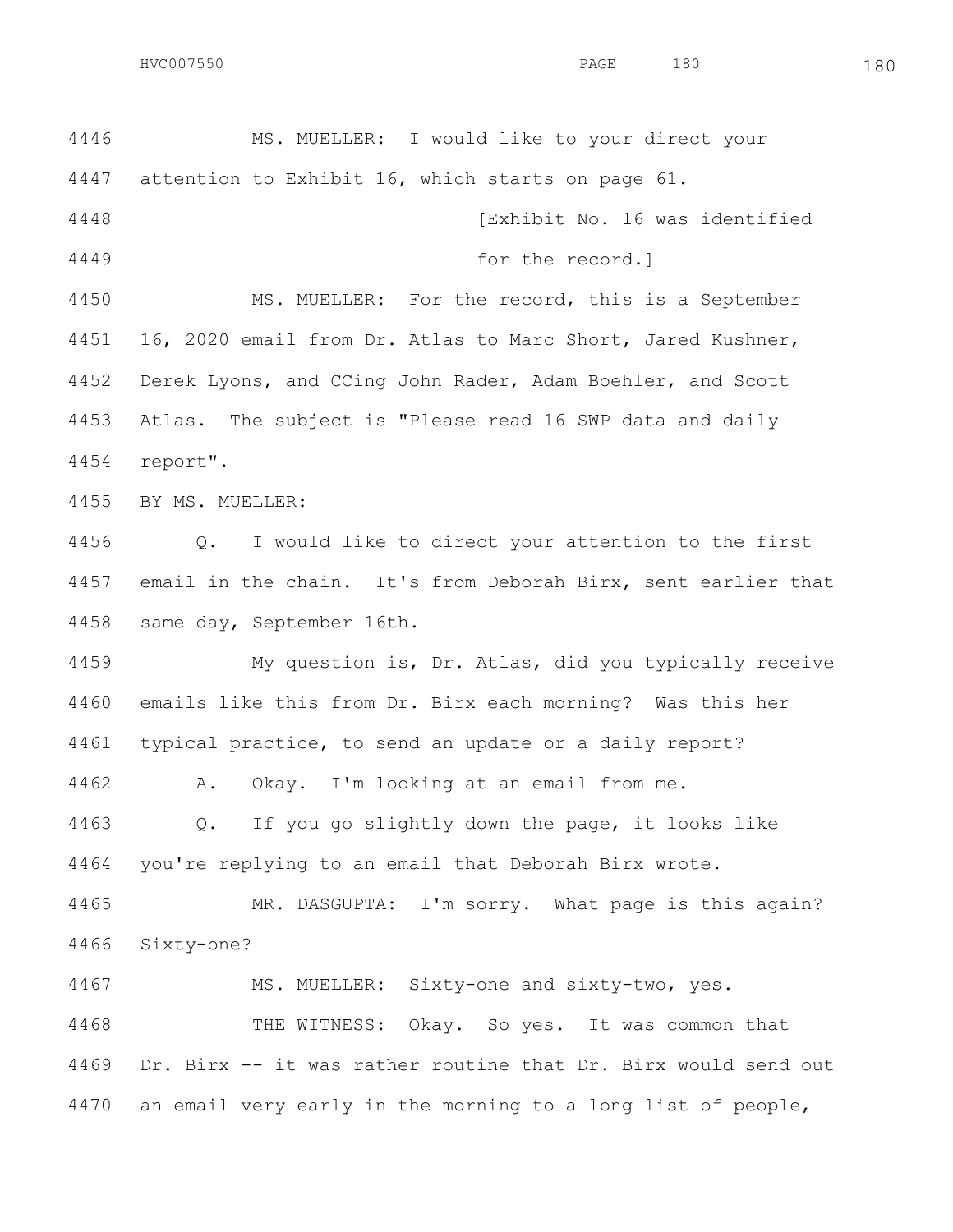including me. BY MS. MUELLER: Q. Including you? A. I mean, I'm on this one. So yes. Q. It looks like you responded or forwarded your thoughts to a smaller distribution list. Was that your typical practice? A. I didn't typically respond. So there was no typical practice. Q. In your email, it starts, quote: "The interpretation of the information is seriously incorrect and leads to wrong harmful policy decisions." Is it fair to say that you're rebutting the information that was in Dr. Birx's daily report for that day? A. It sounds like it. Q. You said that this wasn't your typical practice, and that's paraphrasing, but did you occasionally send emails rebutting Dr. Birx's daily report or other communications that she sent? A. I don't recall doing that, not really. I think I did it here, but I don't remember doing that in any routine way or frequency, no. Q. Did you do it on more than one occasion, on more than this occasion?

A. I don't remember.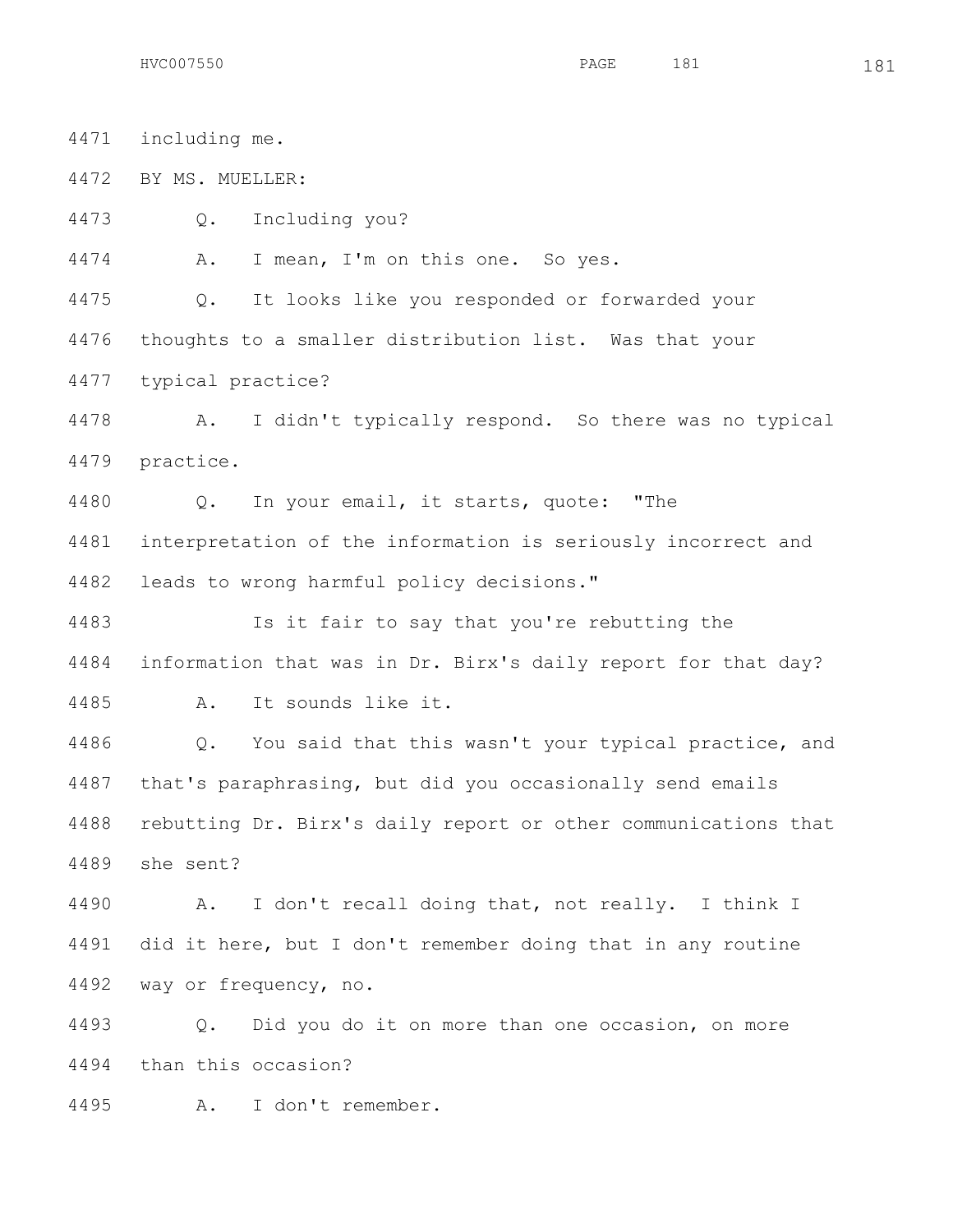Q. What was the purpose for sending this email?

 A. Well, it's outlined in the first sentence. Birx's interpretation of the information was seriously incorrect and leads to wrong harmful policy decisions and people were dying and they continued to die.

 Q. How would you describe your working relationship with Dr. Birx?

 A. I would say that we attended the same -- we were both in on meetings in the Task Force of the short time that I was there as medical side Task Force members, if she was also in town, and when she was in the COVID Huddle meetings, which she typically introduced everyone with a data synopsis, I was there, sitting at the table. So we were sort of members of the same meetings.

4510 I mean, you know, we spoke at those meetings when it was appropriate.

Q. Would some of those meetings get contentious?

A. Well, there were disagreements at the meeting.

Q. Would they get heated?

 A. I don't know. It depends on your definition of "heated", I guess.

 MS. MUELLER: Okay. We are at time. So we can go off the record.

[Recess.]

MR. BENZINE: I would like introduce what will be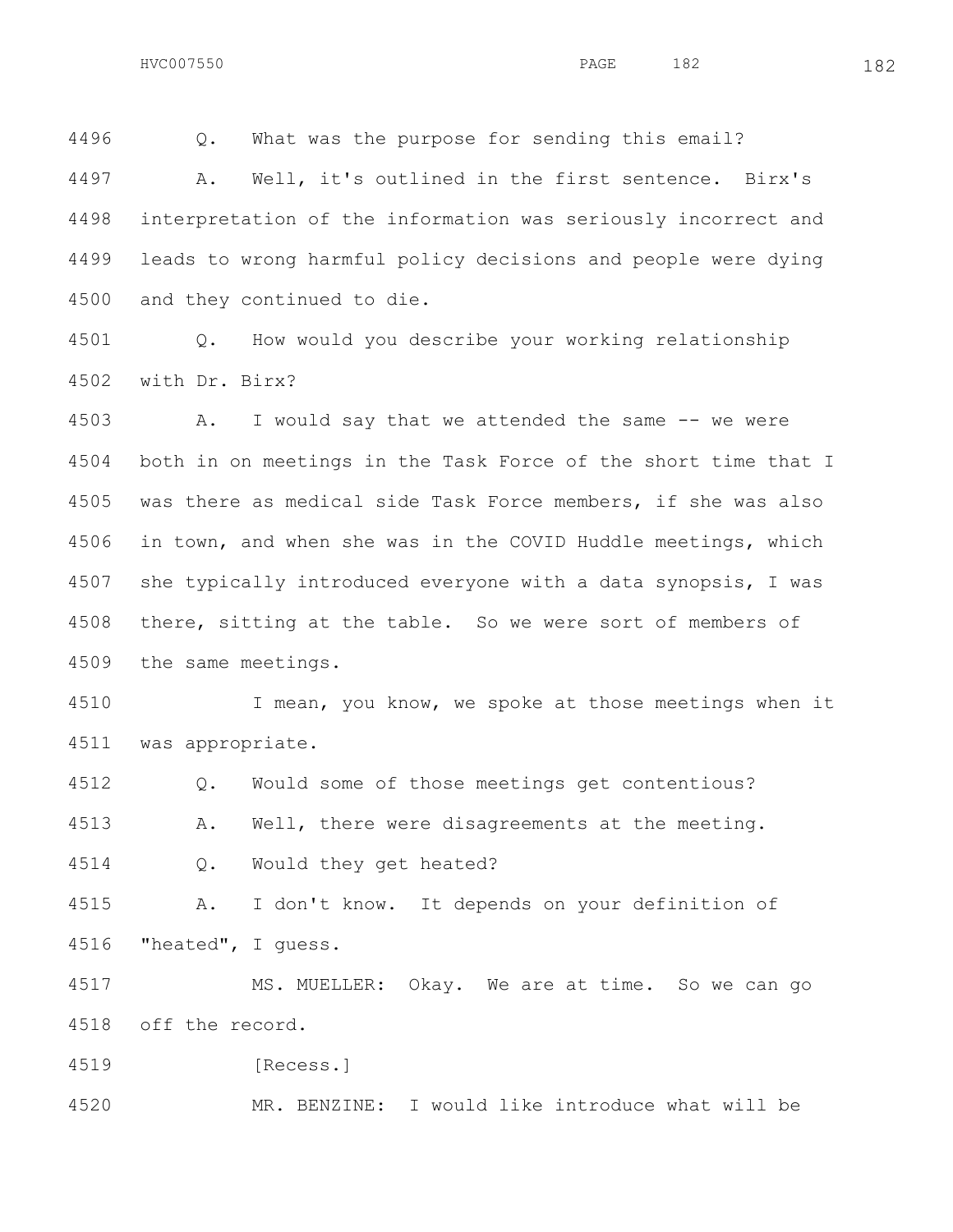marked as Minority Exhibit A. I sent it to Sohan and I sent it to the Majority Staff.

 [Minority Exhibit A was 4524 identified **for the record.** 

 FURTHER EXAMINATION BY THE MINORITY BY MR. BENZINE:

Q. Dr. Atlas, do you have it in front of you?

 The first page is an email from Dr. Fauci to Greg Folkers and Bates numbered FOIA 1008.

 A. I'm looking. Are you talking about Fauci sent Monday 2 November?

Q. Yes.

A. 2020.

 Q. Yes. So if we want to scroll down to the bottom of page 24 of the packet, the first email in the chain is from Dr. Francis Collins, the now former director of NIH, to Dr. Fauci, Cliff Lane, and CCing Dr. Lawrence Tabak with the subject line "Great Barrington Declaration" on October 8, 2020.

Have you seen this email before?

 A. No. Well, I should say now that I'm reading it here, this was in the news recently.

 Q. So as the Majority established last hour, you were aware of the Great Barrington Declaration, but not directly involved or, I guess, fully in tune with what it said?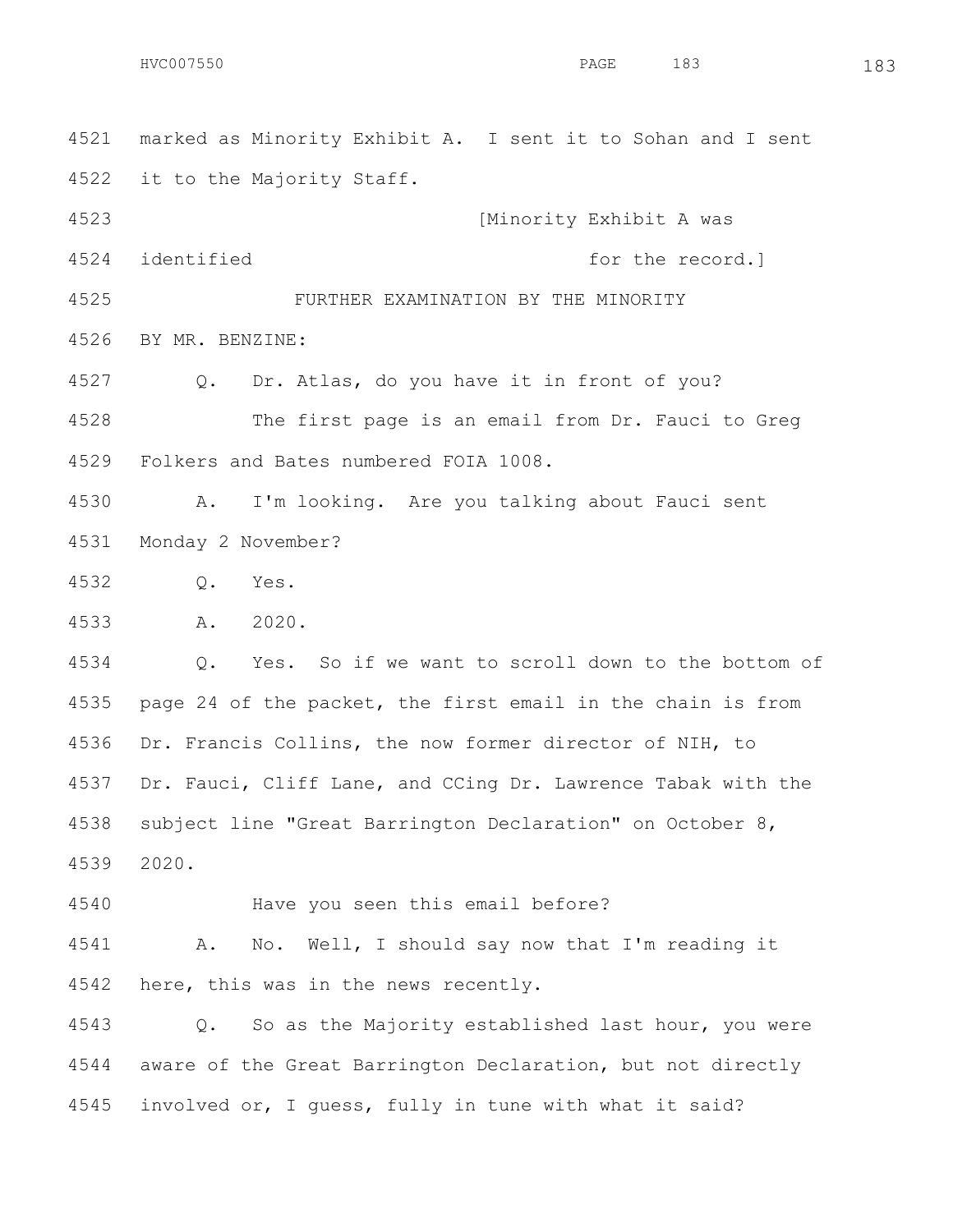A. That's right.

 Q. So in this email, Dr. Collins writes in the second to last sentence: "There needs to be a quick and devastating published takedown of it's the premises", it referring to the Great Barrington Declaration.

 Disregarding the actual substance of the declaration, what do you think about scientists like Dr. Collins trying to take down other scientists, using his own words?

 A. It's stunning. It's not the behavior that I've seen in my career in academic medicine, in medical science. I have never seen anything like that before and it's a huge problem, because the way to -- in places that I've worked, scientific exchange is the essence -- the free exchange of ideas is the essence of arriving at a scientific truth, and you win an argument or the debate is either won or evolved on the basis 4562 of the science, of the evidence, of knowing the data; and it is never -- in my 30-year career, I've never seen something like this sort of thing, that you need to do a takedown or you're directed to be a takedown, to do a quick and devastating published takedown of a scientific viewpoint.

 I think it's frightening to see something like this from somebody who is so powerful as the director of NIH. Q. So he continues: "I -- being Dr. Collins -- "don't see anything like on line yet - is it under way?"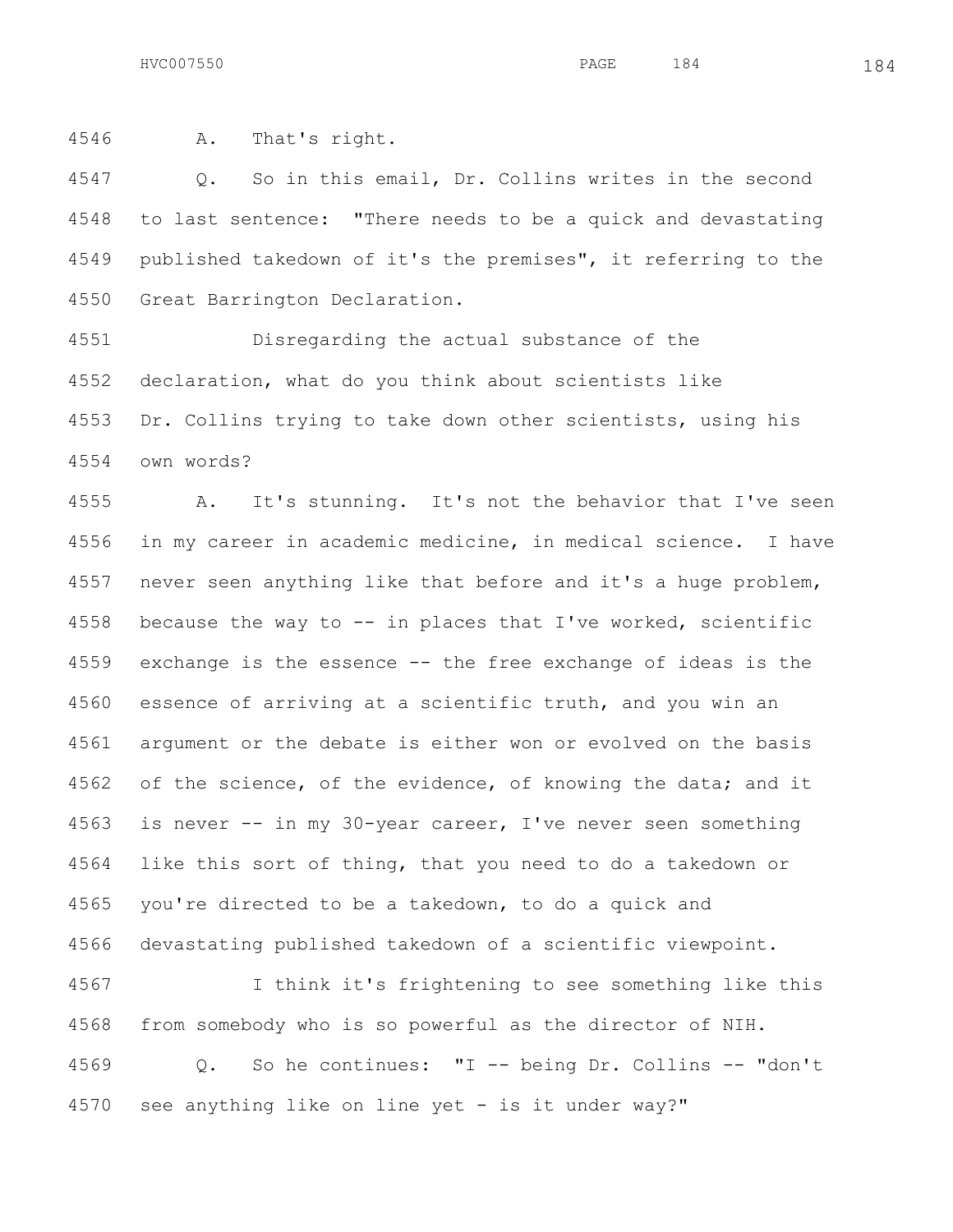To you, does that imply that Dr. Collins either wanted Dr. Fauci, Cliff Lane, and Dr. Tabak to work with the media to get a takedown piece published or, possibly, use NIAID or NIH resources to write it themselves? A. It seems to indicate at least one, if not both of those. I don't know. I wasn't privy, but, obviously, it seems like that would be a reasonable conclusion. Q. In your opinion, would it be appropriate for the director of NIH the to direct government resources to author a takedown piece of fellow scientists? A. It would be grossly inappropriate and beyond. Q. The same question, but would it be appropriate for them to work with a member of the media to offer a takedown piece of follow scientists? A. It would be absolutely a shocking violation of standards. Q. Reading this email today, do you take this as an attempt to silence scientific debate? A. Absolutely. Q. I'm going to scroll up to page 21 of the packet. This is an email from Dr. Collins to the same people, Dr. Fauci, Cliff Lane, and Dr. Tabak. The one below it is

 from Dr. Fauci and it says: "Francis, I am pasting below a piece from 'Wired' that debunks this theory. Best, Tony." Dr. Collins responds "Excellent".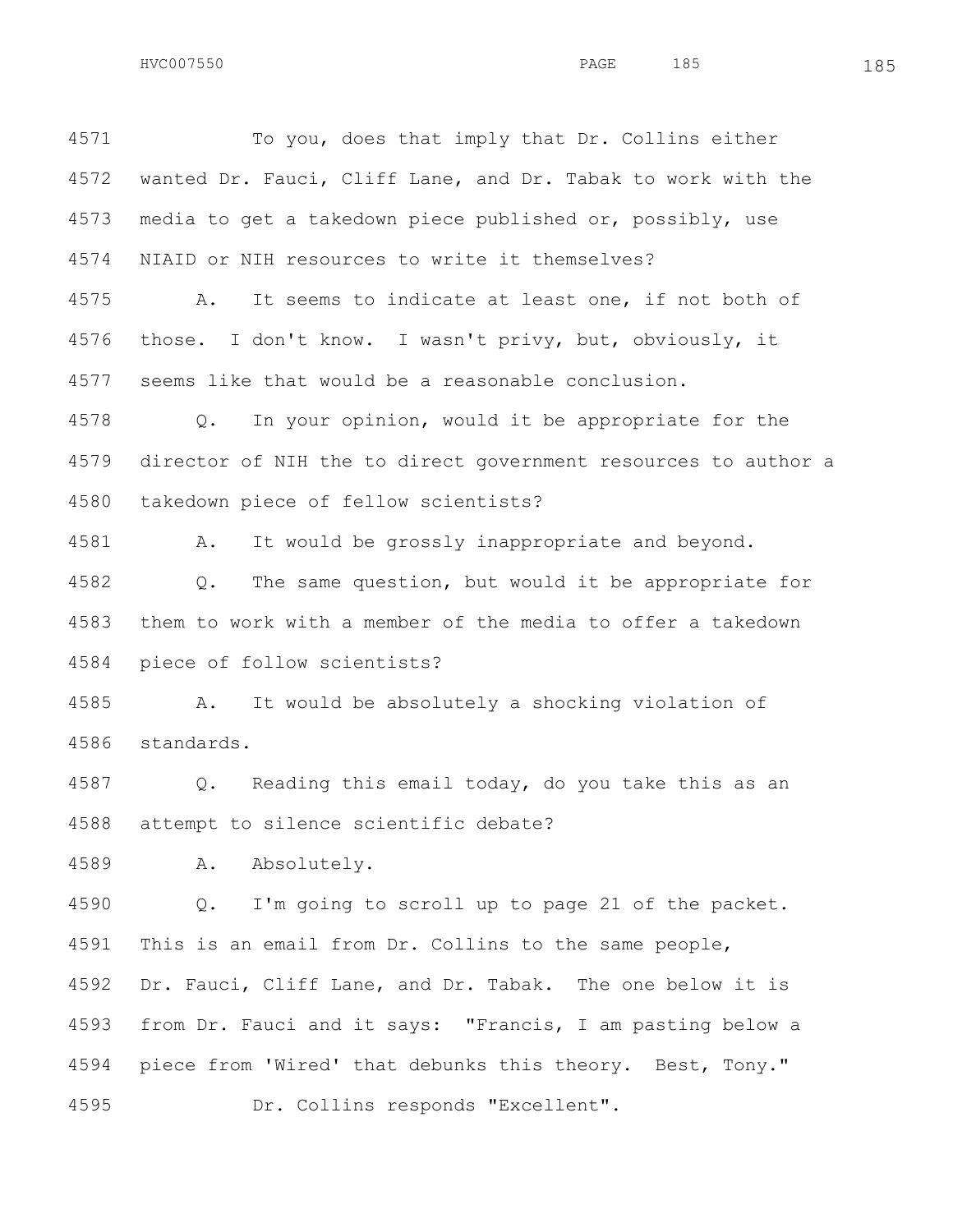I want to scroll up now to page 18 of the packet. It's another email from Dr. Fauci to Dr. Collins and Cliff Lane. It says "Another repudiation of the herd immunity approach" except this time, it has a picture of you in what appears to be the White House briefing room on the article. Dr. Collins responds: "Indeed and well said." These emails were sent October 8, 2020. Were you still a White House employee at that time?

A. Yes.

 Q. How do you feel, looking at these emails now, knowing that a member of the Task Force was trying to take you down?

 A. This is first I'm aware of this. I think it's revolting, repulsive. It's outrageous. It's contrary to the public good of science, of scientific exchange of ideas. It's a gross misrepresentation of anything I ever did or said during my time in Washington, and it's completely -- it's inexcusable.

 I don't how to -- I just don't -- I don't even know how to react to something like this in a dignified way.

 MR. BENZINE: Well, I appreciate that answer, especially with this being the first time you've seen that. That's all the questions I have for this hour, Dr. Atlas. MS. MUELLER: Dr. Atlas, would you like to take a five-minute break or should we plow ahead?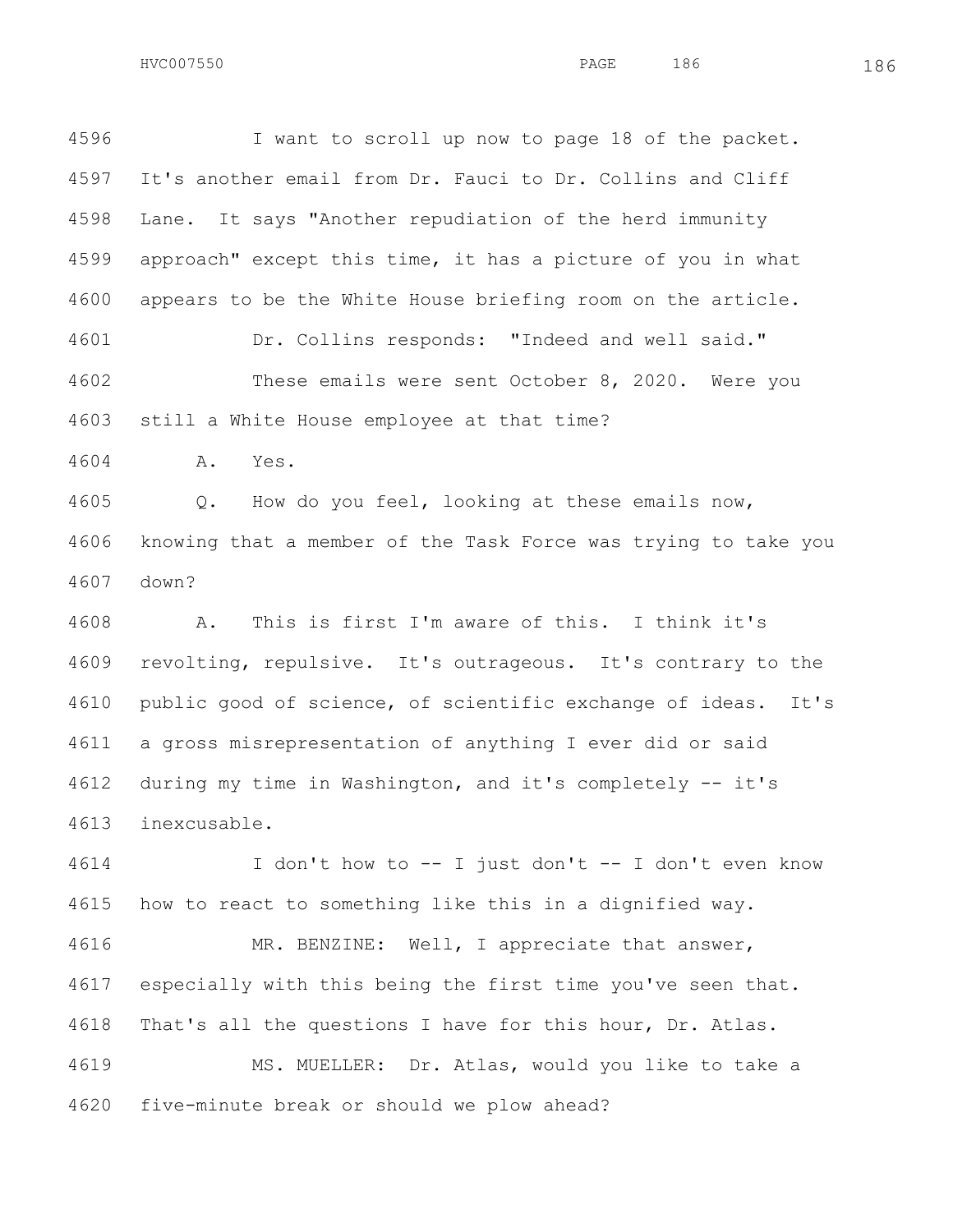MR. DASGUPTA: Let take a quick break.

THE WITNESS: Yeah. Let's take a break.

 MS. MUELLER: Should we come back in five minutes or ten?

MR. DASGUPTA: Ten would be great.

MS. MUELLER: Okay. We will be back on the record

at 4:52. Thank you.

[Recess.]

FURTHER EXAMINATION BY THE MAJORITY

BY MS. MUELLER:

 Q. Briefly, I wanted to discuss your efforts to collect documents responsive to the request in Chairman Clyburn's letter to you from April 2021; but backing up, prior to joining the White House, did you use any personal cellphones or email accounts to communicate with Trump Administration officials?

A. No.

 Q. During your time at the White House, did you use any personal cellphones or email accounts to communicate with Trump Administration officials?

 A. The only thing, I submitted the emails that I communicated. No. The answer is no, just to myself when I was forwarding a document to myself.

 Q. While working in the White House, what devices did you use to communicate regarding official business?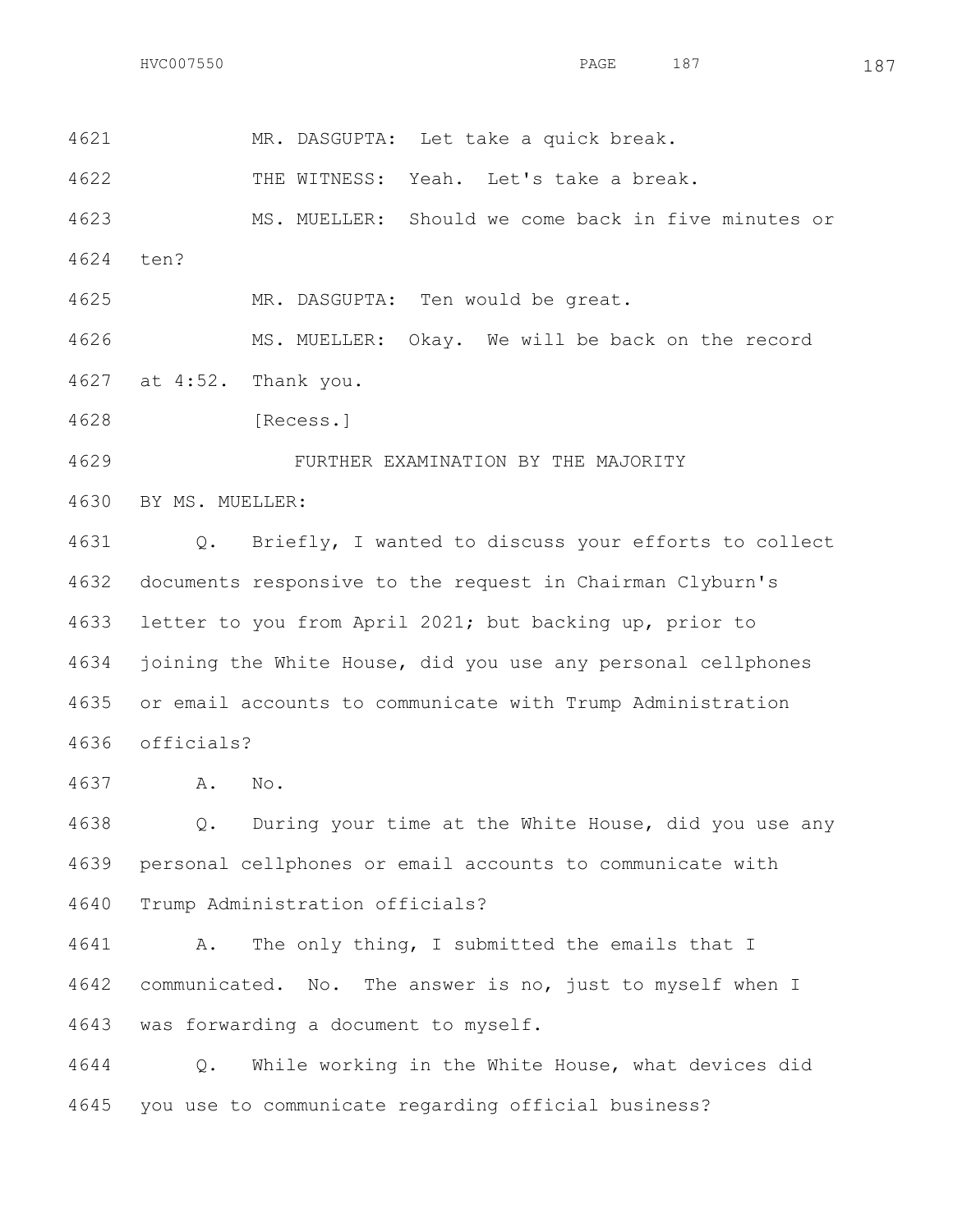A. My White House cellphone and my White House email. Q. Did you ever use any personal cellphone, email accounts, or messaging applications to communicate with any other government official? A. No.

 Q. You mentioned that you would occasionally forward emails to yourself. Did you use any personal computers, iPads, or other devices for official business, such as

preparing memoranda?

A. No, not that I remember.

 Q. Did you save any files to personal hard drives, cloud storage, or other locations?

A. Not that I remember.

 Q. While working at the White House, did you bring home any hard copy documents with you?

 A. The documents that I had sent to me after I quit, I submitted. Other than that, no.

 Q. Just to be clear, who sent those documents to you? A. There was some stuff in my desk, like scientific papers mainly, that were sent to me by the secretary sitting outside my room.

 Q. And by "submitted", do you mean that you produced that to the Select Subcommittee?

A. Everything I had, yeah, I gave.

Q. Without discussing any communications with counsel,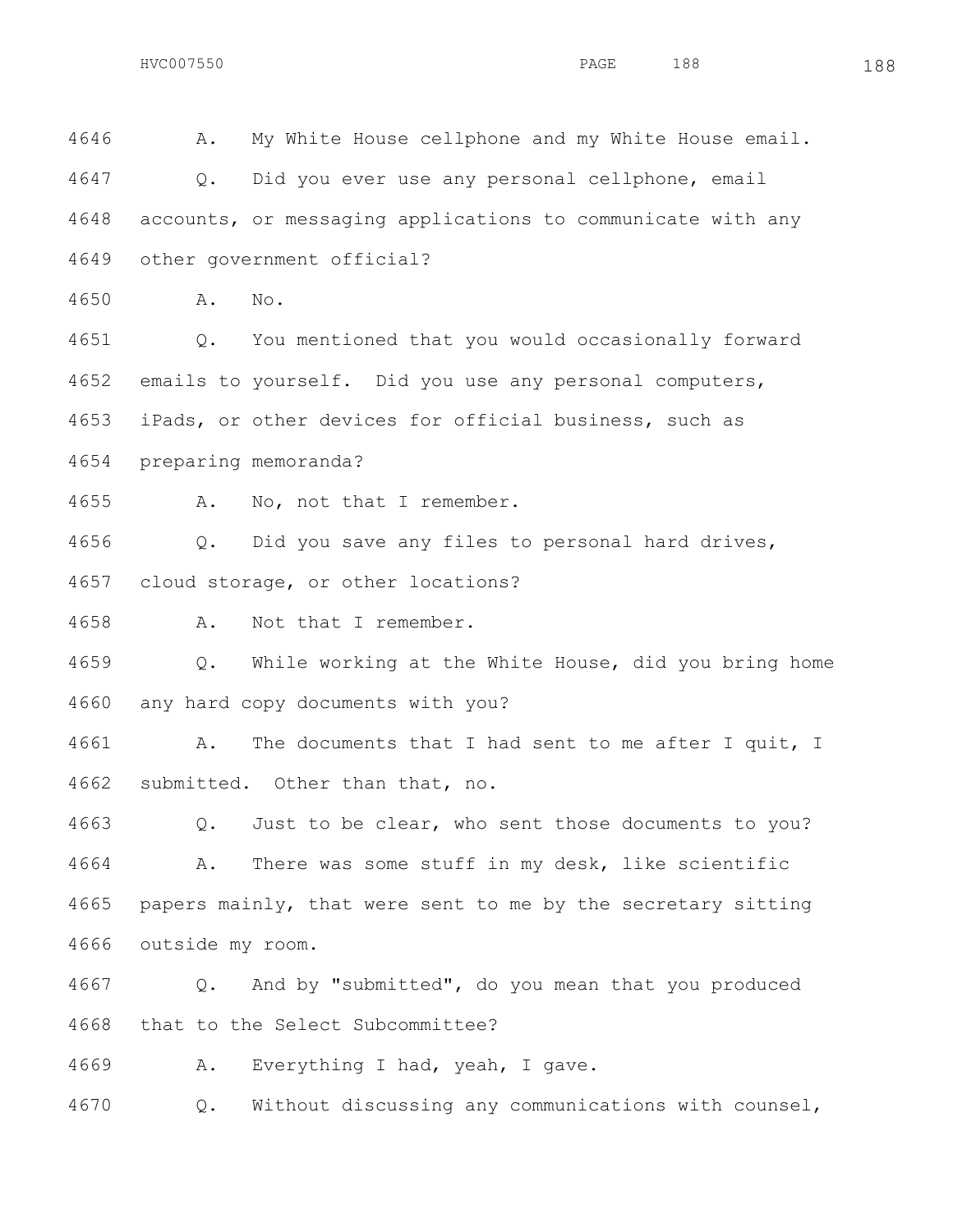what steps did you take to search for documents that were potentially responsive to the Select Subcommittee's request?

 A. I went through everything I had. I don't have my White House computer or my White House cellphone, but I went through everything I had.

 Q. Did you search both the sent boxes and the emails that you received in your inbox when you were searching for email communications?

A. Yes.

 Q. Did you use -- how did you do that? Did you use search terms or did you just manually review everything?

 A. I used multiple different search terms, including, you know, email addresses and phrases of email addresses that would be sure to catch everything.

 Q. Did you look for text messages or in other places just out of an abundance of caution to make sure you weren't, perhaps, misremembering whether you had any other responsive materials?

A. Yes, I did.

Q. Where did you look?

A. I looked on my computer and my cellphone.

 Q. Did you keep a record of all the search terms that you used to search your email and the any other locations? A. No.

Q. Do you have any other documents or communication in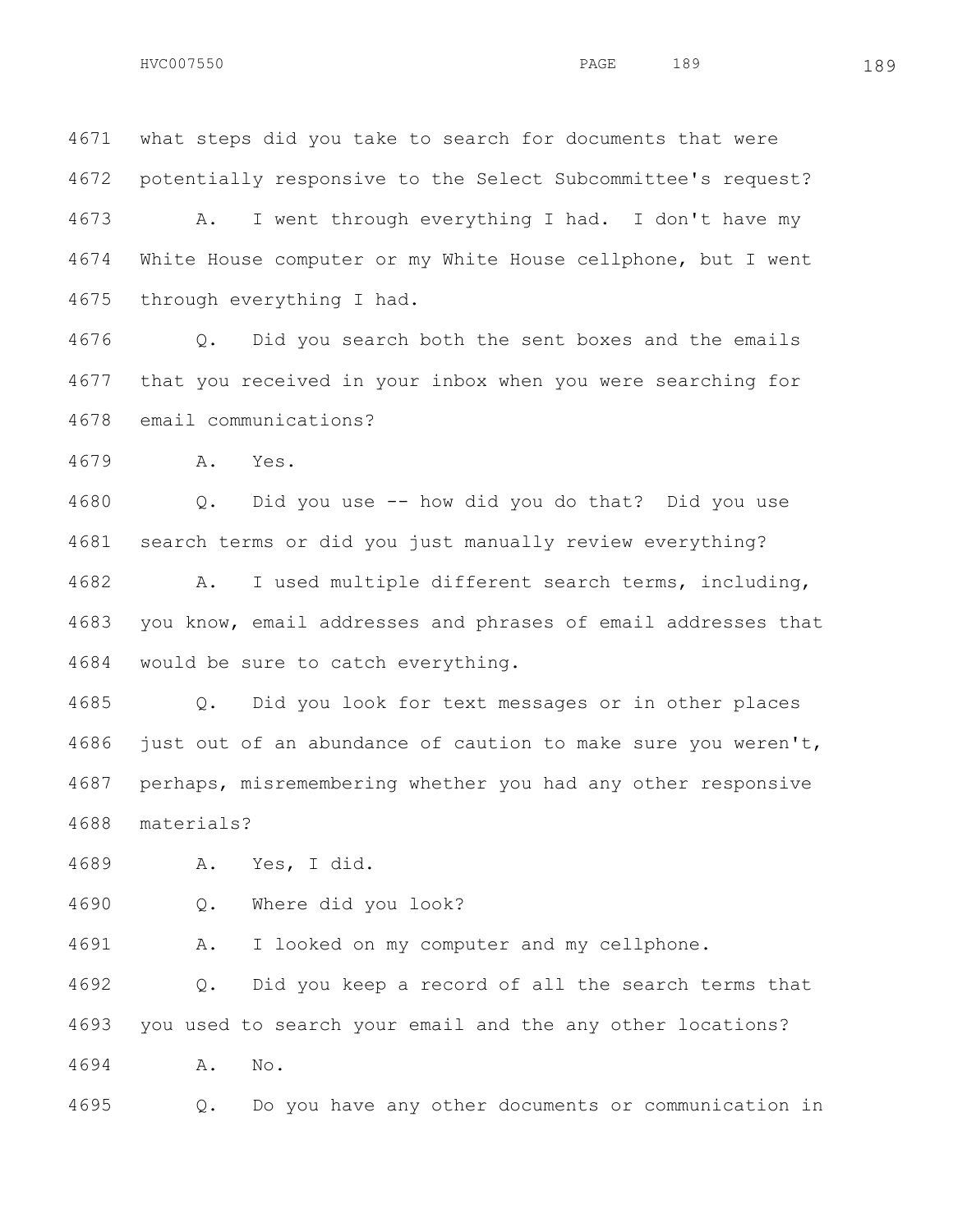your possession that are responsive to the Select Subcommittee's request that have not been turned over? A. No. Q. Which email addresses did you search or which of your email accounts did you search for communications? A. You know, the only emails that I had, it's, you know, my email account that I use to communicate. Q. I understand that you had both a Stanford account and a Proton mail account. Do you have any other email accounts that you may have used to communicate with -- A. I didn't have a Proton mail account back then. Q. Okay. Did you hear of any White House officials that may have used personal devices or personal email accounts to communicate regarding official business? A. I don't remember hearing that. Q. Did you ever hear of anyone using Protonmail? A. No. I don't remember hearing that. Q. Did you ever hear of anyone using Signal? A. I don't remember hearing that. Q. Did you ever hear of anyone using their personal cellphone to text message? A. I don't remember hearing that, no. Q. Okay. Just a few more topics that I would like to cover: In the fall of 2020, what issues were you focusing on at the White House?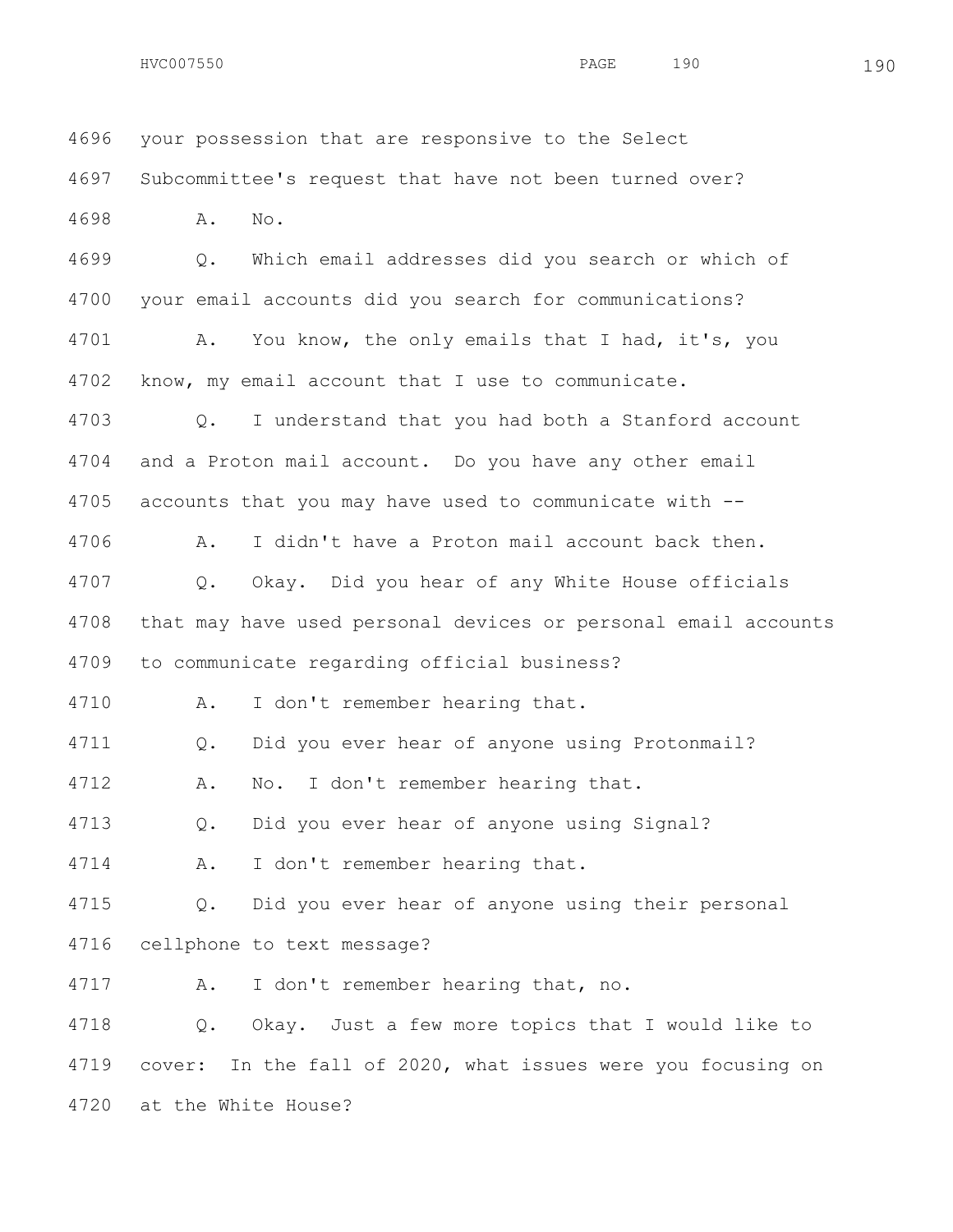A. Everything that I already spoken about. I mean, I was focusing on the idea that people were dying because the wrong policies were given out by Drs. Birx and Fauci and that was not changing. No policy was changing. No policy guidance from the Federal Government was changing from that of Dr. Birx and Fauci. It didn't change before I got there, during my 4727 entire time, and even, frankly, after I left.

So that's it, I mean.

 Q. Was there any change in your focus or your role and responsibility compared to, perhaps, the first two months that you were at the White House?

 A. Well, when you say the fall, what specific -- I mean, I'm not sure exactly the timing that you're talking about, just so I understand what the question is. I'm sorry. Q. Of course. Let's focus on October and November 2020.

 A. Well, mid-November, I left. I'm working my way backwards here.

 Around November, I think it was November 16, 15-16, I went into the President, as I said. I said I'm going to go home to take a break with my family. I hadn't seen them for three and a half months, and that would be my Thanksgiving break, after which time, I didn't go back. I mean I didn't return to Washington at all.

So that was November 15. My time that was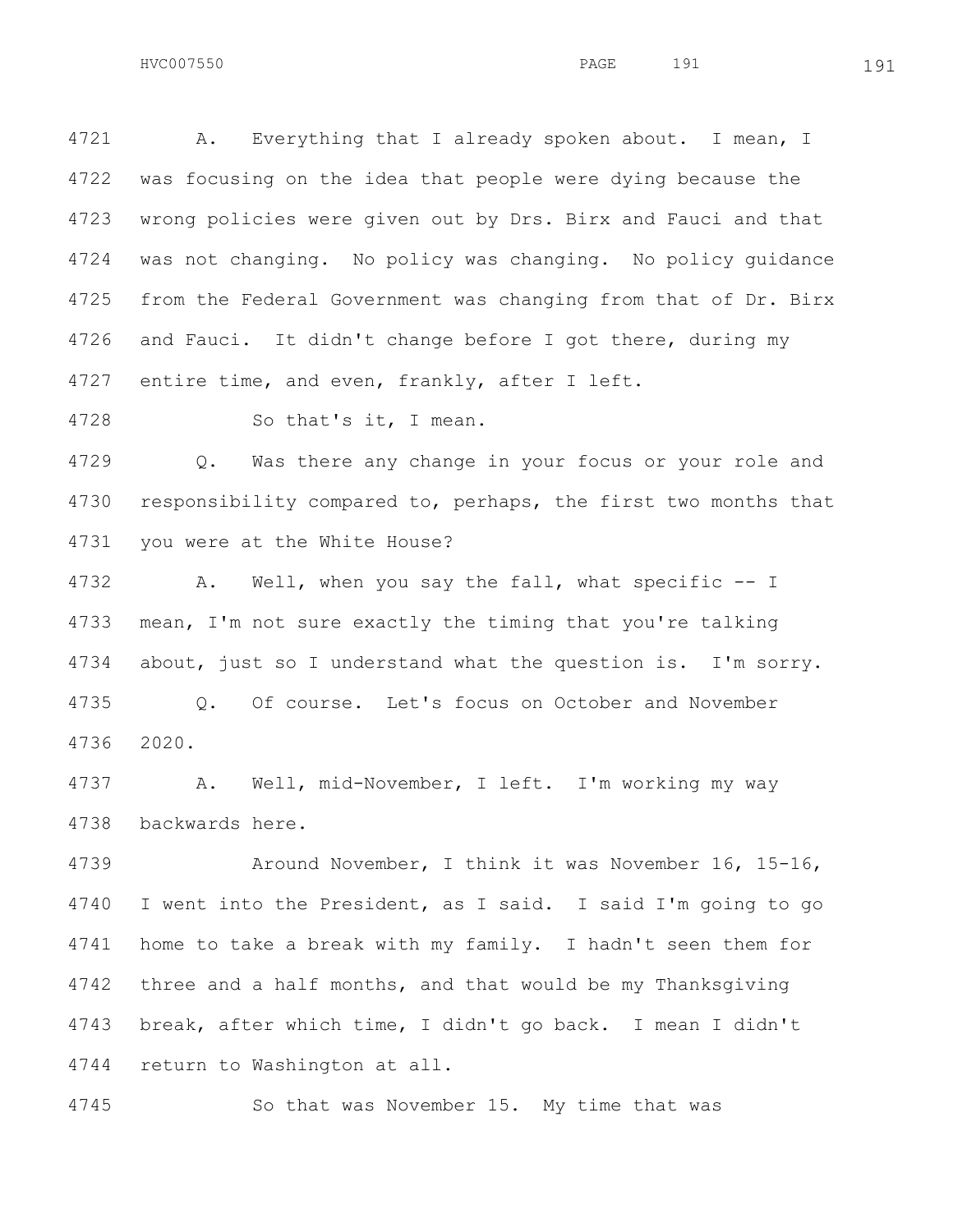spent -- I did not go to any Task Force meetings from mid-October on, as I had already mentioned. I don't remember if I went to COVID Huddle meetings at that time. There was -- I just don't remember, and I was focusing on doing what I thought was important, particularly, working with people to get more, like I said, more protection to the high-risk people. So I was working pretty frequently with Seema Verma, the head of CMS, trying to get this idea that we should do far 4754 more frequent testing, and she was very positive about that, into the nursing homes.

 So I would be checking data every day in various states and communicating with her as much possible about where 4758 there was a lot of disease activity and where, therefore, the staff in those nursing homes would have to increase their frequency of testing, because the staff were coming from the community. So we were doing that.

 I was focusing on getting more tests. You know, this was the time where -- sometime in September -- I forget -- these new antigen tests, rapid tests, were developed, and so I was working with people, trying to get more, and we did succeed, I think, in getting tens of millions of more tests to seniors, to senior -- to more vulnerable settings for seniors, including visiting nurse, including senior centers, including nursing homes, including historically black colleges.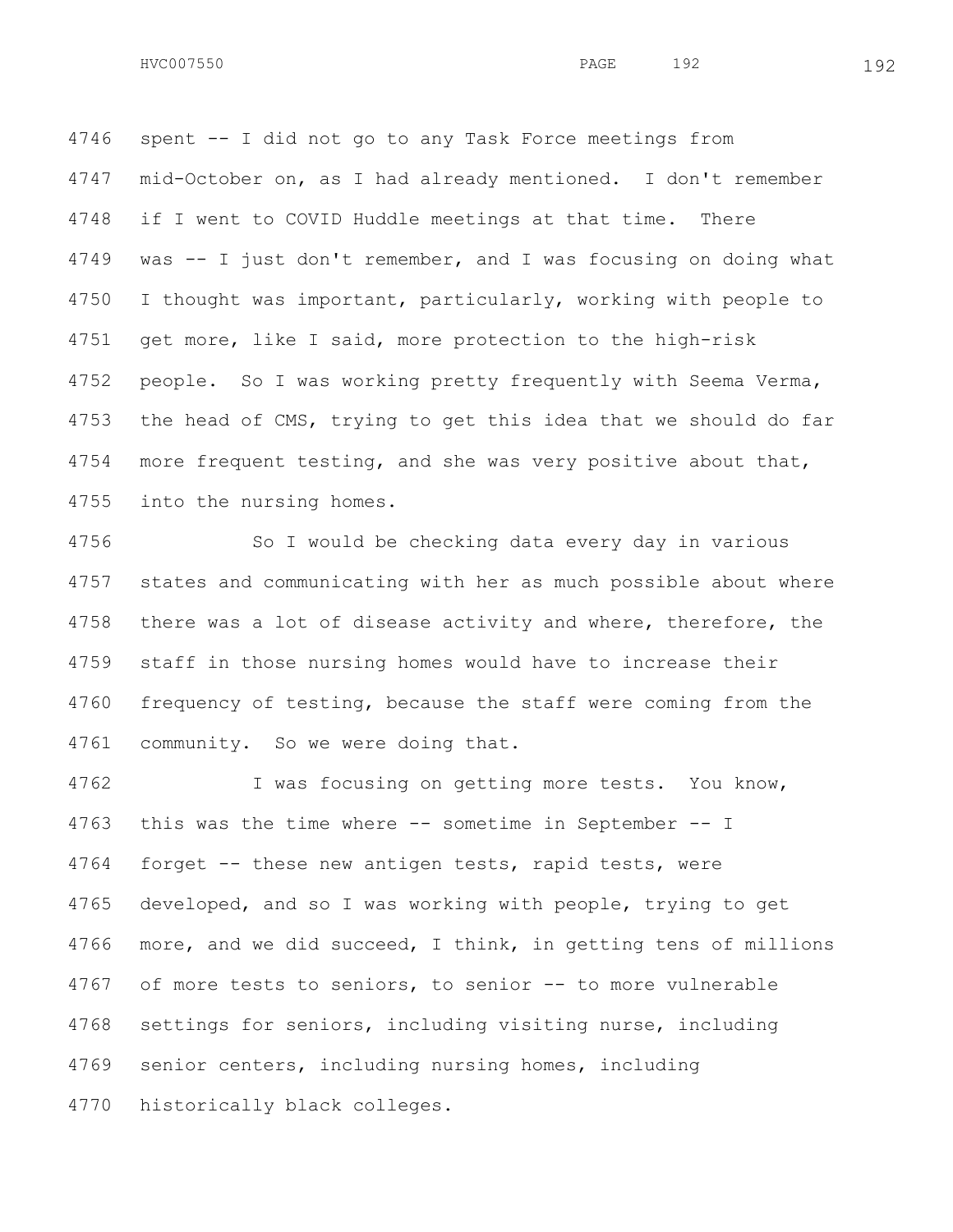So I was really focused on increasing whatever we could do to protect the high-risk people. That's my recollection.

 Q. Did you see any change in focus more broadly at the White House in October and November 2020?

 A. Well, I wasn't involved in anything that I saw. So I don't remember that.

 Q. Were people focused on the election who had been previously more involved in pandemic response efforts?

A. I don't remember that.

 Q. On November 30, 2020, you tweeted a copy of a resignation letter addressed to President Trump. Why did you resign?

 A. Well, there were two reasons. One was I was a special government employee that was almost finished or essentially finished with my 130 days or whatever the number is. I don't remember if that's the exact number; and the vaccines were approved, which I think was a big milestone, and they were being -- you know, the logistics had already been planned to get them out, and so that was, you know, both the sort of -- I was done with what my small time of service was supposed to be.

 I had no interest in continuing anything in Washington, and so that was it.

Q. Did you communicate your resignation to President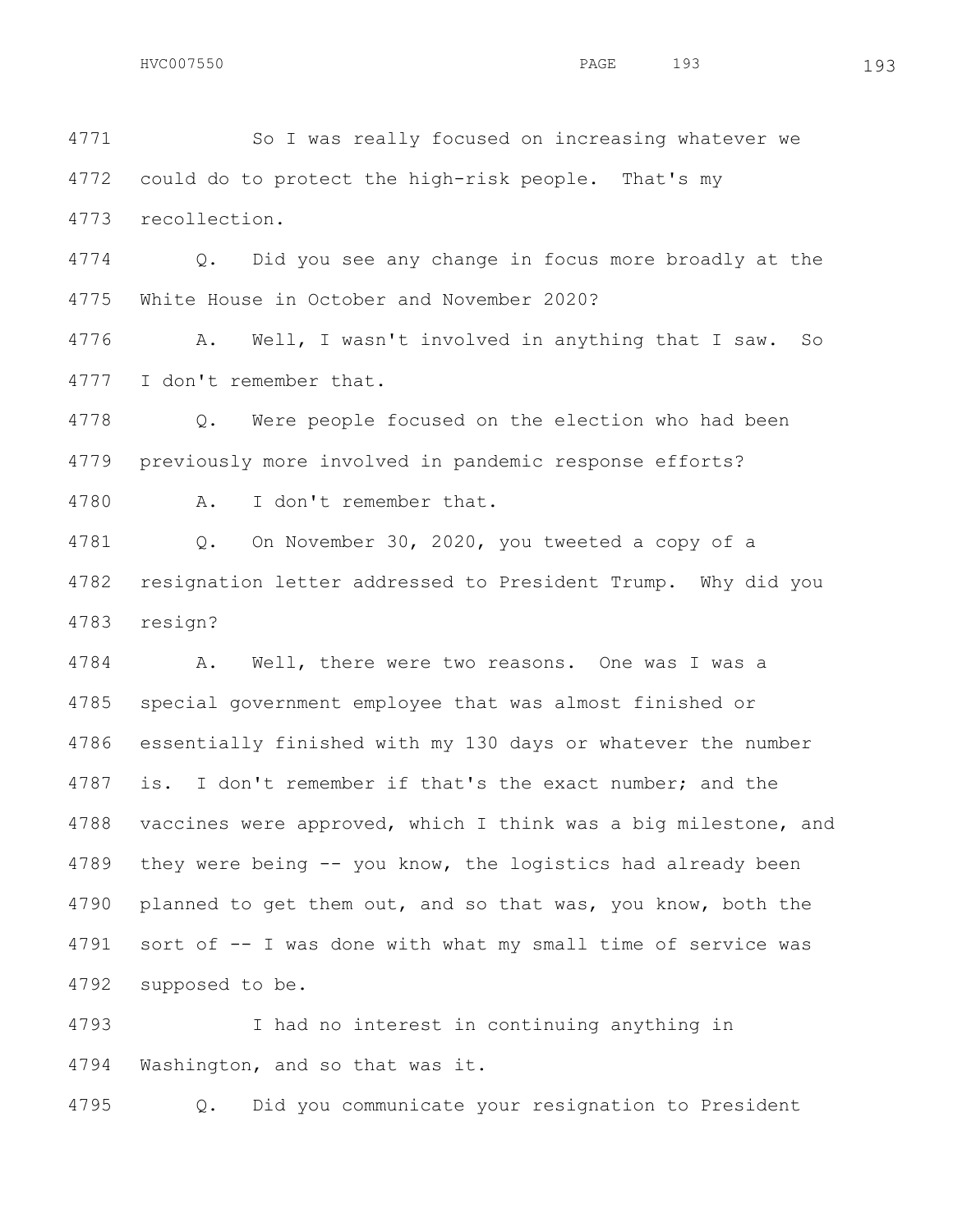Trump directly? A. Yes, I did. I called him up. Q. And, briefly, what did you discuss with President Trump? A. You know, I thanked him for giving me the opportunity to serve the country and I said that I'm resigning, I'm calling him to resign. It wasn't a long conversation. Q. When was your last day in the White House? A. Well, I left Washington on, say, November 15-16 to fly home, and I never went back. On November 30th, basically, at the end of November, that was my resignation, but I resigned from my California home. Q. Were you working remotely during that period or were you, essentially, taking vacation for those days? A. I took a break to some extent, but I was constantly -- I mean, it's a full-time endeavor, from my point

 of view, to be aware of what's going on with the pandemic. So I was spending all of my time from early morning until late at night, as I had been doing for the previous, basically, nine months, looking at all the data, reading all the new science, reading the literature, you know, discussing things with other medical scientists.

That's what I was doing.

Q. When was your last day working as a special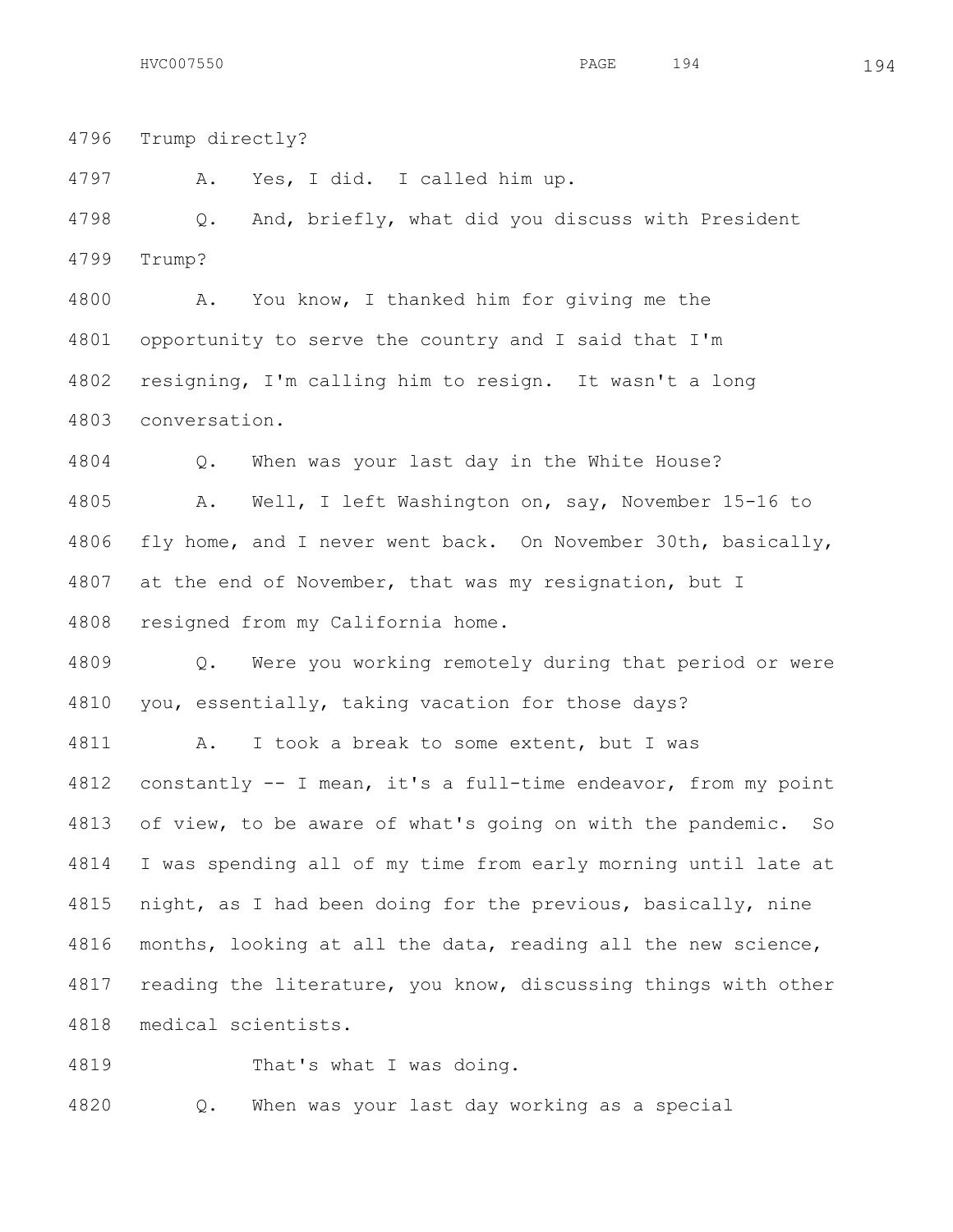government employee for the Trump Administration?

 Or, perhaps, let me rephrase that. What day was your resignation effective?

 A. It was effective, I think it was, November 30 when I had the call with the President and that was it. There was no notice. There was no advance notice. That was it.

Q. Okay. Thank you.

 Moving back in time a little bit, you were asked some questions by me earlier about some op-eds that you wrote last fall. You were also asked some questions from Minority staff about this as well.

 How would you distinguish those emails from Dr. Collins about the Great Barrington Declaration and the op-eds that you were writing that advocated against what you called Dr. Birx's and Dr. Fauci's lockdown policies?

 A. They're completely different. I mean, I was writing data-filled scientific reference-link statements about what data showed and, in fact, I was doing exactly what should be done, which is engaging in the debate about the evidence and the science. That's what I was doing.

 What was done in -- you're asking what about those emails that I was just shown in this last session emanating from Francis Collins. Those were entirely different. That was a behind the scenes -- my interpretation was it was a 4845 behind the scenes effort to get people, third parties, to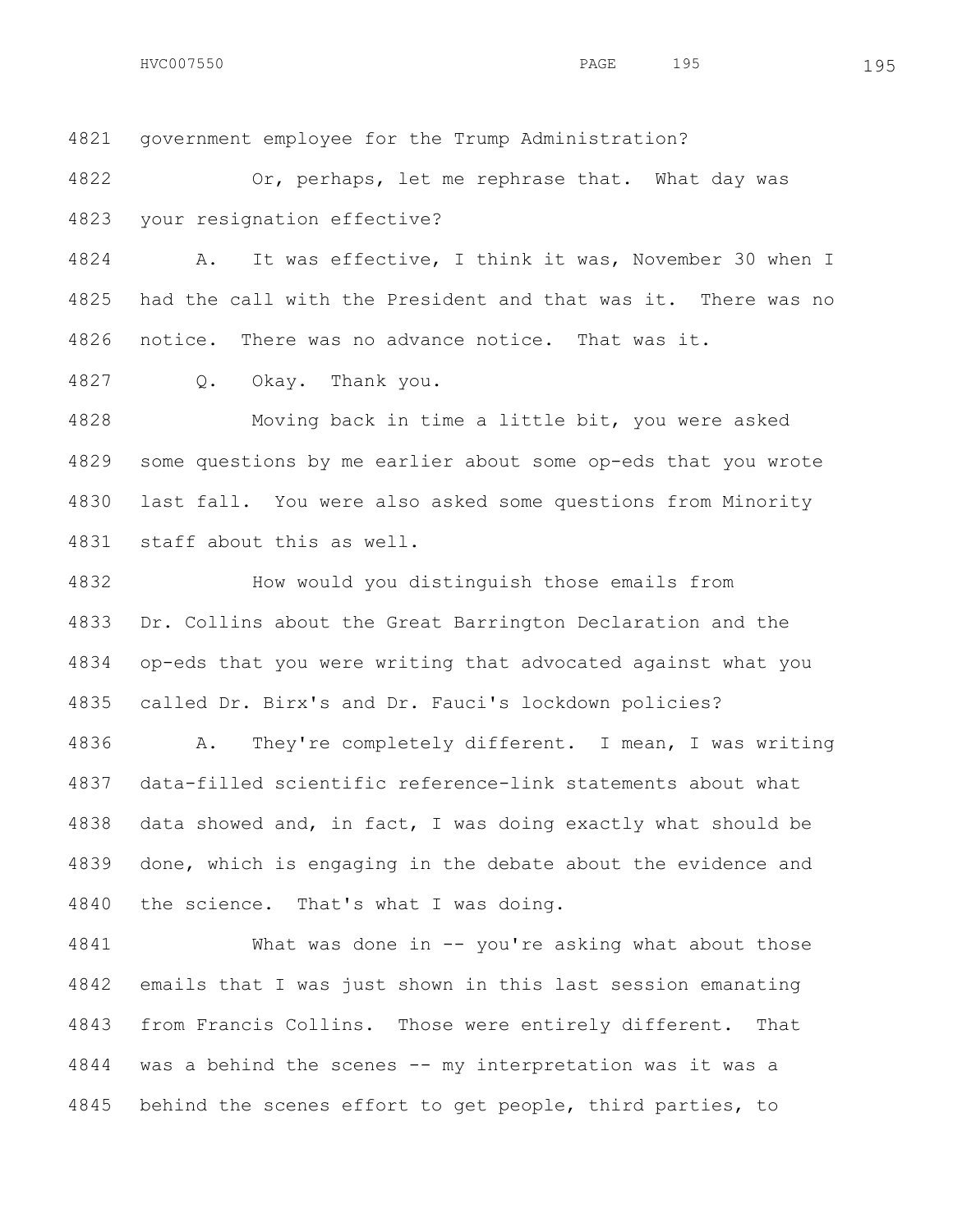write hit pieces in the media. That's what it seemed like. There was no engagement of science with me or even citing data. Those were third-party journalistic pieces, I think, you know, not evidence-based stuff from Dr. Fauci or Dr. Collins.

 Q. You didn't agree with Dr. Birx's or Dr. Fauci's views though. Correct?

 A. I absolutely did not agree with the views of the Birx-Fauci lockdowns. That's correct.

 Q. And you wrote emails during your time at the White House that were designed to rebut their scientific views and that offered your own contrary views. Correct?

 A. Well, I expressed my views with the data in person in front of them at Task Force meetings. I at least wrote that email that you showed me that refuted statistically and with the evidence what I thought. I was asked my opinion. I thought that's why I was there.

 Q. Are you referring to Exhibit 16, the September 16th email that you wrote to Marc Short and Jared Kushner and some other officials?

A. Sorry. Let me look now. I have to go back.

 Exhibit 16 is the email that you put forward in the exhibits from me, and what I'm doing is citing here the interpretation of the information is incorrect and I'm explaining point by point with the data what's going on.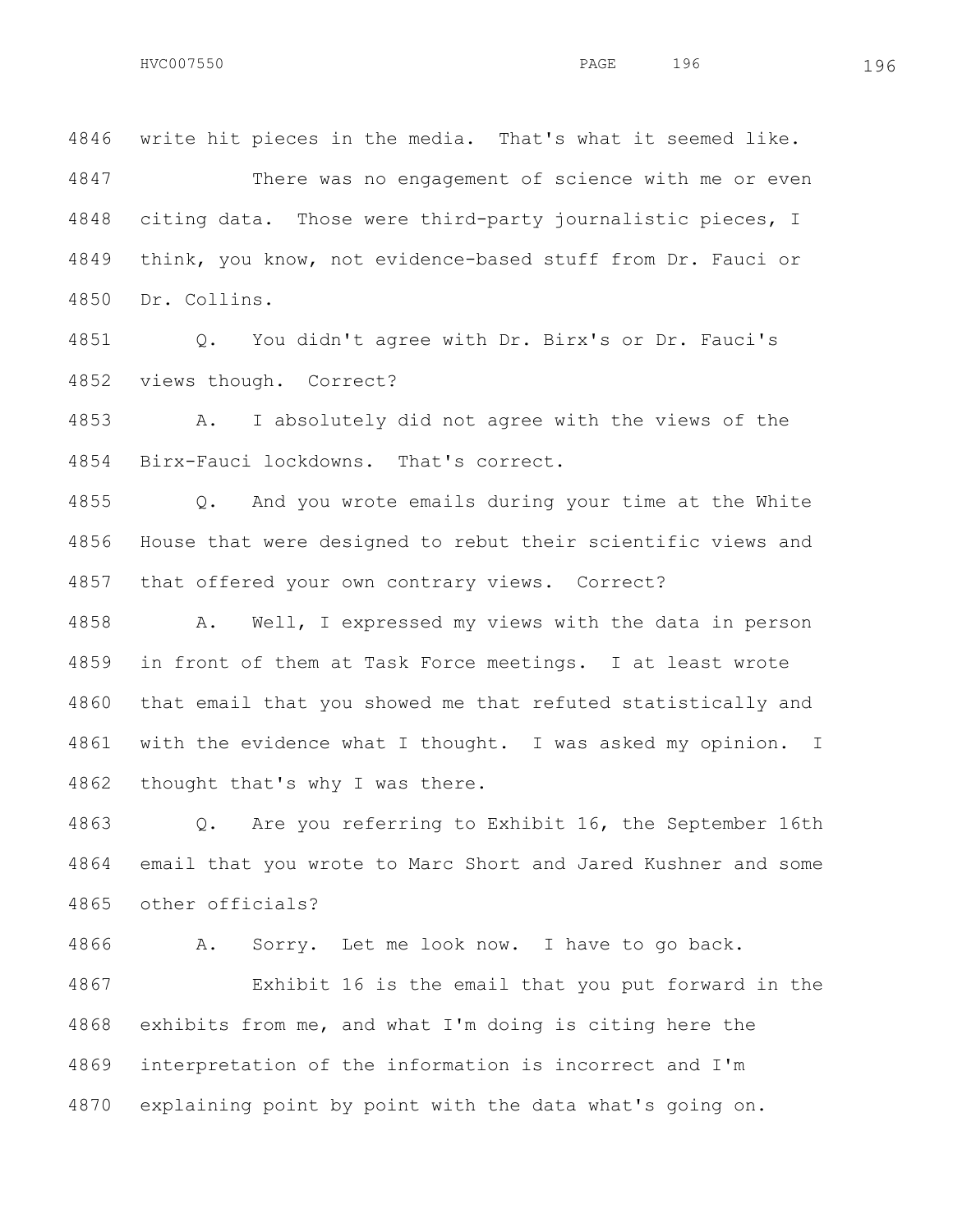Q. Did you also write op-eds designed to publicly advocate for policies contrary to Dr. Birx's and Dr. Fauci's views?

 A. I wrote op-eds to put forward the correct policies to save people's lives, because the policies of Birx and Fauci, the guidance they gave, were failing to stop the people from dying and they were failing to stop the virus and they were introducing enormous harm, the lockdown themselves.

 I wrote policy op-eds explaining the evidence and putting forward what I thought were the correct policies.

 Q. And you also collaborated with outside scientists to write op-eds rebutting their views. Correct?

 A. I never wrote an op-ed collaborating with an outside scientist while I was in Washington.

 Q. Did you ever contribute to op-eds without affixing your name?

 A. Not knowingly. I mean, I'm sure people took what I said. I hope I had enough influence from what I was saying in the public forum, but the answer is no.

 Q. In your book, you reference that after the meeting with Vice President Pence and some of the advocates for targeted protection policies that, quote: Jay and Martin quickly co-authored an op-ed for the 'Wall Street Journal' published on September 3rd entitled 'The Case against COVID Tests for the Young and Healthy' which discussed why schools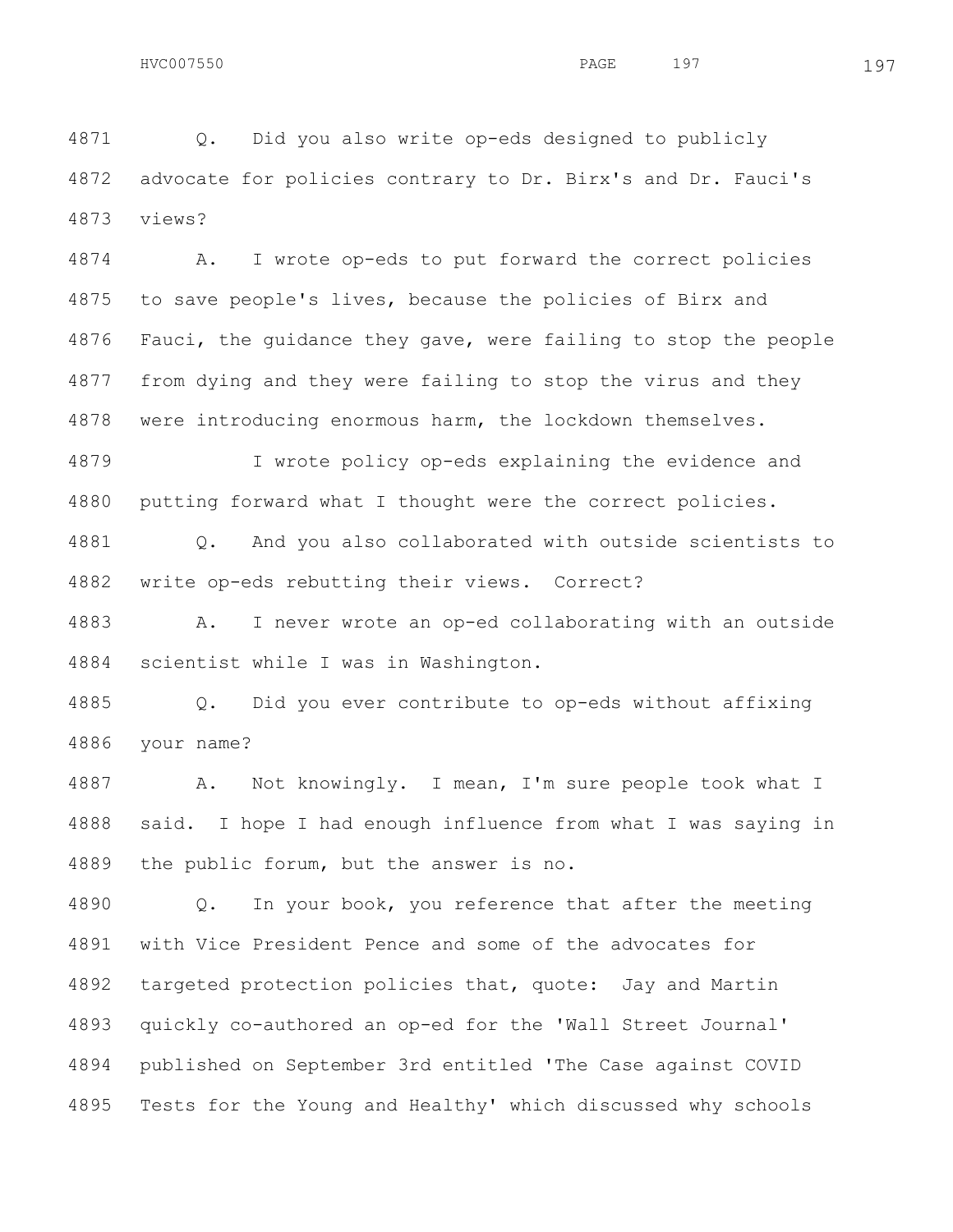should be reopened, explained the flaws and the principle of testing young healthy people and emphatically endorsed the new, but controversial CDC testing guidance."

 You mention in the subsequent pages that you provided some data to Dr. Bhattacharya and Dr. Kulldorff that was incorporated into that op-ed. Correct?

 A. I don't remember if I did give something that was incorporated into that op-ed. That op-ed was not after the -- MR. DASGUPTA: Excuse me one second, Doctor.

 Is there -- what exactly did he say in his book? Can you point us to the page number or the quote?

 MS. MUELLER: Yes. It looks like it's approximate around page 260. It covers a few pages, but amongst other things, you mentioned Drs. Bhattacharya and Kulldorff. I'm sorry.

 "The Vice President received my analysis a few days after our meeting. Bhattacharya and Kulldorff included it in their op-ed on testing asymptomatic young people."

BY MS. MUELLER:

 Q. So is it fair to say that there was some collaboration on material or information that was included in that op-ed?

 A. No. What that, I think, is referring to is what I said, which is the document that Jay Bhattacharya and I gave to the Vice President on the Vice President's request. That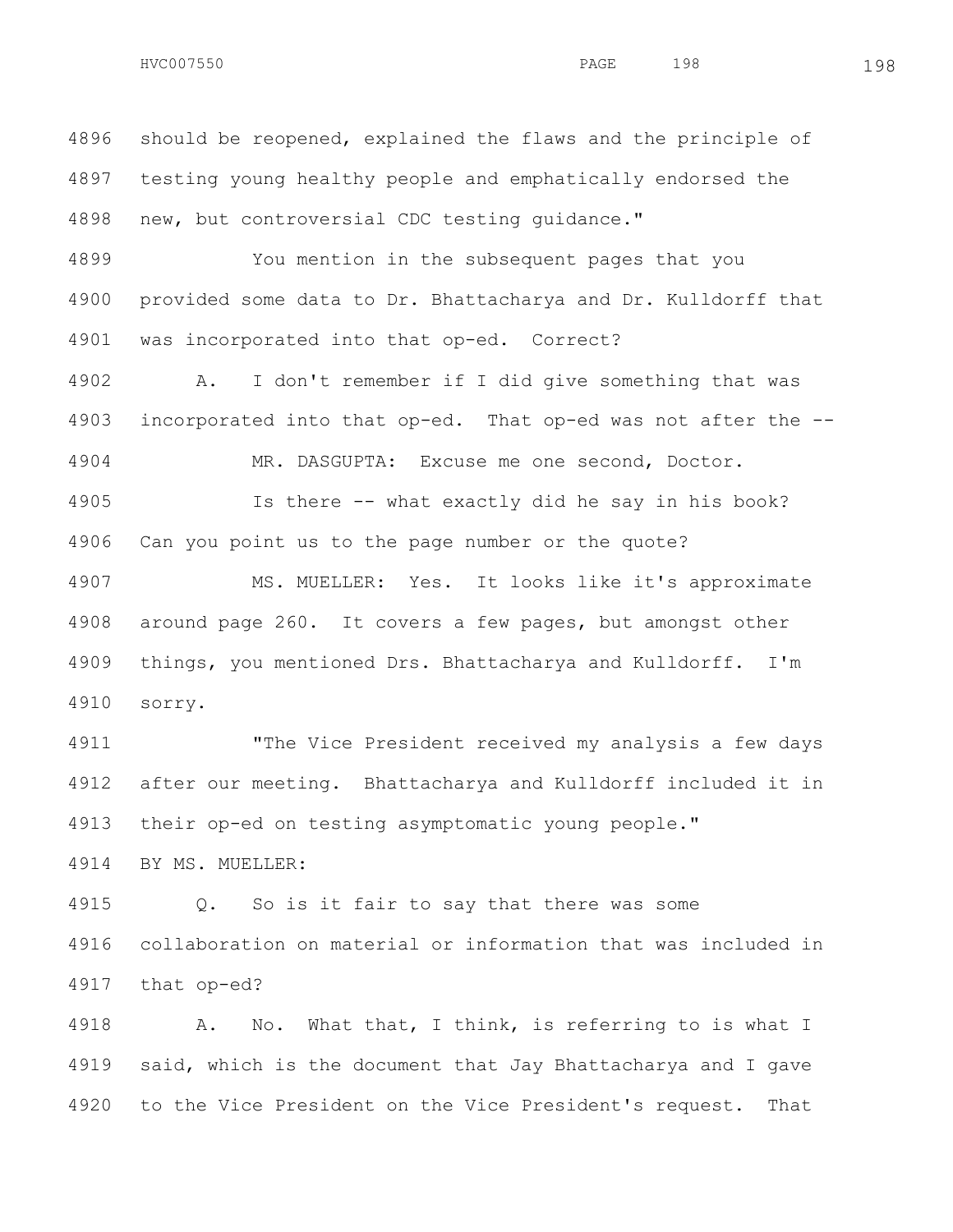HVC007550 PAGE 199 199

 was not a collaboration for an op-ed, no. They may have taken something I said. I'm not saying what they did or didn't do, you know, but I didn't collaborate on an op-ed. Q. Did you discuss the subject matter of the op-ed at any time prior to its publishing? A. Not that I recall. MS. MUELLER: I would like to direct your attention to Exhibit 45. **120 Internal Communist Communist** Factor (Exhibit No. 45 was identified for the record.] MS. MUELLER: It is included at page 254. MR. DASGUPTA: Okay. Thank you. I appreciate it. Sorry. It just takes a second. MS. MUELLER: While you all are pulling that up, for the record, this is a September 3, 2020 email from Paul Alexander to Dr. Atlas with the subject "Op-Ed on Possible Damage to Children Immune Systems with Lockdowns and Masks". It's Bates numbered SSCC 0007582. MR. DASGUPTA: I'm sorry. This is page 264, you said? MS. MUELLER: 254. MR. DASGUPTA: Okay. Thank you. Just one second. Okay. Thank you. I appreciate it. BY MS. MUELLER: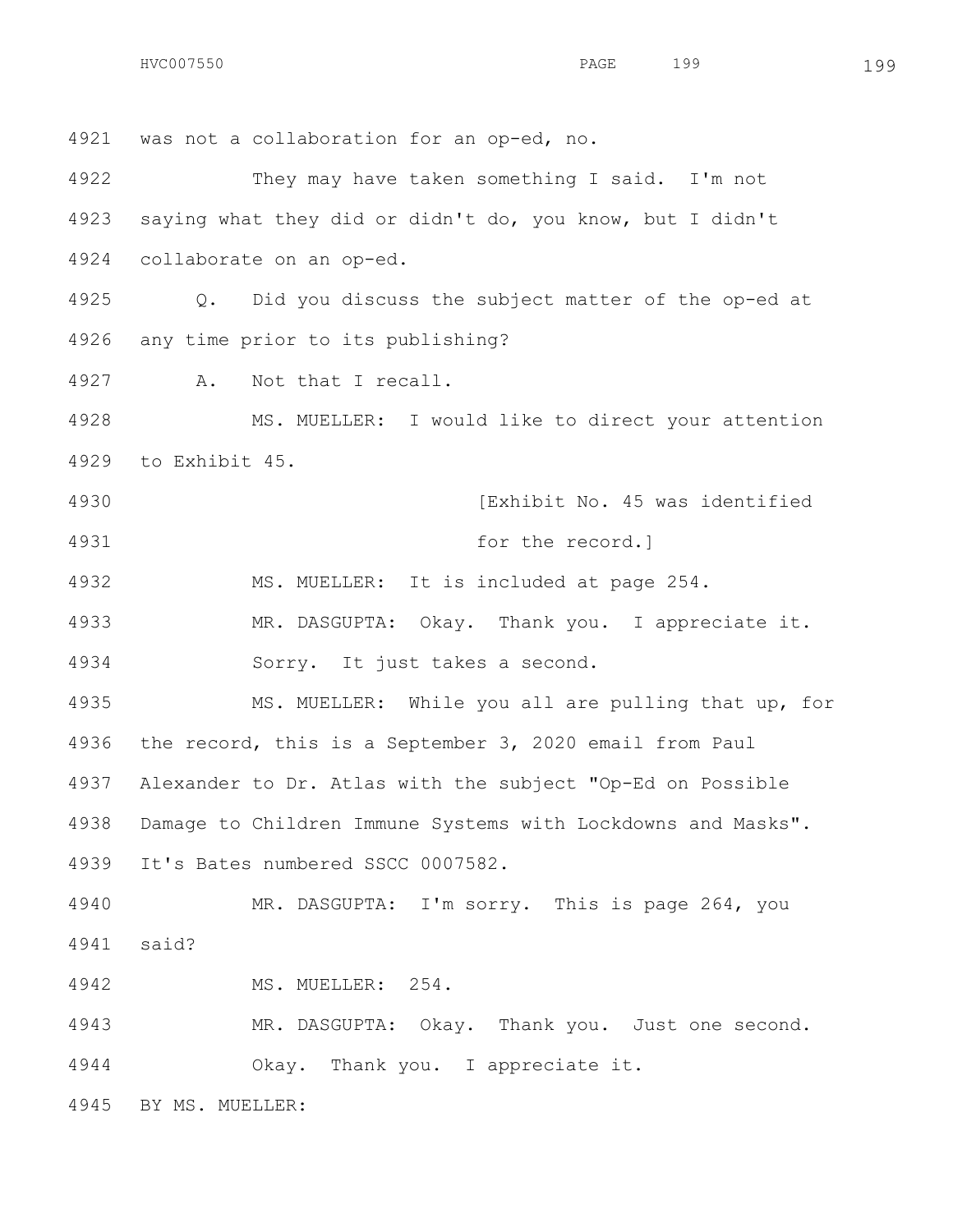Q. Dr. Atlas, do you have this in front of you?

A. I do.

 Q. The first question is did you communicate with Dr. Alexander during your time at the White House?

 A. I had a couple of communications with him. I did not work with him at all.

Q. What did you discuss with Dr. Alexander?

 A. He asked to meet me when I first began in the White House and so I said okay. He came to my office and he said he wanted to help me.

 He had, apparently, read things and seen me interviewing or read what I had written pre-Washington, and he asked for a meeting with me and he wanted to help me in any 4959 way he could or work with me, whatever the phrasing was, and I said, No, I don't need anybody to work with; I don't want to.

 Then he sent me several emails. I think a couple are in here and, you know, he was asking to write something or whatever, and I said no. I never wrote anything with him, and he intermittently sent me copies of scientific journal articles that had been published, as did many people, actually. Several people did that, and if I responded, it was typically saying thank you.

 Q. This email references the idea of writing an op-ed to help people push back to school and advocating that locking down kids and healthy adults and masking them can dampen their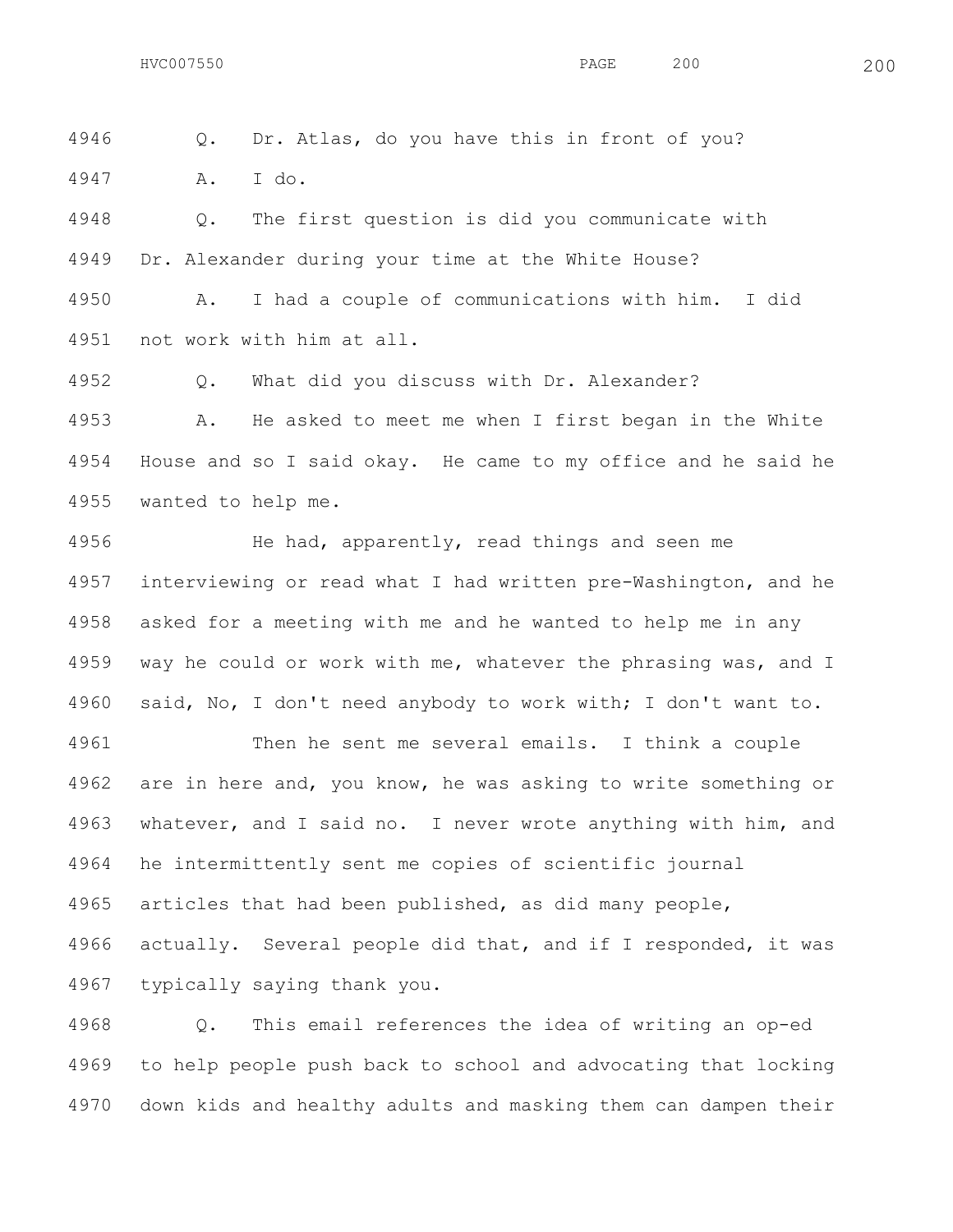HVC007550 PAGE 201 201

 functional immune systems. Just to be clear, did you end up working on an op-ed on that subject matter with Dr. Alexander? A. No. Never, no. MS. MUELLER: I'd like to direct your attention to the next exhibit, Exhibit 46. [Exhibit No. 46 was identified for the record.] MS. MUELLER: It is on page 256. For the record, the top email is from Dr. Alexander to himself, to his personal account, sent on September 11, 2020 and it's Bates -- with the subject line "One MMWR COVID-19 Response Early Release Scheduled for Tuesday, September 15th", Bates No. SSCC 0011376. I would like direct your attention to the earliest email in this exchange on page 256, which was sent by Dr. Charlotte Kent from the CDC and contains a summary of MMWR earlier release about SARS-CoV-2 associated deaths among children. BY MS. MUELLER: Q. Do you see that, Dr. Atlas? A. I see it. Q. Dr. -- A. This is -- Q. Oh, I'm sorry. A. I see it. I'm sorry. Yeah.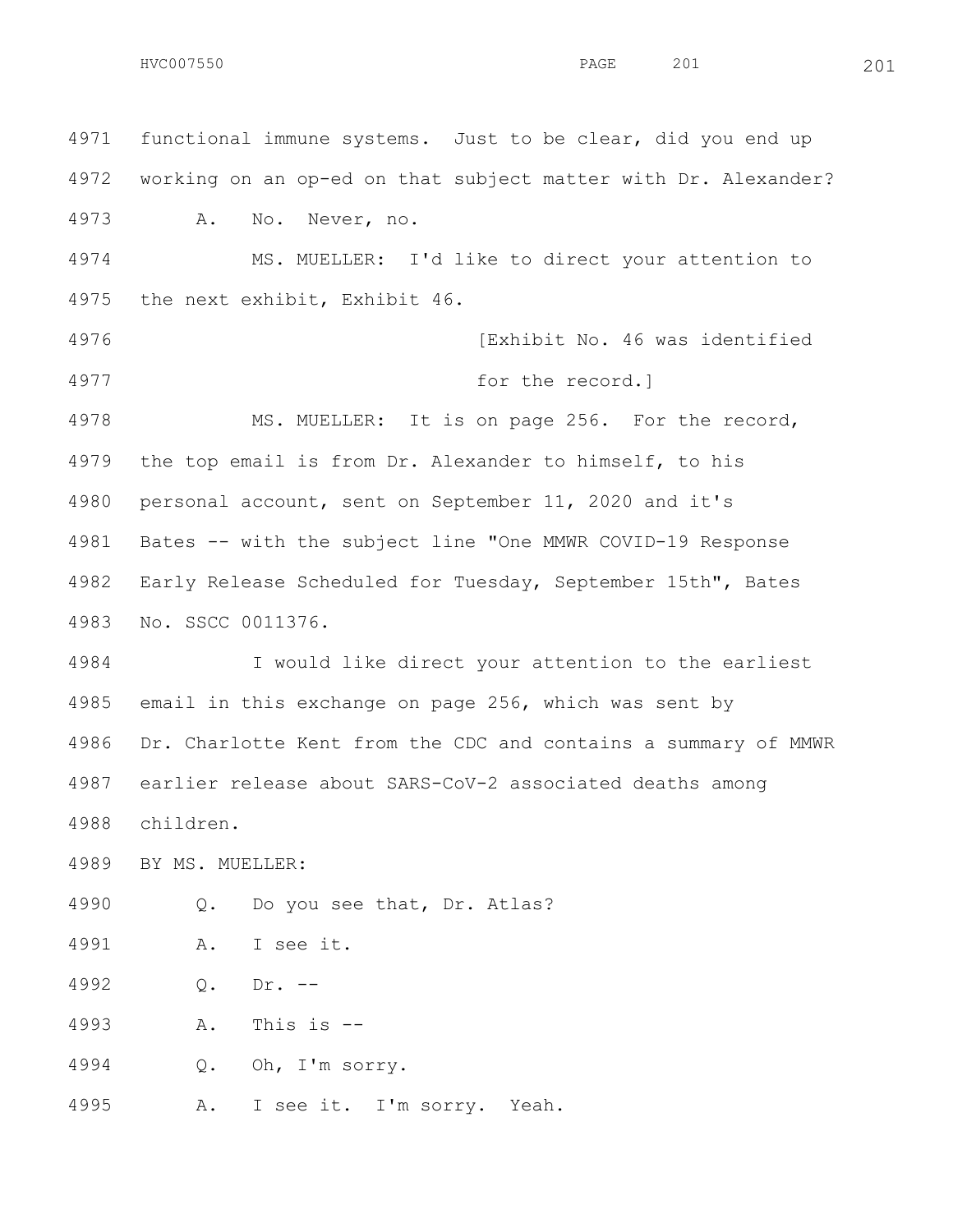Q. Dr. Alexander forwarded that to you later that afternoon stating, quote: "Heads up. CDC is asking for clearance of this."

 And he discussed some concerns that he had with the MMWR and stated, quote: "Know this is coming out in the next couple of days, if not this weekend, and CNN and Fox will be running the CDC indicated caption of deaths in children elevated due to COVID, etc. This is very duplicitous to damage the Administration. Can you help me craft an op-ed and I will ask to put out disputing the reporting on face value. It is meant to mislead."

 He continued on, quote: "This is time for the election and the push to reopen schools safely."

 And added: "This is meant to interfere with school reopening."

 And he also added: "Let us advise the President and get permission to preempt this."

 My question is are you aware of why Dr. Alexander sent this to you?

 A. No, other than what I'm seeing here. I have a very vague recollection of this, but, you know, I don't know what he's talking about here.

 I never saw this paper. I did not see the email chain below and I know nothing about this whole issue. I never discussed it. I never did anything with Paul Alexander.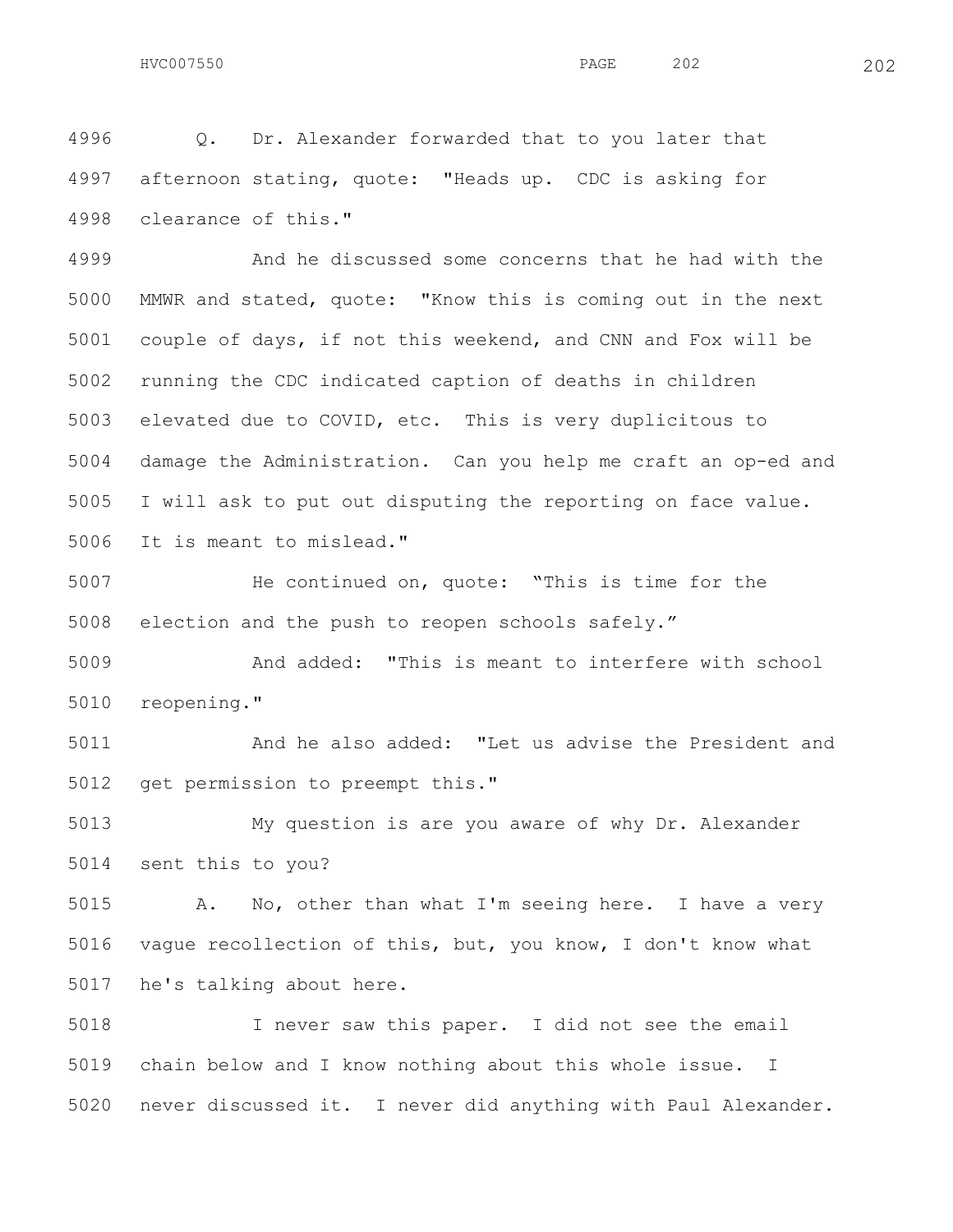Q. Did you prepare any op-eds to rebut MMWRs or other published messaging released by CDC during the pandemic? A. No. In fact, I wasn't even aware that this stuff was being written. Q. Did you ever receive other copies or summaries of MMWR articles before they were released? A. Not that I remember. Q. Did you have any role in reviewing or approving MMWRs during the pandemic? A. Never, no. Q. Did you provide any feedback, any comments on MMWRs? A. Not that I remember, no. MS. MUELLER: Okay. Thank you, Dr. Atlas. I just want to briefly pause. I'll go off the record. [Recess.] EXAMINATION BY THE MINORITY BY MR. BENZINE: Q. Dr. Atlas, I don't want make you relive it, but I just want to clear something up. Would you characterize any of your work in the White House, outside the White House, before or after, as an effort to take down another scientist? A. No, never. MR. BENZINE: All right. Thank you.

I have no further questions.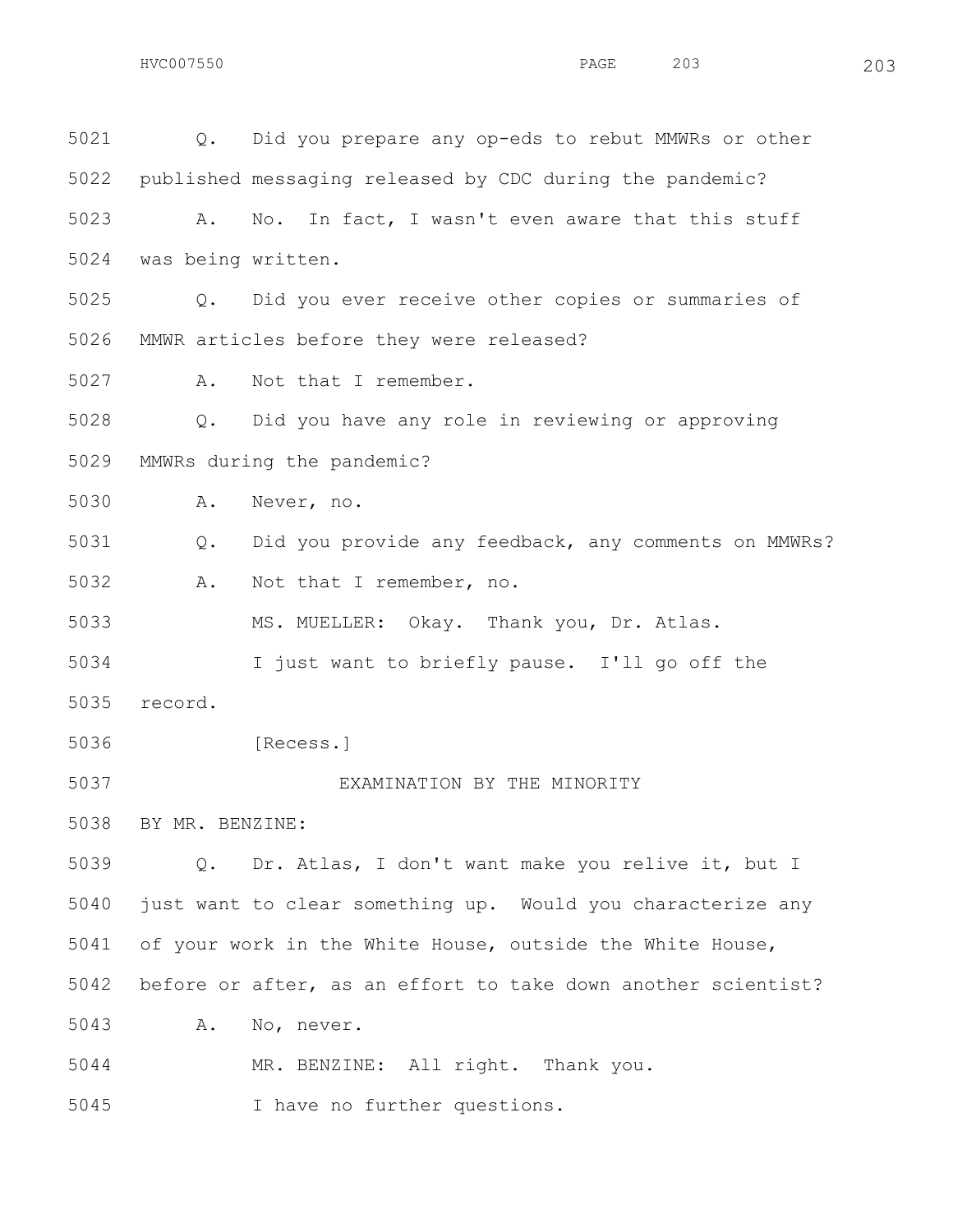MS. MUELLER: I have no further questions at this time. Thank you very much, Dr. Atlas, for your time today. We really appreciate it.

THE WITNESS: Thank you very much.

MR. DASGUPTA: Thank you, Jen.

Sorry, Doctor. I didn't mean to interrupt you.

Thank you, Jen. I really appreciate it.

Thank you, Cathy, Mitch, Carlton, for all your time.

We're really grateful to you.

[Whereupon, at 5:24 p.m., the interview concluded.]